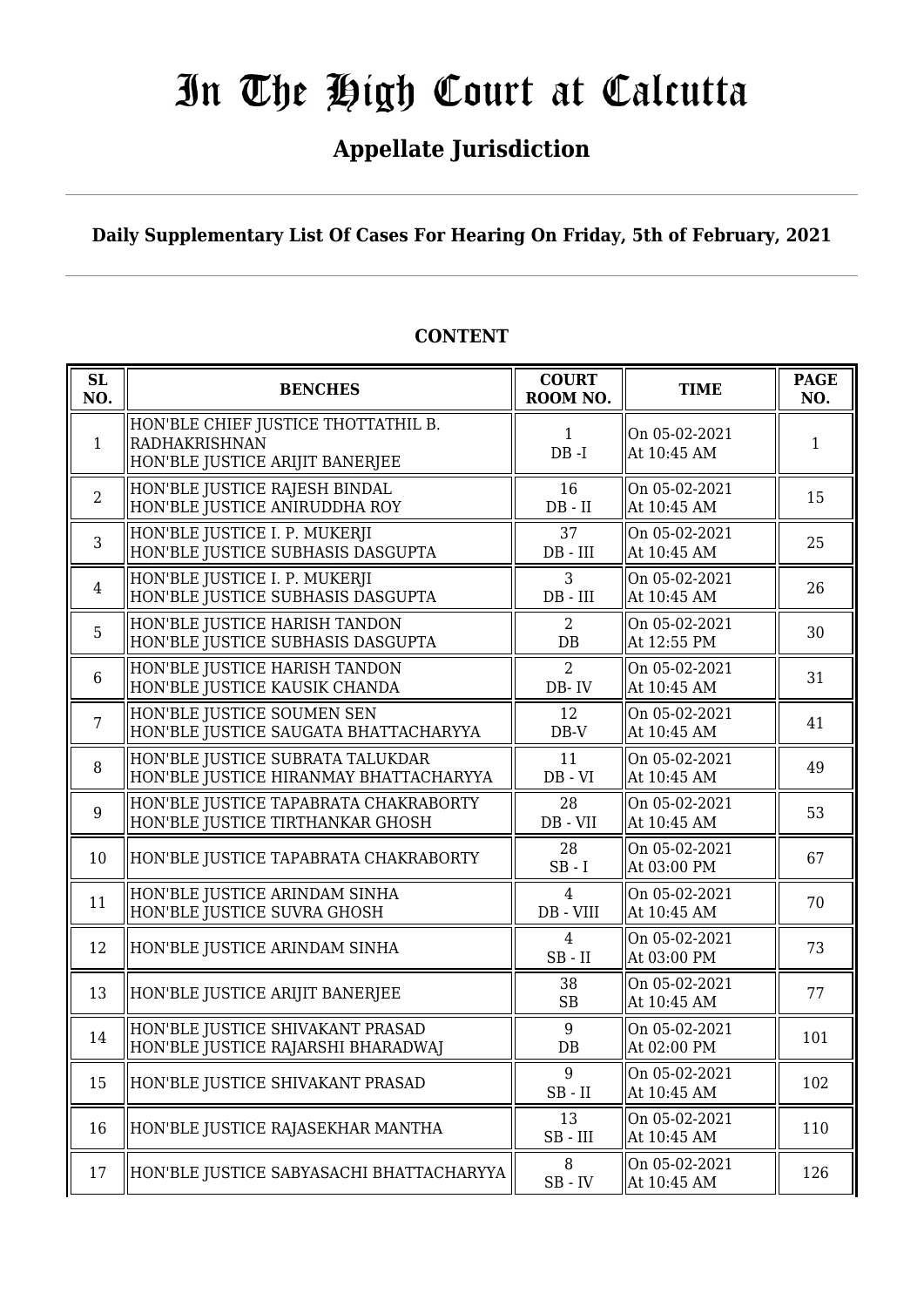| $SL$ NO. | <b>BENCHES</b>                       | <b>COURT</b><br>ROOM NO. | <b>TIME</b>                  | <b>PAGE</b><br>NO. |
|----------|--------------------------------------|--------------------------|------------------------------|--------------------|
| 18       | HON'BLE JUSTICE SHEKHAR B. SARAF     | 26<br>$SB - VI$          | On 05-02-2021<br>At 10:45 AM | 135                |
| 19       | HON'BLE JUSTICE RAJARSHI BHARADWAJ   | 15<br>SB-VII             | On 05-02-2021<br>At 10:45 AM | 146                |
| 20       | HON'BLE JUSTICE SHAMPA SARKAR        | 19<br>SB-VIII            | On 05-02-2021<br>At 10:45 AM | 187                |
| 21       | HON'BLE JUSTICE RAVI KRISHAN KAPUR   | 10<br>$SB$ - $IX$        | On 05-02-2021<br>At 10:45 AM | 194                |
| 22       | HON'BLE JUSTICE ARINDAM MUKHERJEE    | 23<br>$SB - X$           | On 05-02-2021<br>At 10:45 AM | 198                |
| 23       | HON'BLE JUSTICE BISWAJIT BASU        | 18<br>$SB - XI$          | On 05-02-2021<br>At 10:45 AM | 204                |
| 24       | HON'BLE JUSTICE AMRITA SINHA         | 24<br>SB-XII             | On 05-02-2021<br>At 10:45 AM | 207                |
| 25       | HON'BLE JUSTICE ABHIJIT GANGOPADHYAY | 22<br>SB - XIII          | On 05-02-2021<br>At 10:45 AM | 217                |
| 26       | HON'BLE JUSTICE JAY SENGUPTA         | 32<br>SB - XIV           | On 05-02-2021<br>At 10:45 AM | 220                |
| 27       | HON'BLE JUSTICE BIBEK CHAUDHURI      | 30<br>SB-XVI             | On 05-02-2021<br>At 02:00 PM | 228                |
| 28       | HON'BLE JUSTICE SUVRA GHOSH          | 35<br>SB-XVII            | On 05-02-2021<br>At 03:00 PM | 229                |
| 29       | HON'BLE JUSTICE TIRTHANKAR GHOSH     | 25<br>SB-XIX             | On 05-02-2021<br>At 03:00 PM | 235                |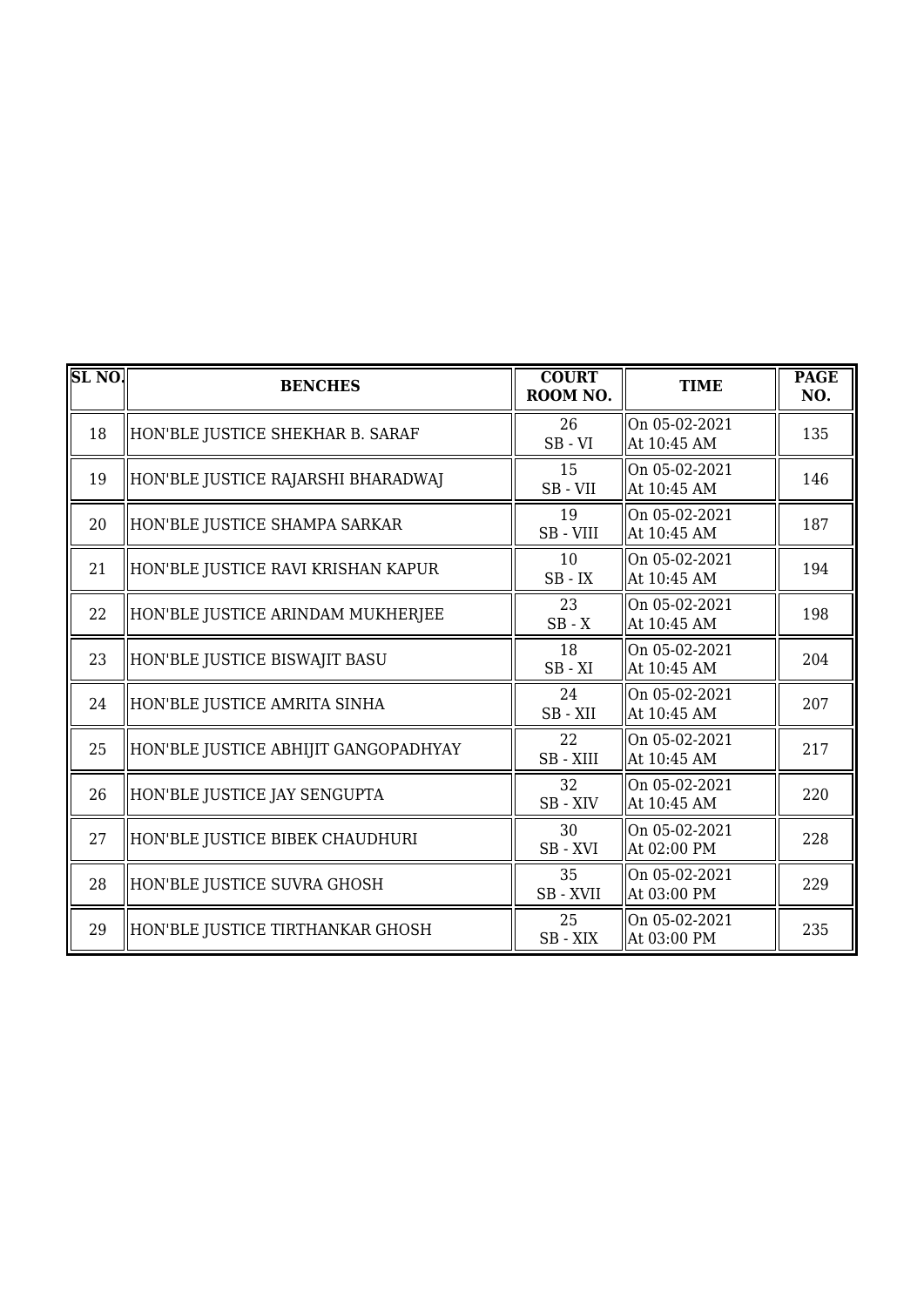

### **Appellate Side**

**DAILY CAUSELIST For Friday The 5th February 2021**

**COURT NO. 1**

**DIVISION BENCH (DB -I)**

**AT 10:45 AM**

**HON'BLE CHIEF JUSTICE THOTTATHIL B. RADHAKRISHNAN HON'BLE JUSTICE ARIJIT BANERJEE**

**( VIA VIDEO CONFERENCE )**

**ON AND FROM WEDNESDAY, THE 13TH JANUARY, 2021 - APPEALS FROM ORDERS RELATING TO RESIDUARY UNDER GROUP IX INCLUDING APPLICATIONS CONNECTED THERETO; PUBLIC INTEREST LITIGATION; CRIMINAL CONTEMPT MATTERS; APPEALS UNDER SECTION 19(1)(a) OF THE CONTEMPT OF COURT'S ACT; APPLICATIONS UNDER SECTION 27 OF THE ELECTRICITY REGULATORY COMMISSION ACT, 1998, INCLUDING APPLICATIONS CONNECTED THERETO; HABEAS CORPUS; DEATH REFERENCE CASES ( INCLUDING ADMISSION OF CRIMINAL APPEALS RELATING TO SUCH REFERENCE AGAINST THE SAME CONVICTION ORDER); ADMISSION OF CRIMINAL APPEALS; HEARING OF CRIMINAL APPEALS & APPLICATIONS CONNECTED THERETO INCLUDING APPLICATION FOR SUSPENSION OF SENTENCE IN PENDING APPEALS; CRIMINAL APPEALS RELATING TO CRIMES AGAINST WOMEN. ANY OTHER MATTER, IRRESPECTIVE OF CLASSIFICATION, AS DIRECTED BY THE HON'BLE CHIEF JUSTICE. AND ON AND FROM MONDAY, THE 1ST FEB, 2021 AS LONG AS THE DIVISION BENCH COMPRISING OF HON'BLE CHIEF JUSTICE THOTTATHIL B. RAHDAKRISHNAN AND HON'BLE JUSTICE ARIJIT BANERJEE DOES NOT SIT - HON'BLE JUSTICE RAJESH BINDAL AND HON'BLE JUSTICE ANIRUDDHA ROY WILL TAKE, IN ADDITION TO THEIR OWN LIST AND DETERMINATION, URGENT MATTERS RELATING TO THE LIST AND DETERMINATION OF THE DIVISION BENCH COMPRISING OF HON'BLE CHIEF JUSTICE THOTTATHIL B RADHAKRISHNAN AND HON'BLE** *JUSTICE ARIJIT BANERIEE.* **SPL. NOTE : MONDAY : ADMISSION OF CRIMINAL APPEALS, HABEAS CORPUS, CRIMINAL CONTEMPT MATTERS, APPEALS UNDER SECTION 19(1)(a) OF THE CONTEMPT OF COURT'S ACT. APPLICATIONS UNDER SECTION 27 OF THE ELECTRICITY REGULATORY COMMISSION ACT 1998 INCLUDING APPLICATIONS CONNECTED THERETO. BAIL IN CONNECTION WITH APPEAL. TUESDAY : BAIL IN CONNECTION WITH APPEAL. WEDNESDAY : HEARING OF CRIMINAL APPEALS. THURSDAY : APPEALS FROM ORDERS RELATING TO RESIDUARY UNDER GROUP - IX INCLUDING APPLICATIONS CONNECTED THERETO. THEREAFTER PIL MATTERS WILL BE TAKEN UP IF TIME PERMITS. FRIDAY : PUBLIC INTEREST LITIGATION.**

**NOTE: MATTERS WILL BE TAKEN UP THROUGH PHYSICAL HEARING ONLY WHEN BOTH THE PARTIES ARE AGREED.**

**NO MENTIONING IN COURT**

### **FIXED PIL MATTER**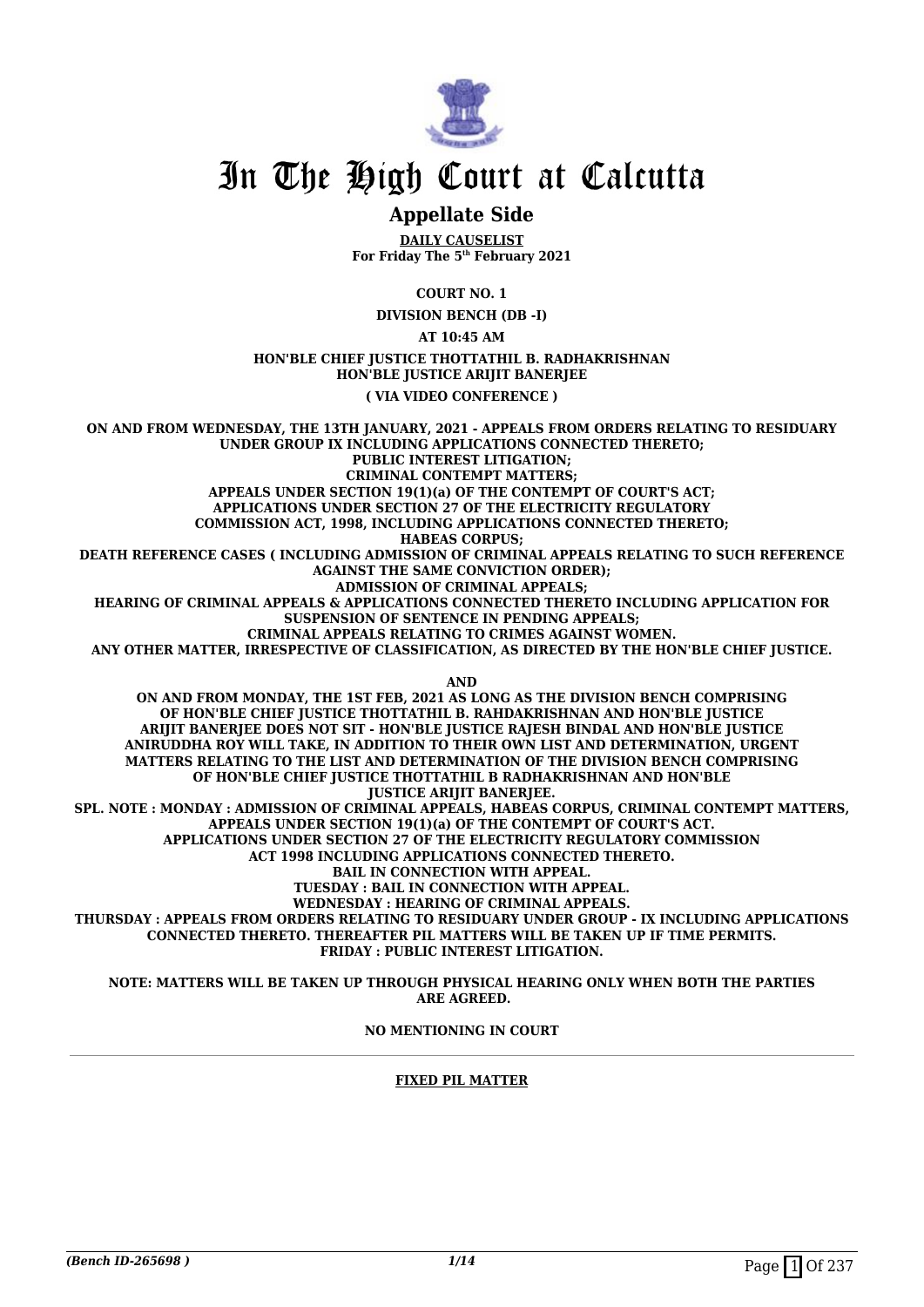| $\mathbf{1}$   | WPA/10138/2020<br>$[$ DEPT.]                                               | THE COURT ON ITS OWN<br>MOTION IN RE SMUGGLING<br>AND ILLEGAL TRADING OF<br>ENDANGERED SPECIES OF<br><b>BIRDS</b><br><b>VS</b><br>NA                                                                                                                                                         | <b>SAIKAT BANERJEE</b> |                                                                                      |
|----------------|----------------------------------------------------------------------------|----------------------------------------------------------------------------------------------------------------------------------------------------------------------------------------------------------------------------------------------------------------------------------------------|------------------------|--------------------------------------------------------------------------------------|
|                | IA NO: CAN/1/2020, CAN/2/2020                                              |                                                                                                                                                                                                                                                                                              |                        |                                                                                      |
| $\overline{2}$ | WPA(P)/9/2020                                                              | ARIJIT ADHIKARY<br>VS<br>STATE OF WEST BENGAL<br>AND ORS.                                                                                                                                                                                                                                    | DEBASHIS BANERJEE      |                                                                                      |
| wt3            | WPA(P)/13/2020                                                             | THE COURT ON ITS OWN<br>MOTION IN RE UNNATURAL<br>DEATH OF A TEENAGED BOY<br>IN MALLARPUR P.S.,<br><b>BIRBHUM</b><br><b>VS</b><br>NA                                                                                                                                                         | NA                     | <b>SAIKAT BANERJEE</b>                                                               |
| 4              | WPA/5327/2020<br>(COVID MATTER)                                            | COURT IN IT'S OWN<br><b>MOTION</b><br>VS                                                                                                                                                                                                                                                     |                        |                                                                                      |
|                | IA NO: CAN/1/2020                                                          |                                                                                                                                                                                                                                                                                              |                        |                                                                                      |
| 5              | WPA/14656/2019                                                             | ATASI GHOSH & ORS<br><b>VS</b><br>STATE OF WEST BENGAL &<br><b>ORS</b>                                                                                                                                                                                                                       | MD ZOHAB ROUF          | MR. SAIKAT<br><b>BANERJEE FOR</b><br>CALCUTTA HIGH<br>COURT<br><b>ADMINISTRATION</b> |
| 6              | WPA/4575/2020                                                              | NIKUNJ BERLIA<br><b>VS</b><br>THE HIGH COURT AT                                                                                                                                                                                                                                              | LALRATAN MONDAL        | <b>SAIKAT BANERJEE</b>                                                               |
| 7              | WPA/7807/2020<br>[ PERSUANT TO<br><b>COURT IN WRIT</b><br>PETITION (CIVIL) | <b>CALCUTTA</b><br>THE COURT ON ITS OWN<br>MOTION IN RE<br>THE DIRECTION OF MONITORING OF PENDING<br>THE HON'BLE APEX CRIMINAL TRIALS AGAINST<br>MPS MLAS<br>VS                                                                                                                              | SAIKAT BANERJEE        |                                                                                      |
|                | 699/2016]                                                                  | State of West Bengal                                                                                                                                                                                                                                                                         |                        |                                                                                      |
| 8              | WPA/7387/2020                                                              | <b>MANIKA BARMAN</b><br>VS and the set of the set of the set of the set of the set of the set of the set of the set of the set of the set of the set of the set of the set of the set of the set of the set of the set of the set of the set of the se<br>THE STATE OF WEST<br><b>BENGAL</b> | <b>INDRAJEET DEY</b>   |                                                                                      |
|                | IA NO: CAN/1/2020                                                          |                                                                                                                                                                                                                                                                                              |                        |                                                                                      |
| wt9            | WPA/6904/2020                                                              | COURT ON ITS OWN<br><b>MOTION</b><br>VS<br>UNION OF INDIA AND ORS.                                                                                                                                                                                                                           | SIDDHARTHA BANERJEE    |                                                                                      |
| 10             | WPA/14640/2019                                                             | <b>SANGITA IYER</b><br><b>VS</b><br>UNION OF INDIA & ORS.                                                                                                                                                                                                                                    | KAUSTAV CHATTERJEE     |                                                                                      |
| 11             | WPA(P)/22/2020                                                             | PEOPLE UNITED FOR BETER<br>LIVING IN CALCUTTA AND<br>ANR<br><b>VS</b><br>STATE OF WEST BENGAL<br>AND ORS.                                                                                                                                                                                    | RITUPARNA CHATTERJEE   |                                                                                      |
| 12             | WPA(P)/16/2020                                                             | COURT ON ITS OWN<br><b>MOTION IN RE THE MAIDAN</b><br>VS<br>NA                                                                                                                                                                                                                               | NA                     |                                                                                      |
|                | IA NO: CAN/1/2021                                                          |                                                                                                                                                                                                                                                                                              |                        |                                                                                      |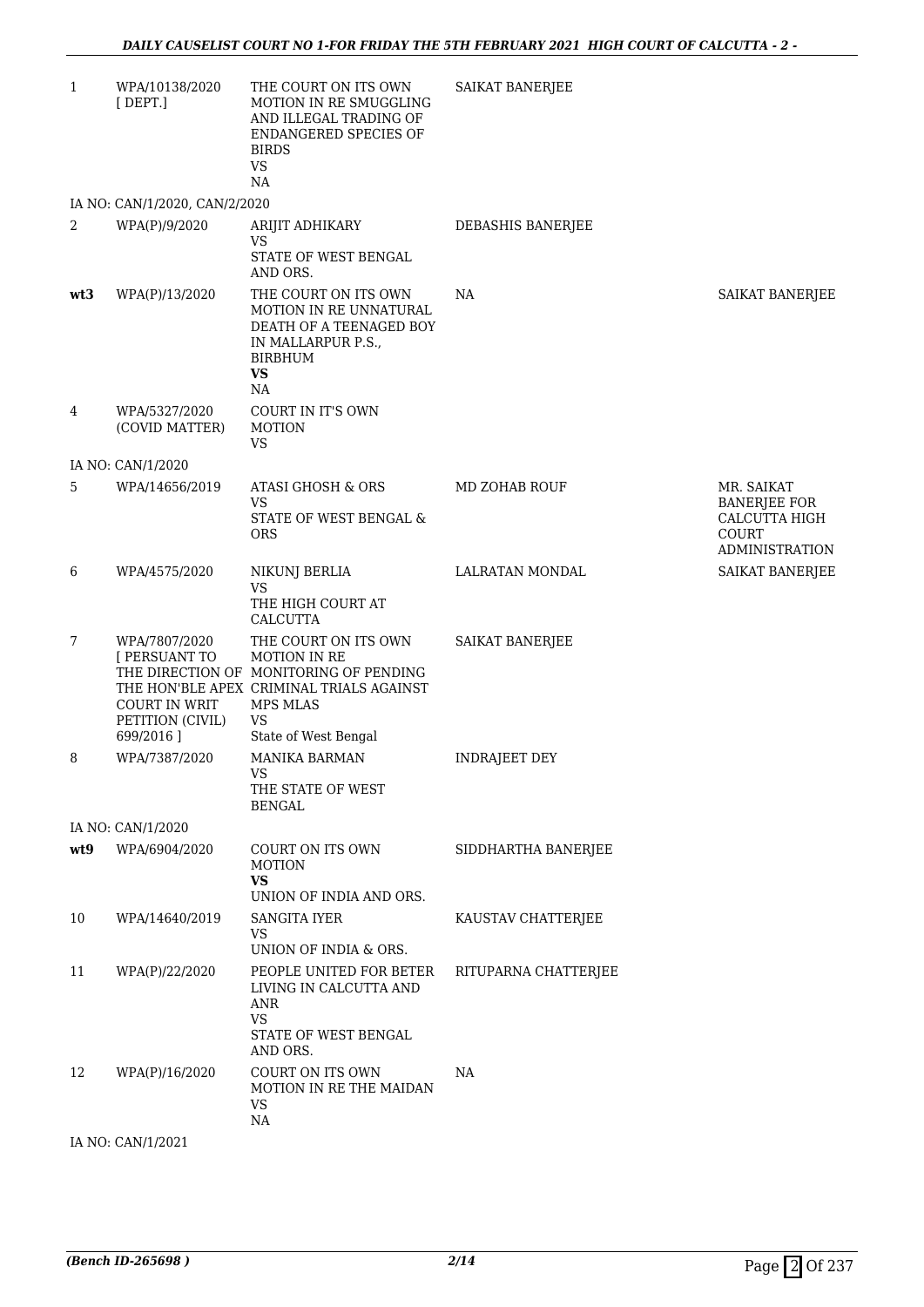| 13 | WPA/4035/2020                           | NABA KUMAR JANA (SOCIAL JAHAR LAL RAY<br>WORKER)<br><b>VS</b>                          |                       |
|----|-----------------------------------------|----------------------------------------------------------------------------------------|-----------------------|
|    |                                         | STATE OF WEST BENGAL &<br><b>ORS</b>                                                   |                       |
| 14 | WPA/4163/2020                           | NARAYAN ADHIKARY & ORS<br>VS                                                           | KUMARESH DALAL        |
|    |                                         | STATE OF WEST BENGAL<br>&ORS                                                           |                       |
| 15 | WPA/4165/2020                           | MD. NAIF<br>VS<br>KMC & ORS.                                                           | SYED NASIM AEJAZ      |
| 16 | CPAN/28/2021                            | <b>SANKAR RUIDAS</b><br>VS<br>H.K. DWIVEDI                                             | ANINDYA HALDER        |
|    | wt17 WPA/5882/2020                      | <b>SANKAR RUIDAS</b>                                                                   | ANINDYA HALDER        |
|    |                                         | VS<br>STATE OF WEST BENGAL&<br><b>ORS</b>                                              |                       |
|    | IA NO: CAN/1/2020(Old No:CAN/3982/2020) |                                                                                        |                       |
| 18 | WPA/25372/2017                          | SIDDHARTHA BASU & ORS<br>VS                                                            | AKBAR ALI             |
|    |                                         | STATE OF WEST BENGAL &<br><b>ORS</b>                                                   |                       |
| 19 | WPA/26932/2017                          | <b>BHAKTI SADHAN TATPAR</b><br>MAHARAJ @ TATPAR<br><b>MAHARAJ</b><br>VS                | T. DEY                |
|    |                                         | UNION OF INDIA & ORS                                                                   |                       |
| 20 | WPA/12311/2019                          | <b>BIJAY KEDIA</b><br>VS.<br>DAMODAR VALLEY<br><b>CORPORATION &amp; ORS</b>            | <b>SAYAN SINHA</b>    |
|    | IA NO: CAN/1/2020                       |                                                                                        |                       |
| 21 | WPA(P)/1/2020                           | RAMKRISHNA PAL AND ORS BHASKAR CHANDRA MANNA<br>VS<br>STATE OF WEST BENGAL<br>AND ORS. |                       |
| 22 | WPA(P)/2/2020                           | <b>SUMAN DAS AND ANR</b><br>VS —<br>STATE OF WEST BENGAL<br>AND ORS.                   | ANISH KUMAR MUKHERJEE |
| 23 | WPA(P)/3/2020                           | MD. MUSTAFA<br>VS<br>STATE OF WEST BENGAL                                              | RANJIT KUMAR GHOSH    |
| 24 | WPA(P)/6/2020                           | AND ORS.<br>DIBAKAR SHEE AND ORS<br>VS<br>STATE OF WEST BENGAL<br>AND ORS.             | ANISH KUMAR MUKHERJEE |
| 25 | WPA(P)/10/2020                          | CHETNA WELFARE SOCIETY<br>VS<br><b>JAWAHAR NAVODHYA</b><br>VIDYALAYA AND OTHERS        | SHASHI KIRAN          |
| 26 | WPA(P)/11/2020                          | SUSHOVAN SENGUPTA                                                                      | DEBJANI DASGUPTA      |
|    |                                         | VS.<br>DISTRICT MAGISTRATE AND<br><b>ORS</b>                                           |                       |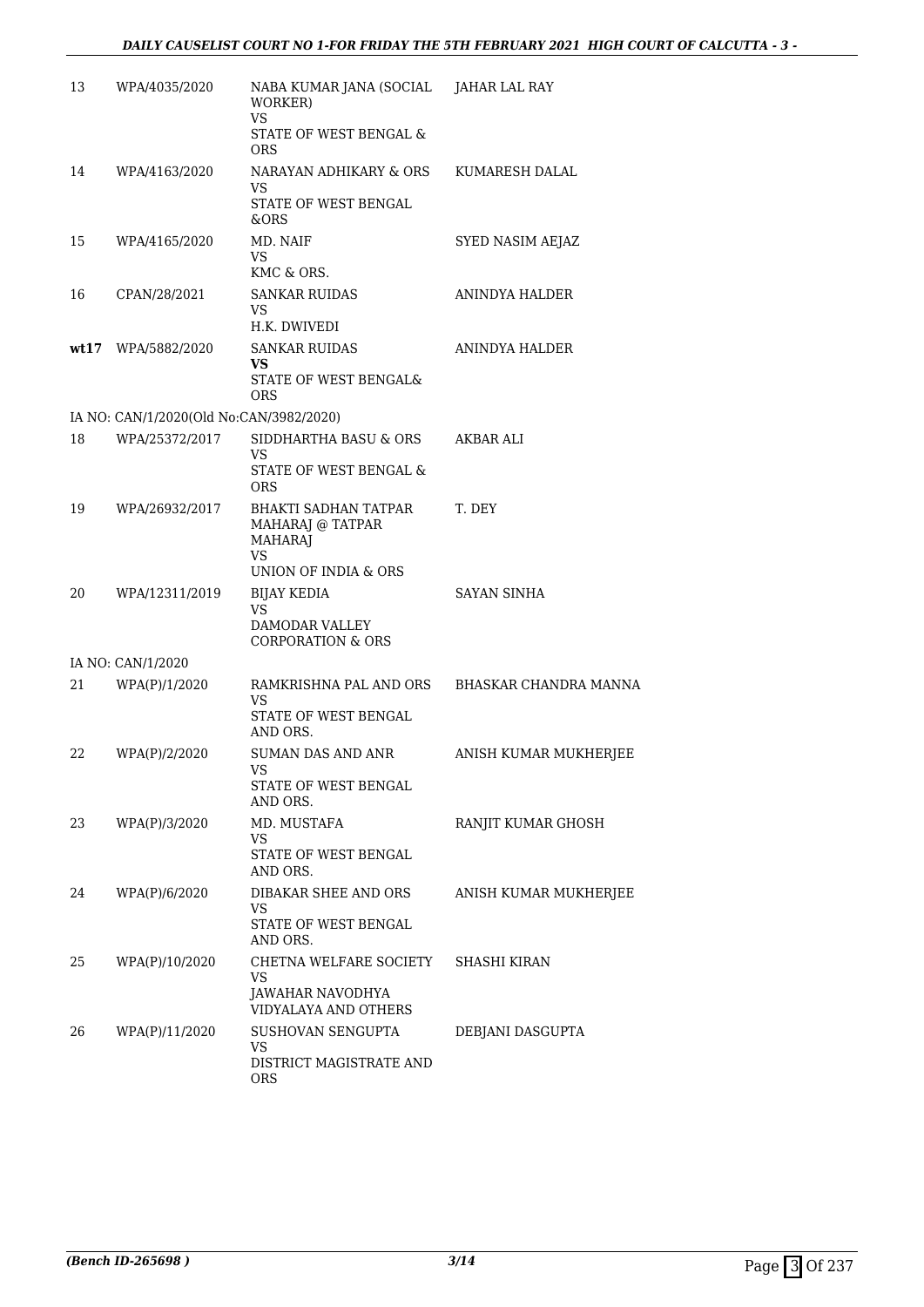### *DAILY CAUSELIST COURT NO 1-FOR FRIDAY THE 5TH FEBRUARY 2021 HIGH COURT OF CALCUTTA - 4 -*

| 27 | WPA(P)/19/2020    | <b>ASSOCIATION FOR</b><br>PROTECTION OF<br>DECMCRATIC RIGHTS AND<br>ANR<br><b>VS</b><br>STATE OF WEST BENGAL<br>AND ORS. | MAHABOOB AHMED          |
|----|-------------------|--------------------------------------------------------------------------------------------------------------------------|-------------------------|
| 28 | WPA/2259/2020     | SUBRATA MONDAL<br>VS<br>STATE OF WEST BENGAL &<br>ORS                                                                    | SUBHRANGSU PANDA        |
|    | IA NO: CAN/1/2020 |                                                                                                                          |                         |
| 29 | WPA/3318/2020     | BIJOY SHAW & ANR.<br>VS                                                                                                  | SIRSENDU SINHA ROY      |
|    |                   | STATE OF WEST BENGAL &<br>ORS.                                                                                           |                         |
|    | wt30 AST/10/2020  | UTTAM BASAK<br><b>VS</b>                                                                                                 | TARUNJYOTI TEWARI       |
|    |                   | STATE OF WEST BENGAL &<br><b>ORS</b>                                                                                     |                         |
| 31 | WPA/3419/2020     | RITESH YADAV & ORS<br>VS<br>STATE OF WEST BENGAL &                                                                       | ARPAN GUHA              |
| 32 | WPA/3489/2020     | <b>ORS</b><br>GIRIDHARI SANTRA & ORS.                                                                                    | ARKA BHATTACHARYA       |
|    |                   | VS<br>STATE OF WEST BENGAL &<br>ORS.                                                                                     |                         |
| 33 | WPA/3490/2020     | AMITABHA CHAKRABORTI<br>VS<br>UNION OF INDIA & ORS.                                                                      | SUMAN SANKAR CHATTERJEE |
| 34 | WPA/3684/2020     | SAFIKUL ALAM<br>VS                                                                                                       | <b>SUJAN DAS</b>        |
|    |                   | STATE OF WEST BENGAL &<br><b>ORS</b>                                                                                     |                         |
| 35 | WPA/3891/2020     | SUBRATA MONDAL<br>VS<br>STATE OF WEST BENGAL &<br><b>ORS</b>                                                             | SUBHRANGSU PANDA        |
|    | IA NO: CAN/1/2020 |                                                                                                                          |                         |
| 36 | WPA/4351/2020     | RAJU ROY<br>VS                                                                                                           | ANIL KR. CHATTOPADHYAY  |
|    |                   | STATE OF WEST BENGAL &<br>ORS.                                                                                           |                         |
| 37 | WPA/4364/2020     | SABYA SACHI DUTTA & ORS.<br>VS                                                                                           | DEBDEEP SINHA           |
|    |                   | STATE OF WEST BENGAL &<br>ORS.                                                                                           |                         |
| 38 | WPA/4377/2020     | AMITABHA MAJUMDAR<br>VS                                                                                                  | ARUNANGSHU CHAKRABORTY  |
|    |                   | STATE OF WEST BENGAL &<br>ORS                                                                                            |                         |
| 39 | WPA/4993/2020     | ABHIJIT MONDAL<br>VS                                                                                                     | NILANJAN ADHIKARI       |
|    |                   | STATE OF WEST BENGAL &<br><b>ORS</b>                                                                                     |                         |
| 40 | WPA/5183/2020     | SIRAJ HAQ<br>VS                                                                                                          | SIRAJ HAQ               |
|    |                   | STATE OF WEST BENGAL &<br><b>ORS</b>                                                                                     |                         |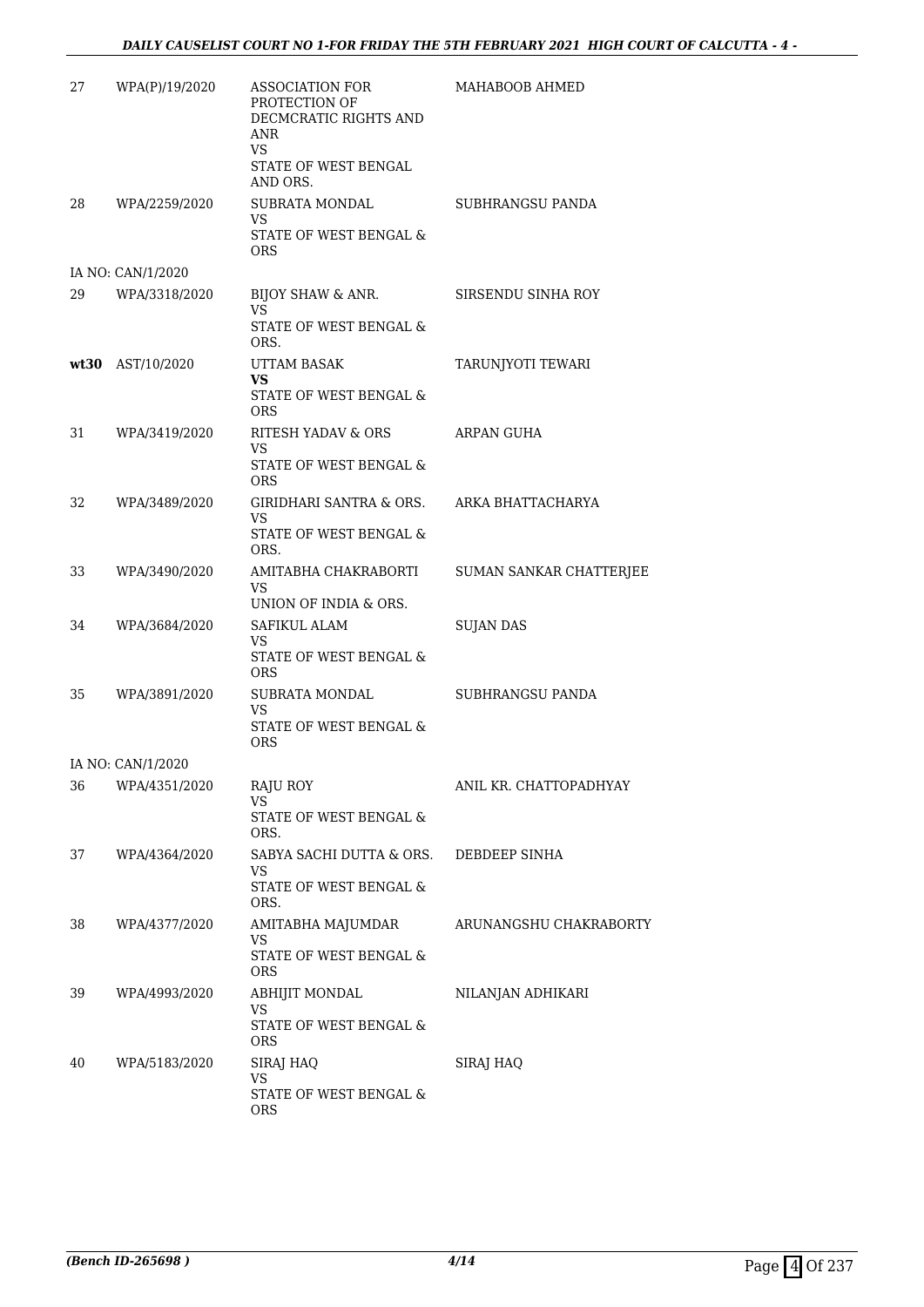| 41 | WPA/5425/2020                           | SOFTWARE FREEDOM LAW<br>CENTRE INDIA (SFLC.IN)<br>VS                                                  | <b>INDRAJEET DEY</b>  |
|----|-----------------------------------------|-------------------------------------------------------------------------------------------------------|-----------------------|
|    |                                         | STATE OF WEST BENGAL<br>ORS.                                                                          |                       |
|    | IA NO: CAN/1/2020(Old No:CAN/3119/2020) |                                                                                                       |                       |
|    | wt42 WPA/3963/2020                      | SFLC<br>VS                                                                                            | <b>INDRAJEET DEY</b>  |
|    |                                         | STATE OF WEST BENGAL &<br>ORS.                                                                        |                       |
|    | wt43 WPA/5423/2020                      | COURT ON IT'S OWN<br><b>MOTION</b><br><b>VS</b>                                                       |                       |
|    |                                         | STATE OF WEST BENGAL &<br>ORS.                                                                        |                       |
|    | $wt44$ WPA/5424/2020                    | PRIYANKA TIBREWAL<br>VS                                                                               | PRIYANKA TIBREWAL     |
|    |                                         | STATE OF WEST BENGAL &<br>ORS.                                                                        |                       |
| 45 | WPA/5444/2020                           | DEVDUTTA MAJI<br>VS                                                                                   | DEBABRATA ROY         |
|    |                                         | UNION OF INDIA & ORS                                                                                  |                       |
|    | IA NO: CAN/1/2020(Old No:CAN/3152/2020) |                                                                                                       |                       |
| 46 | WPA/6076/2020                           | SWARAJ INDIA & ANR<br>VS                                                                              | SURYANU SENGUPTA      |
|    |                                         | STATE OF WEST BENGAL&<br><b>ORS</b>                                                                   |                       |
|    | IA NO: CAN/1/2020(Old No:CAN/4297/2020) |                                                                                                       |                       |
| 47 | WPA/8076/2020                           | LAL BIHARI MAHATO AND<br><b>ORS</b><br>VS                                                             | <b>SARWAR JAHAN</b>   |
|    |                                         | STATE OF WEST BENGAL<br>AND ORS.                                                                      |                       |
| 48 | WPA/8129/2020                           | TARAKNATH PRAMANIK<br>VS<br>State of West Bengal                                                      | TARAKNATH SAMANTA     |
| 49 | WPA/8331/2020                           | PRIYANKA S TIBERWAL                                                                                   | PRIYANKA TIBERWAL     |
|    |                                         | VS                                                                                                    |                       |
|    |                                         | STATE OF WEST BENGAL<br>AND ORS.                                                                      |                       |
|    | IA NO: CAN/1/2020                       |                                                                                                       |                       |
| 50 | WPA/8656/2020<br>[AT 2.00 P.M.]         | <b>TARAKESWAR GREEN</b><br>MATES<br>VS                                                                | <b>BIKASH SHAW</b>    |
|    |                                         | STATE OF WEST BENGAL<br>AND ORS.                                                                      |                       |
| 51 | WPA/9027/2020                           | <b>DIPAK KUMAR SHAW</b>                                                                               | DIPANKAR MULLICK      |
|    |                                         | VS.<br>STATE OF WEST BENGAL<br>AND ORS.                                                               |                       |
|    | IA NO: CAN/1/2020                       |                                                                                                       |                       |
| 52 | WPA/9037/2020                           | <b>SUBHAJIT DAS</b><br><b>VS</b>                                                                      | SUBRATA MUKHERJEE     |
|    |                                         | Union of India                                                                                        |                       |
| 53 | WPA/9087/2020                           | PRTHVIJOY DAS AND ANR<br><b>VS</b><br>THE PRINCIPAL SECY<br>, MINISTRY OF HOME<br>AFFAIRS GOI AND ORS | <b>BISWAJIT DUTTA</b> |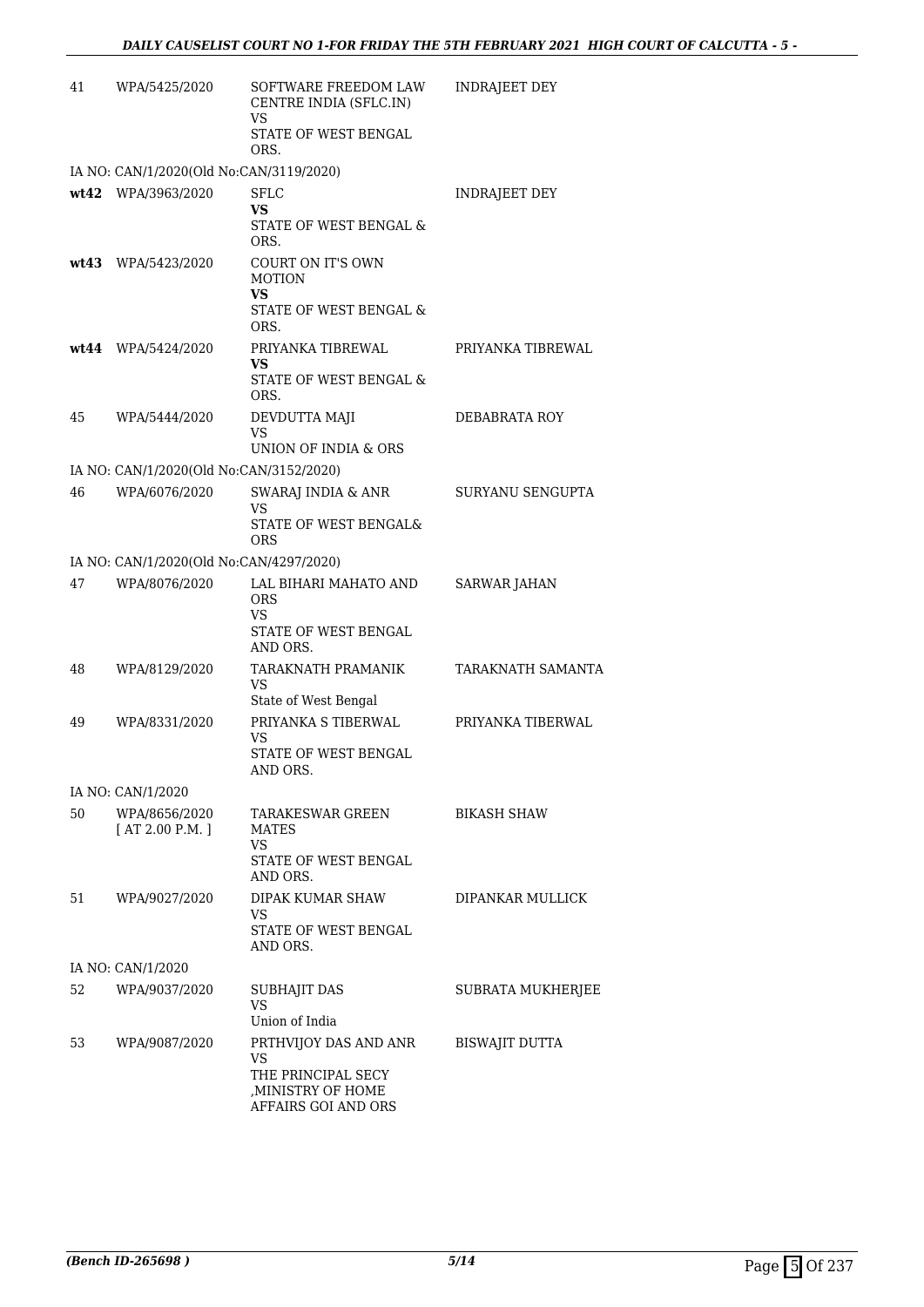| 54 | WPA/9433/2020                           | KHAGENDRA KUMAR DUTTA<br>$@$ ORS<br><b>VS</b><br>STATE OF WEST BENGAL              | SIDDHARTHA SANKAR MANDAL                                                                                     |
|----|-----------------------------------------|------------------------------------------------------------------------------------|--------------------------------------------------------------------------------------------------------------|
| 55 |                                         | AND ORS.<br><b>BAKIBILLA MONDAL</b>                                                | MAZHAR HOSSAIN CHOWDHURY                                                                                     |
|    | WPA/9565/2020                           | VS<br>STATE OF WEST BENGAL<br>AND ORS.                                             |                                                                                                              |
| 56 | WPA(P)/10/2021                          | MANABENDRA RAY<br>VS<br>STATE OF WEST BENGAL                                       | MOYUKH MUKHERJEE                                                                                             |
|    |                                         | AND ORS.                                                                           |                                                                                                              |
|    |                                         |                                                                                    | <b>PIL MATTERS</b>                                                                                           |
| 57 | WPA/16975/2016                          | PRANAB JANA & ORS<br>VS<br>STATE OF WEST BENGAL &                                  | A B DASH                                                                                                     |
|    |                                         | <b>ORS</b>                                                                         |                                                                                                              |
|    | IA NO: CAN/1/2018(Old No:CAN/9017/2018) |                                                                                    |                                                                                                              |
| 58 | WPA/27886/2016                          | SHILADITYA HALDER<br><b>VS</b>                                                     | PRATIP KUMAR CHATTERJEE                                                                                      |
|    |                                         | UNION OF INDIA & ORS                                                               |                                                                                                              |
| 59 | WPA/3136/2017                           | <b>BIPLAB KUMAR</b><br><b>CHOWDHURY &amp; ANR</b><br><b>VS</b>                     | SOURAV MONDAL                                                                                                |
|    |                                         | <b>UNION OF INDIA &amp; ORS</b>                                                    |                                                                                                              |
|    | IA NO: CAN/1/2017(Old No:CAN/1361/2017) |                                                                                    |                                                                                                              |
|    | wt60 WPA/6190/2017                      | ARIJIT GANGULY & ANR<br><b>VS</b><br>STATE OF WEST BENGAL &                        | MD. APZAL ANSARI                                                                                             |
|    |                                         | <b>ORS</b>                                                                         |                                                                                                              |
| 61 | WPA/13936/2017                          | SHANTI GANATANTRA<br>SANGHATI MANCHA & ORS                                         | D. SENGUPTA                                                                                                  |
|    |                                         | VS<br>STATE OF WEST BENGAL &<br><b>ORS</b>                                         |                                                                                                              |
|    | CAN/5/2020(Old No:CAN/5813/2020)        |                                                                                    | IA NO: CAN/2/2017(Old No:CAN/8860/2017), CAN/3/2017(Old No:CAN/8944/2017), CAN/4/2020(Old No:CAN/5811/2020), |
| 62 | WPA/27353/2017                          | SHANTI GANATANTRA<br>SANGHATI MANCHA & ORS<br>VS                                   | <b>D K SENGUPTA</b>                                                                                          |
|    |                                         | STATE OF WEST BENGAL $\&$<br><b>ORS</b>                                            |                                                                                                              |
| 63 | WPA/9202/2018                           | DHIRENDRA NATH PARYA &<br><b>ORS</b><br>VS                                         | DEBASISH DAS                                                                                                 |
|    |                                         | STATE OF WEST BENGAL &<br><b>ORS</b>                                               |                                                                                                              |
| 64 | WPA/16243/2018                          | DR. SUKUMAR M.K. GHOSH,<br>CHAIRMAN, COMMUNITY<br><b>HUMAN RIGHTS</b><br><b>VS</b> | <b>ABHIJIT SARKAR</b>                                                                                        |
|    |                                         | STATE OF WEST BENGAL &<br><b>ORS</b>                                               |                                                                                                              |
| 65 | WPA/20390/2018                          | ANJAN ROYCHOWDHURY<br><b>VS</b>                                                    | S. ROY                                                                                                       |
|    |                                         | STATE OF WEST BENGAL&<br><b>ORS</b>                                                |                                                                                                              |

IA NO: CAN/1/2020, CAN/2/2020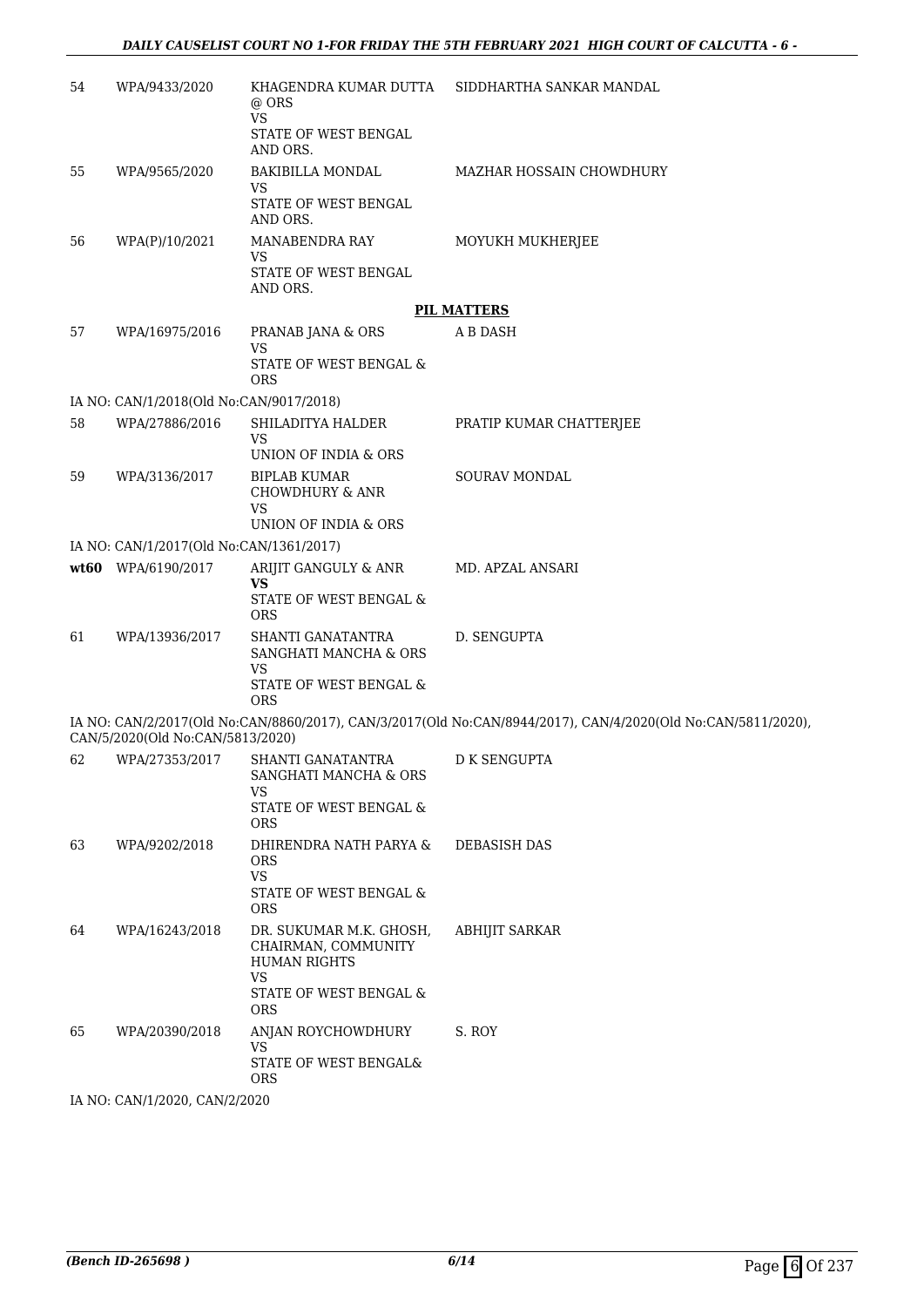|    | wt66 WPA/5105/2016 | <b>BISWAJIT GHOSH</b><br>VS                                                                             | PINAKI BRATA GHOSH      |
|----|--------------------|---------------------------------------------------------------------------------------------------------|-------------------------|
|    |                    | STATE OF WEST BENGAL                                                                                    |                         |
|    |                    | IA NO: CAN/3/2018(Old No:CAN/9747/2018), CAN/4/2020, CAN/5/2020                                         |                         |
| 67 | WPA/22753/2018     | ADHIR RANJAN<br><b>CHOWDHURY</b><br><b>VS</b><br>STATE OF WEST BENGAL &<br><b>ORS</b>                   | PRATIP KUMAR CHATTERJEE |
| 68 | WPA/9768/2019      | GANESH CHANDRA RANA<br>VS<br>STATE OF WEST BENGAL &<br>ORS                                              | AMIT BARAN DASH         |
| 69 | WPA/10590/2019     | MIRZA JASIM UDDIN & ORS<br>VS                                                                           | SALONI BHATTACHARJEE    |
|    |                    | STATE OF WEST BENGAL &<br>ORS                                                                           |                         |
| 70 | WPA(P)/12/2020     | NARENDRANATH MAHATO<br><b>AND ORS</b><br>VS<br>STATE OF WEST BENGAL<br>AND ORS.                         | <b>ASHIS KR PAUL</b>    |
| 71 | WPA(P)/17/2020     | KRISHNENDU MAITI AND<br><b>ORS</b><br>VS<br>STATE OF WEST BENGAL<br>AND ORS.                            | PINTU KARAR             |
| 72 | WPA(P)/21/2020     | BANTI BISWAS AND OTHERS<br>VS.<br>STATE OF WEST BENGAL<br>AND ORS.                                      | SHIBASIS CHATTERJEE     |
| 73 | WPA(P)/24/2020     | TARANIKANTA KARJEE AND Firoze Hassan<br><b>ANOTHER</b><br><b>VS</b><br>STATE OF WEST BENGAL<br>AND ORS. |                         |
| 74 | WPA(P)/25/2020     | SANJIB KUMAR DAN<br>VS<br>STATE OF WEST BENGAL<br>AND ORS.                                              | ABHISHEK BANERJEE       |
| 75 | WPA(P)/26/2020     | HAMEJUDDIN MOLLA<br><b>VS</b><br>STATE OF WEST BENGAL<br>AND ORS.                                       | <b>ANKITA DEY</b>       |
|    | IA NO: CAN/1/2021  |                                                                                                         |                         |
| 76 | WPA(P)/27/2020     | DEBABRATA DAWN AND ORS<br>VS<br>KMC AND ORS                                                             | ANAYPUBA BANERJEE       |
| 77 | WPA(P)/29/2020     | ARIYAN SULTAN SHAH<br>VS<br>ALIAH UNIVERSITY AND<br><b>ORS</b>                                          | SYED NURUL AREFIN       |
| 78 | WPA/382/2020       | PARESH CHANDRA MAITY &<br>ORS<br><b>VS</b><br>STATE OF WEST BENGAL &<br>ORS                             | PRADIP PAUL             |
| 79 | WPA/2901/2020      | SACHINDRA NATH COOMER<br>VS<br>STATE OF WEST BENGAL &<br><b>ORS</b>                                     | TANUJA BASAK            |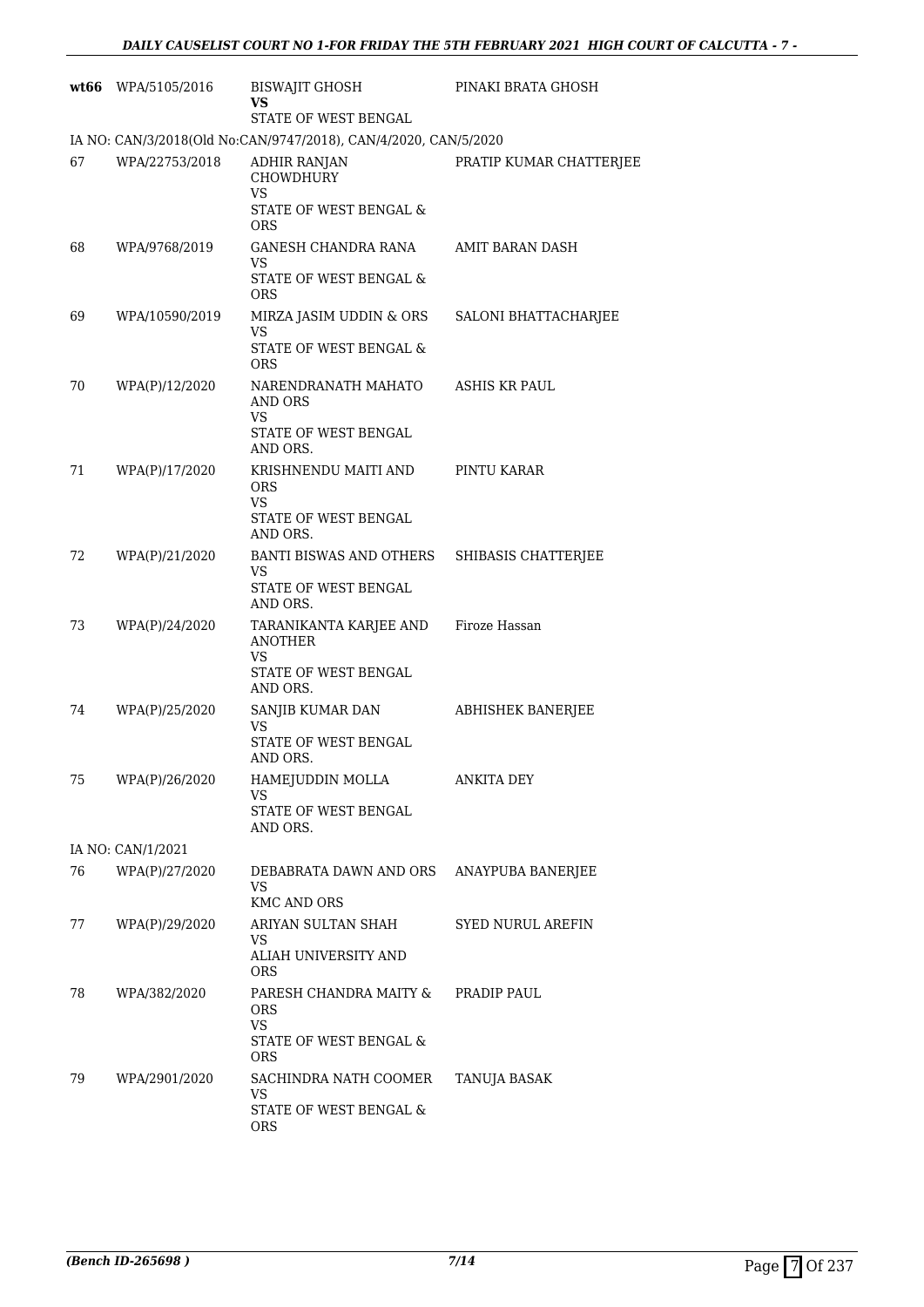### *DAILY CAUSELIST COURT NO 1-FOR FRIDAY THE 5TH FEBRUARY 2021 HIGH COURT OF CALCUTTA - 8 -*

| 80 | WPA/3754/2020                                             | SHANKHAJIT RAY<br><b>VS</b>                                                         | AMAL KR DATTA               |
|----|-----------------------------------------------------------|-------------------------------------------------------------------------------------|-----------------------------|
|    |                                                           | STATE OF WEST BENGAL &<br><b>ORS</b>                                                |                             |
| 81 | WPA/3935/2020                                             | SK ATAUL<br>VS                                                                      | SOUMEN CHATTERJEE           |
|    |                                                           | STATE OF WEST BENGAL &<br><b>ORS</b>                                                |                             |
| 82 | WPA/4108/2020                                             | PASCHIM BANGA VIGYAN<br>MANCHA & ANR<br>VS                                          | PINTU KARAR                 |
|    |                                                           | STATE OF WEST BENGAL &<br><b>ORS</b>                                                |                             |
| 83 | WPA/4649/2020                                             | <b>BIPLAB KUMAR</b><br>CHOWDHURY<br><b>VS</b>                                       | SURENDRA KUMAR SHARMA       |
|    |                                                           | UNION OF INDIA & ORS                                                                |                             |
| 84 | WPA/5132/2020                                             | PRAFULLA MONDAL & ANR<br>VS<br>STATE OF WEST BENGAL &<br><b>ORS</b>                 | CHANDRA NATH SARKAR         |
| 85 | WPA/5413/2020                                             | KABIR SHANKAR BOSE<br>VS                                                            | <b>BRAJESH JHA</b>          |
|    |                                                           | STATE OF WEST BENGAL &<br>ORS.                                                      |                             |
| 86 | WPA/5443/2020                                             | <b>ATAUR RAHAMAN</b><br>VS                                                          | <b>INDRAJEET DEY</b>        |
|    |                                                           | STATE OF WEST BENGAL &<br><b>ORS</b>                                                |                             |
|    | IA NO: CAN/1/2020(Old No:CAN/3151/2020)                   |                                                                                     |                             |
| 87 | WPA/5507/2020                                             | PRIYANKA TIBREWAL<br>VS<br>STATE OF WEST BENGAL &<br><b>ORS</b>                     | PRIYANKA TIBREWAL IN PERSON |
| 88 | WPA/5839/2020                                             | ARJUN SINGH<br>VS<br><b>STATE OF WEST BENGAL &amp;</b>                              | <b>VIKASH SINGH</b>         |
|    |                                                           | <b>ORS</b>                                                                          |                             |
|    | IA NO: CAN/1/2020(Old No:CAN/3891/2020)                   |                                                                                     |                             |
| 89 | WPA/5961/2020                                             | <b>BIPLAB KUMAR</b><br>CHOWDHURY<br>VS                                              | PARASHAR BAIDY              |
|    |                                                           | <b>STATE OF WEST BENGAL &amp;</b><br>ORS.                                           |                             |
|    | IA NO: CAN/1/2020(Old No:CAN/4121/2020)                   |                                                                                     |                             |
| 90 | WPA/6293/2020<br>WITH GA 9/2020 IN & ANR<br>WPO 1253/2009 | EASTERN COAL FIELDS LTD. SHIV SHANKAR BANERJEE<br><b>VS</b>                         |                             |
|    | COAL INDIA LTD. & ORS.<br>ORS.                            | PARTHA GHOSH Vs. STATE OF WEST BENGAL &                                             |                             |
|    | IA NO: CAN/1/2020(Old No:CAN/4755/2020)                   |                                                                                     |                             |
| 91 | WPA/6405/2020                                             | ANAT BANDHU HAZRA<br><b>CHOUDHURY</b><br>VS<br>STATE OF WEST BENGAL &<br><b>ORS</b> | PRADYAT SAHA                |
|    |                                                           | $(0.000(0.1137) - 0.137(0.00(0.00.0))$                                              |                             |

IA NO: CAN/1/2020(Old No:CAN/5009/2020)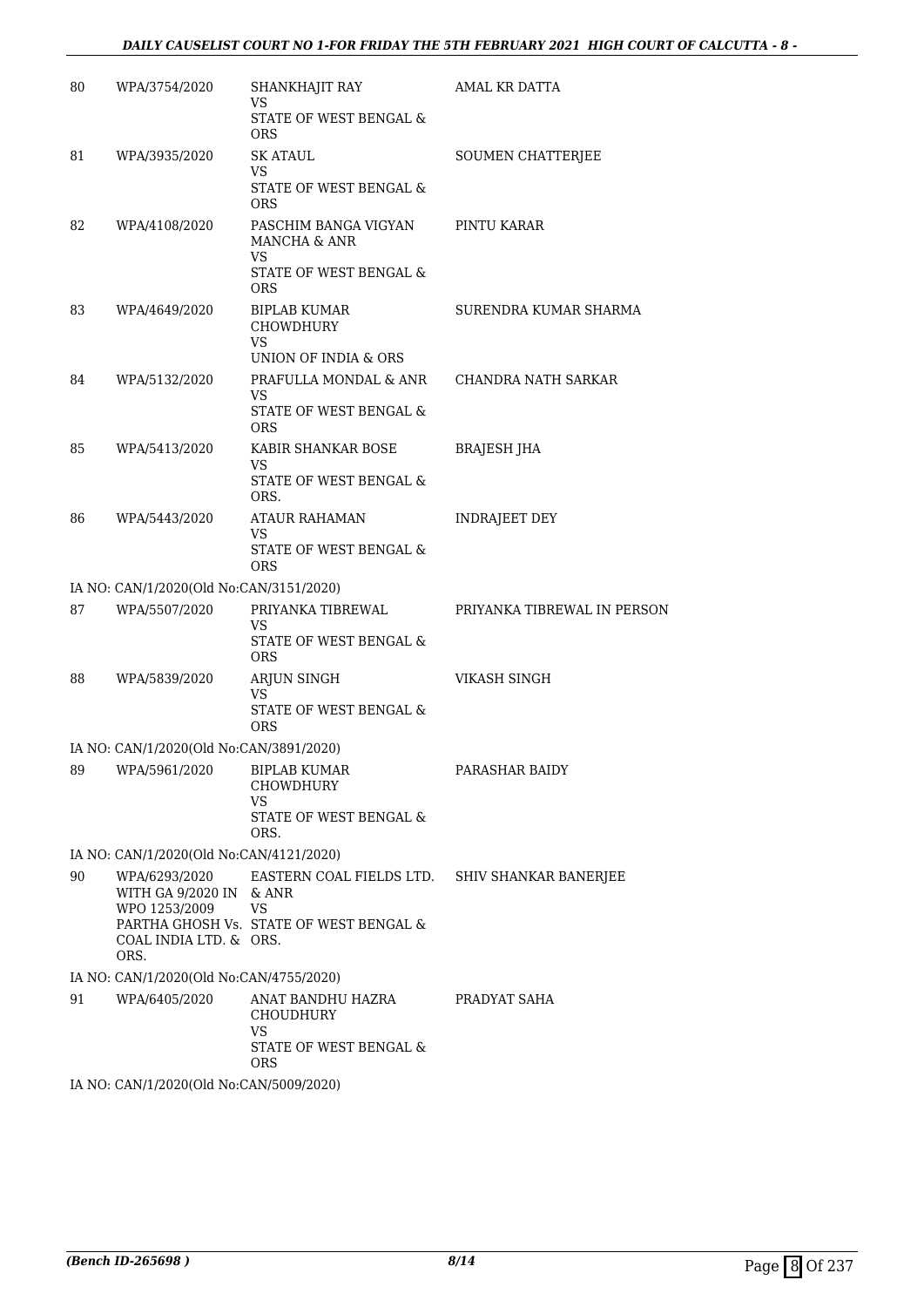| 92  | WPA/6513/2020                           | BIPLAB KR. CHOWDHURY<br>VS.                          | PARASHAR BAIDYA             |
|-----|-----------------------------------------|------------------------------------------------------|-----------------------------|
|     |                                         | STATE OF WEST BENGAL &<br>ORS.                       |                             |
|     | IA NO: CAN/1/2020(Old No:CAN/5209/2020) |                                                      |                             |
| 93  | WPA/6515/2020                           | BIPLAB KR. CHOWDHURY<br>VS.                          | PARASHAR BAIDYA             |
|     |                                         | STATE OF WEST BENGAL &<br>ORS.                       |                             |
|     | IA NO: CAN/1/2020(Old No:CAN/5215/2020) |                                                      |                             |
| 94  | WPA/6518/2020                           | BIPLAB KR. CHOWDHURY<br><b>VS</b>                    | PARASHAR BAIDYA             |
|     |                                         | STATE OF WEST BENGAL &<br>ORS.                       |                             |
|     | IA NO: CAN/1/2020(Old No:CAN/5219/2020) |                                                      |                             |
| 95  | WPA/6702/2020                           | TARUN CHAKRABORTY<br>VS                              | PINGAL BHATTACHRYA          |
|     |                                         | KOLKATA MUNICIPALITY<br><b>CORPORATION &amp; ORS</b> |                             |
|     | IA NO: CAN/1/2020(Old No:CAN/5600/2020) |                                                      |                             |
| 96  | WPA/6898/2020                           | CHANDRA SEKHAR JHA AND<br>ANR                        | SURENDRA KUMAR SHARMA       |
|     |                                         | VS.<br>Union of India AND ORS                        |                             |
|     | IA NO: CAN/1/2020                       |                                                      |                             |
| 97  | WPA/6920/2020                           | MD ABDUL MALEQUE<br><b>MOLLA AND ORS</b>             | SOUMAJIT CHATTERJEE         |
|     |                                         | <b>VS</b><br>State of West Bengal AND<br>ORS         |                             |
|     | IA NO: CAN/1/2020, CAN/2/2020           |                                                      |                             |
| 98  | WPA/7333/2020                           | PRANABESH MANDAL<br>VS                               | PRANTICK GHOSH              |
|     |                                         | State of West Bengal                                 |                             |
|     | IA NO: CAN/1/2020                       |                                                      |                             |
| 99  | WPA/7787/2020                           | TATHAGATA DATTA<br>VS<br>Union of India              | TATHAGATA DUTTA (IN PERSON) |
|     | IA NO: CAN/1/2020                       |                                                      |                             |
| 100 | WPA/7803/2020                           | MANOJ CHAKRABORTY                                    | PRATIP KUMAR CHATTERJEE     |
|     |                                         | <b>VS</b><br>Union of India                          |                             |
| 101 | WPA/7853/2020                           | UMAPADA GHOSH                                        | <b>SOURAV MONDAL</b>        |
|     |                                         | VS<br>State of West Bengal                           |                             |
| 102 | WPA/7877/2020                           | DEBOJYOTI ROY<br>VS                                  | <b>MANAS KR DAS</b>         |
|     |                                         | State of West Bengal                                 |                             |
| 103 | WPA/7912/2020                           | <b>SOURAV DUTTA</b><br>VS                            | SALONI BHATTACHARJEE        |
|     |                                         | STATE OF WEST BENGAL<br>AND ORS.                     |                             |
| 104 | WPA/7916/2020                           | SOURAV DUTTA<br>VS                                   | SALONI BHATTACHARJEE        |
|     |                                         | STATE OF WEST BENGAL<br>AND ORS.                     |                             |
| 105 |                                         |                                                      |                             |
|     | WPA/8514/2020                           | <b>KALAM PAILAN</b><br>VS                            | DEBAJYTI DEB                |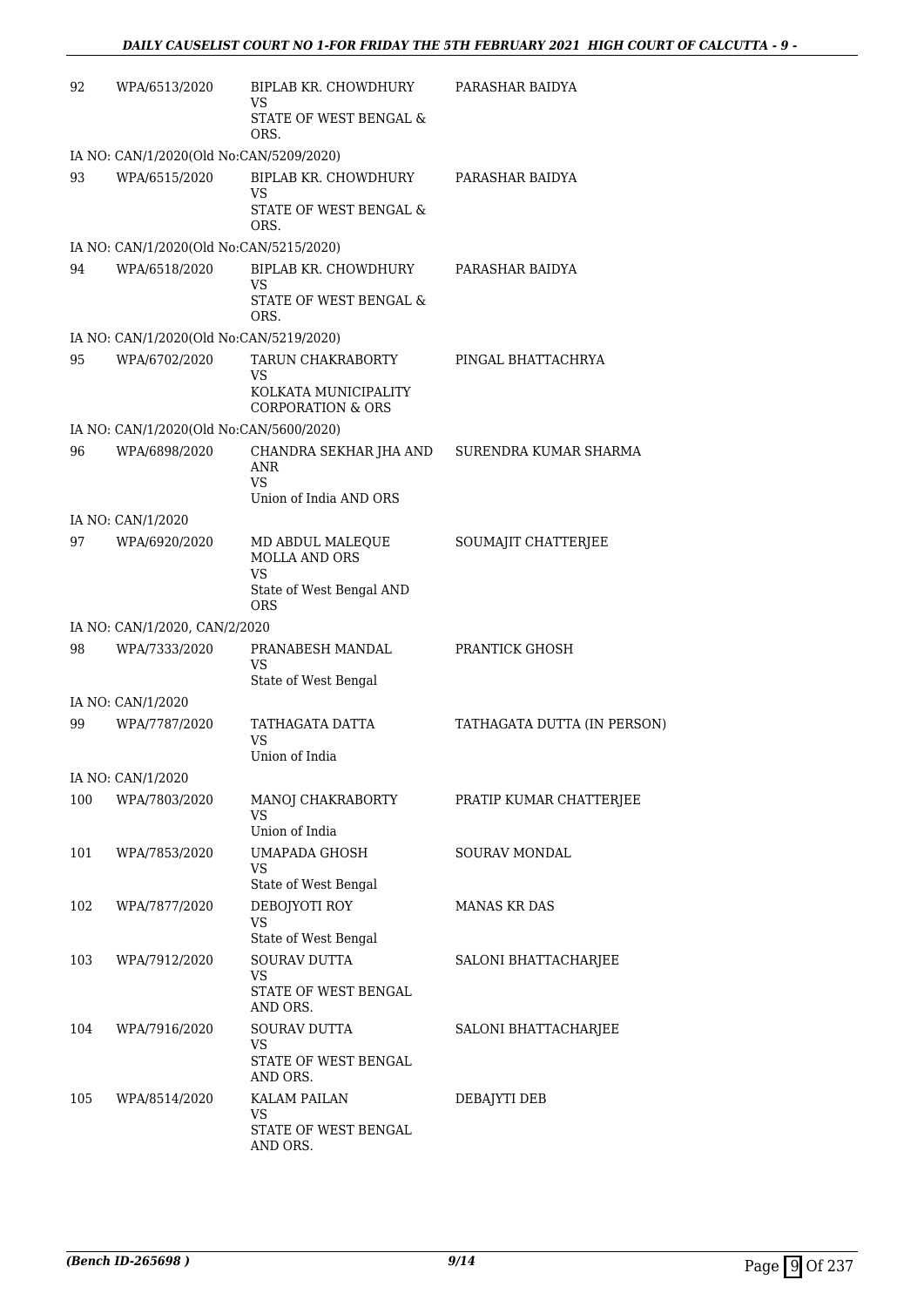### *DAILY CAUSELIST COURT NO 1-FOR FRIDAY THE 5TH FEBRUARY 2021 HIGH COURT OF CALCUTTA - 10 -*

| 106 | WPA/8608/2020     | MOSTAQUE ALAM AND ANR<br>VS<br>THE UNION OF INDIA AND                                         | ANINDYA GHOSH                  |
|-----|-------------------|-----------------------------------------------------------------------------------------------|--------------------------------|
|     | IA NO: CAN/1/2020 | <b>ORS</b>                                                                                    |                                |
| 107 | WPA/8787/2020     | JOYDEEP KARMAKAR<br><b>VS</b><br>STATE OF WEST BENGAL<br>AND ORS.                             | <b>SOURAV HALDAR</b>           |
| 108 | WPA/8829/2020     | SANJAY BANERJEE<br>VS<br>THE UNION OF INDIA AND<br><b>ORS</b>                                 | SARBANANDA SANYAL              |
| 109 | WPA/8859/2020     | PRASANT KUMAR ROY<br>VS<br>STATE OF WEST BENGAL<br>AND ORS.                                   | <b>Bidyut Baran Biswas</b>     |
| 110 | WPA/9431/2020     | SUSHIL MONDAL AND<br><b>OTHERS</b><br>VS<br>STATE OF WEST BENGAL<br>AND ORS.                  | <b>AMIT BISWAS</b>             |
| 111 | WPA/9727/2020     | SOMDYUTI PAREKH<br>VS.<br>STATE OF WEST BENGAL<br>AND ORS.                                    | STEVEDN SOURADIP BISWAS        |
| 112 | WPA/9789/2020     | CHITTARANJAN HALDER<br><b>VS</b><br>State of West Bengal                                      | SAIKATCHATTERJIIZINK@GMAIL.COM |
| 113 | WPA/10070/2020    | JAYDEB DAS AND ANR<br><b>VS</b><br><b>BAR COUNCIL OF WEST</b><br><b>BENGAL AND ORS</b>        | RAJ KUMAR GUPTA                |
| 114 | WPA/10184/2020    | SANDIP KONAR<br>VS<br>STATE OF WEST BENGAL<br>AND ORS.                                        | <b>ANKITA DEY</b>              |
| 115 | WPA/10230/2020    | RATAN SAHA<br>VS<br>STATE OF WEST BENGAL<br>AND ORS.                                          | Madhurima Sarkar               |
| 116 | WPA/10294/2020    | BABLU SOREN AND ORS<br>VS<br>STATE OF WEST BENGAL<br>AND ORS.                                 | PRDIP PAUL                     |
| 117 | WPA/10433/2020    | <b>MAHAR FAROZ</b><br>VS<br>THE ASSANSOL MUNICIPAL<br>CORPORATION                             | RAKESH PRASAD SHAW             |
| 118 | WPA/10450/2020    | JAGANNATH ROY AND<br><b>OTHERS</b><br>VS.<br>STATE OF WEST BENGAL<br>AND ORS.                 | HARADHAN MONDAL                |
| 119 | WPA/10471/2020    | DAKSHINBANGA<br>MATSYAJIBI FORUM AND<br><b>OTHERS</b><br><b>VS</b><br>UNION OF INDIA AND ORS. | SAYANTI SENGUPTA               |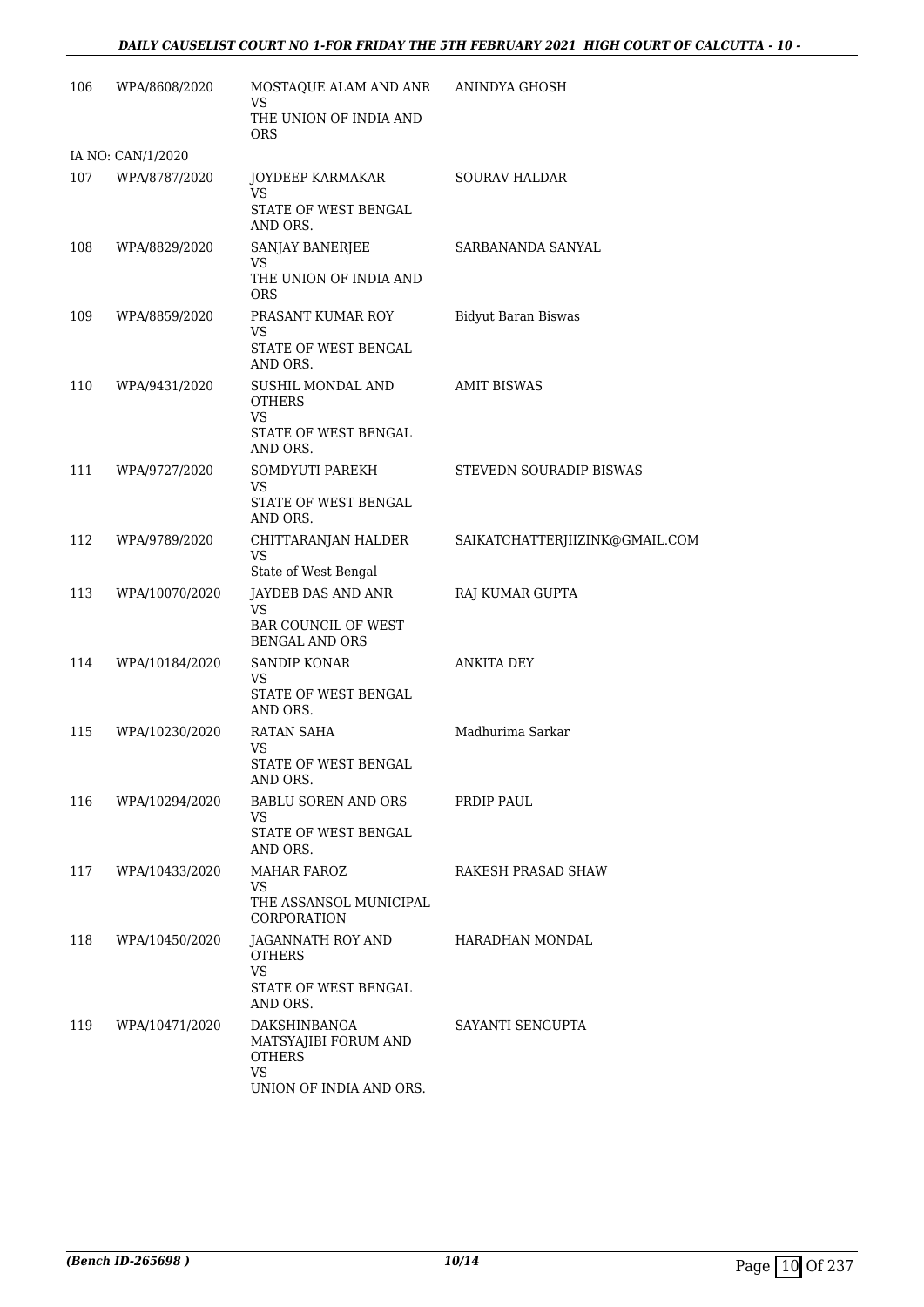| TATHAGATA DATTA(IN PERSON) |
|----------------------------|
|                            |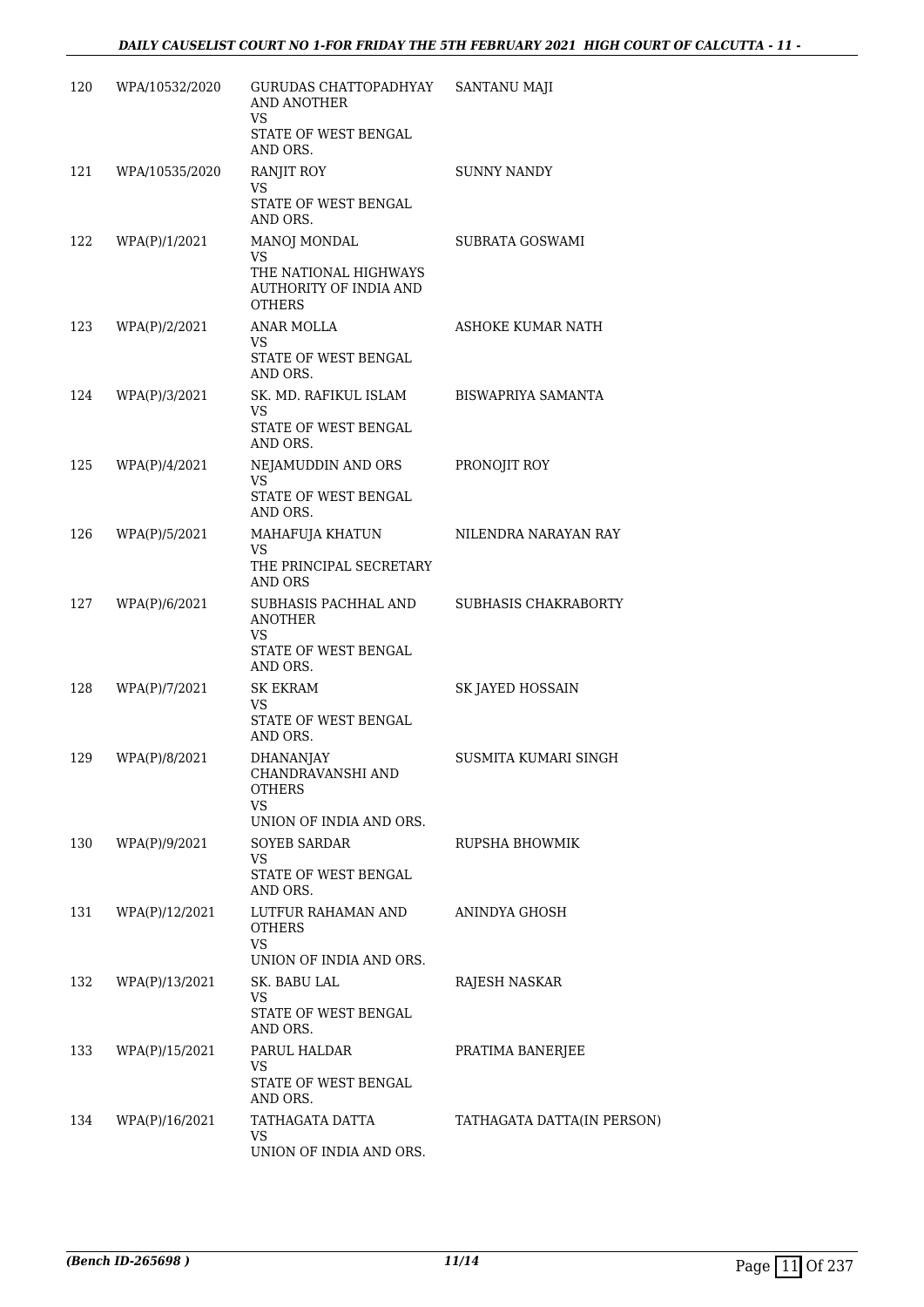### *DAILY CAUSELIST COURT NO 1-FOR FRIDAY THE 5TH FEBRUARY 2021 HIGH COURT OF CALCUTTA - 12 -*

| 135 | WPA(P)/17/2021 | SWADESH MAJUMDAR<br>VS                                                                      | NILENDRA NARAYAN RAY   |
|-----|----------------|---------------------------------------------------------------------------------------------|------------------------|
|     |                | STATE OF WEST BENGAL<br>AND ORS.                                                            |                        |
| 136 | WPA(P)/18/2021 | SWADESH MAJUMDAR<br><b>VS</b><br>STATE OF WEST BENGAL                                       | NILENDRA NARAYAN RAY   |
| 137 | WPA(P)/21/2021 | AND ORS.<br>SUKHA CHAND MITRA AND<br><b>ORS</b><br><b>VS</b>                                | ARDHENDU NAG           |
|     |                | STATE OF WEST BENGAL<br>AND ORS.                                                            |                        |
| 138 | WPA(P)/22/2021 | HOWRAH PARADISE SOCIAL<br>WELFARE ORGANIZATION<br>VS.                                       | ABHISHEK CHAKRABORTY   |
|     |                | UNION OF INDIA AND ORS.                                                                     |                        |
| 139 | WPA(P)/23/2021 | RANA MAHANTA<br><b>VS</b><br>UNION OF INDIA AND ORS.                                        | DEBAPRIYA SAMANTA      |
| 140 | WPA(P)/24/2021 | KOLKATTA<br>MUNICIPALCORPORATION<br><b>ENGINEER'S ALLIED</b><br>SERVICES ASSOCIATION<br>VS. | MAHABOOB AHMED         |
|     |                | STATE OF WEST BENGAL<br>AND ORS.                                                            |                        |
| 141 | WPA(P)/25/2021 | SAKHI GHOSH HAZRA<br>VS.                                                                    | <b>BIKASH SHAW</b>     |
|     |                | STATE OF WEST BENGAL<br>AND ORS.                                                            |                        |
| 142 | WPA(P)/26/2021 | PROLAY JANA<br>VS                                                                           | <b>MUKTESWAR MAITY</b> |
|     |                | STATE OF WEST BENGAL<br>AND ORS.                                                            |                        |
| 143 | WPA(P)/28/2021 | <b>SUGATA SHANKAR ROY</b><br>VS                                                             |                        |
| 144 | WPA(P)/29/2021 | UNION OF INDIA AND ORS.<br>ANKUR SHARMA                                                     | SUSHOVAN DEY           |
|     |                | VS<br>STATE OF WEST BENGAL<br>AND ORS.                                                      |                        |
| 145 | WPA(P)/30/2021 | BIPLAB KUMAR<br>CHOWDHURY                                                                   | PARASHAR BAIDYA        |
|     |                | VS<br>STATE OF WEST BENGAL<br>AND ORS.                                                      |                        |
| 146 | WPA(P)/31/2021 | <b>ASHIS MANDAL</b><br>VS                                                                   | ABHISEK ADDHYA         |
|     |                | STATE OF WEST BENGAL<br>AND ORS.                                                            |                        |
| 147 | WPA(P)/32/2021 | UTTAM KUMAR PAUL<br>VS.                                                                     | TUSHAR SINHA MAHAPATRA |
|     |                | THE STATE OF WEST<br><b>BENGAL AND ORS</b>                                                  |                        |
| 148 | WPA(P)/33/2021 | <b>RAJESH DAS</b><br>VS                                                                     | <b>SORMI DUTTA</b>     |
|     |                | STATE OF WEST BENGAL<br>AND ORS.                                                            |                        |
| 149 | WPA(P)/34/2021 | MOUSUMI DAS<br>VS.                                                                          | DEBJANI DASGUPTA       |
|     |                | THE CHAIRPERSON AND<br>ORS.                                                                 |                        |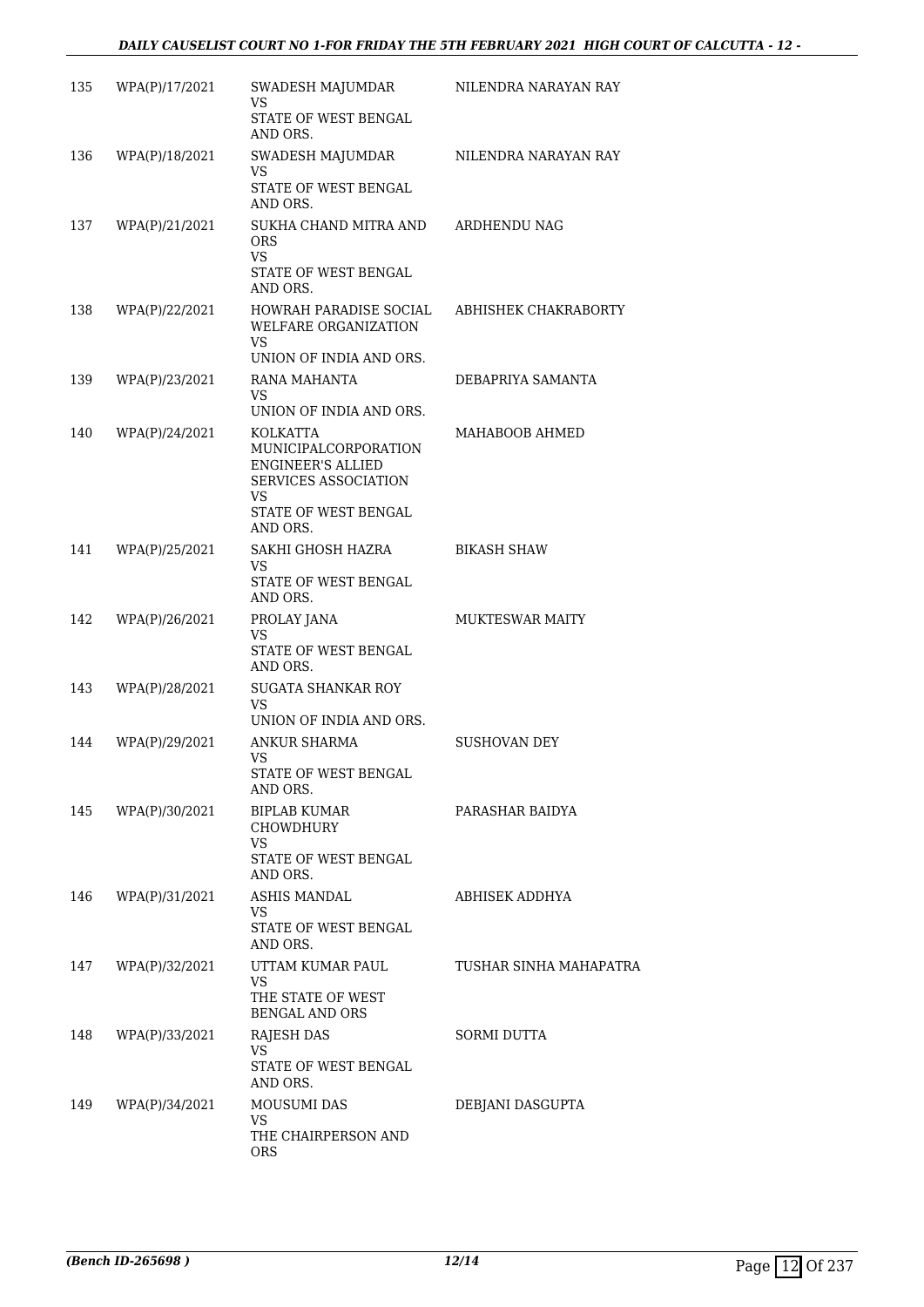### *DAILY CAUSELIST COURT NO 1-FOR FRIDAY THE 5TH FEBRUARY 2021 HIGH COURT OF CALCUTTA - 13 -*

| 150 | WPA(P)/35/2021                          | SIMANTA BHATTACHARJEE<br>VS.                                                                          | MADHUSHRI DUTTA                      |
|-----|-----------------------------------------|-------------------------------------------------------------------------------------------------------|--------------------------------------|
|     |                                         | STATE OF WEST BENGAL<br>AND ORS.                                                                      |                                      |
| 151 | WPA(P)/36/2021                          | SUBRATA MONDAL<br>VS.                                                                                 | SUBHRANGSU PANDA                     |
| 152 | WPA(P)/37/2021                          | UNION OF INDIA AND ORS.<br>ARUNANGSHU<br><b>CHAKRABORTY</b>                                           | ARUNANGSHU CHAKRABORT (IN<br>PERSON) |
|     |                                         | VS<br>THE HON'BLE HIGH COURT                                                                          |                                      |
| 153 | WPA(P)/43/2021                          | AT CALCUTTA<br><b>SHIBA PRASAD</b><br>CHAKRABORTY                                                     | AKASHDEEP MUKHERJEE                  |
|     |                                         | VS.<br>STATE OF WEST BENGAL<br>AND ORS.                                                               |                                      |
| 154 | WPA(P)/46/2021                          | <b>SANDIP MODAK</b><br>VS.                                                                            | SUPRATIK SYAMAL                      |
|     |                                         | STATE OF WEST BENGAL<br>AND ORS.                                                                      |                                      |
|     |                                         |                                                                                                       | <b>CONTEMPT APPLICATION</b>          |
| 155 | CPAN/154/2017                           | KOLKATA COMMUNITY<br>HUMAN RIGHT & WELFARE<br>ASSOCIATION@COMMUNITY<br><b>VS</b>                      | DR. SUKUMAR MK. GHOSH (IN<br>PERSON) |
|     |                                         | ABID HOSSAIN & ANR                                                                                    |                                      |
|     | wt156 WPA/29909/2015                    | KOLKATA COMMUNITY<br><b>HUMAN RIGHTS &amp;</b><br>WELFARE ASSOCIATION<br>VS<br>STATE OF WEST BENGAL & | DR SUKUMAR MK GHOSH IN PERSON        |
|     |                                         | <b>ORS</b>                                                                                            |                                      |
| 157 | CPAN/528/2020                           | AMITAVA GUHA<br>VS.<br>NARAYAN SWARUP NIGAM                                                           | AMLAN KUMAR MUKHERJEE                |
|     | wt158 WPA/25851/2017                    | AMITAVA GUHA & ANR<br>VS                                                                              | AMLAN KR MUKHERJEE                   |
|     |                                         | STATE OF WEST BENGAL &<br><b>ORS</b>                                                                  |                                      |
| 159 | CPAN/84/2021                            | SWADESH MAJUMDAR<br><b>VS</b>                                                                         | NILENDRA NARAYAN RAY                 |
|     |                                         | H.K DWIVEDI AND ORS.                                                                                  |                                      |
|     | wt160 WPA/14491/2019                    | SWADESH MAJUMDAR<br>VS                                                                                | <b>JYOTI PRAKASH KHAN</b>            |
|     |                                         | STATE OF WEST BENGAL &<br><b>ORS</b>                                                                  |                                      |
|     | wt161 WPA/21477/2019                    | THE COURT IN ITS OWN<br><b>MOTION</b><br><b>VS</b>                                                    |                                      |
|     |                                         |                                                                                                       | <b>APPLICATION</b>                   |
| 162 | RVW/144/2018                            | STATE OF WB                                                                                           | SHUVRO PRAKASH LAHIRI                |
|     |                                         | VS<br>BISWAJIT CHAKRABORTY &<br><b>ORS</b>                                                            |                                      |
|     | IA NO: CAN/4/2019(Old No:CAN/7075/2019) |                                                                                                       |                                      |
|     | wt163 CPAN/1193/2019                    | <b>RITA MITRA</b>                                                                                     | SANJIB DUTTA                         |
|     |                                         | <b>VS</b><br>NARAYAN SWARUP NIGAM<br>$&$ ORS                                                          |                                      |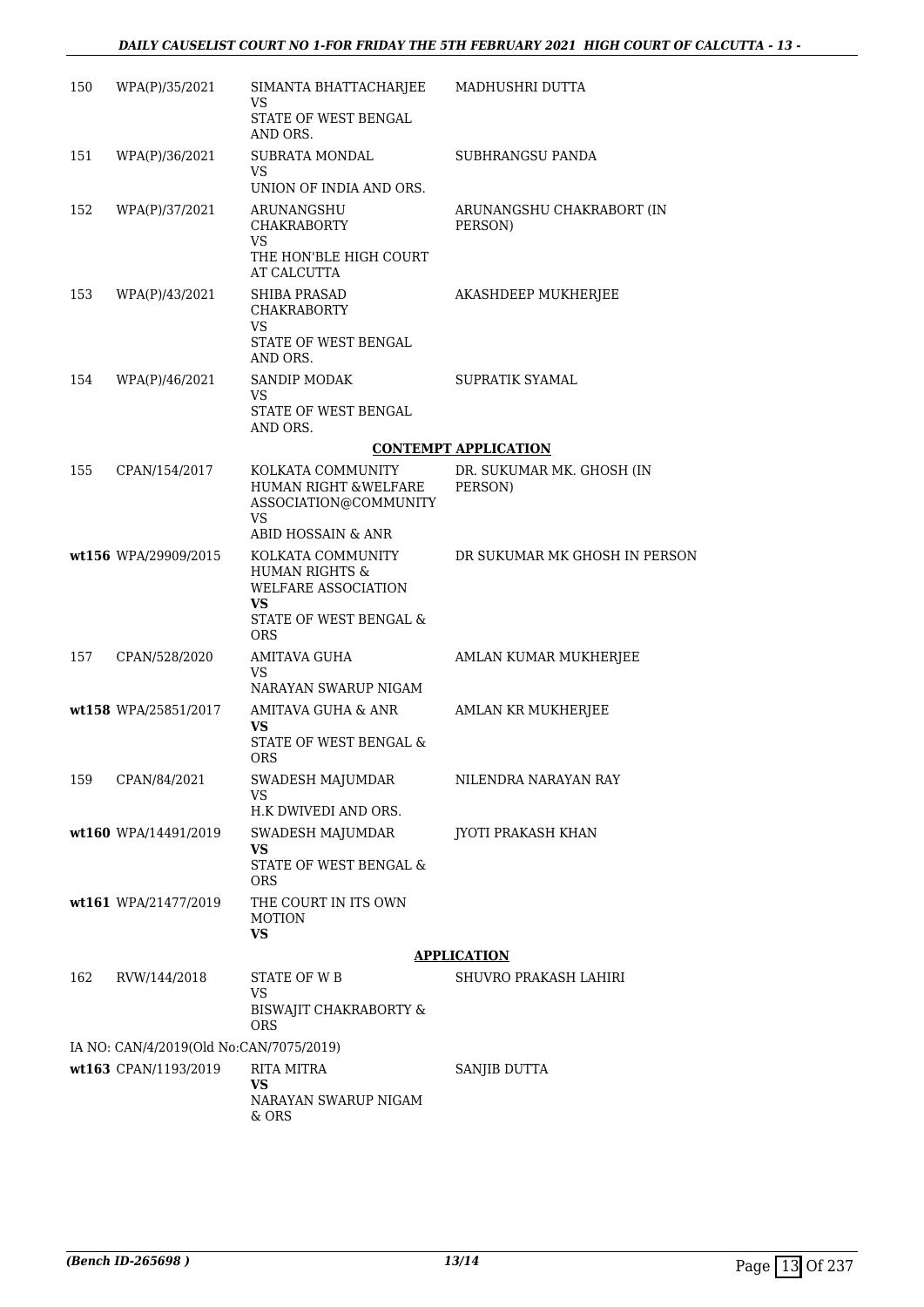### *DAILY CAUSELIST COURT NO 1-FOR FRIDAY THE 5TH FEBRUARY 2021 HIGH COURT OF CALCUTTA - 14 -*

|     | wt164 RVW/200/2019   | <b>STATE OF WB</b><br>VS<br><b>BISWAJIT CHAKRABORTY &amp;</b><br>ORS                                         | SHUVROPROKASH LAHIRI  |
|-----|----------------------|--------------------------------------------------------------------------------------------------------------|-----------------------|
|     | wt165 WPA/11848/2016 | DEBASISH DEY & ORS<br>VS<br>STATE OF WEST BENGAL &<br><b>ORS</b>                                             | AMLAN KUMAR MUKHERJEE |
|     | wt166 WPA/23291/2017 | <b>SURENDRA JENA</b><br><b>VS</b><br>UNION OF INDIA & ORS                                                    | S. ROY CHOUDHURY      |
|     | wt167 WPA/25035/2014 | ARJU CHOWDHURY & ORS<br>VS.<br>STATE OF WEST BENGAL &<br><b>ORS</b>                                          | A K MUKHERJEE         |
|     | wt168 WPA/26933/2017 | RITA MITRA<br>VS<br>STATE OF WEST BENGAL &<br><b>ORS</b>                                                     | SANJIB DUTTA          |
|     | wt169 WPA/3930/2015  | BURDWAN MINI BUS<br><b>OWNERS WELFARE</b><br>ASSOCIATION & ANR<br>VS<br>STATE OF WEST BENGAL &<br><b>ORS</b> | SAKTI PADA JANA       |
|     | wt170 WPA/4102/2018  | BISWAJIT CHAKRABORTY<br>VS<br>STATE OF WEST BENGAL &<br><b>ORS</b>                                           | SANJIB DUTTA          |
|     | IA NO: CAN/2/2021    |                                                                                                              |                       |
|     | wt171 WPA/4446/2018  | <b>SK TUHRAB &amp; ORS</b><br>VS<br>STATE OF WEST BENGAL &<br><b>ORS</b>                                     | AMLAN KUMAR MUKHERJEE |
|     | wt172 WPA/9831/2015  | ABDUL AZIM & ORS.<br>VS<br>STATE OF WEST BENGAL &<br>ORS.                                                    | AMLAN KR. MUKHERJEE   |
|     |                      |                                                                                                              | <b>FIXED MATTER I</b> |
| 173 | FMA/328/2020         | PRANAB KUMAR NANDA &<br><b>ORS</b><br>VS<br>STATE OF WEST BENGAL &<br>ORS                                    | AMIT BARAN DASH       |

IA NO: CAN/1/2019(Old No:CAN/4975/2019), CAN/2/2021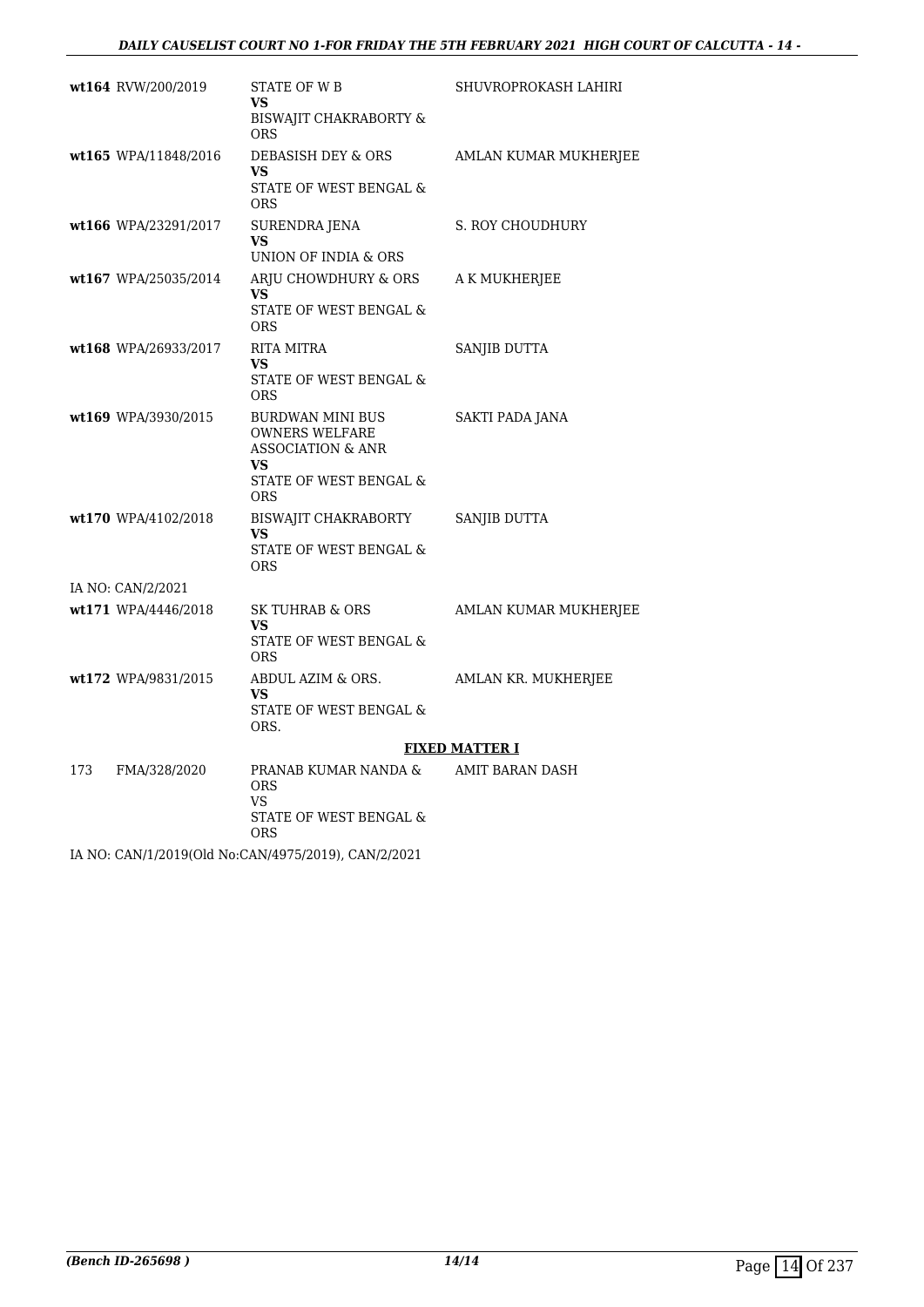

## **Appellate Side**

**DAILY CAUSELIST For Friday The 5th February 2021**

**COURT NO. 16**

### **DIVISION BENCH (DB - II)**

**AT 10:45 AM**

### **HON'BLE JUSTICE RAJESH BINDAL HON'BLE JUSTICE ANIRUDDHA ROY (VIA VIDEO CONFERENCE)**

**ON AND FROM MONDAY, THE 11TH JANUARY, 2021 – APPEALS RELATING TO LABOUR UNDER GROUP III AND APPLICATION CONNECTED THERETO;**

**APPEALS FROM ORDERS RELATING TO REVENUE UNDER GROUP – IV & ORHER STATUTORY REVENUE APPEALS EXCEPT LAND REVENUE TO BE HEARD BY DIVISION BENCH;**

**APPEALS RELATING TO CHARTERED ACCOUNTANTS ACT, COMPANY SECRETARIES ACT AND TAX TRIBUNAL MATTERS;** 

**INCOME TAX REFERENCE UNDER SECTION 256 OF THE INCOME TAX ACT;**

**MATTERS RELATING TO TRIBUNALS UNDER ARTICLE 323A & 323B OF THE CONSTITUTION OF INDIA (OTHER THAN TAX TRIBUNAL) INCLUDING APPLICATION CONNECTED THERETO;**

**AND**

**ON AND FROM MONDAY, THE 1ST FEBRUARY, 2021 AS LONG AS THE DIVISION BENCH COMPRISING OF HON'BLE CHIEF JUSLTICE THOTTATHIL B. RADHAKRISHNAN AND**  HON'BLE JUSTICE ARIJIT BANERJEE DOES NOT SIT - WILL TAKE, IN ADDITION TO THEIR **OWN LIST AND DETERMINATION, URGENT MATTERS RELATING TO THE LIST AND DETERMINATION OF THE DIVISION BENCH COMPRISING OF HON'BLE CHIEF JUSTICE THOTTATHIL B. RADHAKRISHNSN AND HON'BLE JUSTICE ARIJIT BANERJEE.**

**NOTE: E-MENTIONING WILL BE TAKEN UP AT THE FIRST SITTING OF THE COURT. OUT OF WHICH ORIGINAL SIDE MATTERS WILL BE TAKEN UP FIRST AND THEN APPELLATE SIDE MATTERS WILL BE TAKEN UP. ORIGINAL SIDE MATTERS WILL BE TKAEN UP IN THE FIRST HALF.**

### **APPELLATE SIDE MATTERS WILL BE TAKEN UP IN THE SECOND HALF OR SO SOON AFTER THE ORIGINAL SIDE LIST IS EXHAUSTED.**

**NOTE: MATTERS WILL BE TAKEN UP THROUGH PHYSICAL HEARING ONLY WHEN BOTH THE PARTIES ARE AGREED.**

**PIL**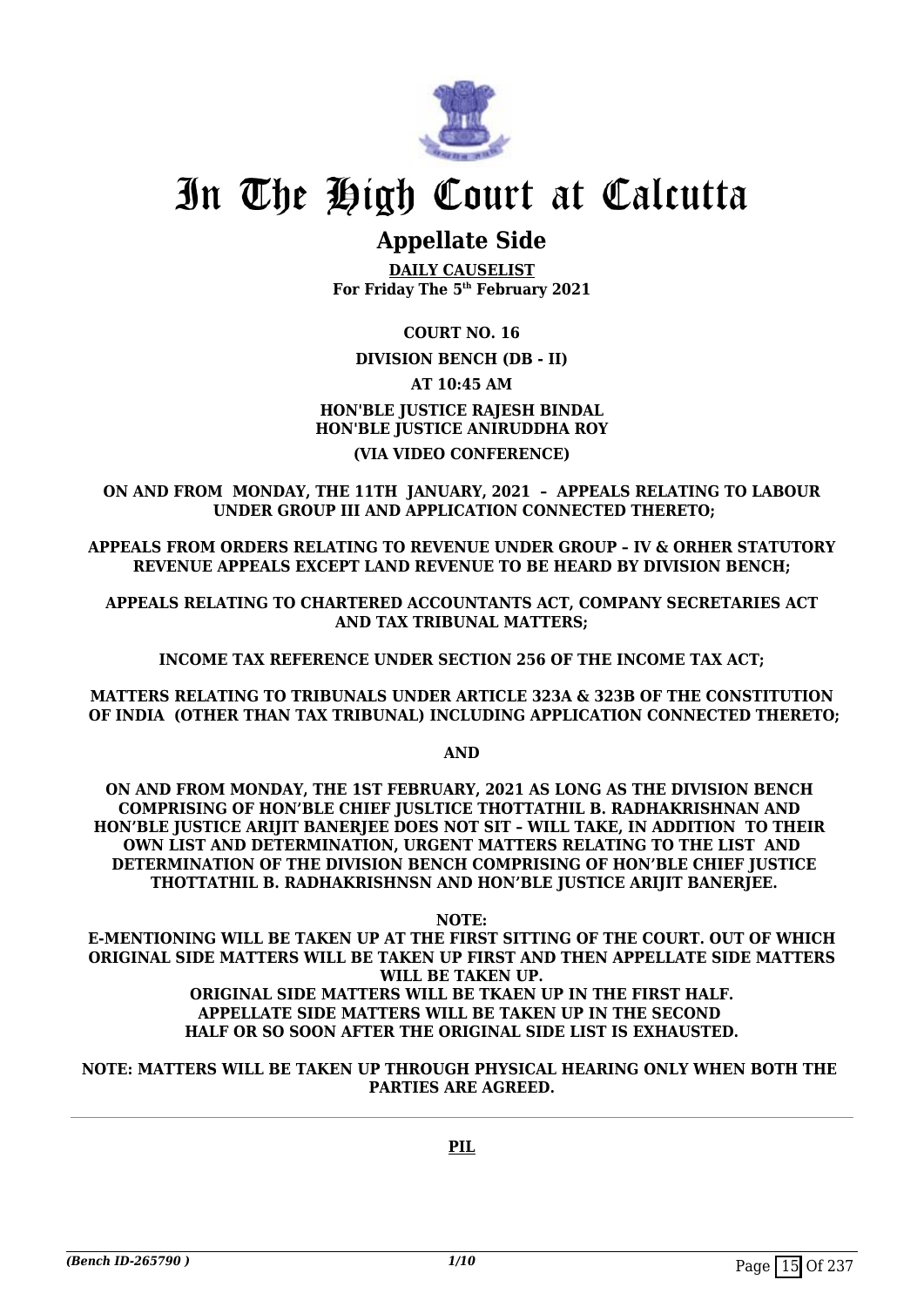| $\mathbf{1}$                  | WPA(P)/48/2021                          | <b>SUBHAJIT SOM</b><br><b>VS</b>                                                              | <b>AVIRUP CHATTERJEE</b>      |  |  |
|-------------------------------|-----------------------------------------|-----------------------------------------------------------------------------------------------|-------------------------------|--|--|
|                               |                                         | STATE OF WEST BENGAL<br>AND ORS.                                                              |                               |  |  |
|                               |                                         | <b>MANDAMUS APPEAL</b>                                                                        |                               |  |  |
| 2                             | MAT/73/2021                             | CESC LIMITED AND<br><b>ANOTHER</b><br>VS<br><b>ASIFA BIBI</b>                                 | MADHUSUDAN SAHA<br><b>ROY</b> |  |  |
|                               | IA NO: CAN/1/2021                       |                                                                                               |                               |  |  |
| 3                             | MAT/108/2021                            | CESC LIMITED<br><b>VS</b><br>SANUULLA MOLLA AND                                               | PRASHANT AGARWAL              |  |  |
|                               |                                         | <b>ANR</b>                                                                                    |                               |  |  |
|                               | IA NO: CAN/1/2021                       |                                                                                               | <b>RISHAV DUTT</b>            |  |  |
| 4                             | FMA/130/2021                            | <b>CESC LIMITED</b><br><b>VS</b><br><b>ARUP SARKLAR</b>                                       |                               |  |  |
|                               | IA NO: CAN/1/2020(Old No:CAN/2416/2020) |                                                                                               |                               |  |  |
| 5.                            | MAT/132/2021                            | JAYASHRI KHAN AND ORS<br><b>VS</b><br>AHMMAD HALDER AND ORS                                   | <b>SAYANI DAS</b>             |  |  |
|                               | IA NO: CAN/1/2021, CAN/2/2021           |                                                                                               |                               |  |  |
| 6                             | MAT/139/2021                            | THE TEA BOARD INDIA AND<br>ORS.<br><b>VS</b><br>RAM KR JHAJHARIA AND                          | RUNU MUKHERJEE                |  |  |
|                               |                                         | ORS.                                                                                          |                               |  |  |
|                               | IA NO: CAN/1/2021                       |                                                                                               |                               |  |  |
|                               |                                         | WEST BENGAL STATE ADMINISTRATIVE TRIBUNAL                                                     |                               |  |  |
| 7                             | WP.ST/255/2014                          | ASHIS SARKAR & ANR<br>VS                                                                      | A GHOSH                       |  |  |
|                               |                                         | STATE OF WEST BENGAL &<br><b>ORS</b>                                                          |                               |  |  |
| 8                             | WP.ST/11/2020                           | SMRITIKANA DEY                                                                                | <b>INDRAJIT BISWAS</b>        |  |  |
|                               | $(08-02-2021)$                          | VS<br>STATE OF WEST BENGAL &<br><b>ORS</b>                                                    |                               |  |  |
| 9                             | WP.ST/21/2020                           | SUBHAS CH. KONAR<br>VS                                                                        | <b>SUMITRA</b>                |  |  |
|                               |                                         | STATE OF WEST BENGAL &<br>ORS.                                                                |                               |  |  |
| IA NO: CAN/1/2021, CAN/2/2021 |                                         |                                                                                               |                               |  |  |
| 10                            | WP.ST/29/2020                           | STATE OF WEST BENGAL & PRANAB HALDER<br><b>ORS</b><br><b>VS</b><br>KALIPROSAD MONDAL &<br>ANR |                               |  |  |
| 11                            | WP.ST/33/2020                           | THE STATE OF WEST<br><b>BENGAL</b><br>VS<br>TUTU KAPRI & ORS                                  | SOMNATH NASKAR                |  |  |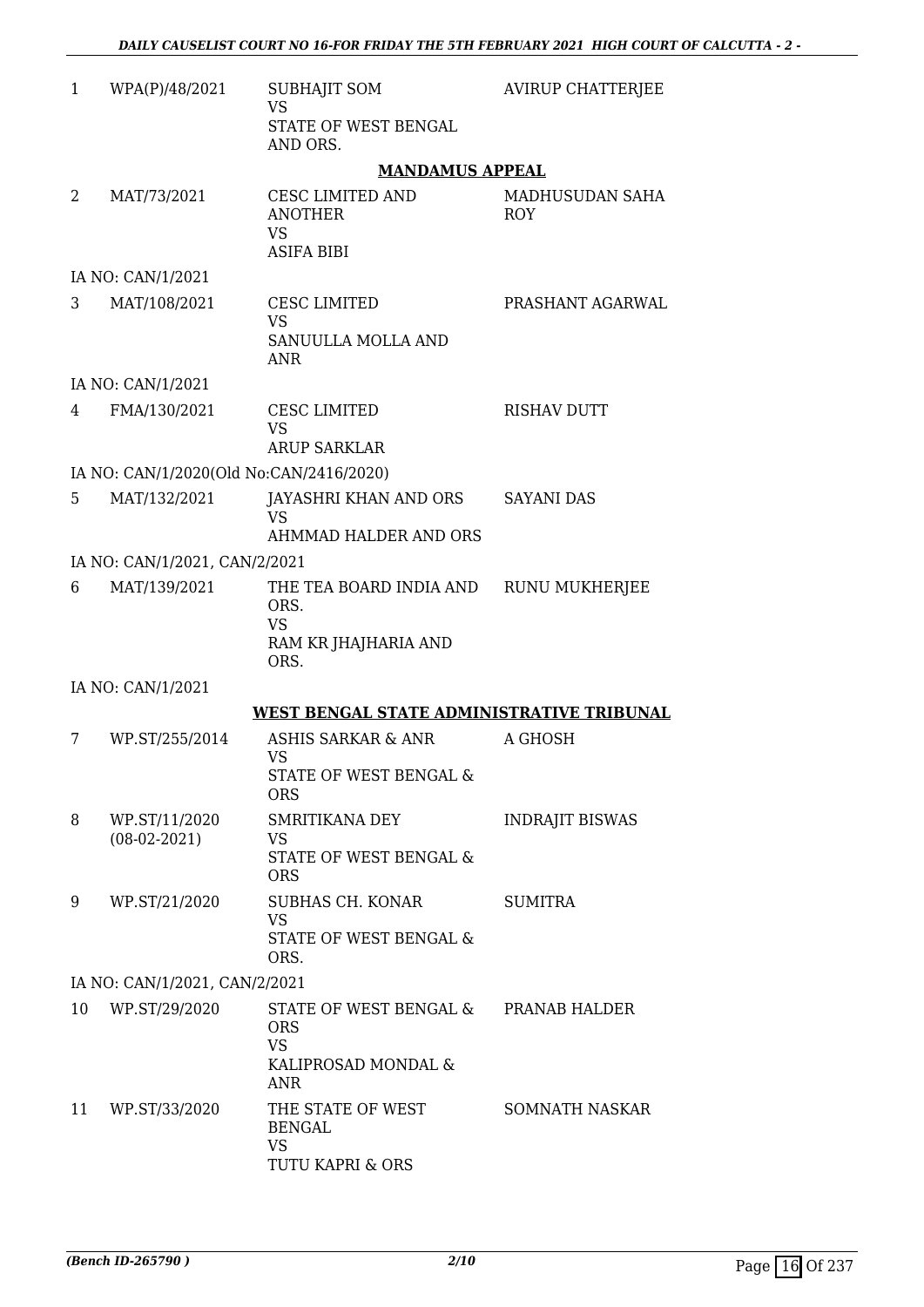| 12 | WP.ST/36/2020     | MD SAMSUDDOZA<br><b>VS</b><br>STATE OF WEST BENGAL &<br><b>ORS</b>                           | <b>SUBRATA GHOSH</b>                |
|----|-------------------|----------------------------------------------------------------------------------------------|-------------------------------------|
| 13 | WP.ST/38/2020     | BALAI CHAKRABORTY<br><b>VS</b><br>STATE OF WEST BENGAL &<br><b>ORS</b>                       | <b>ANANYA NEOGI</b>                 |
| 14 | WP.ST/45/2020     | GOUTAM CHOWDHURY &<br><b>ANR</b><br><b>VS</b><br>STATE OF WEST BENGAL &<br><b>ORS</b>        | <b>SOMA CHAKRABARTY</b>             |
| 15 | WP.ST/49/2020     | THE STATE OF WEST<br><b>BENGAL &amp; ORS</b><br><b>VS</b><br><b>SUVASISH KUNDU &amp; ORS</b> | KAKALI SAMAJPATY                    |
| 16 | WP.ST/50/2020     | <b>SK. ENAIT ALI</b><br><b>VS</b><br>STATE OF WEST BENGAL &<br><b>ORS</b>                    | DIVYA TIWARY                        |
| 17 | WP.ST/51/2020     | RAJANI KANTA JANA<br><b>VS</b><br>STATE OF WEST BENGAL &<br><b>ORS</b>                       | SANJOY KR SARKAR                    |
| 18 | WP.ST/52/2020     | SADHAN SINGH & ORS<br><b>VS</b><br>STATE OF WEST BENGAL &<br><b>ORS</b>                      | <b>SIMANTIKA</b><br><b>DASGUPTA</b> |
|    | IA NO: CAN/1/2020 |                                                                                              |                                     |
| 19 | WP.ST/54/2020     | <b>BHUSAN SINGH</b><br><b>VS</b><br>STATE OF WEST BENGAL &<br><b>ORS</b>                     | KAMAL KANTA KAR                     |
| 20 | WP.ST/56/2020     | JAJNASENI DESHBANDHABI<br><b>VS</b><br>STATE OF WEST BENGAL &<br><b>ORS</b>                  | SUDIPTA DASGUPTA                    |
| 21 | WP.ST/85/2020     | ABICHAL CHATTOPADHYAY<br>VS<br>STATE OF WEST BENGAL<br>AND ORS.                              | <b>SUMAN</b><br><b>CHAKRABARTY</b>  |
| 22 | WP.ST/87/2020     | DR ANIRBAN DASGUPTA<br><b>VS</b><br>STATE OF WEST BENGAL<br>AND ORS.                         | <b>BISWARUP NANDY</b>               |
| 23 | WP.ST/94/2020     | <b>KENEDY RAY</b><br><b>VS</b><br>State of West Bengal                                       | <b>BISWARUP NANDY</b>               |
| 24 | WP.ST/97/2020     | PRADIP KR. CHATTERJEE<br><b>VS</b><br>STATE OF WEST BENGAL<br>AND ORS.                       | MANOJIT PAL                         |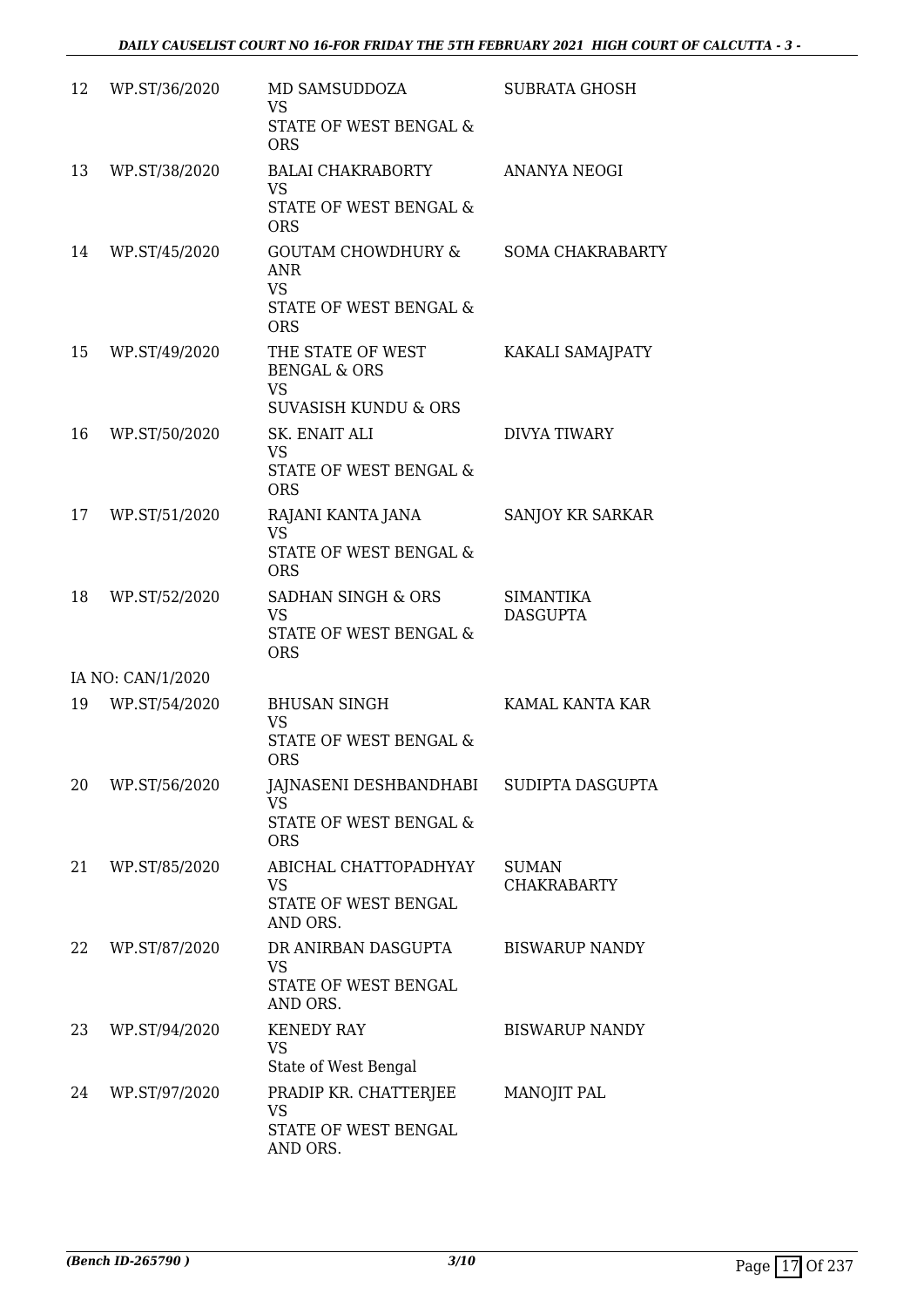| 25 | WP.ST/104/2020                          | <b>AMIT KUMAR</b><br>MUKHOPADHYAY AND<br><b>OTHERS</b><br><b>VS</b><br>STATE OF WEST BENGAL<br>AND ORS.  | <b>BHARAT BHUSAN</b>                   |
|----|-----------------------------------------|----------------------------------------------------------------------------------------------------------|----------------------------------------|
| 26 | WP.ST/106/2020                          | SUMAN KAR AND OTHERS<br><b>VS</b><br>STATE OF WEST BENGAL<br>AND ORS.                                    | <b>GOPAL DAS</b>                       |
| 27 | WP.ST/1/2021                            | SUMANA SADAR (MONDAL) MRINAL KANTI MAITY<br><b>VS</b><br>STATE OF WEST BENGAL<br>AND ORS.                |                                        |
| 28 | WP.ST/3/2021                            | <b>SUNITA GURUNG</b><br><b>VS</b><br>STATE OF WEST BENGAL<br>AND ORS.                                    | <b>RTASAMOY MONDAL</b>                 |
| 29 | WP.ST/4/2021                            | CHANDRAWATI DEVI<br><b>VS</b><br>STATE OF WEST BENGAL<br>AND ORS.                                        | <b>ARIJIT DEY</b>                      |
| 30 | WP.ST/5/2021                            | MAMLUN NESHA @<br>MAMLUN NISHA @<br><b>MAMLUN NESSA</b><br><b>VS</b><br>STATE OF WEST BENGAL<br>AND ORS. | DEBASHIS BANERJEE                      |
|    |                                         | <b>CENTRAL ADMN. TRIBUNAL</b>                                                                            |                                        |
| 31 | WP.CT/225/2013                          | RADHESHYAM MRIDHA<br><b>VS</b><br>UNION OF INDIA & ORS.                                                  | <b>APRATIM</b><br><b>BHATTACHARYYA</b> |
| 32 | WP.CT/59/2014                           | <b>UNION OF INDIA</b><br><b>VS</b><br>SUBRATA MUKHERJEE &<br>217 ORS                                     | SUBRATA DASGUPTA                       |
|    | IA NO: CAN/1/2015(Old No:CAN/9528/2015) |                                                                                                          |                                        |
| 33 | WP.CT/128/2015                          | UNION OF INDIA & ORS<br>VS<br>AJITESH DAS & ORS                                                          | CHANDREYI ALAM<br><b>GUPTA</b>         |
| 34 | WP.CT/141/2015                          | UNION OF INDIA & ORS<br><b>VS</b>                                                                        | <b>SWAPAN BANERJEE</b>                 |
|    |                                         | DR ANJAN DASGUPTA                                                                                        |                                        |
| 35 | WP.CT/217/2016                          | PADMABATI MITRA<br>VS.<br>UNION OF INDIA & ANR                                                           | KUNAL GANGULY                          |
|    | IA NO: CAN/1/2020                       |                                                                                                          |                                        |
| 36 | WP.CT/16/2018                           | UNION OF INDIA & ORS<br><b>VS</b><br>ANGAD MAHATO & ANR                                                  | ARPA CHAKRABORTY                       |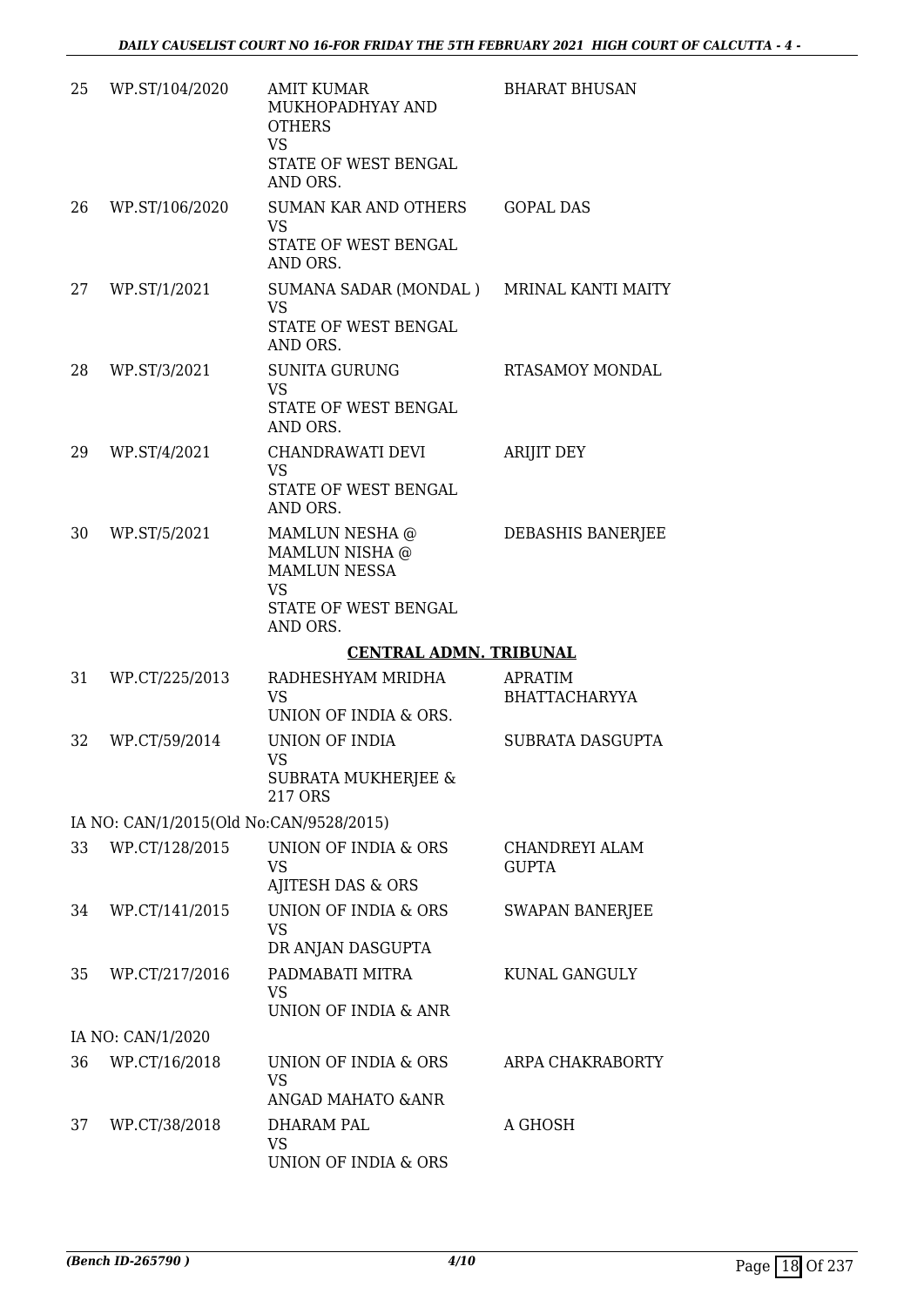| 38 | WP.CT/102/2018                          | MUKUL CH. MONDAL<br><b>VS</b><br>UNION OF INDIA & ORS.                                                       | VICTOR CHATTERJEE                     |
|----|-----------------------------------------|--------------------------------------------------------------------------------------------------------------|---------------------------------------|
| 39 | WP.CT/108/2018                          | RANAJIT KUMAR PANDIT &<br><b>ORS</b><br><b>VS</b><br><b>MRINMOY PAL &amp; ORS</b>                            | SAMIT K MONDAL                        |
| 40 | WP.CT/80/2019                           | UNION OF INDIA & ORS<br><b>VS</b><br>JOY HIND PRASAD & ORS                                                   | SANAJIT KUMAR<br><b>GHOSH</b>         |
| 41 | WP.CT/20/2020                           | <b>SUSHOVAN SARKAR</b><br><b>VS</b><br>UNION OF INDIA & ORS10                                                | <b>BARUN CHATTERJEE</b>               |
| 42 | WP.CT/21/2020                           | UNION OF INDIA & ORS<br><b>VS</b><br>MONOJIT ROY                                                             | SANAJIT KUMAR<br><b>GHOSH</b>         |
| 43 | WP.CT/23/2020                           | <b>UNION OF INDIA &amp; ORS</b><br><b>VS</b><br>RINKU CHAKRABORTY &<br><b>ORS</b>                            | <b>SOURAV MANDAL</b>                  |
| 44 | WP.CT/24/2020                           | SURYA NARAYAN MULLICK<br><b>VS</b><br>UNION OF INDIA & ORS.                                                  | <b>BARUN CHATTERJEE</b>               |
| 45 | WP.CT/27/2020                           | UNION O INDIA & ORS.<br><b>VS</b><br>BIMAL CH. PAUL & ORS.                                                   | <b>SUSMITA SAHA</b><br><b>DUTTA</b>   |
| 46 | WP.CT/30/2020                           | ANUP KUMAR MITRA & ORS<br><b>VS</b><br>UNION OF INDIA & ORS                                                  | PAPPU ADHIKARI                        |
| 47 | WP.CT/31/2020                           | <b>AMBIA KHATUN</b><br><b>VS</b><br>UNION OF INDIA & ORS                                                     | <b>SANDIP MONDAL</b>                  |
| 48 | WP.CT/32/2020                           | <b>AMARJIT SINGH</b><br>VS<br>UNION OF INDIA & ORS.                                                          | <b>SOUMEN</b><br><b>BHATTACHARJEE</b> |
| 49 | WP.CT/34/2020                           | MRITYUNJOY GOUDA<br><b>VS</b><br><b>UNION OF INDIA &amp; ORS</b>                                             | DEBAJIT SAMANTA                       |
|    | IA NO: CAN/1/2020(Old No:CAN/3244/2020) |                                                                                                              |                                       |
| 50 | WP.CT/38/2020                           | <b>MANISH KUMAR</b><br><b>VS</b><br>THE COMPTROLLER &<br><b>AUDITOR GENERAL OF</b><br><b>INDIA &amp; ORS</b> | <b>BHARAT BHUSAN</b>                  |
| 51 | WP.CT/45/2020                           | SUJIT KUMAR KAR<br><b>VS</b><br>HINDUSTHAN COPPER<br><b>LIMITED</b>                                          | ARGHA CHOWDHURY                       |
| 52 | WP.CT/49/2020                           | UNION OF INDIA AND ORS<br><b>VS</b><br>MANISH KUMAR AND ORS                                                  | <b>SUMAN BASU</b>                     |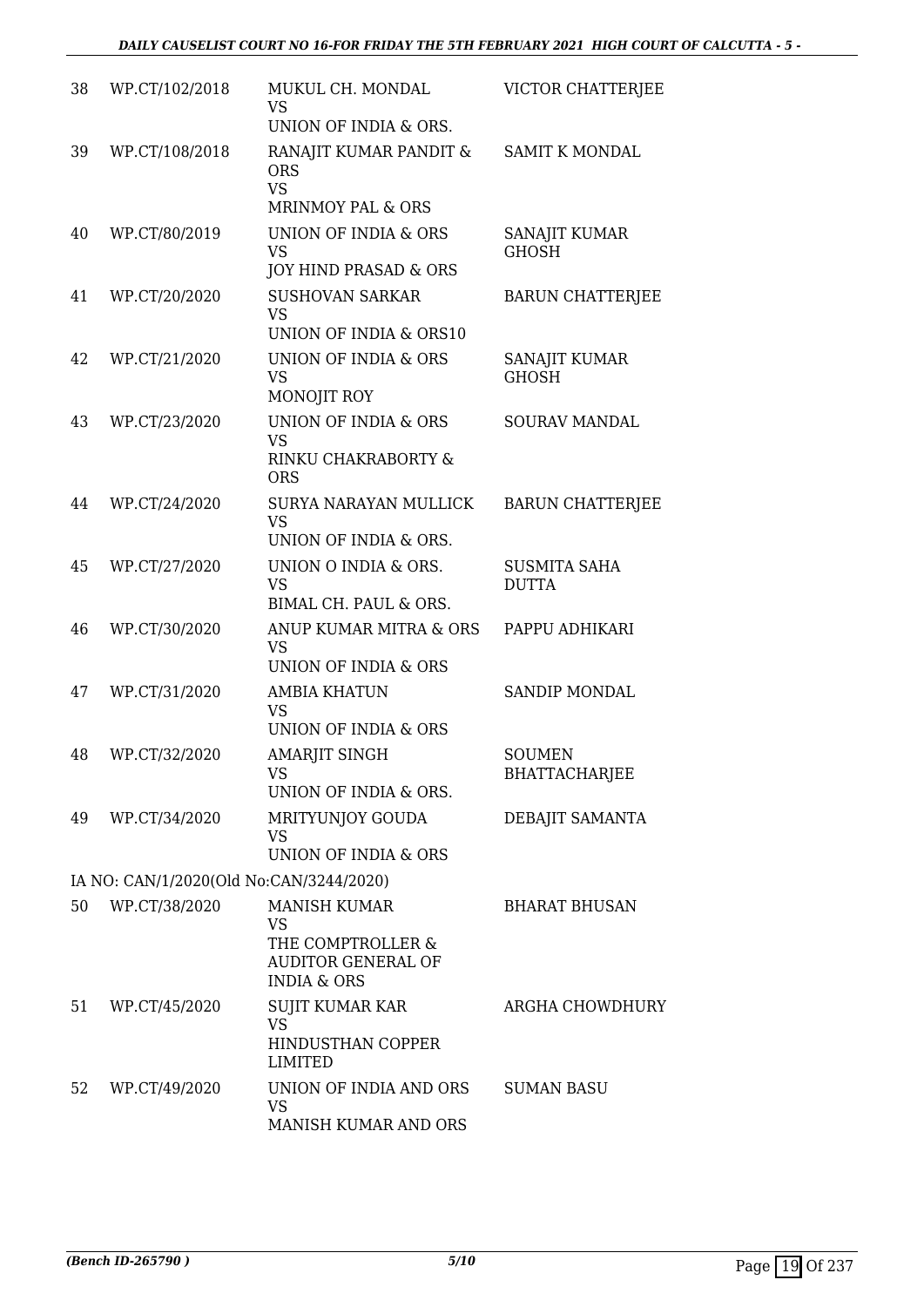| 53 | WP.CT/60/2020     | <b>MD ELIAS KHAN</b><br><b>VS</b><br>STEEL AUTHORITY OF<br><b>INDIA AND ORS</b> | SANDIPAN BANERJEE                   |
|----|-------------------|---------------------------------------------------------------------------------|-------------------------------------|
| 54 | WP.CT/70/2020     | UNION OF INDIA AND ORS.<br><b>VS</b><br>RAJKUMAR PRASAD AND<br><b>ANR</b>       | <b>MUKESH KUMAR</b><br><b>GUPTA</b> |
| 55 | WP.CT/71/2020     | UNION OF INDIA AND<br><b>OTHERS</b><br><b>VS</b><br>DEO RAJ RAM                 | SHANKAR RANJAN<br><b>SEN</b>        |
| 56 | WP.CT/72/2020     | UNION OF INDIA AND ORS.<br><b>VS</b><br><b>BHOLA MAHATO</b>                     | <b>SHANKAR RANJAN</b><br><b>SEN</b> |
| 57 | WP.CT/73/2020     | UNION OF INDIA AND ORS.<br><b>VS</b><br><b>GULAM RASOOL</b>                     | SHANKAR RANJAN<br><b>SEN</b>        |
| 58 | WP.CT/74/2020     | Union of India<br><b>VS</b><br>SANDIP MAITY @ MAITI                             | <b>SHANKAR RANJAN</b><br><b>SEN</b> |
| 59 | WP.CT/75/2020     | UNION OF INDIA AND ORS.<br><b>VS</b><br>CHANDI DAS KHAN AND<br><b>ORS</b>       | DEEPAK KR SINGH                     |
| 60 | WP.CT/76/2020     | Union of India<br><b>VS</b><br><b>JAIPAL KARKETTA</b>                           | <b>SHANKAR RANJAN</b><br><b>SEN</b> |
| 61 | WP.CT/77/2020     | UNION OF INDIA AND ORS.<br><b>VS</b><br><b>BANWARI MISTRY</b>                   | <b>SHANKAR RANJAN</b><br><b>SEN</b> |
| 62 | WP.CT/78/2020     | UNION OF INDIA AND<br><b>OTHERS</b><br>VS.<br><b>SHYAM PRASAD GUPTA</b>         | <b>SHANKAR RANJAN</b><br><b>SEN</b> |
| 63 | WP.CT/79/2020     | UNION OF INDIA AND<br><b>OTHERS</b><br><b>VS</b><br><b>BAL MUKUND MAHATO</b>    | <b>SHANKAR RANJAN</b><br><b>SEN</b> |
| 64 | WP.CT/1/2021      | UNION OF INDIA AND ORS.<br>VS<br>NABA KUMAR DEY AND<br><b>ANR</b>               | SANAJIT KUMAR<br><b>GHOSH</b>       |
| 65 | WP.CT/2/2021      | UNION OF INDIA AND ORS.<br>VS<br>SUBRATA RANJAN DAS                             | SHANKAR RANJAN<br><b>SEN</b>        |
| 66 | WP.CT/3/2021      | UNION OF INDIA AND ORS.<br><b>VS</b><br>VIJOY KUMAR GUPTA                       | APARNA BANERJEE                     |
| 67 | WP.CT/4/2021      | UNION OF INDIA AND ORS.<br><b>VS</b><br><b>SUSHIL KUMAR DEY</b>                 | S.N.DUTTA                           |
|    | IA NO: CAN/1/2021 |                                                                                 |                                     |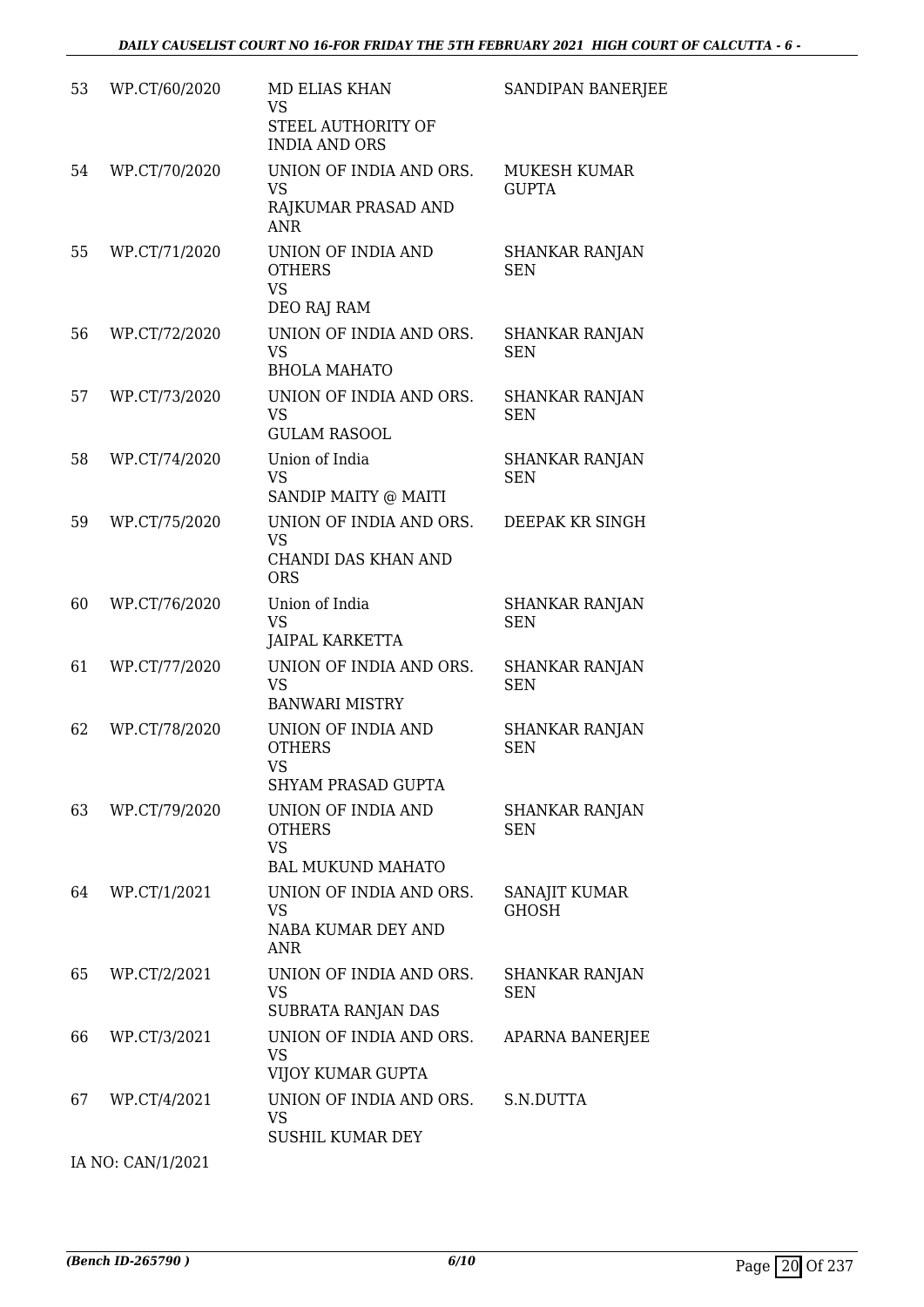| 68 | WP.CT/5/2021                            | ARKAPRAVA BANERJEE<br>VS<br>UNION OF INDIA AND ORS.                                    | <b>SRINJAY DAS</b>                  |  |  |  |
|----|-----------------------------------------|----------------------------------------------------------------------------------------|-------------------------------------|--|--|--|
| 69 | WP.CT/6/2021                            | <b>RAJESH KUMAR</b><br><b>VS</b><br>UNION OF INDIA AND ORS.                            | PHATICK CHANDRA<br><b>DAS</b>       |  |  |  |
| 70 | WP.CT/7/2021                            | UNION OF INDIA AND ORS.<br><b>VS</b><br>MD IMRAN RAJA                                  | <b>SOMA RAY</b>                     |  |  |  |
| 71 | WP.CT/8/2021                            | NAVODAYA VIDYALAYA<br>SAMITI<br><b>VS</b>                                              | PULAKESH BAJPAYEE                   |  |  |  |
|    |                                         | MRINMOY KONAR AND ORS                                                                  |                                     |  |  |  |
| 72 | WP.CT/9/2021                            | NAVODAYA VIDYALAYA<br><b>SAMITI</b><br><b>VS</b><br>SATYASIS PRADHAN AND<br><b>ORS</b> | PULAKESH BAJPAYEE                   |  |  |  |
| 73 | WP.CT/10/2021                           | <b>BAPPA MONDAL</b><br><b>VS</b><br>UNION OF INDIA AND ORS.                            | <b>GORA CHAND</b><br><b>SAMANTA</b> |  |  |  |
| 74 | WP.CT/11/2021                           | PROSENJIT MONDAL<br><b>VS</b><br>UNION OF INDIA AND ORS.                               | <b>GORA CHAND</b><br><b>SAMANTA</b> |  |  |  |
| 75 | WP.CT/12/2021                           | <b>CHIRANMAY DAS</b><br><b>VS</b><br>UNION OF INDIA AND ORS                            | <b>GORA CHAND</b><br><b>SAMANTA</b> |  |  |  |
| 76 | WP.CT/13/2021                           | <b>GAUTAM SARDAR AND</b><br><b>ANOTHER</b><br><b>VS</b><br>UNION OF INDIA AND ORS.     | <b>BHARAT BHUSAN</b>                |  |  |  |
| 77 | WP.CT/14/2021                           | Union of India<br><b>VS</b><br><b>DINANATH THAKUR</b>                                  | SHANKAR RANJAN<br><b>SEN</b>        |  |  |  |
| 78 | WP.CT/15/2021                           | Union of India<br><b>VS</b><br>MAIMUL BEGUM AND ANR                                    | <b>SHANKAR RANJAN</b><br><b>SEN</b> |  |  |  |
| 79 | WP.CT/16/2021                           | <b>SMEETA PAUL</b><br><b>VS</b><br>UNION OF INDIA AND ORS.                             | <b>JOYJIT DUTTA</b>                 |  |  |  |
|    |                                         | <b>LAND REFORMS TENANCY TRIBUNAL</b>                                                   |                                     |  |  |  |
| 80 | WPLRT/124/2015                          | SWAPAN KUMAR GHOSH                                                                     | <b>SIDDHARTHA</b>                   |  |  |  |
|    |                                         | <b>VS</b><br>STATE OF WEST BENGAL &<br><b>ORS</b>                                      | <b>SANKAR MANDAL</b>                |  |  |  |
|    | IA NO: CAN/1/2020                       |                                                                                        |                                     |  |  |  |
| 81 | WPLRT/70/2018                           | NASIRAM NANDI<br><b>VS</b><br>STATE OF WEST BENGAL &<br><b>ORS</b>                     | <b>MD SHAHID</b>                    |  |  |  |
|    | IA NO: CAN/1/2019(Old No:CAN/2460/2019) |                                                                                        |                                     |  |  |  |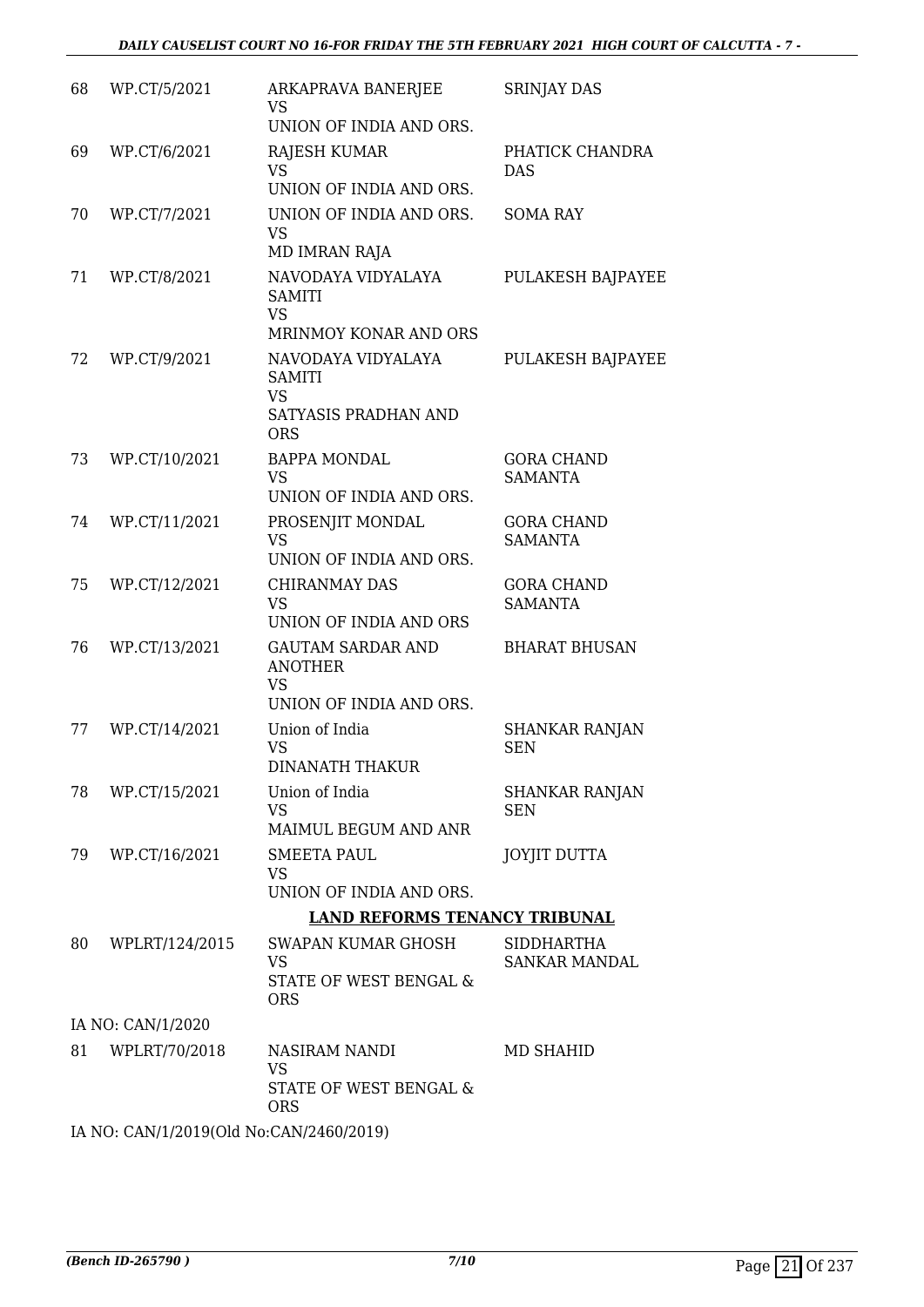| 82 | WPLRT/82/2018                           | KALPANA RANI DUTTA<br><b>VS</b><br>STATE OF WEST BENGAL &<br>ORS.                                        | <b>ASHOK KR. JHA</b>                  |
|----|-----------------------------------------|----------------------------------------------------------------------------------------------------------|---------------------------------------|
| 83 | WPLRT/87/2018                           | JAY SHREE TEA &<br><b>INDUSTRIES LTD. &amp; ANR</b><br><b>VS</b><br>STATE OF WEST BENGAL &<br><b>ORS</b> | P. BURMAN                             |
| 84 | WPLRT/102/2018                          | M/S. CHANDMANI TEA<br>COMPANY LTD. & ANR<br><b>VS</b><br>STATE OF WEST BENGAL &<br><b>ORS</b>            | T. CHAKRAVARTY                        |
|    | IA NO: CAN/1/2020(Old No:CAN/2387/2020) |                                                                                                          |                                       |
| 85 | WPLRT/102/2019                          | <b>MAMATA DAS</b><br><b>VS</b><br>STATE OF WEST BENGAL &<br><b>ORS</b>                                   | TANMOY KR DEY                         |
| 86 | WPLRT/119/2019                          | ARJU BEGAM<br><b>VS</b><br>STATE OF WEST BENGAL &<br><b>ORS</b>                                          | NEMAI CHANDRA<br><b>BETAL</b>         |
| 87 | WPLRT/139/2019                          | KAJAL DUTTA PRAMANIK<br><b>VS</b><br>STATE OF WEST BENGAL &<br><b>ORS</b>                                | MD YOUNUSH<br><b>MONDAL</b>           |
| 88 | WPLRT/16/2020                           | SANKAR MAHAPATRA<br><b>VS</b><br>STATE OF WEST BENGAL &<br>ORS.                                          | SAILENDRA SEKHAR<br><b>BAYERD</b>     |
|    | IA NO: CAN/1/2020, CAN/2/2020           |                                                                                                          |                                       |
| 89 | WPLRT/20/2020                           | HARI PADA JANA & ORS<br><b>VS</b><br>STATE OF WEST BENGAL &<br><b>ORS</b>                                | RAJ DIP RAY                           |
| 90 | WPLRT/22/2020                           | HAREKRISHNA MONDAL &<br><b>ORS</b><br><b>VS</b><br>STATE OF WEST BENGAL &<br><b>ORS</b>                  | LAKSHMINATH<br><b>VHATTACHARYA</b>    |
| 91 | WPLRT/23/2020                           | <b>SMT BHABANI MAITI</b><br><b>VS</b><br>STATE OF WEST BENGAL &<br><b>ORS</b>                            | <b>BISWAJIT SAU</b>                   |
| 92 | WPLRT/24/2020                           | SK BARSHED ALI<br><b>VS</b><br>STATE OF WEST BENGAL &<br><b>ORS</b>                                      | SK. BARSHED ALI                       |
| 93 | WPLRT/25/2020                           | JOYDEB CHAKRABORTY<br><b>VS</b><br>STATE OF WEST BENGAL &<br><b>ORS</b>                                  | <b>HIMADRI KUMAR</b><br><b>MAHATA</b> |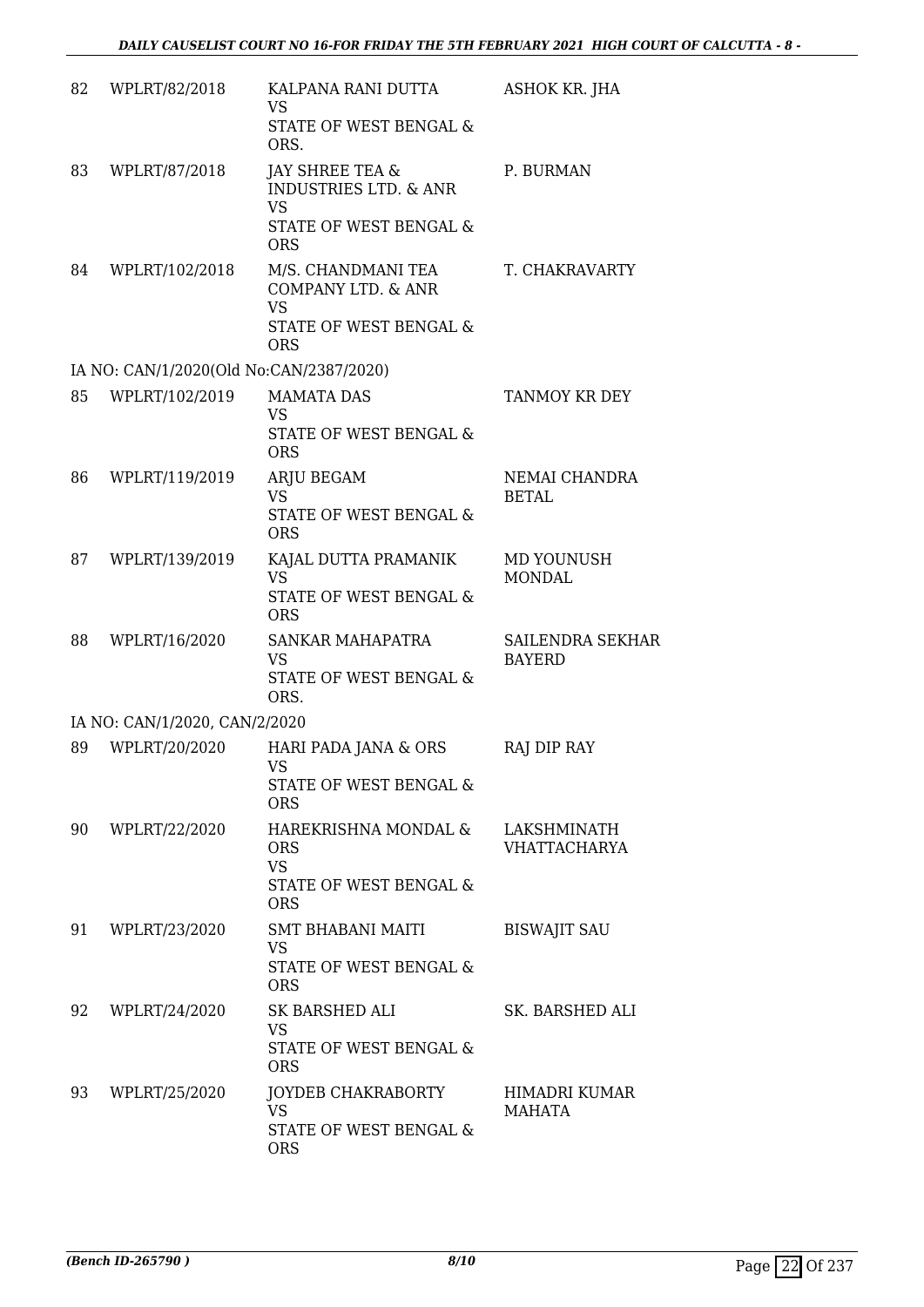| 94 | WPLRT/27/2020     | PHATICK CHANDRA KHAN MD HOSSAIN<br><b>VS</b><br>STATE OF WEST BENGAL &<br><b>ORS</b>                             |                                      |
|----|-------------------|------------------------------------------------------------------------------------------------------------------|--------------------------------------|
| 95 | WPLRT/28/2020     | NAMITA GHOSH<br><b>VS</b><br>STATE OF WEST BENGAL &<br><b>ORS</b>                                                | <b>DEBASIS SUR</b>                   |
| 96 | WPLRT/32/2020     | AMARNATH DATTA<br><b>VS</b><br>STATE OF WEST BENGAL<br>AND ORS.                                                  | P K BHATTACHARYA                     |
| 97 | WPLRT/33/2020     | TARAPADA GHOSH<br><b>VS</b><br>STATE OF WEST BENGAL<br>AND ORS.                                                  | DEBASHISH SARKAR                     |
|    | IA NO: CAN/1/2021 |                                                                                                                  |                                      |
| 98 | WPLRT/37/2020     | SIDDESWAR DE<br><b>VS</b><br>STATE OF WEST BENGAL                                                                | UTTIYA RAY                           |
| 99 | WPLRT/38/2020     | AND ORS.<br><b>SOMA AICH</b><br><b>VS</b><br>STATE OF WEST BENGAL                                                | <b>ABDUS SALAM</b>                   |
|    | 100 WPLRT/39/2020 | AND ORS.<br>RANAJIT KUMAR BERA AND SAKYA MAITY<br><b>OTHERS</b><br><b>VS</b><br>STATE OF WEST BENGAL<br>AND ORS. |                                      |
|    | 101 WPLRT/40/2020 | <b>ASIT GAYEN</b><br><b>VS</b><br>STATE OF WEST BENGAL<br>AND ORS.                                               | KAPIL CHANDRA<br><b>SAHOO</b>        |
|    | 102 WPLRT/41/2020 | BISWANTH MAJHI<br>VS<br>STATE OF WEST BENGAL<br>AND ORS.                                                         | DIPANKAR PAL                         |
|    | 103 WPLRT/42/2020 | STATE OF WEST BENGAL<br>AND ORS.<br><b>VS</b><br>NARAYAN CHANDRA SAHA<br><b>AND ORS</b>                          | <b>NILOTPAL</b><br><b>CHATTERJEE</b> |
|    | 104 WPLRT/43/2020 | JADAV DAS AND OTHERS<br><b>VS</b><br>STATE OF WEST BENGAL<br>AND ORS.                                            | KAPIL CHANDRA<br><b>SAHOO</b>        |
|    | 105 WPLRT/44/2020 | JADAV DAS AND OTHERS<br>VS<br>STATE OF WEST BENGAL<br>AND ORS.                                                   | KAPIL CHANDRA<br><b>SAHOO</b>        |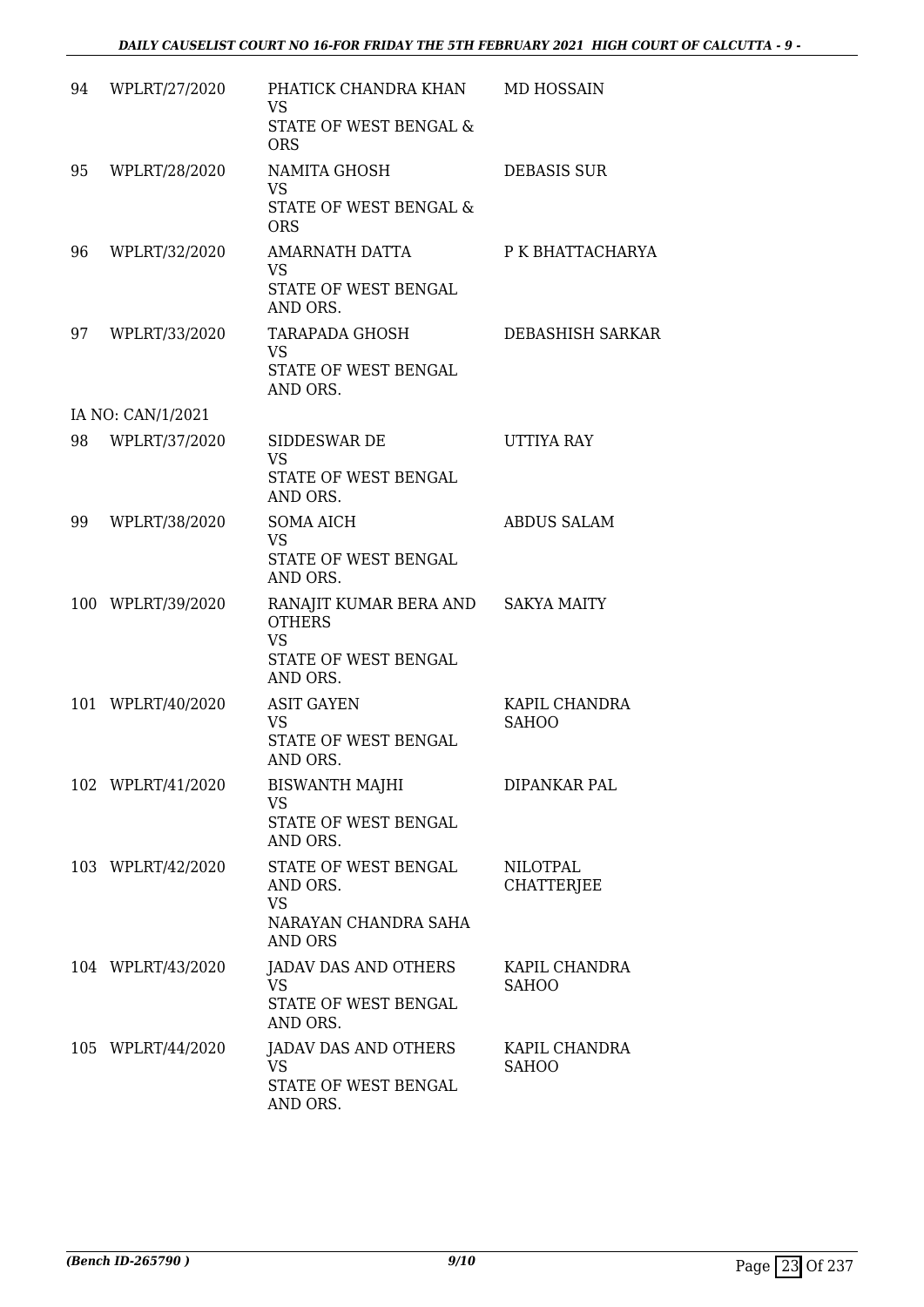| 106 WPLRT/45/2020 | JADAV DAS AND OTHERS<br><b>VS</b><br><b>STATE OF WEST BENGAL</b> | KAPIL CHANDRA<br><b>SAHOO</b>  |
|-------------------|------------------------------------------------------------------|--------------------------------|
|                   | AND ORS.                                                         |                                |
| 107 WPLRT/46/2020 | <b>JADAV DAS AND OTHERS</b><br><b>VS</b>                         | KAPIL CHANDRA<br><b>SAHOO</b>  |
|                   | STATE OF WEST BENGAL<br>AND ORS.                                 |                                |
| 108 WPLRT/47/2020 | JADAV DAS AND OTHERS<br><b>VS</b>                                | KAPIL CHGANDRA<br><b>SAHOO</b> |
|                   | STATE OF WEST BENGAL<br>AND ORS.                                 |                                |
| 109 WPLRT/48/2020 | <b>JADAV DAS AND OTHERS</b>                                      | KAPIL CHANDRA                  |
|                   | <b>VS</b><br>STATE OF WEST BENGAL<br>AND ORS.                    | <b>SAHOO</b>                   |
| 110 WPLRT/49/2020 | <b>JADAV DAS AND OTHERS</b>                                      | KAPIL CHANDRA                  |
|                   | <b>VS</b><br><b>STATE OF WEST BENGAL</b><br>AND ORS.             | <b>SAHOO</b>                   |
| 111 WPLRT/50/2020 | <b>JADAV DAS AND OTHERS</b>                                      | KAPIL CHANDRA                  |
|                   | <b>VS</b><br>STATE OF WEST BENGAL<br>AND ORS.                    | <b>SAHOO</b>                   |
| 112 WPLRT/51/2020 | LATIKA GHOSH AND ORS<br><b>VS</b>                                | J.L. ROY                       |
|                   | STATE OF WEST BENGAL<br><b>AND ANR</b>                           |                                |
| 113 WPLRT/1/2021  | <b>SRIDAM BASAK</b><br><b>VS</b>                                 | DEBDEEP SINHA                  |
|                   | STATE OF WEST BENGAL<br>AND ORS.                                 |                                |
| 114 WPLRT/2/2021  | GIYASUDDIN ZAMADAR<br><b>VS</b>                                  | <b>SANDIP DAS</b>              |
|                   | <b>BLOCK LAND AND LAND</b><br>REFORM OFFICER AND ORS             |                                |
| 115 WPLRT/3/2021  | NIRMAL KUMAR<br><b>CHATTERJEE</b>                                | D BANERJEE                     |
|                   | <b>VS</b>                                                        |                                |
|                   | STATE OF WEST BENGAL<br>AND ORS.                                 |                                |
| 116 WPLRT/4/2021  | <b>SUBODH JANA</b><br><b>VS</b>                                  | <b>AMITAVA DASGUPTA</b>        |
|                   | STATE OF WEST BENGAL<br>AND ORS.                                 |                                |
| 117 WPLRT/5/2021  | <b>ASRAFUL HAQUE</b>                                             | <b>ARPITA BASU</b>             |
|                   | <b>VS</b><br>STATE OF WEST BENGAL<br>AND ORS.                    |                                |
| 118 WPLRT/6/2021  | <b>BIVAS DE</b>                                                  | PRANTICK GHOSH                 |
|                   | <b>VS</b><br>STATE OF WEST BENGAL                                |                                |
|                   | AND ORS.                                                         |                                |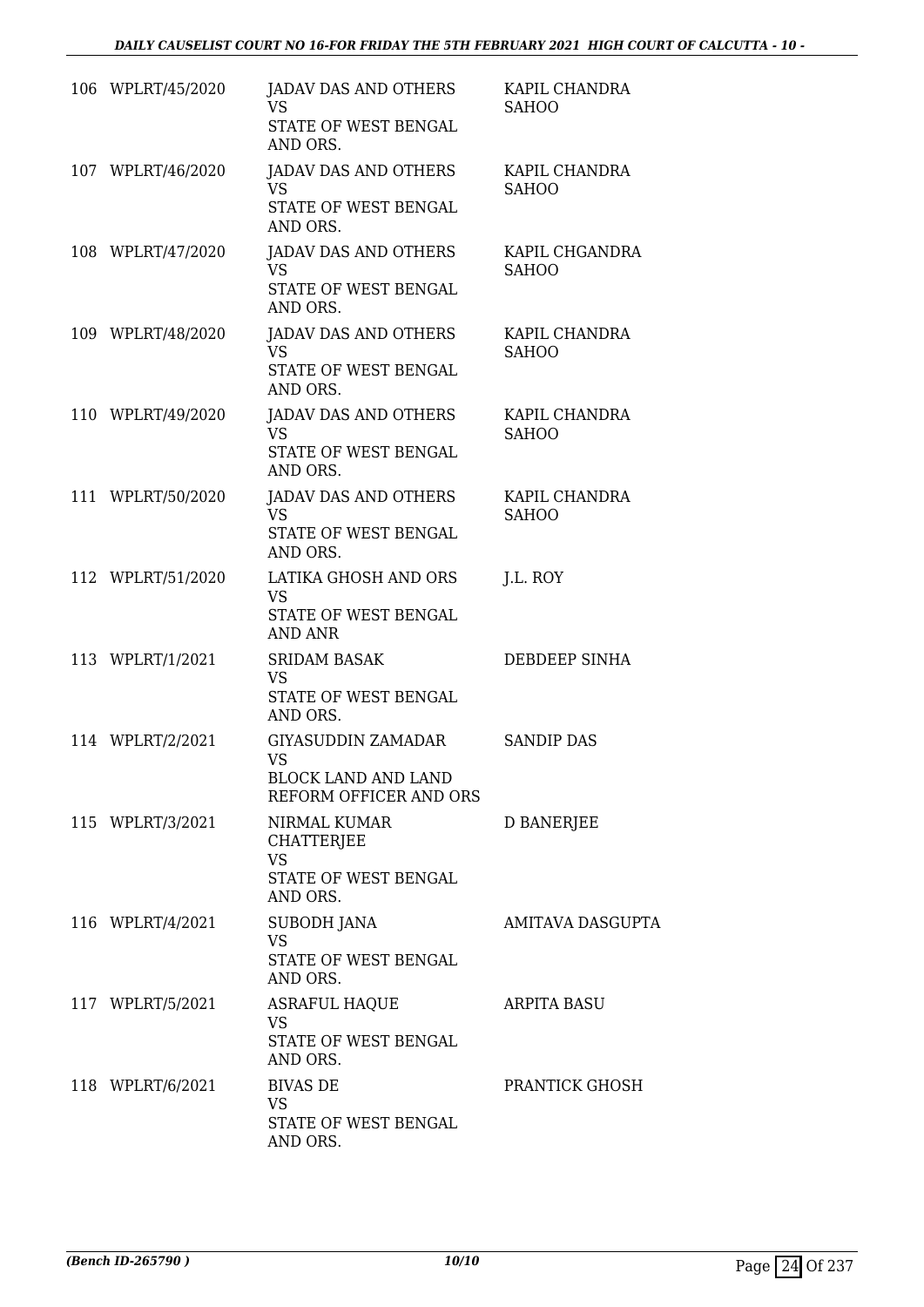

## **Appellate Side**

**DAILY CAUSELIST For Friday The 5th February 2021**

**COURT NO. 37**

### **DIVISION BENCH (DB - III)**

**AT 10:45 AM**

### **HON'BLE JUSTICE I. P. MUKERJI HON'BLE JUSTICE SUBHASIS DASGUPTA**

### **ON AND FROM 1ST FEBRUARY, 2021 TO 15TH FEBRUARY, 2021**

### **(VIA VIDEO CONFERENCE)**

**ON AND FROM MONDAY, THE 11TH JANUARY, 2021 - WILL SIT TOGETHER TO TAKE UP ALL APPEALS UNDER COMMERCIAL COURTS, COMMERCIAL DIVISION AND COMMERCIAL APPELLATE DIVISION OF THE HIGH COURT'S ACT, 2015**

**NOTE: IMMEDIATELY AFTER EXHAUSTION OF ORIGINAL SIDE, APPELLATE SIDE MATTERS WILL BE TAKEN UP.**

**SPECIAL NOTE: (1) IF THERE IS NO COMMERCIAL COURT MATTER THEN MENTIONING OF COMMERCIAL COURT MATTERS WILL BE ENTERTAINED AT COURT NO. 3 ON REGULAR BASIS.**

**(2) COMMERCIAL COURT SHALL NOT SIT AT COURT NO. 37 IF THERE IS NO COMMERCIAL COURT MATTER IN THE LIST.**

**COMMERCIAL COURT MATTER OF APPELLATE SIDE WILL BE TAKEN UP AFTER COMMERCIAL COURT MATTERS OF ORIGINAL SIDE**

**NOTE: MATTERS WILL BE TAKEN UP THROUGH PHYSICAL HEARING ONLY WHEN BOTH THE PARTIES ARE AGREED.**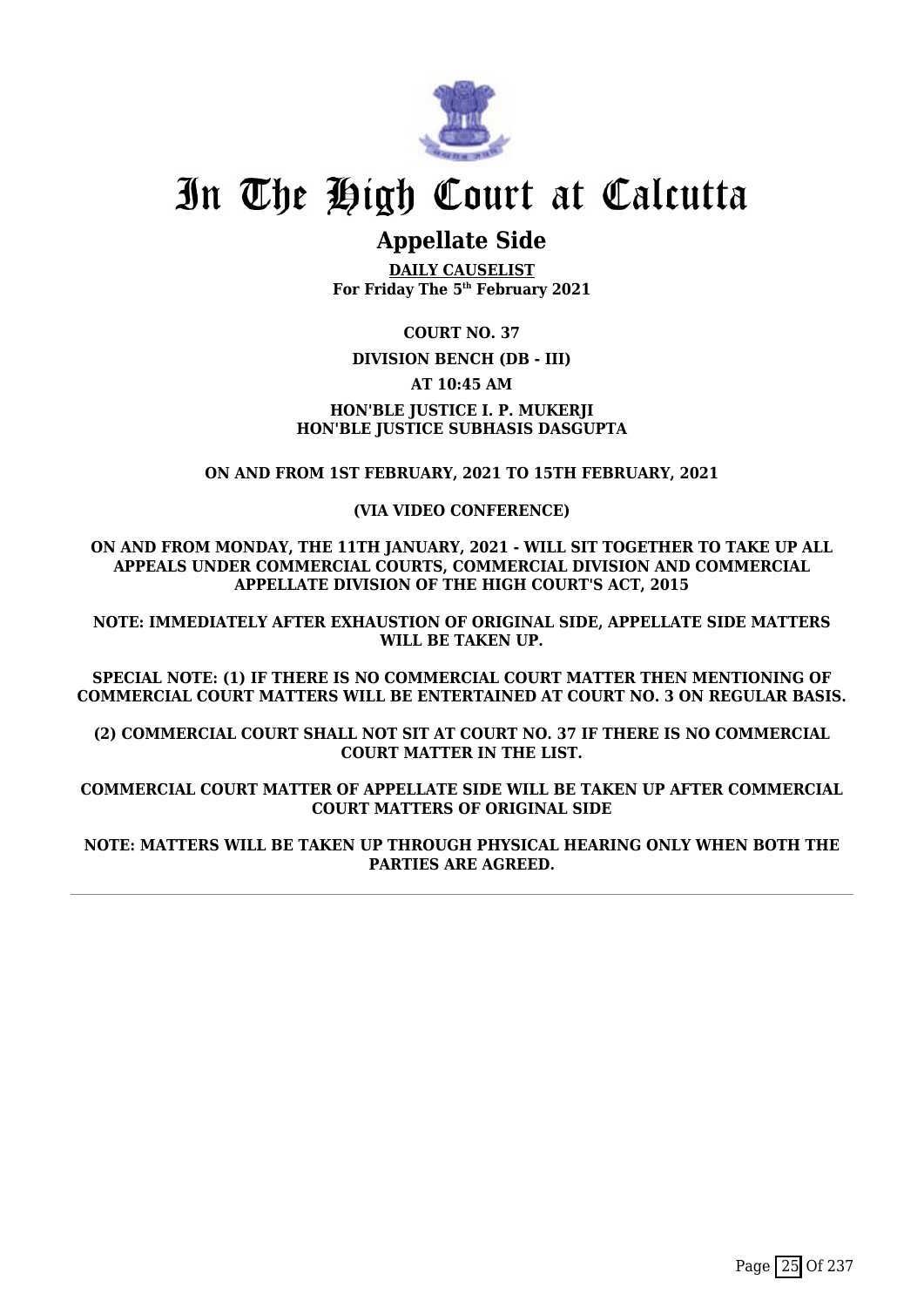

### **Appellate Side**

**DAILY CAUSELIST For Friday The 5th February 2021**

**COURT NO. 3**

**DIVISION BENCH (DB - III)**

### **AT 10:45 AM**

**HON'BLE JUSTICE I. P. MUKERJI HON'BLE JUSTICE SUBHASIS DASGUPTA**

**ON AND FROM 1ST FEBRUARY, 2021 TO 15TH FEBRUARY, 2021**

**(VIA VIDEO CONFERENCE)**

**ON AND FROM MONDAY, THE 11TH JANUARY 2021 - AFTER COMPLETION OF COMMERCIAL APPELLATE DIVISION BENCH – WILL TAKE UP APPEALS UNDER ARBITRATION ACT, 1940 AND ARBITRATION & CONCILIATION ACT, 1996, INCLUDING APPLICATIONS CONNECTED THERETO;**

**HEARING OF WRIT APPEALS IRRESPECTIVE OF CLASSIFICATION INCLUDING APPLICATIONS CONNECTED THERETO.**

**AND** 

**ON AND FROM MONDAY, 1ST FEBRUARY, 2021 TO MONDAY, 15TH FEBRUARY, 2021 – WILL SIT TOGETHER AND TAKE UP THE LIST AND DETERMINATION OF HON'BLE JUSTICE I.P.MUKERJI AND HON'BLE JUSTICE MD. NIZAMUDDIN.** 

**ON AND FROM 01.02.2021 APPELLATE SIDE MATTERS WILL BE TAKEN UP FROM 3:00 P.M. OR IMMEDIATELY AFTER EXHAUSTION OF ORIGINAL SIDE LIST.** 

**SPECIAL NOTE: (1) IF THERE IS NO COMMERCIAL COURT MATTER THEN MENTIONING OF COMMERCIAL COURT MATTERS WILL BE ENTERTAINED AT COURT NO. 3 ON REGULAR BASIS.**

**(2) COMMERCIAL COURT SHALL NOT SIT AT COURT NO. 37 IF THERE IS NO COMMERCIAL COURT MATTER IN THE LIST.** 

#### **(3) MENTIONING WILL BE ENTERTAINED ONLY ON MONDAYS.**

#### **NOTE: MATTERS WILL BE TAKEN UP THROUGH PHYSICAL HEARING ONLY WHEN BOTH THE PARTIES ARE AGREED.**

|               |                                                    | <b>APPLICATION</b>                                                               |                              |
|---------------|----------------------------------------------------|----------------------------------------------------------------------------------|------------------------------|
| $\mathbf{1}$  | FMA/484/2019                                       | UNION OF INDIA & ORS.<br>VS<br><b>RADHE PROSAD</b>                               | KRISHNA DAS PODDAR           |
|               | IA NO: CAN/2/2020, CAN/3/2020, CAN/4/2020          |                                                                                  |                              |
|               |                                                    | <b>FOR HEARING</b>                                                               |                              |
| $\mathcal{L}$ | FMA/916/2012<br>$(P-I+OB+2nd I.$<br>$Copy+2PBs.$ ) | SAFINNESSSA BEGUM ALIAS<br><b>KHATUN</b><br>VS<br><b>FARHANA BEGUM &amp; ORS</b> | SHAMIN UL BARI               |
| 3             | FAT/181/2018                                       | DIPANWITA DAS(SARKAR)<br><b>VS</b><br><b>MOLOY DAS</b>                           | <b>BHABANI PRASAD MONDAL</b> |
|               | IA NO: CAN/4/2018(Old No:CAN/7774/2018)            |                                                                                  |                              |
| wt4           | FAT/182/2018                                       | DIPANWITA DAS (SARKAR)<br><b>VS</b><br><b>MOLOY DAS</b>                          | <b>BHABANI PRASAD MONDAL</b> |
|               | IA NO: CAN/1/2018(Old No:CAN/7776/2018)            |                                                                                  |                              |
| 5             | FAT/378/2018                                       | <b>IHARNA ROY</b><br>VS<br><b>SUDIPTA ROY &amp; ANR</b>                          | SONI OJHA                    |
|               | IA NO: CAN/5/2020(Old No:CAN/2853/2020)            |                                                                                  |                              |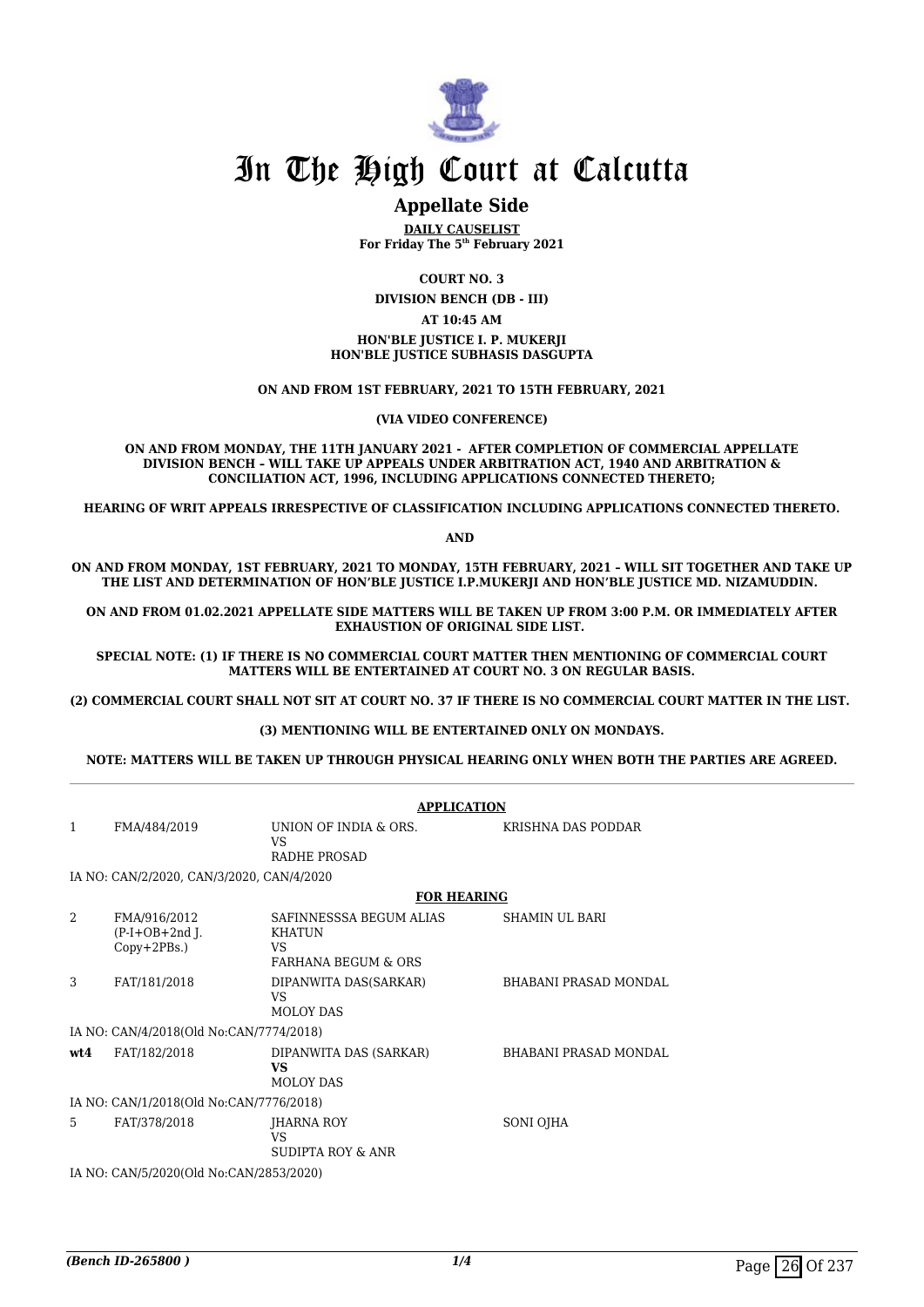| 6    | FMA/845/2019<br>$(P-I+OS+2nd$ J.                    | KARTICK CHANDRA GHOSH<br>VS                                                                       | ASOK KUMAR JANA                  |
|------|-----------------------------------------------------|---------------------------------------------------------------------------------------------------|----------------------------------|
| 7    | Copy+2PBs.)<br>MAT/1333/2013                        | UNION OF INDIA & ORS<br>STATE OF WEST BENGAL & ANR                                                | NILOTPAL CHATTERJEE              |
|      |                                                     | <b>VS</b><br>NARAYAN CH. MONDAL & ORS                                                             |                                  |
|      | IA NO: CAN/1/2013(Old No:CAN/8955/2013)             |                                                                                                   |                                  |
| wt8  | FMA/792/2015                                        | STATE OF W.B. & ANR<br>VS<br>NARAYAN CH. MONDAL & ORS                                             | MD. HASANUZ ZAMAN                |
| 9    | FMA/803/2019                                        | AJIJUL ISLAM & ANR                                                                                | ANINDA BHATTACHARYA              |
|      |                                                     | VS                                                                                                |                                  |
|      |                                                     | STATE OF WEST BENGAL & ORS                                                                        |                                  |
|      | IA NO: CAN/1/2019(Old No:CAN/7589/2019), CAN/2/2020 |                                                                                                   |                                  |
| 10   | MAT/812/2019                                        | BHARAT COKING COAL LTD. &<br>ORS.<br>VS.<br>RS FUEL P. LTD. & ORS.                                | ARITRA GHOSH                     |
| 11   | MAT/1820/2013                                       | ARUN KR. MANNA & ORS                                                                              | SYED ZULFIKAR ALI                |
|      | $(P-I+OB+2nd$ J. Copy)                              | VS<br>STATE OF WEST BENGAL & ORS                                                                  |                                  |
|      |                                                     |                                                                                                   |                                  |
|      | IA NO: CAN/1/2013(Old No:CAN/12485/2013)            |                                                                                                   |                                  |
| 12   | MAT/1673/2014                                       | CHITTARANJAN DEBNATH<br>VS<br>STATE OF WEST BENGAL & ANR                                          | DEBASISH<br><b>CHATTOPADHYAY</b> |
| 13   | FMA/3534/2014                                       | CHITTARANJAN BAIDYA                                                                               | <b>SOURAV MITRA</b>              |
|      | $(P-I+OB+2nd$ J.<br>Copy+2PBs.)                     | VS<br>DIPANKAR MANDAL & ORS                                                                       |                                  |
|      |                                                     | IA NO: CAN/1/2014(Old No:CAN/2703/2014), CAN/3/2014(Old No:CAN/2711/2014)                         |                                  |
| 14   | FMA/834/2015                                        | SUBHRA KETAN HALDER                                                                               | <b>GAZI FARUQUE HOSSSAIN</b>     |
|      |                                                     | VS<br>STATE OF WEST BENGAL & ORS                                                                  |                                  |
| 15   | FMA/1281/2016                                       | ASHOK KR. MAHANTA                                                                                 | SUPRIYO CHATTOPADHYAY            |
|      | $(P-I+OB+2nd J.$<br>Copy+2PBs.)                     | VS<br>THE CENTRAL BANK OF INDIA &<br>ORS.                                                         |                                  |
| 16   | FMA/2274/2016                                       | UNION OF INDIA & ORS                                                                              | <b>APARNA BANERJEE</b>           |
|      | $(P-I+OB+2nd$ J.<br>Copy+2PBs.)                     | VS<br><b>GOUTAM RAM</b>                                                                           |                                  |
|      | IA NO: CAN/2/2016(Old No:CAN/1905/2016)             |                                                                                                   |                                  |
|      | 17 FMA/4416/2016                                    | THE STATE OF W.B. & ORS                                                                           | SOMNATH NASKAR                   |
|      |                                                     | VS                                                                                                |                                  |
|      |                                                     | KHABIRUDDIN AHMED & ORS                                                                           |                                  |
|      |                                                     | IA NO: CAN/2/2016(Old No:CAN/602/2016), CAN/3/2018(Old No:CAN/10249/2018)                         |                                  |
| 18   | FMA/559/2018                                        | BONGAON CENTRAL COOPERATIVE<br>MARKETING SOCIETY LTD.<br><b>VS</b><br>STATE OF WEST BENGAL & ORS. | RAMESH DHARA                     |
|      | IA NO: CAN/1/2017(Old No:CAN/11180/2017)            |                                                                                                   |                                  |
| 19   | MAT/663/2018                                        | DR BASUDEB DASGUPTA & ORS<br>VS                                                                   | RANAJIT CHATTERJEE               |
|      |                                                     | STATE OF WEST BENGAL & ORS                                                                        |                                  |
| wt20 | MAT/867/2018                                        | STATE OF W B & ANR                                                                                | LAL MOHAN BASU                   |
|      |                                                     | VS<br>DR BASUDEB DASGUPTA & ORS                                                                   |                                  |
| 21   | MAT/930/2018                                        | ALI MAHAMMAD                                                                                      | ANUSUYA BANERJEE                 |
|      |                                                     | <b>VS</b>                                                                                         |                                  |
|      |                                                     | STATE OF WEST BENGAL & ORS                                                                        |                                  |
|      |                                                     | IA NO: CAN/6/2020(Old No:CAN/4829/2020), CAN/7/2020(Old No:CAN/4831/2020), CAN/8/2020             |                                  |
| 22   | MAT/1355/2018<br>$(P-I+OS+2nd J. Copy)$             | ARINDAM SAHA<br>VS                                                                                | MAHABOOB AHMED                   |
|      |                                                     | INDIAN OIL CORP LTD & ORS                                                                         |                                  |
| 23   | MAT/1375/2018<br>$(P-I+OS+2nd J.Copy) + 2$          | EASTERN COALFIELDS LTD<br>VS                                                                      | SANCHITA BARMAN RAY              |
|      | PBs.                                                | <b>GOURINATH BANERJEE &amp; ORS</b>                                                               |                                  |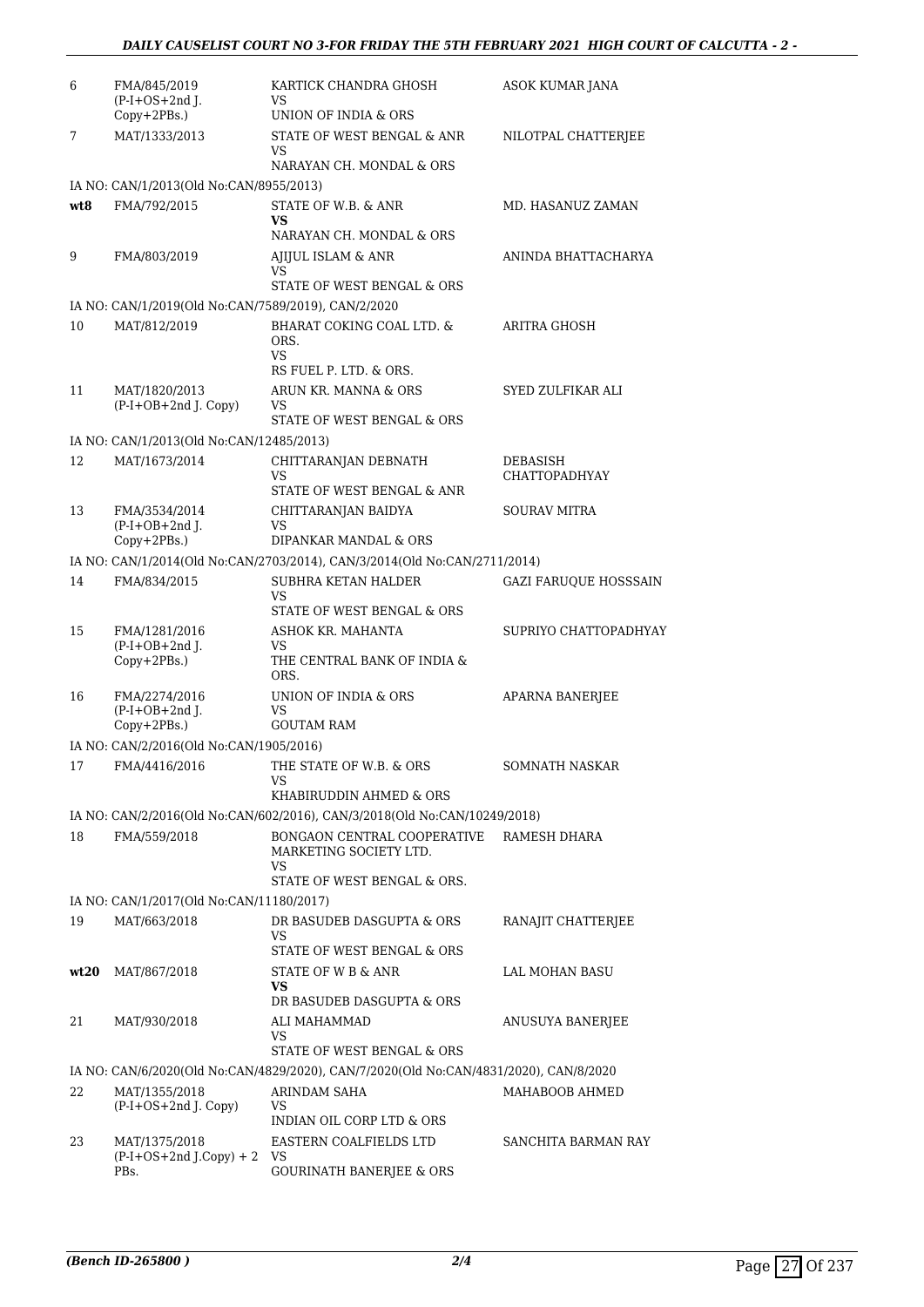| 24 | FMA/1798/2018                                            | UNION OF INDIA & ORS<br>VS<br><b>MINTU MONDAL</b>                                                                | <b>SALIL KR MAITY</b>    |
|----|----------------------------------------------------------|------------------------------------------------------------------------------------------------------------------|--------------------------|
|    | IA NO: CAN/1/2017(Old No:CAN/9805/2017)                  |                                                                                                                  |                          |
| 25 | FMA/2045/2018<br>$(P-I+OB+2nd I.$                        | PROVAT RANJAN BISWAS<br>VS                                                                                       | R. DHARA                 |
| 26 | $Copy+4PBs.$ )<br>FA/154/2019                            | RANJIT KUMAR RISHI & ORS<br>RAM CHANDRA PRASAD<br>VS                                                             | S C PRASAD               |
|    | IA NO: CAN/2/2019(Old No:CAN/4529/2019)                  | STATE OF BIHAR & ORS                                                                                             |                          |
| 27 | FMA/178/2019                                             | UNION OF INDIA & ORS<br>VS                                                                                       | DEBJANI GHOSAL           |
|    | IA NO: CAN/2/2018(Old No:CAN/2088/2018), CAN/4/2020      | <b>SMT PRAMILA DEVI</b>                                                                                          |                          |
| 28 | MAT/508/2019                                             | THE STATE OF WEST BENGAL &<br><b>ORS</b><br><b>VS</b><br>SMT RAJ KISHORI RAO & ORS                               | TAPATI SAMANTA           |
| 29 | FMA/686/2019<br>$(P-I+OB+2nd$ J.<br>Copy+2PBs.)          | BINAY KUMAR<br>VS<br>EASTERN COAL FIELDS LIMITED &<br><b>ORS</b>                                                 | ARUNAVA GANGULY          |
| 30 | MAT/715/2019<br>$P-I+OS+2P.B.)$                          | THE MANAGING COMMITTEE,<br><b>BASUDEBPUR HIGH SCHOOL &amp;</b><br><b>ANR</b><br>VS<br>STATE OF WEST BENGAL & ORS | <b>SUBHAS JANA</b>       |
|    | IA NO: CAN/2/2020, CAN/3/2020                            |                                                                                                                  |                          |
| 31 | FMA/718/2019<br>$+2$ PBs.                                | KUMAR MUKHOPADHYAY<br>VS<br>STATE OF WEST BENGAL & ORS                                                           | K.P. MUHURI              |
|    | IA NO: CAN/1/2019(Old No:CAN/331/2019)                   |                                                                                                                  |                          |
|    | wt32 FMA/719/2019                                        | KUMAR MUKHOPADHYAY<br><b>VS</b><br>STATE OF WEST BENGAL & ORS                                                    | K.P. MUHURI              |
|    | IA NO: CAN/1/2019(Old No:CAN/332/2019)                   |                                                                                                                  |                          |
| 33 | FMA/896/2019<br>$(Pt-I+OB+2nd$<br>$J$ . $Copy + 2PBs$ .) | MAHENDRA MISHRA<br><b>VS</b><br>THE MANAGING DIRECTOR, M/S<br><b>GLUCONATE HEALTH LIMITED &amp;</b><br>ORS       | MRINAL KANTI KUNDU       |
| 34 | FMA/985/2019<br>$(P-I+OS+2nd J.$<br>Copy+2PBs.)          | SIPRA KHAN<br>VS<br>HPCL & ORS.                                                                                  | <b>GOUTAM DEY</b>        |
| 35 | FMA/1154/2019<br>$(P-I+OB+2nd$ J. Copy)                  | JATINDRA NATH DAS<br>VS<br>STATE OF WEST BENGAL & ORS                                                            | KRISHNENDU BERA          |
| 36 | MAT/1185/2019<br>$(P-I+OS+4PBs.)$                        | S.B MODERN HIGH SCHOOL &<br>ANR.<br>VS.<br>KAMALA KANT SINGH & ORS.                                              | BISWAJIT DAS             |
| 37 | MAT/1213/2019                                            | <b>AVIJIT DAS</b><br>VS<br>W.B. SURFACE TRANSPORT<br>CORPORATION LTD. & ORS                                      | PAPPU ADHIKARI           |
| 38 | MAT/1427/2019<br>$Pt-I+O.S.+2nd$ J.<br>$Copy+4PBs.$ )    | KHIZIR HAYAT<br>VS.<br>STATE OF WEST BENGAL & ORS                                                                | SK SAMIM AKHTER          |
| 39 | FMA/1657/2019                                            | SRIJIB KUMAR PATRA<br>VS<br>UNION OF INDIA & ORS                                                                 | SUBHAS JANA              |
| 40 | FMA/73/2020<br>$(P-I+OB+2nd$ J.<br>Copy+2PBs.)           | INDIAN OIL CORPORATIONN<br><b>LIMITED &amp; ORS</b><br>VS<br>M/S ROY & COMPANY & ORS                             | MANWENDRA SINGH<br>YADAV |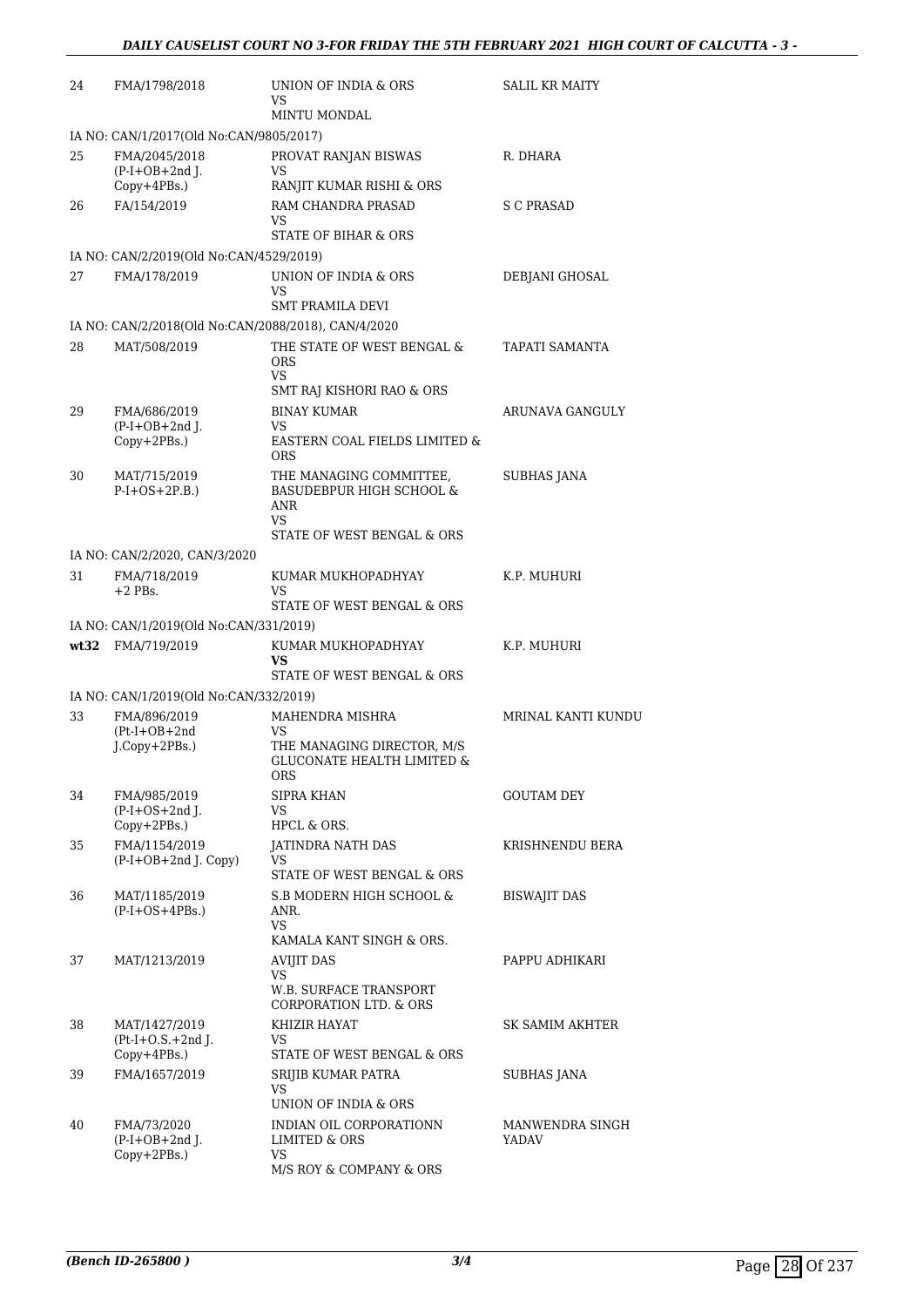### *DAILY CAUSELIST COURT NO 3-FOR FRIDAY THE 5TH FEBRUARY 2021 HIGH COURT OF CALCUTTA - 4 -*

| 41 | MAT/190/2020                                       | RAMANUI MUKHOPADHYAY<br>VS<br>STATE OF WEST BENGAL      | ANINDA BHATTACHARYA  |
|----|----------------------------------------------------|---------------------------------------------------------|----------------------|
| 42 | FMA/339/2020<br>$(P-I+OB+2nd)$ .<br>$Copy+2PBs.$ ) | RAJU MISHRA & ORS.<br>VS<br>UNION OF INDIA & ORS.       | DURGA SANKAR MULLICK |
| 43 | MAT/668/2020                                       | BHARAT COKING COAL LTD<br>VS<br>DHANESWAR PANDEY ANDORS | PRODYOT KR DAS       |

IA NO: CAN/1/2020, CAN/2/2020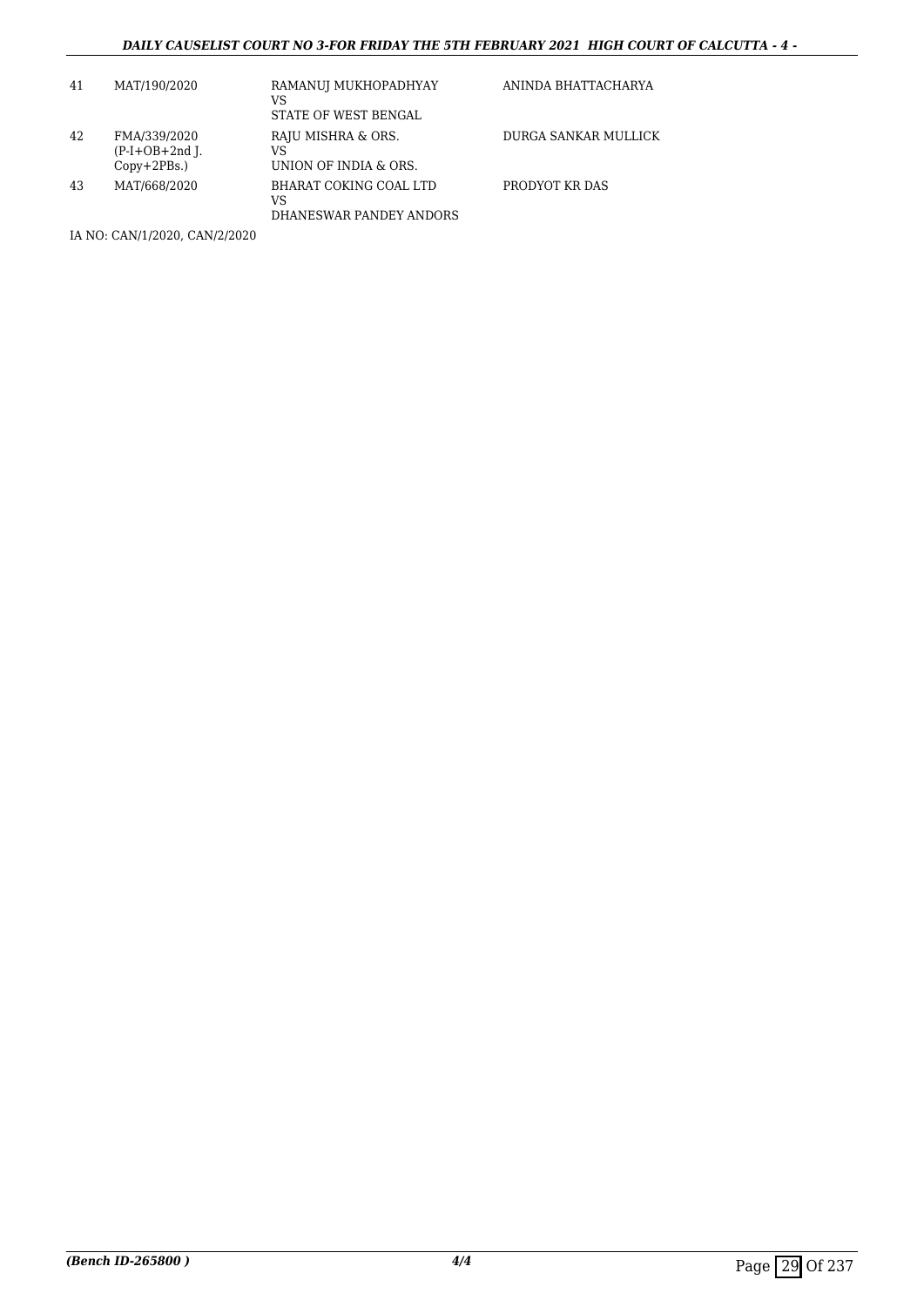

## **Appellate Side**

**DAILY CAUSELIST For Friday The 5th February 2021**

**COURT NO. 2**

### **DIVISION BENCH (DB)**

**AT 12:55 PM**

### **HON'BLE JUSTICE HARISH TANDON HON'BLE JUSTICE SUBHASIS DASGUPTA**

**(VIDEO CONFERENCE) ON 05.02.2021 AT 12.55 P.M.**

**On Friday, 5th February, 2021 at 12.55P.M. - Will sit together and take some part heard, contempt matters.**

### **NOTE: MATTERS WILL BE TAKEN UP THROUGH PHYSICAL HEARING ONLY WHEN BOTH THE PARTIES ARE AGREED.**

### **PART HEARD MATTERS**

| 1 | MAT/1089/2018                           | JYOTIRMOY ROY<br>VS<br>STATE OF WEST BENGAL &<br><b>ORS</b>  | K K KAR                     |
|---|-----------------------------------------|--------------------------------------------------------------|-----------------------------|
|   | IA NO: CAN/1/2018(Old No:CAN/7801/2018) |                                                              |                             |
|   | wt2 COT/132/2018                        | UNIVERSITY OF CALCUTTA<br>VS<br><b>JYOTIRMOY ROY</b>         | SANDIP DASGUPTA             |
|   |                                         | <b>CONTEMPT APPLICATION</b>                                  |                             |
| 3 | CPAN/634/2019                           | TATHAGATA GHOSH<br>VS<br>DR. SAIBAL KR.<br>MUKHERJEE & ANR.  | PRATIK MAJUMDER             |
|   | wt4 MAT/23/2019                         | STATE OF WEST BENGAL &<br>ORS<br>VS<br>TATHAGATA GHOSH & ORS | DIPANKAR DAS<br>GUPTA       |
| 5 | CPAN/1034/2019                          | MD.MUSTAQUIM & ORS.<br>VS.<br>KAISARY BEGUM & ORS.           | <b>SUBIMAL DE</b>           |
|   | wt6 SA/63/2019                          | MD MUSTAQUIM & ANR<br><b>VS</b><br>KAISARY BEGAM & ORS       | M NAZAR<br><b>CHOWDHURY</b> |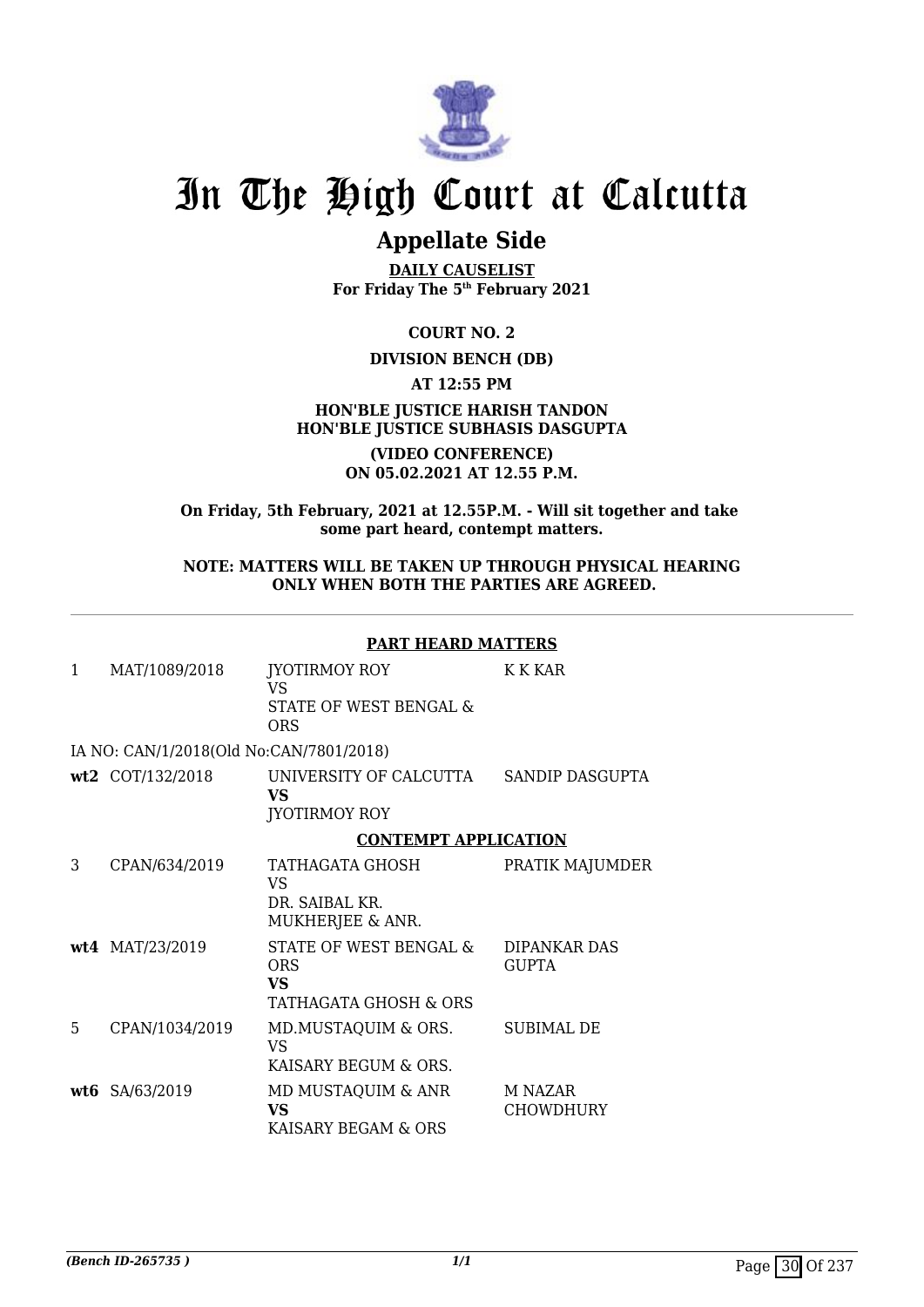

### **Appellate Side**

**DAILY CAUSELIST For Friday The 5th February 2021**

**COURT NO. 2**

### **DIVISION BENCH (DB- IV)**

**AT 10:45 AM**

**HON'BLE JUSTICE HARISH TANDON HON'BLE JUSTICE KAUSIK CHANDA (VIA VIDEO CONFERENCE)**

**ON AND FROM MONDAY, THE 11TH JANUARY, 2021 - ADMISSION OF APPEALS UNDER ORDER XLI OF THE CODE OF CIVIL PROCEDURE INCLUDING APPLICATIONS CONNECTED THERETO;**

**ANY OTHER FIRST APPEALS & FIRST MISCELLANEOUS APPEALS NOT ASSIGNED TO ANY OTHER BENCH & APPLICATIONS CONNECTED THERETO,**

**LAWAZIMA;**

### **APPEALS RELATING TO LAND UNDER GROUP I AND APPLICATIONS CONNECTED THERETO;**

**APPEALS RELATING TO TRANSPORT & TELECOMMUNICATION UNDER GROUP VII AND REGULATION OF INDUSTRIES & ESSENTIAL COMMODITIES & VARIOUS CENTRAL ORDERS UNDER GROUP VIII AND APPLICATIONS CONNECTED THERETO;**

### **ON WEDNESDAY: MANDAMUS APPEALS WILL BE TAKEN UP FROM 2 P.M. ONWARDS.**

**NOTE: MATTERS WILL BE TAKEN UP THROUGH PHYSICAL HEARING ONLY WHEN BOTH THE PARTIES ARE AGREED**

### **FOR ORDERS**

1 FA/61/2014 PRAMILA BHATTACHARYA & ORS VS REBA BHATTACHARYA & ORS KARUNAMOYEE SAMANTA (SAHA)

IA NO: CAN/3/2020

### **ASSIGNED MATTERS**

ASIM KARMAKAR

2 CRM/4619/2020 MD SAHID AHMED VS STATE OF WEST BENGAL

IA NO: CRAN/1/2020(Old No:CRAN/4647/2020)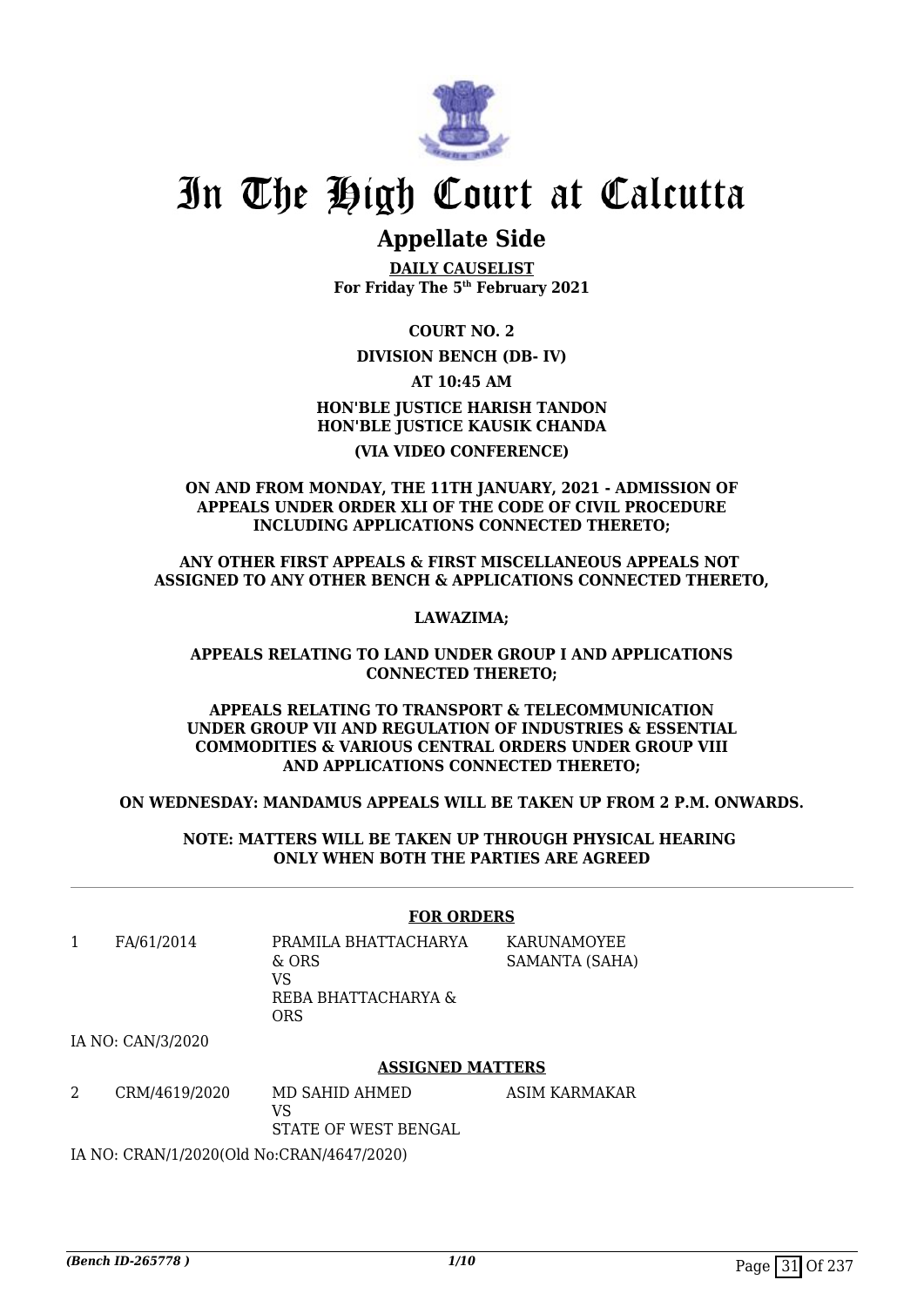| wt3 | CRM/2989/2020                           | SAYEED SHAHID AHMED @ ASIM KARMAKAR<br><b>SHAKIL AHAMED</b><br><b>VS</b>                                     |                                                                                           |
|-----|-----------------------------------------|--------------------------------------------------------------------------------------------------------------|-------------------------------------------------------------------------------------------|
|     |                                         | STATE OF WEST BENGAL                                                                                         |                                                                                           |
|     |                                         | IA NO: CRAN/1/2020(Old No:CRAN/2425/2020)                                                                    |                                                                                           |
|     |                                         | <b>ORDER XLI RULE II</b>                                                                                     |                                                                                           |
| 4   | SAT/281/2014                            | DEBASISH DASGUPTA<br><b>VS</b><br><b>TUSHAR KANTI</b><br><b>CHAKRABORTY</b>                                  | <b>BADAL SAHA</b>                                                                         |
|     | IA NO: CAN/1/2017(Old No:CAN/3564/2017) |                                                                                                              |                                                                                           |
| 5   | SAT/510/2016<br>[N.T.W.]                | KAMALA MAJHI & ORS<br>VS<br>RABINDRA NATH<br><b>CHAKRABORTY&amp; ORS</b>                                     | <b>SUDIP CHAKRABORTY</b>                                                                  |
|     | No:CAN/9468/2019)                       |                                                                                                              | IA NO: CAN/3/2018(Old No:CAN/4312/2018), CAN/5/2018(Old No:CAN/8638/2018), CAN/6/2019(Old |
| 6   | FMAT/689/2017<br>[N.T.W.]               | MIR HASEM ALI & ORS<br><b>VS</b><br>SAIYAD MAKSHED ALI &<br><b>ORS</b>                                       | D K ADHIKARI                                                                              |
|     |                                         | IA NO: CAN/1/2017(Old No:CAN/6732/2017), CAN/2/2017(Old No:CAN/6929/2017)                                    |                                                                                           |
| 7   | SAT/134/2018<br>(Defective)             | MAJEDUR RAHAMAN DEAD<br>R/P BY FARUK HOSSAIN &<br><b>ORS</b><br><b>VS</b><br><b>SUNIRMAL SOREN &amp; ORS</b> | <b>ASIF DEWAN</b>                                                                         |
| 8   | SAT/179/2018<br>[N.T.W.]                | SK GOLAM LALCHAND<br><b>VS</b><br>NANDU LAL SHAW @<br>NANDU LAL KESHRI @<br>NANDU LAL BAYES & ORS            | <b>SURENDRA KUMAR</b><br><b>SHARMA</b>                                                    |
|     | IA NO: CAN/1/2018(Old No:CAN/3122/2018) |                                                                                                              |                                                                                           |
| 9   | SAT/261/2018<br>(Defective)             | <b>GURUDAS</b><br><b>CHATTOPADHYAY</b><br><b>VS</b><br>JAGANNATH<br><b>CHATTOPADHYAY &amp; ORS</b>           | SHEBATEE DATTA                                                                            |
|     | IA NO: CAN/1/2018(Old No:CAN/4635/2018) |                                                                                                              |                                                                                           |
| 10  | SAT/501/2018                            | ANIL KUMAR JANA<br><b>VS</b><br>ANIL KUMAR PATRA & ORS                                                       | PRIYABRATA GHOSH                                                                          |
| 11  | SAT/319/2019<br>(Defective)             | MUKUL CHATTERJEE<br>VS<br><b>ANIUP KUMAR DEY</b>                                                             | <b>ASIT KUMAR</b><br><b>BHATTACHARYA</b>                                                  |
|     |                                         | IA NO: CAN/1/2019(Old No:CAN/11304/2019)                                                                     |                                                                                           |
| 12  | SAT/321/2019<br>[N.T.W.]                | APURBA GHOSH ROY<br>VS<br>SAMBHU ROY CHOWDHURY                                                               | <b>SAUNAK</b><br><b>BHATTACHARYA</b>                                                      |
|     | IA NO: CAN/1/2019(Old No:CAN/9584/2019) |                                                                                                              |                                                                                           |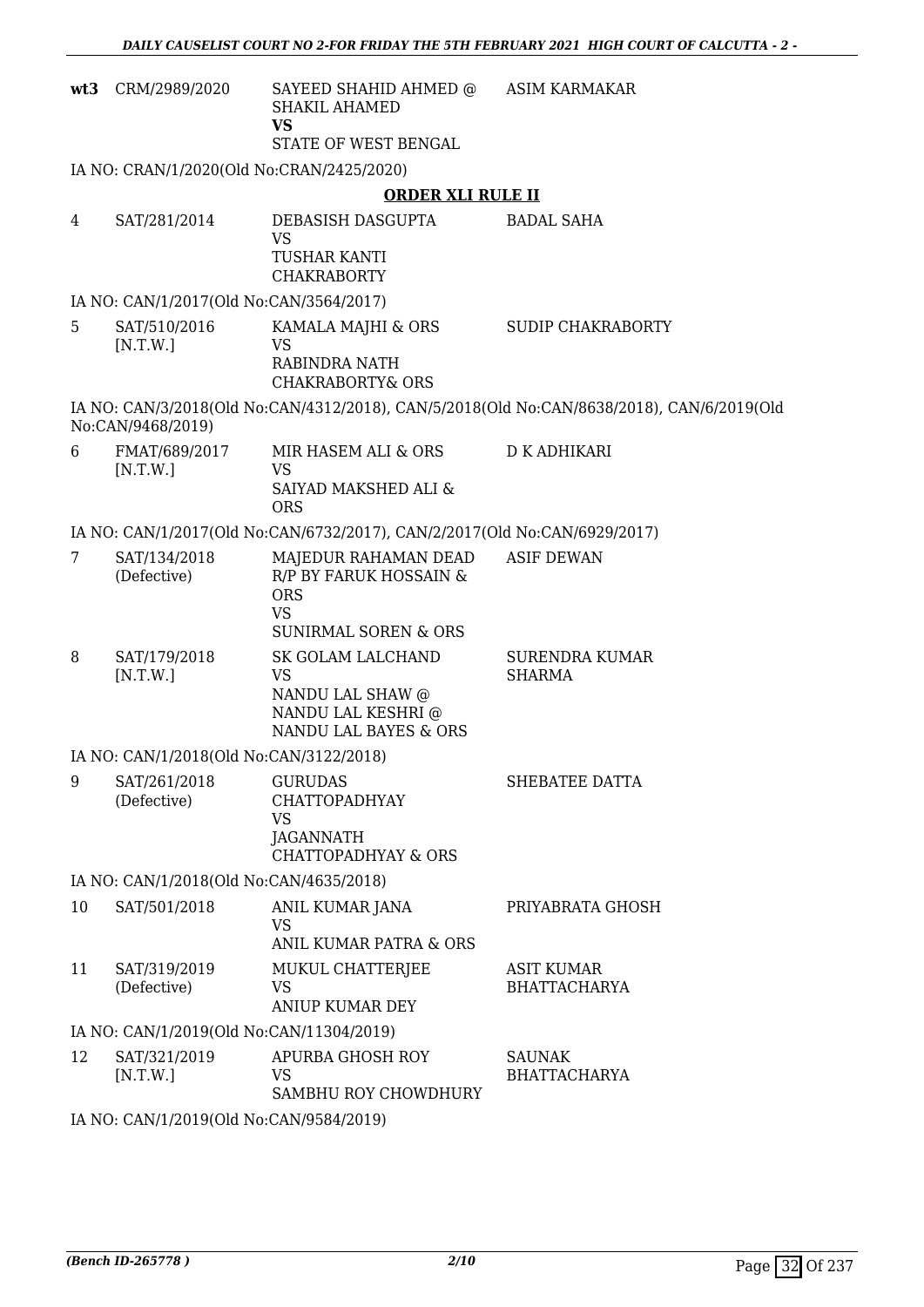| 13                                                                      | SAT/341/2019<br>(Defective)              | HRISHIKESH<br>CHATTOPADHYAY<br><b>VS</b><br>DHANANJOY BAUL DAS &<br>ANR.                 | HIMADRI KR.<br>MAHATA                |  |
|-------------------------------------------------------------------------|------------------------------------------|------------------------------------------------------------------------------------------|--------------------------------------|--|
|                                                                         | IA NO: CAN/1/2019(Old No:CAN/10316/2019) |                                                                                          |                                      |  |
| 14                                                                      | SAT/344/2019                             | MOULANA ABDUL KASHEM<br><b>CHOWDHURY</b><br><b>VS</b><br>FIROZ ALI KHAN @ BOBI &<br>ORS. | SANATAN MONDAL                       |  |
|                                                                         | IA NO: CAN/1/2020(Old No:CAN/497/2020)   |                                                                                          |                                      |  |
| 15                                                                      | SAT/355/2019<br>[N.T.W.]                 | SUBIR KUMAR GHOSH<br><b>VS</b><br>SITANGSHU MALLICK &<br><b>ORS</b>                      | <b>SK ABU ABBASUDDIN</b>             |  |
|                                                                         | IA NO: CAN/1/2019(Old No:CAN/10954/2019) |                                                                                          |                                      |  |
| 16                                                                      | SAT/378/2019                             | SWADHIN CHANDRA ROY &<br><b>ORS</b><br><b>VS</b><br>MUKUL CHANDRA ROY &<br><b>ORS</b>    | DHANANJAY NAYAK                      |  |
|                                                                         | IA NO: CAN/1/2019(Old No:CAN/10624/2019) |                                                                                          |                                      |  |
| 17                                                                      | SAT/402/2019                             | <b>ASHOKA DUBEY</b><br><b>VS</b><br>ARJUN DEY & ORS                                      | SOUMYA MAJUMDER                      |  |
|                                                                         |                                          | IA NO: CAN/1/2019(Old No:CAN/10983/2019), CAN/2/2019(Old No:CAN/10985/2019)              |                                      |  |
| 18                                                                      | FMAT/1007/2019                           | ABDUL MONDAL & ORS.<br>VS<br>SATTAR ALI MONDAL &<br>ORS.                                 | <b>ANIRBAN DAS</b>                   |  |
|                                                                         | IA NO: CAN/1/2019(Old No:CAN/10504/2019) |                                                                                          |                                      |  |
|                                                                         |                                          | 19 FMAT/1010/2019 HIRAK NATH SOUNTH<br>VS<br><b>GOURHARI KAMILA</b>                      | REAZUL ISLAAM                        |  |
| 20                                                                      | FMAT/1390/2019<br>(Inj.)                 | <b>SWETA SARKAR</b><br><b>VS</b><br><b>SWAPAN BASU &amp; ORS</b>                         | PRADIP KUMAR<br><b>KUNDU</b>         |  |
|                                                                         | IA NO: CAN/1/2020(Old No:CAN/6/2020)     |                                                                                          |                                      |  |
| 21                                                                      | SAT/6/2020<br>(Defective)                | SANTA BARMAN & ANR<br>VS<br>KITIN BARMAN & ORS                                           | MD. HABIBUR<br><b>RAHMAN</b>         |  |
| IA NO: CAN/1/2020(Old No:CAN/796/2020), CAN/2/2020(Old No:CAN/800/2020) |                                          |                                                                                          |                                      |  |
| 22                                                                      | FMAT/177/2020<br>[N.T.W.]                | SAHIDUL ISLAM<br><b>VS</b><br>PAWANPUTRA SALES PVT.<br>LTD. & ORS                        | <b>DEBAPRATIM</b><br><b>BANERJEE</b> |  |

IA NO: CAN/1/2020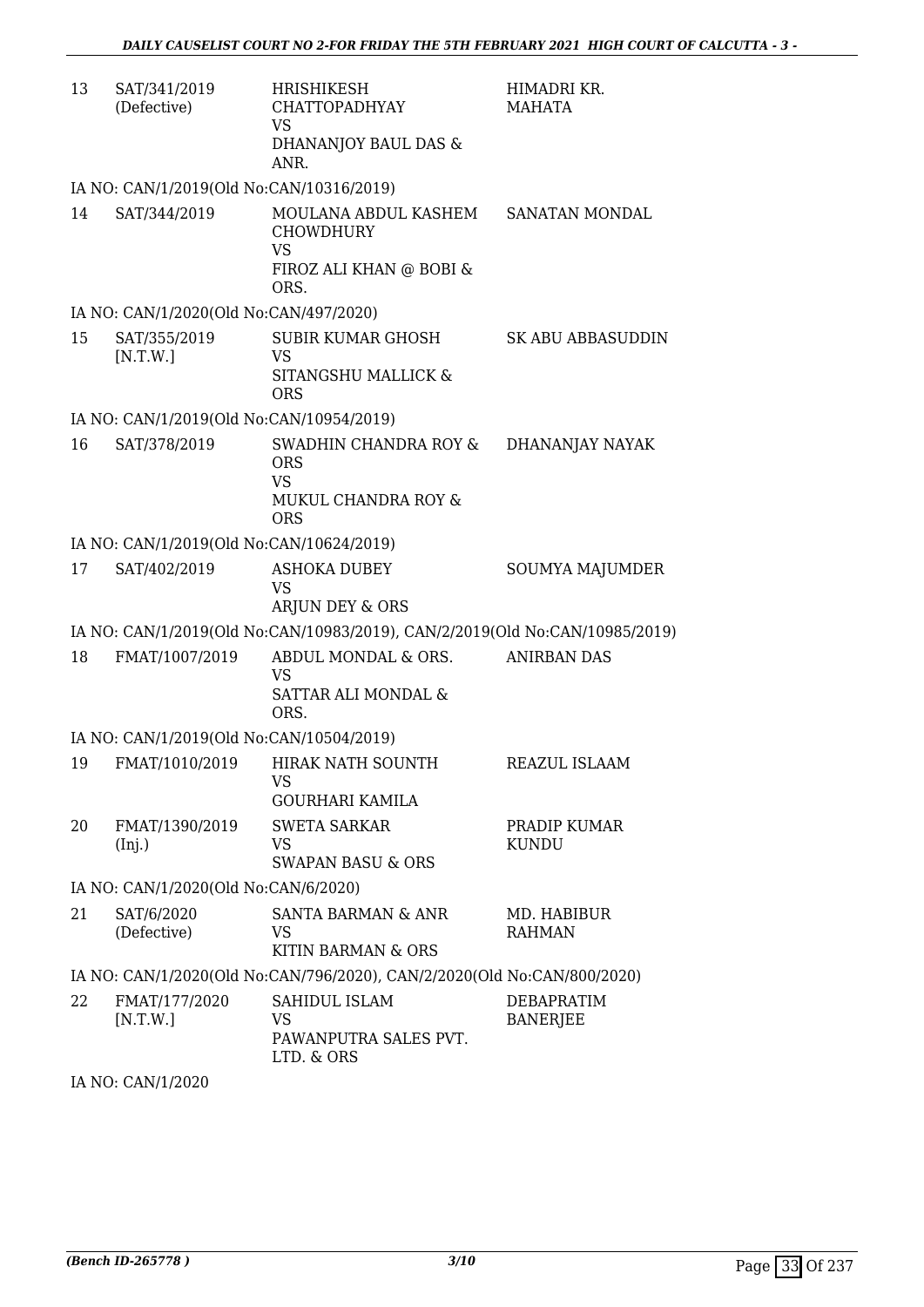| 23                            | FMAT/211/2020                           | AJIT KUMAR HALDER<br><b>VS</b>                                                           | PRIYANKA MANDAL                |
|-------------------------------|-----------------------------------------|------------------------------------------------------------------------------------------|--------------------------------|
|                               |                                         | <b>SUJIT HALDER &amp; ORS</b>                                                            |                                |
|                               | IA NO: CAN/1/2020(Old No:CAN/2240/2020) |                                                                                          |                                |
| 24                            | FMAT/550/2020<br>[N.T.W.]               | LUFTA BEGUUM @<br>LUTFUNNESHA BIBI<br><b>VS</b><br>AFJAL HOSSAIN AND ORS                 | <b>SHYAMAL</b><br>MUKHOPADHYAY |
|                               | IA NO: CAN/1/2020                       |                                                                                          |                                |
| 25                            | FMAT/571/2020                           | MONOMOHAN DUTTA<br><b>VS</b><br>BHUTNATH DUTTA AND<br><b>ANR</b>                         | SARBANANDA<br><b>SANYAL</b>    |
|                               | IA NO: CAN/1/2020, CAN/2/2020           |                                                                                          |                                |
| 26                            | SAT/6/2021<br>[Defective]               | <b>PRABAL BASU</b><br><b>VS</b><br><b>CHANDA PAL</b>                                     | <b>AHANA GHOSH</b>             |
|                               | IA NO: CAN/1/2021                       |                                                                                          |                                |
|                               |                                         | <b>GROUP I - APPLICATION</b>                                                             |                                |
| 27                            | FMA/1174/2019<br>[N.T.W.]               | THE STATE OF W.B. & ORS<br><b>VS</b><br><b>AMITAVA GHOSH &amp; ORS</b>                   | <b>TARAK KARAN</b>             |
|                               |                                         | IA NO: CAN/2/2019(Old No:CAN/6246/2019), CAN/3/2019(Old No:CAN/6976/2019)                |                                |
| 28                            | MAT/1363/2019<br>[10.02.2021]           | MOTHABARI DHIBAR<br>SAMABAY SAMITY LTD<br><b>VS</b><br><b>UMA KANTI HALDER &amp; ORS</b> | <b>ASHOK KUMAR JHA</b>         |
|                               | IA NO: CAN/1/2019(Old No:CAN/9590/2019) |                                                                                          |                                |
| 29                            | MAT/1520/2019                           | GANESH CHANDRA GHOSH<br>& ORS<br><b>VS</b><br>STATE OF WEST BENGAL<br>&ORS               | SATYAM MUKHERJEE               |
| 30                            | MAT/784/2020                            | MINOTI BISWAS AND ORS<br><b>VS</b><br>STATE OF WEST BENGAL<br>AND ORS.                   | SARBANADA SANYAL               |
| IA NO: CAN/1/2020, CAN/2/2020 |                                         |                                                                                          |                                |
|                               |                                         | <b>APPLICATION (FA AND FMA)</b>                                                          |                                |
| 31                            | FA/315/1969                             | RAMESH CH.<br><b>CHAKRABORTY &amp; ORS</b><br><b>VS</b>                                  |                                |

BHUPATI CHARAN CHAKRABORTY IA NO: CAN/4/2004(Old No:CAN/10369/2004), CAN/1/1998(Old No:CAN/6389/1998), CAN/5/2006(Old No:CAN/2444/2006), CAN/6/2006(Old No:CAN/2445/2006), CAN/11/2012(Old No:CAN/7045/2012), CAN/7/2006(Old No:CAN/2446/2006), CAN/3/2004(Old No:CAN/9607/2004), CAN/8/2006(Old No:CAN/4630/2006), CAN/16/2020(Old No:CAN/1937/2020), CAN/17/2020(Old No:CAN/1938/2020), CAN/10/2011(Old No:CAN/2187/2011), CAN/18/2020, CAN/19/2021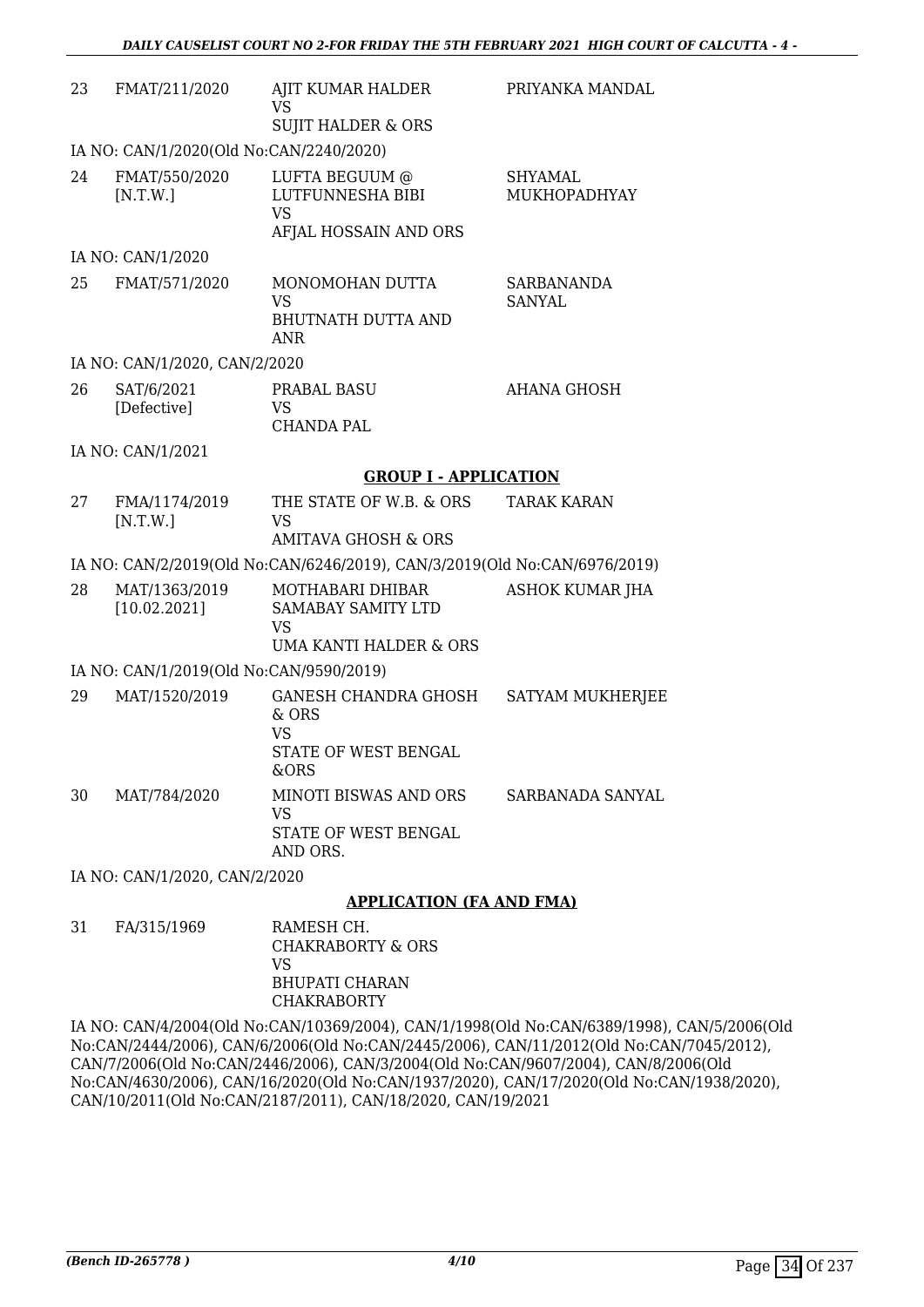| 32 | SA/696/1988                      | ABDUL KARIM AND ORS<br><b>VS</b><br>DR. A.K.M. BASIRUDDIN                                                                                                                                                                                                                                                                          | MR. ARUN KISHORE<br><b>DASGUPTA</b>         | MR. AMIT KUMAR<br>PAIN |
|----|----------------------------------|------------------------------------------------------------------------------------------------------------------------------------------------------------------------------------------------------------------------------------------------------------------------------------------------------------------------------------|---------------------------------------------|------------------------|
|    |                                  | IA NO: CAN/2/2018(Old No:CAN/612/2018), CAN/3/2018(Old No:CAN/614/2018), CAN/5/2020                                                                                                                                                                                                                                                |                                             |                        |
| 33 | FA/340/1991                      | ABDUL SOVAN MONDAL &<br>ORS.<br><b>VS</b><br><b>JOYNOB BIBI</b>                                                                                                                                                                                                                                                                    | J.BHATTACHARYA                              | N.Y.A.                 |
|    |                                  | IA NO: CAN/1/2002(Old No:CAN/745/2002), CAN/2/2002(Old No:CAN/746/2002), CAN/3/2002(Old<br>No:CAN/747/2002), CAN/4/2014(Old No:CAN/10170/2014), CAN/5/2014(Old No:CAN/10171/2014),<br>CAN/6/2015(Old No:CAN/3182/2015), CAN/7/2019(Old No:CAN/10806/2019), CAN/8/2019(Old<br>No:CAN/10807/2019), CAN/9/2019(Old No:CAN/10808/2019) |                                             |                        |
| 34 | FAT/1537/2004<br>[10.02.2021]    | <b>JAYANTI BANERJEE</b><br><b>VS</b><br>SANDHYA CHAKRABORTY                                                                                                                                                                                                                                                                        | PRASANTA KR.<br><b>PAKRASHI</b>             |                        |
|    |                                  | IA NO: CAN/2/2019(Old No:CAN/6733/2019), CAN/3/2019(Old No:CAN/10092/2019)                                                                                                                                                                                                                                                         |                                             |                        |
| 35 | FAT/2520/2006<br>[CAN/4738/2006] | INDIAN OIL CORPORATION<br>LTD.<br><b>VS</b><br><b>JOYDEB DAS</b>                                                                                                                                                                                                                                                                   | <b>ARINDAM GUHA</b>                         |                        |
| 36 | FA/113/2009                      | <b>GAYATRI PAL</b><br><b>VS</b><br>NETAI NANDI @ NETISH<br>NANDI & ORS.                                                                                                                                                                                                                                                            | PARTHA PRATIM ROY                           |                        |
|    | No:CAN/2202/2017)                | IA NO: CAN/2/2012(Old No:CAN/3351/2012), CAN/4/2016(Old No:CAN/1864/2016), CAN/5/2017(Old                                                                                                                                                                                                                                          |                                             |                        |
| 37 | FMA/322/2009                     | <b>BAIDYANATH MANDAL</b><br><b>VS</b><br>KAMINI MANDAL & ANR                                                                                                                                                                                                                                                                       | <b>AMIT BANERJEE</b>                        |                        |
|    | IA NO: CAN/3/2020                |                                                                                                                                                                                                                                                                                                                                    |                                             |                        |
| 38 | FMA/1499/2009                    | DIPENDRA NATH BASU<br><b>VS</b><br>SR. DIVISIONAL<br>COMMERCIAL MANAGER,<br>E.RLY, SEALDAH & ORS.                                                                                                                                                                                                                                  | <b>ANIMESH DAS</b>                          |                        |
|    |                                  | IA NO: CAN/1/2010(Old No:CAN/8983/2010), CAN/2/2011(Old No:CAN/7515/2011), CAN/5/2014(Old<br>No:CAN/8312/2014), CAN/6/2015(Old No:CAN/11046/2015), CAN/7/2021                                                                                                                                                                      |                                             |                        |
| 39 | FA/167/2015                      | <b>SUTAPA PAUL</b><br>VS<br><b>MANOJ PAUL</b>                                                                                                                                                                                                                                                                                      | <b>MANI SHANKAR</b><br><b>CHATTOPADHYAY</b> |                        |
|    |                                  | IA NO: CAN/4/2016(Old No:CAN/4630/2016), CAN/6/2016(Old No:CAN/10385/2016), CAN/8/2017(Old<br>No:CAN/10758/2017), CAN/9/2020(Old No:CAN/2167/2020)                                                                                                                                                                                 |                                             |                        |
| 40 | FAT/258/2015                     | ABDUL RAUF & ORS<br>VS<br>MD. ILLIAS & ORS                                                                                                                                                                                                                                                                                         | ANAJLI AGARWAL                              |                        |
|    |                                  | IA NO: CAN/1/2015(Old No:CAN/10357/2015), CAN/2/2016(Old No:CAN/2526/2016)                                                                                                                                                                                                                                                         |                                             |                        |
| 41 | FAT/13/2016                      | ASANSOL DURGAPUR DEV.<br><b>AUTHORITY</b><br><b>VS</b><br>DILIP KUMAR MUKHERJEE<br>& ORS                                                                                                                                                                                                                                           | <b>SAYANTAN BOSE</b>                        |                        |
|    |                                  | IA NO: CAN/1/2016(Old No:CAN/3445/2016), CAN/2/2016(Old No:CAN/5422/2016)                                                                                                                                                                                                                                                          |                                             |                        |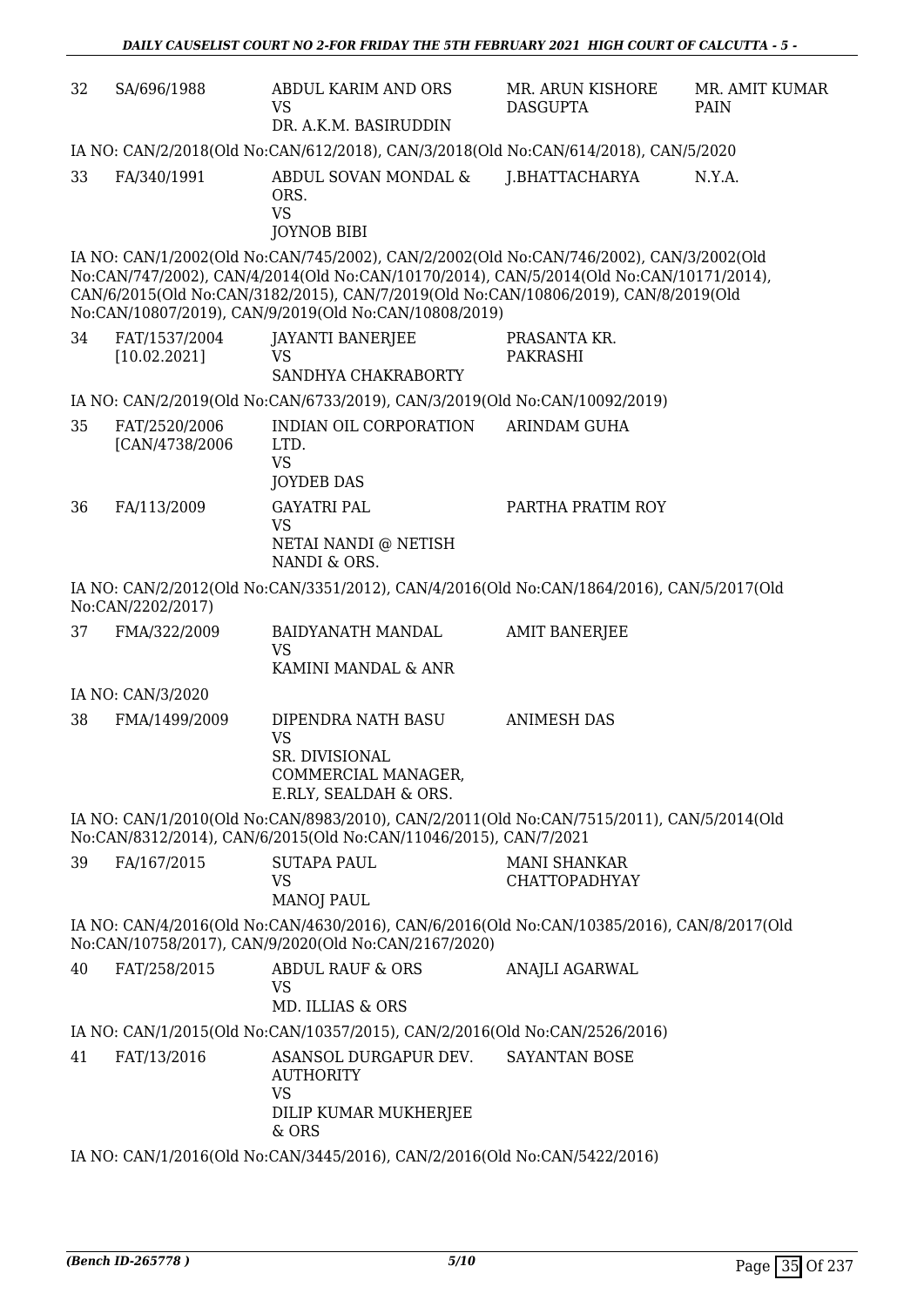| 42 | FA/62/2016                              | PIJUSH DEB<br><b>VS</b><br>PRANAB RANJAN DEB &<br><b>ORS</b>                                       | SARMISTHA GHOSH<br><b>SARMA</b>                                                           |
|----|-----------------------------------------|----------------------------------------------------------------------------------------------------|-------------------------------------------------------------------------------------------|
|    |                                         | IA NO: CAN/1/2019(Old No:CAN/6331/2019), CAN/2/2020(Old No:CAN/1234/2020)                          |                                                                                           |
| 43 | FAT/433/2017<br>[N.T.W]                 | <b>ARUP KUMAR</b><br>CHAKRABORTY & ANR<br><b>VS</b><br>ALOKA CHAKRABORTY &<br><b>ANR</b>           | <b>GAURAV</b><br>PURKAYASTHA                                                              |
|    | wt44 FAT/435/2017                       | <b>ARUP KUMAR</b><br><b>CHAKRABORTY</b><br><b>VS</b><br>ALOKA CHAKRABORTY &<br><b>ORS</b>          | <b>G PURKAYASTHA</b>                                                                      |
|    | No:CAN/4835/2019)                       |                                                                                                    | IA NO: CAN/1/2018(Old No:CAN/4464/2018), CAN/2/2018(Old No:CAN/4465/2018), CAN/3/2019(Old |
| 45 | FAT/40/2018                             | ASHIM KUMAR HAZRA<br><b>VS</b><br>NANDA KISHOR HAZRA &<br>ANR                                      | <b>SUHRID SUR</b>                                                                         |
|    | IA NO: CAN/1/2018(Old No:CAN/1097/2018) |                                                                                                    |                                                                                           |
| 46 | FMAT/275/2018                           | PETRA STARKE<br><b>VS</b>                                                                          | <b>V WADEHRA</b>                                                                          |
|    |                                         | BIKRAM YOGA COLLEGE OF<br><b>INDIA LP &amp; ORS</b>                                                |                                                                                           |
|    |                                         | IA NO: CAN/1/2018(Old No:CAN/3615/2018), CAN/3/2019(Old No:CAN/7223/2019)                          |                                                                                           |
| 47 | FAT/316/2018                            | LEGAL HEIRS OF LATE<br>KANU SHARMA ,ASHA<br><b>SHARMA &amp; ANR</b><br><b>VS</b><br>NAKUL SHARMA   | <b>SUBRATA GHOSH</b>                                                                      |
|    | IA NO: CAN/1/2019(Old No:CAN/9789/2019) |                                                                                                    |                                                                                           |
| 48 | FAT/523/2018<br>(Defective)[NT.W.]      | PINTU GIRI<br><b>VS</b><br><b>SUNIL ADAK &amp; ORS</b>                                             | <b>UTTIYA RAY</b>                                                                         |
|    |                                         | IA NO: CAN/1/2018(Old No:CAN/7536/2018), CAN/2/2021                                                |                                                                                           |
| 49 | FMAT/840/2018<br>[N.T.W]                | <b>JYOTIRINDRA</b><br><b>CHATTOPADHYAY</b><br><b>VS</b><br>GYANENDRA CHANDRA<br>CHATTOPADHYAY& ORS | <b>AVIROOP</b><br><b>BHATTACHARYA</b>                                                     |
|    | IA NO: CAN/1/2018(Old No:CAN/6829/2018) |                                                                                                    |                                                                                           |
| 50 | FAT/38/2019<br>[N.T.W.]                 | <b>GITA MUKHERJEE &amp; ANR</b><br><b>VS</b><br><b>SHANTA DEY &amp; ANR</b>                        | TANMOY MUKHERJEE                                                                          |
|    | IA NO: CAN/1/2019(Old No:CAN/808/2019)  |                                                                                                    |                                                                                           |
| 51 | FAT/79/2019                             | KALABARAN SHIT & ORS<br><b>VS</b><br>NILANJAN KUNDU & ORS                                          | <b>SOUNAK</b><br><b>BHATTACHARYA</b>                                                      |
|    | IA NO: CAN/1/2019(Old No:CAN/1942/2019) |                                                                                                    |                                                                                           |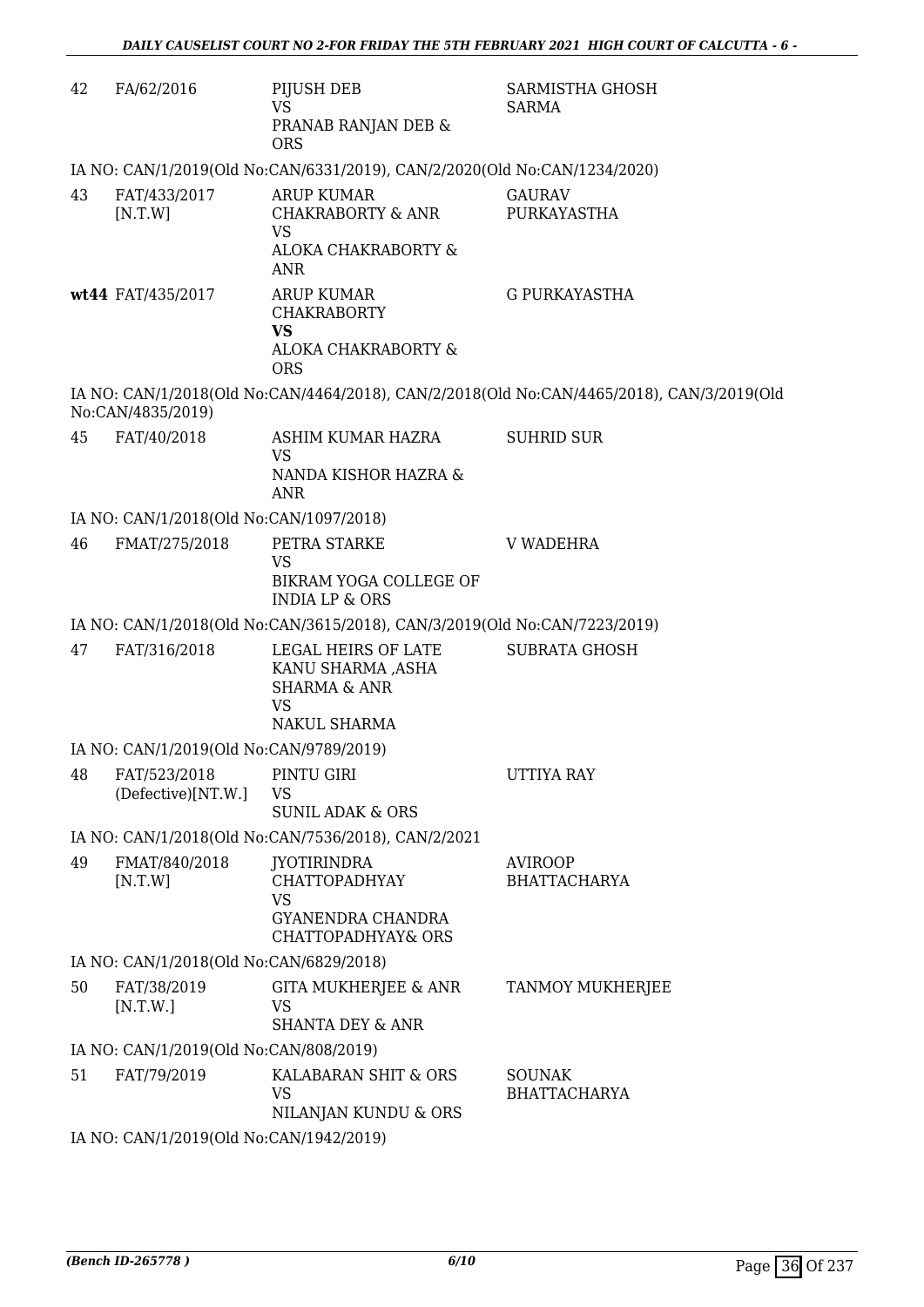| 52 | FA/133/2019                                   | MITA RANI BASAK @ MITA<br><b>RANI BASAK &amp; ORS</b><br><b>VS</b><br>PRABHAT KUMAR BASAK | <b>BIBHASADITYA</b><br><b>CHAKRABARTY</b>                                                  |
|----|-----------------------------------------------|-------------------------------------------------------------------------------------------|--------------------------------------------------------------------------------------------|
|    |                                               | IA NO: CAN/1/2019(Old No:CAN/3961/2019)                                                   |                                                                                            |
| 53 | FA/144/2019<br>[NT.W.]                        | M/S. INFANCY<br><b>HEALTHCARE</b><br><b>VS</b>                                            | PRIYARTHI ROY                                                                              |
|    |                                               | AJAY KR. ROY & ORS.                                                                       |                                                                                            |
|    |                                               | IA NO: CAN/1/2019(Old No:CAN/12535/2019)                                                  |                                                                                            |
| 54 | FA/169/2019                                   | <b>RAJESH KUMAR</b><br><b>CHOWDHURY</b><br><b>VS</b><br><b>BALKISHORI DEVI &amp; ORS</b>  | <b>DEBABRATIM</b><br><b>BANERJEE</b>                                                       |
|    |                                               | IA NO: CAN/1/2019(Old No:CAN/11147/2019)                                                  |                                                                                            |
| 55 | FA/227/2019                                   | SWAPNA BASU (MITRA)<br><b>VS</b><br>SAMIR KUMAR MITRA &<br><b>ORS</b>                     | KALYANI<br><b>BHATTACHARYYA</b>                                                            |
|    | No:CAN/1538/2020)                             |                                                                                           | IA NO: CAN/2/2019(Old No:CAN/6848/2019), CAN/3/2019(Old No:CAN/11536/2019), CAN/4/2020(Old |
| 56 | FAT/346/2019<br>[N.T.W.]                      | <b>IBRAHIM &amp; ORS</b><br><b>VS</b><br><b>ABID &amp; ORS</b>                            | MD. M. NAZAR<br><b>CHOWDHURY</b>                                                           |
|    |                                               | IA NO: CAN/1/2019(Old No:CAN/9707/2019), CAN/2/2019(Old No:CAN/9788/2019)                 |                                                                                            |
| 57 | FAT/412/2019<br>[N.T.W.]                      | RAMESH KUMAR SINGH &<br><b>ORS</b><br><b>VS</b><br>KASHI NATH SINGH & ORS                 | <b>SOURAV ROY</b>                                                                          |
|    |                                               | IA NO: CAN/1/2019(Old No:CAN/9236/2019), CAN/2/2021                                       |                                                                                            |
| 58 | FAT/448/2019<br>[11.02.2021]                  | MADHAB KUMAR SAHA<br><b>VS</b><br>TARUN KUMAR SAHA &<br>ANR                               | SAPTARSHI DATT                                                                             |
|    |                                               | IA NO: CAN/1/2019(Old No:CAN/10788/2019)                                                  |                                                                                            |
| 59 | FAT/511/2019<br>[N.T.W.]                      | THE ESTATE OFFICER<br>VS                                                                  | MUKESH KUMAR<br><b>GUPTA</b>                                                               |
|    |                                               | DIPANKAR CHAKRABORTY                                                                      |                                                                                            |
| 60 | IA NO: CAN/1/2020, CAN/2/2020<br>FAT/597/2019 | <b>SUJIT GHOSH</b>                                                                        | <b>SOMESH KUMAR</b>                                                                        |
|    |                                               | <b>VS</b><br>PIJUSH KANTI GHOSH                                                           | <b>GHOSH</b>                                                                               |
|    |                                               | IA NO: CAN/1/2019(Old No:CAN/12620/2019), CAN/2/2019(Old No:CAN/12621/2019)               |                                                                                            |
| 61 | FAT/604/2019                                  | ALOK KUMAR DUTT<br><b>VS</b><br><b>SUSANTA KUMAR DE</b>                                   | <b>ARNAB DUTT</b>                                                                          |
|    |                                               | IA NO: CAN/1/2020(Old No:CAN/2518/2020)                                                   |                                                                                            |
| 62 | FAT/607/2019                                  | <b>BIJON KUMAR SAHA</b><br><b>VS</b><br><b>BISHUPRIYA TALUKDAR</b>                        | <b>ANIRBAN PAL</b>                                                                         |
|    |                                               | IA NO: CAN/1/2020(Old No:CAN/1359/2020)                                                   |                                                                                            |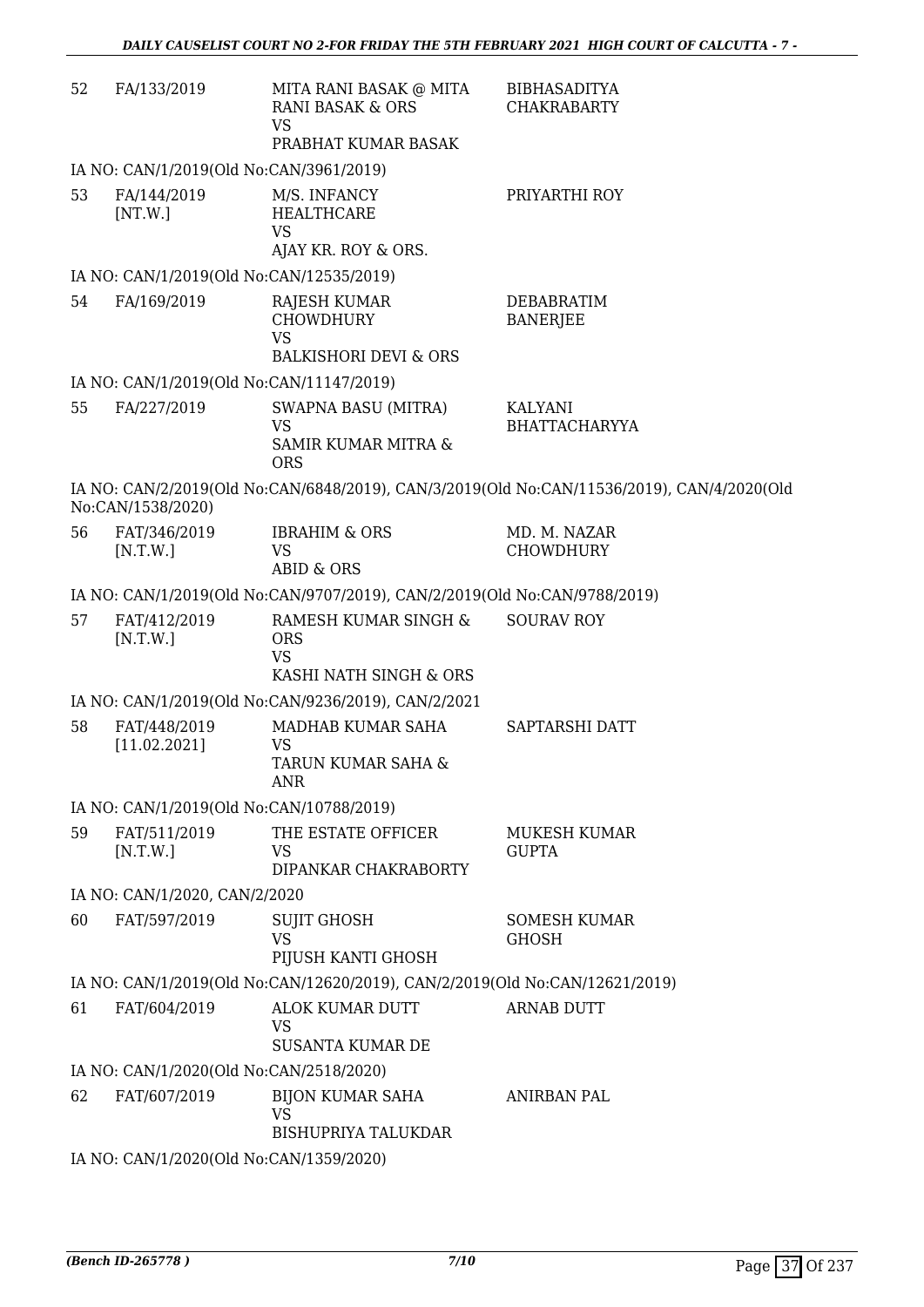| 63 | FAT/621/2019                             | BIDIT KUMAR CHATTERJEE<br>VS                                                                                    | JAYANTA BANERJEE                        |  |  |
|----|------------------------------------------|-----------------------------------------------------------------------------------------------------------------|-----------------------------------------|--|--|
|    |                                          | AMRIT MUKHOPADHYAY &<br>ANR                                                                                     |                                         |  |  |
|    | IA NO: CAN/1/2020, CAN/2/2020            |                                                                                                                 |                                         |  |  |
| 64 | FMAT/1139/2019                           | SHYAM SUNDAR KEDIA<br><b>VS</b><br><b>SANDIP KEDIA &amp; ORS</b>                                                | <b>MUNMUN TEWARY</b>                    |  |  |
|    | IA NO: CAN/1/2019(Old No:CAN/11154/2019) |                                                                                                                 |                                         |  |  |
| 65 | FA/7/2020                                | LA COLLECTOR , HOOGHLY<br><b>VS</b><br>SUJIT KUMAR MANNA                                                        | R.N. DUTTA                              |  |  |
|    |                                          | IA NO: CAN/1/2018(Old No:CAN/7607/2018), CAN/2/2018(Old No:CAN/7621/2018)                                       |                                         |  |  |
| 66 | FA/62/2020                               | <b>SANAT KUMAR DEY</b><br>VS<br>SANTANU KUMAR DEY &<br><b>ANR</b>                                               | RAJDEEP<br><b>BHATTACHARYA</b>          |  |  |
|    |                                          | IA NO: CAN/2/2019(Old No:CAN/7352/2019), CAN/3/2020, CAN/4/2021                                                 |                                         |  |  |
| 67 | FAT/62/2020                              | KANIZ FATIMA & ORS<br><b>VS</b><br><b>HAROON RASHID &amp; ORS</b>                                               | ATREYEE DE<br><b>GANGULY</b>            |  |  |
|    |                                          | IA NO: CAN/1/2020(Old No:CAN/1438/2020), CAN/2/2021                                                             |                                         |  |  |
| 68 | FAT/64/2020                              | KIRTI BHUSAN MUKHERJEE<br><b>VS</b>                                                                             | PRAJAAINI DAS                           |  |  |
|    |                                          | TUPURANI MUKHERJEE &<br>ORS.                                                                                    |                                         |  |  |
|    | IA NO: CAN/1/2020(Old No:CAN/1457/2020)  |                                                                                                                 |                                         |  |  |
| 69 | FMAT/113/2020                            | <b>GOPAL MUKHERJEE</b><br><b>VS</b><br>SITARAM MUKHERJEE &<br>ORS.                                              | <b>SANTIMAY</b><br><b>BHATTACHARYYA</b> |  |  |
|    | IA NO: CAN/1/2020(Old No:CAN/1091/2020)  |                                                                                                                 |                                         |  |  |
| 70 | FAT/132/2020<br>(DEFECTIVE)              | MANJU BANDOPADHYAY &<br>ORS.<br><b>VS</b><br>PARUL CHAKRABORTY                                                  | SUPRATIK SYAMAL                         |  |  |
|    |                                          | IA NO: CAN/1/2020(Old No:CAN/2827/2020), CAN/2/2020(Old No:CAN/2828/2020)                                       |                                         |  |  |
| 71 | FAT/140/2020<br>(Defective)              | THE STATE OF WEST<br>BENGAL REP BY LAND<br><b>ACQUISTION COLLECTOR</b><br>VS<br>ANIRUDDHA BANERJEE              | <b>ANIRUDDHA SEN</b>                    |  |  |
|    |                                          | IA NO: CAN/1/2020(Old No:CAN/2944/2020), CAN/2/2020(Old No:CAN/2946/2020)                                       |                                         |  |  |
| 72 | FMAT/184/2020                            | <b>HETIA ANCHALIK</b><br>HASPATALER SANGATHAN<br>SAMIT. REP BY S K NANDI<br><b>VS</b><br>THE OFFICER IN CHARGE& | ARITRA SHANKAR<br><b>ROY</b>            |  |  |
|    |                                          | <b>ORS</b>                                                                                                      |                                         |  |  |
|    | IA NO: CAN/1/2020(Old No:CAN/1792/2020)  |                                                                                                                 |                                         |  |  |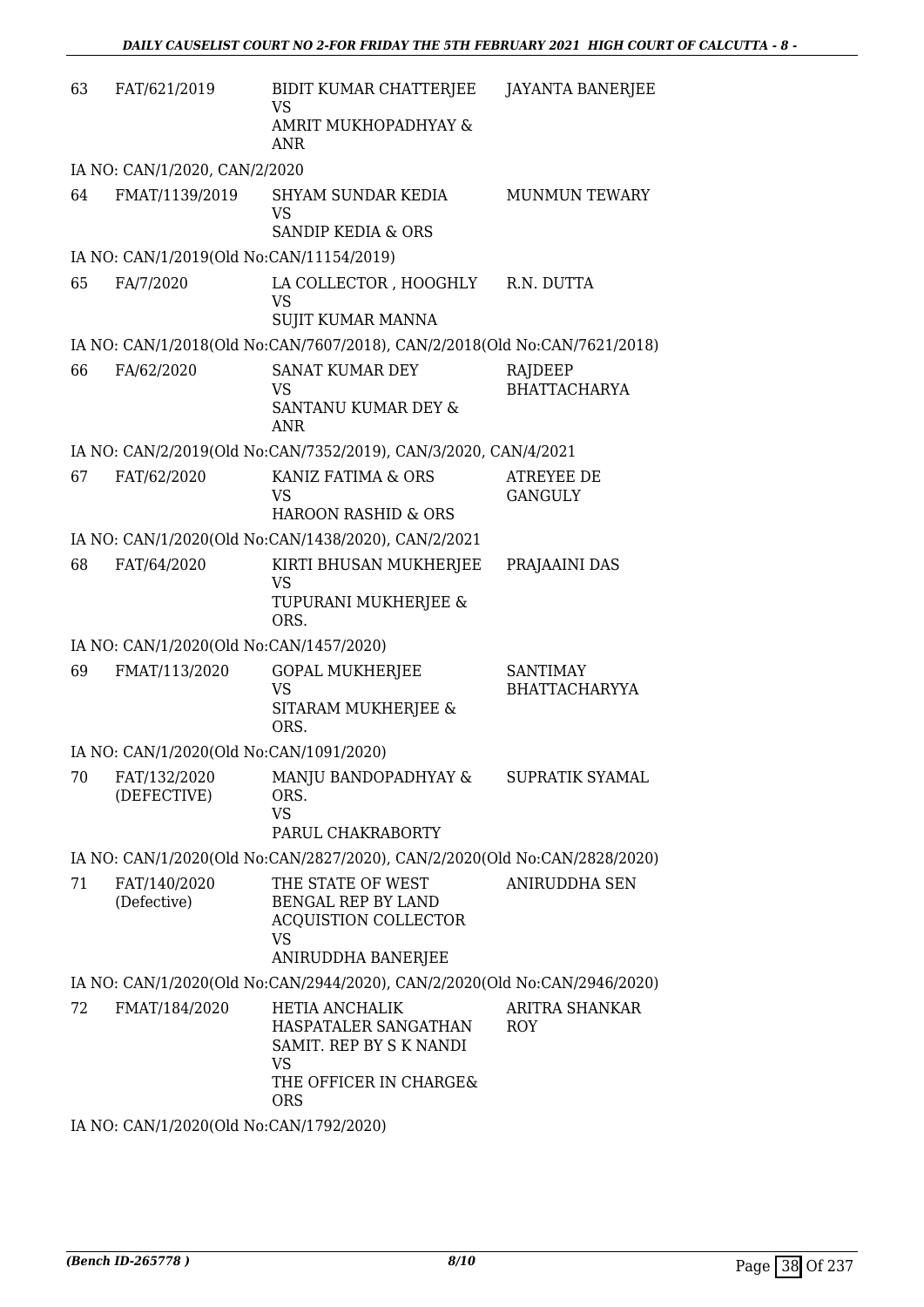| 73 | FAT/5/2021                                   | GOUR MOHAN BOSE<br><b>VS</b>                                                                                | DIPAK DEY                                                                                  |
|----|----------------------------------------------|-------------------------------------------------------------------------------------------------------------|--------------------------------------------------------------------------------------------|
|    |                                              | <b>TAPAN BOSE</b>                                                                                           |                                                                                            |
|    | IA NO: CAN/1/2021                            |                                                                                                             |                                                                                            |
|    |                                              | <b>CONTEMPT</b>                                                                                             |                                                                                            |
| 74 | CPAN/1493/2016                               | MIRA BHATTACHARYYA &<br>ORS.<br><b>VS</b>                                                                   | <b>BRATINDRA</b><br><b>NARAYAN RAY</b>                                                     |
|    |                                              | SUBHAS BHATTACHARYYA                                                                                        |                                                                                            |
|    | wt75 SAT/4354/2005                           | <b>BISWARUP</b><br>BHATTACHARYYA<br><b>VS</b>                                                               | <b>BRATINDRA</b><br>NARAYAN RAY                                                            |
|    |                                              | SUBHAS BHATTACHARYYA                                                                                        |                                                                                            |
|    | No:CAN/5235/2015)                            |                                                                                                             | IA NO: CAN/1/2005(Old No:CAN/15611/2005), CAN/2/2008(Old No:CAN/1407/2008), CAN/3/2015(Old |
| 76 | CPAN/1133/2017                               | TERAI TEA CO LTD & ANR<br><b>VS</b><br>SANJIV CHAKI & ANR                                                   | <b>S KAR GHOSH</b>                                                                         |
|    | wt77 RVW/101/2018                            | UNION OF INDIA & ANR<br><b>VS</b><br>TERAI TEA COMPANY & ORS                                                | RADHAMOHAN RAY                                                                             |
|    |                                              | IA NO: CAN/1/2018(Old No:CAN/5251/2018), CAN/2/2018(Old No:CAN/5252/2018)                                   |                                                                                            |
|    | wt78 FMA/755/2017                            | STATE OF WEST BENGAL &<br><b>ORS</b><br><b>VS</b>                                                           | PRASANTA BEHARI<br>MAHATA                                                                  |
|    |                                              | TERAI TEA CO. LTD. & ANR                                                                                    |                                                                                            |
| 79 | CPAN/312/2020                                | <b>AVIJIT GHOSH</b><br><b>VS</b><br>AMITABHA SENGUPTA                                                       | <b>ARKADIPTA</b><br><b>SENGUPTA</b>                                                        |
|    | wt80 MAT/1620/2017                           | THE STATE OF W B & ORS<br><b>VS</b><br><b>AVIJIT GHOSH &amp; ORS</b>                                        | LAL MOHAN BASU                                                                             |
|    |                                              | <b>FOR HEARING</b>                                                                                          |                                                                                            |
| 81 | FA/344/2014                                  | <b>SONA MAJUMDER</b>                                                                                        | <b>ARNAB</b>                                                                               |
|    | $[Pt I+II+4LCR+6]$<br>PB <sub>1</sub>        | <b>VS</b><br>KISHORI LAL AGARWAL &<br>ANR                                                                   | <b>CHAKRABORTY</b>                                                                         |
|    | IA NO: CAN/5/2020                            |                                                                                                             |                                                                                            |
| 82 | FA/10/2015<br>$[Pt I+4+LCR+2 PB]$            | <b>SMT PRANATI GHOSH &amp;</b><br><b>ORS</b><br><b>VS</b><br>ANIL KUMAR GHOSH                               | ASHIS KUMAR DUTTA                                                                          |
| 83 | FAT/287/2015<br>$(6$ PB + 2 files of<br>LCR) | THE EXECUTIVE OFFICER,<br>BURDWAN DEV.<br><b>AUTHORITY</b><br><b>VS</b><br>KHONDEKAR HEFAZUL<br>KARIM & ANR | <b>SANCHARI</b><br><b>CHAKRABORTY</b>                                                      |
|    |                                              | IA NO: CAN/2/2015(Old No:CAN/6062/2015), CAN/3/2019(Old No:CAN/5106/2019)                                   |                                                                                            |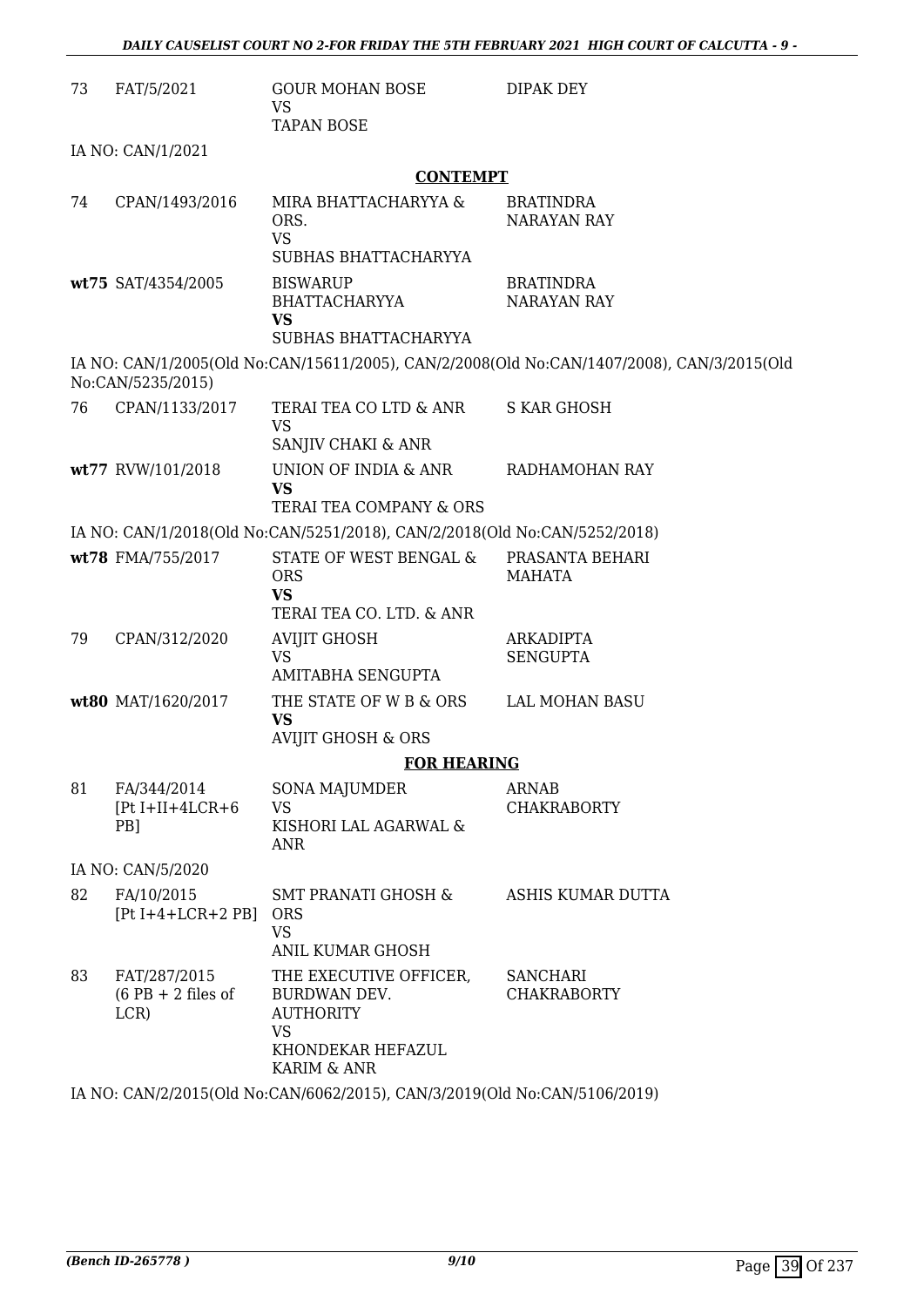| <b>wt84</b> FAT/190/2015 | THE EXECUTIVE OFFICER, | SANCHARI    |
|--------------------------|------------------------|-------------|
|                          | BURDWAN DEVELOPMENT    | CHAKRABORTY |
|                          | <b>AUTHORITY</b>       |             |
|                          | VS                     |             |
|                          | UDAY KUMAR SAIN & ANR  |             |

IA NO: CAN/2/2015(Old No:CAN/4291/2015), CAN/6/2019(Old No:CAN/5110/2019), CAN/7/2019(Old No:CAN/8772/2019)

**wt85** FAT/524/2012 THE EX. OFFICER, BURDWAN DEVP. AUTHORITY **VS** ABDUL ALIM KBS MAHAPATRA

IA NO: CAN/1/2017(Old No:CAN/3193/2017), CAN/2/2019(Old No:CAN/4725/2019), CAN/3/2019(Old No:CAN/8306/2019)

**wt86** FAT/587/2014 BURDWAN DEVELOPMENT AUTHORITY **VS** ANOWAR ALI & ORS **SANCHARI** CHAKRABORTY

IA NO: CAN/2/2014(Old No:CAN/12051/2014), CAN/3/2014(Old No:CAN/12476/2014), CAN/4/2015(Old No:CAN/41/2015), CAN/5/2015(Old No:CAN/10469/2015), CAN/7/2019(Old No:CAN/4726/2019), CAN/8/2019(Old No:CAN/8307/2019)

87 FAT/170/2019 (4 PBs + 4LCR+ One ORS. Blue Cover File) BIJOYA LAXMI PARUI & VS DR.RAJENDRANATH PARUI & ORS. SUKANTA DAS

IA NO: CAN/3/2020(Old No:CAN/5267/2020), CAN/4/2020(Old No:CAN/5268/2020)

wt88 FAT/44/2018 A. NATH PARUI SINCE DECEASD REP. BY BIJOYA LAXMI PARUI & ORS **VS** DE. RAJENDRA NATH PARUI & ORS ARUP KUMAR **CHATTERIEE** 

IA NO: CAN/1/2018(Old No:CAN/1227/2018)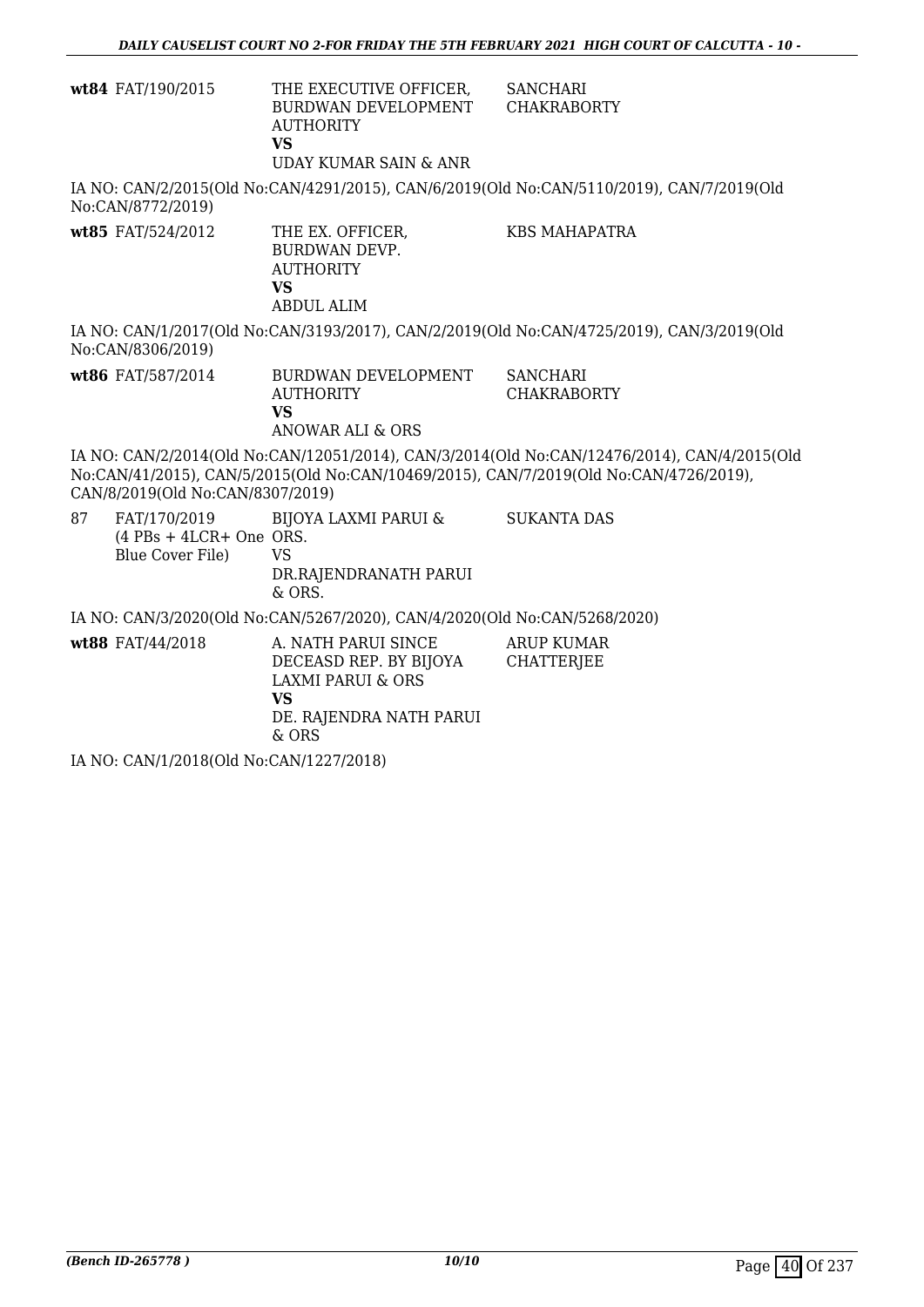

## **Appellate Side**

**DAILY CAUSELIST For Friday The 5th February 2021**

### **COURT NO. 12**

**DIVISION BENCH (DB-V)**

#### **AT 10:45 AM**

### **HON'BLE JUSTICE SOUMEN SEN HON'BLE JUSTICE SAUGATA BHATTACHARYYA**

#### **( VIA VIDEO CONFERENCE )**

**ON AND FROM MONDAY, THE 11TH JANUARY, 2021 - APPEALS RELATING TO EDUCATION UNDER GROUP - II AND APPLICATIONS CONNECTED THERETO; HEARING OF CIVIL APPEALS, IRRESPECTIVE OF CLASSIFICATION, FILED TILL 2018. ADMISSION OF APPEALS UNDER ORDER XLI RULE 11 OF CODE OF CIVIL PROCEDURE INCLUDING APPLICATIONS CONNECTED THERETO; FIRST APPEALS RELATING TO EJECTMENT SUITS AND DECREES AND APPLICATIONS CONNECTED THERETO. LAWAZIMA;**

**HEARING OF WRIT APPEALS IRRESPECTIVE OF CLASSIFICATION INCLUDING APPLICATIONS CONNECTED THERETO.**

#### **NOTE : NO MENTIONING WILL BE ALLOWED WITHOUT PRIOR NOTICE TO THE OTHER SIDE.**

#### **NOTE: MATTERS WILL BE TAKEN UP THROUGH PHYSICAL HEARING ONLY WHEN BOTH THE PARTIES ARE AGREED.**

|     | <b>CONTEMPT APPLICATION</b>             |                                                                                |                 |  |
|-----|-----------------------------------------|--------------------------------------------------------------------------------|-----------------|--|
| 1   | CPAN/356/2020                           | <b>SUJAN ROY</b><br>VS<br>G.S. BEDI                                            | K.M HOSSAIN     |  |
|     | IA NO: CAN/1/2020(Old No:CAN/3845/2020) |                                                                                |                 |  |
| wt2 | FMA/635/2019                            | <b>SUJAN ROY</b><br>VS<br>UTTARBANGA KSHETRIYA<br><b>GRAMIN BANK &amp; ORS</b> | K M HOSSAIN     |  |
| 3   | CPAN/499/2020                           | EFCALON TIE UP PVT LTD<br>VS<br>PRADIP KUMAR SETT AND<br><b>ORS</b>            | RAJESH UPADHYAY |  |
| wt4 | CPAN/500/2020                           | EFCALON TIE UP PVT LTD<br>VS<br>SUBODH SINGH                                   | RAJESH UPADHYAY |  |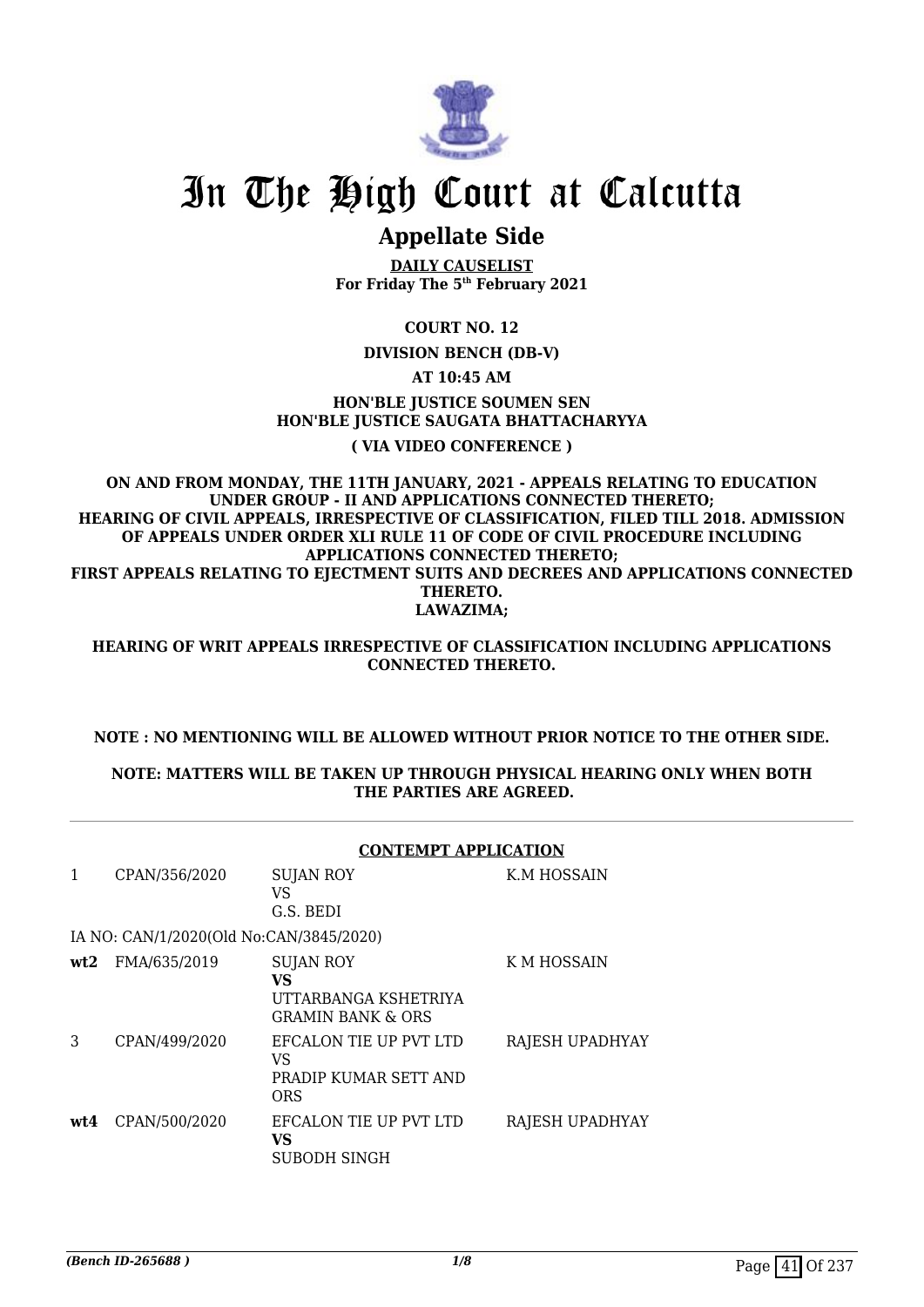| wt5  | CPAN/503/2020                  | EFCALON TIE UP LTD<br>VS                                                                                          | RAJESH UPADHYAY             |
|------|--------------------------------|-------------------------------------------------------------------------------------------------------------------|-----------------------------|
|      |                                | <b>SUKUMAR BHOOTRA</b>                                                                                            |                             |
| wt6  | CPAN/504/2020                  | EFCALON TIE UP PVT LTD<br><b>VS</b><br><b>ASHIM AGARWAL</b>                                                       | RAJESH UPADHYAY             |
| wt:7 | CPAN/506/2020                  | EFCALON TIE UP PRIVATE<br>LIMITED<br><b>VS</b><br><b>BHAVIN DOSHI DALICHAND</b><br><b>AND ORS</b>                 | RAJESH UPADHYAY             |
| wt8  | CRC/1/2020                     | EFCALON TIEUP PVT LTD<br><b>VS</b><br><b>SHARAD GUPTA</b>                                                         | RAJESH UPADHYAY             |
| wt9  | CRC/5/2019                     | EFCALON TIE UP PVT LTD<br>VS<br>PRADIP CHURIWAL & ORS                                                             | RAJESH UPADHYAY             |
|      | wt10 FMA/33/2019               | EFCALCON TIE-UP PVT. LTD<br>VS<br>STAR TRACK AGENCY PVT.<br><b>LTD</b>                                            | RAJESH UPADHYAY             |
| 11   | CPAN/7/2021                    | <b>GOUR GOPAL ROY</b><br><b>VS</b><br><b>VIVEK VAIDM INSPECTOR</b><br><b>GENERAL POLICE, WBS</b><br>KOLKATA, CRPF | RASHMITA DASGUPTA           |
|      | wt12 MAT/1124/2018             | <b>GOUR GOPAL ROY</b><br><b>VS</b><br>UNION OF INDIA & ORS                                                        | MAHUYA DUTTA                |
|      |                                | <b>APPLICATION</b>                                                                                                |                             |
| 13   | MAT/714/2020<br>$[08-02-2021]$ | THE DISTRICT PRIMARY<br>SCHOOL COUNCIL AND ANR<br><b>VS</b><br><b>BHRIGURAM KARMAKAR</b><br>AND ORS               | <b>SK NAYEEMUL</b><br>HAQUE |
|      | IA NO: CAN/1/2021, CAN/2/2021  |                                                                                                                   |                             |
| 14   | MAT/715/2020<br>$[08-02-2021]$ | THE DISTRICT ANND ANR<br>PRIMARY SCHOOL COUNCIL<br>MURHHIDABAD<br>VS<br>PARTHASARATHI<br>CHOUDHURY AND ORS        | SK NAYEEMul HAQUE           |
|      | IA NO: CAN/1/2021, CAN/2/2021  |                                                                                                                   |                             |
| 15   | MAT/716/2020<br>$[08-02-2021]$ | THE DISTRICT PRIMARY<br>SCHOOL COUNCIL<br><b>VS</b><br>MATHURA KUMAR GHOSH                                        | NAYEEMUL HAQUE              |

IA NO: CAN/1/2021, CAN/2/2021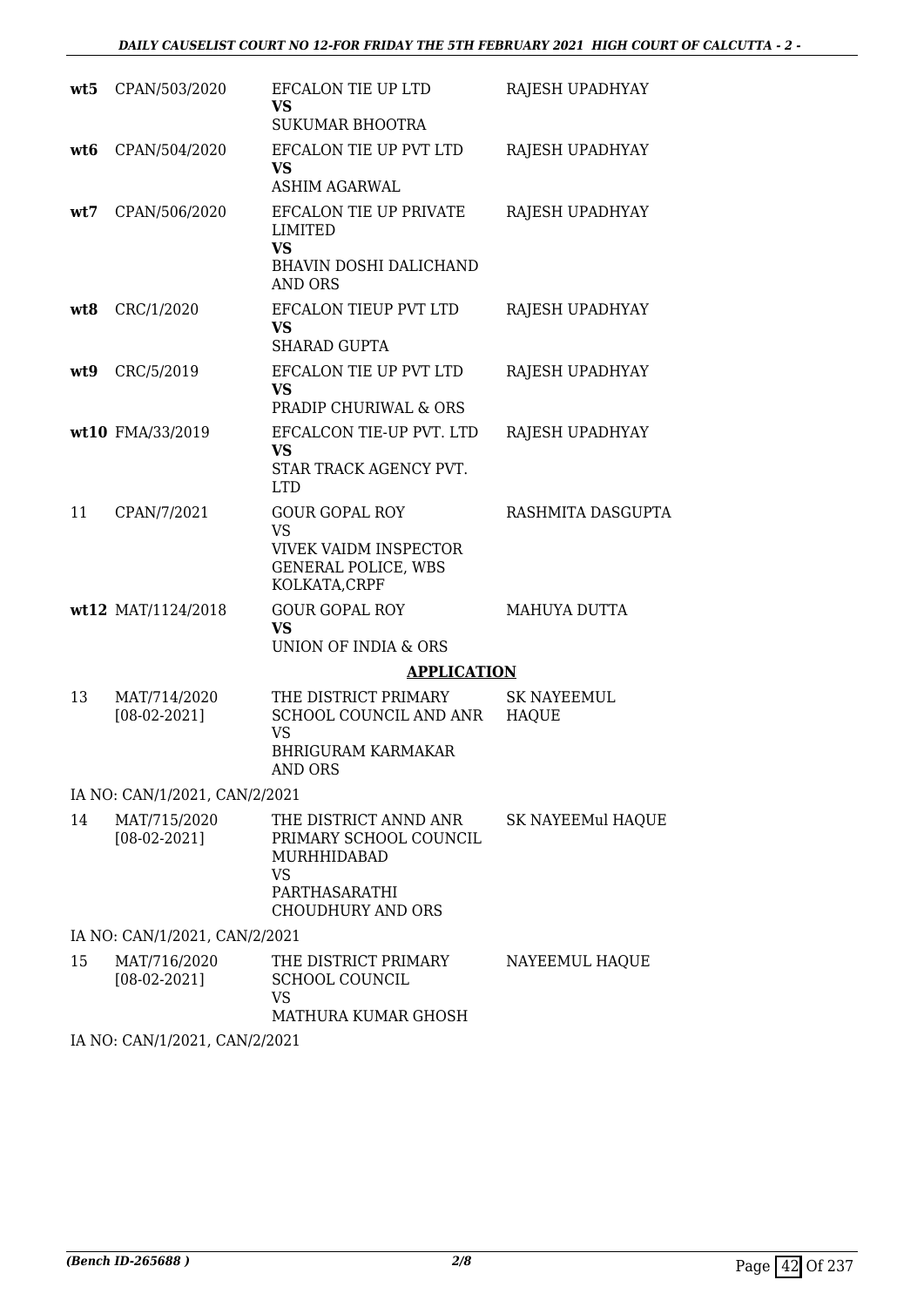| 16 | MAT/749/2020<br>$[08-02-2021]$          | THE SECRETARY, ABDUL<br>MANNAN HIGH MADRASAH,<br><b>BHAGABANGOLA</b><br><b>VS</b><br>THE STATE OF WEST                        | <b>ANJAN DUTTA</b>               |
|----|-----------------------------------------|-------------------------------------------------------------------------------------------------------------------------------|----------------------------------|
|    |                                         | <b>BENGAL AND ORS</b>                                                                                                         |                                  |
|    | IA NO: CAN/1/2020                       |                                                                                                                               |                                  |
| 17 | MAT/825/2020<br>$[08-02-2021]$          | MD ADEEL UZ ZAMAN<br>VS<br>STATE OF WEST BENGAL<br>AND ORS.                                                                   | SAKTIPADA JANA                   |
|    | IA NO: CAN/1/2021                       |                                                                                                                               |                                  |
| 18 | MAT/118/2021<br>$[08-02-2021]$          | MD DELAWAR HOSSAIN<br>MOLLA<br>VS<br>WEST BENGAL CENTRAL<br><b>SCHOOL SERVICE</b><br><b>COMMISSION AND ANR</b>                | <b>GOLAM MOHIUDDIN</b>           |
|    | IA NO: CAN/1/2021                       |                                                                                                                               |                                  |
|    |                                         | <b>ORDER XLI RULE II</b>                                                                                                      |                                  |
| 19 | FMAT/22/2018                            | <b>DHIMAN SAU</b><br><b>VS</b><br><b>PURBITA SAU</b>                                                                          | RAJDEEP<br><b>BHATTACHARYA</b>   |
|    | IA NO: CAN/2/2018(Old No:CAN/5336/2018) |                                                                                                                               |                                  |
| 20 | FMAT/85/2018                            | MIR ABDUL WOHID & ORS<br><b>VS</b><br>MIR ABDUL WAHED                                                                         | <b>SANTOSH MAHATO</b>            |
| 21 | FMAT/186/2018                           | MARTINIAN EDUCATIONAL<br><b>INSTITUTES LLP</b><br>VS<br><b>UJJAL KUMAR</b><br>ROYCHOWDHURY & ORS                              | C. DUTTA                         |
| 22 | FMAT/223/2018                           | AJIT KUMAR SURANA<br>VS —<br>MILKFOOD LTD & ORS                                                                               | <b>JYOTI SINGH</b>               |
|    | IA NO: CAN/1/2018(Old No:CAN/2078/2018) |                                                                                                                               |                                  |
| 23 | FMAT/304/2018                           | DR URMILA RAY<br><b>VS</b>                                                                                                    | RAJNIKANT<br><b>SRIVASTAVA</b>   |
|    |                                         | DR RAJASHREE RAY<br><b>BANDYOPADHYAY &amp; ANR</b>                                                                            |                                  |
| 24 | FMAT/331/2018                           | ADHIR CHANDRA CHUAN<br>(DEAD) REPD BY SANDHYA<br><b>RANI CHUAN &amp;ORS</b><br><b>VS</b><br>INDU BHUSAN CHUAN &<br><b>ORS</b> | KAPIL CHANDRA<br><b>SAHOO</b>    |
| 25 | FMAT/349/2018                           | MANDIRA CONSTRUCTION<br>CO.PVT.LTD& ANR<br>VS<br><b>GOUTAM CHAKRABORTY</b>                                                    | RAM PROSAD BHADRA<br>(IN PERSON) |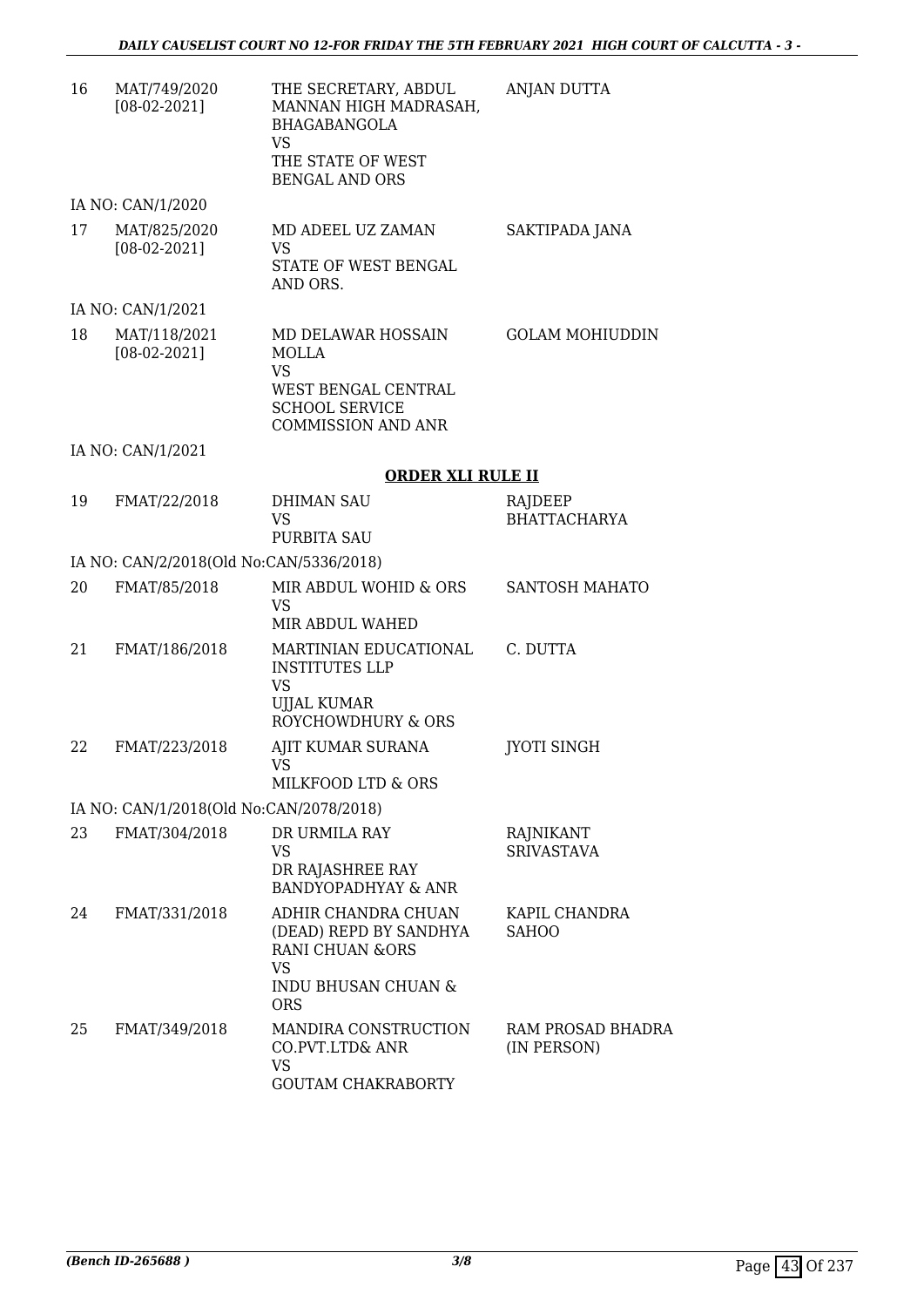| 26 | FMAT/435/2018                           | SRINATH COOMAR & ANR<br>VS<br><b>SUBIR COOMAR</b>                                                      | J. SANWARWALA                  |
|----|-----------------------------------------|--------------------------------------------------------------------------------------------------------|--------------------------------|
|    |                                         | IA NO: CAN/1/2018(Old No:CAN/2851/2018), CAN/2/2018(Old No:CAN/2856/2018)                              |                                |
| 27 | FMAT/471/2018                           | MAHUA BHATTACHARYA<br>VS<br>KAUSHIK KUMAR<br><b>BHATTACHARYA</b>                                       | <b>BINAY KUMAR PANDA</b>       |
| 28 | FMAT/512/2018                           | MAHADEB SAMNANTA &<br>ORS.<br><b>VS</b><br>DUKHIRAM SAMANTA                                            | ARITRA SHANKAR RAY             |
|    |                                         | (DECEASED SUBTD. BY)<br>KAMALA SAMANTA & ORS.                                                          |                                |
| 29 | FMAT/631/2018                           | MINATI BHATTACHARYA &<br><b>ORS</b><br><b>VS</b><br><b>SHIBANI RAKSHIT</b>                             | <b>MANASI ROY</b>              |
|    | IA NO: CAN/1/2018(Old No:CAN/4363/2018) |                                                                                                        |                                |
| 30 | FMAT/1046/2018                          | CHANDRA SEKHAR SINGH<br><b>VS</b><br>JITENDRA NATH ROY & ORS                                           | RAJDEEP<br><b>BHATTACHARYA</b> |
|    | IA NO: CAN/1/2018(Old No:CAN/8848/2018) |                                                                                                        |                                |
| 31 | FMAT/1047/2018                          | <b>SUBHASH SINGH &amp; ANR</b><br><b>VS</b><br>JITENDRA NATH ROY & ORS                                 | RAJDEE<br><b>BHATTACHARYA</b>  |
|    | IA NO: CAN/1/2018(Old No:CAN/8851/2018) |                                                                                                        |                                |
| 32 | FMAT/1052/2018                          | NIRMALA CHOWDHURY<br><b>VS</b>                                                                         | RAJDEEP<br><b>BHATTACHARYA</b> |
|    |                                         | JITENDRA NATH ROY & ORS                                                                                |                                |
|    | IA NO: CAN/1/2018(Old No:CAN/8852/2018) |                                                                                                        |                                |
| 33 | FMAT/162/2018                           | RAM SAGAR PODDAR<br>VS<br>PREM SHANKAR PODDAR &<br>ORS                                                 | S BISWAS                       |
|    | IA NO: CAN/1/2018(Old No:CAN/2687/2018) |                                                                                                        |                                |
| 34 | FMAT/188/2018                           | THE DIVISIONAL RAILWAY<br>MANAGER, KHARAGPUR<br><b>DIVISION</b><br><b>VS</b><br><b>BHABATOSH MAITY</b> | <b>SWAPAN BANERJEE</b>         |
|    | IA NO: CAN/1/2018(Old No:CAN/2571/2018) |                                                                                                        |                                |
| 35 | FMAT/194/2018                           | NASIMA BEGUM & ORS<br><b>VS</b><br><b>ISRAT BEGUM &amp; ORS</b>                                        | <b>SMITA PAL</b>               |
|    |                                         | IA NO: CAN/1/2018(Old No:CAN/1844/2018), CAN/2/2018(Old No:CAN/1846/2018)                              |                                |
| 36 | FMAT/440/2018                           | SANJAY JHUNJHUNWALA                                                                                    | ARIJIT BARDHAN                 |
|    |                                         | HUF<br><b>VS</b>                                                                                       |                                |
|    |                                         | DABRIWALA VANIJYA<br><b>UDYOG LTD &amp; ANR</b>                                                        |                                |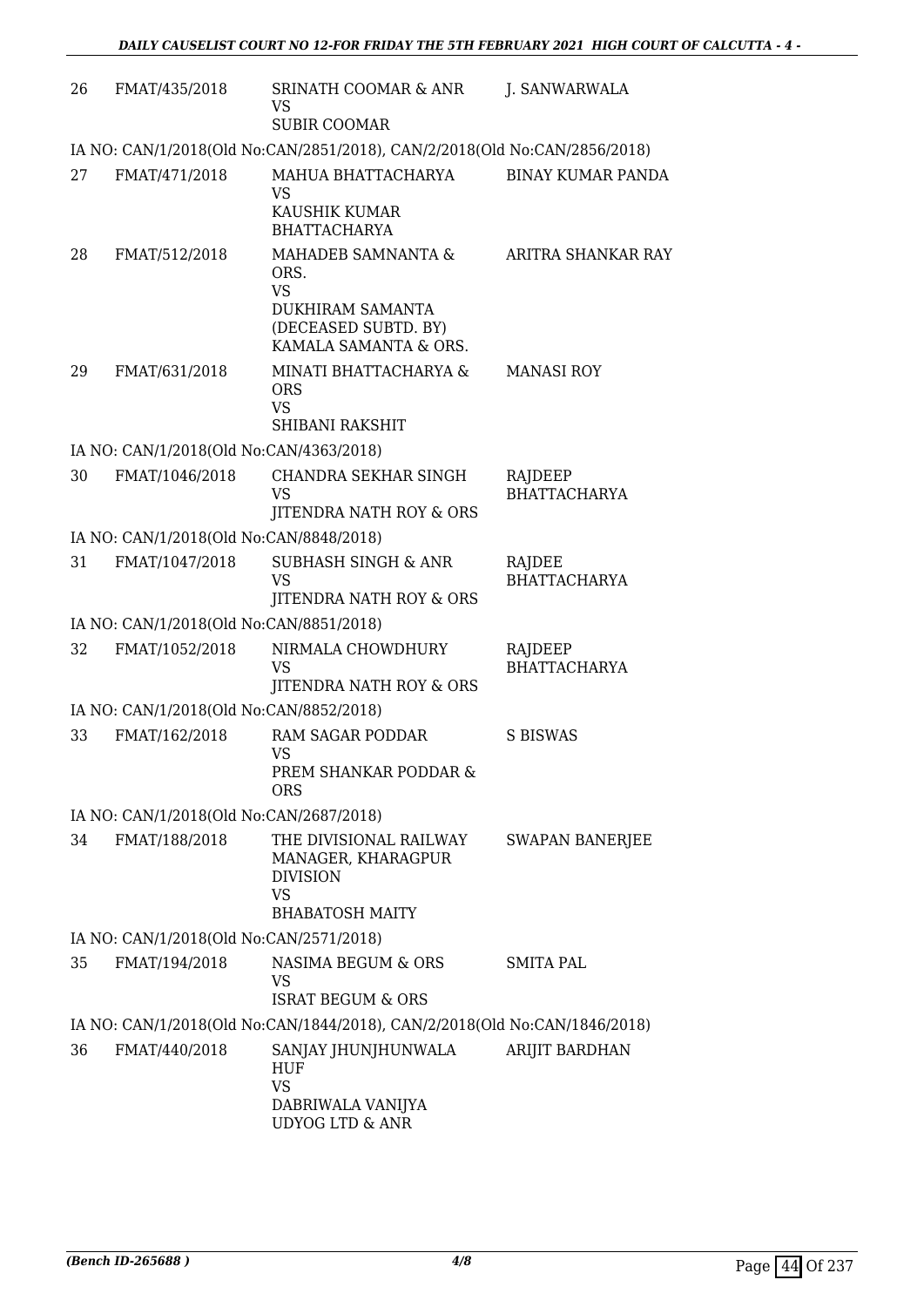| 37 | FMAT/520/2018                                 | SWAPAN KR GHOSH<br>VS.<br>DEBASIS GHOSH                                                                        | A BHATTACAHRYA                        |
|----|-----------------------------------------------|----------------------------------------------------------------------------------------------------------------|---------------------------------------|
| 38 | FMAT/677/2018                                 | <b>SUKUMAR DUTTA &amp; ANR</b><br><b>VS</b><br>ANIL KUMAR KULAVI(DCSD)<br>REP BY SANJOY KULAVI &<br><b>ORS</b> | <b>AMIT BANERJEE</b>                  |
|    |                                               | IA NO: CAN/1/2018(Old No:CAN/4906/2018), CAN/2/2019(Old No:CAN/153/2019)                                       |                                       |
| 39 | FMAT/691/2019<br>(CAN 8287/2019)              | TARUN MONDOL& ORS<br>VS<br>ASIT KUMAR MONDOL &<br><b>ORS</b>                                                   | <b>SANDIP KUNDU</b>                   |
| 40 | SAT/325/2019                                  | <b>ILA PAUL</b><br><b>VS</b><br><b>TAPATI GHOSH</b>                                                            | <b>BIDHAYK LAHIRI</b>                 |
| 41 | FMAT/167/2020<br>$[08-02-2021]$               | <b>ARUP DOLUI</b><br>VS<br>KANAI DOLUI & ORS                                                                   | PRATIP KUMAR<br><b>CHATTOPADHYAY</b>  |
|    | IA NO: CAN/1/2020(Old No:CAN/1643/2020)       |                                                                                                                |                                       |
| 42 | FMAT/200/2020                                 | <b>SUSILA PIPARA</b><br><b>VS</b><br>RAJ KUMAR PRAMANIK &<br><b>ORS</b>                                        | <b>DULAL DEY</b>                      |
|    | IA NO: CAN/1/2020(Old No:CAN/2418/2020)       |                                                                                                                |                                       |
| 43 | FMAT/341/2020                                 | KYAL DEVELOPERS PRIVATE<br>LIMITED<br><b>VS</b><br>ARUN KUMAR DUTTA & ORS                                      | LABANYASREE SINHA                     |
|    | IA NO: CAN/1/2021                             |                                                                                                                |                                       |
| 44 | FMAT/345/2020                                 | TANOJIT KUMAR GAYNE<br><b>VS</b><br>PRASANTA KUMAR SADHU<br>& ANR                                              | PRADEEP PANDEY                        |
|    | IA NO: CAN/1/2021                             |                                                                                                                |                                       |
| 45 | FMAT/563/2020                                 | LATIP ALI MOLLA<br><b>VS</b><br><b>HDB FIN SERVICES LTD</b>                                                    | <b>ASIT KR</b><br><b>BHATTACHARYA</b> |
|    | IA NO: CAN/1/2020                             |                                                                                                                |                                       |
| 46 | FMAT/262/2020                                 | MADHUSUDAN<br>CHAKRABORTY & ANR.<br>VS<br>DEV SAHITYA KUTIR PVT.<br>LTD.                                       | PURNENDU DAS                          |
|    | IA NO: CAN/1/2020(Old No:CAN/2406/2020)       |                                                                                                                |                                       |
| 47 | FMAT/291/2020                                 | ANINDYA SUNDAR MAJI<br>VS<br>ASISH MONDAL & ORS                                                                | NEPESH MAJHI                          |
|    | IA NO. CANIJI (2020) (OLA No. CANIJEEE (2020) |                                                                                                                |                                       |

IA NO: CAN/1/2020(Old No:CAN/2555/2020)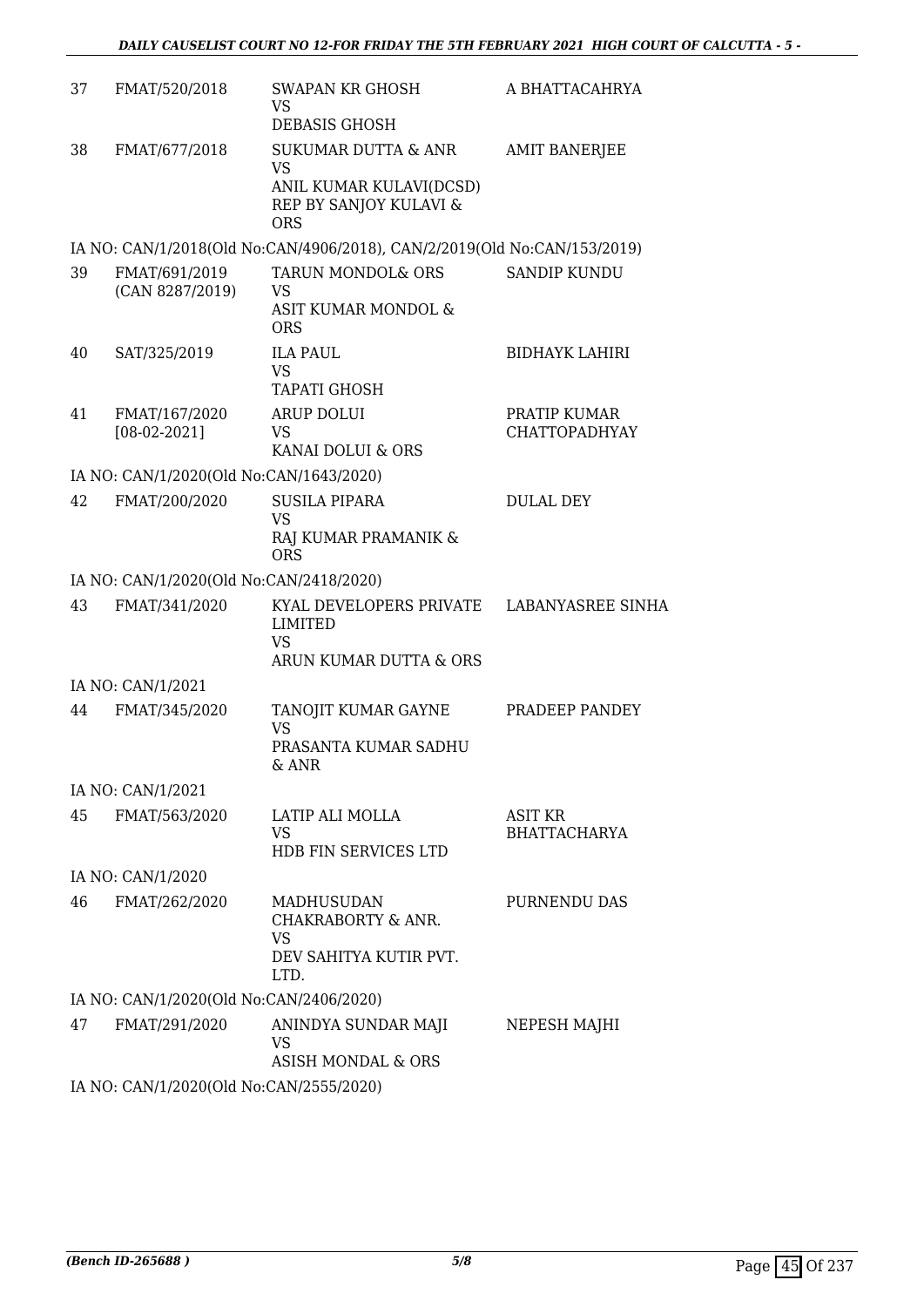| 48 | FMAT/402/2020                          | SANJOY SINHA<br>VS<br>RAJENDRA KUMAR SURANA                                              | <b>SUDHIR KUMAR</b><br><b>SADHUKHAN</b> |
|----|----------------------------------------|------------------------------------------------------------------------------------------|-----------------------------------------|
|    | IA NO: CAN/1/2020                      |                                                                                          |                                         |
| 49 | FMAT/408/2020                          | JANMENJAY HAZRA<br><b>VS</b>                                                             | <b>SUBHAS JANA</b>                      |
|    |                                        | SRIMATYA PRAMILA HAZRA                                                                   |                                         |
| 50 | SAT/11/2020                            | SALIL CHATTERJEE<br>VS<br><b>SUBRATA CHOWDHURY &amp;</b>                                 | SAPTARSHI KUMAR<br>MAL                  |
|    |                                        | <b>ORS</b>                                                                               |                                         |
|    | IA NO: CAN/1/2020(Old No:CAN/516/2020) |                                                                                          |                                         |
| 51 | SAT/14/2020                            | <b>SALIL CHATTERJE</b><br><b>VS</b>                                                      | SAPTARSHI KUMAR<br>MAL                  |
|    |                                        | UPALI MAJUMDER & ORS                                                                     |                                         |
|    | IA NO: CAN/1/2020(Old No:CAN/515/2020) |                                                                                          |                                         |
| 52 | SAT/42/2020                            | SANTI MANNA & ANR<br>VS<br><b>ANIL PAL &amp; ANR</b>                                     | <b>SUPRIYO KUMAR RAY</b>                |
| 53 | SAT/48/2020                            | TARA SINHA & ORS                                                                         | <b>DEBNATH NAHATA</b>                   |
|    |                                        | <b>VS</b><br><b>AVA RANI PAUL</b>                                                        |                                         |
| 54 | SAT/111/2020                           | STATE OF WEST BENGAL<br>AND ORS.<br><b>VS</b>                                            | PANNALAL<br>BANDYOPADHYAY               |
|    |                                        | ACHINTA ROY @ ACHINTA<br>KUMAR ROY GHATAK<br><b>CHOUDHURY</b>                            |                                         |
|    | IA NO: CAN/1/2021                      |                                                                                          |                                         |
| 55 | SAT/130/2020                           | JUDHISTHIR GHOSH AND<br><b>ANR</b><br><b>VS</b><br><b>SANKAR PRASAD GHOSH</b><br>AND ANR | <b>ABHISHEK BANERJEE</b>                |
|    | IA NO: CAN/1/2021                      |                                                                                          |                                         |
| 56 | SAT/134/2020                           | MONIRUDDIN                                                                               | <b>SUKUMAR GHOSH</b>                    |
|    |                                        | KHA@MANURUDDIN KHA<br>VS                                                                 |                                         |
|    |                                        | PIYAR ALI KHA AND ORS                                                                    |                                         |
|    | IA NO: CAN/1/2020                      |                                                                                          |                                         |
| 57 | SAT/112/2020                           | PANCHU SINGH<br>VS<br>SANDHYA PAL                                                        | AMIT SINGH                              |
|    | IA NO: CAN/1/2020                      |                                                                                          |                                         |
| 58 | SMAT/3/2020                            | <b>TARANI DAS</b>                                                                        | AMEENA KABIR                            |
|    |                                        | <b>VS</b><br>LAKSHMI PRASAD SAW &<br>ANR                                                 |                                         |

### **CIVIL APPLICATION**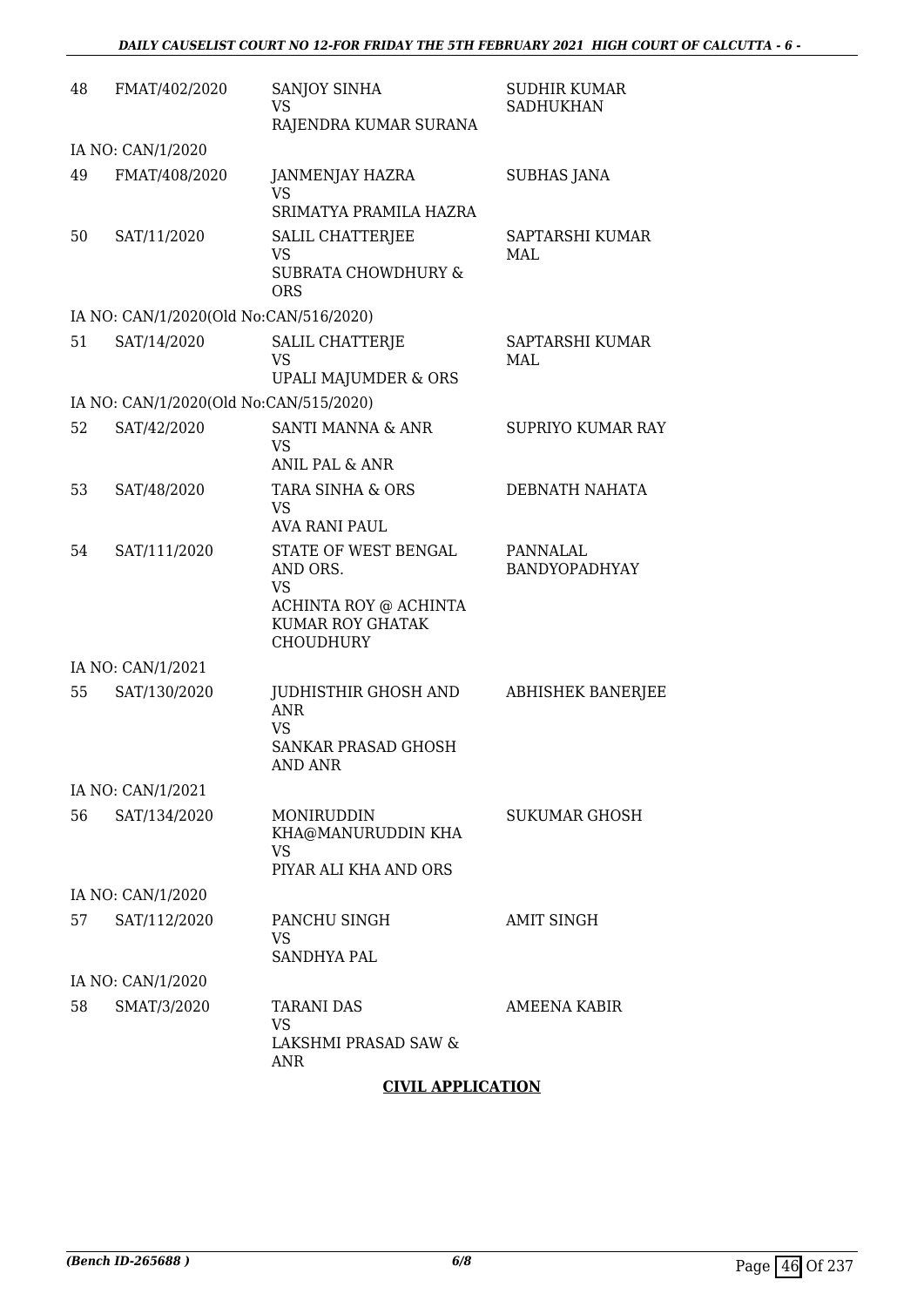| 59 | FMA/3278/2015                 | TARAK CHANDRA DAS<br>VS<br>STATE OF WEST BENGAL &<br><b>ORS</b>                   | K.P. MUKHOPADHYAY                                                                         |
|----|-------------------------------|-----------------------------------------------------------------------------------|-------------------------------------------------------------------------------------------|
|    |                               |                                                                                   | IA NO: CAN/1/2015(Old No:CAN/6553/2015), CAN/2/2015(Old No:CAN/12094/2015), CAN/3/2020    |
| 60 | FAT/47/2020                   | ARUNA JOSHI (SHARMA)<br><b>VS</b><br>VIKASH JOSHI                                 | <b>ARPAN GUHA</b>                                                                         |
|    | No:CAN/1350/2020)             |                                                                                   | IA NO: CAN/1/2020(Old No:CAN/1331/2020), CAN/2/2020(Old No:CAN/1348/2020), CAN/3/2020(Old |
| 61 | FAT/300/2020                  | PRANAB KUMAR NAYAK<br><b>VS</b><br>MANJULA @ MANJU NAYAK<br><b>AND ORS</b>        | <b>GOUTAM DAS</b>                                                                         |
|    | IA NO: CAN/1/2020             |                                                                                   |                                                                                           |
| 62 | FAT/302/2020                  | SANTOSH KUMAR SIL<br><b>VS</b><br>SARAT CHANDRA SIL                               | RAJDEEP<br><b>BHATTACHARYA</b>                                                            |
|    | IA NO: CAN/1/2020, CAN/2/2020 |                                                                                   |                                                                                           |
|    | wt63 COT/1/2021               | SARAT CHANDRA SIL<br><b>VS</b>                                                    | AMAL KUMAR SAHA                                                                           |
|    |                               | SANTOSH KUMAR SIL                                                                 |                                                                                           |
| 64 | FAT/303/2020                  | SANTOSH KUMAR SIL<br><b>VS</b><br>SARAT CHANDRA SIL                               | RAJDEEP<br><b>BHATTACHARYA</b>                                                            |
|    | IA NO: CAN/1/2020, CAN/2/2020 |                                                                                   |                                                                                           |
| 65 | FAT/306/2020                  | NARAYAN SAHA @<br>NARAYAN CH. SAHA AND<br>ORS.<br><b>VS</b><br>LILA SAHA AND ORS. | MD. NAUROZ RAHBER                                                                         |
|    | IA NO: CAN/1/2020, CAN/2/2020 |                                                                                   |                                                                                           |
| 66 | FAT/307/2020                  | swapan kumar datta and ors.<br><b>VS</b><br>M/S P.N. MUKHERJEE AND                | <b>SIB SANKAR DAS</b>                                                                     |
|    |                               | SONS                                                                              |                                                                                           |
|    | IA NO: CAN/1/2020             |                                                                                   |                                                                                           |
| 67 | FAT/309/2020                  | SWAPAN KUMAR DATTA<br>AND ORS.<br><b>VS</b><br>M/S. SK. COMBOR ALI AND<br>SONS    | <b>SIB SANKAR DAS</b>                                                                     |
|    | IA NO: CAN/1/2020, CAN/2/2021 |                                                                                   |                                                                                           |
| 68 | FAT/37/2021                   | L M TECHNO BUILD<br>PRIVATE LIMITED<br>VS<br>PRANATI GHOSH                        | <b>MOUSUMI BHOWAL</b>                                                                     |
|    | IA NO: CAN/1/2020, CAN/2/2021 |                                                                                   |                                                                                           |

### **FOR HEARING**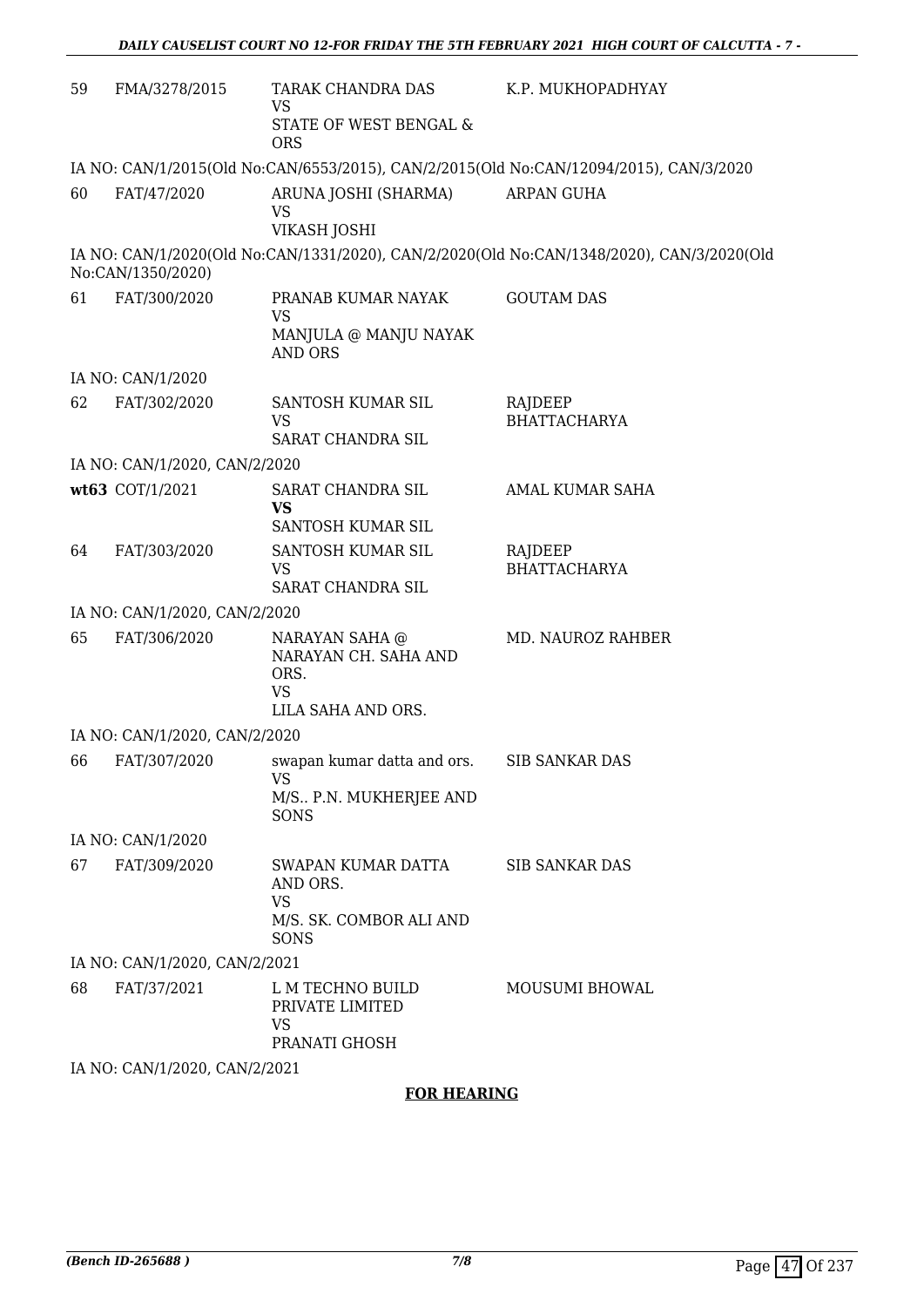69 FMA/1088/2017 CHITTARANJAN PATRA VS STATE OF WEST BENGAL 7 ORS

BISWARUP BISWAS

IA NO: CAN/1/2018(Old No:CAN/732/2018)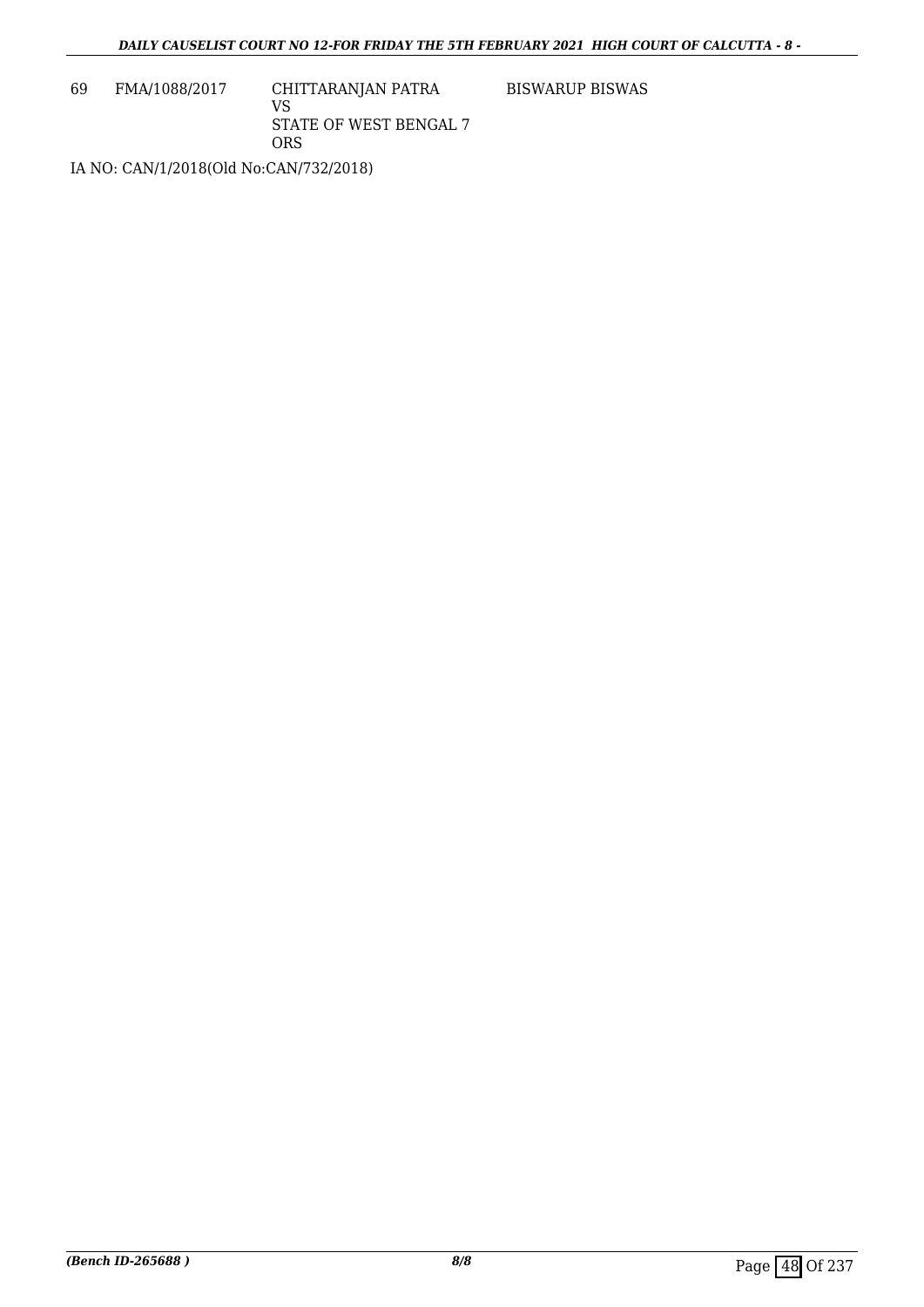

### **Appellate Side**

**DAILY CAUSELIST For Friday The 5th February 2021**

**COURT NO. 11 DIVISION BENCH (DB - VI) AT 10:45 AM HON'BLE JUSTICE SUBRATA TALUKDAR HON'BLE JUSTICE HIRANMAY BHATTACHARYYA (VIA VIDEO CONFERENCE)**

**ON AND FROM MONDAY, THE 11TH JANUARY 2021 - APPEALS FROM ORDERS RELATING TO MUNICIPALITIES, CO-OPERATIVES & PANCHAYATS UNDER GROUP-V INCLUDING APPLICATIONS CONNECTED THERETO;**

**HEARING OF WRIT APPEALS IRRESPECTIVE OF CLASSIFICATION INCLUDING APPLICATIONS CONNECTED THERETO;**

**AND**

**TILL THE CIRCUIT BENCH AT PORT BLAIR RESUMES ON 15TH FEBRUARY, 2021, THE FOLLOWING BENCHES SHALL TAKE UP THE URGENT MATTERS RELATED TO THE ISLANDS FROM THE PRINCIPAL SEAT OF THE HIGH COURT AT CALCUTTA ON EVERY WEDNESDAYS (27TH JANUARY, 2021, 3RD FEBRUARY, 2021 & 10TH FEBRUARY, 2021 – WILL SIT TOGETHER AND TAKE UP, IN ADDITION TO THEIR OWN LIST AND DETERMINATION, THE URGENT MATTERS RELATED TO THE CIRCUIT BENCH AT PORT BLAIR REQUIRED TO BE TAKEN UP BY A DIVISION BENCH.** 

**SPECIAL NOTE: 1.(A) MENTIONING OF REALLY URGENT MATTERS WILL BE ALLOWED ON EVERY MONDAY AND WEDNESDAY AT THE FIRST SITTING OF THE COURT.**

 **(B) MENTIONING SLIPS MUST BE FILED STATING THE GROUNDS OF URGENCY WITH SERVICE OF NOTICE ON THE OPPOSITE SIDE(S).**

**(C) FIXED MATTERS MARKED IN EACH GROUP WILL BE CALLED ON FIRST FROM THE GROUP.** 

 **2. APPELLATE SIDE MATTERS WILL BE TAKEN UP UPTO RECESS ON EVERY TUESDAY AND THURSDAY.** 

**NOTE: MATTERS WILL BE TAKEN UP THROUGH PHYSICAL HEARING ONLY WHEN BOTH THE PARTIES ARE AGREED.**

|   | <b>APPLICATION(S)</b>                   |                                                                                   |                          |  |
|---|-----------------------------------------|-----------------------------------------------------------------------------------|--------------------------|--|
| 1 | MAT/28/2021                             | ATUL BARIK AND ANR<br>VS<br>STATE OF WEST BENGAL AND<br>ORS.                      | Manish Kumar Das         |  |
|   | IA NO: CAN/1/2021                       |                                                                                   |                          |  |
| 2 | MAT/848/2018<br>(NTW)                   | M/S PAJ CONSTRUCTIONS<br>VS<br>STATE OF WEST BENGAL & ORS                         | PINGAL BHATTACHARYA      |  |
|   | IA NO: CAN/1/2018(Old No:CAN/8170/2018) |                                                                                   |                          |  |
| 3 | MAT/120/2021                            | CONTAI CO OPERATIVE BANK LTD<br>AND ANR<br>VS<br>STATE OF WEST BENGAL AND<br>ORS. | ANISH KUMAR<br>MUKHERJEE |  |
|   | IA NO: CAN/1/2021                       |                                                                                   |                          |  |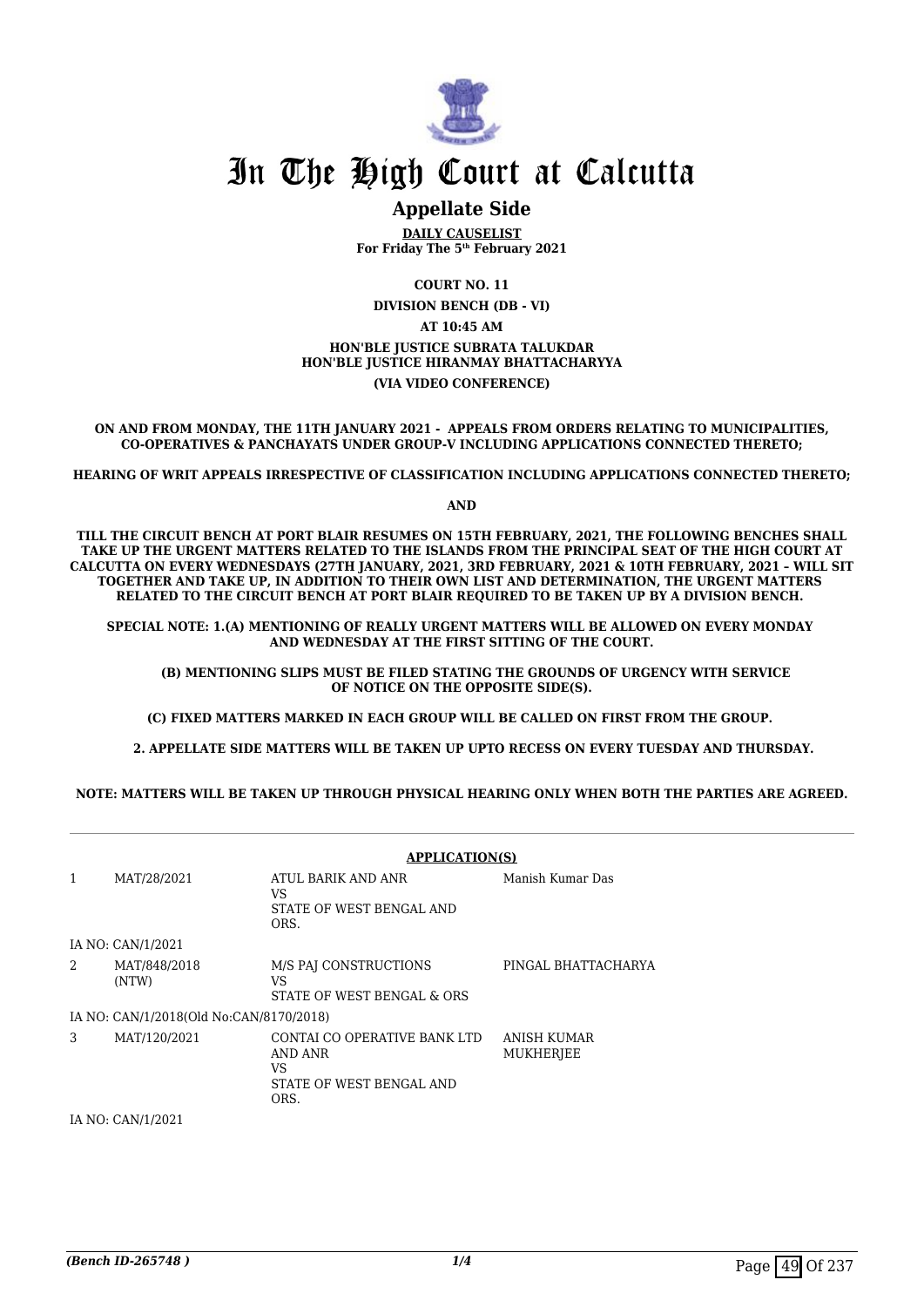| 4   | MAT/121/2021                            | CONTAI CO OPERATIVE<br>AGRICULTURE AND RURAL DEV<br><b>BANK LTD AND ORS</b><br>VS<br>STATE OF WEST BENGAL AND<br>ORS. | ANISH Kumar mukherjee                    |
|-----|-----------------------------------------|-----------------------------------------------------------------------------------------------------------------------|------------------------------------------|
|     | IA NO: CAN/1/2021                       |                                                                                                                       |                                          |
| 5   | MAT/1330/2018<br>(NTW)                  | SUDHINDRA NATH GHOSH & ANR<br>VS<br>KMC & ORS                                                                         | BRATIN KUMAR DEY                         |
|     |                                         | IA NO: CAN/1/2019(Old No:CAN/8364/2019), CAN/2/2021, CAN/3/2021                                                       |                                          |
| 6   | MAT/48/2021                             | NARAYAN SARDAR                                                                                                        | MD. YAMIN ALI                            |
|     |                                         | VS<br>STATE OF WEST BENGAL AND<br>ORS.                                                                                |                                          |
|     | IA NO: CAN/1/2021                       |                                                                                                                       |                                          |
| 7   | MAT/135/2020<br>CAN/812/2020            | HIMANGSHU SARKAR & ORS<br>VS<br>SOHAN PRASAD CHOUDHARY &                                                              | <b>NEIL BASU</b>                         |
| 8   | CPAN/41/2021                            | ORS<br>SAYO SAN CONSTRUCTION AND<br>ORS                                                                               | SANGHAMITRA NANDY                        |
|     |                                         | VS                                                                                                                    |                                          |
| wt9 | MAT/1345/2019                           | DEBASIS GHOSH<br>THE BIDHANNAGAE MUNICIPAL<br><b>CORPORATION &amp; ORS</b><br>VS                                      | <b>BILLWADAL</b><br><b>BHATTACHARYYA</b> |
|     |                                         | SAYO SAN CONSTRUCTION & ORS                                                                                           |                                          |
|     | IA NO: CAN/1/2019(Old No:CAN/9329/2019) |                                                                                                                       |                                          |
| 10  | MAT/1423/2018<br>(Defective)            | SK. GOLAM KIBRIA<br>VS<br>STATE OF WEST BENGAL & ORS                                                                  | JAHANGIR BADSHA                          |
|     |                                         | IA NO: CAN/1/2019(Old No:CAN/10243/2019), CAN/2/2019(Old No:CAN/10244/2019)                                           |                                          |
| 11  | MAT/580/2020<br>(DEFECTIVE)             | THE HOOGHLY CHINSURAH<br>MUNICIPALITY AND ORS<br>VS                                                                   | <b>TANMOY CHOWDHURY</b>                  |
|     | IA NO: CAN/1/2020, CAN/2/2020           | RAJIB ROY AND ORS                                                                                                     |                                          |
| 12  | MAT/581/2020                            | THE HOOGHLY CHINSURAH                                                                                                 | TANMOY CHOWDHURY                         |
|     | (DEFECTIVE)                             | MUNICIPALITY AND ORS<br>vs                                                                                            |                                          |
|     |                                         | NARAYAN ADHIUKARI AND ORS                                                                                             |                                          |
|     | IA NO: CAN/1/2020, CAN/2/2020           |                                                                                                                       | <b>ABHISEK VERMA</b>                     |
| 13  | MAT/582/2020                            | M/S. SINGHI PROJECT PVT LTD<br>VS<br>State of West Bengal                                                             |                                          |
|     | IA NO: CAN/1/2020, CAN/2/2020           |                                                                                                                       |                                          |
| 14  | FMA/614/2017                            | DEBRANJAN BANERJEEE<br>VS                                                                                             | S. CHAKRABORTY                           |
|     | wt15 WPA/1357/2016                      | <b>SMT ARATI BANERJEE</b><br>ARATI BANERJEE                                                                           | SMT KOYELI                               |
|     |                                         | VS<br>STATE OF WEST BENGAL & ORS                                                                                      | BHATTACHARYYA                            |
|     |                                         | IA NO: CAN/1/2016(Old No:CAN/3623/2016), CAN/2/2016(Old No:CAN/4548/2016)                                             |                                          |
|     |                                         | <b>APPEALS FOR HEARING (SENT FROM DEPARTMENTS)</b>                                                                    |                                          |
| 16  | FMA/2226/2014                           | UDAY SANKAR PAL<br>VS<br>STATE OF WEST BENGAL & ORS                                                                   | SHYAMA PRASAD PURKAIT                    |
|     | IA NO: CAN/1/2014(Old No:CAN/3939/2014) |                                                                                                                       |                                          |
| 17  | FMA/2223/2014<br>$(2$ PBS $)$           | AHASANUL HOQUE<br>VS                                                                                                  | ARNAB RAY                                |
|     |                                         | STATE OF WEST BENGAL & ORS                                                                                            |                                          |
|     | IA NO: CAN/1/2012(Old No:CAN/5558/2012) |                                                                                                                       |                                          |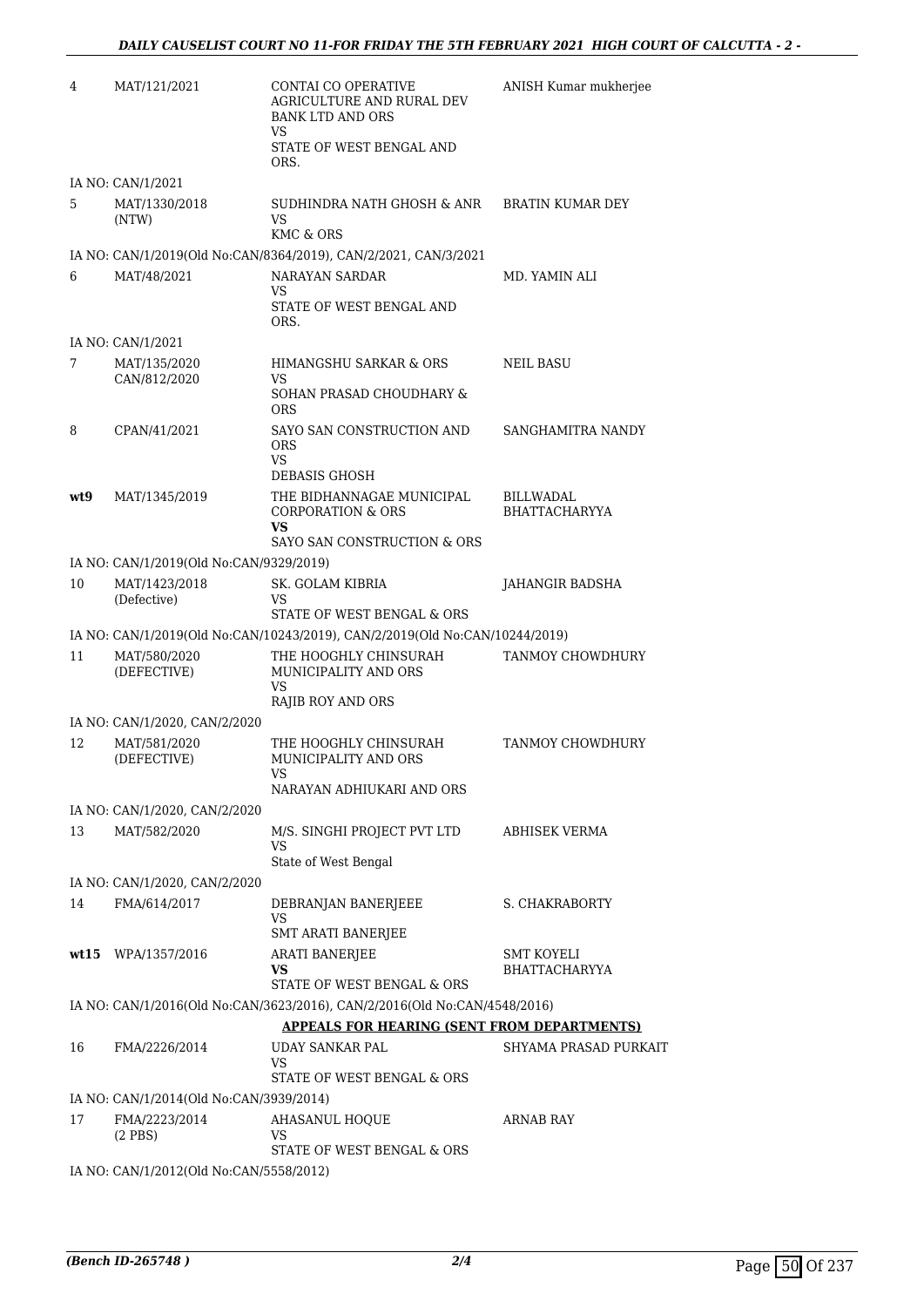| 18 | FMA/2239/2014                                                 | MD. ABDUL ALIM SARKAR<br>VS                                                                   | MD. SABIR AHMED       |
|----|---------------------------------------------------------------|-----------------------------------------------------------------------------------------------|-----------------------|
|    |                                                               | STATE OF WEST BENGAL & ORS                                                                    |                       |
| 19 | FMA/1015/2016                                                 | CEMIN CONSULTANTS PRIVATE<br><b>LIMITED &amp; ORS</b><br>VS.                                  | SUTAPA DUTTA          |
|    |                                                               | THE KOLKATA MUNICIPAL<br><b>CORPORATION &amp; ORS</b>                                         |                       |
|    | wt20 FMA/2008/2014                                            | COMPANY CONSULTANTS P. LTD.<br>& ORS.<br>VS<br>KMC & ORS.                                     | SANJUKTA RAY          |
|    | IA NO: CAN/1/2014(Old No:CAN/2342/2014)                       |                                                                                               |                       |
|    | wt21 WPA/37642/2013                                           | CEMIN CONSULTANTS PVT. LTD. SUTAPA DUTTA<br>& ORS.<br>VS<br>KOLKATA MUNICIPAL CORP. &<br>ORS. |                       |
|    | $wt22$ WPA/744/2014                                           | .COMPANY CONSULTANTS PVT.<br>LTD & ORS<br>VS<br>KOLKATA MUNICIPAL CORP. &                     | SANJUKTA RAY          |
|    |                                                               | <b>ORS</b>                                                                                    |                       |
| 23 | FMA/846/2011                                                  | <b>GOLAM SADIQUE</b>                                                                          | MD. ABDUL ALIM        |
|    |                                                               | <b>VS</b><br>STATE OF WEST BENGAL & ORS                                                       |                       |
|    | wt24 WPA/7488/2010                                            | <b>GOLAM SADEQUE</b>                                                                          | MD. ABDUL ALIM        |
|    |                                                               | VS<br>STATE OF WEST BENGAL & ORS                                                              |                       |
|    | IA NO: CAN/1/2013(Old No:CAN/3016/2013)                       |                                                                                               |                       |
| 25 | FMA/275/2011                                                  | SUKUMAR KHATUA<br>VS                                                                          | RINA BANERJEE         |
|    |                                                               | STATE OF WEST BENGAL & ORS                                                                    |                       |
| 26 | FMA/1209/2009                                                 | SK. ROJMAN ALI<br>VS                                                                          | RAUSHAN ARA BEGUM     |
|    |                                                               | STATE OF WB & ORS.                                                                            |                       |
|    | IA NO: CAN/1/2009(Old No:CAN/6162/2009)<br>wt27 WPA/9841/2009 | ANUPAM MUKHERJEE                                                                              | RAJARSHI CHATTERJEE   |
|    |                                                               | VS                                                                                            |                       |
|    |                                                               | STATE OF WEST BENGAL & ORS                                                                    |                       |
| 28 | FMA/464/2010                                                  | MAINUDDIN AHAMED & ORS<br>VS                                                                  | SYED MANSUR ALI       |
|    |                                                               | SUBHASISH PAUL & ORS                                                                          |                       |
|    | IA NO: ASTA/2/2010(Old No:ASTA/50/2010)                       |                                                                                               |                       |
|    | wt29 WPA/1497/2010                                            | SUBHASISH PAUL<br>VS                                                                          | <b>GOUTAM DEBNATH</b> |
|    |                                                               | STATE OF WEST BENGAL & ORS                                                                    |                       |
|    |                                                               | <b>APPEALS FOR HEARING</b>                                                                    |                       |
| 30 | FMA/1251/2019<br>(2 P.B.S.) (2ND TIME)                        | RELIANCE JIO INFOCOM LTD &<br>ANR<br>VS<br>REJAUL LASKAR & ORS                                | DEB KUMAR SEN         |
|    | wt31 FMA/1228/2019                                            | RELIANCE JIO INFOCOM LTD &<br>ANR<br><b>VS</b><br>REJAUL LASKAR & ORS                         | DEB KUMAR SEN         |
| 32 | MAT/736/2020                                                  | <b>GOBINDA MAITI</b>                                                                          | RAVI RANJAN KUMAR     |
|    | $(2$ PBS $)$                                                  | VS<br>MIDNAPORE MUNICIPALITY AND<br><b>ORS</b>                                                |                       |
|    |                                                               |                                                                                               |                       |

IA NO: CAN/1/2020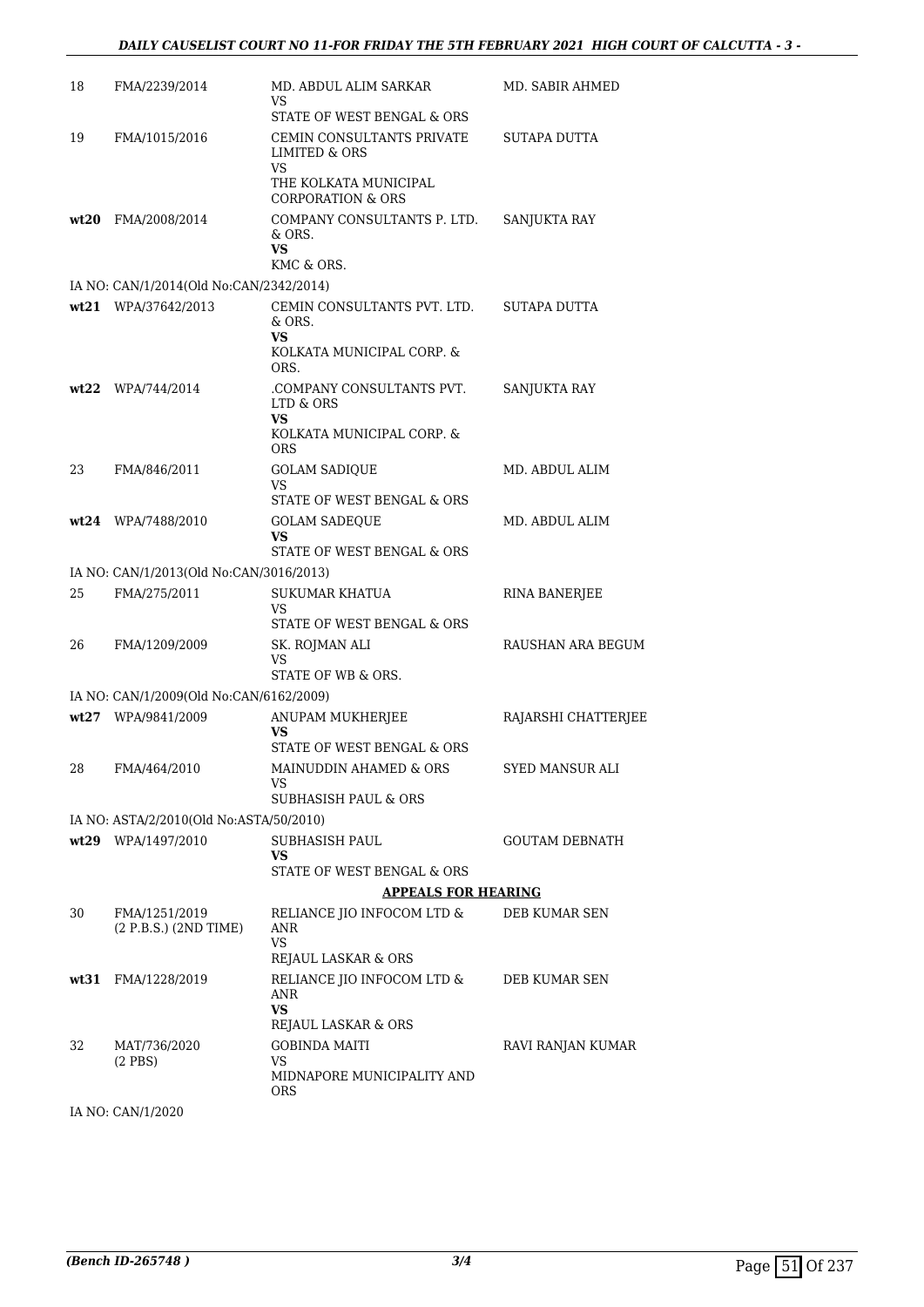| 33   | FMA/252/2014<br>(2PBS)                   | AMAL KR SARKAR<br><b>VS</b>                                                                                                            | DEBABRATA GANGULY                                                                                            |
|------|------------------------------------------|----------------------------------------------------------------------------------------------------------------------------------------|--------------------------------------------------------------------------------------------------------------|
|      |                                          | STATE OF WEST BENGAL & ORS                                                                                                             |                                                                                                              |
|      | IA NO: CAN/1/2014(Old No:CAN/4739/2014)  |                                                                                                                                        |                                                                                                              |
| 34   | FMA/3538/2014<br>(2 P.B.)                | SURENDRA KUMAR GOENKA &<br><b>ORS</b><br><b>VS</b><br>BANGUR AVENUE RESIDENTS<br><b>ASSOCIATION &amp; ORS</b>                          | RAJSHREE KAJARIA                                                                                             |
|      | wt35 FMA/278/2015                        | KRISHNA MURARI GOENKA(K.M.<br><b>GOENKA) &amp; ORS</b><br><b>VS</b><br><b>BANGUR AVENUE RESIDENTS'</b><br><b>ASSOCIATION &amp; ORS</b> | RAJESH UPADHYAY                                                                                              |
|      | wt36 FMA/3520/2014                       | SURENDRA KUMAR GOENKA &<br><b>ORS</b><br><b>VS</b><br><b>BANGUR AVENUE RESIDENTS'</b><br><b>ASSOCIATION &amp; ORS</b>                  | RAJSHREE KAJARIA                                                                                             |
|      | IA NO: ASTA/1/2014(Old No:ASTA/101/2014) |                                                                                                                                        |                                                                                                              |
| wt37 | FMA/3536/2014                            | SURENDRA KUMAR GOENKA &<br><b>ORS</b><br><b>VS</b><br>SOUTH DUM DUM MUNICIPAITY                                                        | RAJSHREE KAJARIA                                                                                             |
| 38   | FMA/118/2012<br>(2 P.B.)                 | MANOSH KR GHOSH<br><b>VS</b><br>STATE OF W.B.                                                                                          | <b>RUDRA JYOTI</b><br><b>BHATTACHARIEE</b>                                                                   |
|      | CAN/4/2014(Old No:CAN/11688/2014)        |                                                                                                                                        | IA NO: CAN/1/2011(Old No:CAN/9055/2011), CAN/2/2012(Old No:CAN/9408/2012), CAN/3/2014(Old No:CAN/8448/2014), |
| 39   | FMA/2418/2014<br>(2 P.B.)                | MADHUSUDAN DAS & ORS<br><b>VS</b><br>STATE OF WEST BENGAL & ORS                                                                        | A.K.JHA                                                                                                      |
| wt40 | WPA/33023/2013                           | MADHUSUDAN DAS & ORS<br><b>VS</b><br>STATE OFW B & ORS                                                                                 | A K JHA                                                                                                      |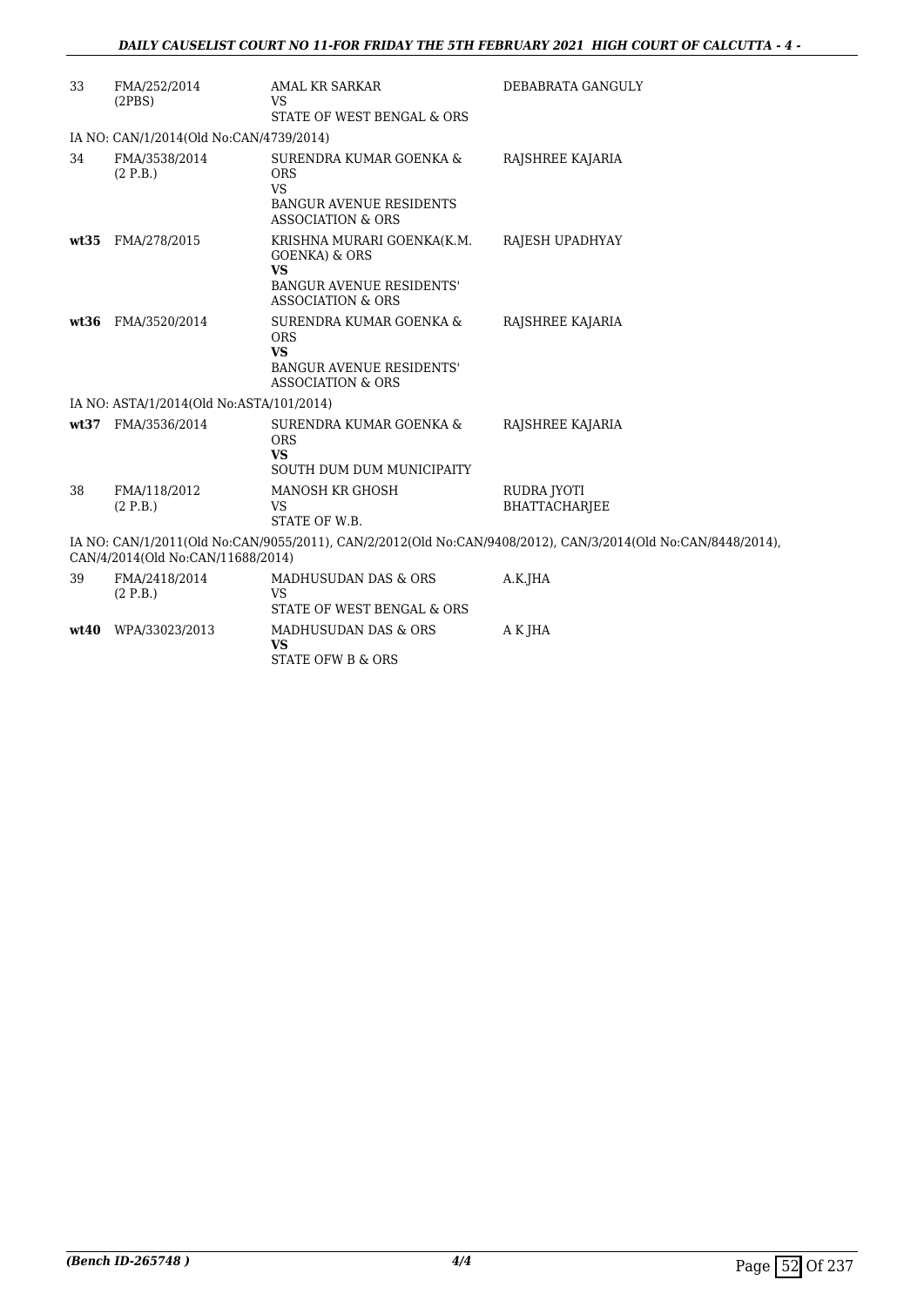

## **Appellate Side**

**DAILY CAUSELIST For Friday The 5th February 2021**

**COURT NO. 28**

**DIVISION BENCH (DB - VII)**

**AT 10:45 AM**

**HON'BLE JUSTICE TAPABRATA CHAKRABORTY HON'BLE JUSTICE TIRTHANKAR GHOSH**

**(VIA VIDEO CONFERENCE)**

**ON AND FROM WEDNESDAY, THE 13TH JANUARY, 2021 - ANTICIPATORY BAIL UNDER SECTION 438 OF THE CODE OF CRIMINAL PROCEDURE INCLUDING MODIFICATION/CANCELLATION AND RELAXATION OF THE SAME;**

**BAIL UNDER SECTION 439 OF THE CODE OF CRIMINAL PROCEDURE (PUNISHMENT ABOVE 7 YEARS) INCLUDING MODIFICATION/CANCELLATION AND RELAXATION OF THE SAME;**

**SPL NOTE:**

**I. FIXED MATTERS AND APPLICATIONS FILED IN THE YEAR 2021 WOULD BE TAKEN UP ON MONDAY, WEDNESDAY AND FRIDAY. II. FIXED MATTERS AND APPLICATIONS FILED IN THE YEAR 2020 WOULD BE TAKEN UP ON TUESDAY AND THURSDAY.**

**SPL. NOTE:** 

 **BAIL APPLICATIONS WILL BE TAKEN UP SERIALLY FROM THE FIRST SITTING OF THE COURT TILL RECESS.**

**FROM 2 P.M. ANTICIPARTORY BAIL APPLICATIONS WILL BE TAKEN UP SERIALLY.**

**ON WEDNESDAY & THURSDAY, MODIFICATION, RELAXATIONS AND CANCELLATIONS AND APPLICATIONS OF BAILS WOULD BE TAKEN UP FROM 3.45 P.M.**

**SPL. NOTE.**

**TODAY 5TH FEBRUARY, 2021, BAIL APPLICATIONS WILL BE TAKEN UP SERIALLY FROM THE FIRST SITTING OF THE COURT TILL 3 P.M.**

**NOTE: MENTIONING WILL BE ALLOWED ONLY ON MONDAY & THURSDAY AT THE FIRST SITTING OF THE COURT.**

**NOTE: MATTERS WILL BE TAKEN UP THROUGH PHYSICAL HEARING ONLY WHEN BOTH THE PARTIES ARE AGREED**

|   |               | PERSONAL APPEARANCE                                    |                       |  |
|---|---------------|--------------------------------------------------------|-----------------------|--|
| 1 | CRM/94/2021   | DEEPAN MONDAL AND ORS<br>VS<br>State of West Bengal    | SIRAJ GOOPTU          |  |
|   |               | <b>TO BE MENTIONED</b>                                 |                       |  |
| 2 | CRM/1065/2017 | RAJU ADHIKARY<br>VS<br>STATE OF WEST BENGAL            | ARKA CHAKRABORTY      |  |
| 3 | CRM/1856/2020 | SIKHA BARUI @ ORS<br>VS<br><b>STATE OF WEST BENGAL</b> | SHASHANKA SEKHAR SAHA |  |

**BAIL APPLICATION**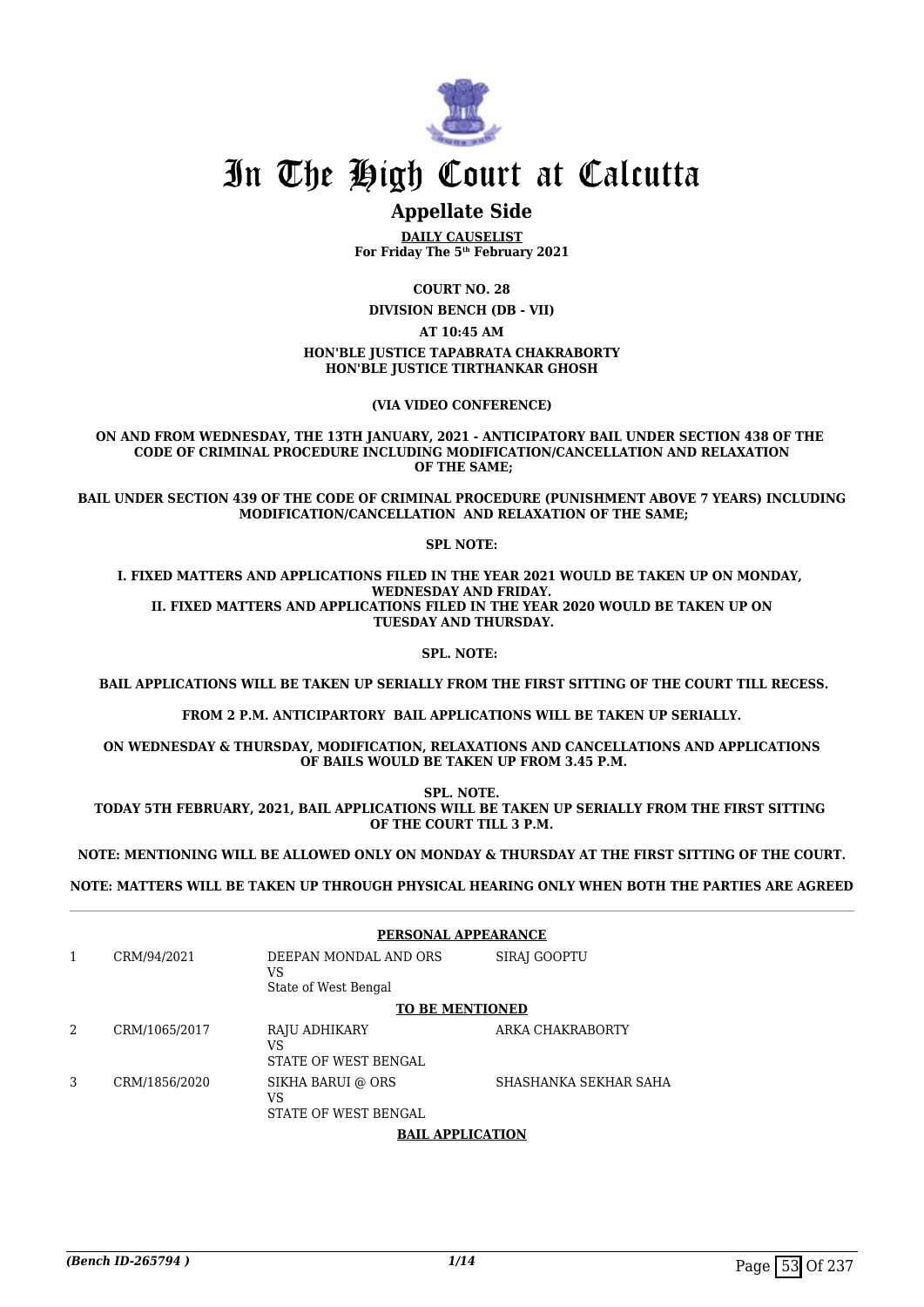| 4  | CRM/648/2020                              | <b>SURAJ PRASAD</b><br>VS<br>STATE OF WEST BENGAL                                                  | MALAY BHATTACHARYYA    |
|----|-------------------------------------------|----------------------------------------------------------------------------------------------------|------------------------|
|    | IA NO: CRAN/1/2020(Old No:CRAN/2790/2020) |                                                                                                    |                        |
| 5  | CRM/6550/2020                             | FOREJ LASKAR<br>VS<br>State of West Bengal                                                         | SANDIP CHAKRABORTY     |
|    | IA NO: CRAN/1/2020                        |                                                                                                    |                        |
| 6  | CRM/8172/2020                             | <b>FANI DAS</b><br><b>VS</b><br>State of West Bengal                                               | DEEPAK PRAHLADKA       |
|    | IA NO: CRAN/1/2020                        |                                                                                                    |                        |
| 7  | CRM/9382/2020                             | MABUL SK @MAIMUDDIN SEKH<br><b>VS</b><br>State of West Bengal                                      | TAMAL BANERJEE         |
| 8  | CRM/10116/2020                            | ABHAY KUMAR @ ABHAY TIWARI<br>@ ABHAY KUMAR TEWARI AND<br><b>ANR</b><br>VS<br>State of West Bengal | DATTATREYA DUTTA       |
| 9  | CRM/10402/2020                            | <b>AZAD SK AND ORS</b><br><b>VS</b><br>State of West Bengal                                        | JISAN IQUBAL HOSSAIN.  |
| 10 | CRM/10464/2020                            | LATIF MOLLA AND OTHERS<br><b>VS</b><br>State of West Bengal                                        | DEBAPRIYA SAMANTA      |
| 11 | CRM/10473/2020                            | SK ABDUL MAJID AND ORS<br><b>VS</b><br>State of West Bengal                                        | SK SAHJAHAN ALI        |
| 12 | CRM/10548/2020                            | HAFIJUL SK.<br>VS<br>State of West Bengal                                                          | Angshuman Chakrabarty  |
| 13 | CRM/10749/2020                            | RAJDEEP ROY<br><b>VS</b><br>THE STATE OF WEST BENGAL                                               | <b>JOY CHAKRABORTY</b> |
| 14 | CRM/10947/2020                            | SABIR MIYA @BHOLA<br>VS<br>State of West Bengal                                                    | DEBPRIYA SAMANTA       |
| 15 | CRM/10980/2020                            | SK BABAR ALI<br>VS<br>State of West Bengal                                                         | SADHANA BHATTACHARJEE  |
| 16 | CRM/11038/2020                            | JAMSED SK ALIAS ALI<br>VS<br>State of West Bengal                                                  | ISHITA BISWAS          |
|    | IA NO: CRAN/1/2020                        |                                                                                                    |                        |
| 17 | CRM/11087/2020                            | MUKESH SK<br>VS<br>State of West Bengal                                                            | PROSENJIT MUKHERJEE    |
| 18 | CRM/11101/2020                            | TANUJ BISWAS<br>VS<br>State of West Bengal                                                         | MINOTI GOMES           |
| 19 | CRM/11112/2020                            | SUMANTA RONG @ NERA<br><b>VS</b><br>State of West Bengal                                           | Malay Bhattacharyya    |
| 20 | CRM/11124/2020                            | PRASANTA MONDAL<br>VS<br>State of West Bengal                                                      | JISAN IQUBAL HOSSAIN   |
| 21 | CRM/11131/2020                            | MIRAJ GAZI<br><b>VS</b><br>State of West Bengal                                                    | SHIBAJI KUMAR DAS      |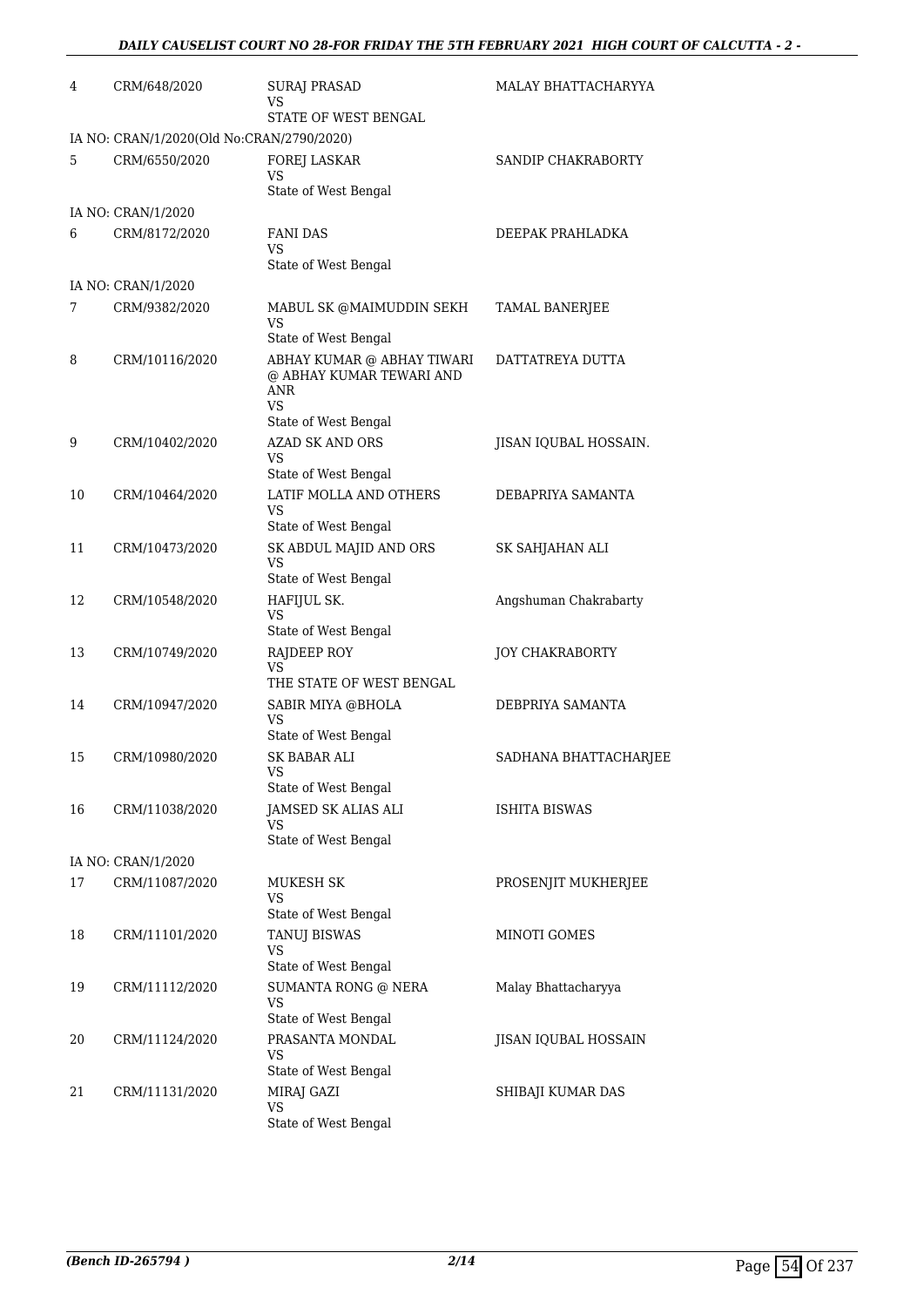| 22 | CRM/11176/2020    | DIBYENDU JANA<br>VS                                          | RAJU SHARMA               |
|----|-------------------|--------------------------------------------------------------|---------------------------|
|    |                   | State of West Bengal                                         |                           |
| 23 | CRM/11206/2020    | PULAK SHIL<br><b>VS</b>                                      | KAUSTAV SHOME             |
|    |                   | State of West Bengal                                         |                           |
| 24 | CRM/357/2021      | MOHIBULLA SK. @ MOU SK.<br>VS<br>State of West Bengal        | OINDRILA GHOSH            |
| 25 | CRM/360/2021      | CHARAN SAREN @ MANA SAREN                                    | RAJESWAR CHAKRABORTY      |
|    |                   | @ CHARAN SOREN<br>VS                                         |                           |
|    |                   | State of West Bengal                                         |                           |
|    |                   | <b>BAIL APPLICATION [NEW]</b>                                |                           |
| 26 | CRM/9658/2020     | SUJAY MONDAL<br>VS                                           | SK. JALALUDDIN            |
|    |                   | State of West Bengal                                         |                           |
| 27 | CRM/10770/2020    | UTTAM MONDAL<br>VS                                           | AMIT SINGH                |
|    |                   | State of West Bengal                                         |                           |
| 28 | CRM/10775/2020    | MD. SUKURUDDIN @<br><b>SUKURUDDIN SK</b><br><b>VS</b>        | <b>SAGAR SAHA</b>         |
|    |                   | State of West Bengal                                         |                           |
| 29 | CRM/10780/2020    | <b>MILON ROY</b>                                             | KAZI M RAHMAN             |
|    |                   | <b>VS</b><br>State of West Bengal                            |                           |
| 30 | CRM/10786/2020    | JAHANGIR ANSARI                                              | Sujoy Sarkar              |
|    |                   | VS<br>State of West Bengal                                   |                           |
| 31 | CRM/10938/2020    | <b>SITU SK AND ORS</b>                                       | ARUP KUMAR BHOWMICK       |
|    |                   | VS<br>State of West Bengal                                   |                           |
| 32 | CRM/193/2021      | SANJEET SINGH @ SANJIT SINGH<br>@ PAPPU AND ANR<br><b>VS</b> | KOUSTAV BAGCHI            |
|    |                   | State of West Bengal                                         |                           |
| 33 | CRM/211/2021      | <b>JAKIR SK AND ANR</b><br><b>VS</b>                         | MUSHARRAF ALAM SK         |
|    |                   | State of West Bengal                                         |                           |
| 34 | CRM/235/2021      | MONIRUL MISTRY @ KHOKAN<br><b>MISTRY</b><br><b>VS</b>        | AMRITA CHEL               |
|    |                   | State of West Bengal                                         |                           |
| 35 | CRM/278/2021      | HAZI KETAB ALI SARDAR<br>VS                                  | SOMA<br>CHOWDHURY(BANDHU) |
|    |                   | State of West Bengal                                         |                           |
| 36 | CRM/341/2021      | MD SHAMI @ MOHAMMAD<br><b>SHAMI</b><br><b>VS</b>             | <b>NAZIR AHMED</b>        |
|    |                   | State of West Bengal                                         |                           |
|    | wt37 CRM/117/2021 | MITHUN CHANDRA<br><b>VS</b><br>STATE OF WEST BENGAL AND      | AMRIN KHATOON             |
|    |                   | ORS.                                                         |                           |
| 38 | CRM/370/2021      | ANIRUDDHA GHOSH<br>VS                                        | DATTATREYA DUTTA          |
|    |                   | State of West Bengal                                         |                           |
| 39 | CRM/402/2021      | KEDAR SINGH @ KEDAR SING<br>VS                               | SEKHAR MUKERJEE           |
|    |                   | State of West Bengal                                         |                           |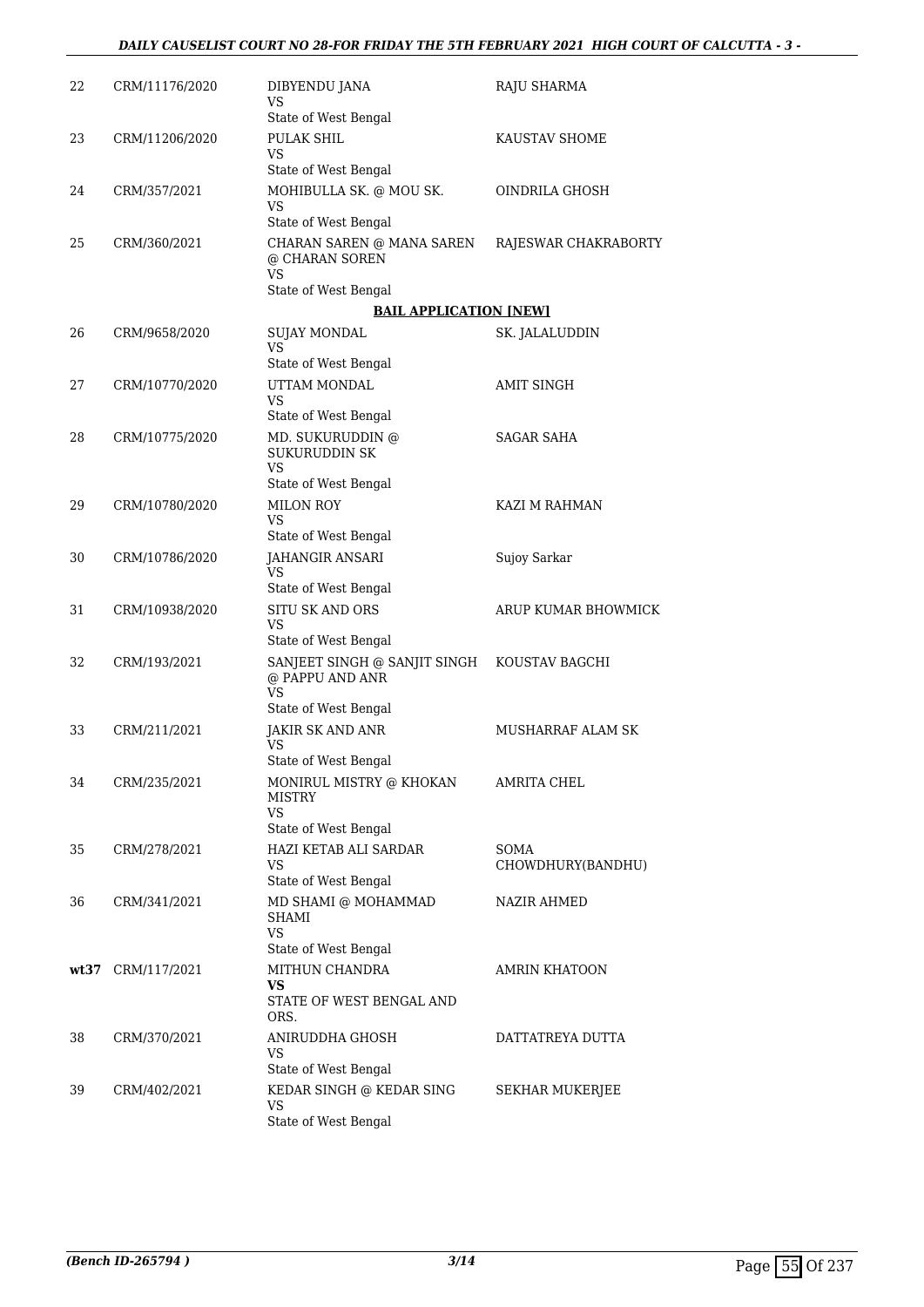#### *DAILY CAUSELIST COURT NO 28-FOR FRIDAY THE 5TH FEBRUARY 2021 HIGH COURT OF CALCUTTA - 4 -*

| 40 | CRM/403/2021 | <b>SANJIB RANG</b><br><b>VS</b><br>State of West Bengal                                                   | SOUMYA BASU ROY<br><b>CHOWDHURY</b>        |
|----|--------------|-----------------------------------------------------------------------------------------------------------|--------------------------------------------|
| 41 | CRM/407/2021 | MANTU MAHATO<br>VS<br>THE CENTRAL BUREAU<br><b>OFINVESIGATION</b>                                         | MUNMUN GANGOPADHYAY                        |
| 42 | CRM/408/2021 | MD RAJA<br>VS.<br>State of West Bengal                                                                    | MRITYUNJOY CHATTERJEE                      |
| 43 | CRM/409/2021 | HAFIJUL ALI<br><b>VS</b><br>State of West Bengal                                                          | <b>AMIT HALDER</b>                         |
| 44 | CRM/410/2021 | <b>TOMIRUL SK</b><br>VS<br>State of West Bengal                                                           | SOURAV MUKHERJEE                           |
| 45 | CRM/411/2021 | RAJESH MONDAL<br>VS<br>State of West Bengal                                                               | SUBHAJIT CHATTERJEE                        |
| 46 | CRM/415/2021 | DINESH GUPTA<br>VS.<br>State of West Bengal                                                               | <b>SOUMYA BASU ROY</b><br><b>CHOWDHURI</b> |
| 47 | CRM/416/2021 | <b>HARISANKAR</b><br>GHORUI@SHANKAR GHORAI<br>VS.                                                         | PRONAY BASAK                               |
| 48 | CRM/418/2021 | State of West Bengal<br><b>BINDU SARKAR @ BINDHU</b><br>SARKAR AND ANR.<br>VS                             | <b>KARABI ROY</b>                          |
| 49 | CRM/420/2021 | State of West Bengal<br>MUNTASIR RAHAMAN KHAN @<br><b>MARUF KHAN</b><br>VS                                | SNIGDHA SAHA                               |
| 50 | CRM/423/2021 | State of West Bengal<br>TARIKUL MAHALAT @TARIQUL<br>MAHALAT@ TORIFUL<br><b>VS</b><br>State of West Bengal | <b>BUSRA KHATUN</b>                        |
| 51 | CRM/424/2021 | SAGAR DAS @ LAKHI AND ANR.<br>VS<br>State of West Bengal                                                  | SUBHAJIT CHOWDHURY                         |
| 52 | CRM/427/2021 | SUBRATA GUCHHAIT AND ANR<br>VS<br>THE STATE OF WEST BENGAL                                                | SK. SAHJAHAN ALI                           |
| 53 | CRM/429/2021 | <b>SUKUMAR BISWAS</b><br>VS<br>State of West Bengal                                                       | ANJAN BHATTACHARYA                         |
| 54 | CRM/433/2021 | <b>RAJU KHAN</b><br>VS<br>State of West Bengal                                                            | DEBAPRIYA SAMANTA                          |
| 55 | CRM/435/2021 | SAURAV KAYAL @SOURAV KAYAL<br>VS<br>State of West Bengal                                                  | ISHANI SINHA                               |
| 56 | CRM/441/2021 | <b>SHANKAR LOHAR</b><br>VS<br>State of West Bengal                                                        | SK. SALIM                                  |
| 57 | CRM/443/2021 | <b>SAJDAR BISWAS</b><br>VS<br>State of West Bengal                                                        | TATHAGATA MAJUMDER                         |
| 58 | CRM/447/2021 | SOUMITRA HALDAR AND<br><b>ANOTHER</b><br>VS<br>State of West Bengal                                       | SUBHAJIT CHOWDHURI                         |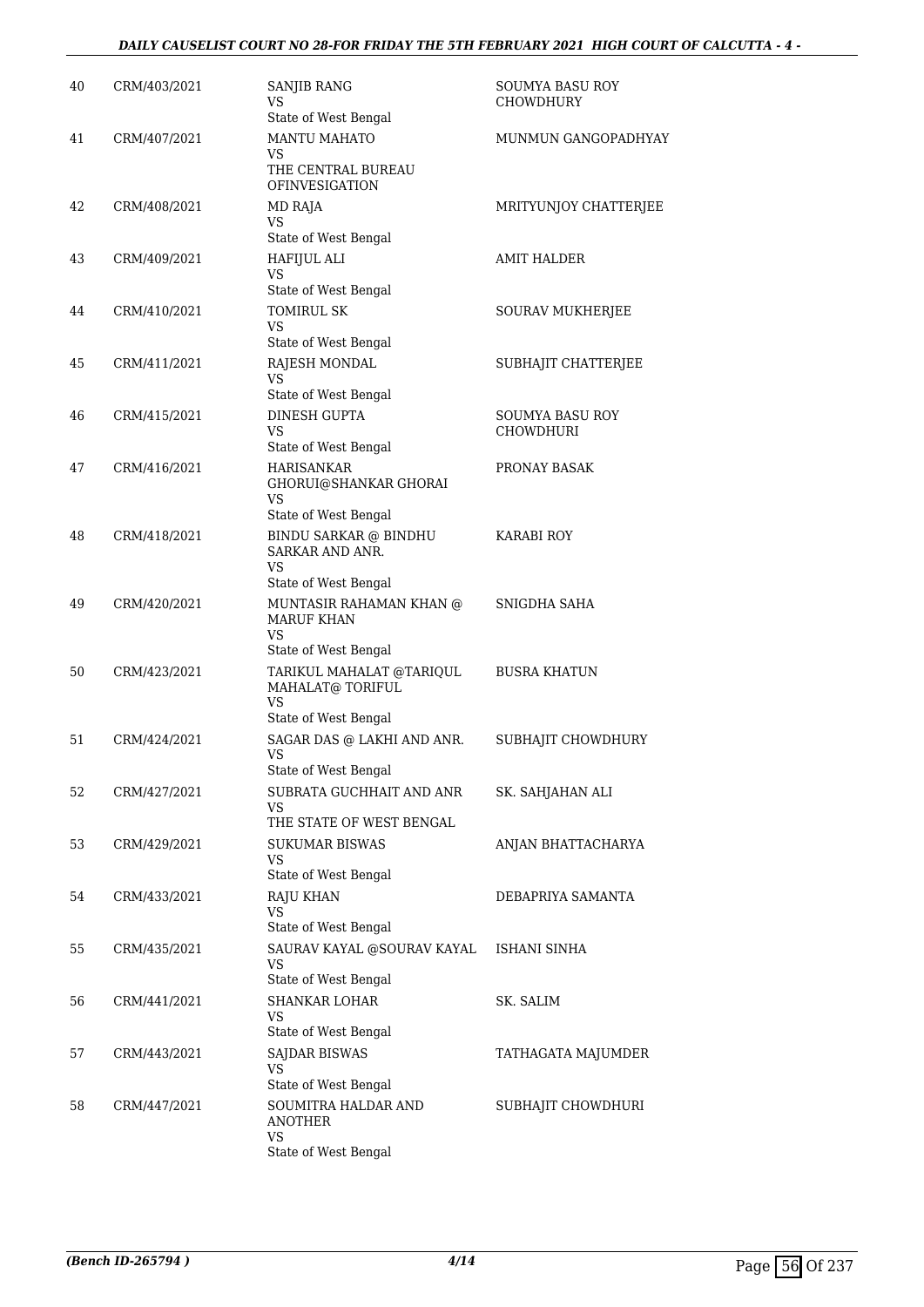#### *DAILY CAUSELIST COURT NO 28-FOR FRIDAY THE 5TH FEBRUARY 2021 HIGH COURT OF CALCUTTA - 5 -*

| 59 | CRM/449/2021 | SUBHASH SINGH<br>VS                                                                                                      | MOYUKH MUKHERJEE                    |
|----|--------------|--------------------------------------------------------------------------------------------------------------------------|-------------------------------------|
| 60 | CRM/451/2021 | State of West Bengal<br>HAIDER SK@HAIDAR<br><b>SEKH@HAYDAR SEKH</b><br>VS                                                | Anisur Rahaman                      |
| 61 | CRM/452/2021 | State of West Bengal<br><b>IDRISH</b><br>SEIKH@KANARAJU@IDRISH<br>SHEK@IDRIS SK. @MD IDRISHSK<br>@ RAJU @ PRASANTA<br>VS | RAJESWHAR CHAKRABORTY               |
| 62 | CRM/454/2021 | State of West Bengal<br><b>BAITUL SK@BAITULLA</b><br>SK@BAIDUL SK<br>VS                                                  | ANISUR RAHAMAN                      |
| 63 | CRM/457/2021 | State of West Bengal<br>SHAMBHU LAMA<br>VS                                                                               | SAFDAR AZAM                         |
| 64 | CRM/462/2021 | State of West Bengal<br>NIJAMUDDIN SK @NIJAM SK<br>@NIZAMUDDIN SHAIKH<br>VS                                              | <b>TAPODIP GUPTA</b>                |
| 65 | CRM/463/2021 | State of West Bengal<br>MUSTAK AHMED MALLIK @<br><b>BAPAN</b><br><b>VS</b><br>State of West Bengal                       | PAYEL SHOME                         |
| 66 | CRM/464/2021 | MD KALIM<br>VS<br>State of West Bengal                                                                                   | <b>JYOTI PRAKASH</b><br>CHATTERJEE  |
| 67 | CRM/466/2021 | <b>ALAMIN MALLICK</b><br>VS<br>State of West Bengal                                                                      | SUBHOJIT CHOWDHURY                  |
| 68 | CRM/468/2021 | BABY DAS @ GURIA AND ANR<br>VS<br>State of West Bengal                                                                   | <b>SOUMYA BASU ROY</b><br>CHOWDHURY |
| 69 | CRM/469/2021 | MD KALU @ ATAUR RAHAMAN<br>VS<br>Union of India                                                                          | SOUMYA NAG                          |
| 70 | CRM/471/2021 | ASHRAFUL SK.<br>VS<br>State of West Bengal                                                                               | SOURAV MUKHERJEE                    |
| 71 | CRM/475/2021 | SOURAV MALAKAR @ BANTI<br>VS<br>State of West Bengal                                                                     | SHASHANKA SEKHAR SAHA               |
| 72 | CRM/476/2021 | KAJAL MAHATO<br>VS<br>State of West Bengal                                                                               | RATAN DAS                           |
| 73 | CRM/477/2021 | SAJAHAN CHITRAKAR @<br>SAHAJAN CHITRAKAR<br>VS<br>State of West Bengal                                                   | ARUP KR. BHOWMICK                   |
| 74 | CRM/480/2021 | DURGAPRASAD TEWARI<br>VS<br>State of West Bengal                                                                         | <b>SUMANTA DAS</b>                  |
| 75 | CRM/482/2021 | SANGITA SHAW@SAHU<br>VS<br>State of West Bengal                                                                          | SEKHAR MUKERJEE                     |
| 76 | CRM/483/2021 | NAKSED SK @MOKSHED SK AND<br>ANR<br><b>VS</b><br>State of West Bengal                                                    | JISAN IQBAL HOSSAIN                 |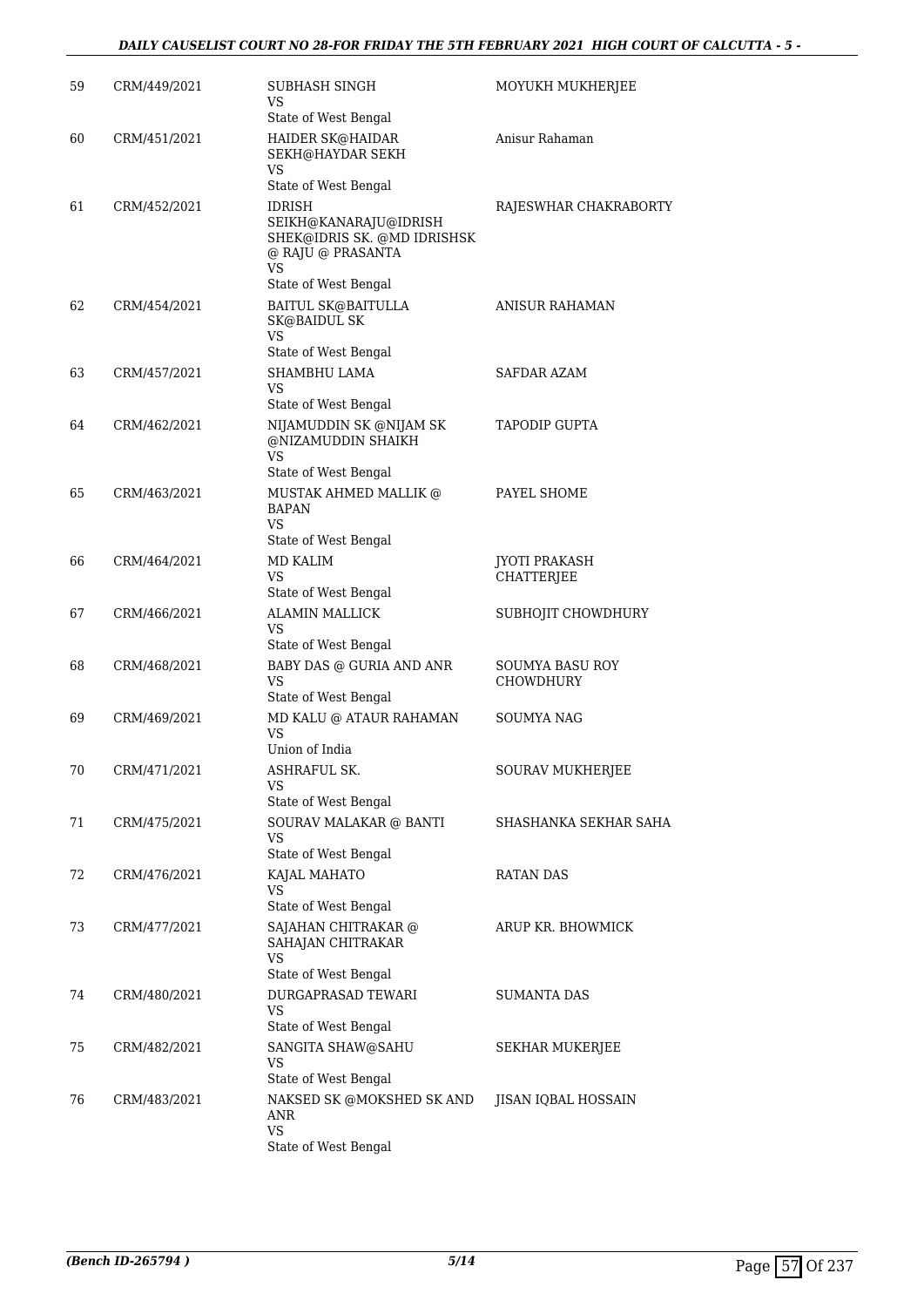#### *DAILY CAUSELIST COURT NO 28-FOR FRIDAY THE 5TH FEBRUARY 2021 HIGH COURT OF CALCUTTA - 6 -*

| 77 | CRM/488/2021 | SWARUP ROY<br>VS<br>State of West Bengal                                                                                   | S.G.CHOWDHURY        |
|----|--------------|----------------------------------------------------------------------------------------------------------------------------|----------------------|
| 78 | CRM/489/2021 | ARKA KHATAM<br>VS                                                                                                          | S G CHOWDHURY        |
| 79 | CRM/491/2021 | State of West Bengal<br>MONOJIT MONDAL @ FOCHEN<br>AND ANR<br><b>VS</b>                                                    | <b>AMIT SINGH</b>    |
| 80 | CRM/492/2021 | State of West Bengal<br>RAJA SINGH @ MOTA RAJA @<br><b>SUMAN SINGH</b><br><b>VS</b>                                        | SOUMYADEEP DAS       |
| 81 | CRM/493/2021 | State of West Bengal<br>SHILPA ACHARJEE NEE<br>ADHIKARY @ SHILPA ADHIKARY<br>@ SHILPI<br><b>VS</b><br>State of West Bengal | Srimoyee Mukherjee   |
| 82 | CRM/494/2021 | <b>ALAMGIR SARDAR</b><br>VS                                                                                                | <b>ASHOK DAS</b>     |
| 83 | CRM/496/2021 | State of West Bengal<br>ALAMGIR MALLIK@MD ALAMGIR<br><b>MULLICK</b><br>VS.                                                 | ASHOK DAS            |
| 84 | CRM/511/2021 | State of West Bengal<br>MEHEBUB ALAM @ LITON SK<br><b>VS</b><br>State of West Bengal                                       | DIPAYAN KUNDU        |
| 85 | CRM/520/2021 | <b>NEWTON ROY</b><br>VS<br>State of West Bengal                                                                            | SANANDA BHATTACHARYA |
| 86 | CRM/524/2021 | UTPAL DUTTA AND ORS<br><b>VS</b><br>State of West Bengal                                                                   | RAMESWAR SINHA       |
| 87 | CRM/527/2021 | MD. MAHMOOD ALAM<br>VS<br>State of West Bengal                                                                             | SANTANU DEB ROY      |
| 88 | CRM/530/2021 | ALI HOSSAIN MALLICK<br>VS<br>State of West Bengal                                                                          | Srimoyee Mukherjee   |
| 89 | CRM/531/2021 | DEBASHISH MAJUMDAR<br>VS<br>State of West Bengal                                                                           | MUKUNDALAL SARKAR    |
| 90 | CRM/535/2021 | <b>BRAJAGOPAL SENI</b><br>VS<br>State of West Bengal                                                                       | TRIPTI PANDEY        |
| 91 | CRM/536/2021 | NABA BISWAS@LAB BISWAS<br>VS<br>State of West Bengal                                                                       | ABHIJIT KUMAR ADHYA  |
| 92 | CRM/537/2021 | <b>INDRAJIT MONDAL</b><br>VS<br>THE STATE OF WEST BENGAL                                                                   | SANDIP KUMAR MONDAL  |
| 93 | CRM/541/2021 | HARAN BARAL @ HARUN BARAL<br>VS                                                                                            | SANAT KUMAR DAS      |
| 94 | CRM/545/2021 | State of West Bengal<br><b>BAPI DAS</b><br>VS<br>State of West Bengal                                                      | Jeenia Rudra         |
| 95 | CRM/546/2021 | MD MANIRUL SK<br>VS<br>State of West Bengal                                                                                | ARNAB SAHA           |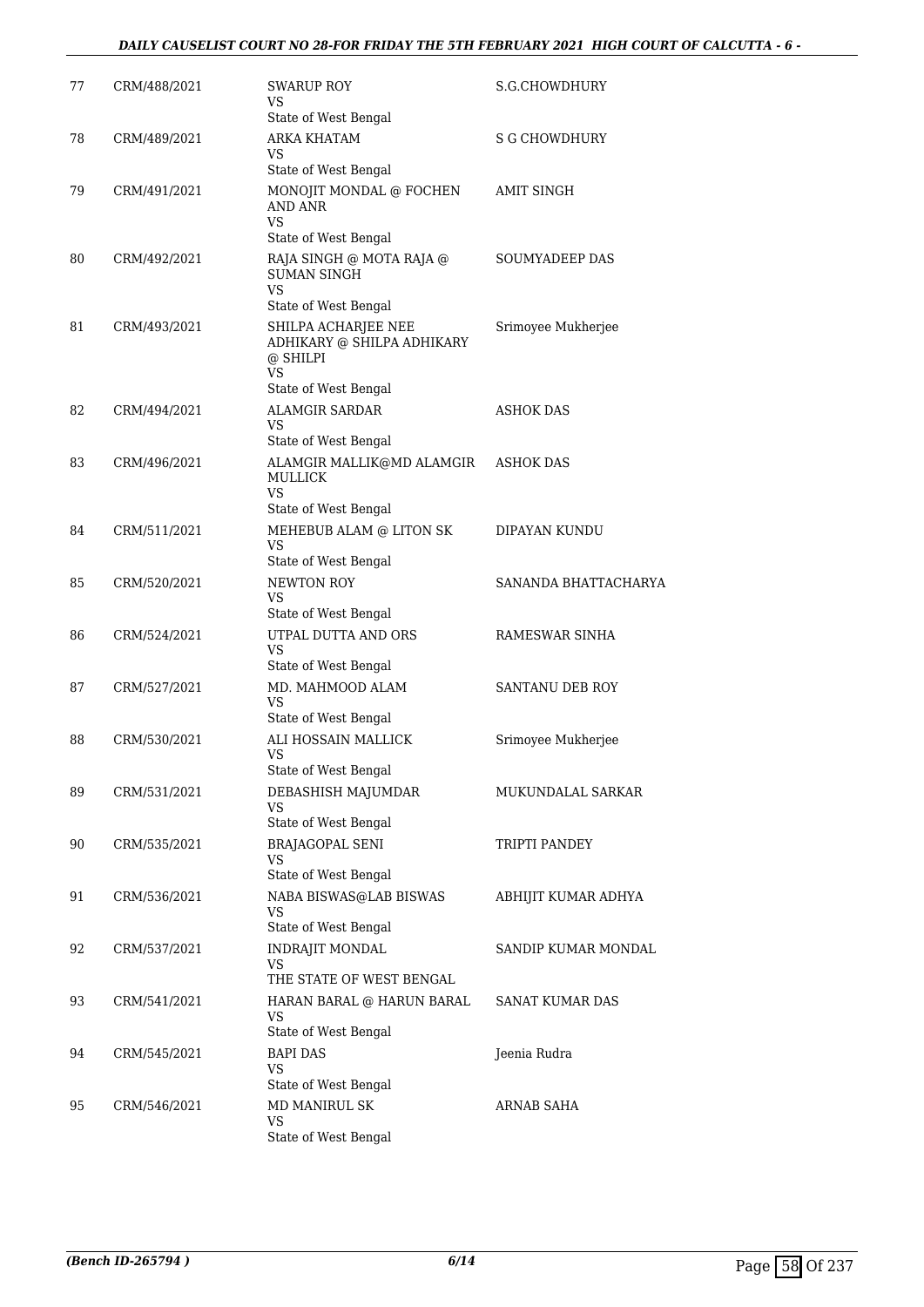#### *DAILY CAUSELIST COURT NO 28-FOR FRIDAY THE 5TH FEBRUARY 2021 HIGH COURT OF CALCUTTA - 7 -*

| 96  | CRM/548/2021       | BISWAJIT MONDAL @ GADU @<br><b>ARIF MONDAL</b><br><b>VS</b>                                           | PARTHA PRATIM DAS                |
|-----|--------------------|-------------------------------------------------------------------------------------------------------|----------------------------------|
| 97  | CRM/550/2021       | State of West Bengal<br>LAXMAN BISWAS@BISNWAS<br>AND ANR                                              | SUSNIGDHO<br><b>BHATTACHARYA</b> |
|     |                    | VS<br>State of West Bengal                                                                            |                                  |
| 98  | CRM/553/2021       | LUTFAL HAQUE MANDAL AND<br><b>ANR</b><br>VS                                                           | PRAMITA BANETJEE                 |
| 99  | CRM/554/2021       | State of West Bengal<br>AYUSH @ GOVIND YADAV<br><b>VS</b><br>THE STATE OF WEST BENGAL                 | SNEHA SINGH                      |
| 100 | CRM/556/2021       | JAWAD ALAM@KAFAN<br>VS<br>State of West Bengal                                                        | PINTU KARAR                      |
| 101 | CRM/557/2021       | <b>ALAMGIR MOLLA</b><br>VS                                                                            | <b>SONALI DAS</b>                |
| 102 | CRM/560/2021       | State of West Bengal<br>BIJOY CHOWDHURY @ BIJAY<br><b>CHOWDHURY</b><br><b>VS</b>                      | ARNAB SAHA                       |
|     |                    | State of West Bengal                                                                                  |                                  |
|     | IA NO: CRAN/1/2021 |                                                                                                       |                                  |
| 103 | CRM/565/2021       | NARAYAN PAUL<br>VS<br>State of West Bengal                                                            | <b>AINDRILA DE</b>               |
| 104 | CRM/569/2021       | JAHANGIR MONDAL<br>VS<br>State of West Bengal                                                         | PRABIR KR. BANERJEE              |
| 105 | CRM/571/2021       | SANTANU BOSE AND ANR<br><b>VS</b><br>State of West Bengal                                             | SHASANKA SEKHAR SAHA             |
| 106 | CRM/572/2021       | sulekha ghosh @ sola<br><b>VS</b><br>State of West Bengal                                             | SHASHANKA SHEKHAR<br>SAHA        |
| 107 | CRM/576/2021       | PRADIP DAS<br><b>VS</b><br>State of West Bengal                                                       | ANGSHUMAN<br>CHAKRABORTY         |
| 108 | CRM/578/2021       | AKASH BALIMIKI<br>VS<br>State of West Bengal                                                          | Angshuman Chakrabarty            |
| 109 | CRM/580/2021       | SUKUMAR BISWAS AND ORS.<br>VS<br>State of West Bengal                                                 | DIPTANGSHU BASU                  |
| 110 | CRM/582/2021       | RATHIN THOKDAR @RIJU AND<br>ANR<br><b>VS</b><br>State of West Bengal                                  | ARUP KUMR BHOWMICK               |
| 111 | CRM/584/2021       | ABDUL MANNAN<br>VS                                                                                    | ARUP KR. BHOWMICK                |
| 112 | CRM/585/2021       | State of West Bengal<br>Sheo shankar Bharti@ Sheo<br>Shankar Bharti<br>VS<br>STATE OF WEST BENGAL AND | KOUSTAV BAGCHI                   |
| 113 | CRM/586/2021       | ORS.<br>SHIBU MONDAL<br>VS<br>State of West Bengal                                                    | Ali Ahsan Alamgir                |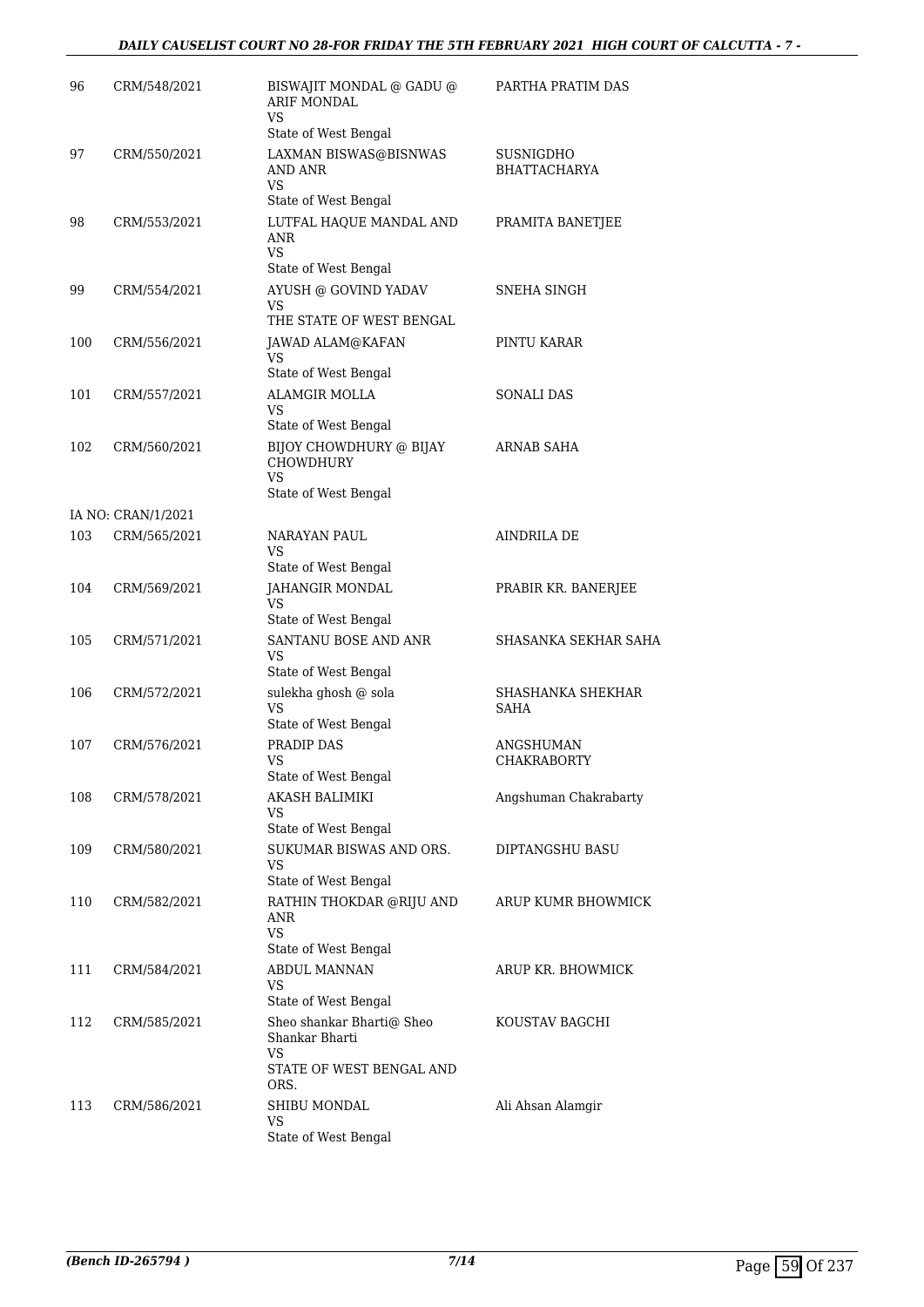| 114 | CRM/587/2021 | DR. SRIKANTA PUSTI<br>VS                                                        | DEV KUMAR SHARMA                   |
|-----|--------------|---------------------------------------------------------------------------------|------------------------------------|
|     |              | STATE OF WEST BENGAL AND<br>ORS.                                                |                                    |
| 115 | CRM/588/2021 | MUSLIMA LASKAR AND ANR<br><b>VS</b><br>State of West Bengal                     | ABDUR RAKIB                        |
| 116 | CRM/589/2021 | SAMARPAN SHARMA<br>VS<br>STATE OF WEST BENGAL AND<br>ORS.                       | AMAL KUMAR BANERJEE                |
| 117 | CRM/590/2021 | GOPAL GOUR<br>VS                                                                | ARITRA BHATTACHARYA                |
| 118 | CRM/591/2021 | State of West Bengal<br>MERAJUL HAQUE<br><b>VS</b>                              | <b>MOUNICK GHOSH</b>               |
| 119 | CRM/592/2021 | State of West Bengal<br>SWAPAN MONDAL<br>VS<br>STATE OF WEST BENGAL AND<br>ORS. | MD. YOUNUSH MONDAL                 |
| 120 | CRM/593/2021 | SAYEK SK. AND ANR.<br>VS<br>State of West Bengal                                | <b>MOUNICK GHOSH</b>               |
| 121 | CRM/608/2021 | <b>GANI BISWAS @ GONI BISWAS</b><br><b>VS</b><br>State of West Bengal           | SOUMYAJIT BHATTA                   |
| 122 | CRM/611/2021 | RIJUL SK AND ORS<br>VS<br>State of West Bengal                                  | MAZHAR HOSSAIN<br>CHOWDHURY        |
| 123 | CRM/612/2021 | SWAPAN MANDAL AND ORS<br>VS<br>State of West Bengal AND ANR                     | MOUNICK GHOSH                      |
| 124 | CRM/614/2021 | MAJIBAR SK @ MOJU SK<br><b>VS</b><br>State of West Bengal                       | BENAJIR HASNA                      |
| 125 | CRM/615/2021 | SUROJIT BERA AND ANR<br><b>VS</b><br>State of West Bengal                       | PARTHA SARKAR                      |
| 126 | CRM/618/2021 | AKSHAY SAHA AND ANR<br>VS<br>State of West Bengal                               | SUSNIGDHO<br>BHATTACHARYYA         |
| 127 | CRM/619/2021 | <b>BHOLA PASWAN @ BHOLA RAM</b><br>VS<br>State of West Bengal                   | <b>SUBHABRATA</b><br>BANDYOPADHYAY |
| 128 | CRM/621/2021 | <b>ISWAR MANDAL</b><br>VS<br>State of West Bengal                               | <b>SAGAR SAHA</b>                  |
| 129 | CRM/626/2021 | RAHUL MISRA AND ANR<br><b>VS</b><br>State of West Bengal                        | ARUNABHA JANA                      |
| 130 | CRM/628/2021 | KALIDASI NASKAR<br><b>VS</b><br>State of West Bengal                            | <b>ABDUR RAKIB</b>                 |
| 131 | CRM/629/2021 | RAHUL MISRA AND ANR<br><b>VS</b><br>State of West Bengal                        | ARUNABHA JANA                      |
| 132 | CRM/631/2021 | <b>RABIN MONDAL</b><br>VS<br>State of West Bengal                               | SABYASACHI MUKHERJEE               |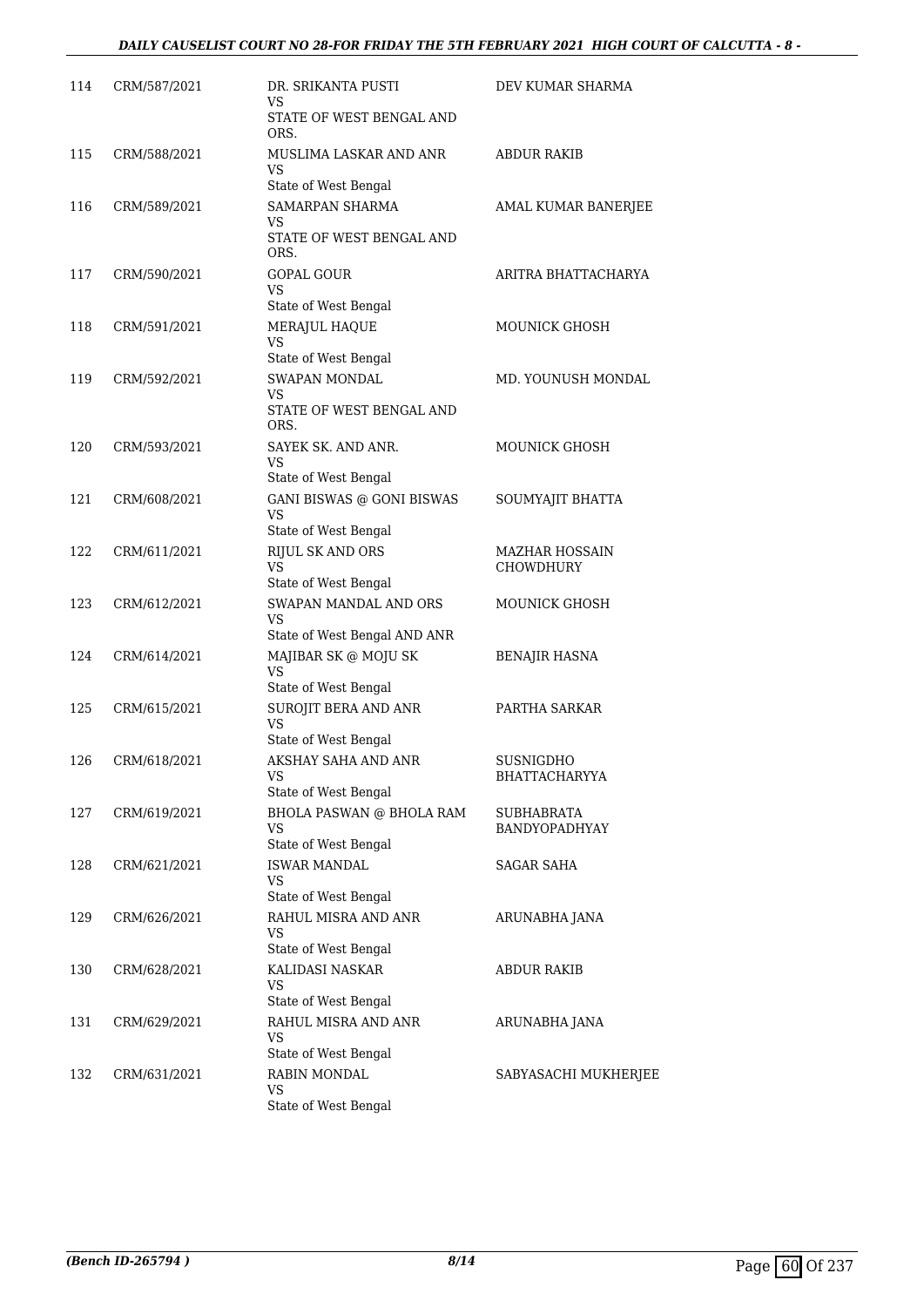| 133 | CRM/633/2021 | BAPI SAMANTA @ NILMONI<br><b>SAMANTA</b><br>VS                                                    | RAMASHIS MUKHERJEE                |
|-----|--------------|---------------------------------------------------------------------------------------------------|-----------------------------------|
| 134 | CRM/635/2021 | State of West Bengal<br><b>BISHU HARIJAN</b><br><b>VS</b><br>State of West Bengal                 | ARUP KUMAR BHOWMICK               |
| 135 | CRM/641/2021 | MASER ALI@MASER SEKH<br>VS<br>State of West Bengal                                                | ABDUS SALAM                       |
| 136 | CRM/643/2021 | SK. MOINUDDIN @ PATAL<br><b>VS</b><br>State of West Bengal                                        | <b>MANASI ROY</b>                 |
| 137 | CRM/645/2021 | MUSTAKIN MOLLA@SK<br><b>VS</b><br>State of West Bengal                                            | SOURAV MUKHERJEE                  |
| 138 | CRM/646/2021 | <b>IYAR MONDAL</b><br>VS<br>State of West Bengal                                                  | SOURAV MUKHERJEE                  |
| 139 | CRM/647/2021 | ARIF ALI MOLLA<br><b>VS</b><br>State of West Bengal                                               | SUMANTA CHAKRABORTY               |
| 140 | CRM/651/2021 | <b>GOLAM RABBANI @RABBANI</b><br><b>VS</b><br>State of West Bengal                                | MUSHARRAF ALAM SK.                |
| 141 | CRM/652/2021 | BISWAJIT MALI@BISSO@BISWA<br>VS<br>State of West Bengal                                           | SUMANTA CHAKRABORTY               |
| 142 | CRM/653/2021 | MONOJIT GHOSH @ MONO<br>VS                                                                        | SUBHAJYTOI CHANDRA                |
| 143 | CRM/658/2021 | State of West Bengal<br>SADIQUL ISLAM<br>VS                                                       | SAGAR SAHA                        |
| 144 | CRM/665/2021 | State of West Bengal<br>SAIFUDDIN SEKH<br><b>VS</b>                                               | Md. Habibur Rahaman               |
| 145 | CRM/670/2021 | State of West Bengal<br>KABITA DUBEY<br>VS                                                        | <b>AMIT PAN</b>                   |
| 146 | CRM/673/2021 | State of West Bengal<br><b>GOBINDA MALAKAR</b><br>VS                                              | <b>DIPAYAN KUNDU</b>              |
| 147 | CRM/674/2021 | State of West Bengal<br><b>ENAMUL HOQUE</b><br><b>VS</b>                                          | KAZI M RAHAMAN                    |
| 148 | CRM/676/2021 | State of West Bengal<br>SUDIPTA HALDER @BABLU AND<br><b>ANOTHER</b><br>VS<br>State of West Bengal | SUMANTA CHAKRABORTY               |
| 149 | CRM/679/2021 | SK. MOMIN HOSAIN @ MOMIN<br><b>HOSSAIN</b><br><b>VS</b>                                           | TANMOY CHOWDHURY                  |
| 150 | CRM/680/2021 | State of West Bengal<br>SURAJ BHAKTA<br><b>VS</b><br>State of West Bengal                         | SUSNIGDHO<br><b>BHATTACHARYYA</b> |
| 151 | CRM/681/2021 | TAPU GAIN ALIAS TOUFIK<br>HOSSAIN GAIN ALIAS TAUFIK<br>GAIN<br><b>VS</b><br>State of West Bengal  | PRABIR MAJUMDER                   |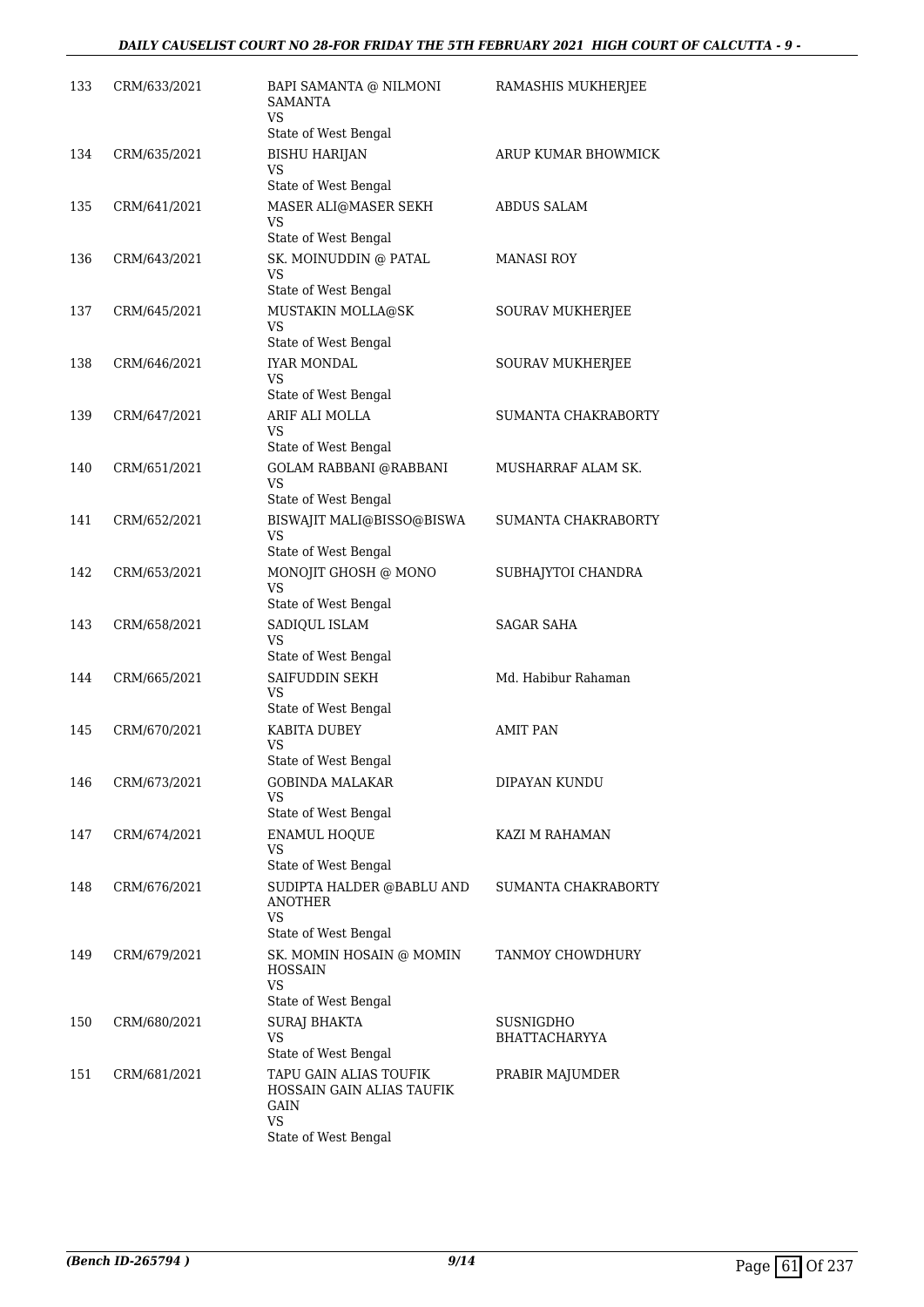| 152 | CRM/684/2021  | SK. MD. ANISUR RAHAMAN @<br><b>MD. ANISUR RAHMAN</b><br>VS                                   | md. musharrof hossain       |
|-----|---------------|----------------------------------------------------------------------------------------------|-----------------------------|
| 153 | CRM/685/2021  | State of West Bengal<br>AASMAUL<br>@HSMAUL@BHASMAUL<br>MOLLAH<br>VS.                         | RITOPRITA GHOSH             |
|     |               | State of West Bengal                                                                         |                             |
|     |               | APPLICATION FOR ANTICIPATORY BAIL                                                            |                             |
| 154 | CRM/9373/2020 | NUR ISLAM SK @NUR SALAM<br><b>SEKH</b><br>VS                                                 | <b>ARINDAM ROY</b>          |
|     |               | State of West Bengal                                                                         |                             |
| 155 | CRM/9505/2020 | MONIRUL ISLAM<br>VS<br>State of West Bengal                                                  | Apan Saha                   |
| 156 | CRM/303/2021  | SK BOSIR @ SK. BOSIRUDDIN<br>VS                                                              | Kunal Ganguly               |
|     |               | State of West Bengal                                                                         |                             |
| 157 | CRM/308/2021  | SOMNATH BISWAS<br>VS<br>State of West Bengal                                                 | SITAL CHAKRABORTY           |
| 158 | CRM/311/2021  | <b>SOMNATH ROY</b><br>VS                                                                     | Apan Saha                   |
|     |               | State of West Bengal                                                                         |                             |
| 159 | CRM/312/2021  | BABU CHANDRA GHOSH<br>VS<br>State of West Bengal                                             | Shraman Sarkar              |
| 160 | CRM/371/2021  | SEIKH SADDIQUE AND ANR<br>VS<br>State of West Bengal                                         | DIPTANGSHU BASU             |
| 161 | CRM/394/2021  | $\mathsf{SK}$ IBKAR ALI $\circledcirc$ SK EBKAR ALI<br>AND ORS<br>VS<br>State of West Bengal | MD. JALALUDDIN              |
| 162 | CRM/400/2021  | MITHUN MONDAL AND ORS<br>VS<br>State of West Bengal                                          | JISAN IQUBAL HOSSAIN        |
| 163 | CRM/401/2021  | SANTOSH SARKAR @ BHOLA<br>AND ANR<br>VS                                                      | <b>IISAN IOUBAL HOSSAIN</b> |
| 164 |               | State of West Bengal                                                                         |                             |
|     | CRM/404/2021  | ENTAJUL GHARAMI<br>VS<br>State of West Bengal                                                | MAIDUL ISLAM KAYAL          |
| 165 | CRM/405/2021  | BAJRANGI SAROJ @ BAJRANGI<br>VS<br>State of West Bengal                                      | KUSHAL DAS                  |
| 166 | CRM/406/2021  | UZZAL SAHA<br>VS.<br>State of West Bengal                                                    | DIPANKAR PARAMANICK         |
| 167 | CRM/412/2021  | BISHNU SARKAR AND ANR<br>VS<br>State of West Bengal                                          | <b>HIRONMAY GHOSH</b>       |
| 168 | CRM/413/2021  | <b>BADAL PASI AND ANR</b><br>VS<br>State of West Bengal AND ANR                              | SUBHAJIT CHOWDHURY          |
| 169 | CRM/414/2021  | PRASENJIT DALAI<br>VS<br>State of West Bengal                                                | ARNAB SAHA                  |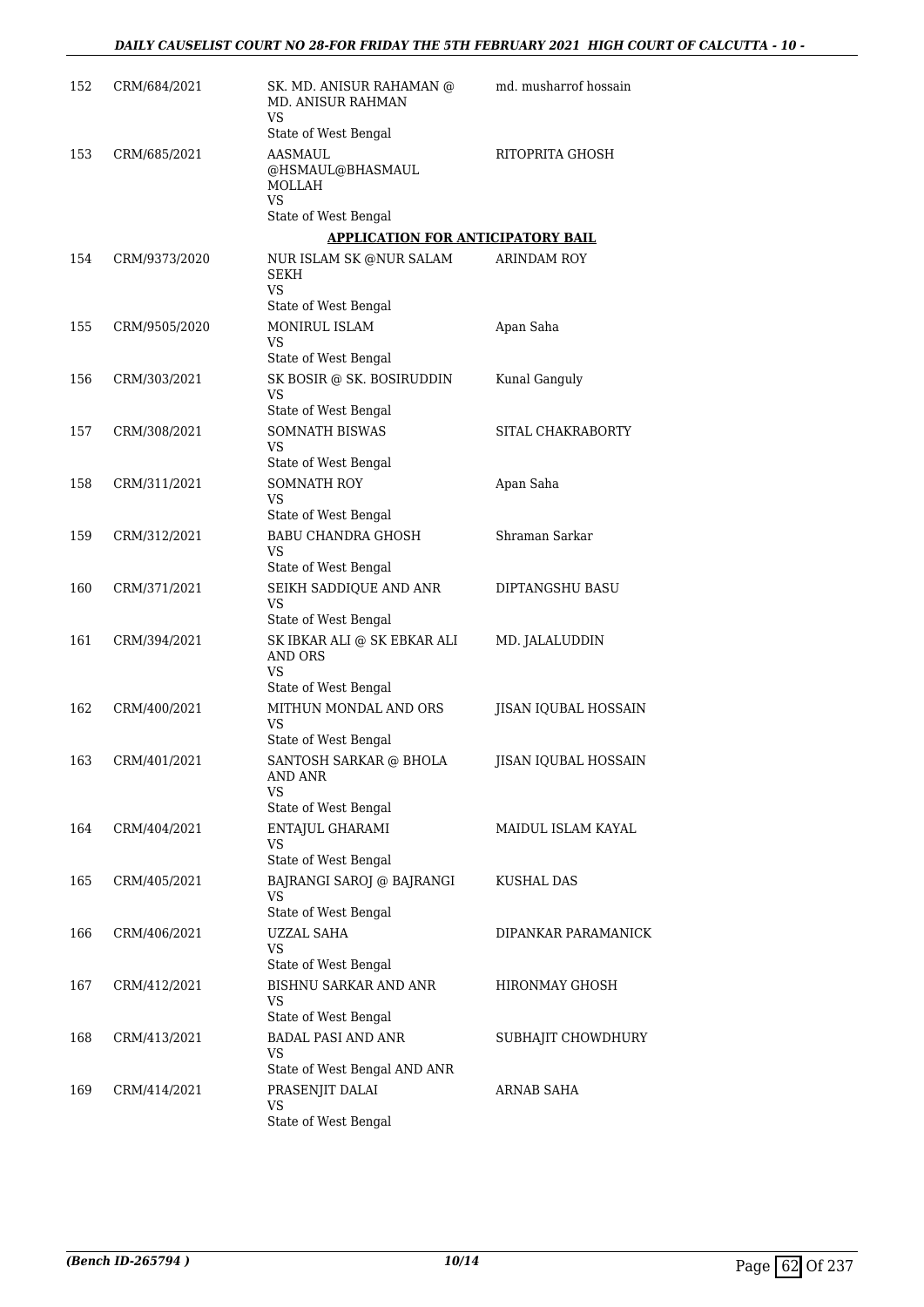#### *DAILY CAUSELIST COURT NO 28-FOR FRIDAY THE 5TH FEBRUARY 2021 HIGH COURT OF CALCUTTA - 11 -*

| 170 | CRM/419/2021 | MOTOHAR MONDAL AND ANR.<br>VS<br>State of West Bengal                                   | KARABI ROY                |
|-----|--------------|-----------------------------------------------------------------------------------------|---------------------------|
| 171 | CRM/421/2021 | SAHABUDDIN @MD.<br><b>SAHABUDDIN</b><br>VS<br>State of West Bengal                      | <b>BUSRA KHATUN</b>       |
| 172 | CRM/422/2021 | SANJAY CH. SARKAR<br>VS<br>State of West Bengal                                         | DEBASISH ROY<br>CHOWDHURY |
| 173 | CRM/425/2021 | ABDUL JABBAR<br>VS<br>State of West Bengal                                              | <b>ARUP SARKAR</b>        |
| 174 | CRM/426/2021 | SK. NURNIHAL @ GUDDU SK.<br>AND ORS.<br><b>VS</b><br>State of West Bengal               | ARUP SARKAR               |
| 175 | CRM/428/2021 | MITHUN@MUTHU DULEY<br><b>VS</b><br>State of West Bengal                                 | <b>SUDIP KUSHARI</b>      |
| 176 | CRM/430/2021 | NOORUL HASAN @NOOR<br><b>HUSAIN</b><br><b>VS</b><br>State of West Bengal                | Md. Habibur Rahaman       |
| 177 | CRM/431/2021 | MAIRUL HAQUE @SK AND<br><b>OTHERS</b><br>VS<br>State of West Bengal                     | DEBAPRIYA SAMANTA         |
| 178 | CRM/432/2021 | HAZRU@HAJRUDDIN BISWAS<br><b>VS</b><br>State of West Bengal                             | <b>IMDADUL HOQUE</b>      |
| 179 | CRM/434/2021 | HAFIJUR RAHAMAN<br><b>VS</b>                                                            | ARNAB SAHA                |
| 180 | CRM/436/2021 | State of West Bengal<br>CHANDRA BHUSAN SHAW@RAJA<br><b>SHAW AND ANR</b><br>VS           | MRITYUNJOY CHATTERJEE     |
| 181 | CRM/437/2021 | State of West Bengal<br><b>BIBI MABIYA AND ANR</b><br><b>VS</b><br>State of West Bengal | PRIYANKA GANGULY          |
| 182 | CRM/438/2021 | AMIT KUMAR MANDAL<br>VS<br>State of West Bengal                                         | SOMNATH ADHIKARY          |
| 183 | CRM/439/2021 | <b>BAPI SK AND ORS</b><br>VS<br>State of West Bengal                                    | SOMNATH ADHIKARY          |
| 184 | CRM/440/2021 | MOSAREF MONDAL@MSAREF<br>HOSSEIN MONDAL<br><b>VS</b><br>State of West Bengal            | PRABIR MAJUMDER           |
| 185 | CRM/442/2021 | GOURANGA MANDAL<br>VS<br>State of West Bengal                                           | ABHINABA DAN              |
| 186 | CRM/444/2021 | WAKAR SK<br>VS<br>State of West Bengal                                                  | <b>SOUMIK GANGULI</b>     |
| 187 | CRM/446/2021 | MONOJ PAL@MONOJ KUMAR PAL<br>VS<br>State of West Bengal                                 | SOURAV MUKHERJEE          |
| 188 | CRM/448/2021 | <b>RUBEL SK AND ORS</b><br>VS<br>State of West Bengal                                   | TAPODIP GUPTA             |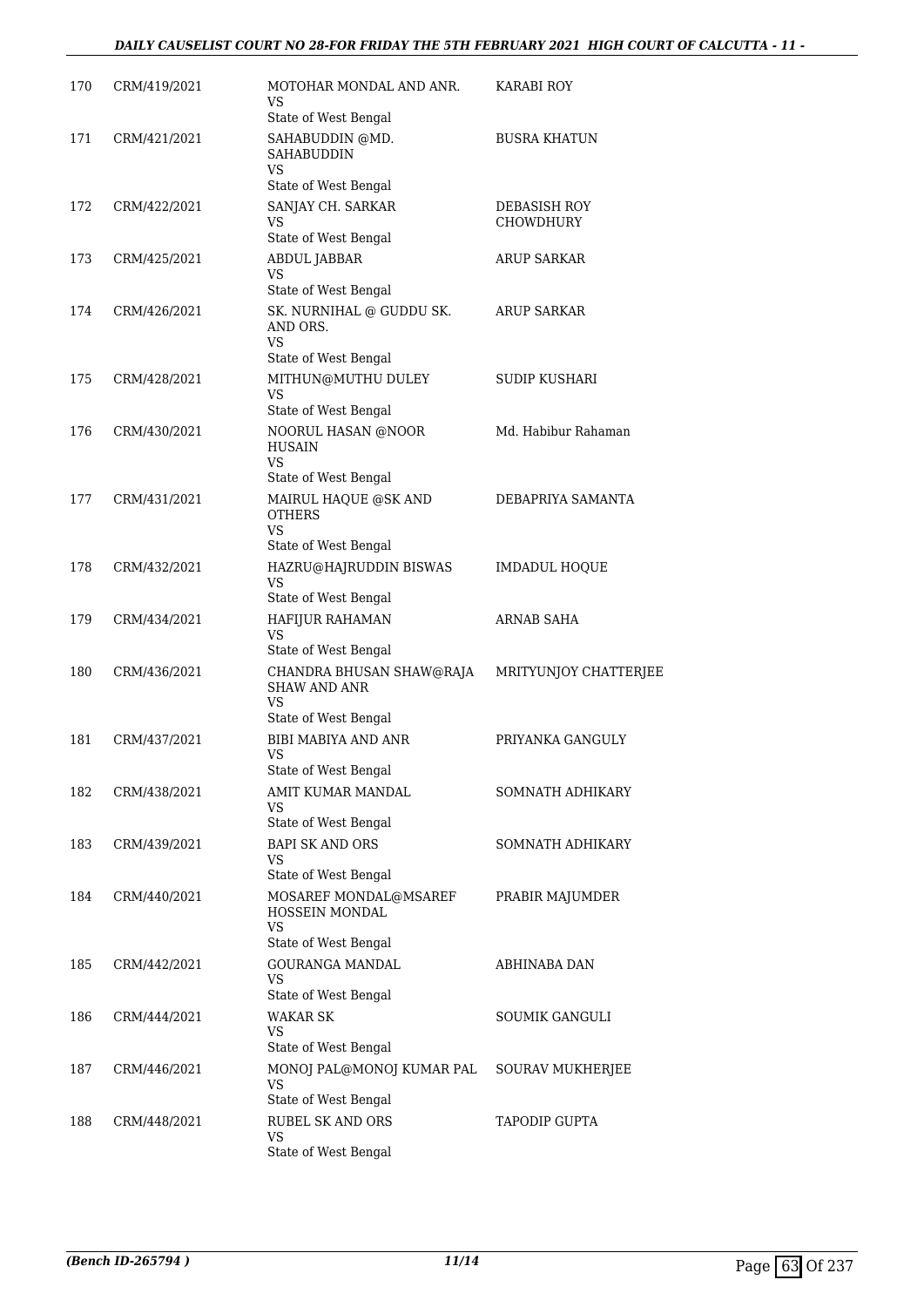| 189 | CRM/450/2021 | ASIT KUMAR DAS AND ORS<br>VS                                               | Anisur Rahaman                     |
|-----|--------------|----------------------------------------------------------------------------|------------------------------------|
| 190 | CRM/453/2021 | State of West Bengal<br>JAYANTI BALA AND ANR<br>VS                         | SUMANTA CHAKRABORTY                |
| 191 | CRM/455/2021 | State of West Bengal<br>AKBAR HOSSAIN AND ANR<br>VS                        | <b>ANISUR RAHAMAN</b>              |
| 192 | CRM/456/2021 | State of West Bengal<br>ISHRAT JAHAN AND OTHERS<br>VS                      | Puja Goswami                       |
| 193 | CRM/458/2021 | State of West Bengal<br>MD. SAHANAWAZ ALAM @ VICKY<br>@ BICKY<br><b>VS</b> | Puja Goswami                       |
| 194 | CRM/460/2021 | State of West Bengal<br>DIPU NAYAK @NAYEK<br>VS<br>State of West Bengal    | SHIBAJI KUMAR DAS                  |
| 195 | CRM/461/2021 | SAMIRAN KARMAKAR@CHEPU<br>AND ORS<br>VS                                    | <b>TAPODIP GUPTA</b>               |
| 196 | CRM/465/2021 | State of West Bengal<br><b>DULAL MAITY</b><br>VS                           | SK. SAHJAHAN ALI                   |
| 197 | CRM/467/2021 | State of West Bengal<br>KURIAKOSE THANNICKEL<br>GEORGE<br>VS               | MAZHAR HOSSAIN<br><b>CHOWDHURY</b> |
| 198 | CRM/470/2021 | State of West Bengal<br>SATARUPA RAKSHIT<br>VS<br>State of West Bengal     | DHANANJAY BANERJEE                 |
| 199 | CRM/472/2021 | DIPU NAYAK @ NAYEK<br><b>VS</b>                                            | SHIBAJI KUMAR DAS                  |
| 200 | CRM/473/2021 | State of West Bengal<br>SATYAM SAHA<br><b>VS</b><br>State of West Bengal   | ARUP KR. BHOWMICK                  |
| 201 | CRM/474/2021 | KINGSUK @ KINGSHUK RAKSHIT<br>VS<br>State of West Bengal                   | DHANANJAY BANERJEE                 |
| 202 | CRM/478/2021 | <b>BISWANATH DAS</b><br>VS<br>State of West Bengal                         | Supratick Syamal                   |
| 203 | CRM/479/2021 | RAJIB DAKTAR @ RAVI DAKTAR<br>VS<br>State of West Bengal                   | JISAN IQBAL HOSSAIN                |
| 204 | CRM/481/2021 | SUBIR SARKAR<br>VS<br>State of West Bengal                                 | JISAN IQBAL HOSSAIN                |
| 205 | CRM/484/2021 | JAKIR HOSSAIN<br>VS<br>State of West Bengal                                | JISAN IQBAL HOSSAIN                |
| 206 | CRM/485/2021 | BISAKHA RABI DAS @ TUKTUKU<br>RABI DAS<br>VS<br>State of West Bengal       | JISAN IQUBAL HOSSAIN               |
| 207 | CRM/486/2021 | EHASAN ISLAM @ EHASAN ALI @<br>BADAM<br>VS<br>State of West Bengal         | BISWAJIT MITRA                     |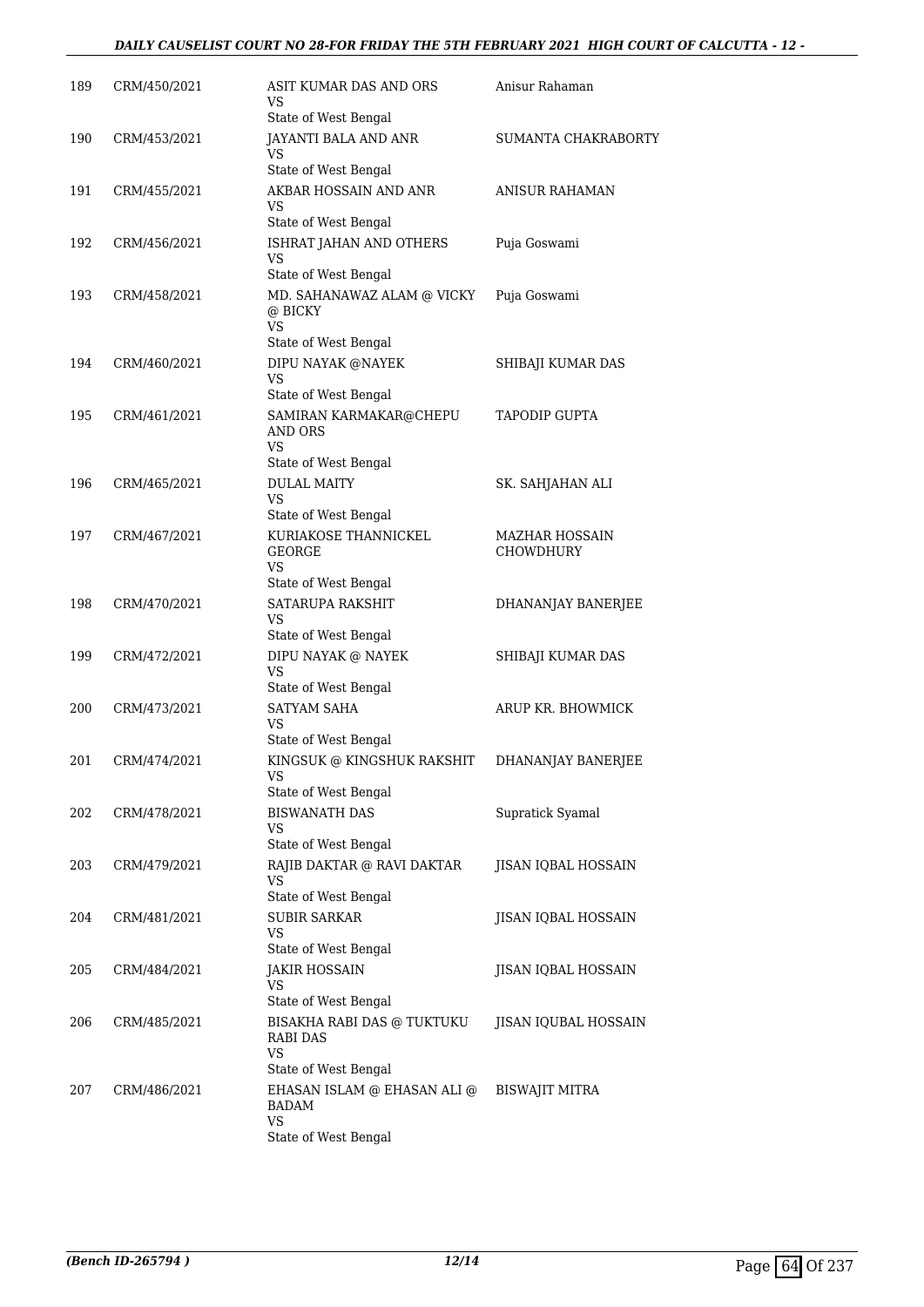#### *DAILY CAUSELIST COURT NO 28-FOR FRIDAY THE 5TH FEBRUARY 2021 HIGH COURT OF CALCUTTA - 13 -*

| 208 | CRM/487/2021 | <b>RAGHU NATH</b><br>VS<br>State of West Bengal                                                | S. G. CHOWDHURY                   |
|-----|--------------|------------------------------------------------------------------------------------------------|-----------------------------------|
| 209 | CRM/490/2021 | MADAN MOHAN DAS AND ORS.<br>VS                                                                 | SOUMYAJIT DAS<br><b>MAHAPATRA</b> |
| 210 | CRM/495/2021 | State of West Bengal<br>SIULI BIBI @ SIULI MONDAL<br><b>VS</b>                                 | SK. ABU JAFOR                     |
| 211 | CRM/502/2021 | State of West Bengal<br>HARE RAM GHOSH AND ORS<br>VS                                           | MUSHARRAF ALAM SK                 |
| 212 | CRM/503/2021 | State of West Bengal<br>SUKANTA SARKAR AND ORS<br>VS                                           | MD. YOUSUF ALI                    |
| 213 | CRM/504/2021 | State of West Bengal<br>DIPAK SAHA AND ORS<br>VS<br>State of West Bengal                       | MINOTI GOMES                      |
| 214 | CRM/505/2021 | MD. MOSTAFA @ MD. MOSTAFA<br>AND ORS<br><b>VS</b>                                              | MUSHARRAF ALAM SK                 |
| 215 | CRM/508/2021 | State of West Bengal<br>AMIR ALI AND ORS<br>VS<br>State of West Bengal                         | MUSHARRAF ALAM SK                 |
| 216 | CRM/509/2021 | GOKUL CHANDRA ROY @ GOKUL<br><b>ROY</b><br>VS.                                                 | MINOTI GOMES                      |
| 217 | CRM/510/2021 | State of West Bengal<br>SAHA ALAM@SAHLAM SK AND<br><b>ANR</b><br>VS.                           | <b>MOUNICK GHOSH</b>              |
|     |              | State of West Bengal                                                                           |                                   |
| 218 | CRM/512/2021 | UTTAM BARMAN<br><b>VS</b><br>State of West Bengal                                              | <b>BSURA KHATUN</b>               |
| 219 | CRM/513/2021 | JYOSTNA BEGAM AND ORS<br>VS<br>State of West Bengal                                            | Srimoyee Mukherjee                |
| 220 | CRM/515/2021 | PRADIP MANDAL AND ANR<br><b>VS</b><br>State of West Bengal                                     | KAZI M RAHAMAN                    |
| 221 | CRM/516/2021 | ZARIF @ ZARIF MD.<br>VS                                                                        | SHAHARAYAR ALAM                   |
| 222 | CRM/517/2021 | State of West Bengal<br>ROBIUL AWAL @ JAMAL SK.AND<br>ANR<br><b>VS</b><br>State of West Bengal | PROBAL SARKAR                     |
| 223 | CRM/518/2021 | <b>SAYEM BISWAS</b><br>VS<br>State of West Bengal                                              | KAZI M RAHAMAN                    |
| 224 | CRM/519/2021 | JAMEDUL ISLAM<br>VS<br>State of West Bengal                                                    | SHAHARAYAR ALAM                   |
| 225 | CRM/522/2021 | SAFIUR RAHAMAN AND ANR<br>VS<br>State of West Bengal                                           | ARNAB SAHA                        |
| 226 | CRM/523/2021 | NIRMAL BARMAN<br>VS<br>State of West Bengal                                                    | ASIS BHATTACHARYYA                |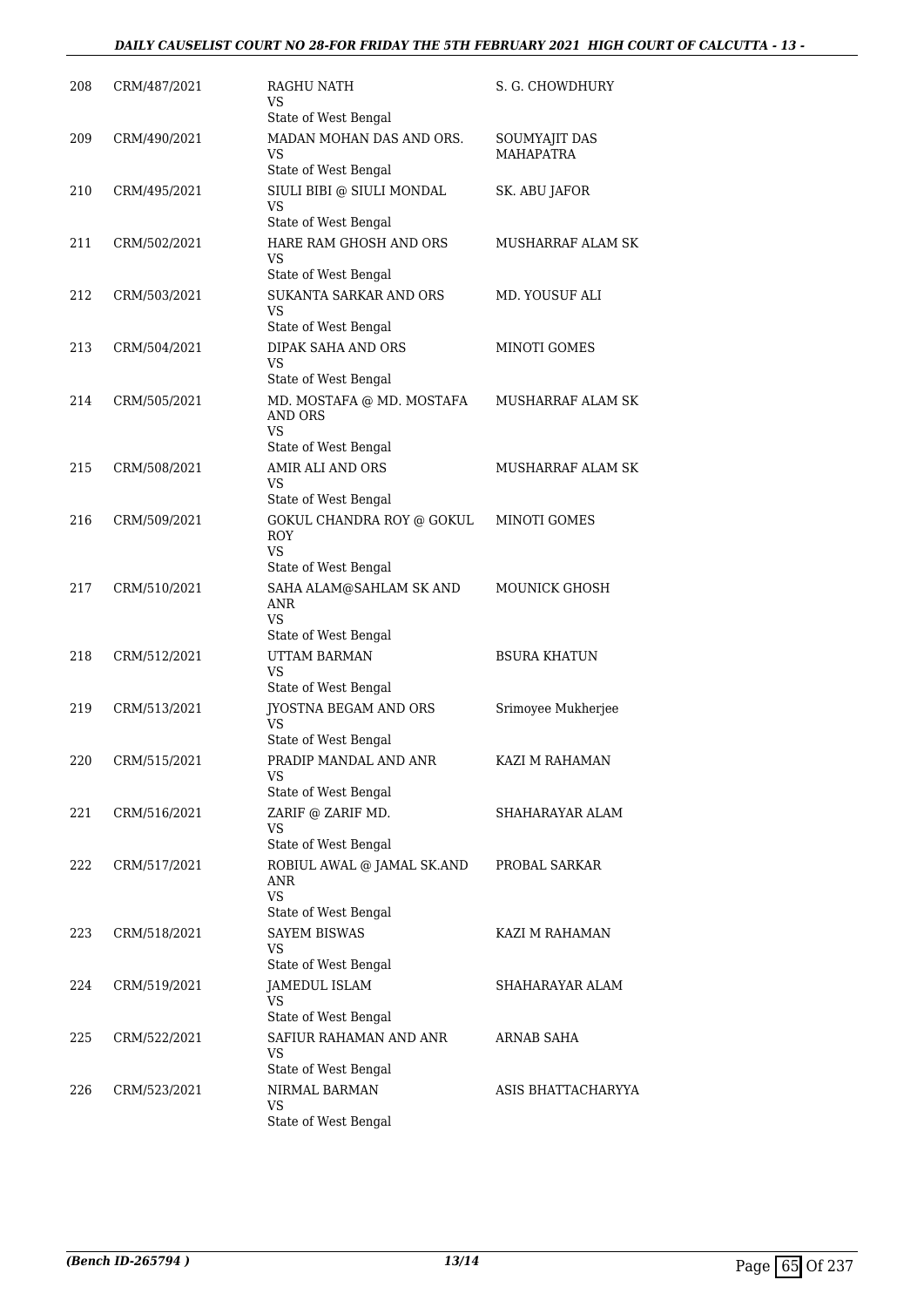#### *DAILY CAUSELIST COURT NO 28-FOR FRIDAY THE 5TH FEBRUARY 2021 HIGH COURT OF CALCUTTA - 14 -*

| 227 | CRM/526/2021 | <b>DEBESH SARKAR</b><br>VS<br>State of West Bengal                                    | MUKUNDALAL SARKAR        |
|-----|--------------|---------------------------------------------------------------------------------------|--------------------------|
| 228 | CRM/528/2021 | MOSTAKIM KHAN@MOSTA<br>VS<br>State of West Bengal                                     | KAZI M RAHAMAN           |
| 229 | CRM/529/2021 | EMDADUL RAHAMAN@EMADUL<br>SK<br>VS.<br>State of West Bengal                           | KAZI M RAHAMAN           |
| 230 | CRM/532/2021 | KHAGENDRA DAS AND ORS<br><b>VS</b><br>State of West Bengal                            | ASIS BHATTACHARYA        |
| 231 | CRM/534/2021 | ASWANI MANDAL@ASWINI<br><b>MONDAL</b><br>VS<br>State of West Bengal                   | SIDDHARTHA SARKAR        |
| 232 | CRM/538/2021 | ASAWINI MONDAL AND ANR<br>VS.<br>State of West Bengal                                 | <b>GOLAM NURE IMROHI</b> |
| 233 | CRM/542/2021 | PADO ALI<br><b>VS</b><br>State of West Bengal                                         | Jeenia Rudra             |
| 234 | CRM/544/2021 | NIROL BARMAN@NIRAL<br><b>BARMAN</b><br><b>VS</b><br>State of West Bengal              | ARNAB SAHA               |
| 235 | CRM/551/2021 | <b>MINATI SARDAR</b><br>VS<br>State of West Bengal                                    | ANINDRILA DE             |
| 236 | CRM/552/2021 | PREM KHAN@ABDUL QUADIR<br><b>VS</b><br>State of West Bengal                           | PINTU KARAR              |
| 237 | CRM/555/2021 | VISHAL VIKASH EKKA@BISHAL<br><b>BIKASH EKKA ANDORS</b><br>VS.<br>State of West Bengal | AINDRILA DE              |
| 238 | CRM/561/2021 | <b>GOPAL SARKAR</b><br><b>VS</b><br>State of West Bengal                              | <b>BUSRA KHATUN</b>      |
| 239 | CRM/564/2021 | TAPAN MAJUMDER<br><b>VS</b><br>State of West Bengal                                   | SUHAJIT CHOWBEY          |
| 240 | CRM/566/2021 | NEMAI BISWAS @ SANYASI<br><b>ALIAS NIMAI BISWAS</b><br>VS<br>State of West Bengal     | Sumanta Das              |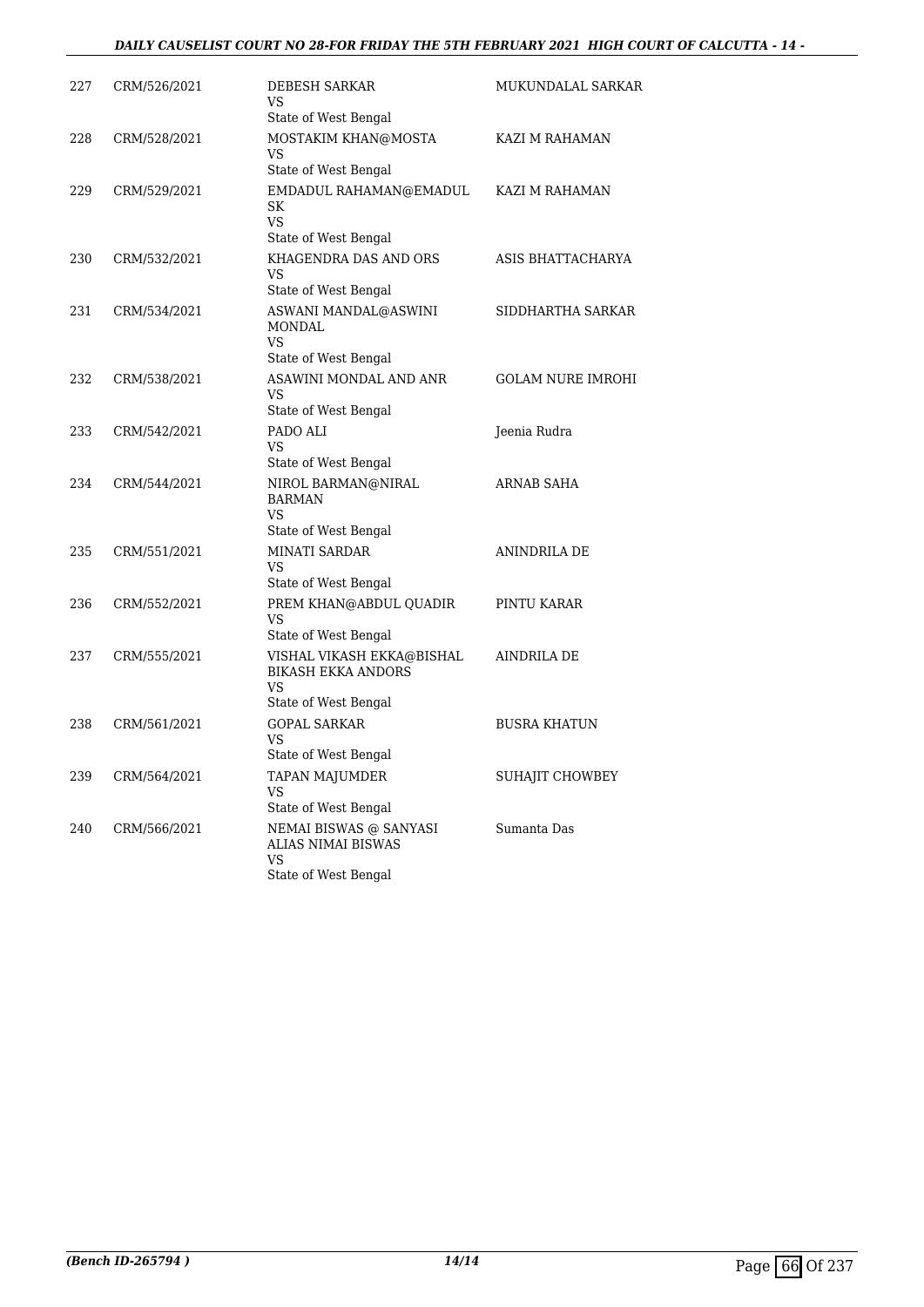

## **Appellate Side**

**DAILY CAUSELIST For Friday The 5th February 2021**

# **COURT NO. 28**

## **SINGLE BENCH (SB )**

### **AT 3:00 PM HON'BLE JUSTICE TAPABRATA CHAKRABORTY (VIA VIDEO CONFERENCE)**

**ON FRIDAY, 5TH FEBRUARY, 2021 AT 3.00 P.M. - WILL SIT SINGLY AND TAKE UP SOME CONTEMPT MATTERS.**

#### **NOTE: MATTERS WILL BE TAKEN UP THROUGH PHYSICAL HEARING ONLY WHEN BOTH THE PARTIES ARE AGREED.**

#### **CONTEMPT APPLICATION**

| 1              | WPCRC/299/2016 | SHEKAB SHEIKH<br>VS<br><b>SADHAN KUMAR</b><br><b>CHOWDHURY</b>    | <b>ATIS KUMAR BISWAS</b>       |
|----------------|----------------|-------------------------------------------------------------------|--------------------------------|
| $\overline{2}$ | CPAN/450/2017  | MD. AMIUDDIN<br>VS.<br>PURABI GHOSH & ORS.                        | <b>ABHIJIT SARKAR</b>          |
| wt3            | WPA/30590/2015 | MD AMINUDDIN<br><b>VS</b><br>STATE OF WEST BENGAL &<br><b>ORS</b> | <b>ABHIJIT SARKAR</b>          |
| 4              | CPAN/632/2018  | ATINMOY GHOSH<br><b>VS</b><br>ANINDA CHATTERJEE                   | SABITA KHUTIA<br><b>BHUNYA</b> |
| wt5            | WPA/14597/2017 | <b>ATINMOY GHOSH</b><br><b>VS</b><br>STATE OF WEST BENGAL<br>&ORS | SABITA KHUTIA<br><b>BHUNYA</b> |
| 6              | CPAN/800/2018  | MD NAJRUL ISLAM<br><b>VS</b><br><b>BRUNDABAN SOREN</b>            | MONOTOSH GHOSH                 |
| wt.7           | WPA/11699/2018 | DILRUBI KHATUN<br><b>VS</b><br>UNION OF INDIA & ORS               | <b>GAUSUL ALAM</b>             |
| 8              | CPAN/847/2018  | <b>SWATI BHUIN</b><br><b>VS</b><br><b>ASHOKE SAHA</b>             | TARA PADA DAS                  |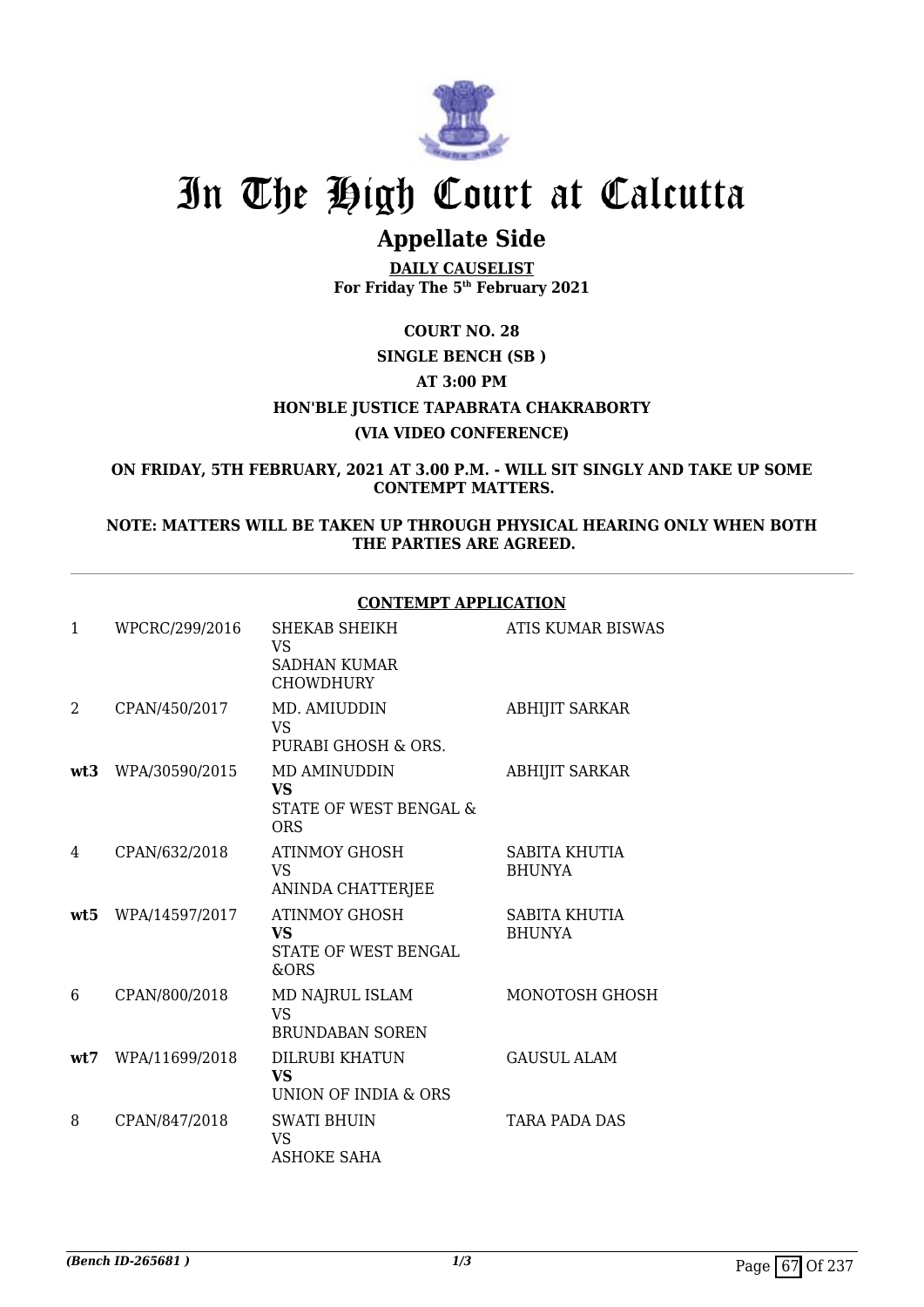| wt9 | WPA/25095/2017      | <b>SWATI BHUIN</b><br><b>VS</b><br>STATE OF WEST BENGAL &<br><b>ORS</b>                                                                        | TARA PADA DAS                           |
|-----|---------------------|------------------------------------------------------------------------------------------------------------------------------------------------|-----------------------------------------|
| 10  | CPAN/156/2019       | <b>SUJIT SINGHANIA</b><br><b>VS</b><br><b>MD. ENAUR RAHMAN</b>                                                                                 | <b>SUNIL SINGHANIA</b>                  |
|     | wt11 WPA/13749/2018 | <b>SUJIT SINGHANIA</b><br><b>VS</b><br>STATE OF WEST BENGAL &<br><b>ORS</b>                                                                    | <b>SUNIL SINGHANIA</b>                  |
| 12  | CPAN/236/2019       | TAPAN KUMAR MONDAL<br>VS<br>ALOK NATH BANERJEE                                                                                                 | <b>MANISH KUMAR DAS</b>                 |
|     | wt13 WPA/12877/2018 | TAPAN KUMAR MONDAL<br><b>VS</b><br><b>STATE OF WEST BENGAL&amp;</b><br><b>ORS</b>                                                              | M.K. DAS                                |
| 14  | CPAN/482/2019       | SONALI CHAKRABORTY<br><b>VS</b><br><b>RASHID MUNIR KHAN &amp;</b><br><b>ANR</b>                                                                | <b>INDRAJIT</b><br><b>BHATTACHARJEE</b> |
|     | wt15 WPA/25605/2018 | SONALI CHAKRABORTY<br><b>VS</b><br>STATE OF WEST BENGAL &<br><b>ORS</b>                                                                        | <b>INDRAJIT</b><br><b>BHATTACHARJEE</b> |
| 16  | CPAN/651/2019       | JADUNANDAN MONDAL<br><b>VS</b><br>KAUSHIK BHATTACHARYA<br>& ORS                                                                                | <b>PAPIYA</b><br><b>CHATTOPADHYAY</b>   |
|     | wt17 WPA/3874/2019  | JADUNANDAN MONDAL<br><b>VS</b><br>STATE OF WEST BENGAL &<br><b>ORS</b>                                                                         | PAPIYA<br>CHATTOPADHYAY                 |
| 18  | CPAN/208/2020       | <b>KHARAGPUR TRIBAL</b><br>PRIMARY TEACHERS<br>TRAINING INSTITUTE &<br><b>ANR</b><br><b>VS</b><br>DR. VIJAY KUMAR R.                           | PAPIYA BANERJEE<br><b>BIHANI</b>        |
|     | wt19 WPA/262/2019   | KHARAGPUR TRIBAL<br>PRIMARY TEACHER'S<br>TRAINING INSTITUTE &<br>ANR<br><b>VS</b><br>NATIONAL COUNCIL FOR<br>TEACHER EDUCATION &<br><b>ORS</b> | PAPIYA BANERJEE<br><b>BIHANI</b>        |
| 20  | CPAN/77/2021        | RAGHABEDRA NATH DUTT<br>AND ANR<br><b>VS</b><br>CHANDRANI TUDU SPL.<br><b>SECRETARY</b>                                                        | <b>SAURAV MAITRA</b>                    |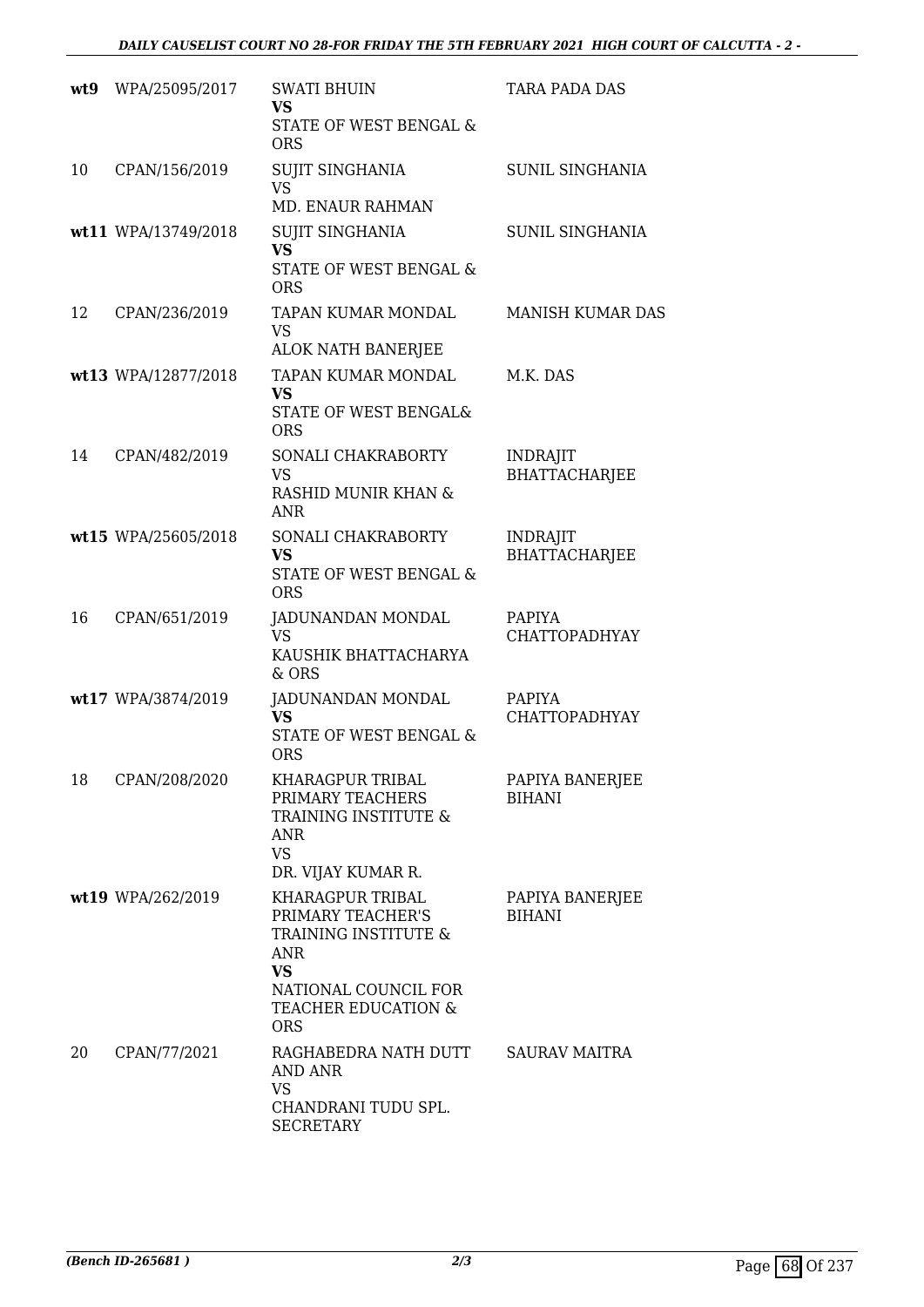**wt21** WPA/16086/2019 RAGHABENDRA NATH DUTT & ANR **VS** 43, BENGAL BATELLION , NCC & ORS SAURABH MAITRA IA NO: CAN/1/2020(Old No:CAN/2180/2020), CAN/2/2020(Old No:CAN/5521/2020)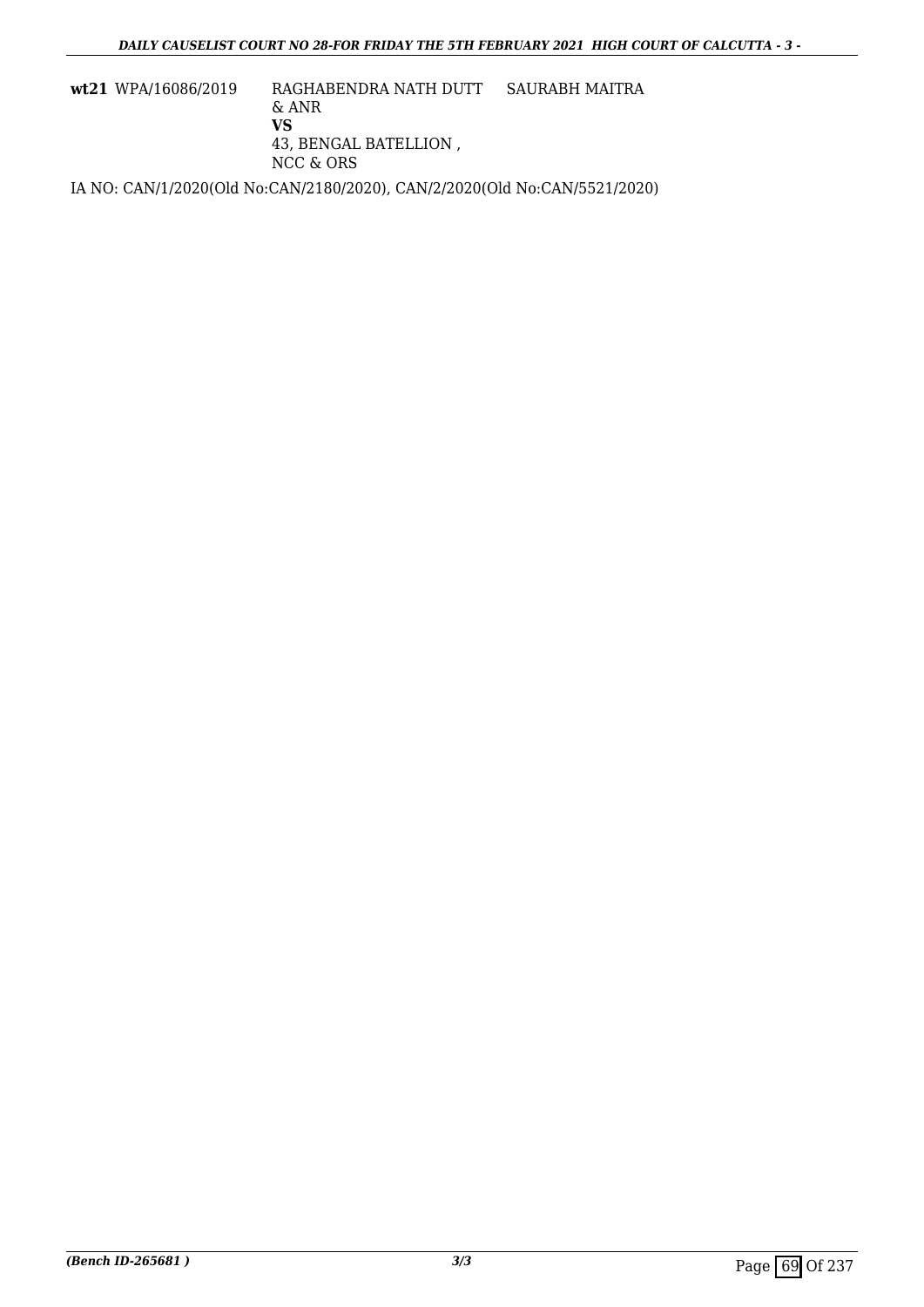

### **Appellate Side**

**DAILY CAUSELIST For Friday The 5th February 2021**

#### **COURT NO. 4**

**DIVISION BENCH (DB - VIII)**

#### **AT 10:45 AM**

#### **HON'BLE JUSTICE ARINDAM SINHA HON'BLE JUSTICE SUVRA GHOSH**

#### **(VIA VIDEO CONFERENCE)**

#### **ON AND FROM MONDAY, THE 11TH JANUARY , 2021 – APPEALS RELATING TO SERVICE UNDER GROUP VI AND APPLICATIONS CONNECTED THERETO;**

**MATRIMONIAL & FAMILY COURT APPEALS & MATTERS RELATING TO GUARDIANSHIP INCLUDING APPLICATIONS CONNECTED THERETO;**

**ADMISSION OF APPEALS UNDER SECTION 30 OF THE EMPLOYEES' COMPENSATION ACT, 1923;**

**HEARING OF WRIT APPEALS IRRESPECTIVE OF CLASSIFICATION INCLUDING APPLICATIONS CONNECTED THERETO.**

**NOTE: MATTERS WILL BE TAKEN UP THROUGH PHYSICAL HEARING ONLY WHEN BOTH THE PARTIES ARE AGREED.**

|                                         |                                 | <b>APPLICATION</b>                                                                                                 |                      |  |
|-----------------------------------------|---------------------------------|--------------------------------------------------------------------------------------------------------------------|----------------------|--|
| 1                                       | FA/9/2016<br>$(2$ PBS)          | <b>GOPAL RANJAN</b><br><b>BANDOPADHYAY (</b><br><b>BANERJEE</b> )<br>VS<br><b>MANIDIPA BANERJEE (</b><br>TALUKDAR) | <b>BRATIN KR DEY</b> |  |
|                                         |                                 | IA NO: CAN/2/2016(Old No:CAN/2511/2016), CAN/3/2016(Old No:CAN/4894/2016)                                          |                      |  |
| 2                                       | FMAT/92/2018<br>(CAN 1295/2018) | MADHUMALA SINGHA<br>VS<br>SWARUP CHAKRABORTY                                                                       | PAMPA DEY (DHABAL)   |  |
| IA NO: CAN/2/2019(Old No:CAN/4836/2019) |                                 |                                                                                                                    |                      |  |
| 3                                       | FAT/19/2021<br>$(08-02-2021)$   | SOUMYA CHATTERJEE<br>VS<br>PRIYANKA DAS CHATTERJEE                                                                 | JAYASHREE PATRA      |  |
|                                         | IA NO: CAN/1/2021               |                                                                                                                    |                      |  |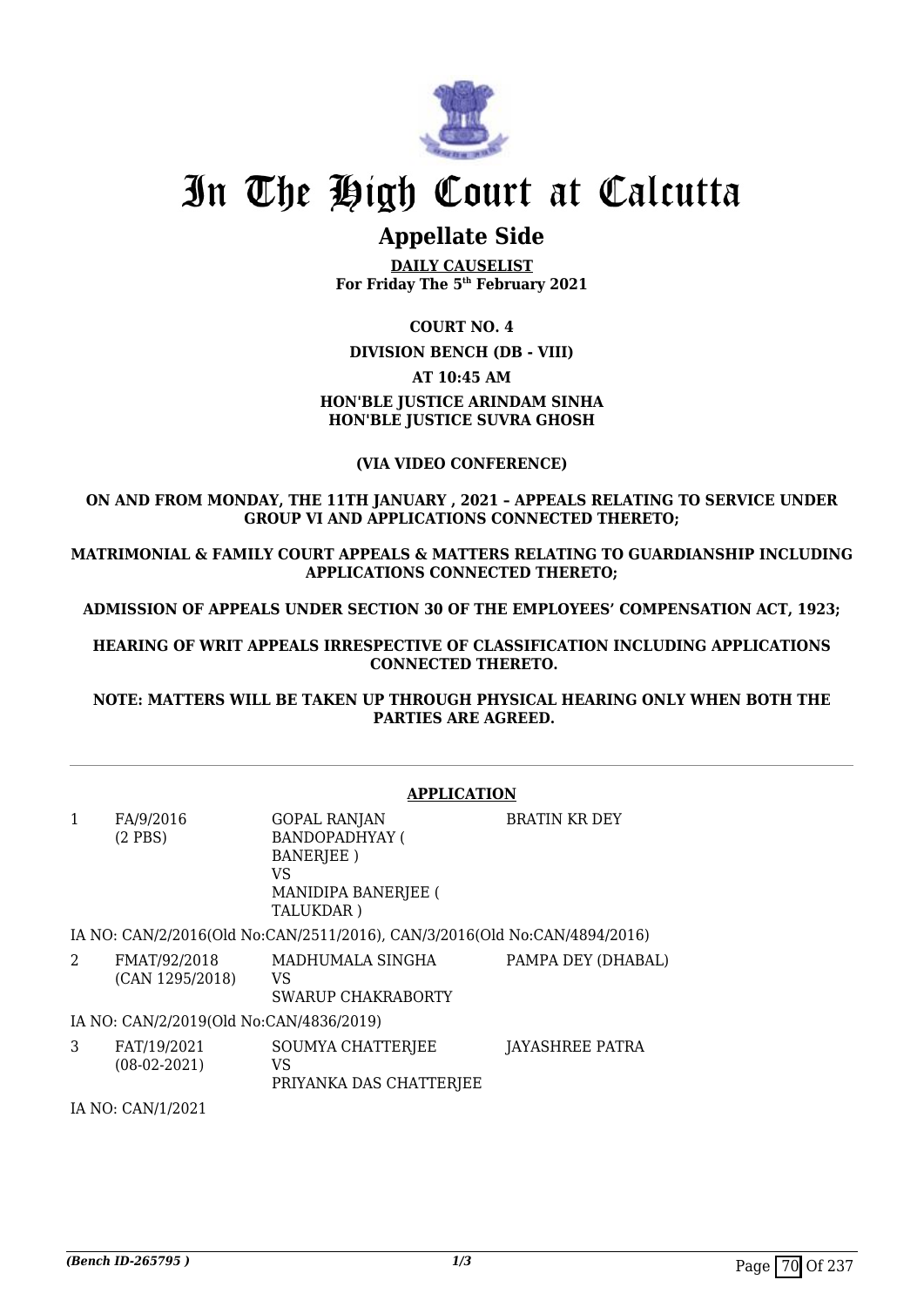| 4 | MAT/79/2021 | ANKUR BHATTACHARYA   |
|---|-------------|----------------------|
|   |             | AND ANR              |
|   |             | VS.                  |
|   |             | STATE OF WEST BENGAL |
|   |             | AND ORS.             |
|   |             |                      |

UDAYNARAYAN BETAL

IA NO: CAN/1/2021

#### **APPEAL FOR HEARING**

| 5  | FMA/3351/2016<br>(CAN 5972/2015)<br>(CAN 4164/2018)<br>(N.T.W.) | UJJWAL KANTI<br><b>BANDYOPADHYAY &amp; ORS</b><br>VS<br>STATE OF WEST BENGAL &<br><b>ORS</b>                        | <b>TAPAS KUMAR</b><br><b>MONDAL</b>     |
|----|-----------------------------------------------------------------|---------------------------------------------------------------------------------------------------------------------|-----------------------------------------|
| 6  | FMA/868/2017<br>(22-02-2021) (4 PBS) VS                         | JNAN RANAJAN DAS & ORS<br><b>SBSTC &amp; ORS</b>                                                                    | <b>MRINAL RANJAN</b><br><b>PRAMANIK</b> |
|    | IA NO: CAN/3/2019(Old No:CAN/6479/2019)                         |                                                                                                                     |                                         |
| 7  | MAT/1016/2017                                                   | THE EXECUTIVE DIRECTOR<br>& APPE. AUTHO., BANK OF<br><b>BARODA &amp; ORS</b><br><b>VS</b><br><b>CHANDRA SHEKHAR</b> | MOUMITA GHOSH                           |
| 8  | FMA/1375/2017<br>$(6$ PBS $)$                                   | ARUP BASU CHOWDHURY<br><b>VS</b><br><b>UCO BANK &amp; ORS</b>                                                       | PRATIK MAJUMDER                         |
| 9  | FAT/96/2019                                                     | <b>SWAPAN RANA</b><br>VS<br><b>SURAJIT RANA</b>                                                                     | DEBAPRATIM<br><b>BANERJEE</b>           |
|    | IA NO: CAN/2/2019(Old No:CAN/2852/2019)                         |                                                                                                                     |                                         |
| 10 | FMA/505/2019                                                    | <b>JOYTISH CHANDRA</b><br><b>KARMAKAR</b><br>VS<br><b>UNION OF INDIA &amp; ORS</b>                                  | <b>SOUMI KUNDU</b>                      |
|    | IA NO: CAN/1/2019(Old No:CAN/12792/2019)                        |                                                                                                                     |                                         |
| 11 | MAT/577/2020                                                    | <b>JAYANTA SARKAR</b><br><b>VS</b><br>NATIONAL JUTE BOARD                                                           | VICTOR CHATTERJEE                       |
|    | IA NO: CAN/1/2020                                               |                                                                                                                     |                                         |
| 12 | MAT/748/2020                                                    | ARUP CHAKRABORTY<br>VS<br>STATE OF WEST BENGAL<br>AND ORS.                                                          | <b>FALGUNI</b><br><b>BANDYOPADHYAY</b>  |
|    | IA NO: CAN/1/2020, CAN/2/2020                                   |                                                                                                                     |                                         |
| 13 | MAT/773/2020<br>$(2$ PBS)                                       | DR. SOURAV<br><b>CHATTOPADHYAY</b><br>VS<br>STATE OF WEST BENGAL<br>AND ORS.                                        | SWADESH PRIYA<br><b>GHOSH</b>           |

IA NO: CAN/1/2020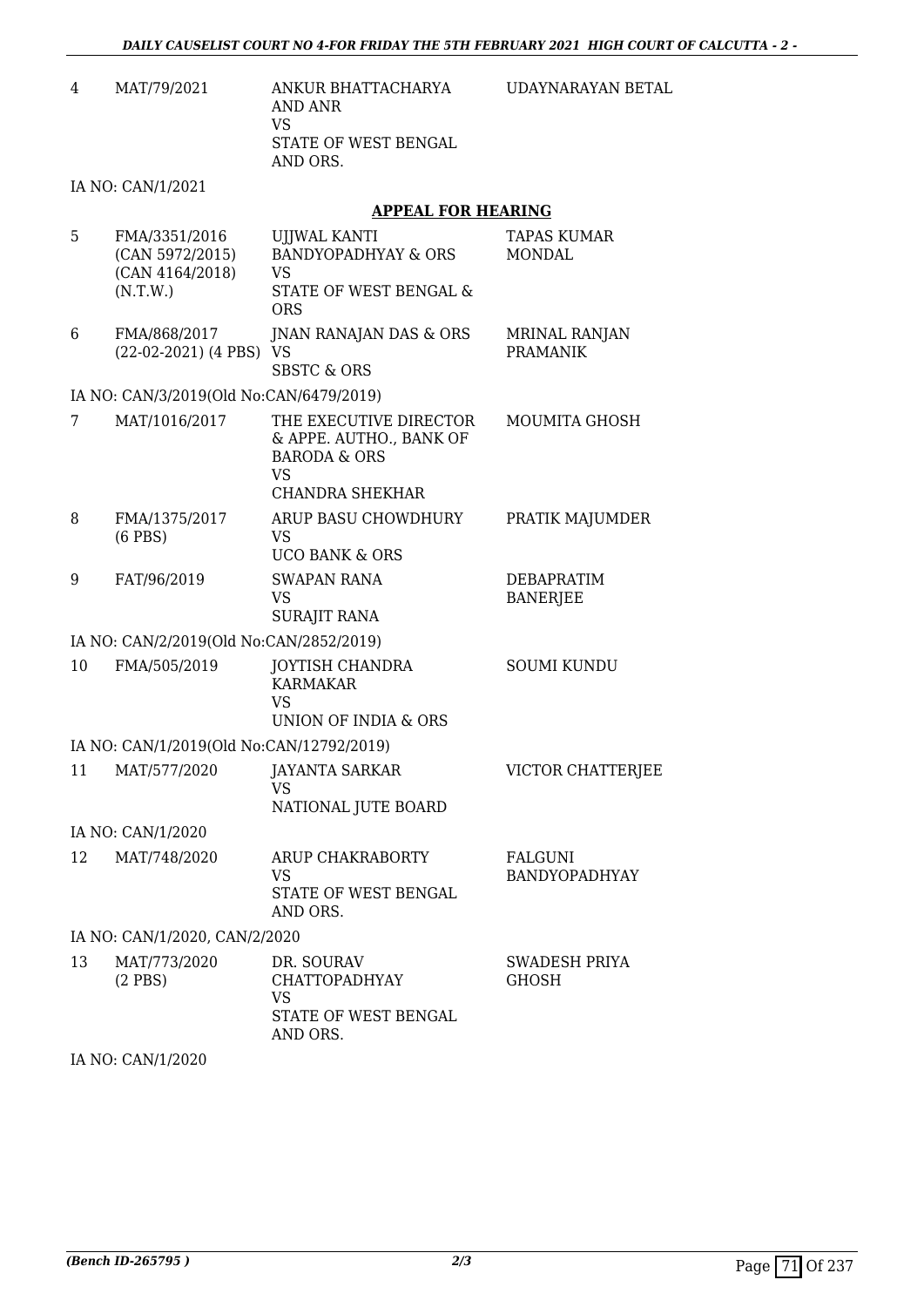|                               | wt14 MAT/774/2020           | DR. MOITREYEE<br>CHOWDHURY AND ORS<br>VS.<br>STATE OF WEST BENGAL<br>AND ORS. | <b>SWADESH PRIYA</b><br><b>GHOSH</b> |  |
|-------------------------------|-----------------------------|-------------------------------------------------------------------------------|--------------------------------------|--|
|                               | IA NO: CAN/1/2020           |                                                                               |                                      |  |
| 15                            | MAT/827/2020<br>(Defective) | SWAPAN KUMAR SAHA<br>VS<br>BANGIYA GRAMIN BIKASH<br><b>BANK AND ORS</b>       | NEIL BASU                            |  |
| IA NO: CAN/1/2020, CAN/2/2020 |                             |                                                                               |                                      |  |
| 16                            | MAT/83/2021                 | KOUSHIK PAUL<br>VS<br>UNION OF INDIA AND ORS.                                 | VICTOR CHATTERJEE                    |  |

IA NO: CAN/1/2021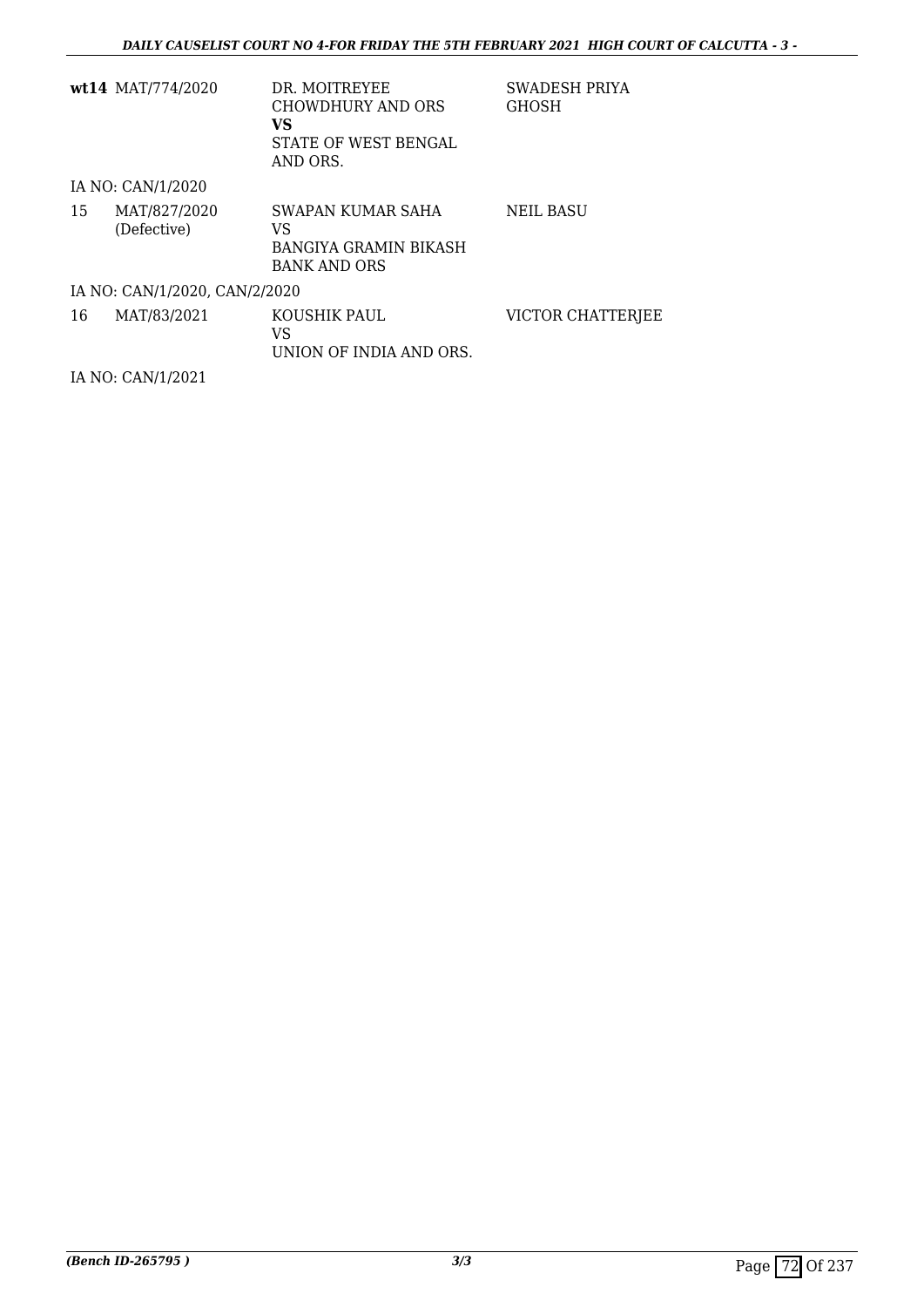

## **Appellate Side**

**DAILY CAUSELIST For Friday The 5th February 2021**

**COURT NO. 4**

**SINGLE BENCH (SB ) AT 3:00 PM HON'BLE JUSTICE ARINDAM SINHA**

#### **(VIA VIDEO CONFERENCE)**

#### **ON EVERY WEDNESDAY, THURSDAY & FRIDAY AT 3 P.M. – WILL SIT SINGLY AND TAKE SOME PART-HEARD, CONTEMPT, ASSIGNED, REVIEW, MODIFICATION/CLARIFICATION MATTERS.**

**SPL. NOTE: 1. ON EVERY THURSDAY, ASSIGNED MATTERS WILL BE TAKEN UP AT 3.00 P.M. 2. ON EVERY FRIDAY, CONTEMPT MATTERS WILL BE TAKEN UP AT 3.00 P.M.**

**NOTE: MATTERS WILL BE TAKEN UP THROUGH PHYSICAL HEARING ONLY WHEN BOTH THE PARTIES ARE AGREED.**

|                 |                                          | <b>CONTEMPT APPLICATION</b>                                          |                                |  |
|-----------------|------------------------------------------|----------------------------------------------------------------------|--------------------------------|--|
| 1               | CPAN/79/2015                             | KRISHNA GHOSH<br><b>VS</b><br>PURNENDU KR MAJHI                      | <b>S KR CHOUDHURY</b>          |  |
| wt2             | WPA/18904/2014                           | KRISHNA GHOSH & ANR<br><b>VS</b><br>STATE OF WEST BENGAL & ORS       | SUMATH KR CHAUDHURY            |  |
| 3               | CPAN/1438/2015                           | SIBENDU SEKHAR PAL<br><b>VS</b><br>PANCHU GOPAL ROY                  | <b>SRUTI LAHIRI</b>            |  |
| wt4             | WPA/23442/2014                           | SIBENDU SEKHAR PAL<br><b>VS</b><br>STATE OF WEST BENGAL & ORS        | S. LAHIRI                      |  |
| 5               | CPAN/245/2017                            | A. PRABHAKARAN<br><b>VS</b><br><b>RNSBAHAD</b>                       | K. B. S. MAHAPATRA             |  |
|                 | IA NO: CAN/1/2019(Old No:CAN/1352/2019)  |                                                                      |                                |  |
| wt <sub>6</sub> | WPA/12658/2005                           | A.PRABHAKARAN<br><b>VS</b><br>UNION OF INDIA                         | K.B.S. MAHAPATRA               |  |
|                 | IA NO: CAN/2/2014(Old No:CAN/10624/2014) |                                                                      |                                |  |
| 7               | CPAN/774/2018                            | <b>BASANTI MAHATO</b><br><b>VS</b><br><b>SAMIM DAD KHAN</b>          | <b>SAURABH MAITRA</b>          |  |
| wt.8            | WPA/29848/2016                           | <b>BASANTI MAHATO &amp; ANR</b><br>VS.<br>PURULIA MUNICIPALITY & ORS | <b>GOURAV PURAKAYASTHA</b>     |  |
|                 | IA NO: CAN/1/2020(Old No:CAN/2238/2020)  |                                                                      |                                |  |
| 9               | CPAN/817/2018                            | <b>GOUTAM RAM</b><br>VS<br>V K DHAKA & ANR                           | <b>ACHIN KUMAR</b><br>MAJUMDER |  |
|                 | wt10 WPA/12462/2009                      | <b>GOUTAM RAM</b><br><b>VS</b><br>UNION OF INDIA & ORS.              | <b>ACHIN KUMAR</b><br>MAJUMDER |  |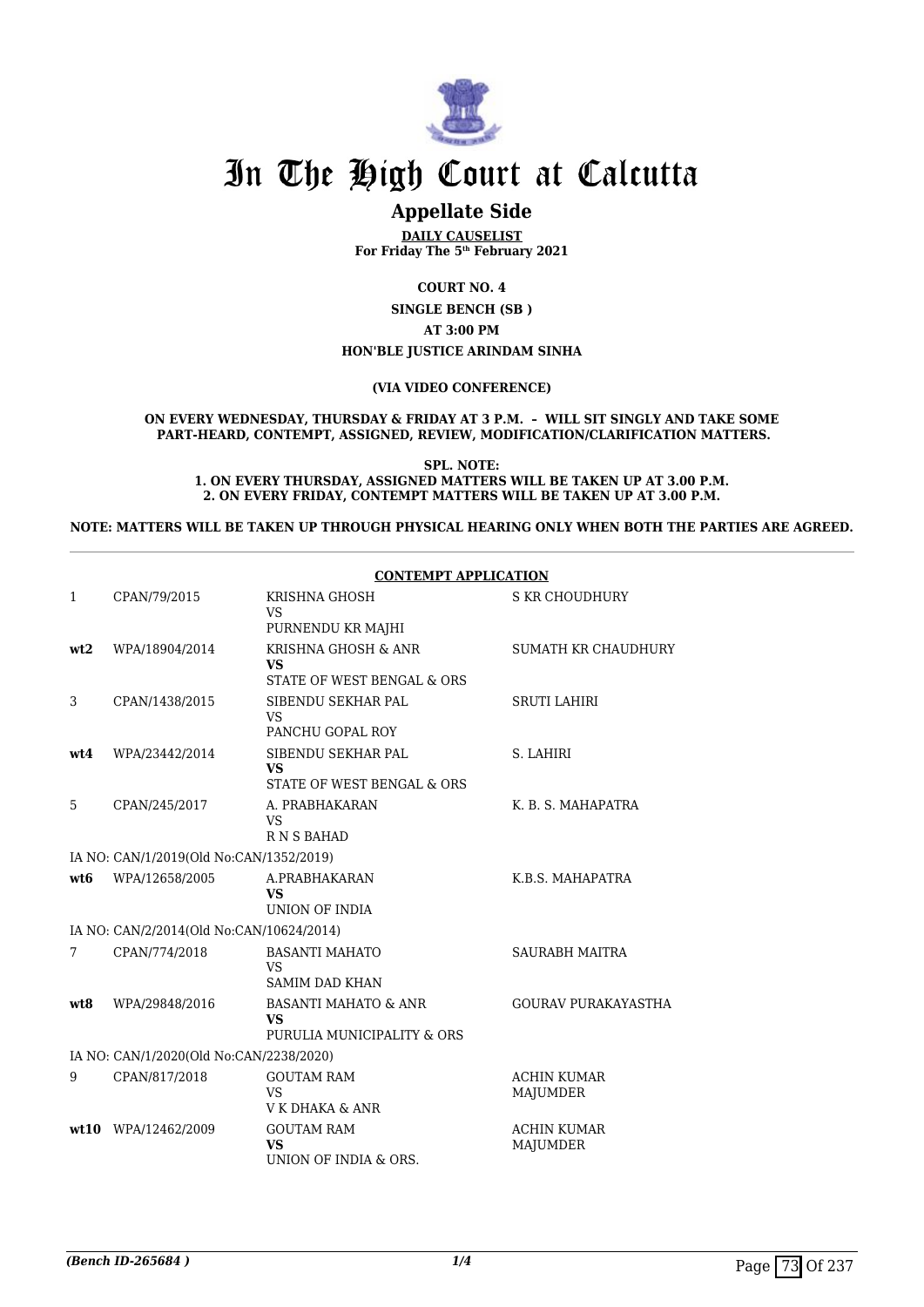| 11 | WPCRC/23/2019<br>$(04-02-2021)$ | GAYATRI MUKHERJEE<br>VS<br>PARVEZ AHMED                                                                           | ARIJIT PRADHAN                             |
|----|---------------------------------|-------------------------------------------------------------------------------------------------------------------|--------------------------------------------|
|    | wt12 WPA/31320/2017             | GAYATRI MUKHERJEE<br>VS                                                                                           | ARIJIT PRADHAN                             |
| 13 | CPAN/455/2019<br>$(05-02-2021)$ | STATE OF WEST BENGAL & ORS<br>INDIAN JUTE MILLS ASSOCIATION<br>& ANR<br>VS<br>MOLOY CHANDAN CHAKRABORTTY<br>& ANR | ANIRUDDHA AGARWALLA                        |
|    | wt14 WPA/28614/2017             | INDIAN JUTE MILLS ASSOCIATION<br>& ANR<br><b>VS</b><br>UNION OF INDIA & ORS                                       | ANIRUDDHA AGARWALA                         |
|    |                                 | IA NO: CAN/1/2019(Old No:CAN/4874/2019), CAN/2/2019(Old No:CAN/4875/2019)                                         |                                            |
| 15 | CPAN/842/2019                   | DIPANKAR HALDER<br>VS<br>SANJAY KUMAR & ANR                                                                       | <b>DIPAK KUMAR</b><br><b>BHATTACHARYYA</b> |
|    | wt16 WPA/6591/2018              | SANJAY KUMAR & ANR<br>VS.<br>THE AUTHORITY UNDER MINIMUM<br>WAGES ACT 1948 & ANR                                  | GARGI ROY                                  |
| 17 | CPAN/843/2019                   | <b>SUMAN DAS</b><br>VS<br>SANJAY KUMAR , CHAIRMAN,<br>RAILWAY RECRUITMENT CELL &<br><b>ANR</b>                    | DIPAK KUMAR<br><b>BHATTACHARYA</b>         |
|    | wt18 WPA/6601/2018              | SANJAY KUMAR<br>VS.<br>THE AUTHORITYUNDER MINIMUM<br>WAGES ACT, 1948 & ANR.                                       | MINIMUM WAGES., 1948                       |
| 19 | CPAN/883/2019<br>$(12-03-2021)$ | <b>SUBHASH KUMAR &amp; ORS</b><br>VS<br>SRIMAN KUMAR BHATTACHARYYA<br>$&$ ORS                                     | ARPA CHAKRABORTY                           |
|    | wt20 WPA/31227/2017             | <b>SUBHASH KUMAR &amp; ORS</b><br>VS<br>INDIAN INSTITUTE OF<br>TECHNOLOGY, KHARAGPUR(IIT<br>KHARAGPUR)&ORS        | A CHAKRABORTY                              |
| 21 | CPAN/1036/2019                  | DOLGOBINDA SOUMANDAL<br>VS<br>PARWEZ AHMED SIDDIQUI                                                               | ASHIS KUMAR PAUL                           |
|    | wt22 WPA/13535/2017             | DOLGOBINDA SOUMANDAL<br>VS.<br>STATE OF WEST BENGAL & ORS                                                         | ASHIS KUMAR PAUL                           |
| 23 | CPAN/1250/2019                  | JYOTI PRASAD BANDYOPADHYAY<br><b>VS</b><br>MANISH JAIN & ANR                                                      | VICTOR CHATTERJEE                          |
|    | wt24 WPA/2710/2016              | JYOTI PRASAD BANDYOPADHYAY &<br>ORS.<br><b>VS</b><br>STATE OF WEST BENGAL & ORS                                   | VICTOR CHATTERJEE                          |
| 25 | CPAN/1346/2019                  | FREE INDIA DRY ACCUMULATORS<br>LTD & ANR<br><b>VS</b><br>MANOJ PANT & ORS                                         | DIPAYAN CHOWDHURY                          |
|    | wt26 WPA/13495/2005             | FREE INDIA DRY ACCUMULATOR<br>LTD. & ANR.<br>VS<br>STATE OF W.B.                                                  | ARUNDHATI MUKHERJEE                        |
|    |                                 |                                                                                                                   |                                            |

IA NO: CAN/1/2008(Old No:CAN/5096/2008)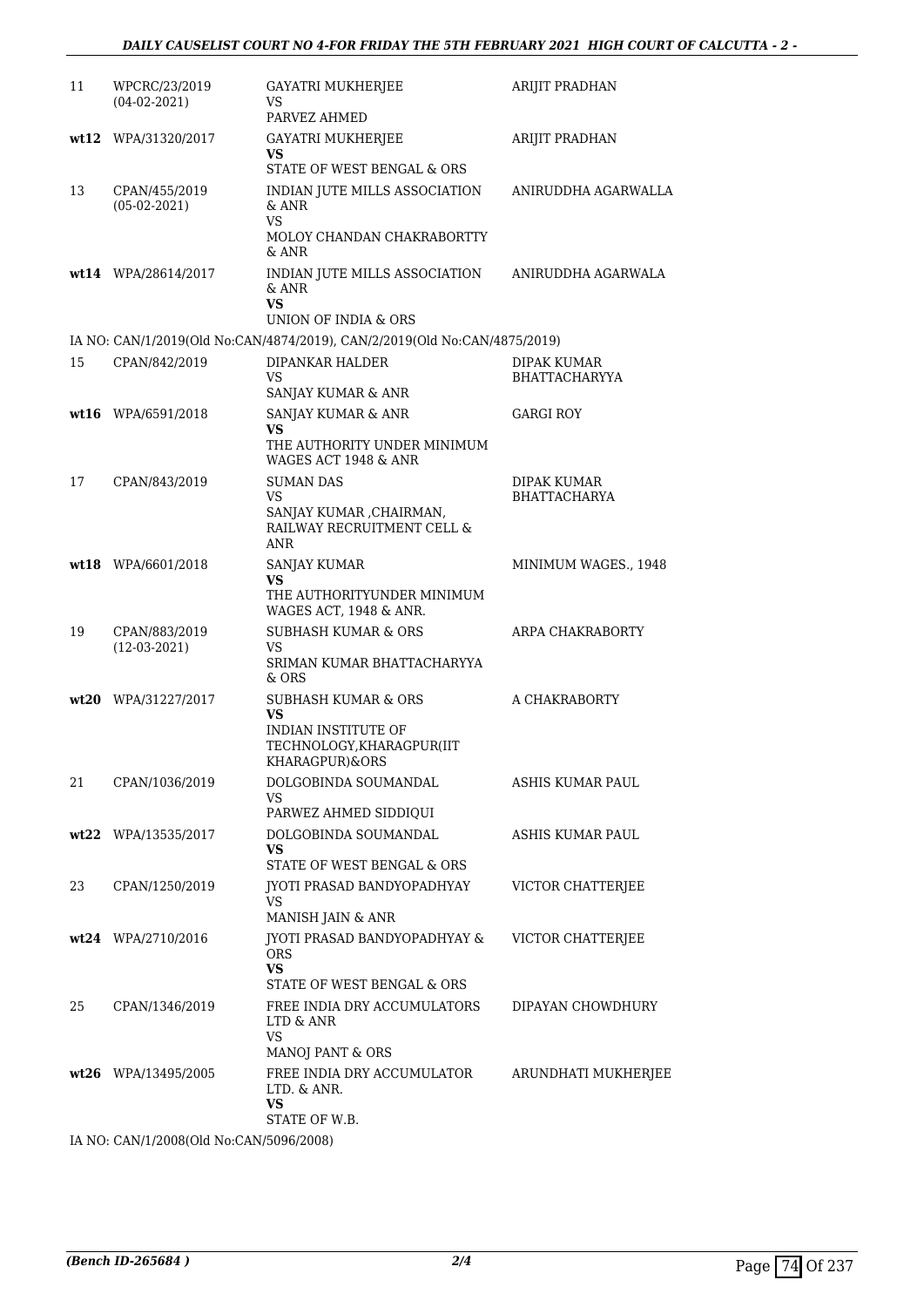| 27 | CPAN/1349/2019                  | KRISHNA GOPAL MONDAL<br>VS<br>PALLAB KUMAR DAS                                                                  | SATYAJIT MAHATO             |
|----|---------------------------------|-----------------------------------------------------------------------------------------------------------------|-----------------------------|
|    | wt28 WPA/1968/2016              | KRISHNA GOPAL MONDAL<br><b>VS</b><br>THE RAJPUR SONARPUR<br><b>MUNICIPALITY &amp; ORS</b>                       | SATYAJIT MAHATA             |
| 29 | WPCRC/5/2020<br>$(12-02-2021)$  | DEBPRASAD SARKAR<br>VS<br>NITYANANDA MONDAL & ORS                                                               | SIDDHARTHA SANKAR<br>MONDAL |
|    | wt30 WPA/242/2018               | DEBAPRASAD SARKAR<br><b>VS</b><br>STATE OF WEST BENGAL & ORS.                                                   | ANUSUYA BANERJEE            |
| 31 | WPCRC/24/2020<br>$(05-02-2021)$ | <b>BASUDEV LAHA</b><br><b>VS</b><br>SUBRATA MUKHOPADHYAY, THE<br>CHAIRMAN, WB COMPREHENSIVE<br><b>AREA DEVE</b> | DEBASREE DHAMALI            |
|    | wt32 WPA/12906/2013             | <b>BASUDEB LAHA</b><br>VS<br>WB COMPREHENSIVE AREA<br>DEVELOPMENT CORPORATION &<br><b>ORS</b>                   | DEBASREE DHAMALI            |
| 33 | WPCRC/28/2020                   | DILIP KR. SENGUPTA<br>VS<br>NIRMIKA BAGCHI & ANR.                                                               | BIDYUT KR. BANERJEE         |
|    | wt34 WPA/10333/2018             | DILIP KUMAR SENGUPTA<br><b>VS</b><br>THE NEW BARRACKPORE<br><b>MUNICIPALITY &amp; ORS</b>                       | <b>SOUVIK DAS</b>           |
|    | wt35 WPA/5302/2014              | DILIP KR. SENGUPTA<br><b>VS</b><br>NEW BARAKPUR MUNICIPALITY &<br>ORS.                                          | BIDYUT KR. BANERJEE         |
| 36 | CPAN/153/2020                   | SUDAMA PRASAD CHOUDHURY<br>VS<br>BIJIN KRISHNA                                                                  | KAUSTAV BHATACHARYA         |
|    | wt37 WPA/20879/2019             | SUDAMA PRASAD CHOUDHURY<br><b>VS</b><br>HOWRAH MUNICIPAL<br><b>CORPORATION &amp; ORS</b>                        | KAUSTAV BHATTACHARYA        |
| 38 | CPAN/169/2020<br>$(05-02-2021)$ | KANCHAN BARMAN<br>VS.<br>ROPNA KHARIA                                                                           | SABYASACHI MONDAL           |
|    | wt39 WPA/23229/2019             | KANCHAN BARMAN<br><b>VS</b><br>UNION OF INDIA & ORS                                                             | MONIKA SINHA                |
| 40 | CPAN/265/2020                   | <b>GOPAL JANA</b><br>VS<br>DINA NARAYAN GHOSH                                                                   | RAVI RANJAN KUMAR           |
|    | $wt41$ WPA/12053/2019           | GOPAL JANA<br><b>VS</b><br>STATE OF WEST BENGAL & ORS                                                           | RAVI RANJAN KUMAR           |
| 42 | CPAN/283/2020<br>$(19-02-2021)$ | <b>GURU DAYAL SINGH &amp; ORS</b><br>VS.<br>FIRHAD HAKIM & ORS                                                  | RAVI RANJAN KUMAR           |
|    | wt43 WPA/22410/2019             | <b>GURU DAYAL SINGH &amp; ORS</b><br><b>VS</b><br>STATE OF WEST BENGAL & ORS                                    | RAVI RANJAN KUMAR           |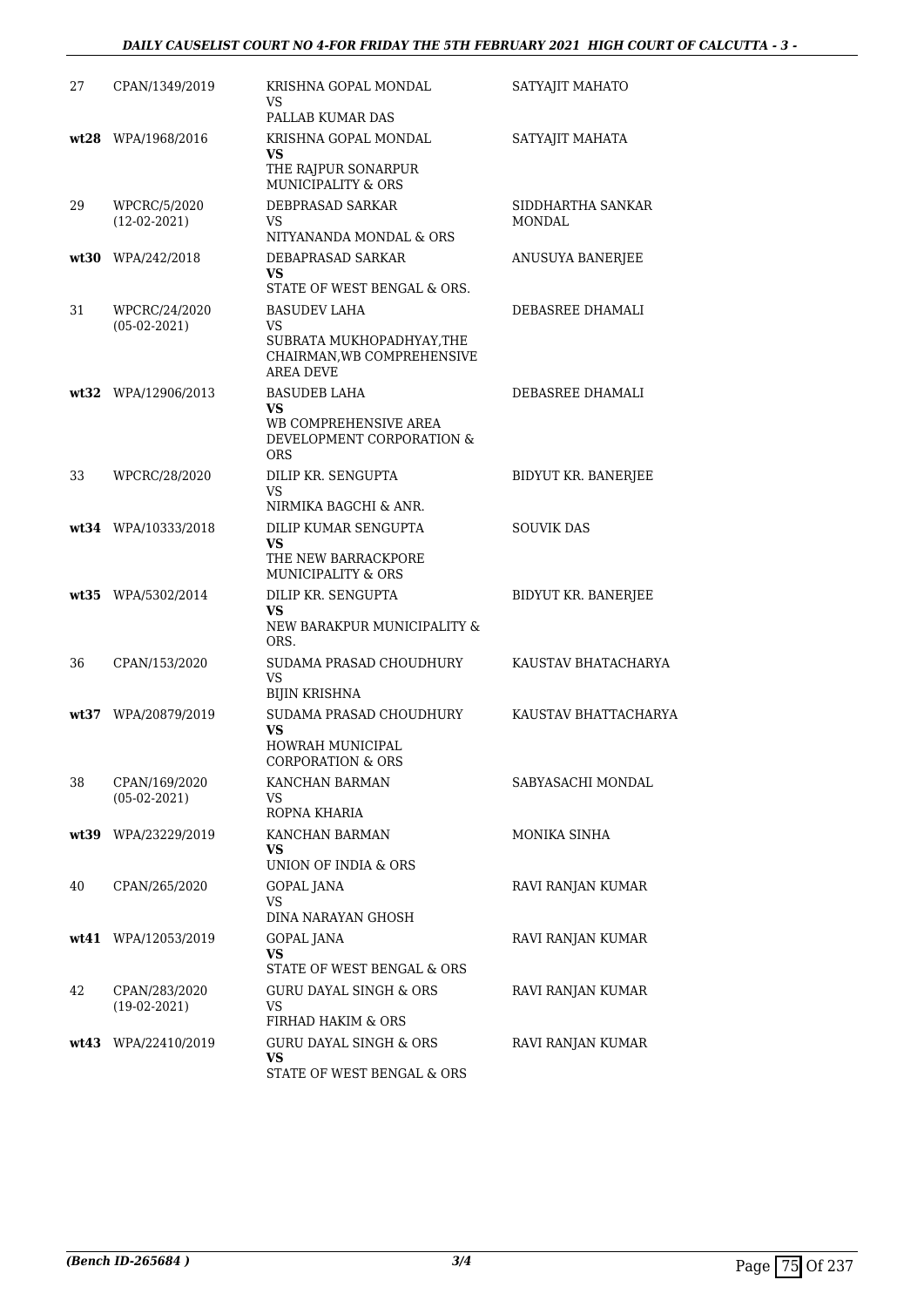| 44   | CPAN/400/2020<br>$(05-02-2021)$          | MOHIT LAL GHOSH<br>VS<br>JABA KARMOKAR, PANCHAYAT<br>PRADHAN, SINGUR<br>NO.2GRAMPANCHAYAT&ANR | ARKA PROVA SEN             |
|------|------------------------------------------|-----------------------------------------------------------------------------------------------|----------------------------|
|      | IA NO: CAN/1/2020(Old No:CAN/5327/2020)  |                                                                                               |                            |
|      | wt45 WPA/3462/2020                       | MOHIT LAL GHOSH<br>VS<br>STATE OF WEST BENGAL & ORS                                           | ARKAPRAVA SEN              |
| 46   | CPAN/420/2020                            | <b>GOUR HARI GARAIN &amp; ORS</b><br>VS.<br>MD. JASIMUDDIN MONDAL & ORS                       | <b>SYED SHAMSUL AREFIN</b> |
|      | $wt47$ WPA/22694/2019                    | <b>GOUR HARI GARAIN &amp; ORS</b><br>VS<br>STATE OF WEST BENGAL & ORS                         | SYED SHAMSUL AREFIN        |
|      | IA NO: CAN/1/2020(Old No:CAN/5872/2020)  |                                                                                               |                            |
| 48   | CPAN/619/2020                            | CANARA LIGHTING INDUSTRIES<br><b>PVT LTD</b><br><b>VS</b><br>BIKASH SAHA                      | PROJJWAL SANYAL            |
|      | wt49 WPA/12134/2019                      | CANARA LIGHTING INDUSTRIES<br>PVT. LTD.<br><b>VS</b><br>MALDA ZILLA PARISHAD & ORS            | RAJARSHI CHATTERJEE        |
| 50   | CPAN/708/2020                            | <b>GANGADHAR MONDAL</b><br>VS<br><b>SUMIT GUPTA</b>                                           | NARAYAN CHANDRA<br>MANDAL  |
|      | wt51 WPA/23604/2019                      | GANGADHAR MONDAL & ORS<br>VS<br>STATE OF WEST BENGAL & ORS                                    | BHASKAR MANDAL             |
| 52   | WPCRC/49/2020                            | M/S N.K. MONDAL & SONS<br>VS<br>ADITYA KUMAR CHOWDHURY &<br><b>ANR</b>                        | MONIKA SINHA               |
|      | wt53 WPA/23113/2019                      | M/S. N.K. MONDAL & SONS<br><b>VS</b><br>UNION OF INDIA & ORS                                  | MONIKA SINHA               |
|      | IA NO: CAN/1/2019(Old No:CAN/12647/2019) |                                                                                               |                            |
| 54   | CPAN/539/2020                            | NAKUL MONDAL<br><b>VS</b><br>KARTICK GHOSH                                                    | PRATIVA GHATAK             |
|      | wt55 WPA/13499/2019                      | NAKUL MONDAL<br>VS<br>STATE OF WEST BENGAL & ORS                                              | PRATIBHA GHATAK            |
| 56   | CPAN/662/2020                            | KRISHNENDU BARIK AND ORS<br>VS<br>ANINDYA NARAYAN BISWAS                                      | ASHOK KUMAR JHA            |
| wt57 | WPA/5979/2020                            | KRISHNENDU BARIK & ORS<br>VS<br>STATE OF WEST BENGAL & ORS                                    | ASHOK KUMAR JHA            |
| 58   | CPAN/101/2021                            | KASHINATH RAY AND ORS<br>VS<br>SHAMIM MULLICK                                                 | <b>SUSMIA CHATTERJEE</b>   |
|      | wt59 WPA/8972/2020                       | KASHINATH RAY AND OTHERS<br>VS<br>STATE OF WEST BENGAL AND ORS.                               | SUSMITA CHATTERJEE         |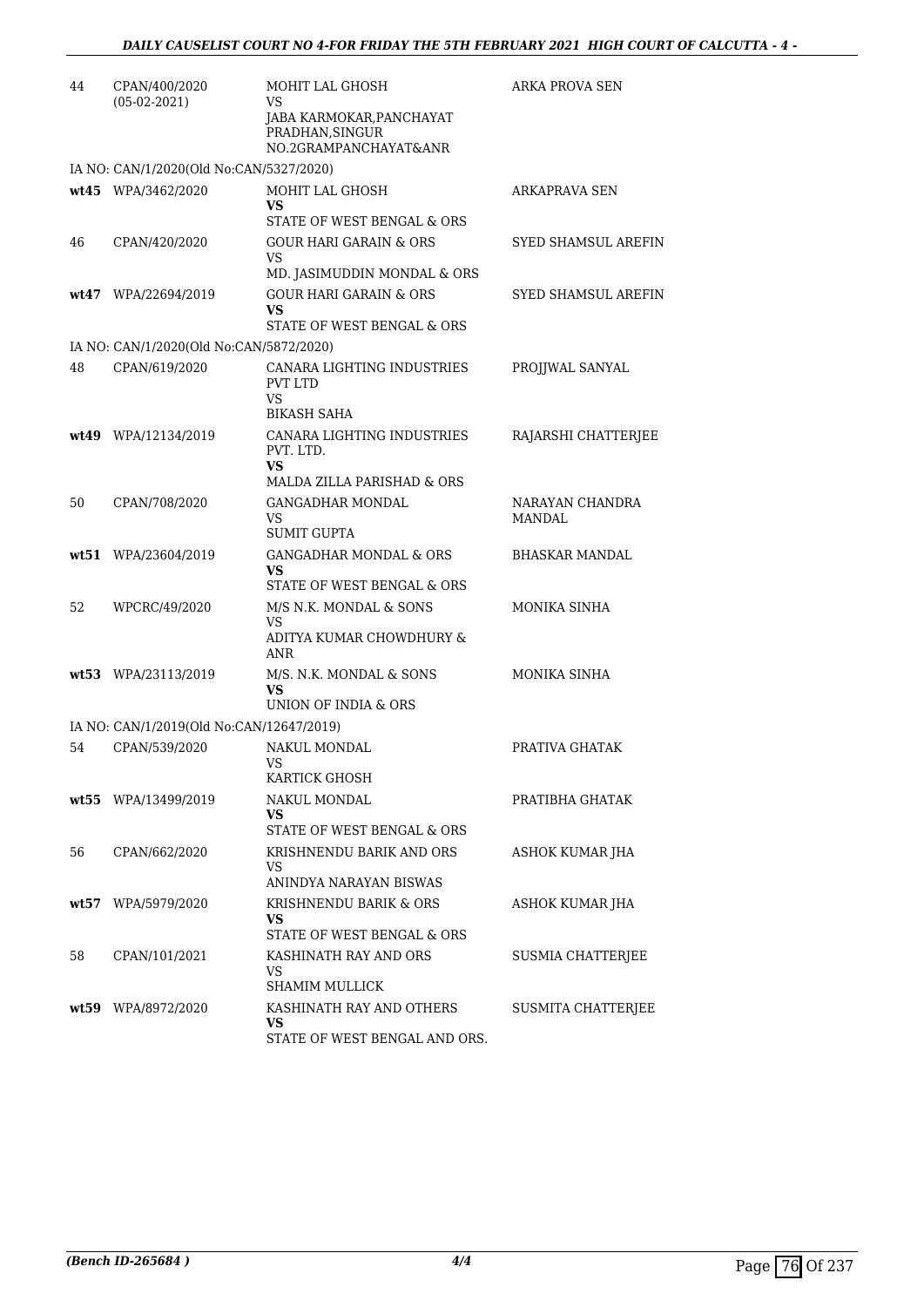

## **Appellate Side**

**DAILY CAUSELIST For Friday The 5th February 2021**

#### **COURT NO. 38**

#### **SINGLE BENCH (SB) AT 10:45 AM HON'BLE JUSTICE ARIJIT BANERJEE (VIA VIDEO CONFERENCE)**

#### **APPELLATE SIDE MATTERS WILL BE TAKEN UP AT THE FIRST SITTING OF THE BENCH TILL RECESS.**

**ON AND FROM MONDAY, THE 11TH JANUARY 2021 - MATTERS (MOTION & HEARING) UNDER ARTICLE 226 OF THE CONSTITUTION OF INDIA RELATING TO LAND UNDER GROUP I INCLUDING APPLICATIONS CONNECTED THERETO.**

 **AND**

#### **ON AND FROM MONDAY, 1ST FEBRUARY, 2021, AS LONG AS THE DIVISION BENCH COMPRISING HON'BLE THE CHIEF JUSTICE THOTTATHIL B. RADHAKRISHNAN AND HON'BLE JUSTICE ARIJIT BANERJEE DOES NOT SIT WILL SIT SINGLY AND TAKE UP THE LIST AND DETERMINATION OF HON'BLE JUSTICE ASHIS KUMAR CHAKRABORTY.**

**AND**

**ON AND FROM TUESDAY, 2ND FEBRUARY, 2021 AS LONG AS THE DIVISION BENCH COMPRISING OF HON'BLE THE CHIEF JUSTICE THOTTATHIL B. RADHAKRISHNAN AND HON'BLE JUSTICE ARIJIT BANERJEE DOES NOT SIT - IN ADDITION TO HIS OWN LIST, WILL SIT SINGLY AND TAKE UP SOME PART-HEARD, CONTEMPT, ASSIGNED, REVIEW, MODIFICATION/ CLARIFICATION MATTERS. NOTE : MATTERS WILL BE TAKEN UP THROUGH PHYSICAL HEARING ONLY WHEN BOTH THE PARTIES ARE AGREED.**

**MENTIONING WILL BE PERMITTED ONLY ON THE VIRTUAL MODE INDICATING GROUP(S) OR SECTION(S) ALONG WITH GROUND OF URGENCY.**

**TOP**

SARBANANDA **SANYAL** 

1 WPA/2499/2020 [ ITEM NO. 20 OF 04/02/2021] NEPAL JOARDAR VS STATE OF WEST BENGAL & ORS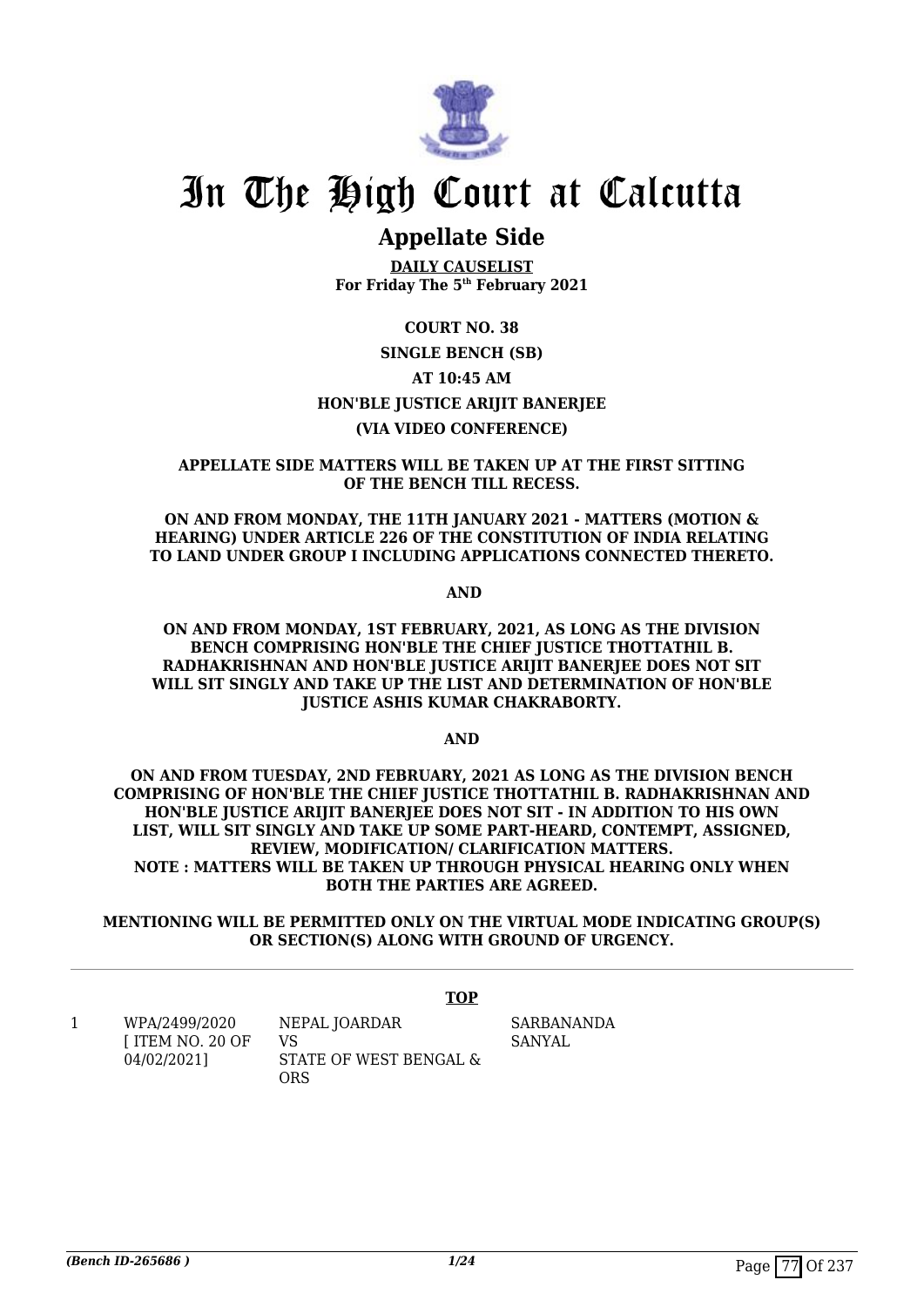| 2   | WPA/5059/2020<br>$[09-02-2021]$         | ADARSHA PRATIBANDHI<br><b>SAMITY &amp; ANR</b><br><b>VS</b>                                                                     | SUBRATA SAHA                         |
|-----|-----------------------------------------|---------------------------------------------------------------------------------------------------------------------------------|--------------------------------------|
|     |                                         | STATE OF WEST BENGAL &<br><b>ORS</b>                                                                                            |                                      |
|     |                                         | <b>SPECIALLY FIXED MATTERS</b>                                                                                                  |                                      |
| 3   | WPA/10503/2019                          | PORTSIDE ESTATES LTD. &<br>ANR<br><b>VS</b><br>UNION OF INDIA & ORS                                                             | SAPTARSHI<br><b>MUKHERJEE</b>        |
| wt4 | WPA/7168/2020                           | PORTSIDE ESTATES<br><b>LIMITED AND ANOTHER</b><br><b>VS</b><br>UNION OF INDIA AND<br><b>OTHERS</b>                              | <b>SAPTARSHI</b><br><b>MUKHERJEE</b> |
|     | IA NO: CAN/1/2020                       |                                                                                                                                 |                                      |
| 5   | WPA/21268/2019<br>$[09-02-2021]$        | SANTOSH KUMAR BHUINYA<br>VS<br>STATE OF WEST BENGAL &<br><b>ORS</b>                                                             | SUBJOJIT SAHA                        |
|     | IA NO: CAN/1/2020, CAN/2/2020           |                                                                                                                                 |                                      |
|     |                                         | <b>MOTION</b>                                                                                                                   |                                      |
| 6   | WPA/2556/2019<br>[N.T.W.]               | KALYAN GHOSH<br><b>VS</b><br>HOWRAH ZILLA PARISHAD<br>& ORS                                                                     | SANKHA SUBHRA<br><b>RAY</b>          |
|     | IA NO: CAN/1/2020(Old No:CAN/5485/2020) |                                                                                                                                 |                                      |
| wt7 | WPA/1688/2019                           | <b>TAPAS PAUL</b><br><b>VS</b><br>HOWRAH ZILLA PARISHAD<br>& ORS                                                                | APURBA KUMAR<br><b>GHOSH</b>         |
| 8   | WPA/5570/2019<br>$[09-02-2021]$         | MD. ENAYUTULLAH<br>VS<br>THE DIRECTOR OF BENGAL<br><b>LAND REFORMS &amp;</b><br><b>REVENUE DEPT &amp; ORS</b>                   | <b>UJJAL RAY</b>                     |
|     | IA NO: CAN/1/2020(Old No:CAN/693/2020)  |                                                                                                                                 |                                      |
| 9   | WPA/5590/2019<br>$[09-02-2021]$         | SEIKH ABUL KASHEM<br>VS.<br>THE DIRECTOR OF BENGAL<br>LAND & LAND REFORMS &<br><b>ORS</b>                                       | <b>UJJAL RAY</b>                     |
|     | IA NO: CAN/1/2020(Old No:CAN/689/2020)  |                                                                                                                                 |                                      |
| 10  | WPA/5593/2019<br>$[09-02-2021]$         | <b>MANOYAR HOSSAIN</b><br><b>CHOWDHURY</b><br><b>VS</b><br>THE DIRECTOR OF BENGAL<br>LAND & LAND<br>REFORMS&REVENUE DEPT,<br>&0 | <b>UJJAL RAY</b>                     |

IA NO: CAN/1/2020(Old No:CAN/688/2020)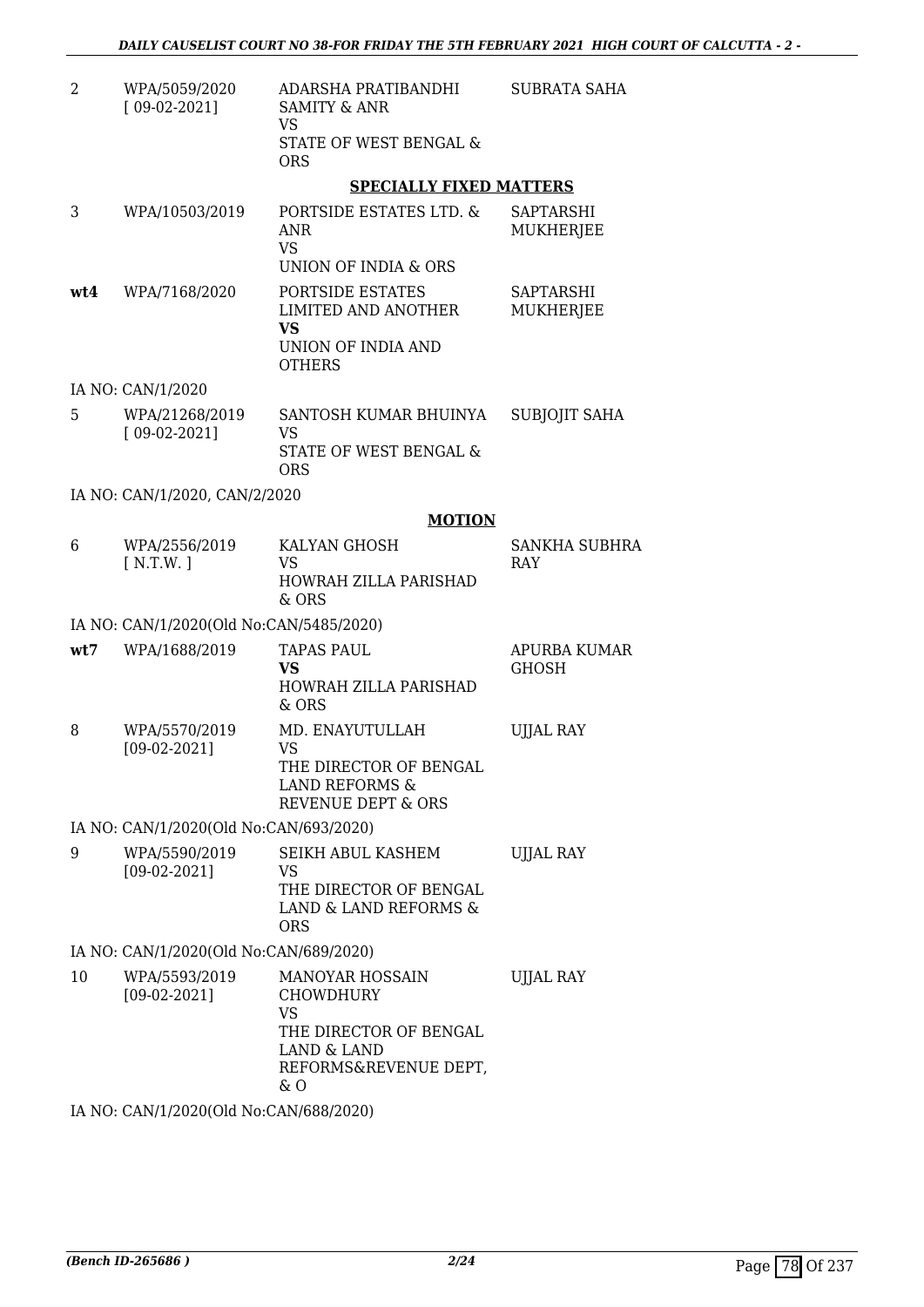| 11 | WPA/5596/2019<br>$[09-02-2021]$        | <b>UNUSH SK</b><br>VS<br>THE DIRECTOR OF BENGAL<br>LAND & LAND REFORMS &<br>REVENUE DET, & OR                        | <b>UJJAL RAY</b> |
|----|----------------------------------------|----------------------------------------------------------------------------------------------------------------------|------------------|
|    | IA NO: CAN/1/2020(Old No:CAN/686/2020) |                                                                                                                      |                  |
| 12 | WPA/5598/2019<br>$[09-02-2021]$        | MD. SHERFUL HAQUE<br><b>VS</b><br>THE DIRECTOR OF BENGAL<br><b>LAND &amp; LAND</b><br>REFORMS&REVENUE<br>DEPT, & ORS | <b>UJJAL RAY</b> |
|    | IA NO: CAN/1/2020(Old No:CAN/691/2020) |                                                                                                                      |                  |
| 13 | WPA/5604/2019<br>$[09-02-2021]$        | SEIKH YAQUB ALI<br>VS<br>THE DIRECTOR OF BENGAL<br>LAND & LAND<br>REFORMS&REVENUE<br>DEPT, & ORS                     | <b>UJJAL RAY</b> |
|    | IA NO: CAN/1/2020(Old No:CAN/690/2020) |                                                                                                                      |                  |
| 14 | WPA/5606/2019<br>$[09-02-2021]$        | MD. MAINUL HAQUE<br>VS<br>THE DIRECTOR OF BENGAL<br>LAND & LAND<br>REFORMS&REVENUE<br>DEPT, & ORS                    | <b>UJJAL RAY</b> |
|    | IA NO: CAN/1/2020(Old No:CAN/687/2020) |                                                                                                                      |                  |
| 15 | WPA/5608/2019<br>$[09-02-2021]$        | MD YEONNUS ALI<br>VS<br>THE DIRECTOR OF BENGAL<br>L&LR AND REV DEPT. &<br><b>ORS</b>                                 | <b>UJJAL RAY</b> |
|    | IA NO: CAN/1/2020(Old No:CAN/692/2020) |                                                                                                                      |                  |
| 16 | WPA/18653/2019                         | <b>USHARANJAN DAS</b><br><b>VS</b><br>STATE OF WEST BENGAL &<br><b>ORS</b>                                           | DEBNARAYAN PATRA |
| 17 | WPA/18656/2019                         | PRASANTA KUMAR DAS<br>VS<br>STATE OF WEST BENGAL &<br><b>ORS</b>                                                     | DEBNARAYAN PATRA |
| 18 | WPA/18667/2019                         | <b>BHABANI DAS</b><br>VS<br>STATE OF WEST BENGAL &<br><b>ORS</b>                                                     | DEBNARAYAN PATRA |
| 19 | WPA/19050/2019<br>N.T.W.               | ALOKA MUKHERJEE & ORS<br>VS<br>STATE OF WEST BENGAL &<br><b>ORS</b>                                                  | MADAN MOHAN ROY  |
| 20 | WPA/22242/2019<br>$[10-02-2021]$       | <b>SUKDEV BERA</b><br><b>VS</b><br>STATE OF WEST BENGAL &<br><b>ORS</b>                                              | DURBA BANERJEE   |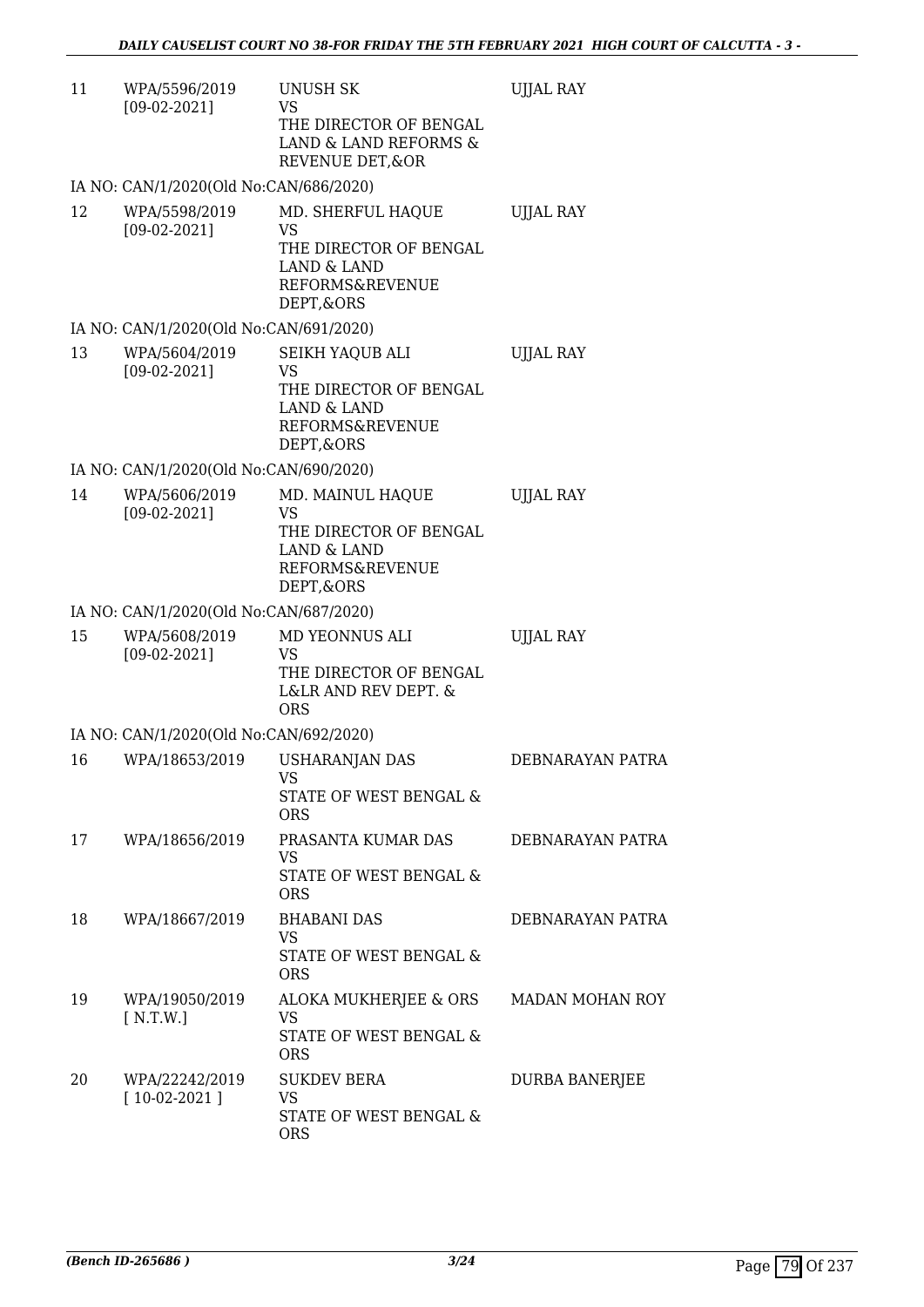#### *DAILY CAUSELIST COURT NO 38-FOR FRIDAY THE 5TH FEBRUARY 2021 HIGH COURT OF CALCUTTA - 4 -*

| 21 | WPA/4907/2020<br>$[24-02-2021]$ | KESHAB CHANDRA GIRI<br>VS<br>STATE OF WEST BENGAL &<br><b>ORS</b>                                                                       | <b>BHASKAR CHANDRA</b><br><b>MANNA</b> |
|----|---------------------------------|-----------------------------------------------------------------------------------------------------------------------------------------|----------------------------------------|
| 22 | WPA/4939/2020<br>$[24-02-2021]$ | SHUBHAJIT MANDAL & ANR<br><b>VS</b><br>STATE OF WEST BENGAL &<br><b>ORS</b>                                                             | <b>DYUTIMAN BANERJEE</b>               |
| 23 | WPA/4943/2020                   | PRATAP GHOSH<br><b>VS</b><br><b>STATE OF WEST BENGAL &amp;</b><br><b>ORS</b>                                                            | KAMAL KANTA KAR                        |
| 24 | WPA/4970/2020<br>N.T.W.         | DHANANJAY TAPADAR<br>VS<br>STATE OF WEST BENGAL &<br><b>ORS</b>                                                                         | HEMANTA COOMER<br><b>MITTER</b>        |
| 25 | WPA/4990/2020<br>$[09-02-2021]$ | PATELNAGAR MINERALS &<br><b>INDUSTRIES PRIVATE</b><br><b>LIMITED &amp; ANR</b><br><b>VS</b><br>STATE OF WEST BENGAL &<br><b>ORS</b>     | PINAKI RANJAN<br><b>CHAKRABARTI</b>    |
| 26 | WPA/5027/2020                   | RATNA GUHA<br><b>VS</b><br>STATE OF WEST BENGAL &<br><b>ORS</b>                                                                         | PARTHA PRATIM<br>KANJILAL              |
| 27 | WPA/5049/2020                   | AMIYA KR. MONDAL & ANR.<br><b>VS</b><br>STATE OF WEST BENGAL &<br>ORS.                                                                  | KAMAL KANTA KAR                        |
| 28 | WPA/5140/2020<br>$[24-02-2021]$ | <b>MD. ABDUR RAJJAK</b><br>VS<br>UNION OF INDIA & ORS                                                                                   | DONA GHOSH                             |
| 29 | WPA/5198/2020<br>$[24-02-2021]$ | NIJAM ALI MONDAL<br>VS<br>STATE OF WEST BENGAL &<br><b>ORS</b>                                                                          | <b>ABDUR RAHAMAN</b>                   |
| 30 | WPA/7277/2020                   | HARIPADA MONDAL AND<br><b>OTHERS</b><br><b>VS</b><br>STATE OF WEST BENGAL<br>AND ORS.                                                   | <b>MUKTESWAR MAITY</b>                 |
|    | IA NO: CAN/1/2020               |                                                                                                                                         |                                        |
| 31 | WPA/7471/2020                   | <b>SMT SATWANTI DEVI</b><br><b>VS</b><br>THE CHAIRMAN, SUB DIV<br>MAGISTRATE, SR CITIZEN<br><b>WELFARE AND MAIN</b><br>TRIBUNAL AND ANR | <b>ANJALI NAG</b>                      |

IA NO: CAN/1/2020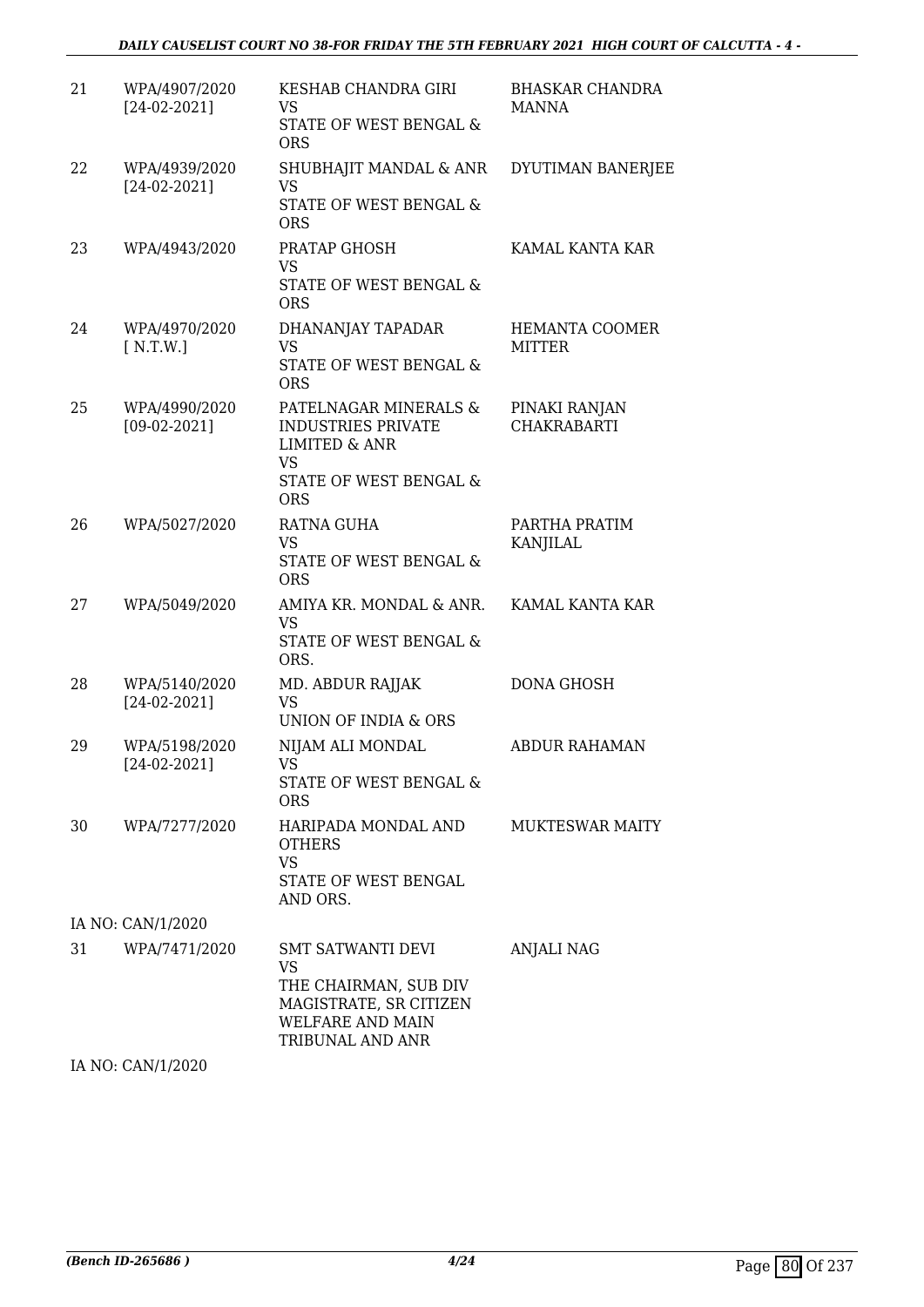| 32 | WPA/7492/2020<br>$[24-02-2021]$ | M/S DHANWANTARI TIE UP<br>P. LTD<br><b>VS</b><br>State of West Bengal                 | SIDDHARTHA PAUL                        |
|----|---------------------------------|---------------------------------------------------------------------------------------|----------------------------------------|
|    | IA NO: CAN/1/2020               |                                                                                       |                                        |
| 33 | WPA/7505/2020                   | <b>SUDHIR KUMAR</b><br><b>UDGIRKKAR</b><br><b>VS</b>                                  | ANAND JHA                              |
|    | IA NO: CAN/1/2020               | State of West Bengal                                                                  |                                        |
| 34 | WPA/7924/2020                   | PRADIP MAITY                                                                          | SANTI PADA PAHARI                      |
|    | $[24-02-2021]$                  | VS<br>STATE OF WEST BENGAL<br>AND ORS.                                                |                                        |
| 35 | WPA/8254/2020                   | <b>BHOLANATH HALDEWR</b><br>AND ORS<br><b>VS</b>                                      | LAKSHMINATH<br><b>BHATTACHARYYA</b>    |
|    |                                 | STATE OF WEST BENGAL<br>AND ORS.                                                      |                                        |
| 36 | WPA/8628/2020                   | RAJESH DUTTA<br><b>VS</b><br>UNION OF INDIA AND ORS                                   | SOUMYAJIT DAS<br><b>MAHAPATRA</b>      |
| 37 | WPA/8719/2020                   | MEGHNAD RANA @<br>MEGNAD RANA<br><b>VS</b>                                            | <b>SHAMIK CHATTERJEE</b>               |
|    |                                 | STATE OF WEST BENGAL<br>AND ORS.                                                      |                                        |
| 38 | WPA/8812/2020                   | PRADIP KUMAR ADHIKARI<br>@ ADHIKARY AND ANR<br><b>VS</b><br>THE STATE OF WEST         | PINAKI RANJAN<br><b>CHAKRABORTI</b>    |
|    |                                 | <b>BENGAL AND ORS</b>                                                                 |                                        |
| 39 | WPA/8837/2020                   | PALCON ABASAN PRIVATE<br>LIMITED<br>VS.<br>THE STATE OF WEST<br><b>BENGAL AND ORS</b> | <b>SOMNATH ROY</b><br><b>CHOWDHURY</b> |
| 40 | WPA/8905/2020                   | SUPENDRA NATH BASAK<br>AND ORS<br><b>VS</b>                                           | <b>SARBANANDA</b><br>SANYAL            |
|    |                                 | STATE OF WEST BENGAL<br>AND ORS                                                       |                                        |
| 41 | WPA/8906/2020                   | SUSHIL CHANDRA BISWAS<br>AND ORS<br><b>VS</b>                                         | SARBANANDA<br>SANYAL                   |
|    |                                 | STATE OF WEST BENGAL<br>AND ORS                                                       |                                        |
| 42 | WPA/8932/2020                   | SIKIMUDDIN SK AND<br><b>ANOTHER</b><br><b>VS</b><br>STATE OF WEST BENGAL<br>AND ORS.  | <b>SUFI KAMAL</b>                      |
| 43 | WPA/9202/2020                   | <b>JHARNA DAS</b><br>VS<br>State of West Bengal                                       | <b>MONIKA SARKAR</b>                   |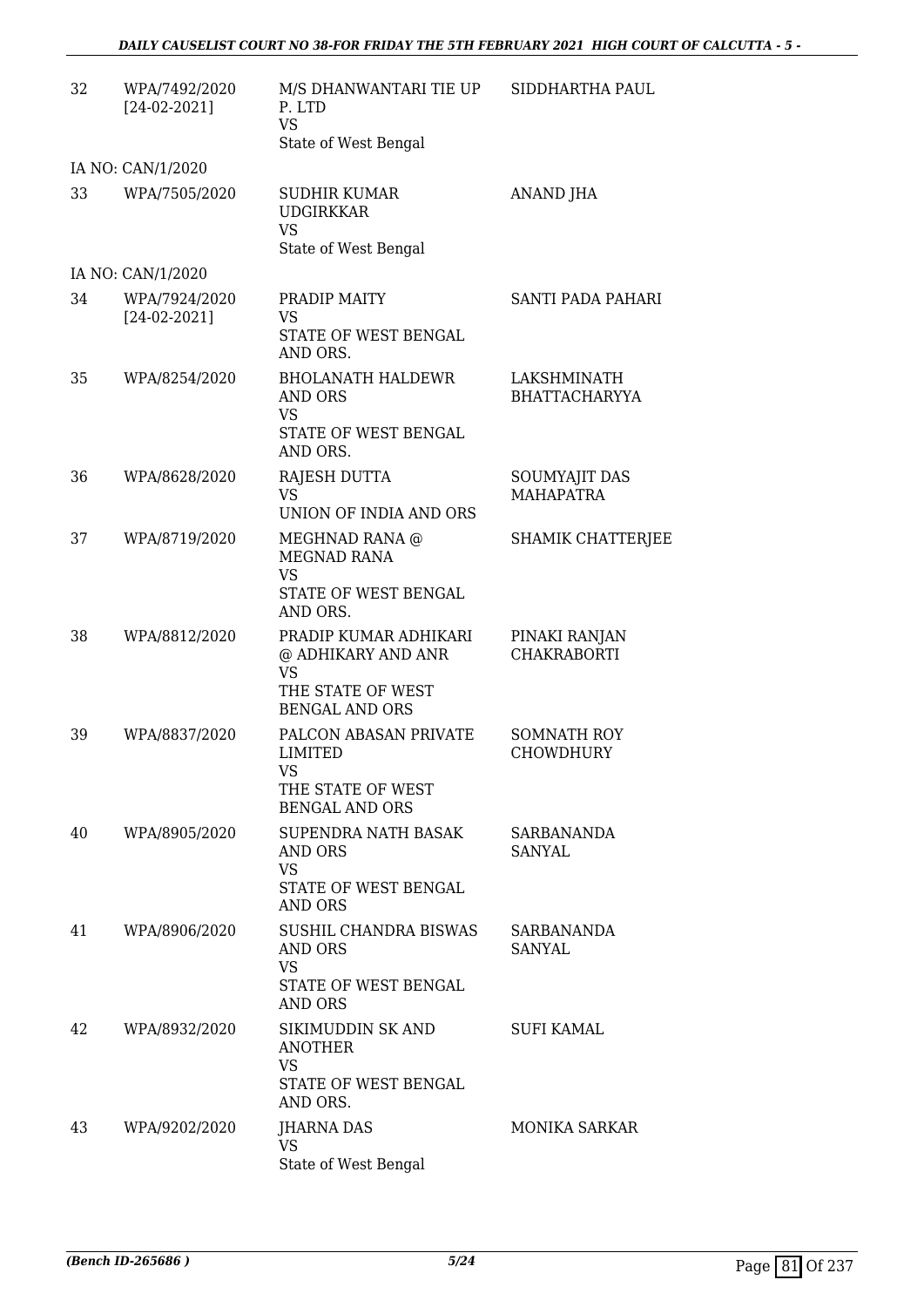| 44 | WPA/9459/2020 | KRISHNA KINKAR GHOSH<br>VS.<br>STATE OF WEST BENGAL<br>AND ORS.                                                         | <b>SUMAN BASU</b>                    |
|----|---------------|-------------------------------------------------------------------------------------------------------------------------|--------------------------------------|
| 45 | WPA/9478/2020 | MANJU RANI MONDAL<br>VS.<br>STATE OF WEST BENGAL<br>AND ORS.                                                            | <b>MANIKA SARKAR</b>                 |
| 46 | WPA/9520/2020 | PRAMITA GAYEN<br><b>VS</b><br>STATE OF WEST BENGAL<br>AND ORS.                                                          | <b>DILIP KUMAR</b><br><b>SHYAMAL</b> |
| 47 | WPA/9521/2020 | <b>GANESH CHAKRABORTY</b><br><b>VS</b><br>STATE OF WEST BENGAL<br>AND ORS.                                              | DILIP KUMAR<br>SHYAMAL               |
| 48 | WPA/9523/2020 | MAA SHITALA BISHALAXMI<br>SANGHA REPD BY SUKHEN<br><b>MITRA</b><br><b>VS</b><br><b>STATE OF WEST BENGAL</b><br>AND ORS. | <b>DILIP KUMAR</b><br>SHYAMAL        |
| 49 | WPA/9524/2020 | <b>SWAPAN KUMAR PAG</b><br><b>VS</b><br>STATE OF WEST BENGAL<br>AND ORS.                                                | DILIP KUMAR<br><b>SHYAMAL</b>        |
| 50 | WPA/9525/2020 | DEBABRATA GURIA<br><b>VS</b><br>STATE OF WEST BENGAL<br>AND ORS.                                                        | <b>DILIP KUMAR</b><br>SHYAMAL        |
| 51 | WPA/9528/2020 | UTTAM ROUTH<br><b>VS</b><br>STATE OF WEST BENGAL<br>AND ORS.                                                            | <b>DILIP KUMAR</b><br><b>SHYAMAL</b> |
| 52 | WPA/9529/2020 | NAMKHANA GRAMBARI<br>REPRESENTED BY AJOY<br><b>KHATUA</b><br><b>VS</b><br>STATE OF WEST BENGAL<br>AND ORS.              | <b>DILIP KUMAR</b><br><b>SHYAMAL</b> |
| 53 | WPA/9560/2020 | FABWORTH PROMOTERS<br>PVT LTD AND ANR<br><b>VS</b><br>KOLKATA METROPOLITAN<br>DEV. AUTHORITY AND ORS                    | <b>ALAKNANDA DAS</b>                 |
| 54 | WPA/9681/2020 | PRABHA SINGH AND<br><b>OTHERS</b><br><b>VS</b><br>STATE OF WEST BENGAL<br>AND ORS.                                      | <b>SUMAN BANERJEE</b>                |
| 55 | WPA/9722/2020 | DINESH KUMAR AGARWALA<br><b>VS</b><br>State of West Bengal                                                              | <b>JAMIRUDDIN KHAN</b>               |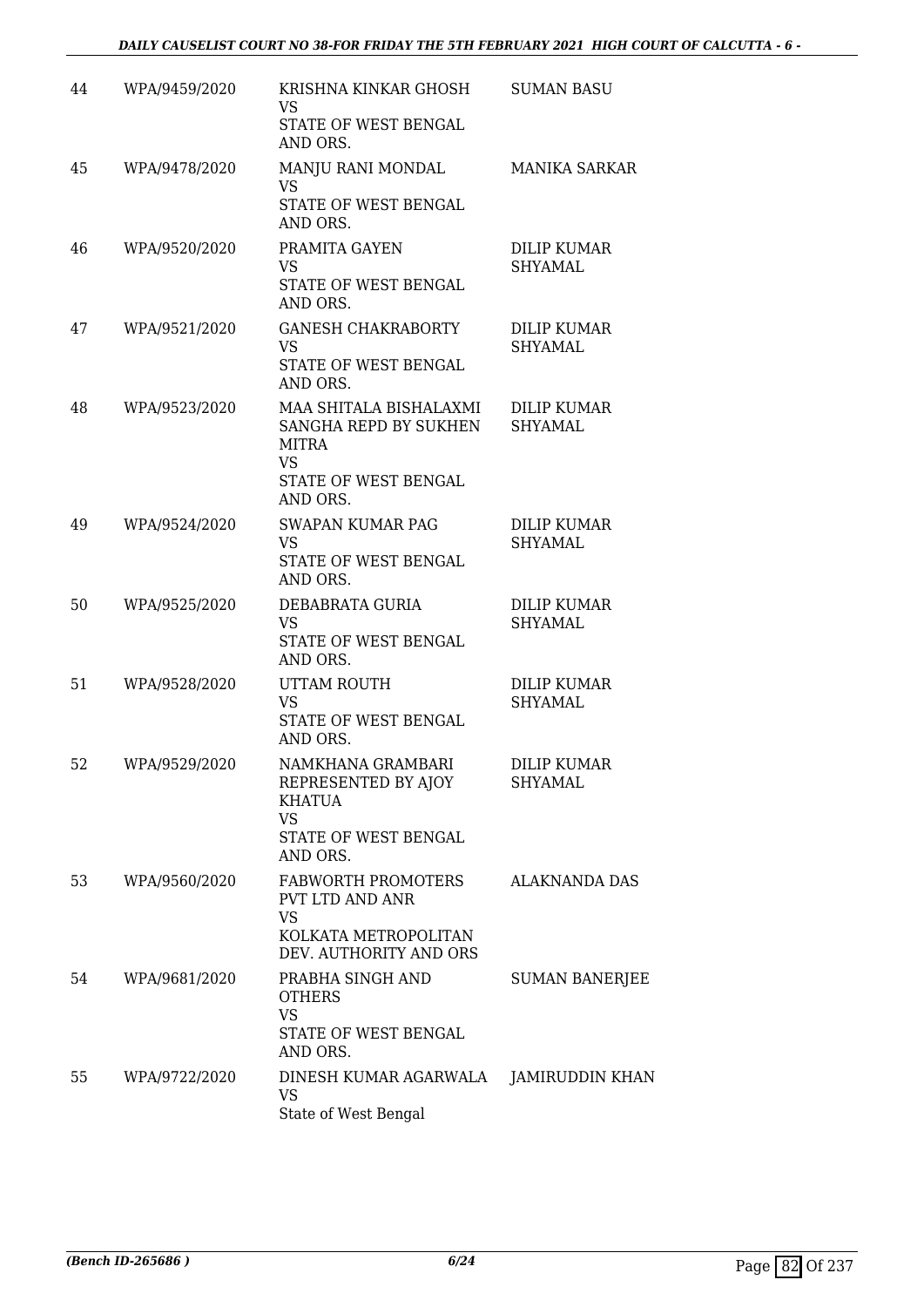| 56 | WPA/9837/2020  | KHEYA ABASAN SAMABAY<br>SAMITY REPRESENTED BY<br><b>ITS SECRETARY</b><br>VS<br>STATE OF WEST BENGAL<br>AND ORS. | <b>NEIL BASU</b>            |
|----|----------------|-----------------------------------------------------------------------------------------------------------------|-----------------------------|
| 57 | WPA/9880/2020  | RAMA PRASAD SARKAR<br>VS<br>STATE OF WEST BENGAL<br>AND ORS.                                                    |                             |
| 58 | WPA/9938/2020  | RAFIKUL LASKAR<br><b>VS</b><br>THE STATE OF WEST<br><b>BENGAL AND ANR</b>                                       | MANABENDRA<br><b>THAKUR</b> |
| 59 | WPA/9972/2020  | <b>BIDYUT KUMAR BISWAS</b><br>VS.<br>UNION OF INDIA AND ORS.                                                    | <b>GIASUDDIN MOLLA</b>      |
| 60 | WPA/10141/2020 | AKASHTORI CO-OPERATIVE<br>HOUSING SOCIETY LIMITED<br>AND ANOTHER<br><b>VS</b><br>STATE OF WEST BENGAL           | SANJAY SAHA                 |
| 61 | WPA/10142/2020 | AND ORS.<br><b>AINUDDIN SEK</b><br><b>VS</b><br>STATE OF WEST BENGAL<br>AND ORS.                                | ARITRA SANKAR RAY           |
| 62 | WPA/10143/2020 | KALPANA PAL<br><b>VS</b><br>State of West Bengal                                                                | ARITRA SHANKAR<br>RAY       |
| 63 | WPA/10151/2020 | <b>TAIMINA BIBI</b><br><b>VS</b><br>STATE OF WEST BENGAL<br>AND ORS.                                            | ARITRA SHANKAR<br>RAY       |
| 64 | WPA/10168/2020 | <b>MAJET MONDAL</b><br>VS<br>State of West Bengal                                                               | <b>ABDUL MURSHID</b>        |
| 65 | WPA/10170/2020 | ABDUL RASHED MONDAL<br>AND OTHERS<br>VS<br>STATE OF WEST BENGAL<br>AND ORS.                                     | ABDUL MURSHID               |
| 66 | WPA/10199/2020 | NIRMAL KUMAR<br><b>CHATTERJEE</b><br><b>VS</b><br>STATE OF WEST BENGAL<br>AND ORS.                              | DYUTIMAN BANERJEE           |
| 67 | WPA/10430/2020 | <b>SMTI LAXMI</b><br>VS<br>THE ANDAMAN AND<br>NICOBAR ADMINISTRATION<br>AND ORS                                 | K VIJAY KUMAR               |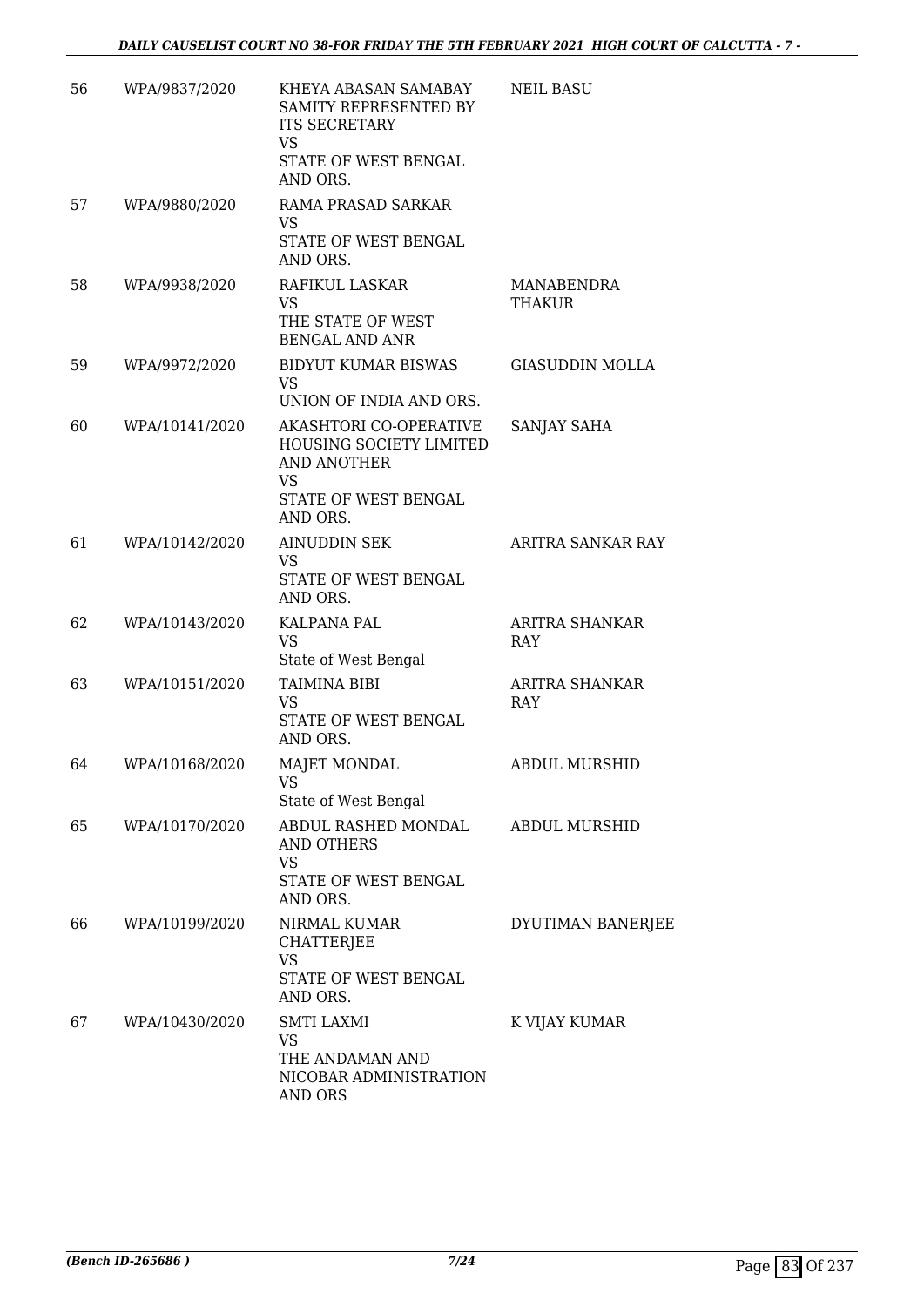| 68 | WPA/10432/2020 | <b>SMTI AMDAMMAL</b><br><b>VS</b><br>THE ANDAMAN AND<br>NICOBAR ADMINISTRATION<br>AND ORS | K. VIJAY KUMAR                      |
|----|----------------|-------------------------------------------------------------------------------------------|-------------------------------------|
| 69 | WPA/10568/2020 | SANTANU MONDAL<br><b>VS</b><br>THE ADDITIONAL LAND<br><b>ACQUISITION OFFICER</b>          | NITAI CHANDRA<br><b>SAHA</b>        |
| 70 | WPA/10579/2020 | MD.MAJEDAR RAHAMAN<br><b>VS</b><br>STATE OF WEST BENGAL<br>AND ORS.                       | <b>BISWAJIT SAMANTA</b>             |
| 71 | WPA/10762/2020 | RAJENDRA KUMAR<br><b>BIDASARIA</b><br><b>VS</b><br>STATE OF WEST BENGAL<br>AND ORS.       | SURANJAN SAHA                       |
| 72 | WPA/10808/2020 | TAPAN KUMAR MANNA<br>VS<br>STATE OF WEST BENGAL<br>AND ORS.                               | <b>GOURAB GHOSH</b>                 |
| 73 | WPA/10869/2020 | <b>SHANKAR PRAMANICK</b><br><b>VS</b><br>STATE OF WEST BENGAL<br>AND ORS.                 | <b>SARBANANDA</b><br><b>SANYAL</b>  |
| 74 | WPA/10874/2020 | PRADIP MONDAL<br>VS<br>STATE OF WEST BENGAL<br>AND ORS.                                   | <b>SARBANANDA</b><br><b>SANYAL</b>  |
| 75 | WPA/10936/2020 | <b>CHANDRANI BISWAS</b><br>VS<br>STATE OF WEST BENGAL<br>AND ANR.                         | DEBASISH<br><b>CHATTOPADHYAY</b>    |
| 76 | WPA/11005/2020 | <b>AMIT GHOSH</b><br>VS<br>UNION OF INDIA AND ORS.                                        | <b>SOMESH KUMAR</b><br><b>GHOSH</b> |
| 77 | WPA/11139/2020 | KRISHNANAGAR ANATH<br>SISHU ASHRAM AND ANR<br>VS<br>STATE OF WEST BENGAL<br>AND ORS.      | DEB NARAYAN PATRA                   |
| 78 | WPA/11148/2020 | JAYANTA PROSAD ROY<br><b>VS</b><br><b>STATE OF WEST BENGAL</b><br>AND ORS.                | <b>SAMRAT DEY PAUL</b>              |
| 79 | WPA/11154/2020 | RATAN MANJURI MANDAL<br><b>VS</b><br>STATE OF WEST BENGAL<br>AND ORS.                     | SRIKUMAR MANDAL                     |
| 80 | WPA/11156/2020 | UTTAM KUMAR MAITY<br>VS<br>STATE OF WEST BENGAL<br>AND ORS.                               | ABHILASH SINHA<br>ROY               |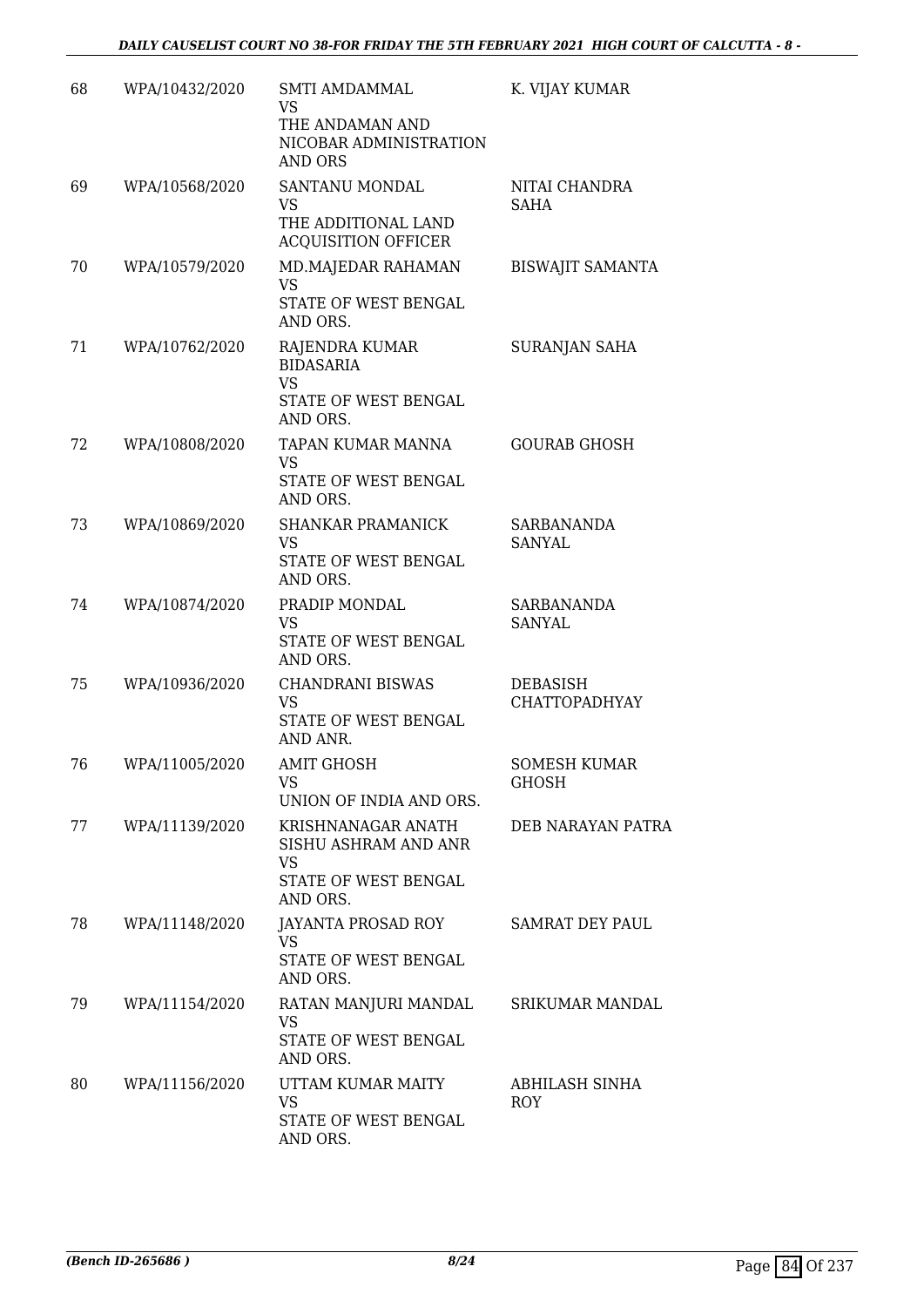| 81 | WPA/11224/2020 | <b>GOPAL MUKHERJEE</b><br>VS                                                                                                                                     | K.M. HOSSAIN                          |
|----|----------------|------------------------------------------------------------------------------------------------------------------------------------------------------------------|---------------------------------------|
|    |                | UNION OF INDIA AND ORS.                                                                                                                                          |                                       |
| 82 | WPA/11229/2020 | <b>BIMAL PAL AND ANR</b><br><b>VS</b><br>THE STATE OF WEST<br><b>BENGAL AND ORS</b>                                                                              | <b>ABHIJIT SARKAR</b>                 |
| 83 | WPA/11329/2020 | JAITA DAS (NEE ROY)<br><b>VS</b><br><b>WEST BENGAL HOUSING</b><br><b>INFRASTRUCTURE</b><br><b>DEVELOPMENT</b><br><b>CORPORATION LIMITED</b><br><b>AND OTHERS</b> | PRANATI DAS                           |
| 84 | WPA/11391/2020 | HRISIKESH MAITY AND ORS<br><b>VS</b><br>STATE OF WEST BENGAL<br>AND ORS.                                                                                         | SATYAJIT MANDAL                       |
| 85 | WPA/11444/2020 | BISHAN M. AGARWAL<br><b>VS</b><br>UNION OF INDIA AND ORS.                                                                                                        | <b>SAYAK RANJAN</b><br><b>GANGULY</b> |
| 86 | WPA/11447/2020 | <b>B.M.DEALERS LLP</b><br><b>VS</b><br>UNION OF INDIA AND ORS.                                                                                                   | <b>SAYAK RANJAN</b><br><b>GANGULY</b> |
| 87 | WPA/11453/2020 | <b>B.K. MARCHANTILE LLP</b><br><b>VS</b><br>UNION OF INDIA AND ORS.                                                                                              | <b>SAYAK RANJAN</b><br><b>GANGULY</b> |
| 88 | WPA/11477/2020 | KISHAN M. AGARWAL<br><b>VS</b><br>UNION OF INDIA AND ORS.                                                                                                        | <b>SAYAN RANJAN</b><br><b>GANGULY</b> |
| 89 | WPA/11480/2020 | K.K. COMMODITIES LLP<br>(FORMERLY KNOWN AS K.K.<br>COMMODITIES PVT. LTD)<br><b>VS</b><br>UNION OF INDIA AND ORS                                                  | SAYAK RANJAM<br><b>GANGULY</b>        |
| 90 | WPA/11483/2020 | <b>B.M.A MERCHANDISE LLP</b><br><b>VS</b><br>UNION OF INDIA AND ORS.                                                                                             | <b>SAYAK RANJAN</b><br><b>GANGULY</b> |
| 91 | WPA/11487/2020 | <b>B.K. MERCHANTILE LLP</b><br><b>VS</b><br>STATE OF WEST BENGAL<br>AND ORS.                                                                                     | <b>SAYAK RANJAN</b><br><b>GANGULY</b> |
| 92 | WPA/11490/2020 | MANNALAL SUREKA TRUST<br>VS<br>UNION OF INDIA AND ORS.                                                                                                           | <b>SAYAK RANJAN</b><br><b>GANGULY</b> |
| 93 | WPA/11493/2020 | BISHAN M. AGARWAL<br><b>VS</b><br>UNION OF INDIA AND ORS.                                                                                                        | <b>SAYAK RANJAN</b><br><b>GANGULY</b> |
| 94 | WPA/11538/2020 | SATYEN KUAMR THAKUR<br>AND ORS<br><b>VS</b><br>UNION OF INDIA AND ORS.                                                                                           | NILADRI SAHA                          |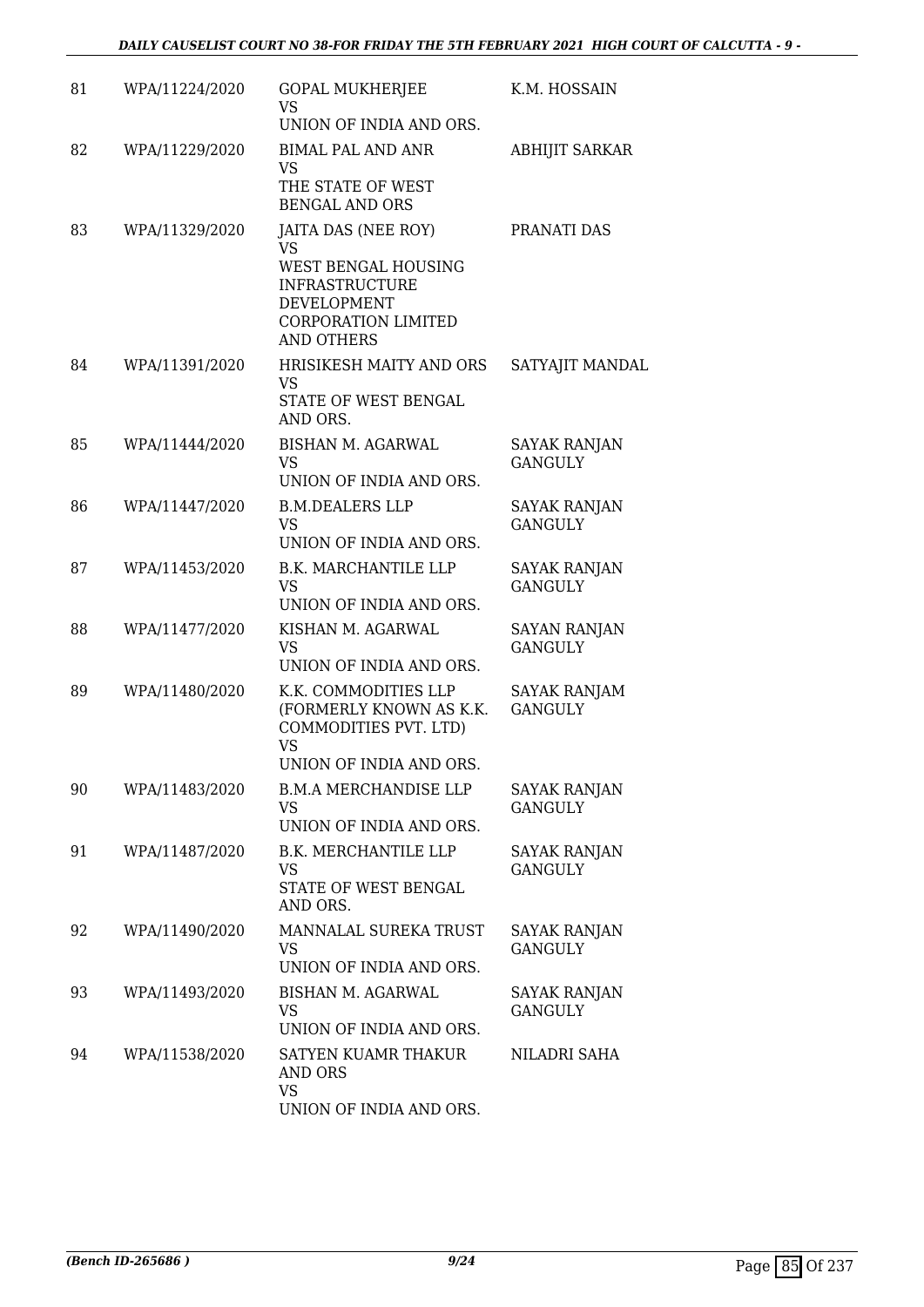| 95  | WPA/11540/2020 | SWAPAN SAMANTA AND<br><b>ORS</b><br><b>VS</b><br>STATE OF WEST BENGAL<br>AND ORS.                                              | SARBANANDA<br>SANYAL               |
|-----|----------------|--------------------------------------------------------------------------------------------------------------------------------|------------------------------------|
| 96  | WPA/11541/2020 | RAHUL AMIN MALLICK<br>VS<br>STATE OF WEST BENGAL<br>AND ORS.                                                                   | LAKSHMINATH<br><b>BHATTACHARYA</b> |
| 97  | WPA/11611/2020 | <b>SWAGATA BOSE</b><br><b>VS</b><br>STATE OF WEST BENGAL<br>AND ORS.                                                           | PRASANTA KUMAR<br>PAKRASHI         |
| 98  | WPA/11662/2020 | SANJIB KUNDU<br>VS<br>STATE OF WEST BENGAL<br>AND ORS.                                                                         | <b>SIDHANT</b><br><b>CHOWDHURY</b> |
| 99  | WPA/11670/2020 | <b>BIBHU BHUSON</b><br><b>CHAKRABORTY AND ORS</b><br><b>VS</b><br>THE STATE OF WEST<br><b>BENGAL AND ORS</b>                   | <b>BHASKAR HUTAIT</b>              |
| 100 | WPA/11694/2020 | PALSON DERMA PVT LTD<br>AND ANR<br><b>VS</b><br>THE COMPENTENT<br>AUTHORITY, URBAN LAND<br>CEILING DEPT, SDO AND<br><b>ORS</b> | <b>ABHIJIT BISWAS</b>              |
| 101 | WPA/11707/2020 | <b>GANGADHAR SAKHA</b><br>VS<br>STATE OF WEST BENGAL<br>AND ORS.                                                               | SANJIB KUMAR<br><b>GHOSH</b>       |
| 102 | WPA/11742/2020 | TAPAN KUMAR GHOSH<br>VS<br>THE STATE OF WEST<br><b>BENGAL AND ORS</b>                                                          | SARBANANDA<br><b>SANYAL</b>        |
| 103 | WPA/11746/2020 | NURUL ISLAM AND ANR<br>VS<br>THE STATE OF WEST<br><b>BENGAL AND ORS</b>                                                        | SARBANANDA<br>SANYAL               |
| 104 | WPA/11750/2020 | MD. LOKMAL HAQUE AND<br>ANR<br><b>VS</b><br>STATE OF WEST BENGAL<br>AND ORS.                                                   | DYUTIMAN BANERJEE                  |
| 105 | WPA/11775/2020 | BHAKTIPADA GHOSH<br>VS<br>STATE OF WEST BENGAL<br>AND ORS.                                                                     | SASTHI CHARAN<br>DHARA             |
| 106 | WPA/11833/2020 | <b>GOUTAM JANA</b><br><b>VS</b><br>STATE OF WEST BENGAL<br>AND ORS.                                                            | KRISHNENDU BERA                    |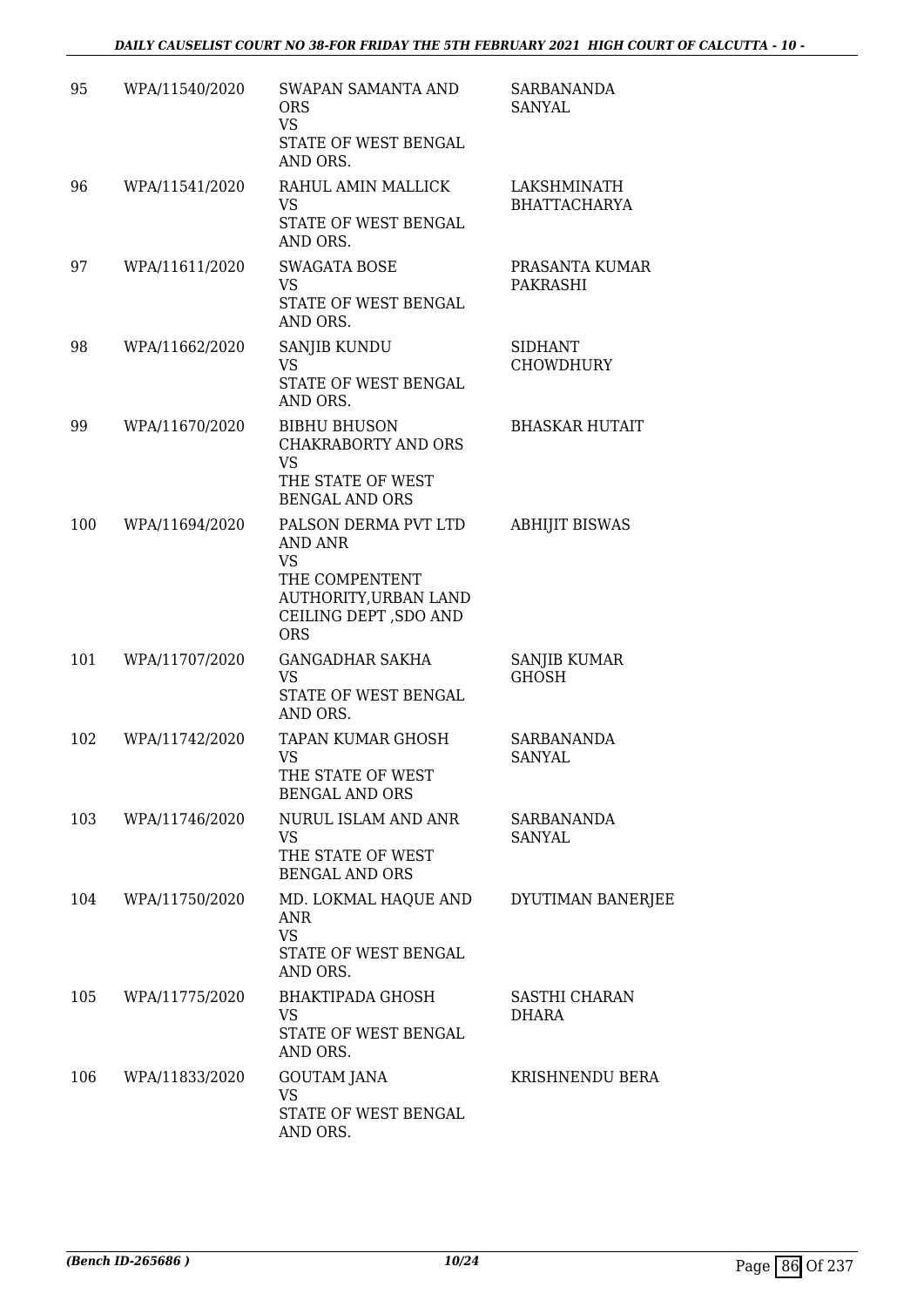| 107 | WPA/11837/2020 | M/S SEWANARAYAN<br>KHUBCHAND AND ANR<br><b>VS</b><br>STATE OF WEST BENGAL<br>AND ORS.                              | PRANGOPAL DAS                        |
|-----|----------------|--------------------------------------------------------------------------------------------------------------------|--------------------------------------|
| 108 | WPA/11886/2020 | <b>SUPRIYO GANGULY</b><br><b>VS</b><br>STATE OF WEST BENGAL<br>AND ORS.                                            | JAYASRI<br><b>BHATTACHARYA</b>       |
| 109 | WPA/11900/2020 | PRABIR GHOSHAL<br><b>VS</b><br>STATE OF WEST BENGAL<br>AND ORS.                                                    | JAYASRI<br><b>BHATTACHARYA</b>       |
| 110 | WPA/11906/2020 | MD. ARIFUL ISLAM ALIAS<br><b>MINTU GOLDER</b><br><b>VS</b><br>STATE OF WEST BENGAL<br>AND ORS.                     | MD. YOUNUS<br><b>MONDAL</b>          |
| 111 | WPA/11919/2020 | MD. MUCHA MONDAL<br>VS<br>STATE OF WEST BENGAL<br>AND ORS.                                                         | MD. YOUNUS<br><b>MONDAL</b>          |
| 112 | WPA/11931/2020 | RABIUL RAHAMAN<br>VS<br>STATE OF WEST BENGAL<br>AND ORS.                                                           | SK. NIZAMUDDIN                       |
| 113 | WPA/11943/2020 | <b>VIDYANANDA</b><br><b>CHAKRABORTY</b><br><b>VS</b><br>STATE OF WEST BENGAL<br>AND ORS.                           | <b>BISWAJIT</b><br><b>CHOWDHURY</b>  |
| 114 | WPA/91/2021    | SANJAY SAHA AND ANR<br><b>VS</b><br>THE STATE OF WEST<br><b>BENGAL AND ORS</b>                                     | PRASENJIT SAHA                       |
| 115 | WPA/119/2021   | NARAYAN MOSKARA<br><b>VS</b><br>STATE OF WEST BENGAL<br>AND ORS.                                                   | <b>MANIKA SARKAR</b>                 |
| 116 | WPA/126/2021   | ARDHENDU SEKHAR RANA<br>VS.<br>UNION OF INDIA AND ORS.                                                             | PRIYANKA SAHA                        |
| 117 | WPA/218/2021   | SHAMBHU CHANDRA DAS<br>AND ANR<br><b>VS</b><br>THE BOARD OF TRUSTEES<br>FOR THE PORT OF<br><b>CALCUTTA AND ORS</b> | AJAY DEBNATH                         |
| 118 | WPA/255/2021   | MANWAR ALI MOLLA<br><b>VS</b><br>STATE OF WEST BENGAL<br>AND ORS.                                                  | <b>SOUNAK</b><br><b>BHATTACHARYA</b> |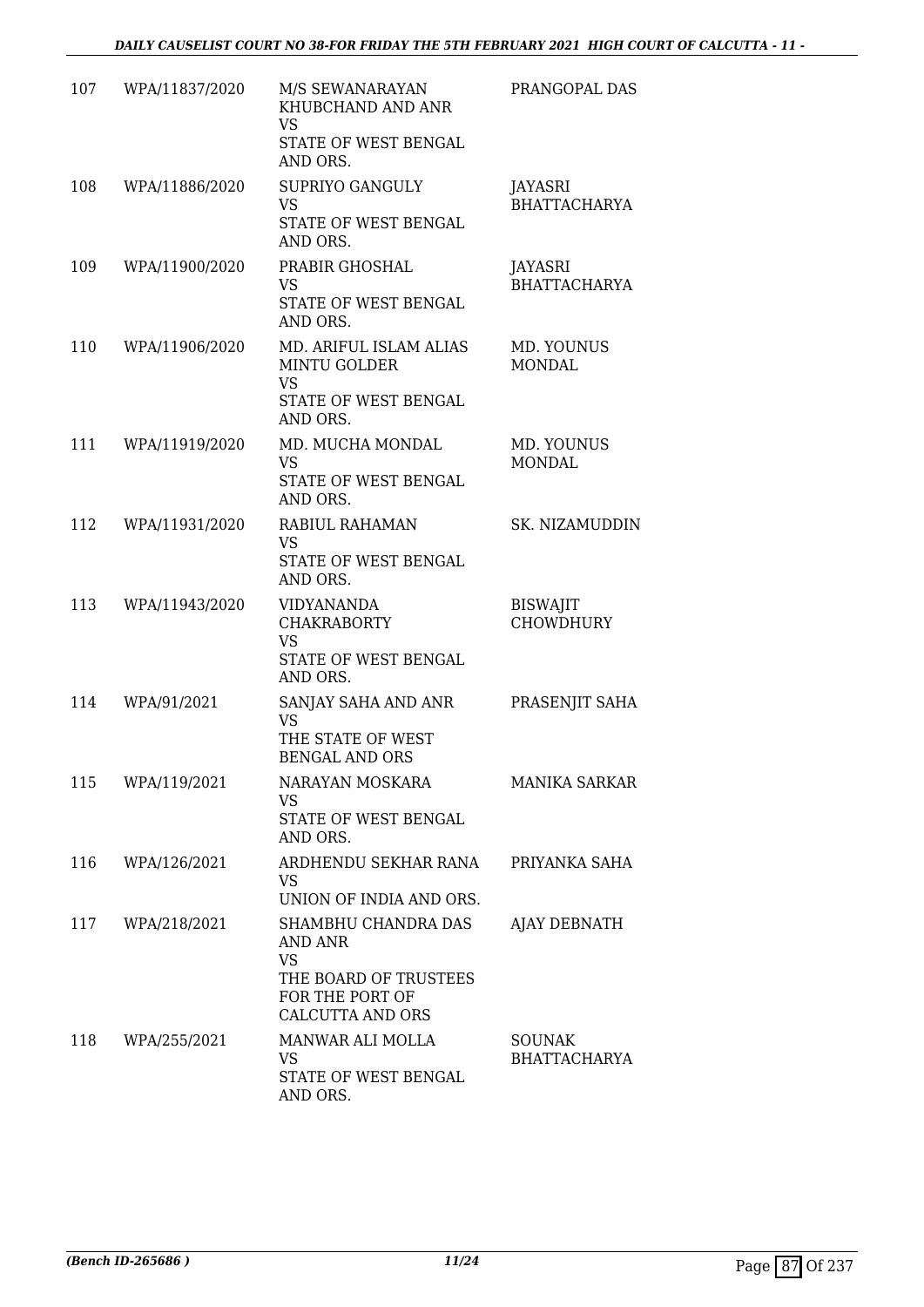| 119 | WPA/296/2021  | STATE BANK OF INDIA<br>VS<br>STATE OF WEST BENGAL<br>AND ORS.                                    | OM NARAYAN RAI                      |
|-----|---------------|--------------------------------------------------------------------------------------------------|-------------------------------------|
| 120 | WPA/600/2021  | DWARIKA NATH MONDAL<br><b>VS</b><br>STATE OF WEST BENGAL<br>AND ORS.                             | SANDIPAN PAL                        |
| 121 | WPA/689/2021  | KRISHNA DAS AND OTHERS DYUTIMAN BANERJEE<br><b>VS</b><br>STATE OF WEST BENGAL<br>AND ORS.        |                                     |
| 122 | WPA/706/2021  | RANJIT KUMAR BISWAS<br>ALIAS RANJIT BISWAS<br><b>VS</b><br>STATE OF WEST BENGAL<br>AND ORS       | TIMIR BARAN SAHA                    |
| 123 | WPA/761/2021  | FANIBHUSAN HALDER AND LAKSHMINATH<br><b>ORS</b><br><b>VS</b><br>STATE OF WEST BENGAL<br>AND ORS. | <b>BHATTACHARYA</b>                 |
| 124 | WPA/788/2021  | NIKHILESH BHOWMICK<br><b>VS</b><br>STATE OF WEST BENGAL<br>AND ORS.                              | SOURAV MONDAL                       |
| 125 | WPA/958/2021  | BLUECHIP PROJECTS PVT.<br>LTD.<br><b>VS</b><br>STATE OF WEST BENGAL<br>AND ORS.                  | REKHA GHOSH                         |
| 126 | WPA/993/2021  | SUDHIR PADA DAWN<br><b>VS</b><br>Union of India                                                  | <b>BISWAPRIYA</b><br><b>SAMANTA</b> |
| 127 | WPA/1061/2021 | KANTA CHARAN DAS AND<br><b>ORS</b><br><b>VS</b><br>STATE OF WEST BENGAL<br>AND ORS.              | RANJAN KUMAR KALI                   |
| 128 | WPA/1214/2021 | EMAMUDDIN MOMIN<br>VS.<br>STATE OF WEST BENGAL<br>AND ORS.                                       | <b>TANUSRI SANTRA</b>               |
| 129 | WPA/1242/2021 | M/S CORONA STEEL<br>INDUSTRY PVT. LTD<br><b>VS</b><br>STATE OF WEST BENGAL<br>AND ORS.           | PAWAN KUMAR<br>JAJODIA              |
| 130 | WPA/1386/2021 | SUSHRUTA DUTTA<br><b>VS</b><br>UNION OF INDIA AND ORS.                                           | SOUMYAJIT DAS<br><b>MAHAPATRA</b>   |
| 131 | WPA/1389/2021 | <b>SAGAR DUTTA</b><br>VS<br>UNION OF INDIA AND ORS.                                              | SOUMYAJIT DAS<br>MAHAPATRA          |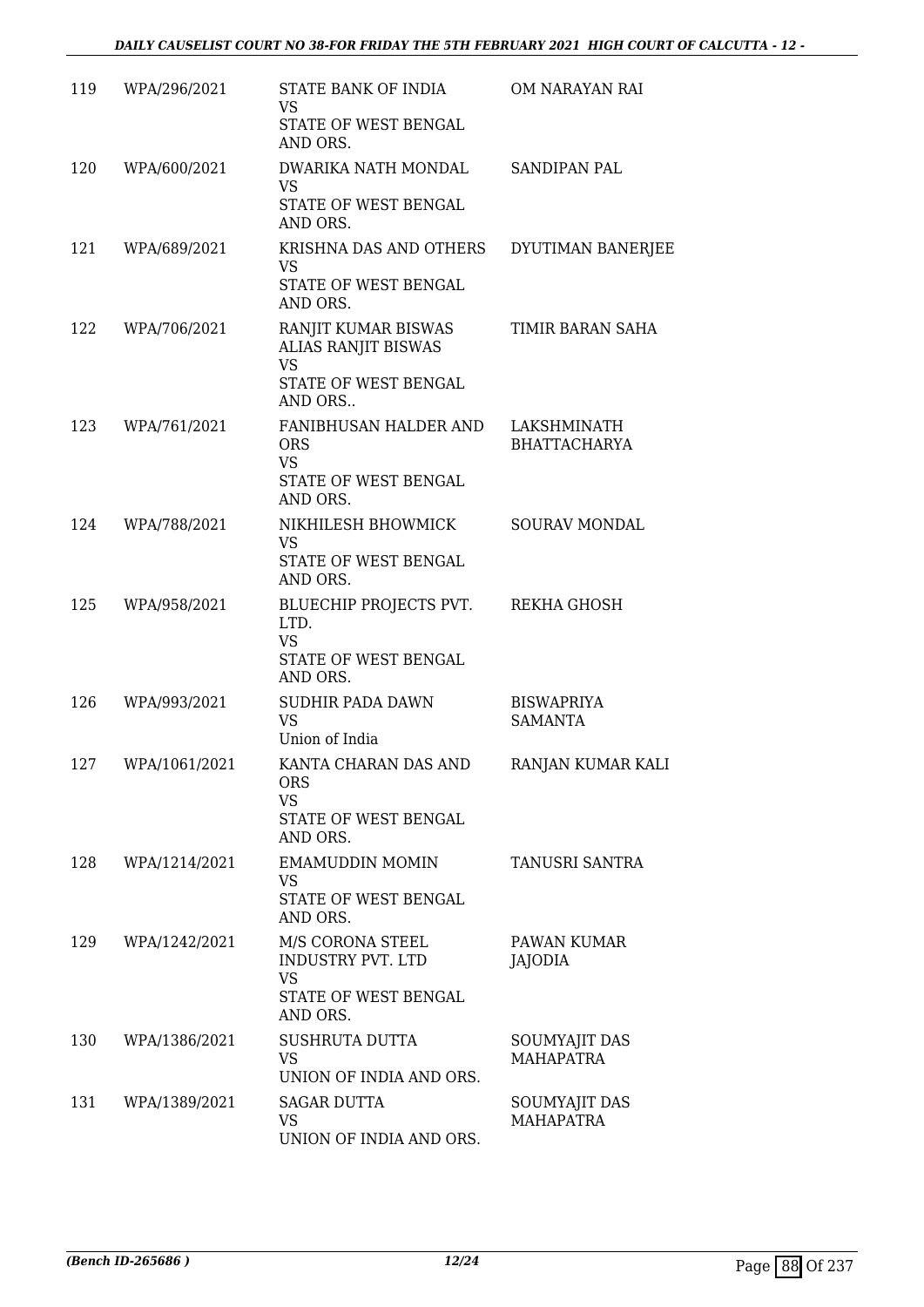| 132 | WPA/1392/2021 | TARUN KUMAR DUTTA<br><b>VS</b><br>UNION OF INDIA AND ORS.                                 | SOUMYAJIT DAS<br><b>MAHAPATRA</b>     |
|-----|---------------|-------------------------------------------------------------------------------------------|---------------------------------------|
| 133 | WPA/1451/2021 | SARAT CHANDRA KANJI<br>AND ANOTHER<br><b>VS</b><br>STATE OF WEST BENGAL<br>AND ORS.       | PRABIR MAJI                           |
| 134 | WPA/1545/2021 | RABINDRA SEVA BHARATI<br><b>AND ANOTHER</b><br><b>VS</b><br>UNION OF INDIA AND ORS.       | SIDDHARTHA ROY                        |
| 135 | WPA/1585/2021 | A.RAMASWAMY<br><b>VS</b><br>THE TEHSILDAR                                                 | <b>ANJILI NAG</b>                     |
| 136 | WPA/1783/2021 | PANCHANAN<br>MUKHOPADHYAY<br>@MUKHERJEE AND ANR<br>VS<br>STATE OF WEST BENGAL<br>AND ORS. | <b>SUPREEM NASKAR</b>                 |
| 137 | WPA/1992/2021 | DIPAK KAR<br><b>VS</b><br>STATE OF WEST BENGAL<br>AND ORS.                                | <b>ASHOK KUMAR</b><br><b>SINGH</b>    |
| 138 | WPA/1999/2021 | <b>SUBHAS CHANDRA KAR</b><br><b>VS</b><br>STATE OF WEST BENGAL<br>AND ORS.                | <b>ASHOK KUMAR</b><br><b>SINGH</b>    |
| 139 | WPA/2001/2021 | ARUN KR DUTTA ALIAS<br>ARUN DUTTA AND ORS<br><b>VS</b><br>UNION OF INDIA AND ORS.         | ANIRBAN SAHA                          |
| 140 | WPA/2005/2021 | DIPALI MAJI<br>VS<br>UNION OF INDIA AND ORS.                                              | <b>ANIRBAN SAHA</b>                   |
| 141 | WPA/2007/2021 | SANATAN PRAMANIK AND<br>ORS.<br><b>VS</b><br>UNION OF INDIA AND ORS.                      | ANIRBAN SAHA                          |
| 142 | WPA/2009/2021 | <b>MAMATA NATH</b><br><b>VS</b><br>UNION OF INDIA AND ORS.                                | <b>AVIROOP</b><br><b>BHATTACHARYA</b> |
| 143 | WPA/2014/2021 | <b>MANIK PRAMANIK</b><br>VS<br>UNION OF INDIA AND ORS.                                    | ANIRBAN SAHA                          |
| 144 | WPA/2075/2021 | DIPALI BAR<br>VS<br>STATE OF WEST BENGAL<br>AND ORS.                                      | TANUSHRI SANTRA                       |
| 145 | WPA/2323/2021 | PRABHAT DALAI<br>VS<br>State of West Bengal                                               | ANINDITA AUDDY<br>(DAS)               |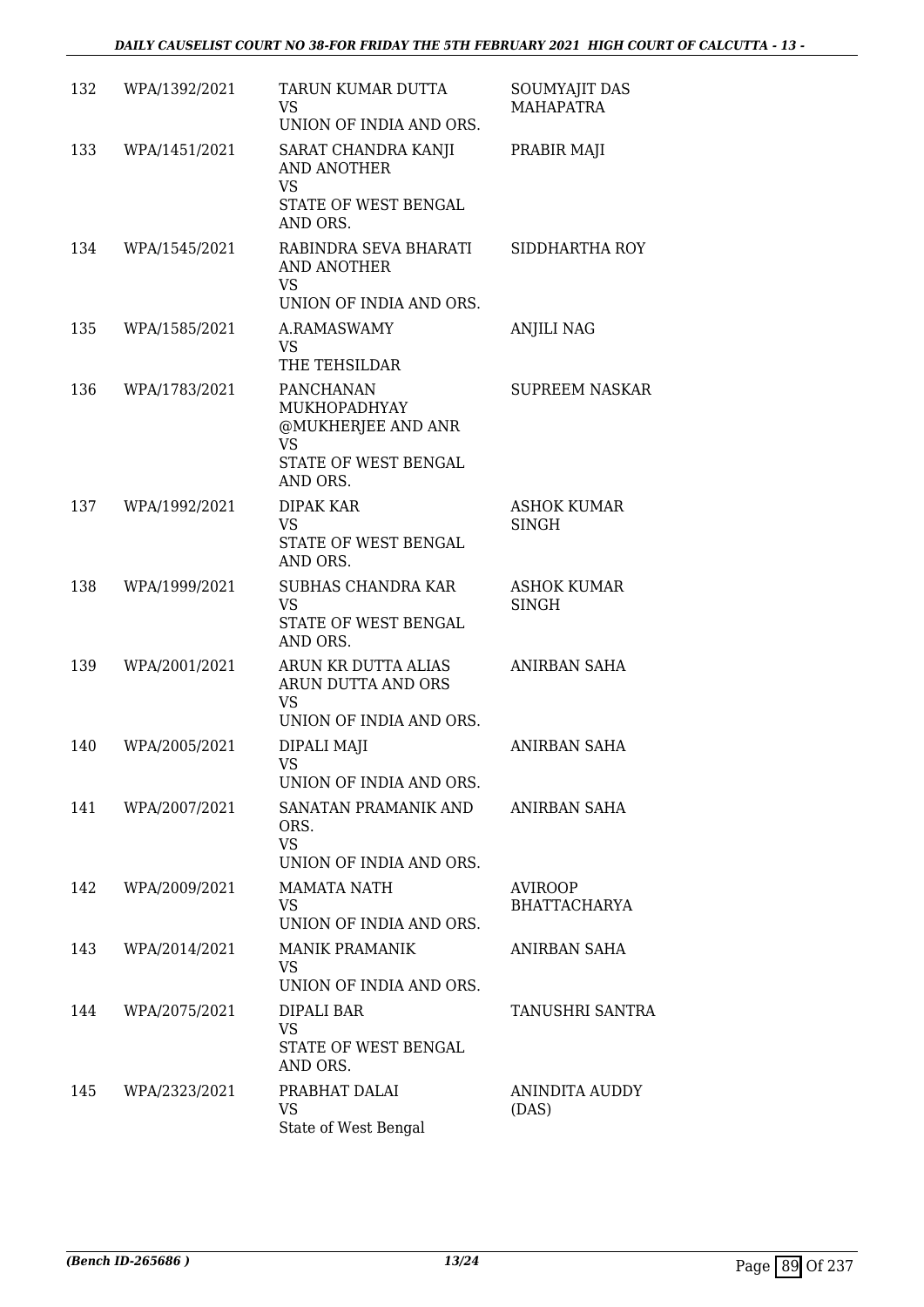| 146 | WPA/2349/2021     | NITYAGOPAL GHOSH AND<br><b>OTHERS</b><br><b>VS</b><br>STATE OF WEST BENGAL<br>AND ORS.                           | <b>ANIRBAN DAS</b>            |
|-----|-------------------|------------------------------------------------------------------------------------------------------------------|-------------------------------|
| 147 | WPA/2372/2021     | RADHA RANI MISHRA<br><b>VS</b><br>STATE OF WEST BENGAL<br>AND ORS.                                               | <b>JOYEE MAITI</b>            |
| 148 | WPA/2384/2021     | RAJU PAL<br><b>VS</b><br>STATE OF WEST BENGAL<br>AND ORS.                                                        | RAJ DIP RAY                   |
| 149 | WPA/2389/2021     | RADHESHYAM GHOSH<br>VS<br>STATE OF WEST BENGAL<br>AND ORS.                                                       | MD. YOUNUSH<br><b>MONDAL</b>  |
| 150 | WPA/2392/2021     | <b>HARAN MONDAL</b><br><b>VS</b><br>STATE OF WEST BENGAL<br>AND ORS.                                             | <b>AMIT SHARMA</b>            |
| 151 | WPA/2441/2021     | RAFIKUL ISLAM AND ANR<br><b>VS</b><br>STATE OF WEST BENGAL<br>AND ORS.                                           | MD YOUNUSH<br><b>MONDAL</b>   |
| 152 | WPA/2505/2021     | KESHAB DAS AND ANR.<br><b>VS</b><br>STATE OF WEST BENGAL<br>AND ORS.                                             | SUBHAS CH. DUTTA              |
| 153 | WPA/2528/2021     | <b>GEETA GHOSH</b><br><b>VS</b><br><b>BISVA BHARATI AND ORS</b>                                                  | ARINDAM GUHA                  |
| 154 | WPA/2575/2021     | <b>BINAYAK BAIDYA</b><br>VS<br>STATE OF WEST BENGAL<br>AND ORS.                                                  | MALAY<br><b>BHATTACHARYYA</b> |
|     | 155 WPA/2776/2021 | SAILESWAR PANDEY AND<br><b>OTHERS</b><br><b>VS</b><br>STATE OF WEST BENGAL                                       | PANCHANAN HAJRA               |
| 156 | WPA/2779/2021     | AND ORS.<br>PANCHUGOPAL ROY<br>@PANCHU ROY AND<br><b>OTHERS</b><br><b>VS</b><br>STATE OF WEST BENGAL<br>AND ORS. | PANCHANAN ROY                 |
| 157 | WPA/2780/2021     | APARNA PRASAD PANDEY<br><b>AND OTHERS</b><br><b>VS</b><br>STATE OF WEST BENGAL<br>AND ORS.                       | PANCHANAN HAJRA               |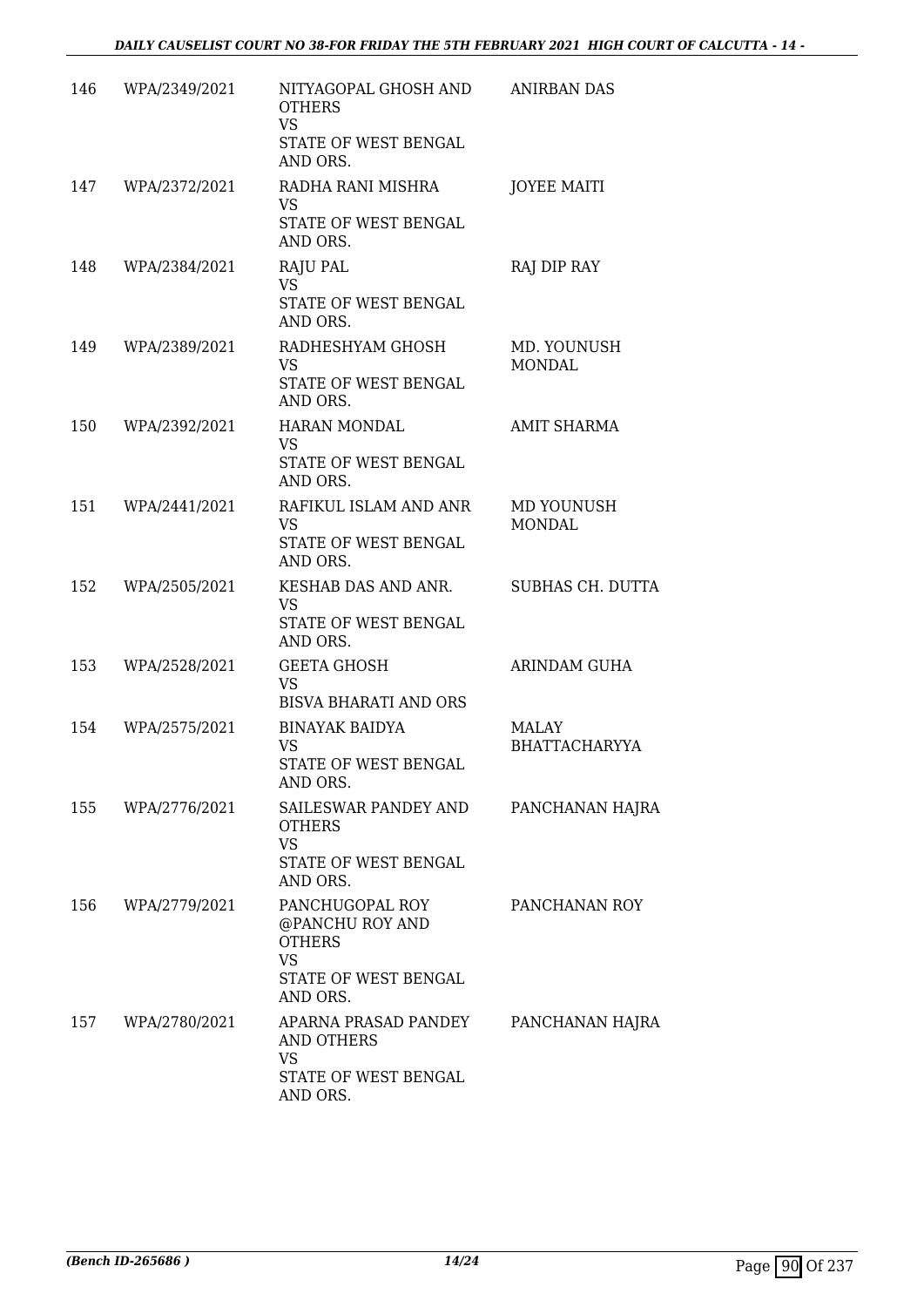| 158 | WPA/2793/2021     | HARADHAN POREL AND<br><b>ORS</b><br><b>VS</b><br>STATE OF WEST BENGAL<br>AND ORS.    | PANCHANAN HAJRA                     |
|-----|-------------------|--------------------------------------------------------------------------------------|-------------------------------------|
| 159 | WPA/2830/2021     | MENOKA MANNA AND ORS<br>VS.<br>STATE OF WEST BENGAL                                  | PANCHANAN HAZRA                     |
|     |                   | AND ORS.                                                                             |                                     |
| 160 | WPA/2842/2021     | MONOMOHAN PANDEY AND<br><b>ORS</b><br><b>VS</b><br>STATE OF WEST BENGAL<br>AND ORS.  | PANCHANAN HAJRA                     |
| 161 | WPA/2845/2021     | CHINTAMONI GHOSH AND<br><b>ORS</b><br>VS<br>STATE OF WEST BENGAL<br>AND ORS.         | PANCHANAN HAJRA                     |
| 162 | WPA/2849/2021     | CHANDRA SEKHAR GHOSH<br><b>VS</b><br>STATE OF WEST BENGAL<br>AND ORS.                | PANCHANAN HAJRA                     |
| 163 | WPA/3000/2021     | <b>IMRANA BEGAM</b><br><b>VS</b><br>STATE OF WEST BENGAL<br>AND ORS.                 | ROBIUL ISLAM                        |
| 164 | WPA/3074/2021     | <b>ABANTI GIRI</b><br><b>VS</b><br>STATE OF WEST BENGAL<br>AND ORS.                  | <b>BALARAM PANDIT</b>               |
| 165 | WPA/3387/2021     | <b>SUSANTA KUMAR DAS</b><br>VS<br>STATE OF WEST BENGAL<br>AND ORS.                   | DEVDUTTA PATHAK                     |
| 166 | WPA/3412/2021     | MD. MOWAJJEM HOSSAIN<br>AND ANOTHER<br><b>VS</b><br>STATE OF WEST BENGAL<br>AND ORS. | <b>MANIKA SARKAR</b>                |
|     | 167 WPA/3581/2021 | JAYANTA MALLICK<br>VS<br>STATE OF WEST BENGAL<br>AND ORS.                            | TARA PADA DAS                       |
|     | 168 WPA/3614/2021 | SAMARESH DUTTA<br>VS<br>STATE OF WEST BENGAL<br>AND ORS.                             | <b>KRISHNA DAS</b><br><b>PODDAR</b> |
|     |                   | <b>ADJOURNED MOTIONS</b>                                                             |                                     |
| 169 | WPA/2260/2014     | KASHINATH ROY<br><b>VS</b><br>STATE OF WEST BENGAL &<br>ORS.                         | <b>ARUN NASKAR</b>                  |
|     |                   |                                                                                      |                                     |

IA NO: CAN/1/2019(Old No:CAN/10015/2019)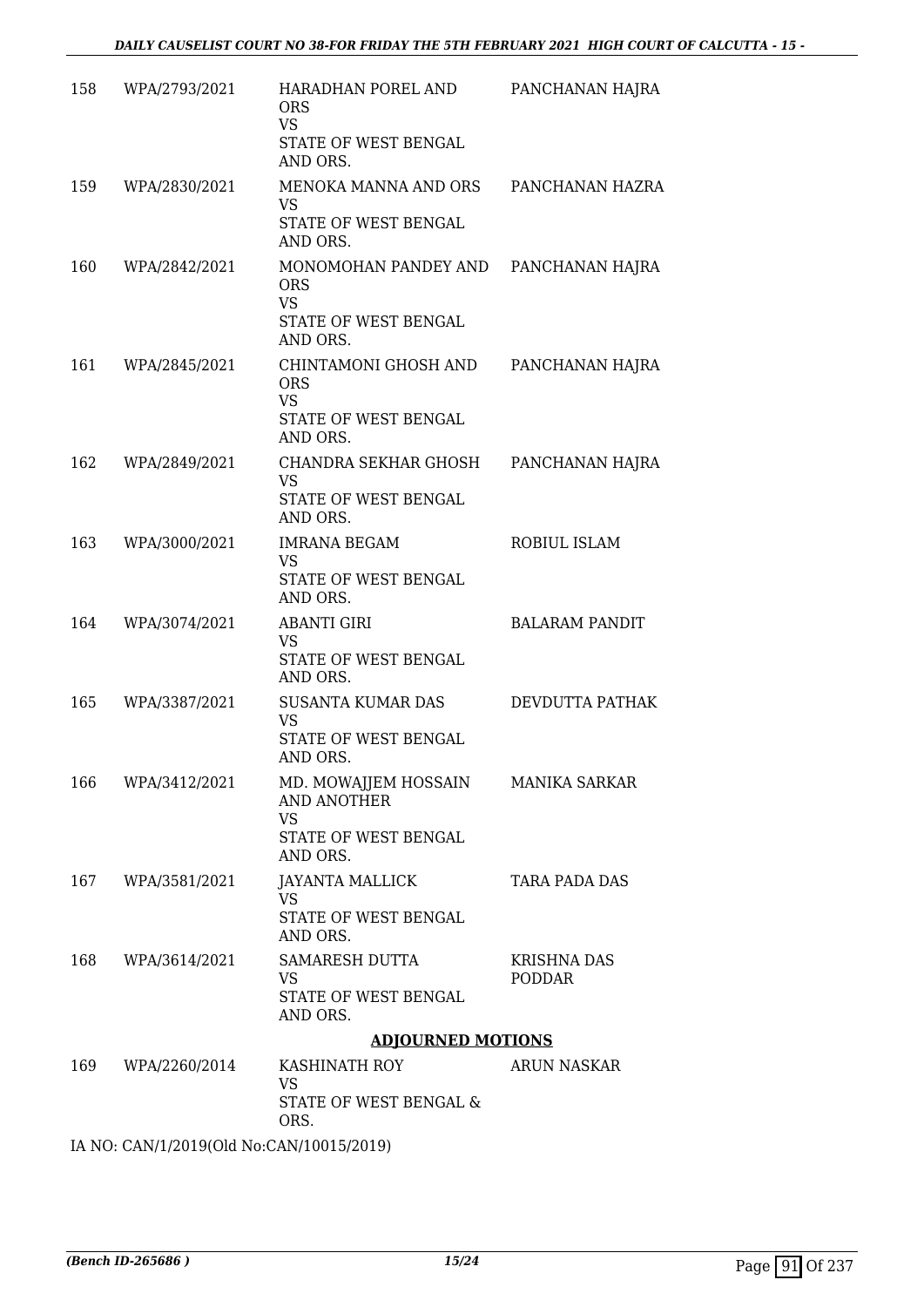| 170 | WPA/31112/2014 | <b>USMAN GHANI</b><br><b>VS</b><br>STATE OF WEST BENGAL &<br><b>ORS</b>              | TANUSRI SANTRA           |
|-----|----------------|--------------------------------------------------------------------------------------|--------------------------|
| 171 | WPA/31113/2014 | HAZI JAAN MOHAMMAD<br><b>VS</b><br>STATE OF WEST BENGAL &<br><b>ORS</b>              | TANUSRI SANTRA           |
| 172 | WPA/16787/2015 | NAJRUL ISLAM<br><b>VS</b><br>STATE OF WEST BENGAL &<br><b>ORS</b>                    | TANUSRI SANTRA           |
| 173 | WPA/11596/2016 | RABINDRA NATH<br>MAJUMDER & ORS<br><b>VS</b><br>STATE OF WEST BENGAL &<br><b>ORS</b> | TANUSRI SANTRA           |
| 174 | WPA/15012/2017 | JAJNESWAR DE & ORS<br><b>VS</b><br>STATE OF WEST BENGAL &<br><b>ORS</b>              | <b>ATRAYEE DE</b>        |
| 175 | WPA/20259/2017 | PANCHANAN DAS & ORS<br><b>VS</b><br>STATE OF WEST BENGAL &<br><b>ORS</b>             | TANUSRI SANTRA           |
| 176 | WPA/20262/2017 | NIMAI DAS & ANR<br><b>VS</b><br>STATE OF WEST BENGAL &<br><b>ORS</b>                 | TANUSRI SANTRA           |
| 177 | WPA/26347/2017 | SUBHAS CHANDRA DEY<br><b>VS</b><br>STATE OF WEST BENGAL &<br><b>ORS</b>              | S DEY                    |
| 178 | WPA/26348/2017 | CHIDAM GHOSH<br><b>VS</b><br>STATE OF WEST BENGAL &<br><b>ORS</b>                    | S DEY                    |
| 179 | WPA/26350/2017 | SUBHAS CHANDRA NAG<br><b>VS</b><br>STATE OF WEST BENGAL &<br><b>ORS</b>              | SUBINAY DEY              |
| 180 | WPA/26352/2017 | <b>ASHUDEB ROY</b><br>VS.<br>STATE OF WEST BENGAL &<br><b>ORS</b>                    | <b>SUBINAY DEY</b>       |
| 181 | WPA/26476/2017 | ZARINA RESHMA & ORS<br><b>VS</b><br>STATE OF WEST BENGAL &<br><b>ORS</b>             | NILOFER SIDDIQUE<br>ALAM |
| 182 | WPA/1155/2018  | JAMUNA GHOSH<br><b>VS</b><br>STATE OF WEST BENGAL &<br><b>ORS</b>                    | SUBINAY DEY              |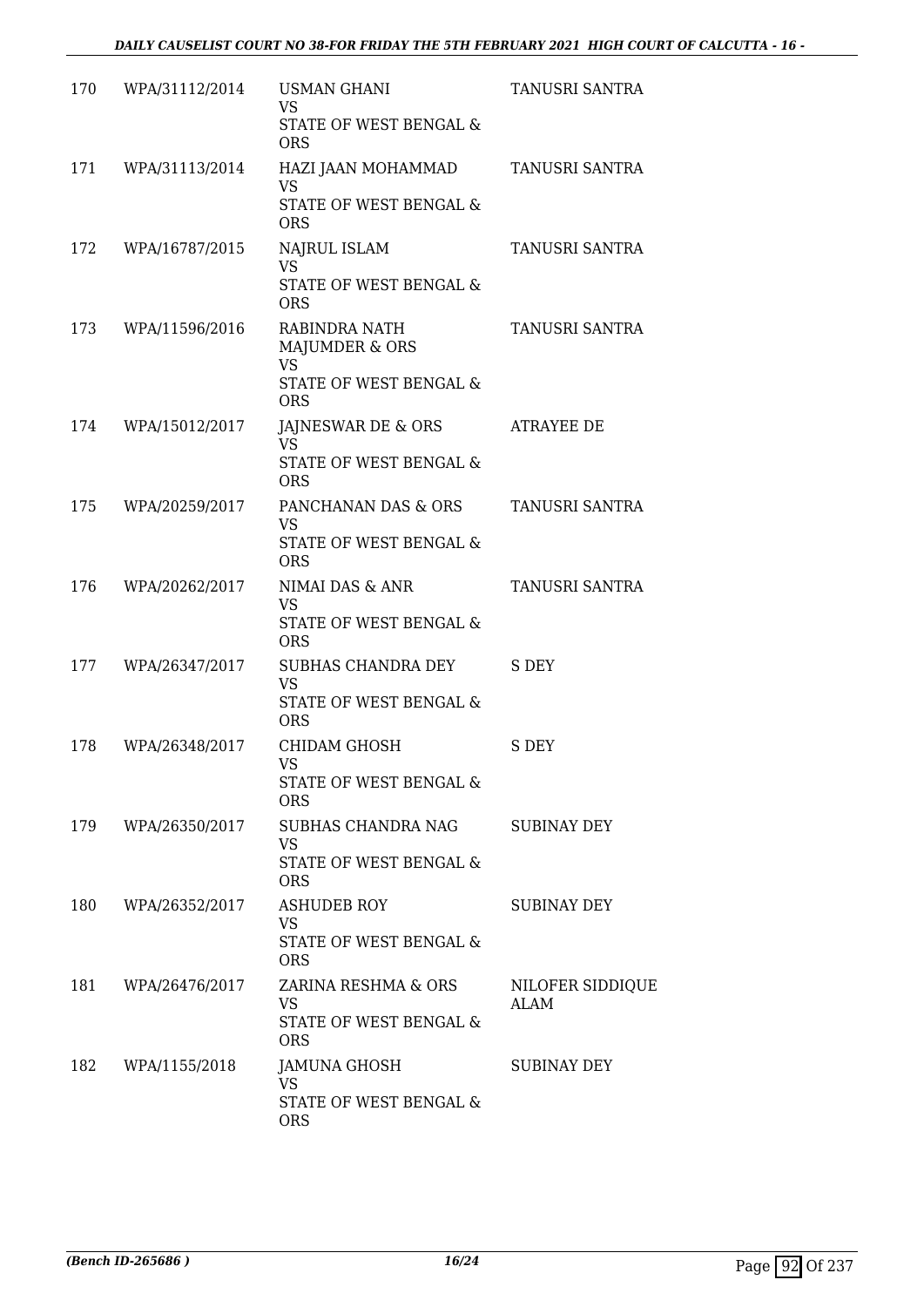| 183 | WPA/1162/2018                           | KAMALA KANTA BARMAN<br><b>VS</b>                             | <b>SUBINAY DEY</b>                |
|-----|-----------------------------------------|--------------------------------------------------------------|-----------------------------------|
|     |                                         | STATE OF WEST BENGAL &<br><b>ORS</b>                         |                                   |
| 184 | WPA/1164/2018                           | ENESH CHANDRA BARMAN<br><b>VS</b>                            | S. DEY                            |
|     |                                         | STATE OF WEST BENGAL &<br><b>ORS</b>                         |                                   |
| 185 | WPA/1185/2018                           | SHIBANI GHOSH<br>VS                                          | PRATIP KUMAR<br><b>CHATTERJEE</b> |
|     |                                         | STATE OF WEST BENGAL<br>&ORS                                 |                                   |
| 186 | WPA/8008/2018                           | <b>BHARAT CHANDRA</b><br><b>BARMAN</b><br><b>VS</b>          | <b>SUBINAY DEY</b>                |
|     |                                         | STATE OF WEST BENGAL &<br><b>ORS</b>                         |                                   |
| 187 | WPA/8009/2018                           | NIKHIL SARKAR<br>VS                                          | <b>SUBINAY DEY</b>                |
|     |                                         | STATE OF WEST BENGAL &<br><b>ORS</b>                         |                                   |
| 188 | WPA/9307/2018                           | KAMAL CHANDRA ROY<br><b>VS</b>                               | <b>SUBINAY DEY</b>                |
|     |                                         | STATE OF WEST BENGAL &<br><b>ORS</b>                         |                                   |
| 189 | WPA/3151/2019                           | ANINDYA KUMAR<br><b>CHATTOPADHYAY</b><br><b>VS</b>           | <b>ANINDYA BOSE</b>               |
|     |                                         | STATE OF WEST BENGAL &<br><b>ORS</b>                         |                                   |
|     | IA NO: CAN/1/2020                       |                                                              |                                   |
| 190 | WPA/3457/2019                           | GOPAL JHUNJHUNWALA &<br><b>ORS</b><br><b>VS</b>              | <b>ARINDAM DAS</b>                |
|     |                                         | STATE OF WEST BENGAL &<br><b>ORS</b>                         |                                   |
|     | IA NO: CAN/1/2020(Old No:CAN/3850/2020) |                                                              |                                   |
| 191 | WPA/4336/2019                           | UTPAL MONDAL & ORS<br><b>VS</b>                              | <b>TANUSRI SANTRA</b>             |
|     |                                         | STATE OF WEST BENGAL &<br><b>ORS</b>                         |                                   |
| 192 | WPA/5157/2019                           | RABINDRANATH<br><b>CHAKRABORTY &amp; ORS</b>                 | TANUSRI SANTRA                    |
|     |                                         | STATE OF WEST BENGAL &<br><b>ORS</b>                         |                                   |
|     | IA NO: CAN/1/2021                       |                                                              |                                   |
| 193 | WPA/16818/2019                          | R.B.DEALERS PVT. LTD. &<br>INCORPORATED COMPANY<br><b>VS</b> | <b>TANUSRI SANTRA</b>             |
|     |                                         | <b>VS</b><br>UNION OF INDIA & ORS                            |                                   |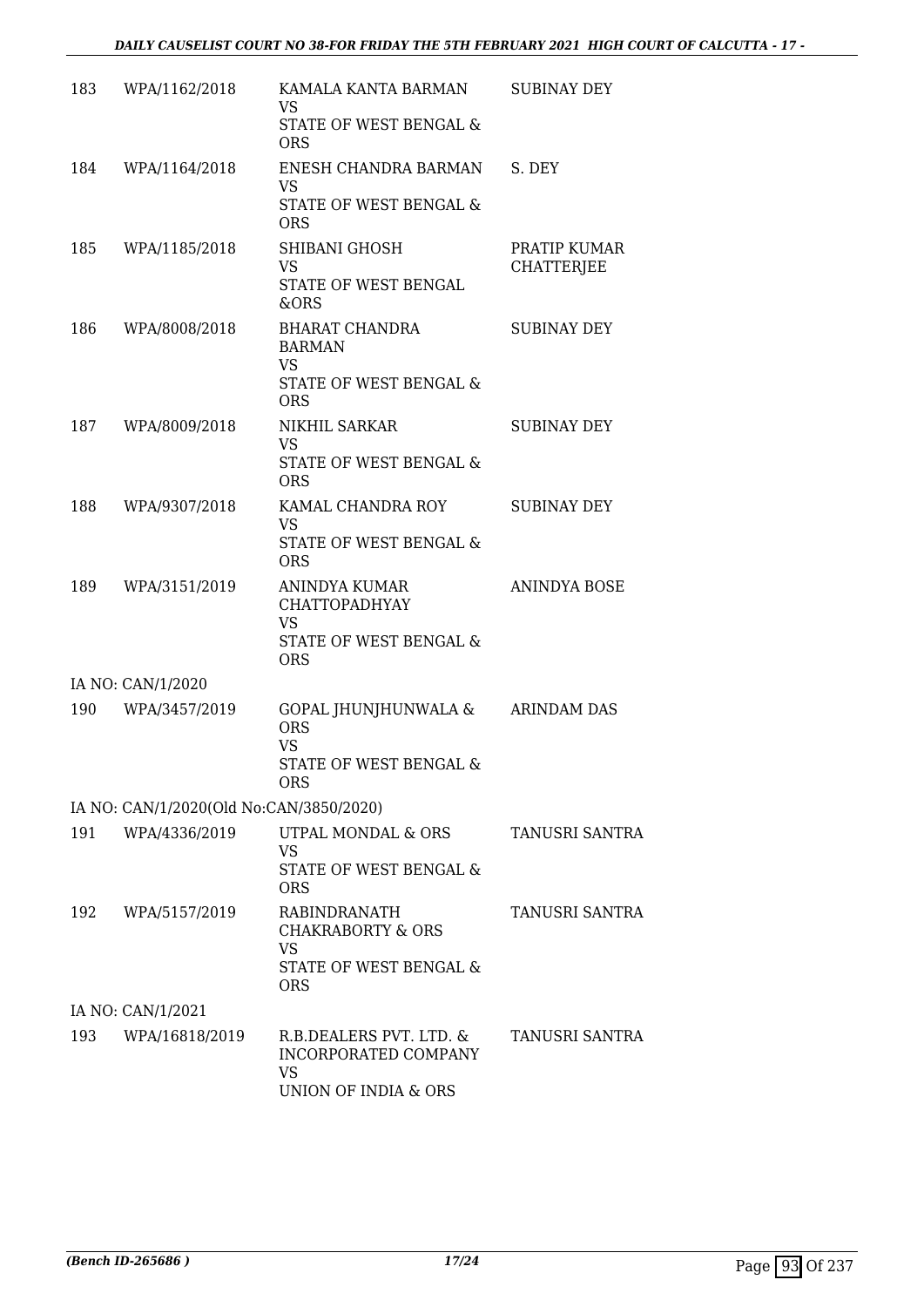| 194 | WPA/312/2020                  | SUTAPA GUCHHAIT & ANR<br>VS                            | PANCHANAN HAJRA                    |
|-----|-------------------------------|--------------------------------------------------------|------------------------------------|
|     |                               | STATE OF WEST BENGAL &<br><b>ORS</b>                   |                                    |
| 195 | WPA/1393/2020                 | <b>BILWADAL NANDI &amp; ORS</b><br>VS                  | PANCHANAN HAJRA                    |
|     |                               | STATE OF WEST BENGAL &<br><b>ORS</b>                   |                                    |
| 196 | WPA/1403/2020                 | KIRITI BHUSAN NANDI &<br><b>ORS</b><br><b>VS</b>       | PANCHANAN HAJRA                    |
|     |                               | STATE OF WEST BENGAL &<br><b>ORS</b>                   |                                    |
| 197 | WPA/1408/2020                 | NIKHIL KUNDU & ORS<br><b>VS</b>                        | PANCHANAN HAJRA                    |
|     |                               | STATE OF WEST BENGAL &<br><b>ORS</b>                   |                                    |
| 198 | WPA/1410/2020                 | CHAMPA MAJI & ANR<br><b>VS</b>                         | PANCHANAN HAJRA                    |
|     |                               | STATE OF WEST BENGAL &<br><b>ORS</b>                   |                                    |
| 199 | WPA/3131/2020                 | SUKHA RANJAN DAS & ORS<br><b>VS</b>                    | PARIKSHIT GOSWAMI                  |
|     |                               | STATE OF WEST BENGAL &<br><b>ORS</b>                   |                                    |
| 200 | WPA/3176/2020                 | HIMANGSHU DUTTA & ORS<br><b>VS</b>                     | TARA PADA DAS                      |
|     |                               | STATE OF WEST BENGAL &<br><b>ORS</b>                   |                                    |
| 201 | WPA/3193/2020                 | SUVENDU BIKASH MONDAL<br>@ SUVENDU MONDAL<br><b>VS</b> | TIRTHANKAR ROY                     |
|     |                               | STATE OF WEST BENGAL &<br><b>ORS</b>                   |                                    |
| 202 | WPA/5959/2020                 | RANJIT BISWAS<br>VS                                    | SOUMYAJIT BHATTA                   |
|     |                               | STATE OF WEST BENGAL &<br>ORS.                         |                                    |
|     |                               | IA NO: CAN/1/2020(Old No:CAN/4119/2020), CAN/2/2020    |                                    |
| 203 | WPA/7207/2020                 | DILIP KUMAR KUILA<br><b>VS</b><br>State of West Bengal | PRIYANKA JANA                      |
|     | IA NO: CAN/1/2020, CAN/2/2020 |                                                        |                                    |
| 204 | WPA/8246/2020                 | BADAL MAJHI @HEMBRAM<br>AND ORS<br><b>VS</b>           | <b>MUKTAKESWAR</b><br><b>MAITY</b> |
|     |                               | STATE OF WEST BENGAL<br>AND ORS.                       |                                    |
| 205 | WPA/8247/2020                 | SUKDEV MAITY AND ORS.<br><b>VS</b>                     | MUKTESWAR MAITY                    |
|     |                               | STATE OF WEST BENGAL<br>AND ORS.                       |                                    |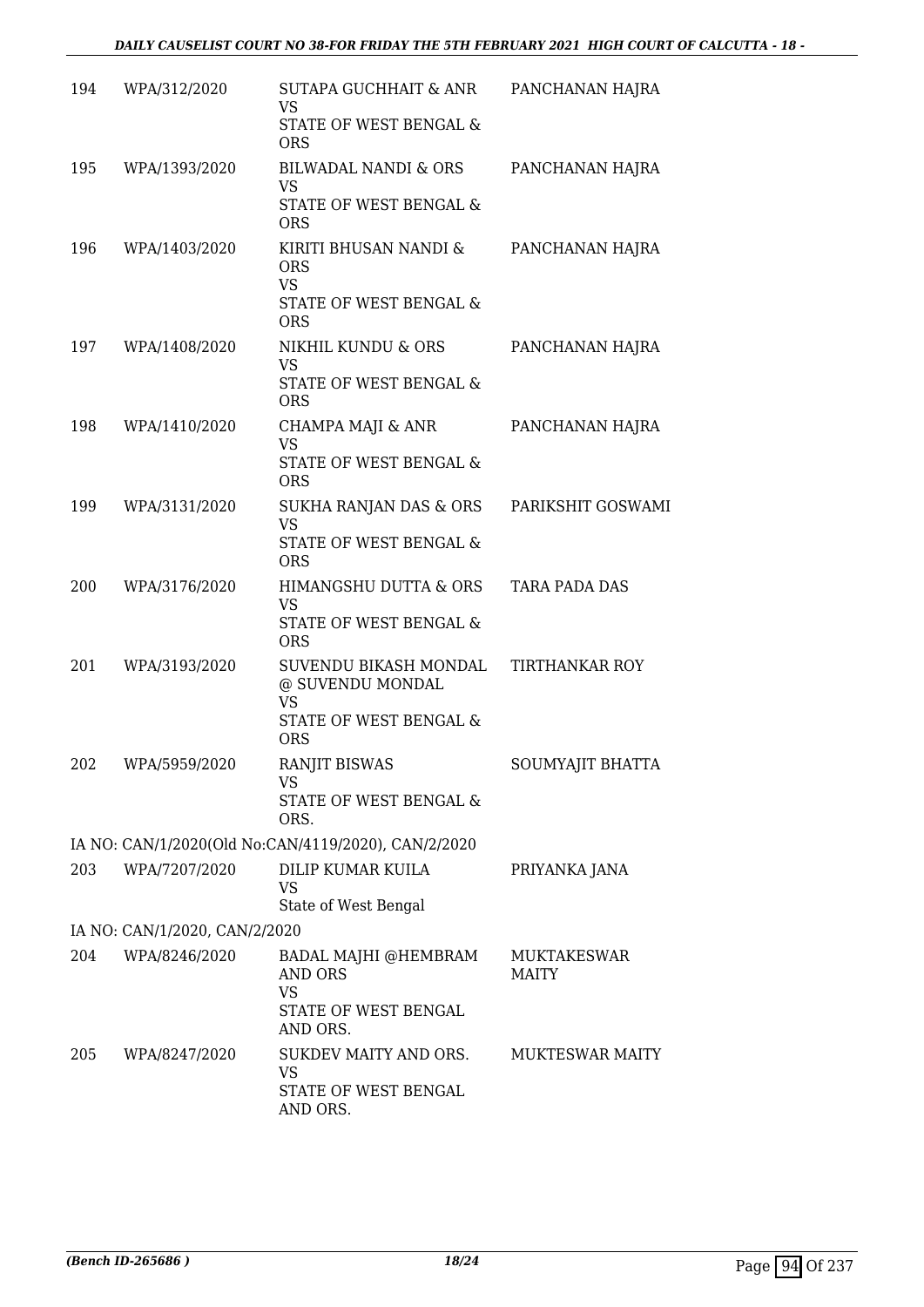| 206 | WPA/8249/2020 | NATEN MAJHI @HEMBRAM<br><b>AND ORS</b><br><b>VS</b><br>STATE OF WEST BENGAL<br>AND ORS.                         | <b>MUKTAKESWAR</b><br>MAITY        |
|-----|---------------|-----------------------------------------------------------------------------------------------------------------|------------------------------------|
| 207 | WPA/8251/2020 | DULAL BARIK AND ORS<br><b>VS</b><br>STATE OF WEST BENGAL<br>AND ORS.                                            | <b>MUKTAKESWAR</b><br>MAITY        |
| 208 | WPA/8255/2020 | ARATI MAJHI @KISKU AND<br><b>ORS</b><br><b>VS</b><br>STATE OF WEST BENGAL<br>AND ORS.                           | <b>MUKTAKESWAR</b><br><b>MAITY</b> |
| 209 | WPA/8385/2020 | KASHI NATH BERA<br>VS<br>STATE OF WEST BENGAL<br><b>AND ANR</b>                                                 | PRASANTA KUMAR<br><b>PAKRASHI</b>  |
| 210 | WPA/8642/2020 | KAZI ENAYETUL BARI<br>VS<br>THE STATE OF WEST<br><b>BENGAL AND ORS</b>                                          | DYUTIMAN BANERJEE                  |
| 211 | WPA/8664/2020 | ANUKUL MAJHI @ MURMU<br><b>AND ORS</b><br><b>VS</b><br>STATE OF WEST BENGAL<br>AND ORS.                         | <b>MUKTESWAR MAITY</b>             |
| 212 | WPA/8666/2020 | BADAL MAJHI @TUDU AND<br><b>ORS</b><br><b>VS</b><br>STATE OF WEST BENGAL<br>AND ORS.                            | <b>MUKTESWAR MAITY</b>             |
| 213 | WPA/8669/2020 | BIJOY KRISHNA KHATUA<br><b>AND ANR</b><br>VS<br><b>STATE OF WEST BENGAL</b><br>AND ORS.                         | <b>MUKTESWAR MAITY</b>             |
| 214 | WPA/8670/2020 | BYOMKESH SAHOO AND<br><b>ORS</b><br><b>VS</b><br>STATE OF WEST BENGAL<br>AND ORS.                               | <b>MUKTESWAR MAITY</b>             |
| 215 | WPA/8674/2020 | DULALI MAJHI @ BESARI<br>@JABA MAJHI @BESARI<br><b>AND ANR</b><br><b>VS</b><br>STATE OF WEST BENGAL<br>AND ORS. | <b>MUKTESWAR MAITY</b>             |
| 216 | WPA/8675/2020 | PRABODH CHANDRA<br><b>MONDAL AND ORS</b><br><b>VS</b><br>STATE OF WEST BENGAL<br>AND ORS.                       | <b>MUKTESWAR MAITY</b>             |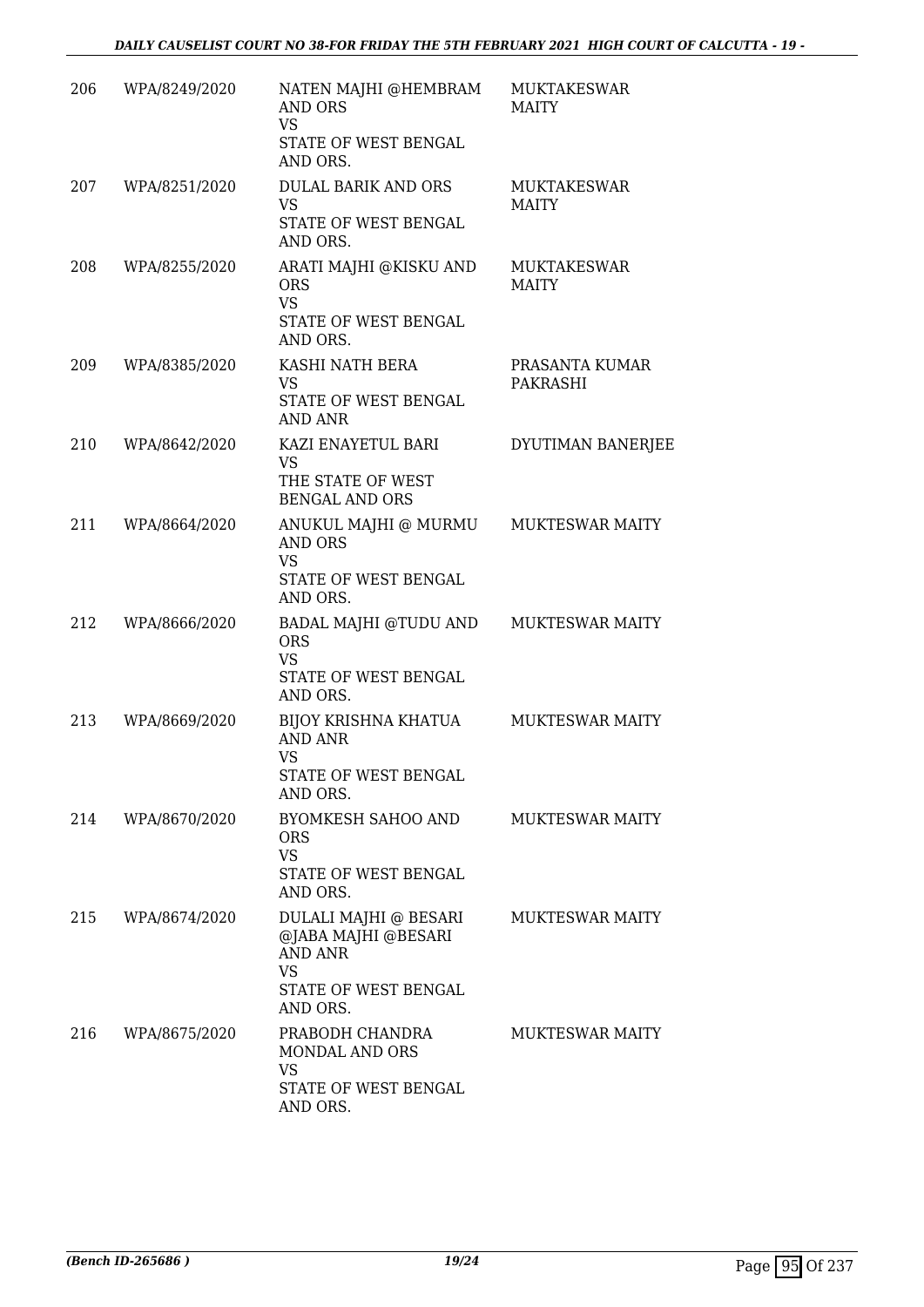| 217 | WPA/8676/2020     | BADAL MAJHI @ TUDU AND<br><b>ANR</b><br><b>VS</b><br>STATE OF WEST BENGAL<br>AND ORS.              | <b>MUKTESWAR MAITY</b>              |
|-----|-------------------|----------------------------------------------------------------------------------------------------|-------------------------------------|
| 218 | WPA/8677/2020     | <b>BHAGABAN MAJHI</b> @<br>HEMBRAM AND ORS<br><b>VS</b><br><b>STATE OF WEST BENGAL</b><br>AND ORS. | <b>MUKTESWAR MAITY</b>              |
| 219 | WPA/8984/2020     | <b>ABDUL HAI LASKAR</b><br>VS.<br>Union of India                                                   | <b>AMAR NATH SEN</b>                |
| 220 | WPA/9422/2020     | <b>NURUL ISLAM</b><br><b>VS</b><br>STATE OF WEST BENGAL<br>AND ORS.                                | NILADRI SAHA                        |
| 221 | WPA/9455/2020     | <b>BAKIBUL ISLAM AND ANR</b><br>VS<br>STATE OF WEST BENGAL<br>AND ORS.                             | MD YOUNUSH<br><b>MONDAL</b>         |
| 222 | WPA/9456/2020     | MUKUNDA MOHAN KHAN<br><b>AND ORS</b><br><b>VS</b><br>THE STATE OF WEST<br><b>BENGAL AND ORS</b>    | <b>BARUN CHATTERJEE</b>             |
| 223 | WPA/9554/2020     | <b>DIPAK BISWAS</b><br><b>VS</b><br>STATE OF WEST BENGAL<br>AND ORS.                               | ANINDA<br><b>BHATTACHARYA</b>       |
| 224 | WPA/9843/2020     | SHYAMA PRASAD DEY PAUL<br>AND ANR<br><b>VS</b><br>STATE OF WEST BENGAL<br>AND ORS.                 | <b>ARKADIPTA</b><br><b>SENGUPTA</b> |
|     | IA NO: CAN/1/2020 |                                                                                                    |                                     |
| 225 | WPA/9996/2020     | <b>GANESH ADHIKARY</b><br>VS<br>STATE OF WEST BENGAL<br>AND ORS.                                   | PARTHA<br><b>CHAKRABORTY</b>        |
| 226 | WPA/10443/2020    | <b>SUJIT KUMAR DUTTA</b><br><b>VS</b><br>THE STATE OF WEST<br><b>BENGAL AND ORS</b>                | <b>NABANKUR PAUL</b>                |
|     |                   | <b>CONTEMPT APPLICATION</b>                                                                        |                                     |
| 227 | WPCRC/137/2017    | KONNAGAR RISHRA WATER<br>TRANSPORT PASSENGERS<br><b>WELFARE ASS, &amp; ANR</b><br><b>VS</b>        | SAMIRAN MANDAL                      |
|     |                   | BAPPADITYA CHATTERJEE                                                                              |                                     |

IA NO: CAN/1/2017(Old No:CAN/8411/2017)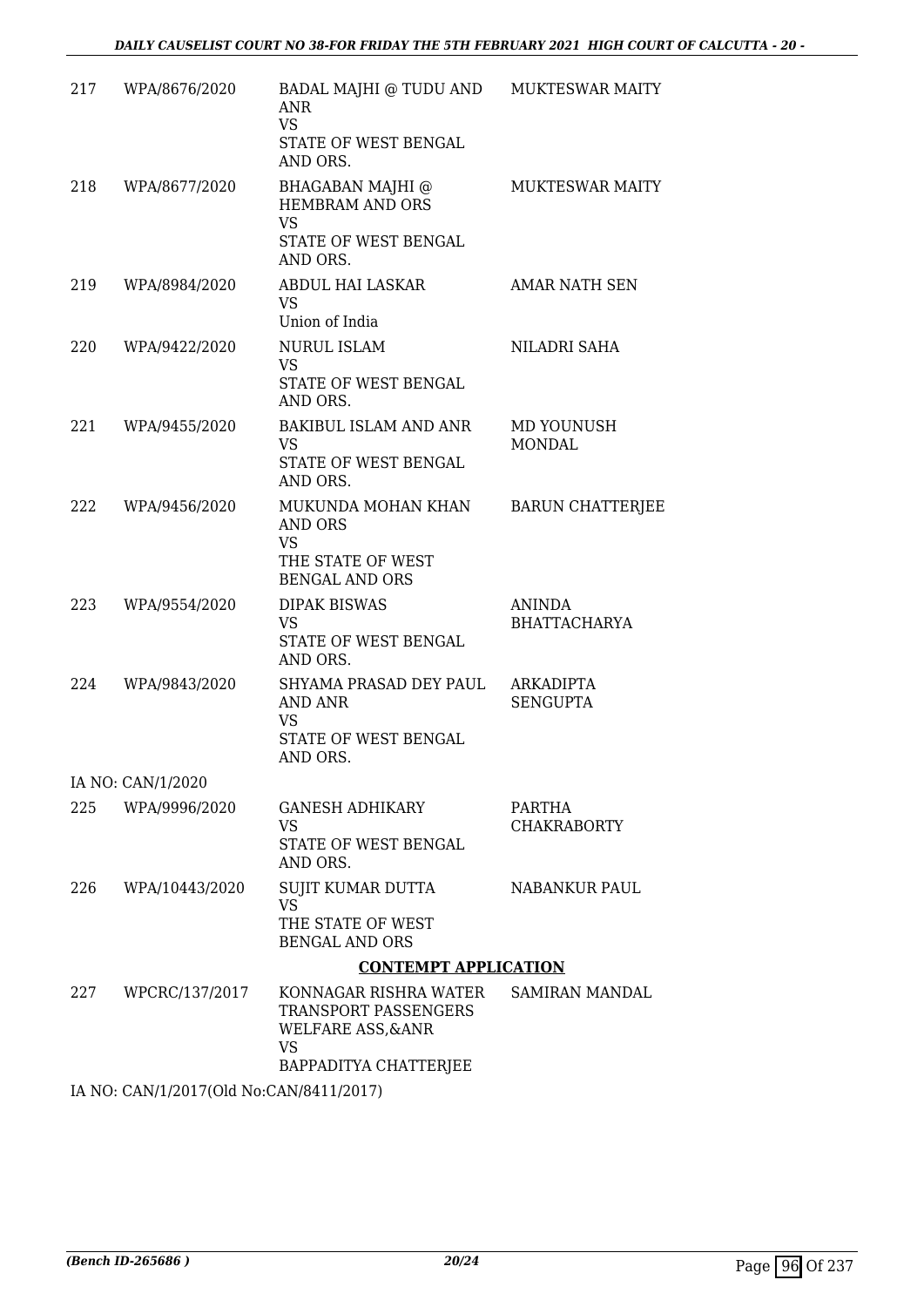|     | wt228 WPA/3187/2015                     | KONNAGAR RISHRA WATER<br>TRANSPORT PASSENGER<br><b>WELFARE ASSO &amp; ANR</b><br><b>VS</b><br>STATE OF WEST BENGAL &<br><b>ORS</b> | <b>SAMIRAN MANDAL</b>               |
|-----|-----------------------------------------|------------------------------------------------------------------------------------------------------------------------------------|-------------------------------------|
| 229 | CPAN/225/2017<br>[12.02.2021]           | <b>SWAPAN KR. SAHU</b><br><b>VS</b><br>SUJIT KR. MAITY                                                                             | SUJIT KR. RATH                      |
|     | wt230 WPA/9788/2016                     | <b>SWAPAN KUMAR SAHU</b><br><b>VS</b><br>STATE OF WEST BENGAL &<br><b>ORS</b>                                                      | SUJIT KUMAR RATH                    |
| 231 | CPAN/1146/2017<br>$\lceil NTW \rceil$   | KAMALUDDIN MALLIK<br><b>VS</b><br>PURABI BISWAS DEY                                                                                | AMAR MITRA                          |
|     | wt232 WPA/2567/2017                     | KAMALUDDIN MALLIK<br>VS<br>STATE OF WEST BENGAL &<br><b>ORS</b>                                                                    | <b>AMAN MITRA</b>                   |
|     | IA NO: CAN/1/2018(Old No:CAN/5367/2018) |                                                                                                                                    |                                     |
| 233 | CPAN/1268/2017                          | <b>SURESH KR. RAI</b><br><b>VS</b><br>PRAN GOBINDA SARKAR &<br>ANR.                                                                | <b>ARITRA SHANKAR</b><br><b>RAY</b> |
|     | wt234 WPA/24637/2016                    | <b>SURESH KR RAI</b><br><b>VS</b><br>STATE OF WEST BENGAL &<br><b>ORS</b>                                                          | ARITRA SHANKAR<br>RAY               |
| 235 | WPCRC/14/2018<br>$\lceil NTW \rceil$    | <b>MALATI LAYEK</b><br><b>VS</b><br>MOON MOON MUKHERJEE<br>$&$ ANR                                                                 | <b>BRATATI DUTTA</b>                |
|     | wt236 WPA/15544/2016                    | M/S AJAY SAHA<br><b>VS</b><br>SALES TAX OFFICER,<br>KRISHNAGAR CHRGE & ORS                                                         | D CHAKRABORTY                       |
|     | 237 WPCRC/36/2018                       | ANUPAMA KHATUA<br>VS.<br>RAJU MAZUMDER,<br>TREASURY OFFICER,<br>HALDIA                                                             | A PRADHAN                           |
|     | wt238 WPA/15952/2017                    | ANUPAMA KHATUA<br><b>VS</b><br>STATE OF WEST BENGAL &<br><b>ORS</b>                                                                | A PRADHAN                           |
| 239 | WPCRC/46/2018                           | BHARAT CHANDRA BERA T. CHOWDHURY<br><b>VS</b><br><b>RIKTA DE</b>                                                                   |                                     |
|     | wt240 WPA/34436/2014                    | BHARAT CHANDRA BERA<br><b>VS</b><br>STATE OF WEST BENGAL &<br><b>ORS</b>                                                           | ANIRBAN SAHA                        |
|     |                                         | 1117.011100000000101                                                                                                               |                                     |

IA NO: CAN/1/2018(Old No:CAN/8938/2018)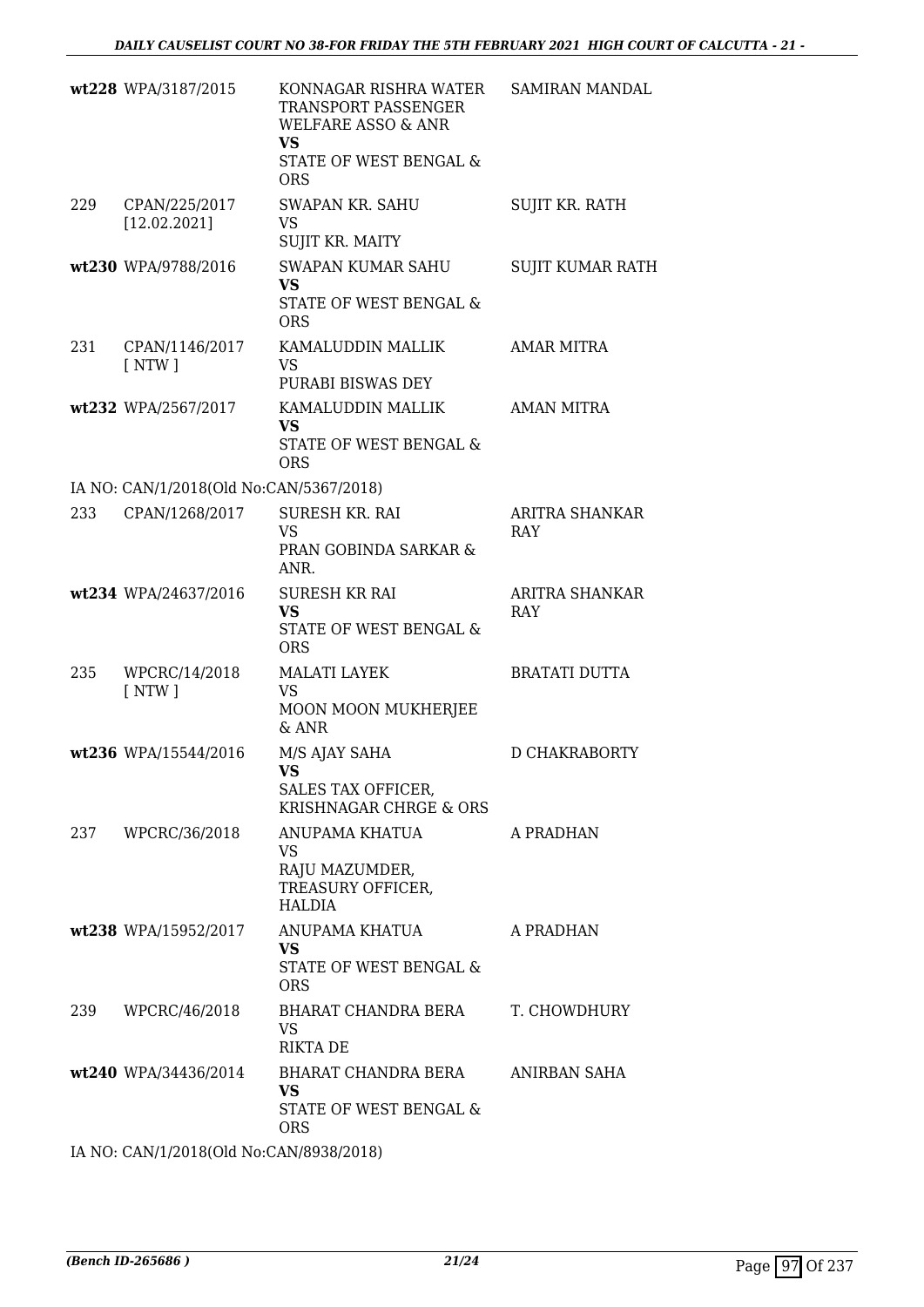| 241 | WPCRC/68/2018<br>[12.02.2021]           | JAHAR ROY<br><b>VS</b><br>NARAYAN CHANDRA<br><b>SARKAR</b>            | ARDHENDU SEKHAR<br><b>BISWAS</b>    |
|-----|-----------------------------------------|-----------------------------------------------------------------------|-------------------------------------|
|     | wt242 WPA/27417/2015                    | <b>JAHAR ROY</b><br><b>VS</b><br>STATE OF WEST BENGAL &<br><b>ORS</b> | <b>SANJOY KARAR</b>                 |
|     | IA NO: CAN/1/2019(Old No:CAN/6193/2019) |                                                                       |                                     |
| 243 | CPAN/621/2018<br>[11/02/2021]           | SARASWATI JANA<br><b>VS</b><br>ANJAN SAHA                             | ANUP DASGUPTA                       |
|     | wt244 WPA/10296/2017                    | <b>SSARASWATI JANA</b><br>VS<br>STATE OF WEST BENGAL &<br><b>ORS</b>  | ANUP DASGUPTA                       |
| 245 | CPAN/1111/2018<br>[08.02.2021]          | GIRIDHARI MONDAL & ORS.<br><b>VS</b><br>ANIL KR. JHA & ORS.           | PRADIP KR. GHOSH                    |
|     | wt246 WPA/14212/2012                    | <b>GIRIDHARI MONDAL &amp; ORS.</b><br>VS<br>UNION OF INDIA & ORS.     | PRADIP KUMAR<br><b>GHOSH</b>        |
| 247 | WPCRC/95/2019                           | TAPAN KUMAR GHOSH<br>VS<br>MOHAN KUMAR SHARMA                         | S GHOSH                             |
|     | wt248 WPA/13941/2017                    | TAPAN KUMAR GHOSH<br><b>VS</b><br>STATE OF WEST BENGAL<br>&ORS        | <b>S GHOSH</b>                      |
|     | IA NO: CAN/1/2019(Old No:CAN/6656/2019) |                                                                       |                                     |
| 249 | WPCRC/98/2019                           | KABIRUL ISLAM & ANR<br>VS<br>MOHAN KUMAR SHARMA                       | <b>SIMA GHOSH</b>                   |
|     | wt250 WPA/15426/2017                    | KABIRUL ISLAM & ANR<br>VS<br>STATE OF WEST BENGAL &                   | SIMA GHOSH                          |
|     |                                         | <b>ORS</b>                                                            |                                     |
|     | IA NO: CAN/1/2019(Old No:CAN/1648/2019) |                                                                       |                                     |
| 251 | WPCRC/116/2019                          | SURAJ PALERIA & ORS<br><b>VS</b><br>A K JHA & ANR                     | VICTOR CHATTERJEE                   |
|     | wt252 WPA/11044/2012                    | ARUN KUMAR SINGH &<br>ORS.<br><b>VS</b><br>UNION OF INDIA & ORS.      | PRADIP KUMAR<br><b>GHOSH</b>        |
|     | 253 WPCRC/141/2019                      | DR NAZRUL ISLAM, IPS<br><b>RETD</b><br><b>VS</b><br>MALAY KE DE & ORS | DR NAZRUL ISLAM IN<br><b>PERSON</b> |
|     | wt254 WPA/27355/2012                    | DR. NAZRUL ISLAM<br><b>VS</b><br>STATE OF WEST BENGAL &<br><b>ORS</b> | <b>BISWAJIT SAMANTA</b>             |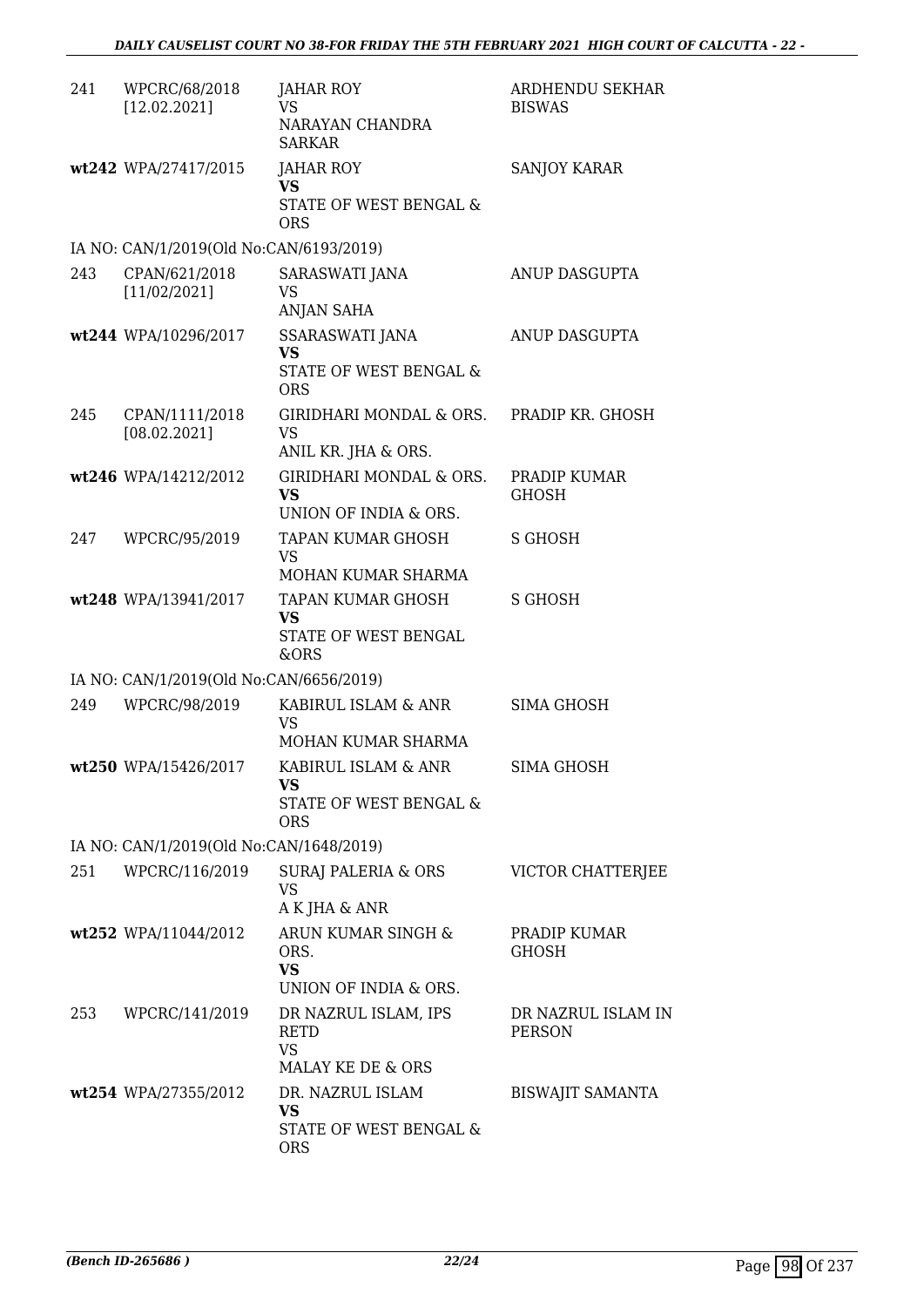| 255 | WPCRC/244/2019                           | PRAMILA MAITY<br>VS.<br><b>TAPAS ROYCHOWDHURY</b>                                                 | <b>GOUTAM KUMAR</b><br><b>MAITY</b>                                                        |
|-----|------------------------------------------|---------------------------------------------------------------------------------------------------|--------------------------------------------------------------------------------------------|
|     | wt256 WPA/7697/2017                      | PRAMILA MAITY<br><b>VS</b><br>STATE OF WEST BENGAL &<br><b>ORS</b>                                | <b>GOUTAM KUMAR</b><br><b>MAITY</b>                                                        |
| 257 | WPCRC/304/2019                           | KAMALA SINGHA<br><b>VS</b><br>NABARUM GOSWAMI                                                     | <b>GOUTAM KUMAR</b><br><b>MAITY</b>                                                        |
|     | wt258 WPA/26162/2016                     | KAMALA SINGHA<br>VS<br>STATE OF WEST BENGAL &<br><b>ORS</b>                                       | G.K. MAITY                                                                                 |
| 259 | WPCRC/307/2019<br>[08.02.2021]           | PUSPA MONDAL & ANR<br>VS<br><b>TAPAS RAY CHOWDHURY</b>                                            | RIMPY MUKHERJEE                                                                            |
|     | wt260 WPA/12935/2017                     | PUSPA MONDAL & ANR<br><b>VS</b><br>STATE OF WEST BENGAL &<br><b>ORS</b>                           | TAMAL TARU PANDA                                                                           |
|     | IA NO: CAN/1/2017(Old No:CAN/11335/2017) |                                                                                                   |                                                                                            |
| 261 | WPCRC/308/2019                           | MD. ABDUR RAHMAN<br><b>VS</b><br>JAYDEEP MAJEE, THE<br>DIRECTOR OF PENSION,<br>PF& GI, GOVT.OF. W | I. SHAIKH                                                                                  |
|     | wt262 WPA/14620/2017                     | MD. ABDUR RAHMAN<br><b>VS</b><br>STATE OF WEST BENGAL &<br><b>ORS</b>                             | <b>IBRAHIM SHAIKH</b>                                                                      |
|     | No:CAN/66/2018)                          |                                                                                                   | IA NO: CAN/1/2017(Old No:CAN/11364/2017), CAN/2/2017(Old No:CAN/9882/2017), CAN/3/2018(Old |
| 263 | CPAN/922/2019                            | <b>SUVASH CHANDRA</b><br><b>MAHATA</b><br>VS<br>R DURGA SHYAM                                     | SWAPAN KUMAR PAL                                                                           |
|     | wt264 WPA/22621/2018                     | <b>SUVASH CHANDRA</b><br>MAHATA<br><b>VS</b><br>UNION OF INDIA & ORS                              | KABERI GHOSH (DEY)                                                                         |
| 265 | CPAN/1367/2019                           | <b>GITA MAITY</b><br><b>VS</b><br>PARVEZ AHMED SIDDIQUI                                           | CHANDI CHARAN<br>ROY                                                                       |
|     | wt266 WPA/8863/2017                      | <b>GITA MAITY</b><br><b>VS</b><br>STATE OF WEST BENGAL &<br><b>ORS</b>                            | TAMAL TARU PANDA                                                                           |
|     | IA NO: CAN/1/2021                        |                                                                                                   |                                                                                            |
| 267 | WPCRC/14/2020<br>$[18-02-2021]$          | SUMITRO ADHIKARY<br>VS<br>BROJENDRA NATH MANDAL<br>& ORS                                          | PRATIK MAJUMDER                                                                            |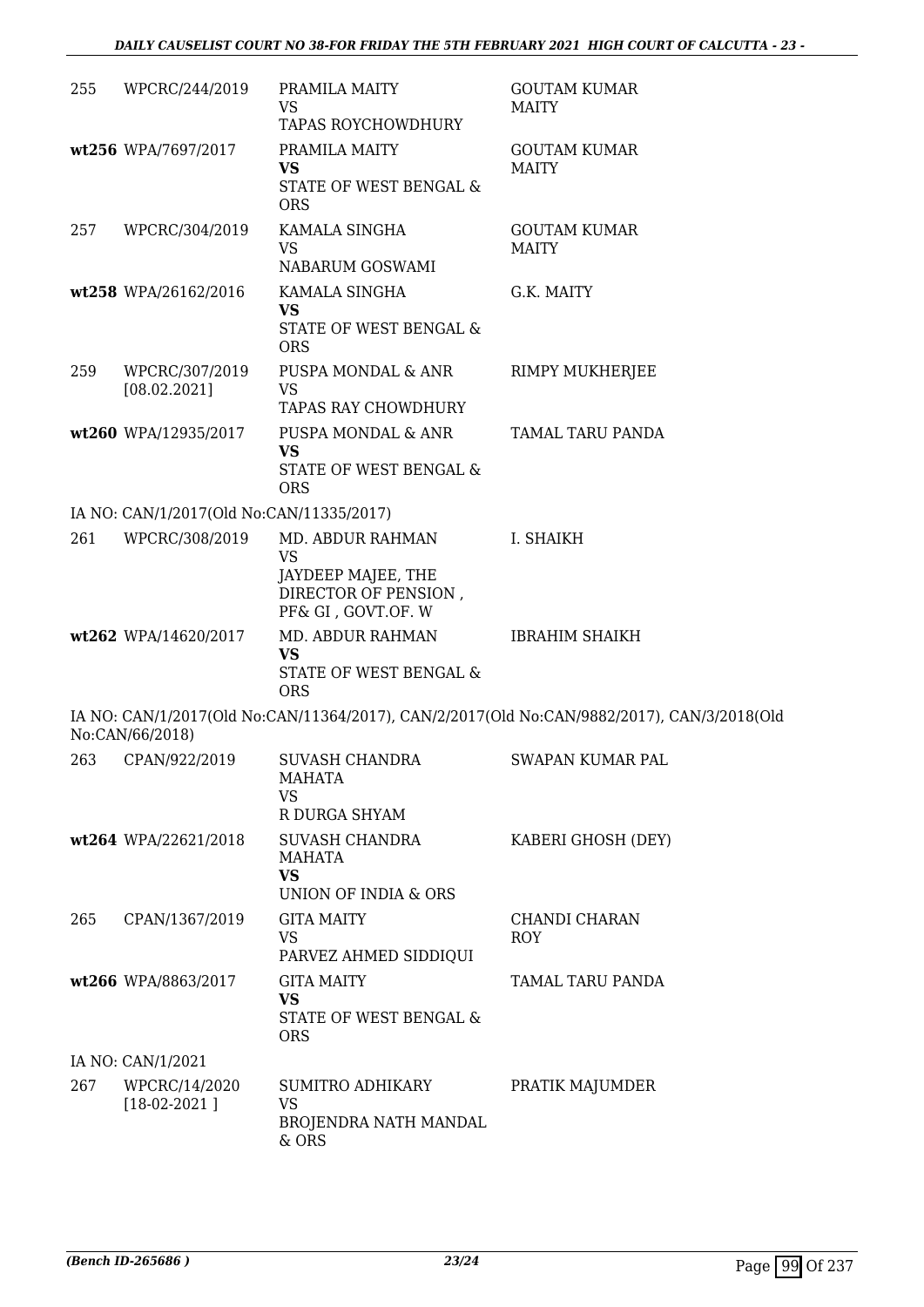**wt268** WPA/14057/2015 SUMITRO ADHIKARY

**VS** STATE OF WEST BENGAL & ORS

ASHIM KUMAR HALDAR

#### **PART HEARD**

269 WPA/16104/2012 ARUP DAS

VS STATE & ORS.

SUVADIP BHATTACHARYYA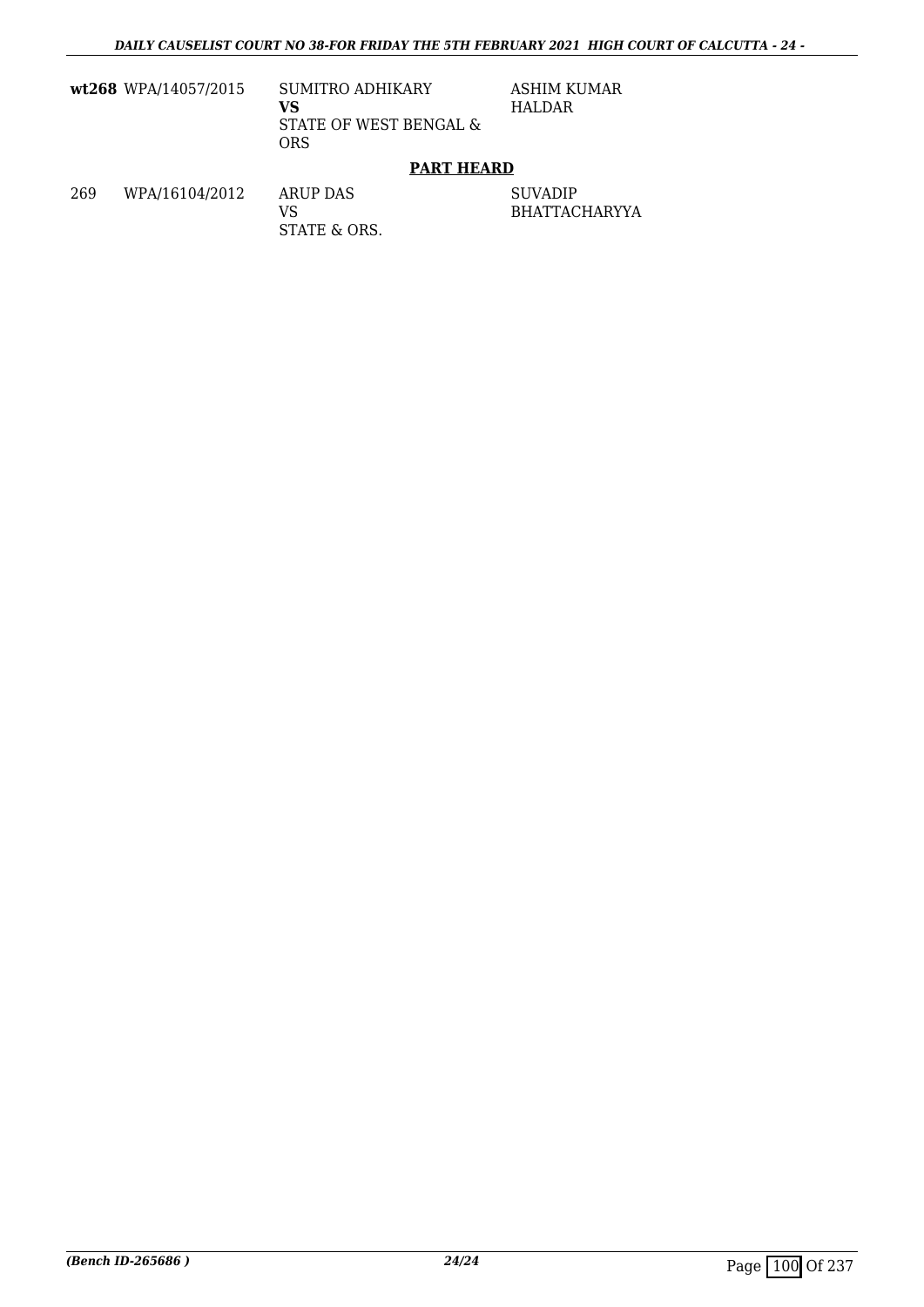

## **Appellate Side**

**DAILY CAUSELIST For Friday The 5th February 2021**

**COURT NO. 9**

**DIVISION BENCH (DB)**

**AT 2:00 PM**

**HON'BLE JUSTICE SHIVAKANT PRASAD HON'BLE JUSTICE RAJARSHI BHARADWAJ (VIA VIDEO CONFERENCE)**

**ON FRIDAY 5TH FEBRUARY, 2021 AT 2 P.M. - WILL SIT TOGETHER AND TAKE UP ONE ASSIGNED MATTER.**

**NOTE: MATTERS WILL BE TAKEN UP THROUGH PHYSICAL HEARING ONLY WHEN BOTH THE PARTIES ARE AGREED.**

#### **ASSIGNED MATTERS**

| 1 | CPAN/219/2016                            | DEBASHIS KUMAR RAY<br>VS<br>RITA SINHA VERMA & ORS | J. MALLICK         |
|---|------------------------------------------|----------------------------------------------------|--------------------|
|   | IA NO: CAN/2/2019(Old No:CAN/4330/2019)  |                                                    |                    |
|   | $wt2$ WP.CT/41/2010                      | DEBASISH KUMAR ROY<br>VS<br>UNION OF INDIA & ORS   | TIMIR KANTI BISWAS |
|   | IA NO: CAN/1/2013(Old No:CAN/11743/2013) |                                                    |                    |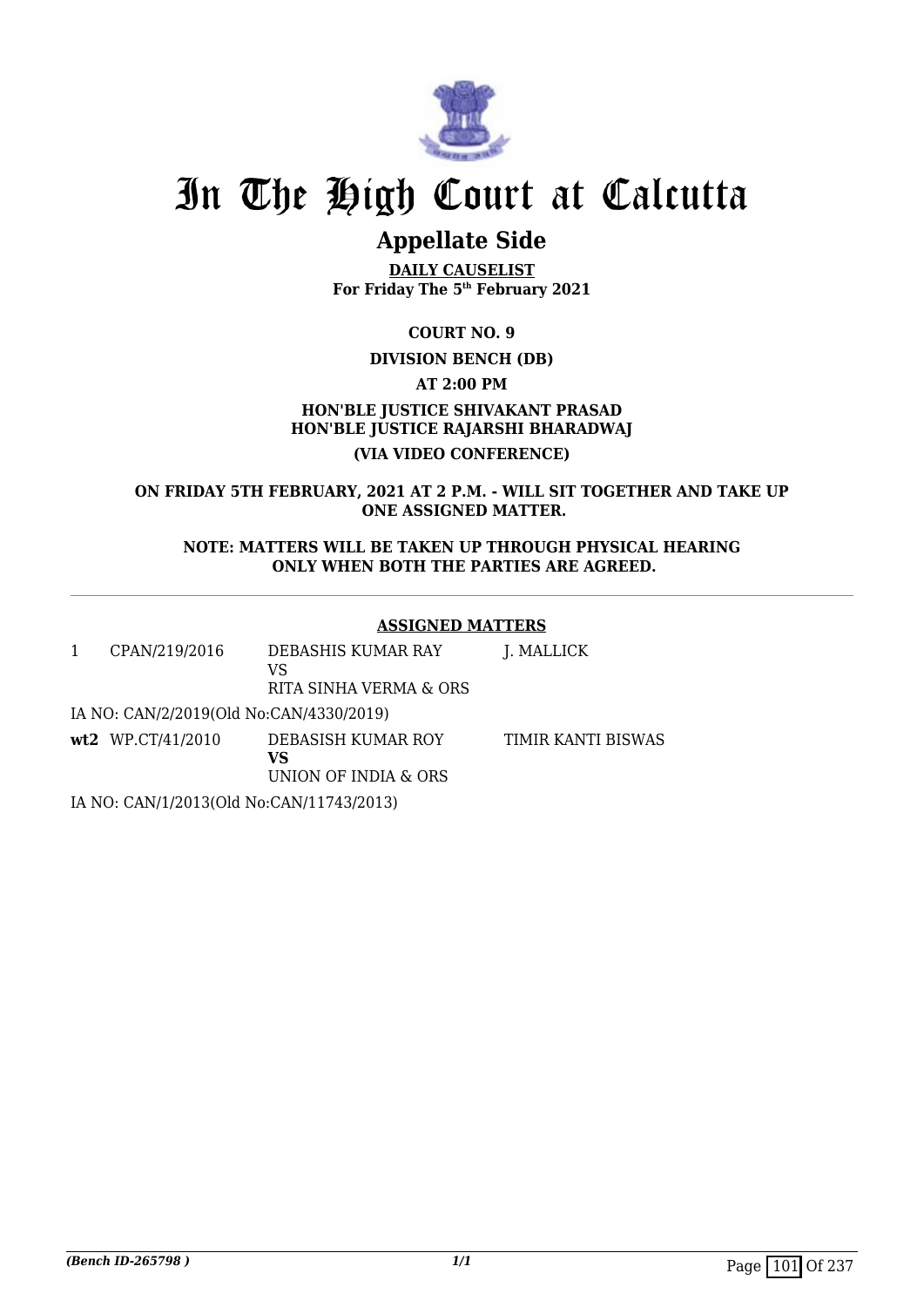

#### **Appellate Side**

**DAILY CAUSELIST For Friday The 5th February 2021**

**COURT NO. 9**

**SINGLE BENCH (SB - II) AT 10:45 AM HON'BLE JUSTICE SHIVAKANT PRASAD**

#### **(VIA VIDEO CONFERENCE)**

**ON AND FROM MONDAY, THE 11TH JANUARY, 2021 – APPLICATIONS UNDER SECTION 24 OF THE CODE OF CIVIL PROCEDURE, SECOND APPEAL, FIRST MISCELLANEOUS APPEAL, SECOND MISCELLANEOUS APPEAL IRRESPECTIVE OF YEARS INCLUDING APPLICATIONS CONNECT THERETO;**

**MATTERS RELATING TO CONTEMPT (CIVIL) OF SUB-ORDINATE COURTS TO BE HEARD BY A JUDGE SITTING SINGLY.**

**AND**

**TILL THE CIRCUIT BENCH AT PORT BLAIR RESUMES ON 15TH FEBRUARY, 2021, THE FOLLOWING BENCHES SHALL TAKE UP THE URGENT MATTERS RELATED TO THE ISLANDS FROM THE PRINCIPAL SEAT OF THE HIGH COURT AT CALCUTTA. ON EVERY WEDNESDAYS (27TH JANUARY, 2021, 3RD FEBRUARY, 2021 & 10TH FEBRUARY, 2021) – WILL SIT SINGLY AND TAKE UP, IN ADDITION TO HIS OWN LIST AND DETERMINATION, THE URGENT MATTERS RELATED TO THE CIRCUIT BENCH AT PORT BLAIR REQUIRED TO BE TAKEN UP BY A SINGLE BENCH.**

**AND**

**ON AND FROM MONDAY 1ST FEBRUARY, 2021 TO FRIDAY, 12TH FEBRUARY, 2021 – IN ADDITION TO HIS OWN LIST AND DETERMINATION, WILL TAKE UP THE LIST AND DETERMINATION OF HON'BLE JUSTICE BIBEK CHAUDHURI.**

**NOTE: TODAY LIST WILL BE CALLED ON SERIALLY.**

**NOTE: ASSIGNED MATTER & CONTEMPT APPLICATION SHALL BE TAKEN UP ON FRIDAY.**

**NOTE: MATTERS WILL BE TAKEN UP THROUGH PHYSICAL HEARING ONLY WHEN BOTH THE PARTIES ARE AGREED.**

#### **ASSIGNED MATTERS**

|     | CRR/1600/2013<br>CRR 2931/2013 CRR<br>2526/2013 | S S BINU<br>VS<br>STATE OF WEST BENGAL &<br><b>NAR</b>  | A BHATTACHARYYA |
|-----|-------------------------------------------------|---------------------------------------------------------|-----------------|
| wt2 | CRR/1956/2013                                   | PAWAN KR AGARWAL<br>vs<br>STATE OF WEST BENGAL &<br>ANR | A RAY           |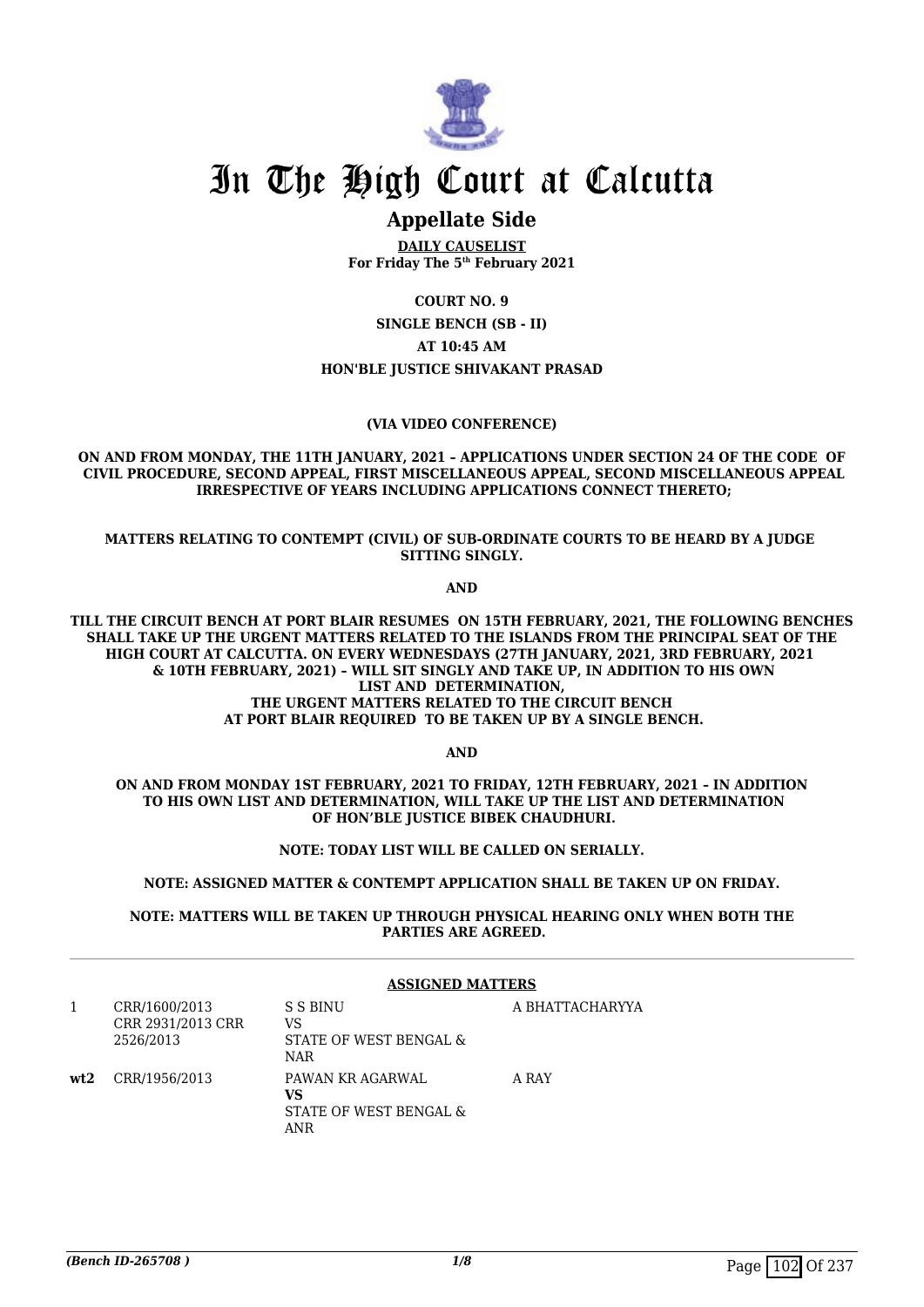| wt3 | CRR/1957/2013      | PAWAN KR AGARWAL<br>VS<br>STATE OF WEST BENGAL &<br><b>ANR</b>                        | A RAY                  |
|-----|--------------------|---------------------------------------------------------------------------------------|------------------------|
| wt4 | CRR/1958/2013      | PAWAN KR AGARWAL<br>VS<br>STATE OF WEST BENGAL 7ANR                                   | A RAY                  |
| wt5 | CRR/2010/2013      | PAWAN KUMAR AGARWAL<br>VS.<br>STATE OF WEST BENGAL &<br>NAR                           | A RAY                  |
| wt6 | CRR/2525/2013      | MANJEET GABA<br>VS.<br>STATE OF WEST BENGAL                                           | ANJAN DUTTA            |
| wt7 | CRR/2592/2013      | PAWAN KUMAR AGARWAL<br><b>VS</b><br>M/S. R. PIYARELALL IRON @<br>STEEL PVT. LTD.      | AMITABHA RAY           |
| wt8 | CRR/2593/2013      | PAWAN KUMAR AGARWAL<br>VS<br>M/S. R. PIYARELALL IRON $\&$<br>STEEL PVT. LTD.          | AMITABHA RAY           |
| wt9 | CRR/2801/2013      | VARUN JAIN<br>VS<br>HIRAJULI TEA CO LTD                                               | <b>G N JAJODIA</b>     |
|     | wt10 CRR/2865/2013 | PAWAN KUMAR AGARWAL<br><b>VS</b><br>M/S R. PIYARELALL IRON &<br><b>STEEL PVT. LTD</b> | AMITABHA RAY           |
|     | wt11 CRR/2915/2013 | MANJEET GABA<br>VS.<br>M/S SRIE EQUIPMENT<br>FINACNE PVT LTD                          | A GHOSH                |
|     | wt12 CRR/2916/2013 | MANGAT SINGH GABA<br>VS<br>M/S SRIE EQUIP FIANCE PVT<br><b>LTD</b>                    | A GHOSH                |
|     | wt13 CRR/2917/2013 | MANGAT SINGH GABA @<br>MANGAT GABA<br>VS<br>M/S SRIE EQUIP FIANCE PVT<br><b>LTD</b>   | A GHOSH                |
|     | wt14 CRR/2924/2013 | ASHISH JHUNJHUNWALA<br>VS<br>KOTAK MAHINDRA BANK LTD.                                 | <b>SUTANU KARMAKAR</b> |
|     | wt15 CRR/2925/2013 | ASHISH JHUNJHUNWALA<br>VS<br>KOTAL MAHINDRA BANK LTD                                  | <b>SUTANU KARMAKAR</b> |
|     | wt16 CRR/2926/2013 | ASHISH JHUNJHUNWLA<br>VS<br>KOTAK MAHINDRA BANK LTD                                   | <b>SUTANU KARMAKAR</b> |
|     | wt17 CRR/2927/2013 | ASHISH JHUNJHUNWALA<br>VS<br>KOTAK MAHINDRA BANK LTD                                  | <b>SUTANU KARMAKAR</b> |
|     | wt18 CRR/2928/2013 | ASHISH JHUNJHUNWALA<br>VS<br>KOTAK MAHINDRA BANK LTD                                  | SUTANU KARMAKAR        |
|     | wt19 CRR/2929/2013 | ASHISH JHUNJHUNWALA<br>VS<br>KOTAK MAHINDRA BANK LTD                                  | <b>SUTANU KARMAKAR</b> |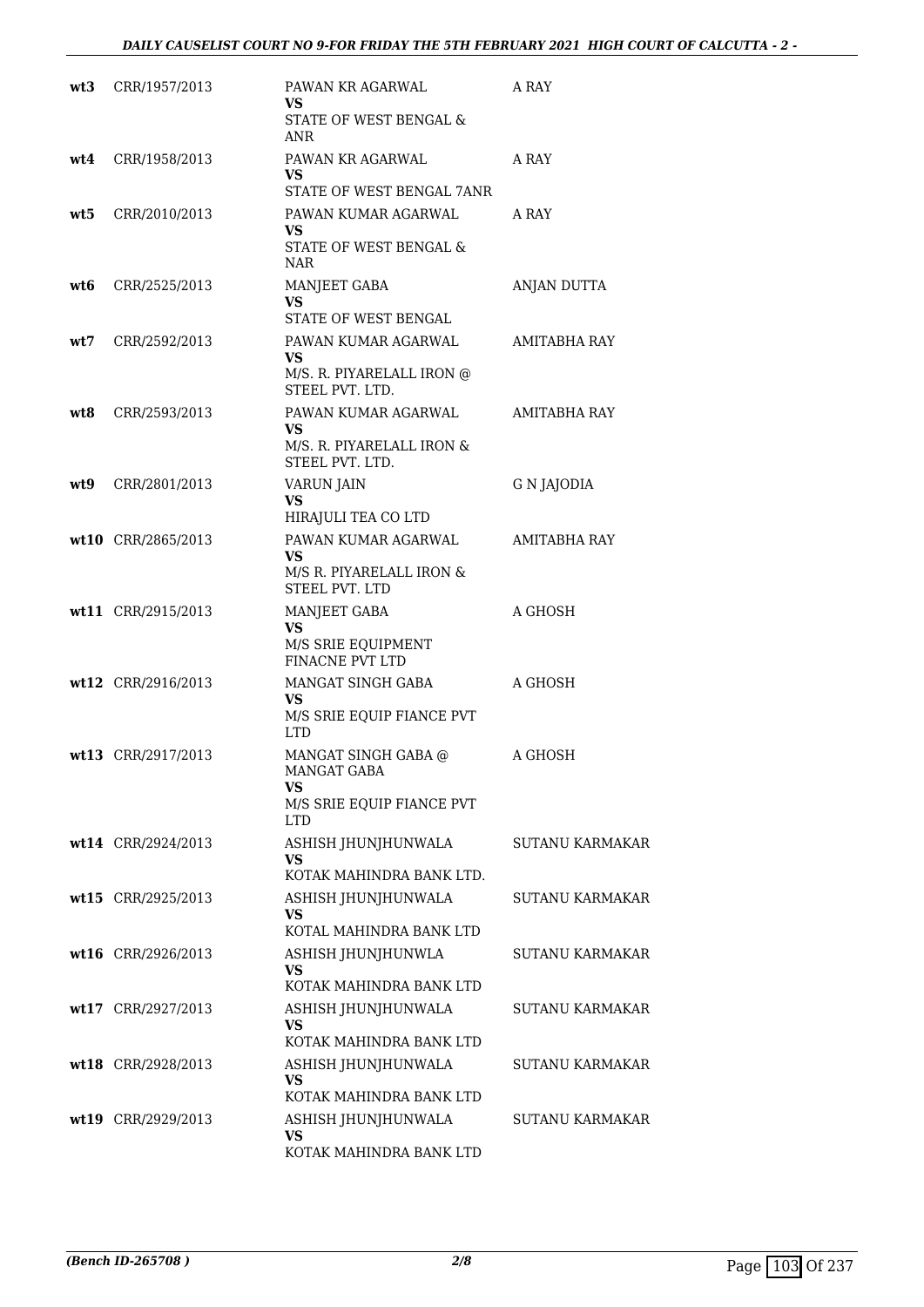| wt20 CRR/2930/2013                        | ASHISH JHUNJHUNWALA<br><b>VS</b>                                                                   | SUTANU KARMAKAR     |
|-------------------------------------------|----------------------------------------------------------------------------------------------------|---------------------|
| wt21 CRR/2932/2013                        | KOTAK MAHINDRA BANK LTD<br>ASHISH JHUNJHUNWALA<br><b>VS</b>                                        | SUTANU KARMAKAR     |
| wt22 CRR/2947/2013                        | KOTAK MAHINDRA BANK LTD.<br>DEBASISH BAURI & ORS<br><b>VS</b><br><b>STATE OF WEST BENGAL &amp;</b> | PROLOY BHATACHARYA  |
| wt23 CRR/2955/2013                        | ANR<br>SANGITA KOTHARI<br><b>VS</b>                                                                | <b>ARIJIT GHOSH</b> |
| wt24 CRR/2956/2013                        | AVINASH CHANDRA MALPANI<br>RANJIT SINGH KOTHARI<br><b>VS</b><br>AVINASH CHANDRA MALPANI            | ARIJIT GHOSH        |
| wt25 CRR/2957/2013                        | <b>ANAND KOTHARI</b><br><b>VS</b><br>AVINASH CHANDRA MALPANI                                       | ARIJIT GHOSH        |
| wt26 CRR/3002/2013                        | VIKRAM MORDANI<br>VS<br>NAVIN CONSTRUCTION &                                                       | P C NATH            |
| wt27 CRR/3032/2013                        | CREDIT PRIVATE LIMITED<br>KABERI SAHA<br>VS<br>STATE OF WEST BENGAL &                              | K. SHAH             |
| IA NO: CRAN/1/2013(Old No:CRAN/3246/2013) | ANR                                                                                                |                     |
| wt28 CRR/3059/2013                        | ROHITASH KR MITTAL<br>VS<br>STEWART & MACKERTICJ<br><b>WEALTH MAGT MTRD</b>                        | A BHATTACHEREJEE    |
| wt29 CRR/3061/2013                        | ROHITASH KR MITTAL<br>VS<br>STEWART & MACKERTIVCH<br><b>WEALTH MAGT AMTD</b>                       | A BHATTACHEJEE      |
| wt30 CRR/3063/2013                        | ROHITASH KR MITTAL<br><b>VS</b><br>STEWASRT & MACKERTICH                                           | A BHATTACHERJEE     |
| wt31 CRR/3066/2013                        | WEALTH MGT LTD<br>ROHITASHKR MITTAL<br>VS.<br>STEWART & MACKERTICH<br><b>COMM LTD</b>              | A BHATTACHERJEE     |
| wt32 CRR/3068/2013                        | ROHITASH KR MITTAL<br><b>VS</b><br>STEWART & MACKERTICH<br>COMM LTD                                | A BHATTACHEJREE     |
| wt33 CRR/3069/2013                        | ROHITASH KR MITTAL<br><b>VS</b><br>STEWART & MACKERTICH<br>WEALTH MNGT LTD                         | A BHATTACHERJEE     |
| wt34 CRR/3126/2013                        | ADITYA MUKHERJEE<br><b>VS</b><br>STATE OF WEST BENGAL &                                            | DEBAPRATIM GUHA     |
| IA NO. CRANI1/2012(OId No.CRANI2255/2012) | ANR                                                                                                |                     |

IA NO: CRAN/1/2013(Old No:CRAN/3255/2013)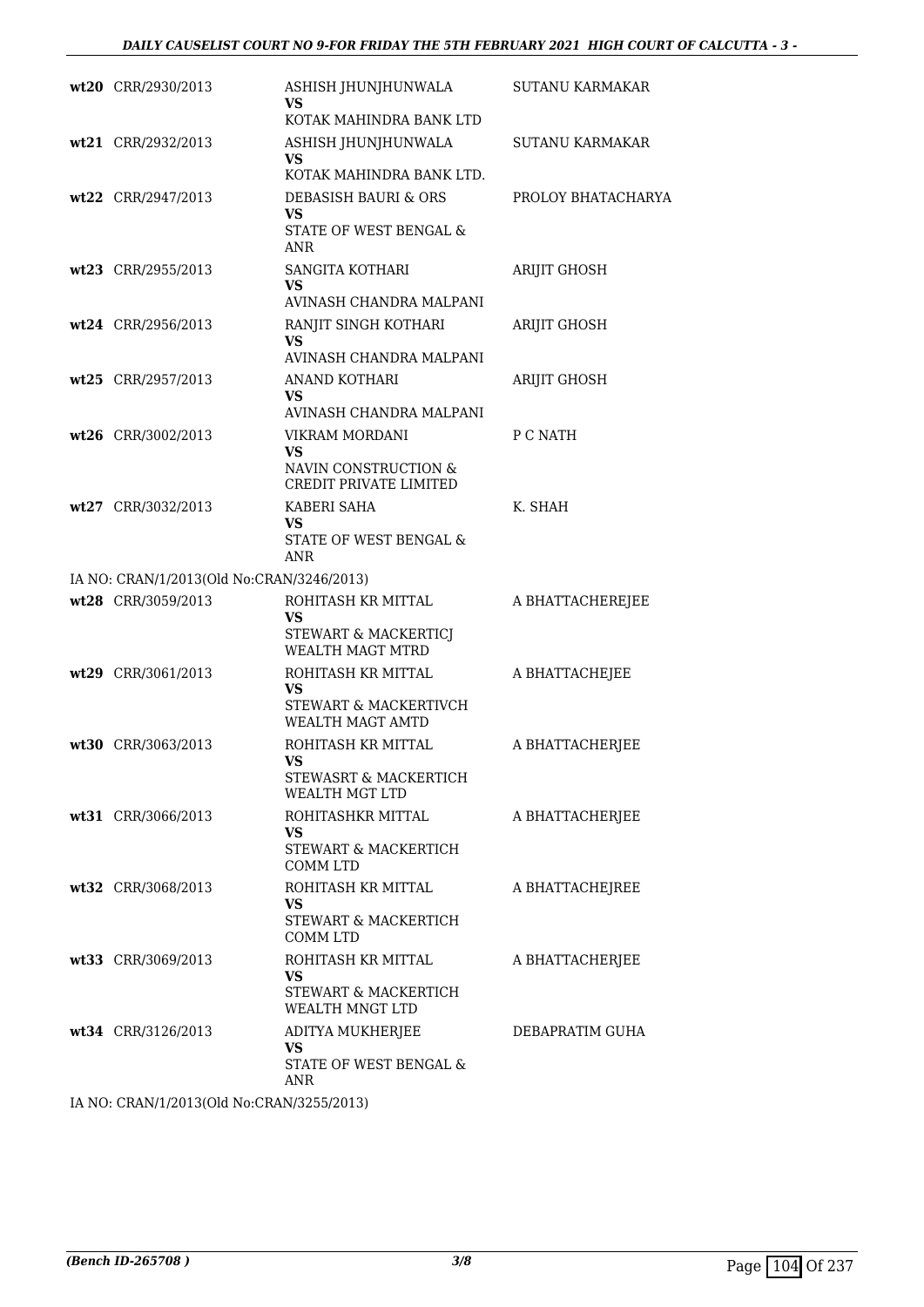|    | wt35 CRR/3157/2013                      | PAWAN KUMAR AGARWAL<br>VS<br>M/S R PIYARELALL IRON &                                                                                                                                  | AMITABHA RAY            |                  |
|----|-----------------------------------------|---------------------------------------------------------------------------------------------------------------------------------------------------------------------------------------|-------------------------|------------------|
|    |                                         | STEEL PVT LTD                                                                                                                                                                         |                         |                  |
|    | wt36 CRR/3158/2013                      | PAWAN KUMAR AGARWAL<br>VS                                                                                                                                                             | A RAY                   |                  |
|    |                                         | M/S R PIYARELALL IRON $\&$<br><b>STEEL PVT LTD</b>                                                                                                                                    |                         |                  |
|    | wt37 CRR/3646/2014                      | <b>BHUSAN BHANDARI &amp; ANR</b><br>VS                                                                                                                                                | <b>SUMANTA BISWAS</b>   |                  |
|    |                                         | STATE OF WEST BENGAL &<br><b>ANR</b>                                                                                                                                                  |                         |                  |
|    |                                         | <b>BAIL IN CONNECTION WITH APPEAL</b>                                                                                                                                                 |                         |                  |
| 38 | CRA/757/2014                            | <b>MATIRUR RAHAMAN</b>                                                                                                                                                                | <b>G B CHAKRBORTY</b>   |                  |
|    | $(PT I+II+1 PB+LCR)$                    | VS<br>STATE OF WEST BENGAL                                                                                                                                                            |                         |                  |
|    | IA NO: CRAN/2/2021                      |                                                                                                                                                                                       |                         |                  |
| 39 | CRA/756/2019                            | <b>MANIK KUMAR DAS</b><br>VS<br>STATE OF WEST BENGAL &                                                                                                                                | ARGHYA KAMAL DAS        |                  |
|    |                                         | <b>SHIBANI BHUIAN</b>                                                                                                                                                                 |                         |                  |
|    |                                         | IA NO: CRAN/1/2019(Old No:CRAN/5052/2019), CRAN/2/2021                                                                                                                                |                         |                  |
|    |                                         | <b>CONTEMPT APPLICATION</b>                                                                                                                                                           |                         |                  |
| 40 | CPAN/960/2018                           | SACHIN CHANDRA MONDAL &<br>ANR<br>VS<br>ASHOKE KUMAR SAIGAL                                                                                                                           | <b>SHABUDDIN SARDAR</b> |                  |
| 41 | CPAN/408/2020                           | KANAILAL CHAKRABORTY &                                                                                                                                                                | ARIF ALI                |                  |
|    |                                         | <b>ANR</b><br><b>VS</b>                                                                                                                                                               |                         |                  |
|    |                                         | MAINAK BANERJEE & ORS                                                                                                                                                                 |                         |                  |
|    | IA NO: CAN/1/2020(Old No:CAN/5524/2020) |                                                                                                                                                                                       |                         |                  |
|    |                                         | <b>APPLICATION</b>                                                                                                                                                                    |                         |                  |
| 42 | SA/769/1990                             | <b>SARMILA DAS</b><br>VS<br><b>MRINALINI DAS</b>                                                                                                                                      | MR.S.PANDA              | MR. T.K.SENGUPTA |
|    |                                         | IA NO: CAN/8/2014(Old No:CAN/11086/2014), CAN/11/2017(Old No:CAN/5209/2017), CAN/9/2015(Old No:CAN/9394/2015),<br>CAN/6/2013(Old No:CAN/10020/2013), CAN/3/2011(Old No:CAN/3154/2011) |                         |                  |
| 43 | SA/68/1993<br>$(PT-I+II+OB+6LCR+RI)$    | SRI KESHAB CHANDRA<br><b>NASKAR</b>                                                                                                                                                   | R.RAY                   | N.Y.A            |
|    | CARD)                                   | VS<br>PASHUPATI NASKAR                                                                                                                                                                |                         |                  |
|    |                                         | IA NO: CAN/1/2001(Old No:CAN/2908/2001), CAN/2/2009(Old No:CAN/3876/2009), CAN/3/2009(Old No:CAN/6880/2009),<br>CAN/11/2017(Old No:CAN/2651/2017), CAN/13/2017(Old No:CAN/4386/2017)  |                         |                  |
| 44 | SA/486/1995                             | SURJA KANTA SEN                                                                                                                                                                       |                         |                  |
|    |                                         | VS<br>AMAR KUMAR GHOSH                                                                                                                                                                |                         |                  |
|    |                                         | IA NO: CAN/1/1999(Old No:CAN/2174/1999), CAN/4/2018(Old No:CAN/9400/2018)                                                                                                             |                         |                  |
| 45 | SA/45/2000                              | MINOR JALALUDDIN & ANR.<br>VS                                                                                                                                                         | LAKSHMI CHAND MIAN      |                  |
|    |                                         | <b>NAZIR SHEIKH</b>                                                                                                                                                                   |                         |                  |
|    |                                         | IA NO: CAN/1/2019(Old No:CAN/2581/2019), CAN/2/2019(Old No:CAN/2582/2019), CAN/3/2019(Old No:CAN/2583/2019)                                                                           |                         |                  |
| 46 | SA/431/2001                             | CHAPALA SUNDARI DE<br>VS<br>SMT. HANSI RANI SARKAR                                                                                                                                    | <b>MADHUMITA ROY</b>    |                  |
|    |                                         | IA NO: CAN/1/2001(Old No:CAN/2542/2001), CAN/2/2002(Old No:CAN/7659/2002), CAN/3/2005(Old No:CAN/7290/2005),                                                                          |                         |                  |
|    | CAN/4/2005(Old No:CAN/9377/2005)        |                                                                                                                                                                                       |                         |                  |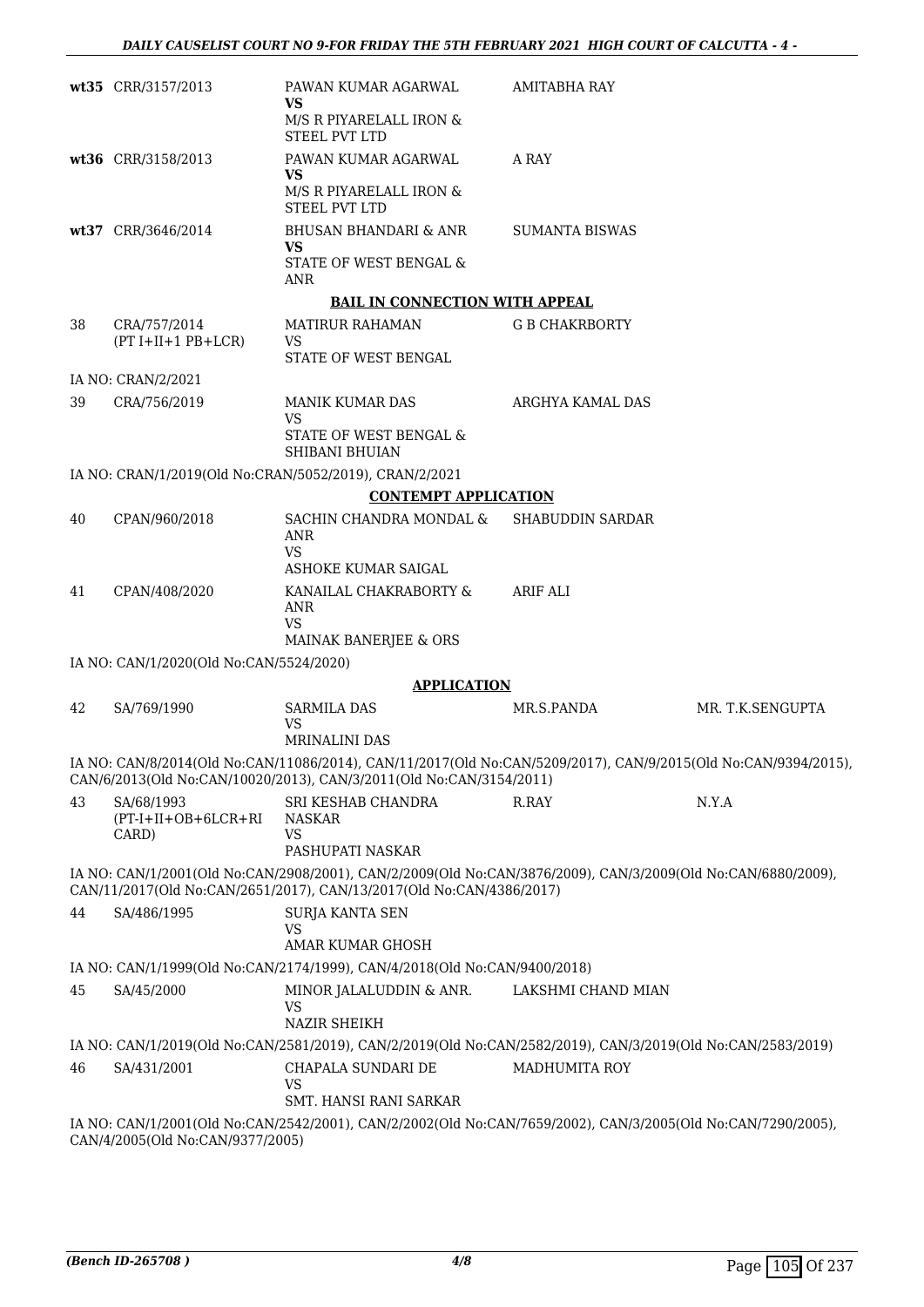| 47 | SA/487/2007                                                               | <b>BURMAN TIWARI</b><br>VS                                                | ASHOK KR. VERMA                       |  |  |
|----|---------------------------------------------------------------------------|---------------------------------------------------------------------------|---------------------------------------|--|--|
|    |                                                                           | DEBIKA RANI NANDAN @ DEBI<br><b>RANI NANDAN</b>                           |                                       |  |  |
|    | IA NO: CAN/1/2007(Old No:CAN/2710/2007), CAN/2/2008(Old No:CAN/4045/2008) |                                                                           |                                       |  |  |
| 48 | SA/255/2008                                                               | HARE KRISHNA GUPTA<br>VS<br><b>SUREN GORAI &amp; ANR</b>                  | PARTHA PRATIM<br>MUKHERJEE            |  |  |
|    |                                                                           | IA NO: CAN/4/2011(Old No:CAN/3817/2011), CAN/6/2020(Old No:CAN/538/2020)  |                                       |  |  |
| 49 | SAT/236/2016                                                              | SANTI BHATTACHARJEE<br>VS<br><b>BISWANATH GHOSH &amp; ORS</b>             | <b>SAUNAK</b><br><b>BHATTACHARYA</b>  |  |  |
|    | IA NO: CAN/1/2016(Old No:CAN/8273/2016)                                   |                                                                           |                                       |  |  |
| 50 | SA/85/2017                                                                | KEDAR MODI & ANR<br>VS<br>UMESH BAGLA @ GOENKA&<br><b>ORS</b>             | S.S. SAMANTA                          |  |  |
|    |                                                                           | IA NO: CAN/1/2016(Old No:CAN/4913/2016), CAN/2/2016(Old No:CAN/8892/2016) |                                       |  |  |
| 51 | SA/56/2019                                                                | SHEIKH NURUL ISLAM<br>VS<br>MAHAMMAD HABIBUR<br>RAHAMAN & ORS             | <b>SANDIP KUNDU</b>                   |  |  |
|    | IA NO: CAN/1/2018(Old No:CAN/9501/2018)                                   |                                                                           |                                       |  |  |
| 52 | SAT/118/2020                                                              | BUDHAN LAL SINGHA                                                         | PARTHA CHAKRABORTY                    |  |  |
|    |                                                                           | <b>VS</b><br><b>GITA SINGHA AND OTHERS</b>                                |                                       |  |  |
|    | IA NO: CAN/1/2020, CAN/2/2020                                             |                                                                           |                                       |  |  |
| 53 | SAT/161/2020                                                              | <b>TOTAN RAJAK</b><br><b>VS</b>                                           | ARITRA SHANKAR RAY                    |  |  |
|    |                                                                           | JOYDEB PAL AND ORS.                                                       |                                       |  |  |
|    | IA NO: CAN/1/2021, CAN/2/2021                                             |                                                                           |                                       |  |  |
| 54 | FMAT/209/2020                                                             | HASIKANA POLLEY @ HASINA<br>POLLEY<br><b>VS</b>                           | ANIMESH PAUL                          |  |  |
|    |                                                                           | KALU KOLEY & ORS                                                          |                                       |  |  |
|    | IA NO: CAN/1/2020(Old No:CAN/1127/2020)                                   |                                                                           |                                       |  |  |
|    |                                                                           | <b>MOTION</b>                                                             |                                       |  |  |
| 55 | CO/478/2019                                                               | SMT SUSAMA DAS<br><b>VS</b><br><b>ARINDAM DAS</b>                         | ARITRA SHANKAR RAY                    |  |  |
| 56 | CO/55/2021                                                                | <b>ANKITA PANDA</b><br>(CHAKRABORTY)<br>VS                                | SHIBAJI KUMAR DAS                     |  |  |
|    |                                                                           | KUMAR RAJA PANDA                                                          |                                       |  |  |
| 57 | CO/99/2021                                                                | JYOTI ADHIKARY<br>VS.<br>ABHIJIT ADHIKARY                                 | NIMAI CHANDRA<br>KONAR                |  |  |
| 58 | CO/105/2021                                                               | POPPY ROY @KARMAKAR<br><b>VS</b><br><b>SUBHAJIT ROY</b>                   | ARNAB CHATTERJEE                      |  |  |
| 59 | CO/141/2021                                                               | PIU HALDER<br><b>VS</b><br>KARTIK CHANDRA HALDER                          | <b>SHUVANIL</b><br><b>CHAKRABORTY</b> |  |  |
| 60 | CO/188/2021                                                               | TULIKA BANERJEE NEE SAHA<br><b>VS</b><br>RANA BANERJEE                    | SOUMYAJIT DAS<br><b>MAHAPATRA</b>     |  |  |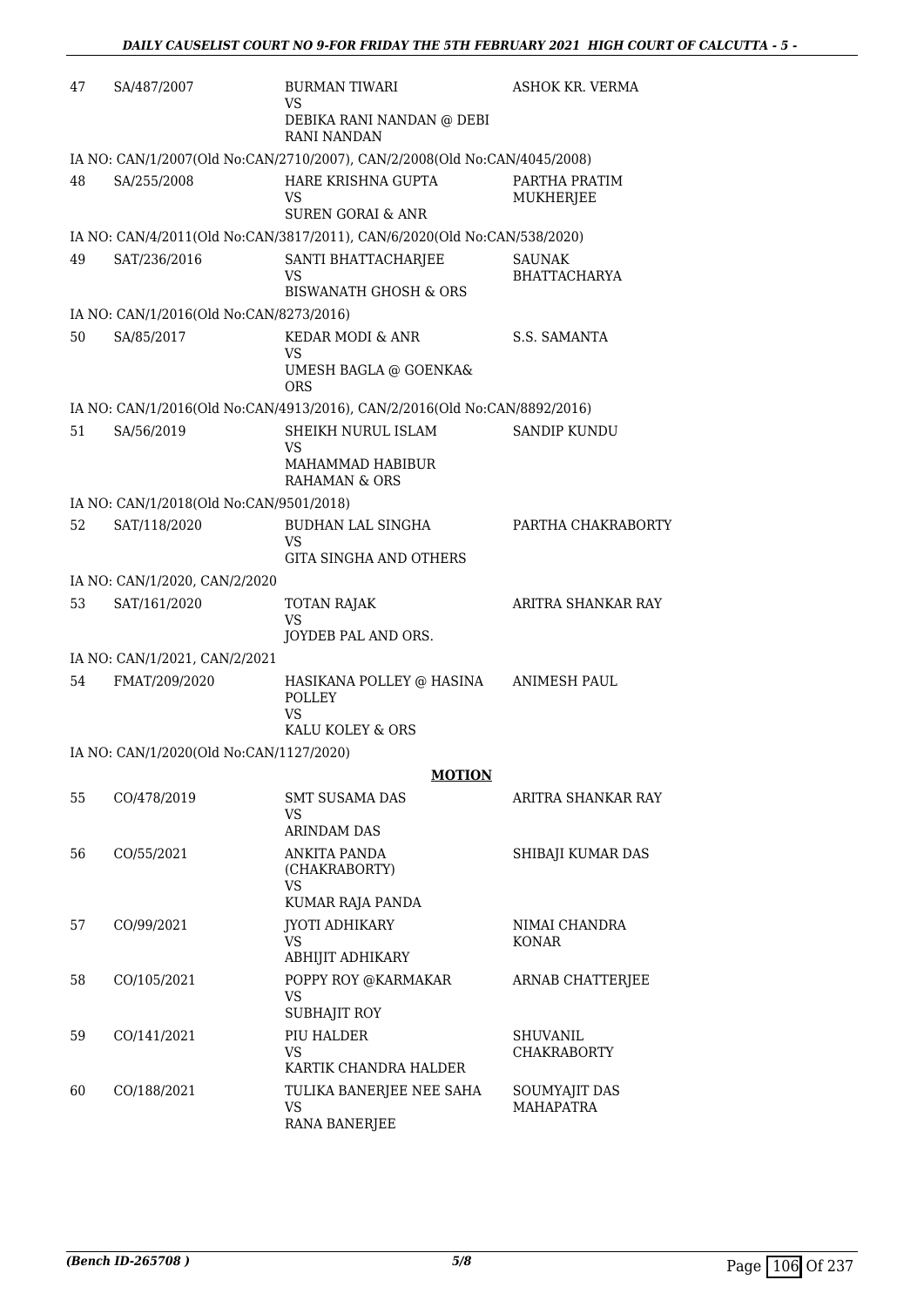| 61 | CO/204/2021                                                                                             | DOYEL GHOSH SINHA<br><b>VS</b><br>PARTHA SINHA                                                              | SOUGATA MBANERJEE          |        |
|----|---------------------------------------------------------------------------------------------------------|-------------------------------------------------------------------------------------------------------------|----------------------------|--------|
| 62 | CO/206/2021                                                                                             | <b>SIMA RUIDAS</b><br>VS<br>PANCHANAN RUIDAS                                                                | PRADIP KUMAR PATRA         |        |
| 63 | CO/232/2021                                                                                             | CHIRANJIT CHOWDHURY<br><b>VS</b><br>RAKHI GHOSH ALIAS<br>CHOWDHURY                                          | SHIBAJI KUMAR DAS          |        |
| 64 | CO/234/2021                                                                                             | SUBARNA GHOSH<br><b>VS</b><br>RAHUL BHAUMIK                                                                 | SANKHA SUBHRA RAY          |        |
| 65 | CO/238/2021                                                                                             | TANIA DAS (MITRA)<br><b>VS</b><br><b>SUBIR KANTI DAS</b>                                                    | RAJLAKSHMI GHATAK          |        |
| 66 | CO/239/2021                                                                                             | SNIGDHA CHOWDHURY<br><b>VS</b><br>SATYAJIT SAHA                                                             | SIDHANT CHOWDHURY          |        |
|    |                                                                                                         | <b>PART HEARD MATTERS</b>                                                                                   |                            |        |
| 67 | SA/614/1995                                                                                             | MOHAMMED ALI CHOWDHURY MR. S.GHOSH                                                                          |                            | N.Y.A. |
|    | $(PT I+II+OB+1 PB+5$<br>LCR+ RI Card)                                                                   | $&$ OR.<br><b>VS</b><br>STATE OF W.B.                                                                       |                            |        |
|    | IA NO: CAN/1/2021                                                                                       |                                                                                                             |                            |        |
| 68 | SA/36/2008<br>$(PT I+II+OB+2 PB+6$<br>$LCR+2$ Tin Box+RI Card)<br>(Pt. Hd) (08-02-02021) (2<br>$p.m.$ ) | KALYAN KUMAR DUTTA<br><b>VS</b><br><b>SANATAN SARKAR</b>                                                    | <b>AMALENDU MITRA</b>      |        |
|    | IA NO: CAN/5/2019(Old No:CAN/8384/2019)                                                                 |                                                                                                             |                            |        |
| 69 | CRA/12/2015                                                                                             | SUJIT KUMAR PANDEY<br><b>VS</b><br>CBI                                                                      | D. DUTT                    |        |
|    | wt70 CRA/14/2015                                                                                        | SUNIL KUMAR SHAW<br><b>VS</b><br>CBI                                                                        | A. BHATTACHARYA            |        |
|    | IA NO: CRAN/1/2015(Old No:CRAN/384/2015)                                                                |                                                                                                             |                            |        |
| 71 | CRR/1040/2018                                                                                           | SHIRDI INDUSTRIES LTD<br><b>VS</b><br>STATE OF WEST BENGAL &                                                | N SENGUPTA                 |        |
|    |                                                                                                         | <b>ANR</b>                                                                                                  |                            |        |
|    |                                                                                                         | <b>FINAL HEARING</b>                                                                                        |                            |        |
| 72 | SA/389/2004<br>$(PT I+II+OB+1 PB)$                                                                      | SAKTI PADA RUDRA & ORS.<br><b>VS</b><br><b>BAIDYA NATH BASU</b>                                             | PRADIP PAUL                |        |
| 73 | SA/79/2008                                                                                              | SANDHYA GHOSH                                                                                               | KEYA BHATTACHARYYA         |        |
|    | $(PT I+II+OB+1 PB)$                                                                                     | <b>VS</b><br><b>SMT. SOVA RANI GHOSH &amp;</b><br>ORS.                                                      |                            |        |
|    | CAN/4/2015(Old No:CAN/4768/2015)                                                                        | IA NO: CAN/1/2007(Old No:CAN/8392/2007), CAN/2/2007(Old No:CAN/9178/2007), CAN/3/2014(Old No:CAN/4778/2014) |                            |        |
| 74 | SA/85/2010<br>$(PT - I + II + II + OS$<br>+1PB+6 FILES LCR + RI SUDARSAN ROY<br>CARD)                   | DHARMADAS ROY & ORS<br><b>VS</b>                                                                            | SABYASACHI<br>MUKHOPADHYAY |        |

IA NO: CAN/1/2005(Old No:CAN/15707/2005), CAN/3/2006(Old No:CAN/6913/2006), CAN/4/2007(Old No:CAN/8179/2007), CAN/5/2009(Old No:CAN/2267/2009), CAN/6/2009(Old No:CAN/8483/2009), CAN/7/2010(Old No:CAN/1453/2010), CAN/8/2014(Old No:CAN/10832/2014), CAN/9/2015(Old No:CAN/216/2015)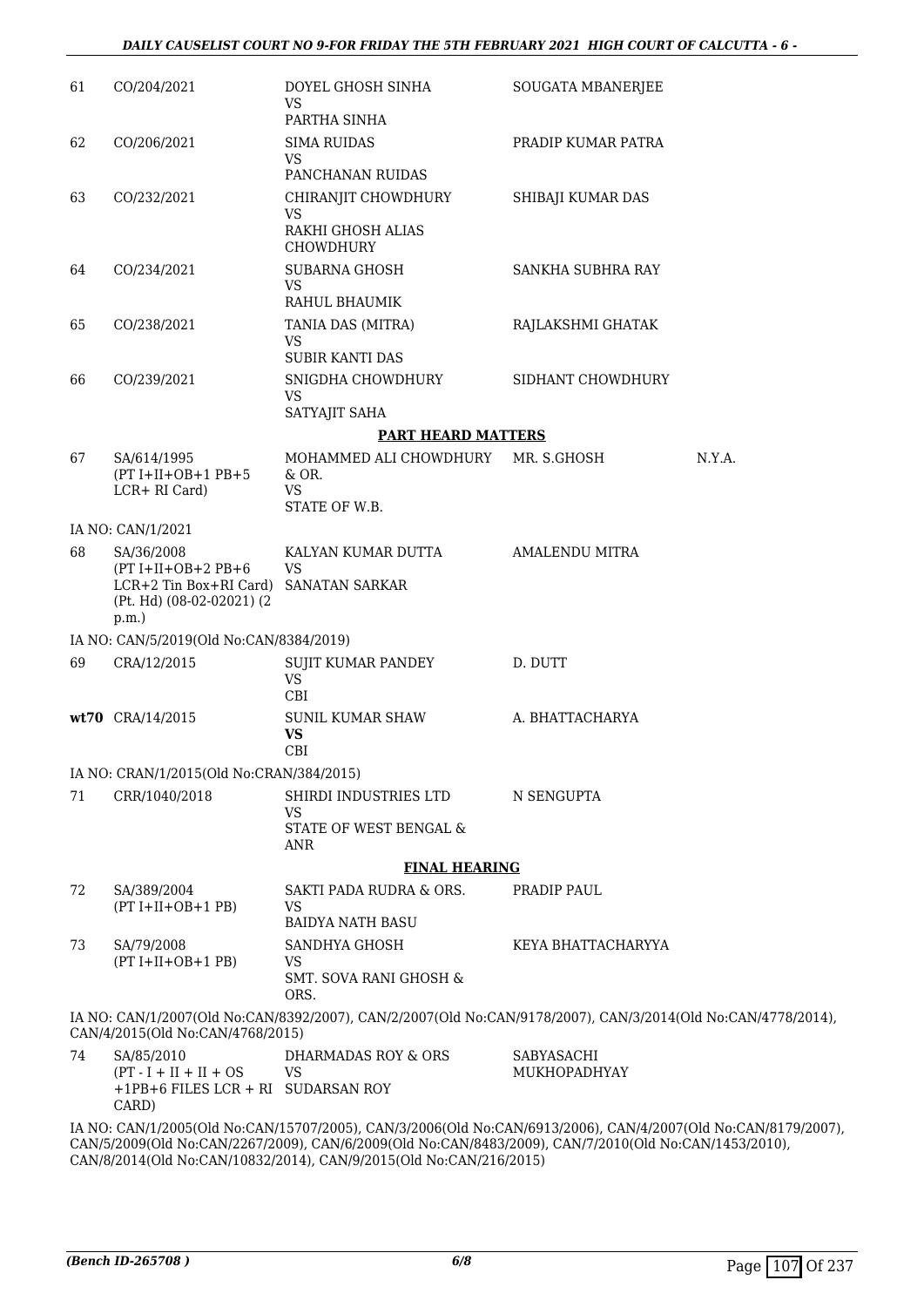| 75 | FMA/478/2012<br>$(PT 1+II+2 PB)$                                                                | HEMANTA KR. DAS & ORS.<br>VS<br>ANJAN KR. KAR & ORS.                                         | <b>INDRANI NANDI</b>      |
|----|-------------------------------------------------------------------------------------------------|----------------------------------------------------------------------------------------------|---------------------------|
| 76 | SMA/34/2013<br>$(PT I+II+OB+1 PB+5$<br>LCR+ RI CARD)                                            | <b>SOMA GHOSH &amp; ANR</b><br>VS<br>JAGANNATH DEY & ORS                                     | <b>SUBHABRATA DAS</b>     |
|    |                                                                                                 | IA NO: CAN/3/2014(Old No:CAN/323/2014), CAN/5/2018(Old No:CAN/3553/2018)                     |                           |
| 77 | SA/315/2014<br>$(PT I+II+OB+PB+6)$<br>LCR+RI Card)                                              | <b>BISU ORAON</b><br>VS<br><b>BISWANATH ORAN &amp; ORS</b>                                   | RAJU BHATTACHARYYA        |
|    | IA NO: CAN/1/2012(Old No:CAN/8962/2012)                                                         |                                                                                              |                           |
| 78 | SA/247/2017<br>$(PT I + II$<br>$+OB + 1PB + 7LCR + 2$<br>Cover Files + RI Card not VS<br>found) | SRI LAXMIJANARDAN DEITY<br>REP.BY SEBAITS SOMNATH<br><b>BANERJEE &amp;ORS</b><br>PRADIP BHAR | KUSHAL CHATTERJEE         |
|    | IA NO: CAN/2/2019(Old No:CAN/11908/2019)                                                        |                                                                                              |                           |
| 79 | SA/199/2019<br>$(PT I+II+OB+1 PB+7$<br>LCR+RI Card)                                             | BISHNU DAYAL AGARWALA<br>VS<br>DILIP KR AGARWALA                                             | <b>GP SHAW</b>            |
|    | IA NO: CAN/2/2020                                                                               |                                                                                              |                           |
|    |                                                                                                 | <b>ADMISSION OF CRIMINAL APPEAL</b>                                                          |                           |
| 80 | CRA/66/2020                                                                                     | <b>SUKUMAR MAKAL @ BABLU</b>                                                                 | SUMAN DE                  |
|    |                                                                                                 | <b>VS</b><br>STATE OF WEST BENGAL                                                            |                           |
|    | IA NO: CRAN/1/2020(Old No:CRAN/494/2020)                                                        |                                                                                              |                           |
|    |                                                                                                 | <b>MOTIONS</b>                                                                               |                           |
| 81 | CRR/2280/2018                                                                                   | <b>SAMIM RAHAMAN</b><br>VS<br>NASIMA KHATUN & ANR                                            | R GHATAK                  |
| 82 | CRR/3048/2018                                                                                   | SANJAY KUMAR SHAW<br>VS<br>STATE OF WEST BENGAL &<br>ANR                                     | DIPANKAR PAL              |
| 83 | CRR/3551/2019                                                                                   | <b>GOUTAM SEMBI &amp; ORS</b><br>VS<br>SOMA SEMBI (CHAKRABORTY)                              | <b>SOMEN BANERJEE</b>     |
| 84 | CRR/702/2020                                                                                    | ESHER ALI MOLLA<br>VS<br>AJIMA MOLLA & ANR                                                   | TUSHER KANTI<br>MUKHERJEE |
|    |                                                                                                 | IA NO: CRAN/1/2020(Old No:CRAN/1239/2020), CRAN/2/2021                                       |                           |
| 85 | CRR/1707/2020                                                                                   | MOUMITA CHATTERJEE @<br>MANNA<br><b>VS</b><br>STATE OF WEST BENGAL AND<br>ANR                | PROSENJIT MUKHERJEE       |
| 86 | CRR/1854/2020                                                                                   | SAKTIPADA SANNIGRAHI AND<br>ANR<br><b>VS</b><br>State of West Bengal                         | DEBISREE ADHIKARY         |
|    | IA NO: CRAN/1/2021                                                                              |                                                                                              |                           |
| 87 | CRR/1855/2020                                                                                   | KALYAN PANDA AND ANR<br><b>VS</b>                                                            | DEBISREE ADHIKARY         |
|    |                                                                                                 | State of West Bengal                                                                         |                           |

IA NO: CRAN/1/2021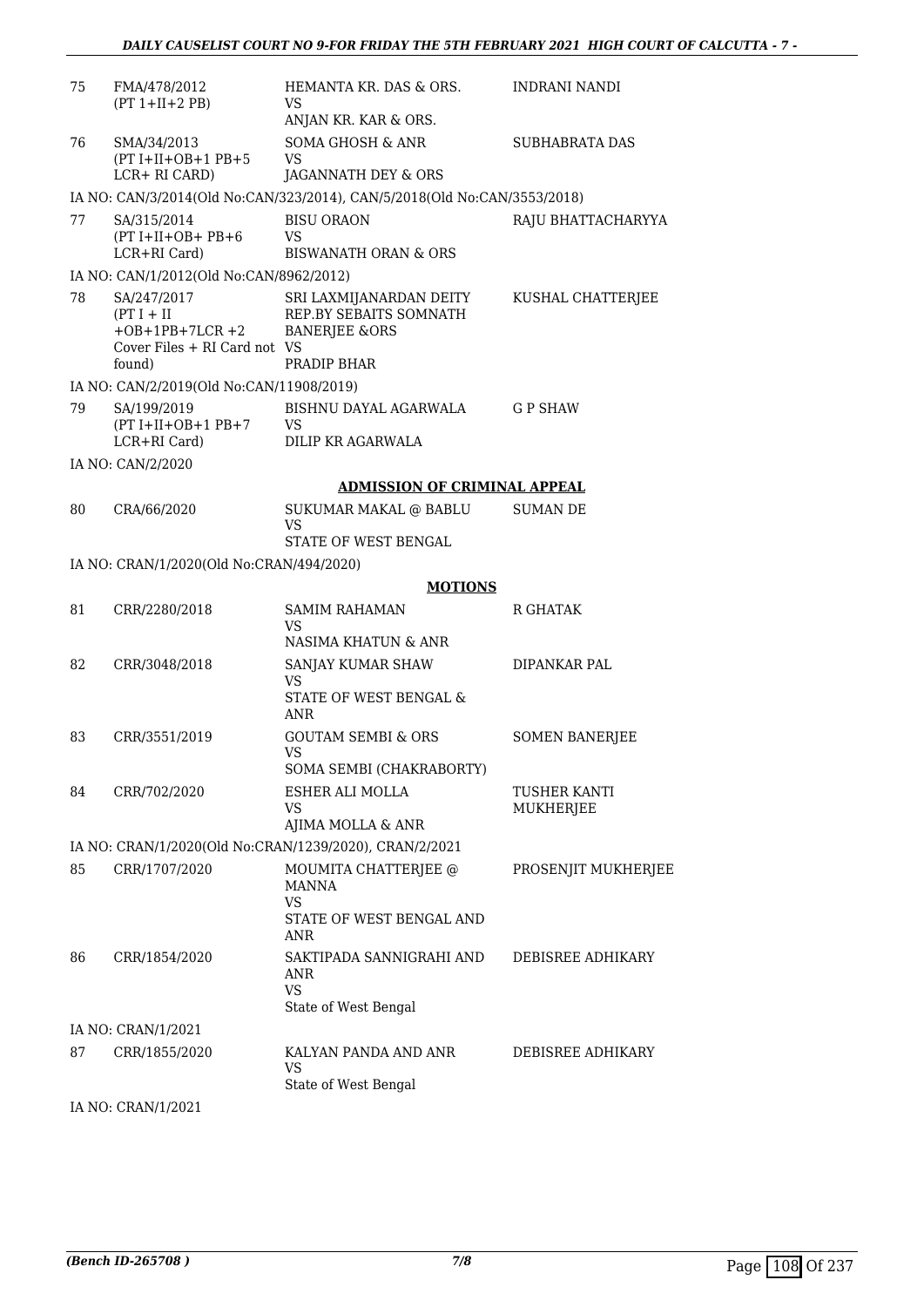| 88  | CRR/52/2021                                                                            | AMITENDU MONDAL<br>VS<br>STATE OF WEST BENGAL AND<br>ORS.                             | PRIYANKA SAHA                  |
|-----|----------------------------------------------------------------------------------------|---------------------------------------------------------------------------------------|--------------------------------|
| 89  | CRR/222/2021                                                                           | PASUPATI MAHATO<br>VS<br><b>SMT RUPALI MAHATO AND</b><br><b>ORS</b>                   | ARIJIT DEY                     |
| 90  | CRR/231/2021                                                                           | KEDAR<br>SARDAR@MONORANJAN AND<br><b>ORS</b><br><b>VS</b><br>STATE OF WEST BENGAL     | MD JANNAT UL<br><b>FIRDOUS</b> |
| 91  | CRR/232/2021                                                                           | APU KUNDU<br><b>VS</b><br>STATE OF WEST BENGAL                                        | <b>RUPSA SREEMANI</b>          |
| 92  | CRR/251/2021                                                                           | SUDIPTA SARKAR AND ORS<br><b>VS</b>                                                   | <b>SUBHADIP BISWAS</b>         |
| 93  | CRR/253/2021                                                                           | <b>SUSMITA GHOSH</b><br>DIPANKAR PARUI<br>VS<br>SUCHARITA MONDAL PARUI                | SHUVRO PROKASH<br>LAHIRI       |
| 94  | CRR/254/2021                                                                           | MINU KUNDU@MINURANI<br>KUNDU AND ANR<br>VS.                                           | RAJ KUMAR GUPTA                |
| 95  | CRR/261/2021                                                                           | PRIYA SARKAR AND ANR<br>RIMA MONDAL BISWAS<br>VS.<br>STATE OF WEST BENGAL AND<br>ORS. | SUMANTA<br>CHAKRABORTY         |
|     |                                                                                        | <b>CONTESTED APPLICATION</b>                                                          |                                |
| 96  | CRR/153/2020                                                                           | MD SAFIQUE MALLLICK<br><b>VS</b><br>STATE OF WEST BENGAL &                            | TARUNJYOTI TEWARI              |
|     | wt97 CRR/596/2019                                                                      | ANR<br>MD SAFIQUE MALLICK<br><b>VS</b><br><b>STATE OF WEST BENGAL &amp;</b>           | PARTHA SENGUPTA                |
|     |                                                                                        | ANR<br><b>FOR HEARING</b>                                                             |                                |
| 98  | SA/145/2017<br>$(PT+I+OB+P-II+1PB+3-VS)$<br>FILES LCR+ RI CARD+2 SATTYA SANDIP DUTTA   | SHYAMALI DUTTA                                                                        | S.S. BEYERD                    |
|     | COVER FILES)                                                                           |                                                                                       |                                |
|     | IA NO: CAN/4/2021                                                                      |                                                                                       |                                |
| 99  | CRA/416/2017<br>$(PT I+II+OB+1 PB+4$<br>LCR) (First file has two<br>parts i.e., A & B) | SURAJIT BHUNIA<br><b>VS</b><br>STATE OF WEST BENGAL &<br>ORS.                         | PRADIP PAUL                    |
| 100 | SA/12/2019<br>$(PT I+II+OS+1 PB+4$<br>LCR+RI card+ 2 cover<br>files)                   | ASHOK KUMAR SETT<br>VS<br><b>SMT GITA DAS MAHAPATRA</b>                               | ATREYEE DE GANGULY             |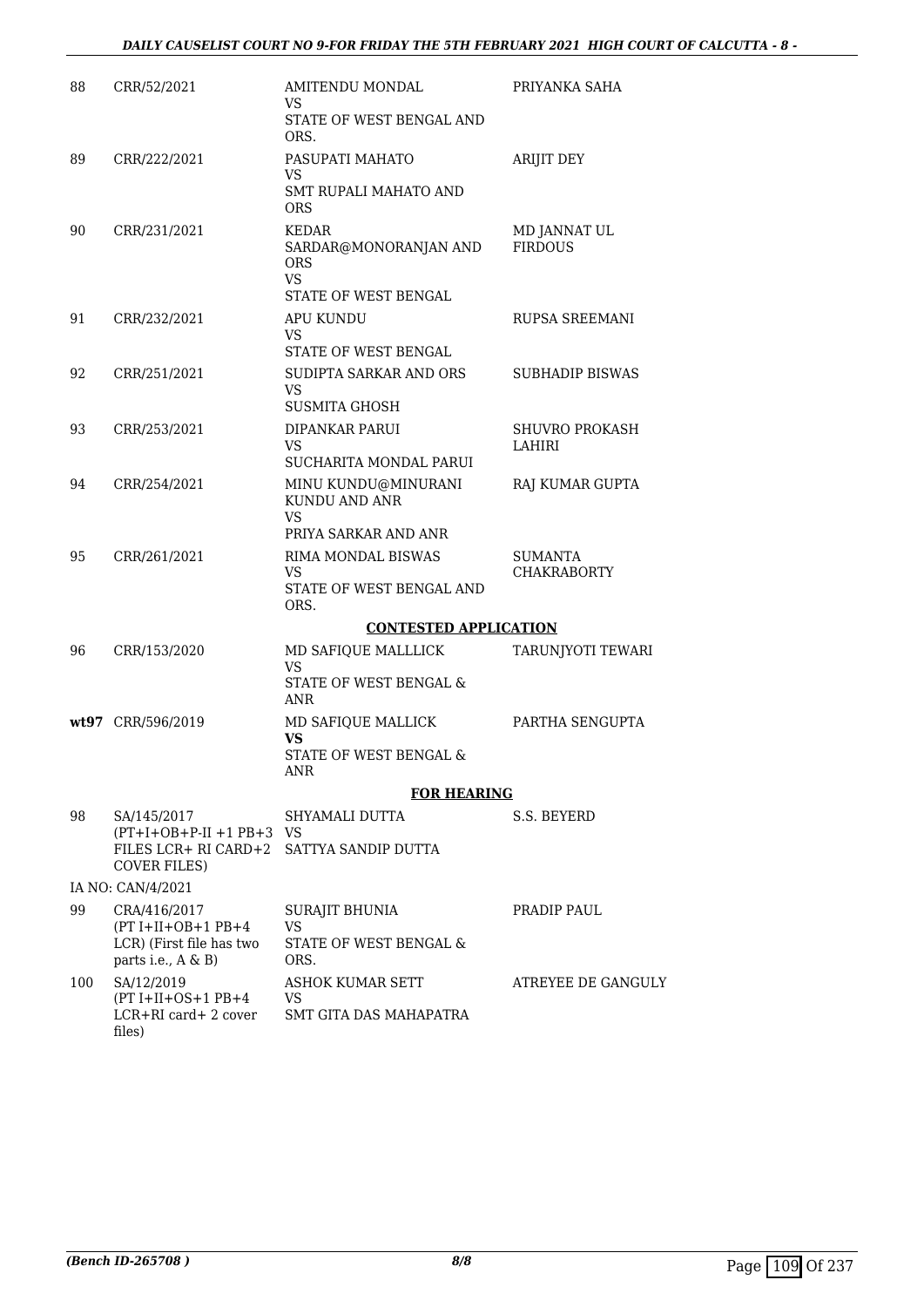

# In The High Court at Calcutta

# **Appellate Side**

**DAILY CAUSELIST For Friday The 5th February 2021**

## **COURT NO. 13**

**SINGLE BENCH (SB - III)**

**AT 10:45 AM**

**HON'BLE JUSTICE RAJASEKHAR MANTHA**

**(VIA VIDEO CONFERENCE)**

**ON AND FROM MONDAY, THE 11TH JANUARY, 2021- ROSTER NOTIFIED ON 8TH JANUARY, 2021 IS MODIFIED TO THE FOLLOWING EXTENT :- MATTERS (MOTIONS & HEARING) UNDER ARTICLE 226 OF THE CONSTITUTION RELATING TO SERVICE UNDER GROUP VI AND APPLICATIONS CONNECTED THERETO; MATTERS (MOTIONS & HEARING) UNDER ARTICLE 226 OF THE CONSTITUTION RELATING TO ALL SERVICE MATTERS RELATING TO PANCHAYATS AND CO-OPERATIVE SOCIETIES UNDER GROUP V AND APPLICATIONS CONNECTED THERETO; HEARING OF WRIT PETITIONS IRRESPECTIVE OF CLASSIFICATIONS AND APPLICATIONS CONNECTED THERETO**

**NOTE :**

**1. MENTIONING WILL BE ALLOWED, AT THE FIRST SITTING OF THE COURT, UPON BEING LISTED AS "TO BE MENTIONED" ONLY IN THE VIRTUAL MODE AS PER NOTIFICATION NO. 4286-RG DATED 27.11.2020 FOLLOWING THE PRESCRIBED PROCEDURE. 2. ALL THE LISTED MATTERS WILL BE TAKEN UP SERIALLY, UNLESS OTHERWISE FIXED. 3. APPELLATE SIDE MATTERS WILL CONTINUE AFTER COMPLETION OF ORIGINAL SIDE. 4. NO HEARING WILL BE ALLOWED UNTIL FURTHER ORDER.**

### **TO BE MENTIONED**

|   | WPA/4765/2016<br>(Non-prosecution)  | BISHNI DAS @ BISHNU<br>DEBI DAS<br>VS<br>EASTERN COALFIELDS LTD<br>$&$ ORS                  | <b>KUNAL GANGULY</b> |
|---|-------------------------------------|---------------------------------------------------------------------------------------------|----------------------|
| 2 | WPA/10932/2017<br>(Non-prosecution) | MONGALI DEVI @ MANGLI<br>DEVI DAS & ANR<br>VS<br><b>EASTERN COALFIELDS</b><br>LIMITED & ORS | <b>MANIK DAS</b>     |
|   |                                     | <b>SPECIALLY FIXED MATTERS</b>                                                              |                      |
| 3 | WPA/5016/2020<br>(11.02.2021)       | DEBASIS MUKERJEE<br>VS<br>IDBI LTD. & ORS                                                   | SAMIT DUTTA          |

IA NO: CAN/1/2020

## **CONTEMPT APPLICATION**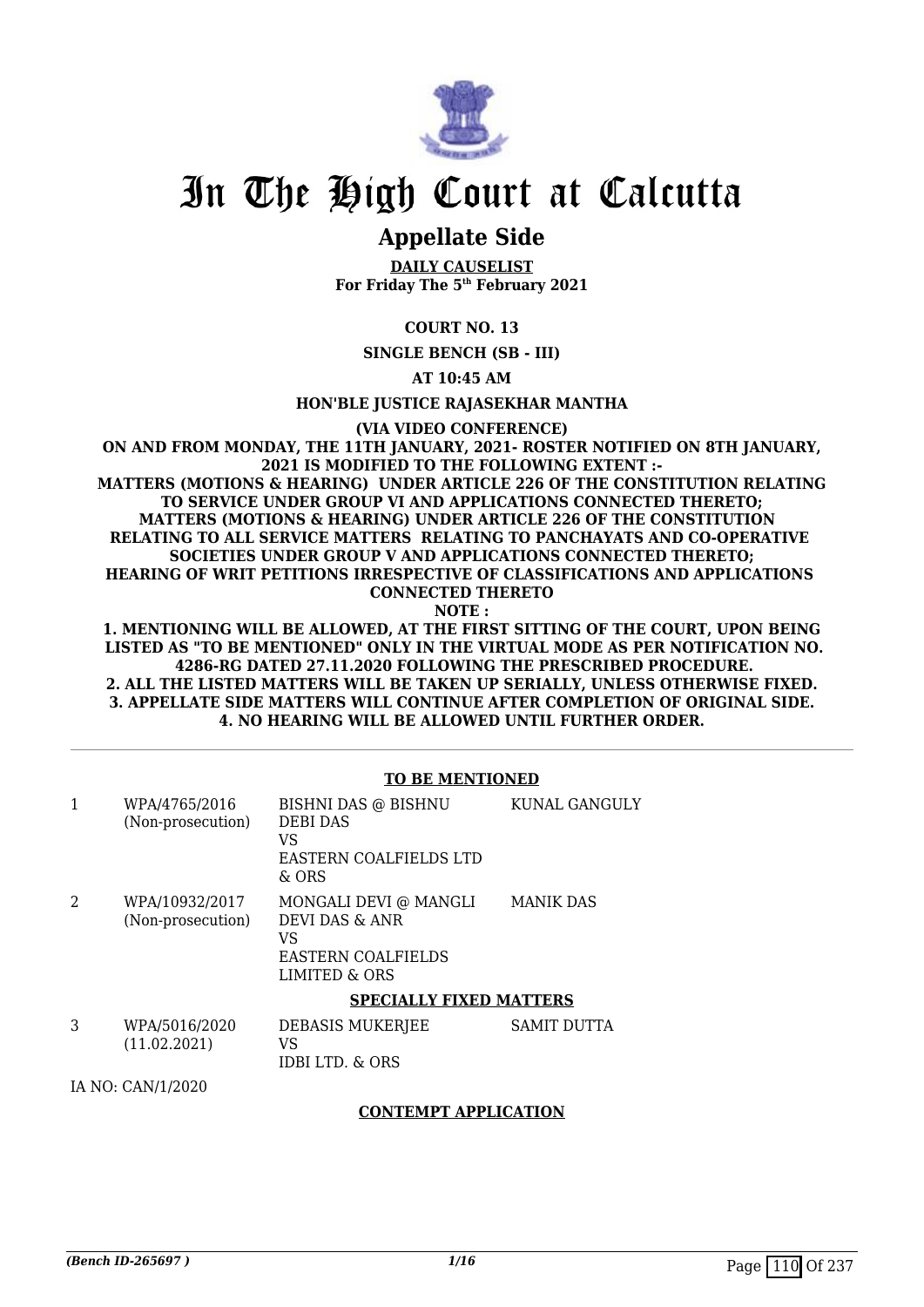| 4   | WPA/5728/2019<br>(08.02.2021)           | PARESH KUMAR<br>MUKHERJEE<br><b>VS</b><br><b>BIRBHUM DISTRICT</b><br>CENTRAL COOPERATIVE<br><b>BANK LTD. &amp; ORS</b> | SANKHA SUBHRA RAY                    |
|-----|-----------------------------------------|------------------------------------------------------------------------------------------------------------------------|--------------------------------------|
|     | IA NO: CAN/1/2019(Old No:CAN/8698/2019) |                                                                                                                        |                                      |
| wt5 | CPAN/1344/2019                          | PARESH KUMAR<br>MUKHERJEE<br><b>VS</b><br>P MOHAN GANDHI & ORS                                                         | SANKHA SUBHRA RAY                    |
| 6   | WPA/21574/2019<br>(12.02.2021)          | <b>GOLAM HYDER</b><br><b>VS</b><br>STATE OF WEST BENGAL &<br><b>ORS</b>                                                | NITYA GOPAL<br>MUKHERJEE             |
| wt7 | CPAN/727/2020                           | <b>GOLAM HYDER</b><br>VS<br>ABID HOSSAIN AND<br><b>ANOTHER</b>                                                         | NITYA GOPAL<br><b>MUKHERJEE</b>      |
|     |                                         | <b>APPLICATION</b>                                                                                                     |                                      |
| 8   | CRR/1572/2020<br>(09.02.2021)           | x (the victim lady and<br>complaint in jadavpur p.s<br>204/2020 dt 18.08.2020<br>VS<br>State of West Bengal AND<br>ANR | <b>INDRAJEET DEY</b>                 |
|     | IA NO: CRAN/1/2020                      |                                                                                                                        |                                      |
| 9   | WPA/7629/2020                           | <b>ABHIROOP SARKAR</b><br><b>VS</b><br>THE STATE BANK OF INDIA                                                         | <b>AJIT KUMAR</b><br><b>CHAUBEY</b>  |
|     | IA NO: CAN/1/2020                       |                                                                                                                        |                                      |
|     |                                         | <b>MOTION (GROUP VI)</b>                                                                                               |                                      |
| 10  | WPA/18814/2019<br>$(08.02.2021)$ $(1)$  | <b>BIKASH TALUKDER</b><br>VS.<br>STATE OF WEST BENGAL &<br><b>ORS</b>                                                  | ANANYA NEOGI                         |
| 11  | WPA/22854/2019                          | JANARDAN SINGH<br>VS<br><b>UNION OF INDIA &amp; ORS</b>                                                                | PARAMITA ROY                         |
| 12  | WPA/24017/2019<br>$(11.02.2021)$ $(1)$  | <b>ARJUN GHOSH</b><br>VS.<br>UNION OF INDIA & ORS                                                                      | SK MUJIBAR RAHMAN                    |
| 13  | WPA/2360/2020                           | <b>UDAY SK &amp; ORS</b><br>VS.<br>STATE OF WEST BENGAL &<br><b>ORS</b>                                                | SANDIP KUMAR<br><b>BHATTACHARYYA</b> |
| 14  | WPA/3855/2020<br>(08.02.2021)           | MITHU RANI GHOSH<br>(PRATIHAR)<br>VS<br>UNION OF INDIA & ORS                                                           | <b>SANTANU MAJI</b>                  |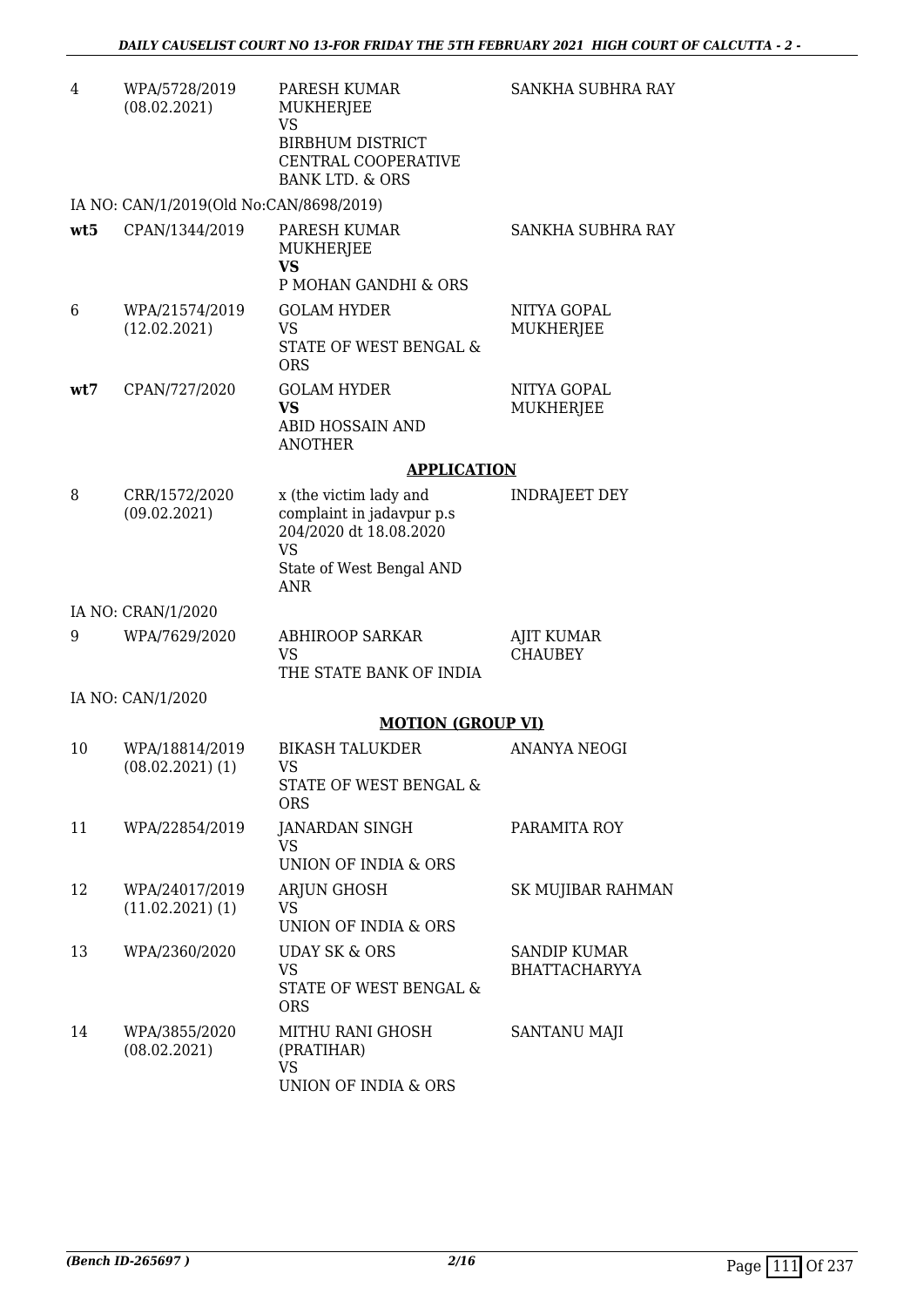| 15 | WPA/4393/2020<br>(1)                    | KARTIK DASMOHORI<br>VS.<br><b>STATE OF WEST BENGAL &amp;</b><br>ORS.         | VIVEKANANDA BAURI                     |
|----|-----------------------------------------|------------------------------------------------------------------------------|---------------------------------------|
|    | IA NO: CAN/1/2020                       |                                                                              |                                       |
| 16 | WPA/4529/2020<br>$(08.02.2021)$ $(2)$   | <b>BIMAL KUMAR DAS</b><br><b>VS</b><br>STATE OF WEST BENGAL &<br><b>ORS</b>  | CHANDAN SEKHAR<br><b>BAG</b>          |
| 17 | WPA/4997/2020<br>$(09.02.2021)$ $(1)$   | MAKSUDA KHATUN BIBI<br>VS<br>UNION OF INDIA & ORS                            | DEBABRATA MONDAL                      |
| 18 | WPA/5532/2020                           | <b>MUNA DHANUK</b><br><b>VS</b><br>UNION OF INDIA & ORS                      | DEBAJYOTI DEB                         |
|    | IA NO: CAN/1/2020(Old No:CAN/4945/2020) |                                                                              |                                       |
| 19 | WPA/8216/2020<br>$(12.02.2021)$ $(2)$   | <b>SMT SUMITRA HEMBRAM</b><br>AND ORS<br><b>VS</b><br>Union of India AND ORS | <b>SAMIR KUMAR</b><br><b>ADHIKARI</b> |
| 20 | WPA/9092/2020                           | TARUN KUMAR MAZUMDAR<br>VS<br>Union of India                                 | <b>SANDIPAN MAITY</b>                 |
|    | IA NO: CAN/1/2020                       |                                                                              |                                       |
| 21 | WPA/9949/2020<br>$(08.02.2021)$ (3)     | <b>RITU KUMARI</b><br><b>VS</b><br>UNION OF INDIA AND ORS.                   | <b>INDRADEEP PAL</b>                  |
| 22 | WPA/10421/2020<br>(2)                   | SAMBHU MISTRI<br><b>VS</b><br>UNION OF INDIA AND ORS.                        | <b>SURYASARATHI BASU</b>              |
| 23 | WPA/11280/2020<br>$(08.02.2021)$ $(1)$  | <b>NAZMA SARDAR</b><br>VS<br>STATE OF WEST BENGAL<br>AND ORS.                | ANJAN DUTTA                           |
| 24 | WPA/11551/2020                          | PULAK BARAN<br><b>CHAKRABORTY</b><br><b>VS</b>                               | UTTIYA RAY                            |
| 25 | WPA/11814/2020<br>$(08.02.2021)$ (1)    | UNION OF INDIA AND ORS.<br>KARTIK SINGH<br>VS<br>UNION OF INDIA AND ORS.     | ARPA CHAKRABORTY                      |
| 26 | WPA/496/2021                            | <b>FORIDA KHATUN</b><br><b>VS</b><br>STATE OF WEST BENGAL<br>AND ORS.        | <b>SAMIRUL SARDAR</b>                 |
| 27 | WPA/534/2021<br>(1)                     | NABENDU SENGUPTA<br>VS<br>NATIONAL JUTE BOARD<br><b>AND OTHERS</b>           | VICTOR CHATTERJEE                     |
| 28 | WPA/858/2021                            | AMAR CHANDRA DAS<br>VS<br>UNION OF INDIA AND ORS.                            | <b>BISWAJIT SAMANTA</b>               |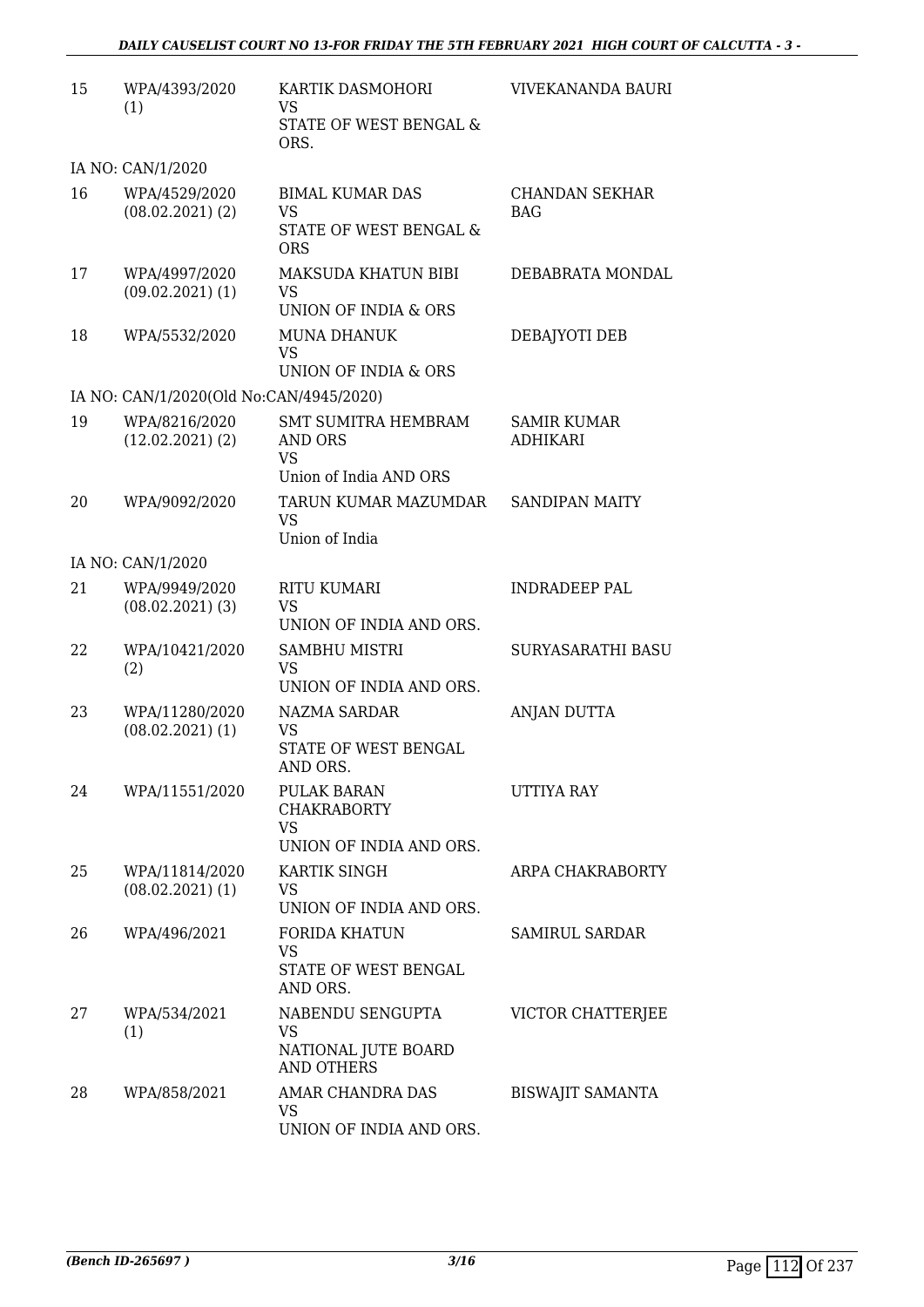| 29 | WPA/950/2021  | <b>SOMANGSU BHUSAN</b><br><b>SARKAR</b><br><b>VS</b><br>PUNJAB NATIONAL BANK<br><b>AND OTHERS</b> | Sobhan Majumder                |
|----|---------------|---------------------------------------------------------------------------------------------------|--------------------------------|
| 30 | WPA/1100/2021 | MALAY KUMAR KARMAKAR<br><b>VS</b><br>STATE OF WEST BENGAL<br>AND ORS.                             | <b>SANKHA SUVRA ROY</b>        |
| 31 | WPA/1202/2021 | SAMARENDRA NATH SINHA<br>VS<br>LIFE INSURANCE<br>CORPORATION OF INDIA<br><b>AND OTHERS</b>        | ARUN KUMAR<br><b>CHOWDHURY</b> |
| 32 | WPA/1301/2021 | <b>SOMEN DAS</b><br><b>VS</b><br>UNION OF INDIA AND ORS.                                          | <b>BARUN CHATTERJEE</b>        |
| 33 | WPA/1306/2021 | DURGAPADA SANYAL<br><b>VS</b><br>STATE OF WEST BENGAL<br>AND ORS.                                 | <b>SUSMITA DEY(BASU)</b>       |
| 34 | WPA/1395/2021 | <b>ALOKE KUMAR</b><br><b>BHATTACHARYA</b><br><b>VS</b><br>UNION OF INDIA AND ORS.                 | K.P.<br>MUKHOPADHYAY           |
| 35 | WPA/1436/2021 | DR. SUBHRA JANA<br><b>VS</b><br>UNION OF INDIA AND ORS.                                           | <b>SYED NURUL AREFIN</b>       |
| 36 | WPA/1470/2021 | PUNEET KUMAR SINGH<br><b>VS</b><br>UNION OF INDIA AND ORS                                         | RITUPARNA SAHA                 |
| 37 | WPA/1516/2021 | MUSTAKIM MONDAL<br><b>VS</b><br>STATE OF WEST BENGAL<br>AND ORS.                                  | <b>BIKRAMJIT DUTTA</b>         |
| 38 | WPA/1563/2021 | MRITYUNJOY BOSE<br><b>VS</b><br>UNION OF INDIA AND ORS.                                           | SOUMALYA GANGULI               |
| 39 | WPA/1634/2021 | ANANDA RAM KOLEY<br>VS<br>STATE OF WEST BENGAL<br>AND ORS.                                        | ARUP KUMAR LAHIRI              |
| 40 | WPA/1674/2021 | JEBUNNESSA MUNSHI<br>VS<br><b>WEST BENGAL</b><br>LEGISLATIVE ASSEMBLY<br>SECFRETARIAT AND ANR.    | <b>SUMAN BANERJEE</b>          |
| 41 | WPA/1772/2021 | SATYABRATA CHATTERJEE<br>VS<br>STATE OF WEST BENGAL<br>AND ORS.                                   | <b>JAMIRUDDIN KHAN</b>         |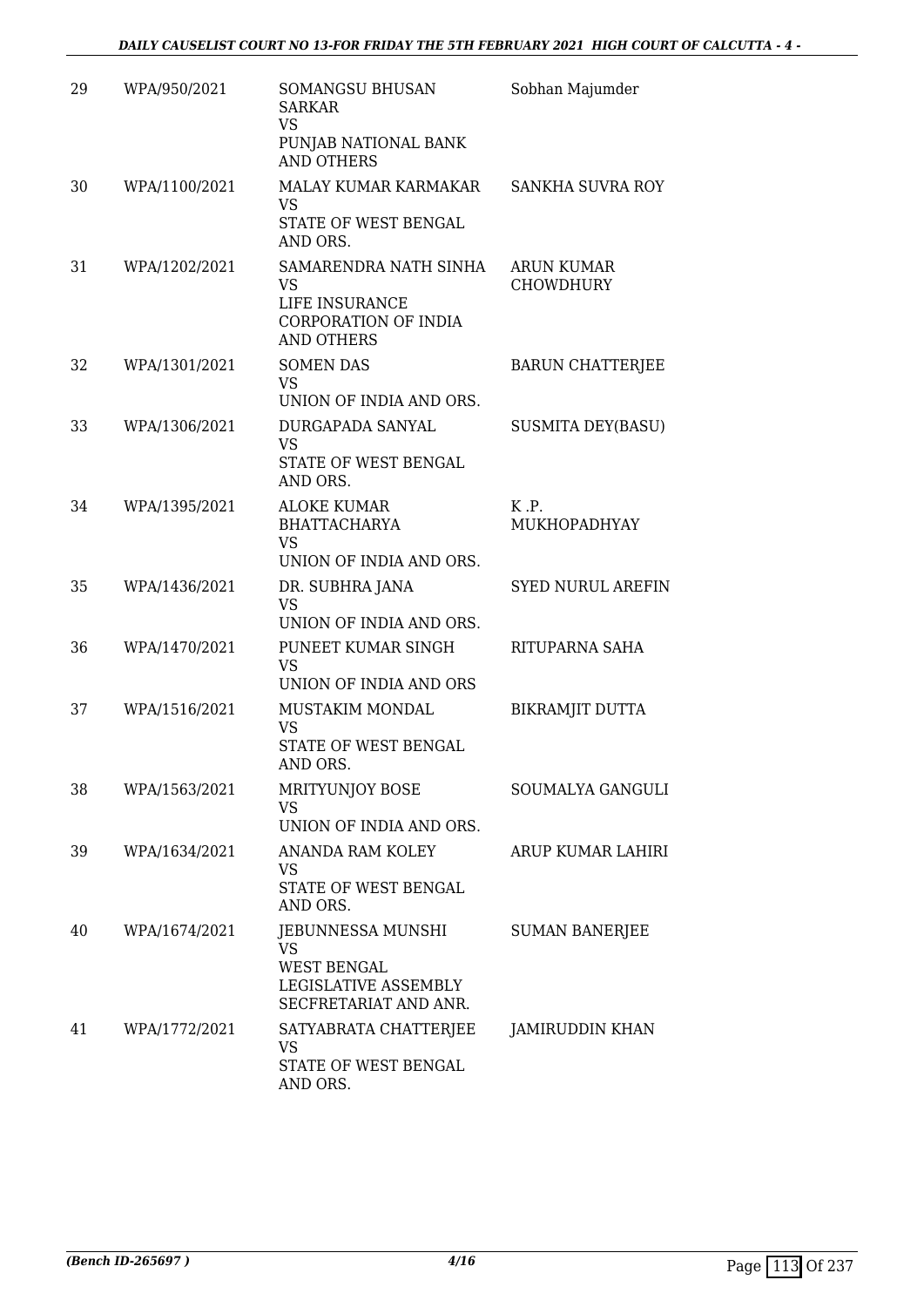| 42 | WPA/1776/2021 | SANKAR CHANDRA<br><b>MONDAL</b><br><b>VS</b><br>STATE OF WEST BENGAL<br>AND ORS. | <b>JAMIRUDDIN KHAN</b> |
|----|---------------|----------------------------------------------------------------------------------|------------------------|
| 43 | WPA/1781/2021 | <b>DILIP DAS</b><br>VS<br>STATE OF WEST BENGAL<br>AND ORS.                       | <b>JAMIRUDDIN KHAN</b> |
| 44 | WPA/1789/2021 | PRADIP KR. YADAV<br>VS<br>UNION OF INDIA AND ORS                                 | KOMAL SINGH            |
| 45 | WPA/1814/2021 | <b>DEBDAS NASKAR</b><br><b>VS</b><br>STATE OF WEST BENGAL<br>AND ORS.            | JAMIRUDDIN KHAN        |
| 46 | WPA/1815/2021 | NANDA LAL CHOWDHURY<br>VS<br>STATE OF WEST BENGAL<br>AND ORS.                    | <b>JAMIRUDDIN KHAN</b> |
| 47 | WPA/1820/2021 | TAPAN KUMAR TARAFDAR<br><b>VS</b><br>STATE OF WEST BENGAL<br>AND ORS.            | <b>JAMIRUDDIN KHAN</b> |
| 48 | WPA/1821/2021 | SATYA PRAKASH SAMANTA<br>VS<br>STATE OF WEST BENGAL<br>AND ORS.                  | <b>JAMIRUDDIN KHAN</b> |
| 49 | WPA/1823/2021 | AMIT KUMAR SAHA<br>VS<br>UNION OF INDIA AND ORS.                                 | MANIK LAL PODDAR       |
| 50 | WPA/1826/2021 | DILIP KUMR TARAFDER<br><b>VS</b><br>STATE OF WEST BENGAL<br>AND ORS.             | JAMSIRUDDIN KHAN       |
| 51 | WPA/1828/2021 | MIHIR SAHA<br>VS<br>STATE OF WEST BENGAL<br>AND ORS.                             | <b>JAMIRUDDIN KHAN</b> |
| 52 | WPA/1830/2021 | <b>TAPAN PRAMANIK</b><br>VS<br>STATE OF WEST BENGAL<br>AND ORS.                  | <b>JAMIRUDDIN KHAN</b> |
| 53 | WPA/1831/2021 | DILIP KUMR DAS<br>VS<br>STATE OF WEST BENGAL<br>AND ORS.                         | JAMIRUDDIN KHAN        |
| 54 | WPA/1836/2021 | KARALI PRASAD DUTTA<br>VS<br>STATE OF WEST BENGAL<br>AND ORS.                    | JAMIRUDDIN KHAN        |
| 55 | WPA/1838/2021 | MANIK CHANDRA MONDAL<br>VS<br>STATE OF WEST BENGAL<br>AND ORS.                   | <b>JAMIRUDDIN KHAN</b> |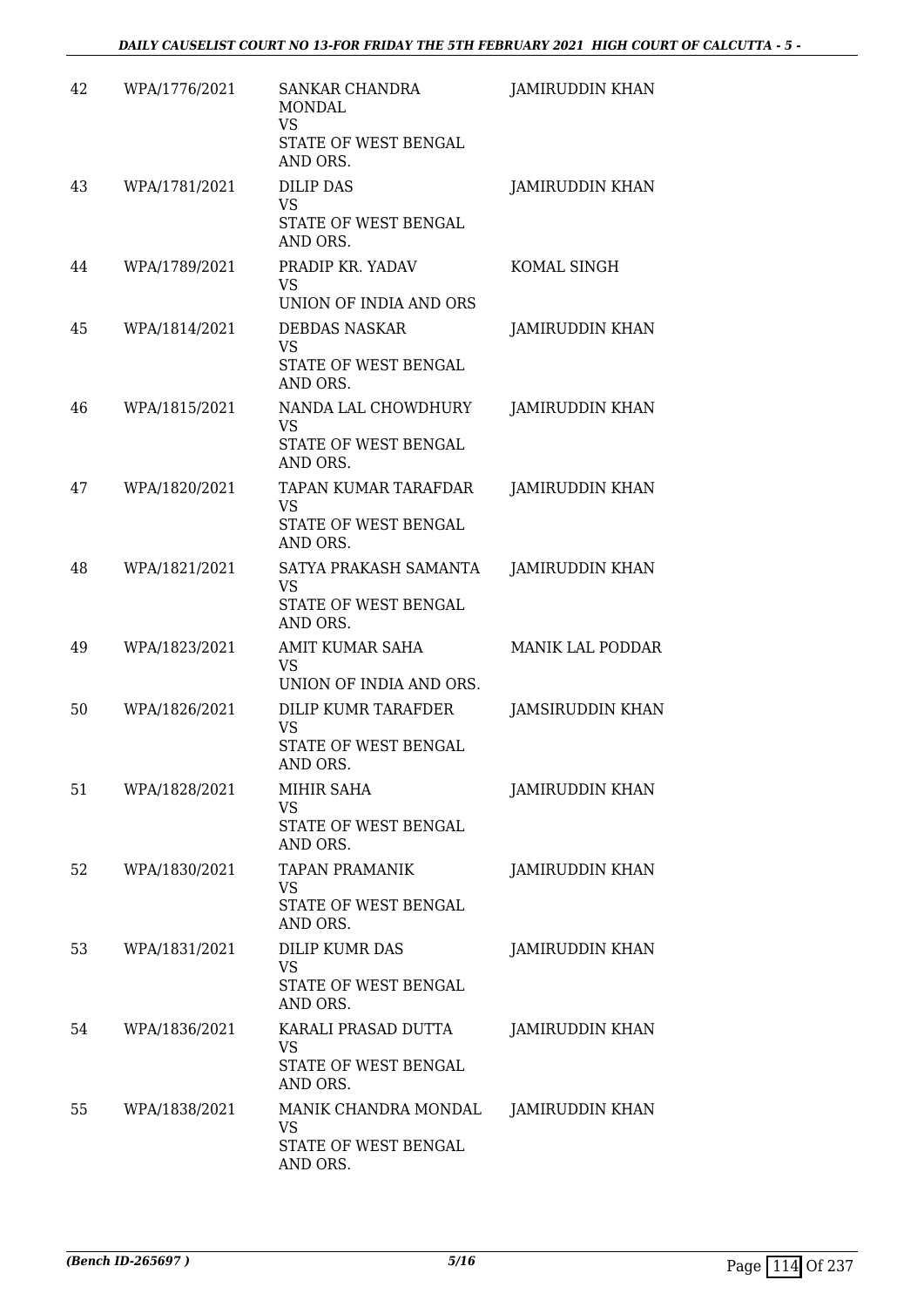| 56 | WPA/1840/2021 | <b>SUBRATA CHOWDHURY</b><br>VS<br>STATE OF WEST BENGAL<br>AND ORS.                         | <b>JAMIRUDDIN KHAN</b> |
|----|---------------|--------------------------------------------------------------------------------------------|------------------------|
| 57 | WPA/1844/2021 | <b>HIMADRI METAY</b><br><b>VS</b><br>STATE OF WEST BENGAL<br>AND ORS.                      | JAMIRUDDIN KHAN        |
| 58 | WPA/1846/2021 | ADITYA KUMAR SINGH<br>VS<br>STATE OF WEST BENGAL<br>AND ORS.                               | JAMIRUDDIN KHAN        |
| 59 | WPA/1849/2021 | <b>AMARENDRA NATH</b><br><b>NASKAR</b><br><b>VS</b><br>STATE OF WEST BENGAL                | <b>JAMIRUDDIN KHAN</b> |
| 60 | WPA/1850/2021 | AND ORS.<br><b>GOURI SHANKAR SINGH</b><br><b>VS</b><br>STATE OF WEST BENGAL<br>AND ORS.    | <b>JAMIRUDDIN KHAN</b> |
| 61 | WPA/1852/2021 | ANJALI BANERJEE<br>VS<br>STATE OF WEST BENGAL<br>AND ORS.                                  | <b>JAMIRUDDIN KHAN</b> |
| 62 | WPA/1854/2021 | MD. NASIMUL HAQUE<br>VS<br>STATE OF WEST BENGAL<br>AND ORS.                                | <b>JAMIRUDDIN KHAN</b> |
| 63 | WPA/1855/2021 | OM PRAKASH PANDEY<br><b>VS</b><br>STATE OF WEST BENGAL<br>AND ORS.                         | <b>JAMIRUDDIN KHAN</b> |
| 64 | WPA/1857/2021 | PRABIR MONDAL<br>VS.<br>STATE OF WEST BENGAL<br>AND ORS.                                   | JAMIRUDDIN KHAN        |
| 65 | WPA/1859/2021 | TAPAN KUMAR BANERJEE<br>VS<br>STATE OF WEST BENGAL<br>AND ORS.                             | <b>JAMIRUDDIN KHAN</b> |
| 66 | WPA/1860/2021 | MUNNA CHAUBEY<br>@KESHAV KUMAR<br><b>CHAUBEY</b><br>VS<br>STATE OF WEST BENGAL<br>AND ORS. | JAMIRUDDIN KHAN        |
| 67 | WPA/1863/2021 | MARKENDAY KUMAR<br>SINGH<br>VS<br>STATE OF WEST BENGAL<br>AND ORS.                         | JAMIRUDDIN KHAN        |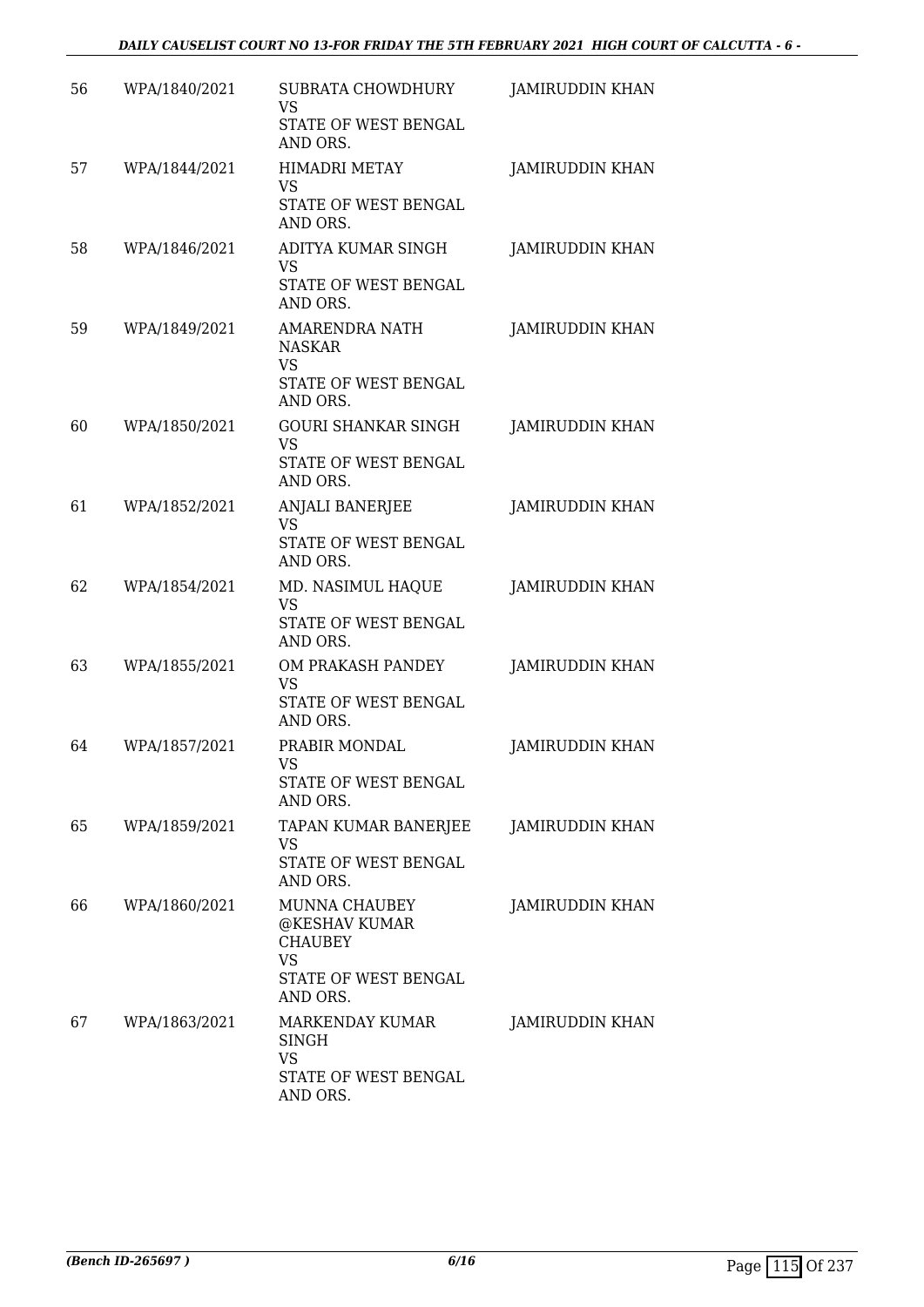| 68 | WPA/1864/2021 | DEBABRATA MAITI<br><b>VS</b><br>STATE OF WEST BENGAL<br>AND ORS.                         | <b>ANINDA</b><br><b>BHATTACHARYYA</b> |
|----|---------------|------------------------------------------------------------------------------------------|---------------------------------------|
| 69 | WPA/1865/2021 | PARTHA PRATIM<br><b>CHATTERJEE</b><br><b>VS</b><br>STATE OF WEST BENGAL<br>AND ORS.      | <b>JAMIRUDDIN KHAN</b>                |
| 70 | WPA/1866/2021 | KRISHNA CHANDRA DAS<br>VS<br>STATE OF WEST BENGAL<br>AND ORS.                            | <b>JAMIRUDDIN KHAN</b>                |
| 71 | WPA/1869/2021 | RANJIT SAHA<br>VS<br>STATE OF WEST BENGAL<br>AND ORS.                                    | <b>NAZIR AHMED</b>                    |
| 72 | WPA/1871/2021 | TINA MAJUMDER<br><b>VS</b><br>AIR INDIA AIRPORT<br>SERVICES LIMITED AND<br><b>OTHERS</b> | SANJUKTA DUTTA                        |
| 73 | WPA/1879/2021 | SANKAR SAMANTA<br><b>VS</b><br>STATE OF WEST BENGAL<br>AND ORS.                          | <b>JAMIRUDDIN KHAN</b>                |
| 74 | WPA/1881/2021 | MUKUL BHOWMICK<br>VS<br>STATE OF WEST BENGAL<br>AND ORS.                                 | <b>JAMIRUDDIN KHAN</b>                |
| 75 | WPA/1883/2021 | <b>BASUDEB CHAKRABORTY</b><br><b>VS</b><br>STATE OF WEST BENGAL<br>AND ORS.              | JAQMIRUDDIN KHAN                      |
| 76 | WPA/1908/2021 | JHUMA GHOSE<br>VS<br>STATE OF WEST BENGAL<br>AND ORS.                                    | KRISHNENDU BERA                       |
| 77 | WPA/1928/2021 | <b>GURU PRASAD</b><br>VS.<br>UNION OF INDIA AND ORS.                                     | PRATIK MAJUMDER                       |
| 78 | WPA/1932/2021 | RAKESH KUMAR SINHA<br>VS<br>UNION OF INDIA AND ORS.                                      | PRATIK MAJUMDER                       |
| 79 | WPA/1957/2021 | TARA SINGH ALIAS TARA<br><b>DEVI</b><br>VS<br>STATE OF WEST BENGAL<br>AND ORS.           | LIPIKA CHATTERJEE                     |
| 80 | WPA/1973/2021 | ANIMA RANI HAJARI<br>VS<br>STATE OF WEST BENGAL<br>AND ORS.                              | CHANDANA GHOSH                        |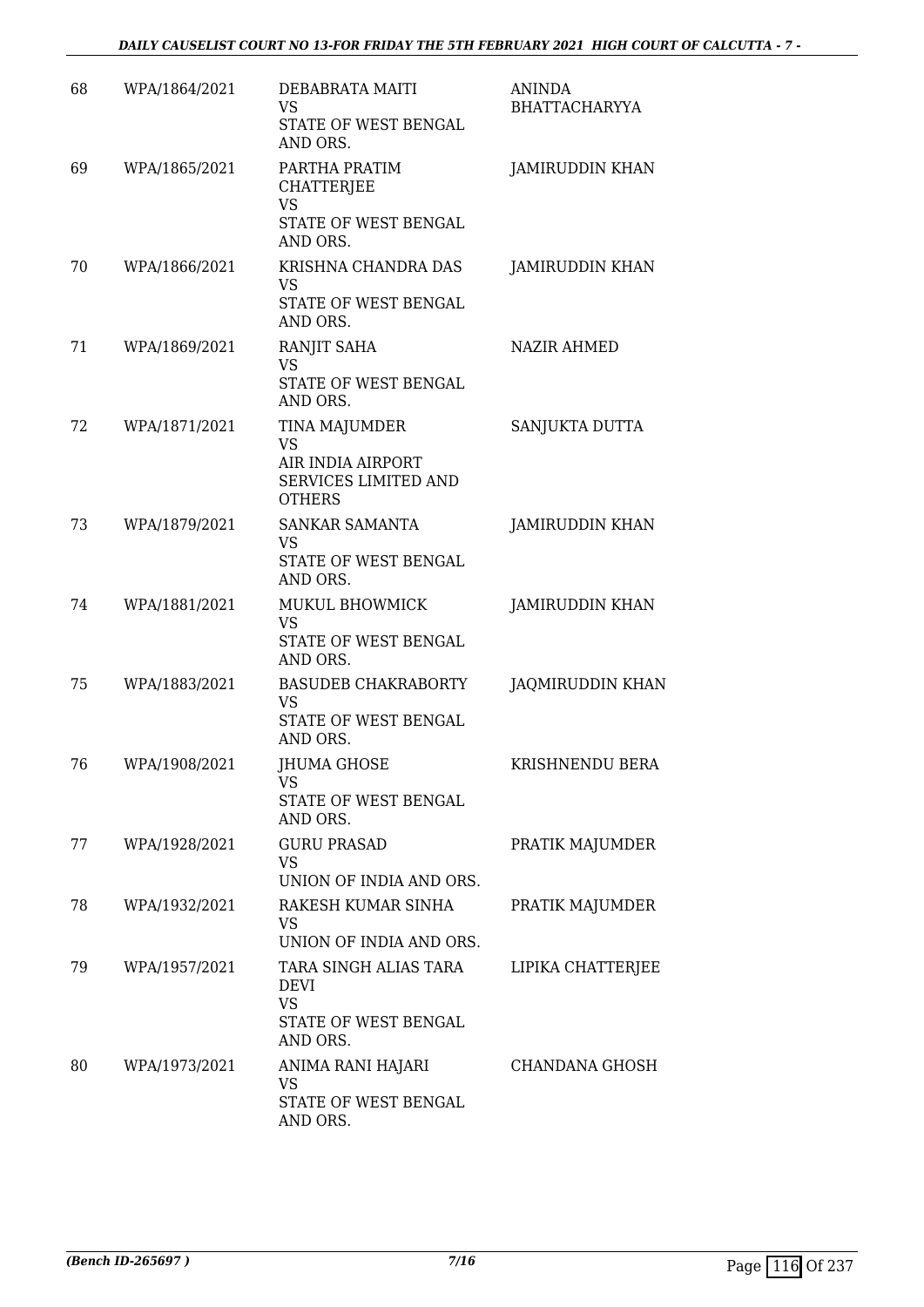| 81 | WPA/2027/2021 | <b>KENARAM THAKUR</b><br>VS<br>STATE OF WEST BENGAL<br>AND ORS.           | <b>BISWAJIT MAL</b>   |
|----|---------------|---------------------------------------------------------------------------|-----------------------|
| 82 | WPA/2029/2021 | HAREKRISHNA RISHIDAS<br>VS<br>STATE OF WEST BENGAL<br>AND ORS.            | <b>BISWAJIT MAL</b>   |
| 83 | WPA/2031/2021 | ASHOK KUMAR PAUL<br>VS<br>STATE OF WEST BENGAL<br>AND ORS.                | <b>BISWAJIT MAL</b>   |
| 84 | WPA/2034/2021 | KALIPADA MODAK<br><b>VS</b><br>STATE OF WEST BENGAL<br>AND ORS.           | <b>BISWAJIT MAL</b>   |
| 85 | WPA/2036/2021 | MOHAN JOARDER<br><b>VS</b><br>STATE OF WEST BENGAL<br>AND ORS.            | <b>BISWAJIT MAL</b>   |
| 86 | WPA/2044/2021 | <b>SUBIR KUMAR GHOSH</b><br><b>VS</b><br>STATE OF WEST BENGAL<br>AND ORS. | <b>BISWAJIT MAL</b>   |
| 87 | WPA/2048/2021 | <b>SUNIL SARKAR</b><br>VS<br>STATE OF WEST BENGAL<br>AND ORS.             | <b>BISWAJIT MAL</b>   |
| 88 | WPA/2052/2021 | <b>MANTU PAUL</b><br>VS<br>STATE OF WEST BENGAL<br>AND ORS.               | <b>BISWAJIT MAL</b>   |
| 89 | WPA/2058/2021 | MUKUNDA BEHARI BISWAS<br><b>VS</b><br>STATE OF WEST BENGAL<br>AND ORS.    | <b>BISWAJIT MAL</b>   |
| 90 | WPA/2069/2021 | AKASH KUMAR CHOURASIA<br>VS<br>UNION OF INDIA AND ORS.                    | NILANJAN PAL          |
| 91 | WPA/2070/2021 | MUKUNDA KUMAR<br>MANDAL<br>VS<br>STATE OF WEST BENGAL<br>AND ORS.         | <b>BISWAJIT MAL</b>   |
| 92 | WPA/2104/2021 | <b>GANESH SHAW</b><br>VS<br>UNION OF INDIA AND ORS.                       | <b>UJJAL RAY</b>      |
| 93 | WPA/2118/2021 | <b>INDRANIL GHOSH</b><br>VS<br>STATE OF WEST BENGAL<br>AND ORS.           | MANIKA ROY            |
| 94 | WPA/2141/2021 | <b>MAYARUN BIBI</b><br>VS.<br>UNION OF INDIA AND ORS.                     | <b>IBRAHIM SHAIKH</b> |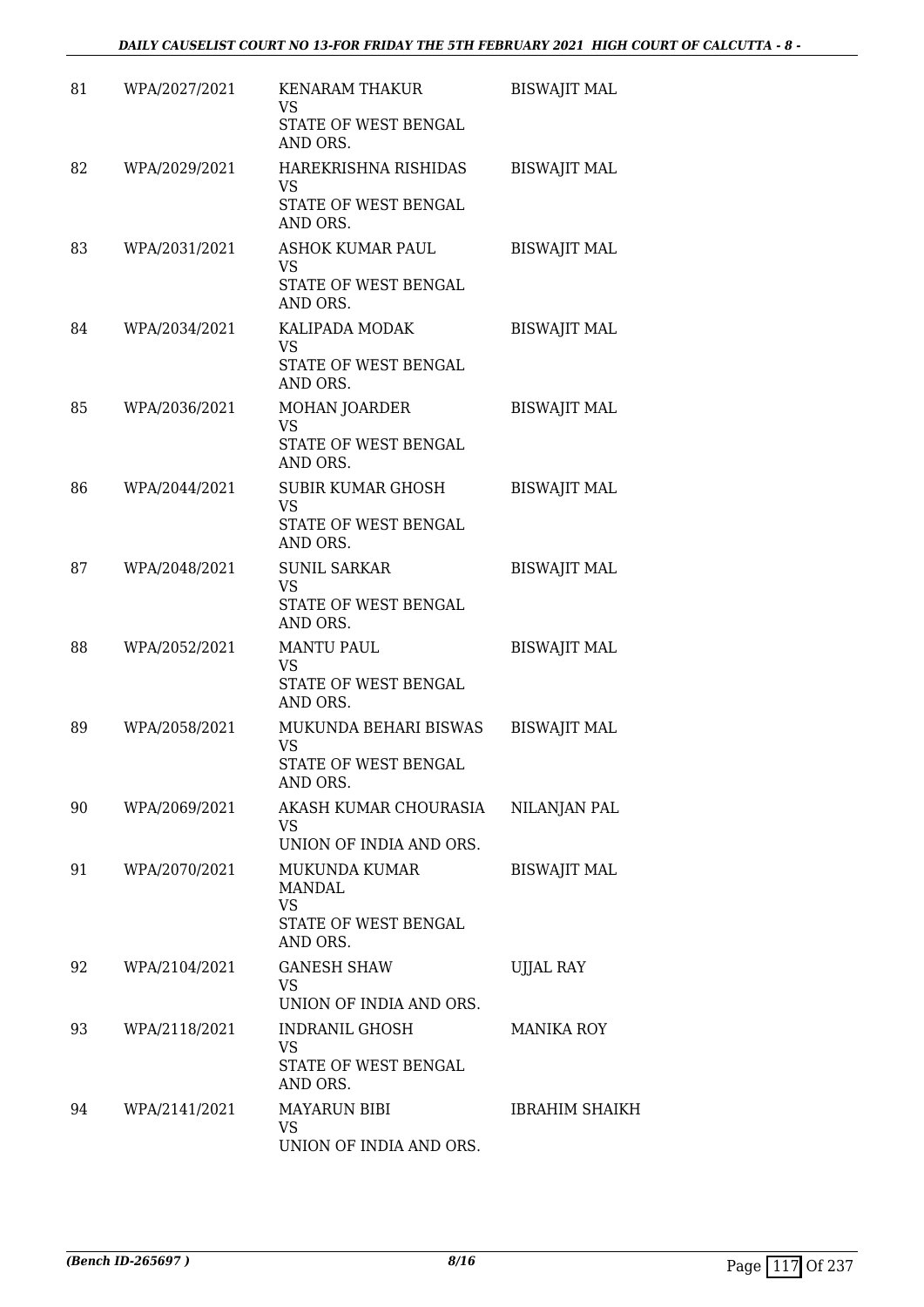| 95  | WPA/2156/2021 | SK ABBAS ALI<br>VS.<br>THE KMC AND ORS                                                                                                                                                               | <b>SUCHINDRAM</b><br><b>BHATTACHARJEE</b> |
|-----|---------------|------------------------------------------------------------------------------------------------------------------------------------------------------------------------------------------------------|-------------------------------------------|
| 96  | WPA/2163/2021 | ABHA RANI GHOSH<br><b>VS</b><br>STATE OF WEST BENGAL<br>AND ORS.                                                                                                                                     | <b>SOUMIK GANGULI</b>                     |
| 97  | WPA/2164/2021 | <b>SUMANA GHOSH</b><br><b>VS</b><br>STATE OF WEST BENGAL<br>AND ORS.                                                                                                                                 | <b>SOUMIK GANGULI</b>                     |
| 98  | WPA/2287/2021 | MITHU DAI<br><b>VS</b><br>STATE OF WEST BENGAL<br>AND ORS.                                                                                                                                           | MD KUTUBUDDIN                             |
| 99  | WPA/2302/2021 | ALL INDIA GENERAL<br><b>INSURANCE SC/ST</b><br><b>EMPLOYEES</b><br>PARISHAT(JAYAMURTHY)<br><b>AND ANR</b><br><b>VS</b><br><b>GENERAL INSURANCE</b><br>PUBLIC SECTOR<br><b>ASSOCIATION AND OTHERS</b> | <b>BASABI</b><br><b>RAICHOUDHURY</b>      |
| 100 | WPA/2306/2021 | TOTAN CHOWDHURY AND<br><b>OTHERS</b><br><b>VS</b><br>STATE OF WEST BENGAL<br>AND ORS.                                                                                                                | <b>ALOKESH DALAI</b>                      |
| 101 | WPA/2358/2021 | PROSANTA MONDAL<br>VS<br>STATE OF WEST BENGAL<br>AND ORS.                                                                                                                                            | PRAMITA BANERJEE                          |
| 102 | WPA/2360/2021 | <b>SATHI KHATUN</b><br><b>VS</b><br>STATE OF WEST BENGAL<br>AND ORS.                                                                                                                                 | ROBIUL ISLAM                              |
| 103 | WPA/2434/2021 | OHIDUR RAHAMAN ALIAS<br><b>OHAIDUR RAHAMAN</b><br><b>VS</b><br>STATE OF WEST BENGAL<br>AND ORS.                                                                                                      | SK. MOINUDDIN                             |
| 104 | WPA/2470/2021 | <b>SHANKER KUMAR</b><br>AGRAWAL<br><b>VS</b><br>COAL INDIA LIMITED AND<br><b>ORS</b>                                                                                                                 | <b>SUMIT DAS</b>                          |
| 105 | WPA/2577/2021 | <b>AMIT KR SHAW</b><br>VS.<br>UNION OF INDIA AND ORS.                                                                                                                                                | SAKET SHARMA                              |
| 106 | WPA/2578/2021 | ARUN CHATTERJEE AND<br><b>ORS</b><br><b>VS</b><br>STATE OF WEST BENGAL<br>AND ORS.                                                                                                                   | RAMESWAR SINHA                            |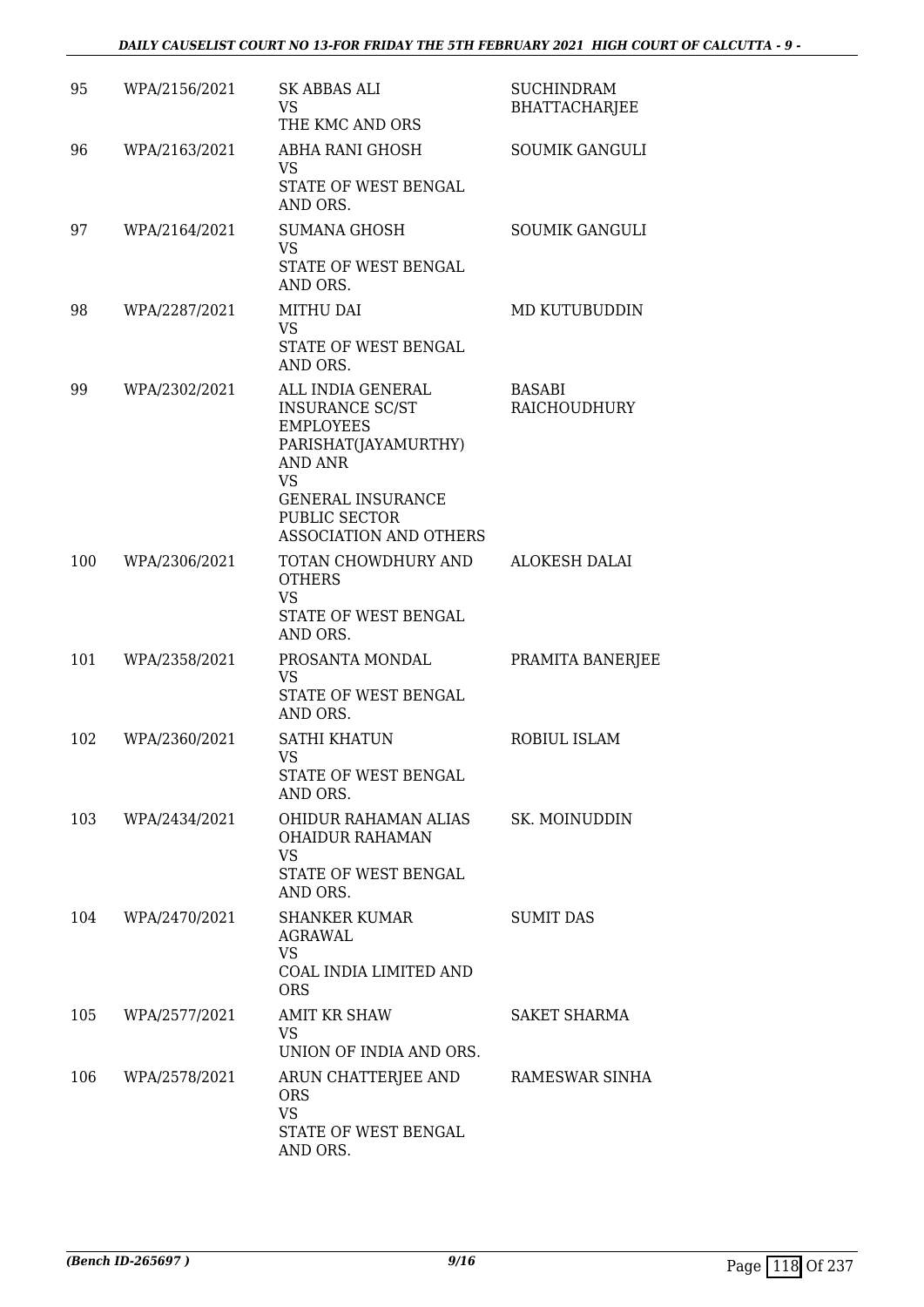| 107 | WPA/2592/2021 | SK. ESANUL HAQUE<br>VS<br>STATE OF WEST BENGAL<br>AND ORS.                                  | <b>MANISHANKAR</b><br><b>CHATTOPADHYAY</b> |
|-----|---------------|---------------------------------------------------------------------------------------------|--------------------------------------------|
| 108 | WPA/2706/2021 | DEBABRATA GHOSH<br>VS<br>KOLKATA METROPOLITAN<br>DEVELOPMENT AUTHORITY<br><b>AND ORS</b>    | <b>MAINAK GANGULY</b>                      |
| 109 | WPA/2913/2021 | RAKESH KUMAR YADAV<br><b>VS</b><br>UNION OF INDIA AND ORS.                                  | PALASH MUKHERJEE                           |
| 110 | WPA/3007/2021 | KUMARI RANI PASHI @<br><b>RINA PASI</b><br><b>VS</b><br>THE COAL INDIA AND<br><b>OTHERS</b> | <b>SUJOY CHAKRABORTY</b>                   |
| 111 | WPA/3008/2021 | TOTON GHOSH<br>VS<br>PUBLIC SERVICE<br><b>COMMISSION AND ORS</b>                            | ARPA CHAKRABORTY                           |
| 112 | WPA/3027/2021 | SAJAL KUMAR SENGUPTA<br><b>VS</b><br>THE DURGAPUR PROJECTS<br>LTD AND ORS                   | <b>SUMAN BANERJEE</b>                      |
| 113 | WPA/3038/2021 | <b>HEMANT KUMAR</b><br><b>VS</b><br>UNION OF INDIA AND ORS.                                 | PRATIK MAJUMER                             |
| 114 | WPA/3039/2021 | ASHIM KUMAR CHAUDHURI<br><b>VS</b><br>UNION OF INDIA AND ORS.                               | PRATIK MAJUMDER                            |
| 115 | WPA/3043/2021 | M/S P.C. DEY ENTERPRISE<br><b>AND ANR</b><br><b>VS</b><br>UNION OF INDIA AND ORS            | DEBABRATA ROY                              |
| 116 | WPA/3044/2021 | <b>GURUDEV</b><br><b>VS</b><br>UNION OF INDIA AND ORS.                                      | PRATIK MAJUMDER                            |
| 117 | WPA/3047/2021 | SACHIN KUMAR MONDAL<br><b>VS</b><br>UNION OF INDIA AND ORS.                                 | PRATIK MAJUMDER                            |
| 118 | WPA/3048/2021 | M/S DEBASISH NAG AND<br>ANR<br><b>VS</b><br>UNION OF INDIA AND ORS.                         | DEBABRATA RAY                              |
| 119 | WPA/3051/2021 | MANOJ KUMAR SINGH<br><b>VS</b><br>UNION OF INDIA AND ORS.                                   | PRATIK MAJUMDER                            |
| 120 | WPA/3052/2021 | RAJNARAYAN KUMAR<br><b>VS</b><br>UNION OF INDIA AND ORS.                                    | PRATIK MAJUMDER                            |
| 121 | WPA/3054/2021 | RAJANISH KUAMR RAJAN<br><b>VS</b><br>UNION OF INDIA AND ORS.                                | PRATIK MAJUMDER                            |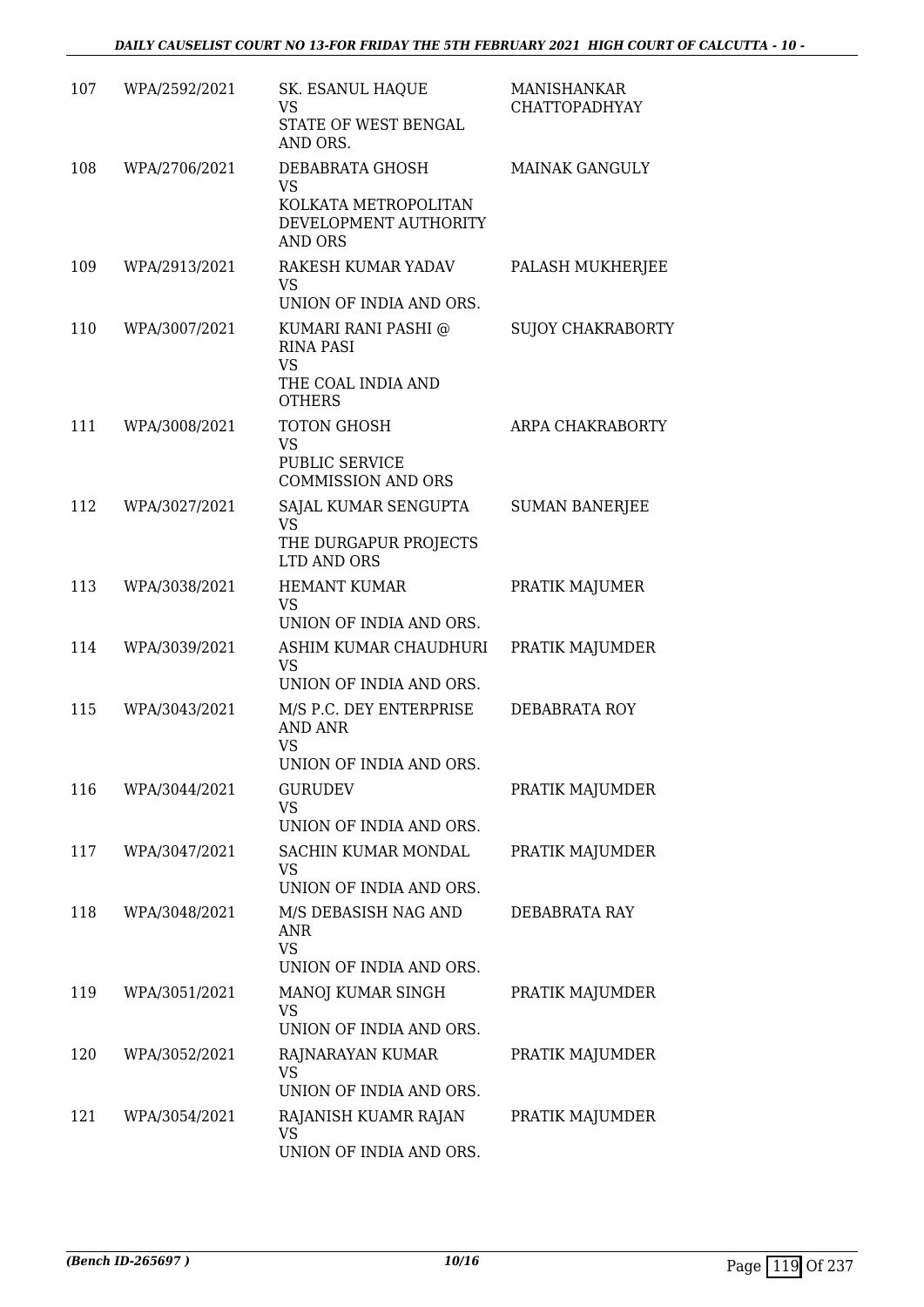| 122 | WPA/3055/2021  | SHOBHAKANT KUMAR<br>VS.<br>UNION OF INDIA AND ORS.                                                  | PRATIK MAJUMDER               |
|-----|----------------|-----------------------------------------------------------------------------------------------------|-------------------------------|
| 123 | WPA/3058/2021  | M/S KARMAKAR<br><b>ENTERPRISE AND</b><br><b>ANOTHER</b><br><b>VS</b>                                | DEBABRATA RAY                 |
|     |                | UNION OF INDIA AND ORS.                                                                             |                               |
| 124 | WPA/3060/2021  | <b>MAHENDRA KUMAR</b><br><b>VS</b>                                                                  | PRATIK MAJUMDER               |
| 125 | WPA/3073/2021  | UNION OF INDIA AND ORS.<br>M/S SHYAM SUNDAR<br><b>GHOSH</b><br><b>VS</b><br>UNION OF INDIA AND ORS. | DEBABRATA ROY                 |
| 126 | WPA/3085/2021  | M/S JAGADISH CHANDRA<br><b>ADHIKARY AND ANR</b><br><b>VS</b>                                        | DEBABRATA RAY                 |
|     |                | UNION OF INDIA AND ORS.                                                                             |                               |
| 127 | WPA/3269/2021  | MEENAKSHI MUKHERJEE<br><b>VS</b><br>STATE OF WEST BENGAL<br>AND ORS.                                | SOUMYAJITMISHRA               |
| 128 | WPA/3352/2021  | <b>FARUK SHAIKH</b><br><b>VS</b><br>STATE OF WEST BENGAL<br>AND ORS.                                | PRIYAKSHI BANERJEE            |
| 129 | WPA/3357/2021  | KARTICK CHANDRA<br><b>BARMAN</b><br><b>VS</b><br>NORTH BENGAL STATE<br>TRANSPORT CORPORATION        | <b>SUBRATA DAS</b>            |
|     |                | <b>MOTION GROUP - V</b>                                                                             |                               |
| 130 | WPA/24793/2014 | SHILA RANI MAITY GAYEN<br>VS<br>STATE OF WEST BENGAL &                                              | <b>SK AFROJUL HAQUE</b>       |
|     |                | <b>ORS</b>                                                                                          |                               |
| 131 | WPA/4702/2016  | PASHUPATI MANDAL<br>VS<br>STATE OF WEST BENGAL                                                      | CHITTARANJAN<br><b>BHUNIA</b> |
| 132 | WPA/6696/2016  | SK MD NURUZZAMAN<br>VS<br>STATE OF WEST BENGAL &                                                    | PRITHWISH GURIA               |
|     |                | <b>ORS</b>                                                                                          |                               |
| 133 | WPA/6396/2019  | SUJIT RAJBANSHI<br>VS<br>STATE OF WEST BENGAL &                                                     | UJANI PAL SAMANTA             |
|     |                | <b>ORS</b>                                                                                          |                               |
| 134 | WPA/6397/2019  | RAJA RAJBANSHI<br><b>VS</b>                                                                         | UJANI PAL SAMANTA             |
|     |                | STATE OF WEST BENGAL &<br><b>ORS</b>                                                                |                               |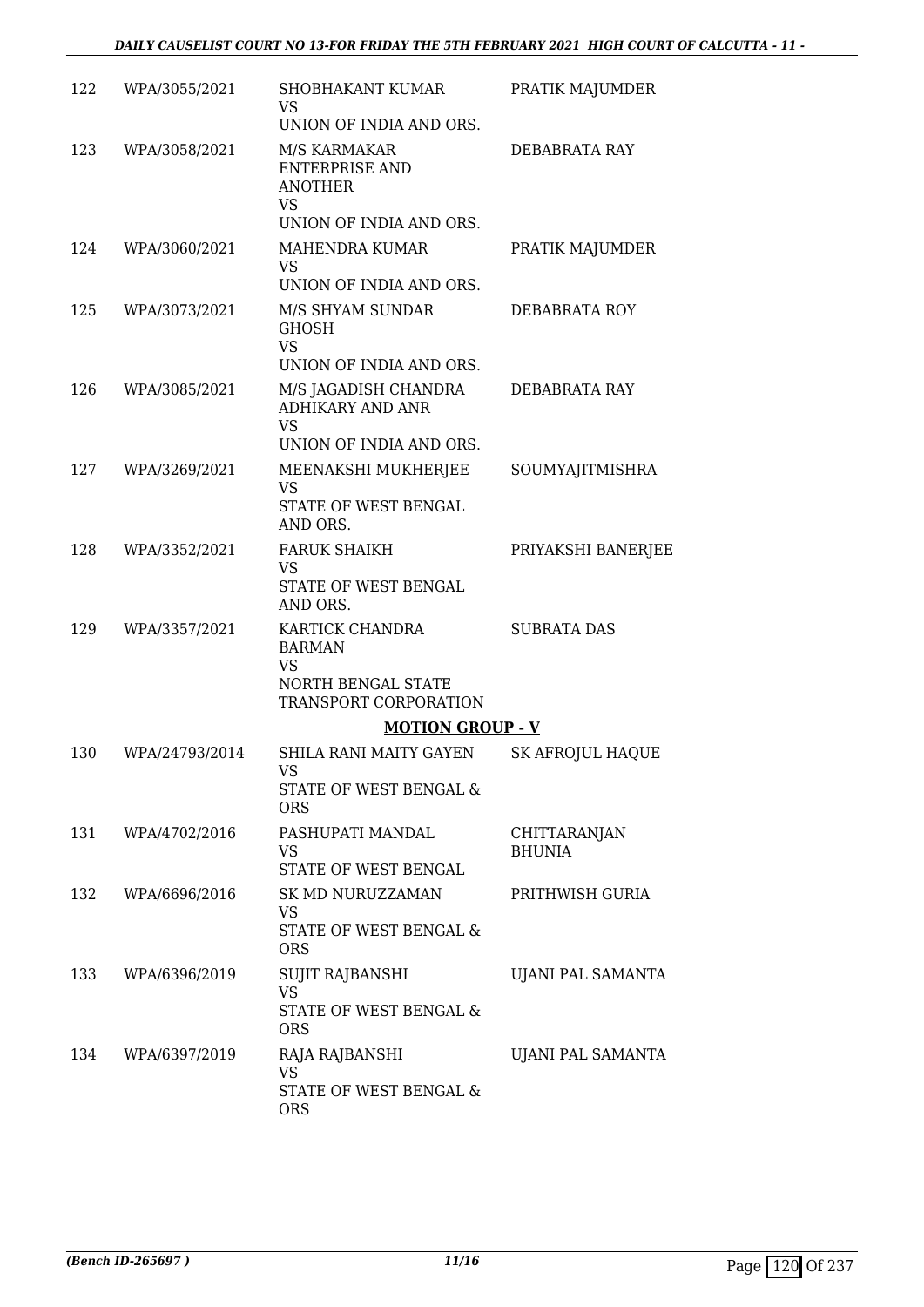| 135 | WPA/256/2020          | RANJAN KUMAR DAS<br><b>VS</b><br>STATE OF WEST BENGAL &<br><b>ORS</b>                                                | MDL HABIBUR<br><b>RAHMAN</b>        |
|-----|-----------------------|----------------------------------------------------------------------------------------------------------------------|-------------------------------------|
| 136 | WPA/3823/2020<br>(1)  | <b>SUMITA DAS KARAN</b><br><b>VS</b><br>STATE OF WEST BENGAL 7<br><b>ORS</b>                                         | <b>SAURAV ROY</b>                   |
| 137 | WPA/4095/2020         | SMT GANGAMANI BAGDI<br><b>VS</b><br>STATE OF WEST BENGAL &<br><b>ORS</b>                                             | <b>SOUMI KUNDU</b>                  |
| 138 | WPA/4609/2020<br>(1)  | <b>MOTAJ BIBI</b><br><b>VS</b><br>STATE OF WEST BENGAL &<br><b>ORS</b>                                               | <b>BIPUL KUMAR</b><br>MANDAL        |
| 139 | WPA/4964/2020<br>(1)  | <b>DIPAK MALIK</b><br><b>VS</b><br>STATE OF WEST BENGAL &<br><b>ORS</b>                                              | SK ABU JAFAR                        |
| 140 | WPA/5091/2020<br>(1)  | SANJOY KUMAR ADAK<br><b>VS</b><br>STATE OF WEST BENGAL &<br><b>ORS</b>                                               | PARAMITA MAITY                      |
| 141 | WPA/5100/2020<br>(2)  | BRIHASPATI HALDER<br>(KAYAL)<br><b>VS</b><br>STATE OF WEST BENGAL &<br><b>ORS</b>                                    | <b>SUDARSHAN GHOSH</b>              |
| 142 | WPA/8650/2020         | PADMA RANBAJ<br><b>VS</b><br>THE STATE OF WEST<br><b>BENGAL AND ORS</b>                                              | <b>SOUMAJIT DAS</b><br>MAHAPATRA    |
| 143 | WPA/9427/2020<br>(2)  | MAHABIR SWANIRVAR DAL<br>(MAJHPARA)(SELF HELP<br><b>GROUP) AND ANOTHER</b><br>VS<br>STATE OF WEST BENGAL<br>AND ORS. | <b>SHUVRO PROKASH</b><br>LAHIRI     |
| 144 | WPA/10009/2020<br>(1) | SAMIMA AKHTAR MIRJA<br>VS<br>STATE OF WEST BENGAL<br>AND ORS.                                                        | <b>KARTIK DAS</b>                   |
| 145 | WPA/209/2021<br>(1)   | DIGBIJOY SINGHA JANA<br><b>VS</b><br>STATE OF WEST BENGAL<br>AND ORS.                                                | MADAN KOHAN ROY                     |
| 146 | WPA/817/2021<br>(1)   | ANUPANA BOSE PAUL<br>VS.<br>THE STATE OF WEST<br><b>BENGAL AND ORS</b>                                               | PROBAL SARKAR                       |
| 147 | WPA/977/2021<br>(1)   | <b>SAMAR DAS</b><br><b>VS</b><br>State of West Bengal                                                                | <b>BISWAPRIYA</b><br><b>SAMANTA</b> |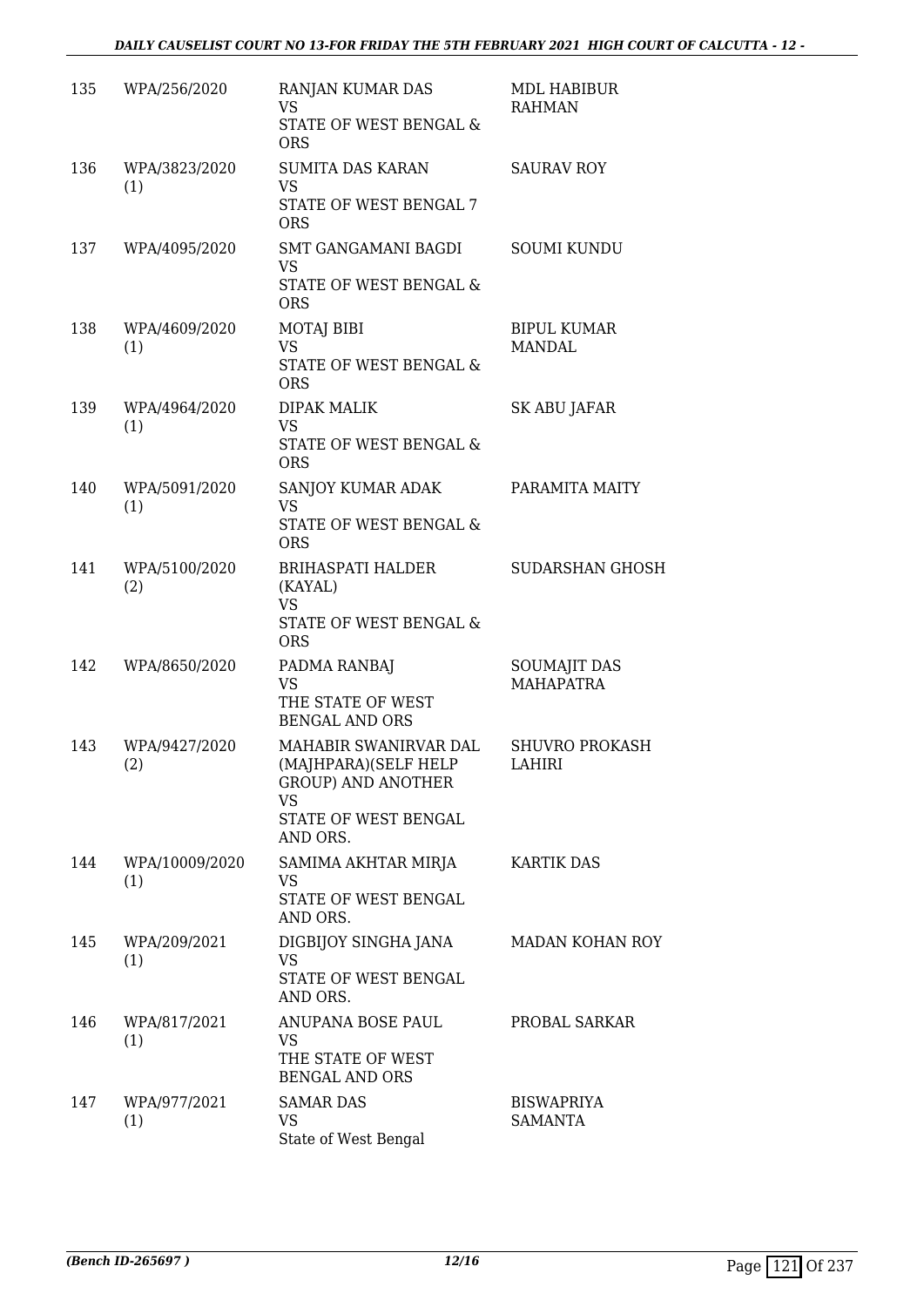| 148 | WPA/984/2021<br>(1)                     | MADHUSUDAN DOLAI<br>VS<br>State of West Bengal                                                                | <b>BISWAPRIYA</b><br><b>SAMANTA</b>     |
|-----|-----------------------------------------|---------------------------------------------------------------------------------------------------------------|-----------------------------------------|
| 149 | WPA/1192/2021<br>(1)                    | <b>ASHOK SARKAR</b><br><b>VS</b><br>STATE OF WEST BENGAL<br>AND ORS.                                          | <b>AVISHEK PRASAD</b>                   |
| 150 | WPA/1624/2021<br>(1)                    | <b>ASIM BANIK</b><br>VS<br>STATE OF WEST BENGAL<br>AND ORS.                                                   | <b>ARIF MAHAMMAD</b><br><b>KHAN</b>     |
| 151 | WPA/2138/2021<br>(1)                    | <b>AMAL SARKAR</b><br><b>VS</b><br>THE WEST BENGAL STATE<br><b>CO-OPERATIVE HOUSING</b><br>FEDERATION AND ORS | <b>STEVEN SOURODIP</b><br><b>BISWAS</b> |
| 152 | WPA/2580/2021                           | SAFIKUNNESSA BIBI<br><b>VS</b><br>STATE OF WEST BENGAL<br>AND ORS.                                            | PAMPA DEY DHABAL                        |
| 153 | WPA/3059/2021                           | SATIBALA BARMAN AND<br><b>ANOTHER</b><br><b>VS</b><br>STATE OF WEST BENGAL<br>AND ORS.                        | PANCHANAN LET                           |
|     |                                         | <b>HEARING ASSIGNED</b>                                                                                       |                                         |
| 154 | WPA/13095/2018<br>$(Gr.-III)$ (3)       | C.D. EQUIFINANCE PRIVATE<br><b>LIMITED</b><br><b>VS</b><br>STATE OF WEST BENGAL &<br><b>ORS</b>               | AJAY GAGGAR                             |
|     |                                         | IA NO: CAN/1/2018(Old No:CAN/5793/2018), CAN/3/2020(Old No:CAN/708/2020)                                      |                                         |
|     |                                         | <b>HEARING</b>                                                                                                |                                         |
| 155 | WPA/924/2009<br>(Gr.VI) (2)             | <b>SUBIR BHATTACHARJEE</b><br>VS<br>STATE OF WEST BENGAL &<br><b>ORS</b>                                      | JASOBANTA RAKSHIT                       |
|     |                                         | IA NO: CAN/1/2010(Old No:CAN/2267/2010), CAN/2/2015(Old No:CAN/4526/2015)                                     |                                         |
|     |                                         |                                                                                                               |                                         |
| 156 | WPA/19270/2012<br>$(Gr.-VI)$            | JYOTIRMOY MITRA<br>VS<br>DVC & ORS                                                                            | ANIMESH<br><b>BHATTACHARYA</b>          |
|     | IA NO: CAN/1/2020(Old No:CAN/1000/2020) |                                                                                                               |                                         |
| 157 | WPA/20544/2015                          | PURNA CHANDRA SARKAR<br>VS<br><b>BANGIYA GRAMIN VIKASH</b><br><b>BANK &amp; ORS</b>                           | <b>SUMITA SHAW</b>                      |
|     |                                         | IA NO: CAN/1/2019(Old No:CAN/12708/2019), CAN/2/2020, CAN/3/2020                                              |                                         |
| 158 | WPA/21557/2016<br>$(Gr.-VI)$            | NAGENDRANATH MURMU<br><b>VS</b><br><b>INDIAN OVERSEAS BANK &amp;</b><br><b>ORS</b>                            | CHITTAPRIYA GHOSH                       |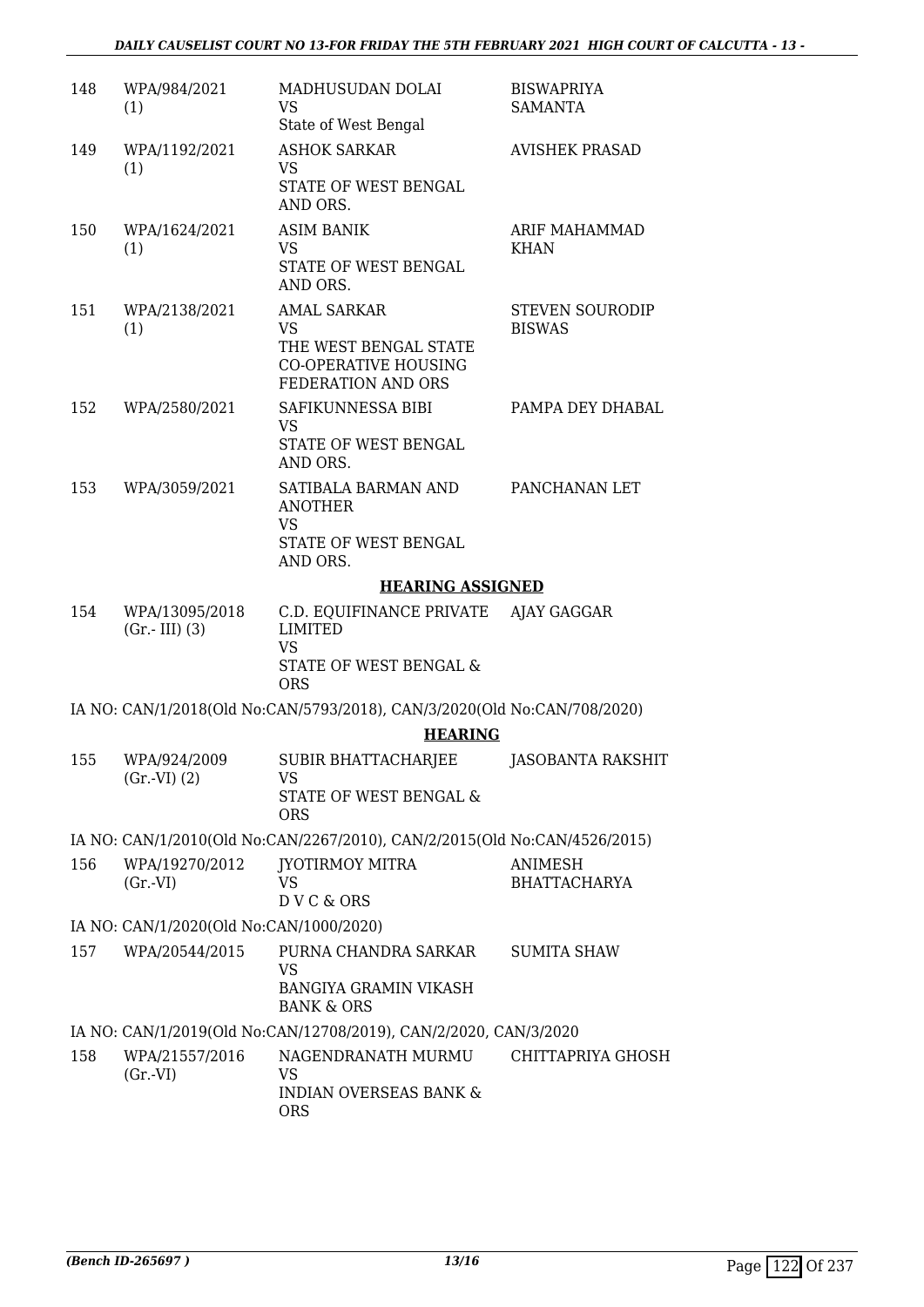| 159 | WPA/21892/2016<br>$(Gr.-VI)$             | JITENDRA PRASAD MALI<br><b>VS</b><br>UNION OF INDIA 7 ORS                           | PAMPA DEY (DHABAL)                            |                 |
|-----|------------------------------------------|-------------------------------------------------------------------------------------|-----------------------------------------------|-----------------|
|     | IA NO: CAN/1/2019(Old No:CAN/12261/2019) |                                                                                     |                                               |                 |
| 160 | WPA/6987/2017                            | ARUN CHANDRA GHOSH                                                                  | INDRANATH MITRA                               | SAIKAT BANERJEE |
|     |                                          | VS<br>STATE OF WEST BENGAL &<br><b>ORS</b>                                          |                                               |                 |
| 161 | WPA/7004/2017                            | <b>SUNIL KUMAR DEY</b>                                                              | <b>INDRANATH MITRA</b>                        | SAIKAT BANERJEE |
|     | $(Gr.-VI)$                               | <b>VS</b><br>STATE OF WEST BENGAL &<br><b>ORS</b>                                   |                                               |                 |
| 162 | WPA/8294/2017<br>$(Gr.-VI)$              | ARUNANGSU<br><b>CHAKRABORTY</b><br><b>VS</b><br>STATE OF WEST BENGAL &              | S. P. LAHIRI                                  |                 |
|     |                                          | <b>ORS</b>                                                                          |                                               |                 |
|     | IA NO: CAN/1/2019(Old No:CAN/4524/2019)  |                                                                                     |                                               |                 |
| 163 | WPA/23217/2017<br>$(Gr.-VI)$             | <b>BAIDYANATH ADHYA</b><br><b>VS</b>                                                | <b>SUHRID SUR</b>                             | SAIKAT BANERJEE |
|     |                                          | STATE OF WEST BENGAL &<br><b>ORS</b>                                                |                                               |                 |
| 164 | WPA/21787/2018<br>$(Gr.-VI)$ $(2)$       | SK SAMUAL HOSSEN & ORS<br>VS                                                        | RAJU<br><b>BHATTACHARYYA</b>                  |                 |
|     |                                          | STATE OF WEST BENGAL &<br><b>ORS</b>                                                |                                               |                 |
|     |                                          | IA NO: CAN/1/2020(Old No:CAN/898/2020), CAN/2/2020(Old No:CAN/1329/2020)            |                                               |                 |
| 165 | WPA/24525/2018<br>$(Gr.-VI)$             | RAMA PRASAD SARKAR<br><b>VS</b><br>STATE OF WEST BENGAL&<br><b>ORS</b>              | <b>RAMA PRASAD</b><br><b>SARKAR IN PERSON</b> |                 |
| 166 | WPA/24642/2018<br>$(Gr.-VI)$             | RAKESH KUMAR<br><b>SRIVASTAVA &amp; ANR</b><br>VS<br>W.B. S. E. D. CO-LTD & ORS     | V. CHATTERJEE                                 |                 |
|     | IA NO: CAN/1/2019(Old No:CAN/8318/2019)  |                                                                                     |                                               |                 |
|     | wt167 WPA/25162/2018                     | ANIRUDDHA KAR & ORS<br><b>VS</b><br>W.B.S. E.D.CO. LTD & ORS                        | VICTOR CHATTERJEE                             |                 |
|     | IA NO: CAN/1/2019(Old No:CAN/8317/2019)  |                                                                                     |                                               |                 |
| 168 | WPA/5214/2019                            | MD. RUKNUDDIN                                                                       | SHABAZ ALAM                                   | SAIKAT BANERJEE |
|     |                                          | <b>VS</b><br>THE HON'BLE HIGH COURT<br>AT CALCUTTA & ORS                            |                                               |                 |
| 169 | WPA/7670/2019                            | ASIM SARKAR @ ASHIM<br><b>SARKAR</b><br>VS<br>CENTRAL BANK OF INDIA &<br><b>ORS</b> | SAMKHA SUBHRA<br>ROY                          |                 |
| 170 | WPA/7671/2019                            | <b>JUDHISTHIR MAHATO</b><br>VS<br>CENTRAL BANK OF INDIA &<br><b>ORS</b>             | <b>SANKHA SUBHRA</b><br>ROY                   |                 |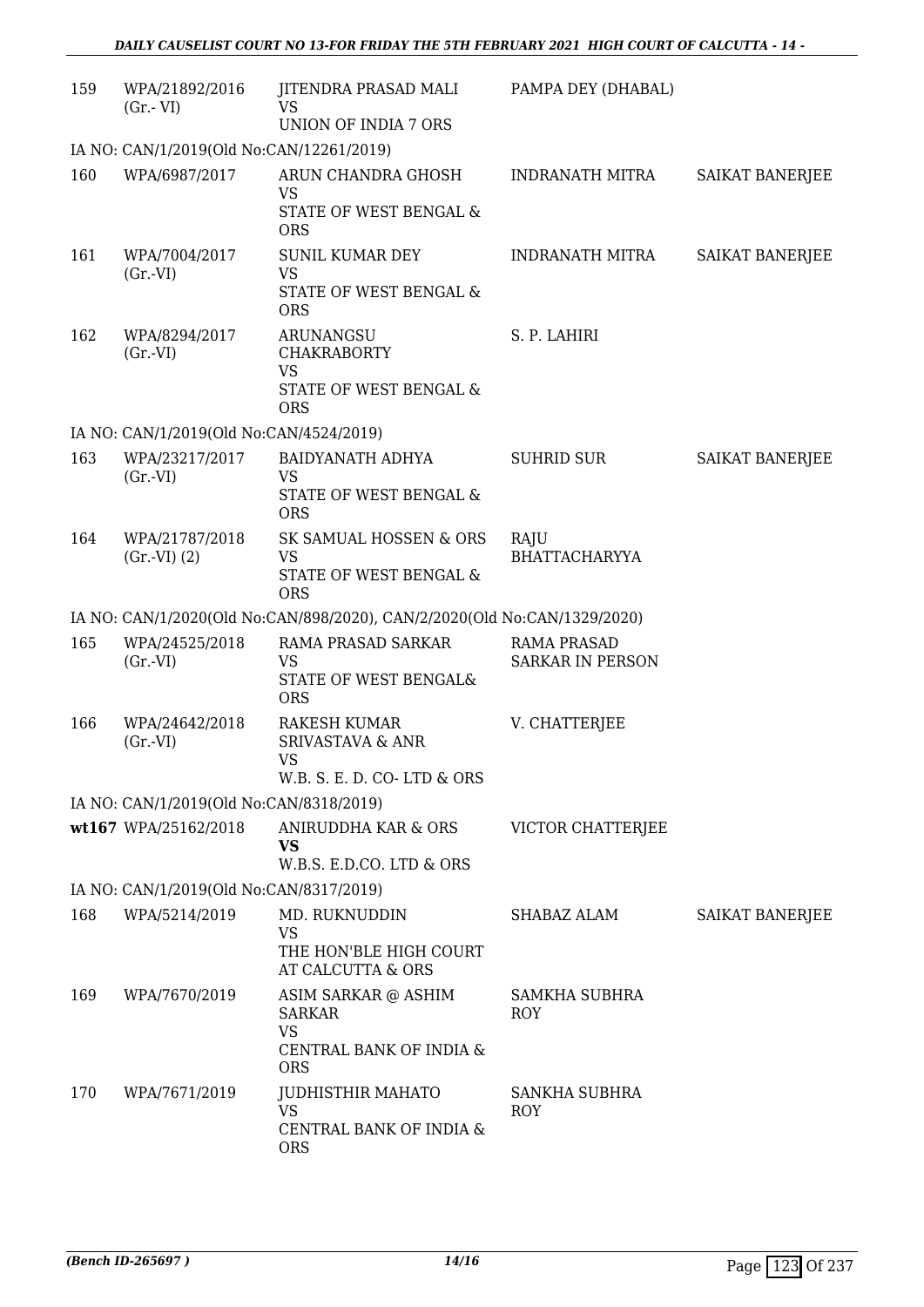| 171 | WPA/7672/2019                             | <b>BIJOYLAL BEGI</b><br>VS                                     | SANKHA SUBHRA RAY                   |
|-----|-------------------------------------------|----------------------------------------------------------------|-------------------------------------|
|     |                                           | CENTRAL BANK OF INDIA &<br><b>ORS</b>                          |                                     |
| 172 | WPA/7673/2019                             | <b>JAMUNA RUI DAS</b><br>VS.                                   | SANKHA SUBHRA<br><b>ROY</b>         |
|     |                                           | CENTRAL BANK OF INDIA &<br><b>ORS</b>                          |                                     |
| 173 | WPA/16750/2019                            | <b>BIMALA RANI SINGHA</b><br><b>VS</b>                         | MD HABIBUR<br><b>RAHAMAN</b>        |
|     |                                           | STATE OF WEST BENGAL<br>&ORS                                   |                                     |
| 174 | WPA/17074/2019                            | SURENDRA SINGH                                                 | <b>ANIMESH PAUL</b>                 |
|     | (At 2.00 p.m.)                            | VS.<br>UNION OF INDIA & ORS                                    |                                     |
| 175 | WPA/17541/2019                            | RATNA KARANJAI<br><b>VS</b>                                    | RATNA KARANJAI<br>(INPESON)         |
|     |                                           | UNION OF INDIA & ORS                                           |                                     |
| 176 | WPA/21485/2019                            | PARTHA SAKHA ROY<br><b>VS</b>                                  | <b>GOUTAM DINDA</b>                 |
|     | (Gr.VI) (2)                               | STATE OF WEST BENGAL &<br><b>ORS</b>                           |                                     |
| 177 | WPA/2728/2020<br>(Gr.VI) (2)              | PRATUL KUMAR NAYAK<br><b>VS</b>                                | <b>GOUTAM ACHARYA</b>               |
|     |                                           | UNITED BANK OF INDIA &<br><b>ORS</b>                           |                                     |
| 178 | WPA/6374/2020                             | SUDHANYA DAS& ORS<br><b>VS</b>                                 | <b>MAYUKH MAITRA</b>                |
|     |                                           | STATE OF WEST BENGAL&<br><b>ORS</b>                            |                                     |
| 179 | WPA/7126/2020                             | PRATAP MANNA<br><b>VS</b>                                      | <b>TIANA</b><br><b>BHATTACHARYA</b> |
|     |                                           | STATE OF WEST BENGAL<br>AND ORS.                               |                                     |
|     | IA NO: CAN/1/2020, CAN/2/2020, CAN/3/2020 |                                                                |                                     |
| 180 | WPA/7271/2020<br>$(Gr.-VI)$               | <b>SAMIR KUMAR HALDER</b><br><b>VS</b><br>State of West Bengal | PAYEL SHOME                         |
|     | IA NO: CAN/1/2020                         |                                                                |                                     |
|     |                                           | <b>HEARING (IRRESPECTIVE OF CLASSIFICATION)</b>                |                                     |
| 181 | WPA/7633/2018                             | SMT. GOURI SANTRA<br>VS                                        | <b>SHRABONI SARKAR</b>              |
|     | $(Gr.-II)$                                | STATE OF WEST BENGAL &<br><b>ORS</b>                           |                                     |
| 182 | WPA/20342/2018<br>(Gr.V)                  | MADHUMITA BANERJEE<br><b>VS</b>                                | <b>BIDYUT KUMAR</b><br>HALDER       |
|     |                                           | THE KOLKATA MUNICIPAL<br><b>CORPORATION &amp; ORS</b>          |                                     |
| 183 | WPA/12664/2019<br>(Gr.V)                  | DR. MANAS KUMAR<br><b>PRATIHAR</b>                             | <b>SAMIR KUMR</b><br>ADHIKARI       |
|     |                                           | <b>VS</b><br>STATE OF WEST BENGAL &<br><b>ORS</b>              |                                     |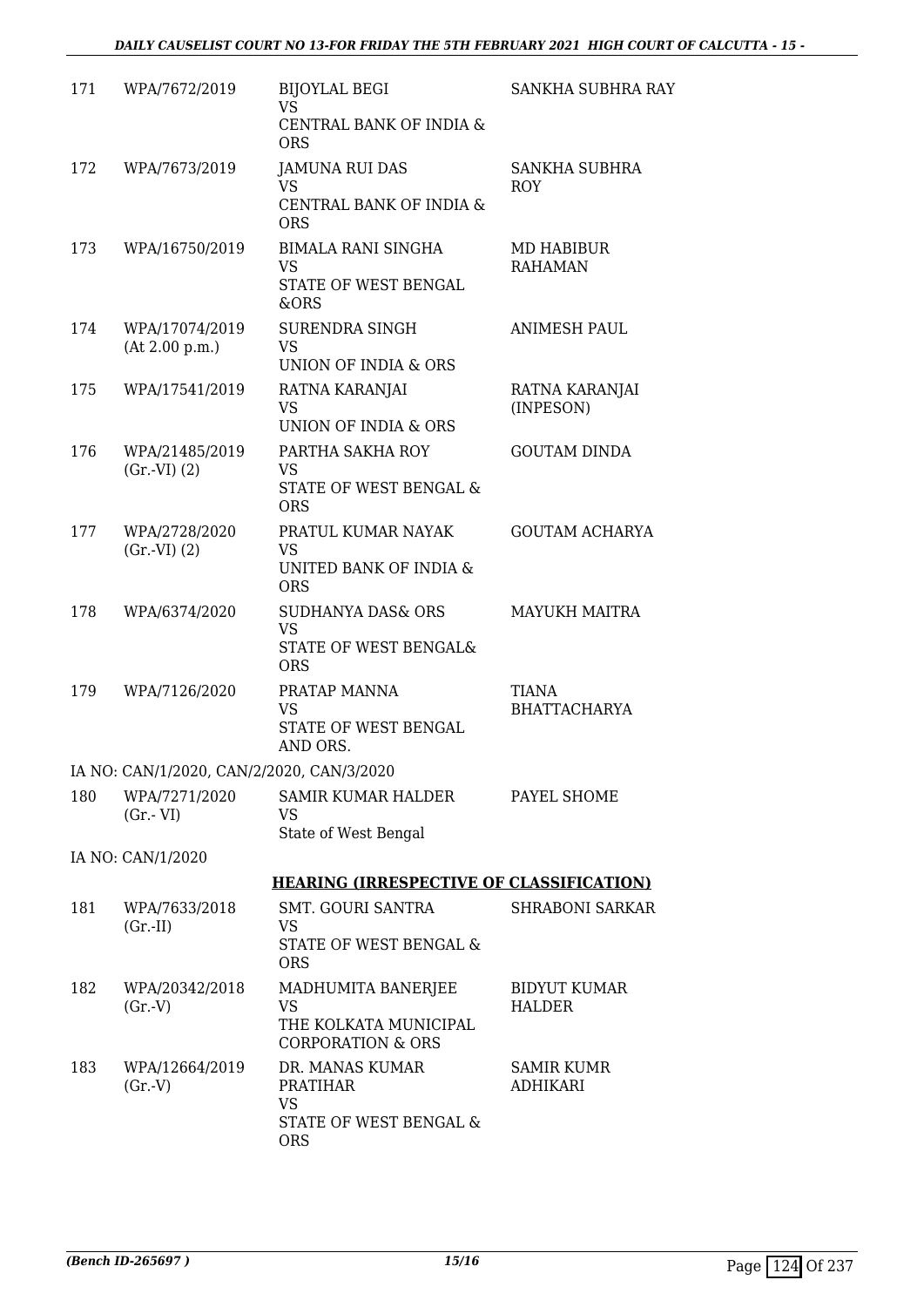|     | wt184 WPA/9921/2018      | DR.ARUN CHAKRABORTY<br>VS<br>STATE OF WEST BENGAL&<br>ORS   | D.K. SAHOO                            |
|-----|--------------------------|-------------------------------------------------------------|---------------------------------------|
| 185 | WPA/21815/2019<br>(Gr.V) | BADAL DAS<br>VS<br>STATE OF WEST BENGAL &<br>ORS            | LAKSHMIKANTA<br><b>BHATTACHARYA</b>   |
| 186 | WPA/4598/2020<br>(Gr.V)  | ABINASH NATH & ORS<br>VS<br>STATE OF WEST BENGAL &<br>ORS   | PARTHA SARKAR                         |
| 187 | WPA/4888/2020<br>(Gr.V)  | <b>SOUMEN CHABRI</b><br>VS<br>STATE OF WEST BENGAL &<br>ORS | <b>SALONI</b><br><b>BHATTACHARJEE</b> |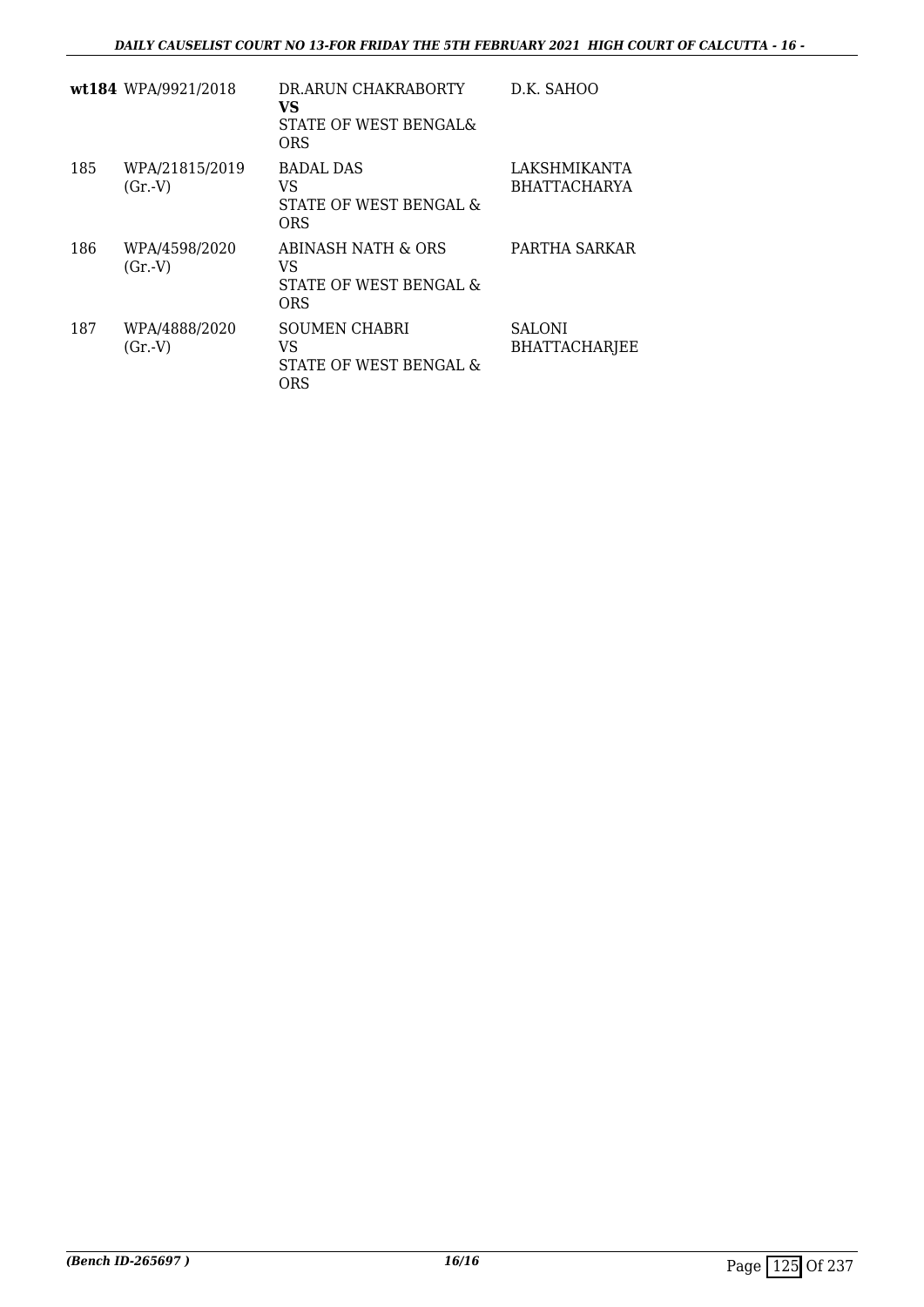

# In The High Court at Calcutta

# **Appellate Side**

**DAILY CAUSELIST For Friday The 5th February 2021**

**COURT NO. 8**

**SINGLE BENCH (SB - IV)**

**AT 10:45 AM**

**HON'BLE JUSTICE SABYASACHI BHATTACHARYYA**

**(VIA VIDEO CONFERENCE) ON AND FROM MONDAY, THE 11TH JANUARY, 2021 – MATTERS (MOTION & HEARING ) UNDER ARTICLE 226 OF THE CONSTITUTION RELATING TO RESIDUARY UNDER GROUP IX [EXCLUDING ELECTRICITY MATTERS AND MATTERS UNDER PUBLIC PREMISES (UNAUTHORISED OCCUPANTS) ACT, 1971] INCLUDING APPLICATIONS CONNECTED THERETO.**

**NOTE (1) : ORIGINAL SIDE MATTERS WILL BE TAKEN UP FROM 10:45 A.M. TILL RECESS, ONLY ON TUESDAYS AND THURSDAYS.**

**NOTE ( 2) : APPELLATE SIDE MATTERS WILL BE TAKEN UP FROM 2 P.M. ONWARDS OR IMMEDIATELY AFTER COMPLETION OF ORIGINAL SIDE MATTERS, WHICHEVER IS EARLIER, ON TUESDAY AND THURSDAYS.**

**NOTE (3) : ON MONDAYS, WEDNESDAYS AND FRIDAYS, APPELLATE SIDE MATTERS WILL BE TAKEN THROUGHOUT THE DAY.**

**NOTE (4) : LEARNED ADVOCATES APPEARING IN MATTERS PERTAINING**

**---------------------------------------------------------------------------------------------------------**

**TO DIN (COMPANIES ACT, 2013) ARE REQUESTED TO HAND OVER -------------------------------------------------------------------------------------------------**

**THE DETAILS (NUMBER/ITEM NO. .... ETC.) TO THE COURT OFFICER ---------------------------------------------------------------------------------------------------**

> **FOR BEING CLUBBED TOGETHER FOR HEARING. -----------------------------------------------------------------------**

**NOTE (5) : MENTIONING WILL BE ALLOWED ONLY AT THE FIRST SITTING OF COURT ON THE FIRST WORKING DAY OF EVERY WEEK. NOTE (6) : TODAY, THIS BENCH WILL SIT UPTO RECESS. MATTERS WILL BE TAKEN UP THROUGH PHYSICAL HEARING ONLY WHEN BOTH THE PARTIES ARE AGREED.**

### **FOR JUDGMENT**

1 WPA/7578/2020 ASSOCIATION OF DIPLOMAT OF NATIONAL BOARD OF DOCTORS  $V<sup>Q</sup>$ GOVT OF WEST BENGAL SAKET CHAUDHARY

IA NO: CAN/1/2020

### **URGENT MOTION**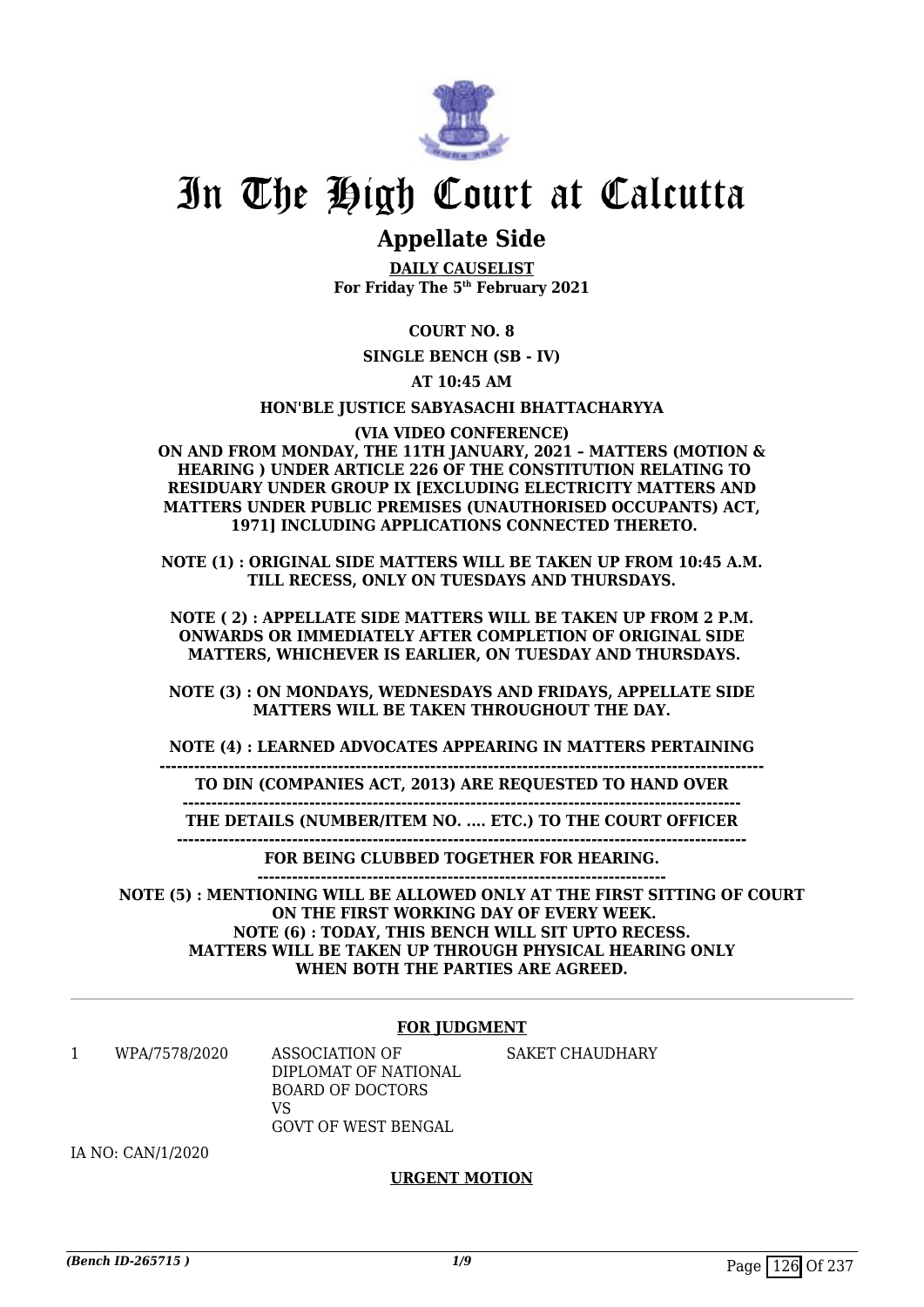| 2  | WPA/17525/2014<br>(TOP 10)              | SANDHYA RANI HAZARI &<br><b>ANR</b><br><b>VS</b><br>UNION OF INDIA & ORS                                                  | NIRMAL ROY<br><b>CHOWDHURY</b>       |
|----|-----------------------------------------|---------------------------------------------------------------------------------------------------------------------------|--------------------------------------|
| 3  | WPA/19455/2018<br>(TOP 20)              | UMA BHATTACHARYA<br><b>VS</b><br>STATE OF WEST BENGAL &<br><b>ORS</b>                                                     | <b>CHANDRA NATH</b><br><b>SARKAR</b> |
| 4  | WPA/19471/2018<br>(TOP 19)              | ASHOK HALDER ALIAS<br><b>ASHOK KUMAR HALDER &amp;</b><br><b>ANR</b><br><b>VS</b><br>STATE OF WEST BENGAL &<br><b>ORS</b>  | CHANDRA NATH<br><b>SARKAR</b>        |
| 5  | CPAN/442/2020<br>(TOP 6)                | dr. bikram panda<br><b>VS</b><br>NARAYAN SWAROOP NIGAM                                                                    | gargi goswami                        |
|    | IA NO: CAN/1/2020                       |                                                                                                                           |                                      |
|    | wt6 WPA/5919/2020                       | DR. BIKRAM PANDA<br><b>VS</b>                                                                                             | <b>GARGI GOSWAMI</b>                 |
|    |                                         | STATE OF WEST BENGAL &<br><b>ORS</b>                                                                                      |                                      |
|    | IA NO: CAN/1/2020(Old No:CAN/4059/2020) |                                                                                                                           |                                      |
| 7  | WPA/1540/2020<br>(TOP 26)               | <b>ASHOK RANJAN</b><br><b>CHAKRABORTY</b><br><b>VS</b><br>THE CIEF MANAGER, STATE<br>BANK OF INDIA, ICHAPORE<br>BR. & ORS | SOUJANYA<br>BANDYOPADHYAY            |
| 8  | WPA/2396/2020<br>(TOP 15)               | KALIDAS DATTA<br><b>VS</b><br><b>ASSISTANT GENERAL</b><br>MANAGER, ALLAHABAD<br><b>BANK &amp; ORS</b>                     | <b>RUDRA PRASAD</b><br><b>SINHA</b>  |
|    | IA NO: CAN/1/2020, CAN/2/2020           |                                                                                                                           |                                      |
| 9  | WPA/2518/2020<br>(TOP 35)               | ARUP CHANDRA MAHJATO<br>$&$ ANR<br><b>VS</b><br>STATE OF WEST BENGAL &<br><b>ORS</b>                                      | <b>SARTHAK BURMAN</b>                |
| 10 | WPA/2522/2020<br>(TOP 34)               | PANKAJ MAHATA<br>VS.<br><b>STATE OF WEST BENGAL &amp;</b><br><b>ORS</b>                                                   | <b>SARTHAK BURMAN</b>                |
| 11 | WPA/2896/2020<br>(TOP 2)                | HAJI MUMTAZ KHAN @<br><b>MUMTAZ KHAN</b><br><b>VS</b><br>THE GENERAL MANAGER,<br><b>METRO RAILWAY &amp; ORS</b>           | ISHITA RAUT                          |
|    | IA NO: CAN/1/2021                       |                                                                                                                           |                                      |
| 12 | WPA/4933/2020<br>(TOP 14)               | SUBIR KAR & ANR<br><b>VS</b><br>UNION OF INDIA & ORS                                                                      | PRIYANJIT KUNDU                      |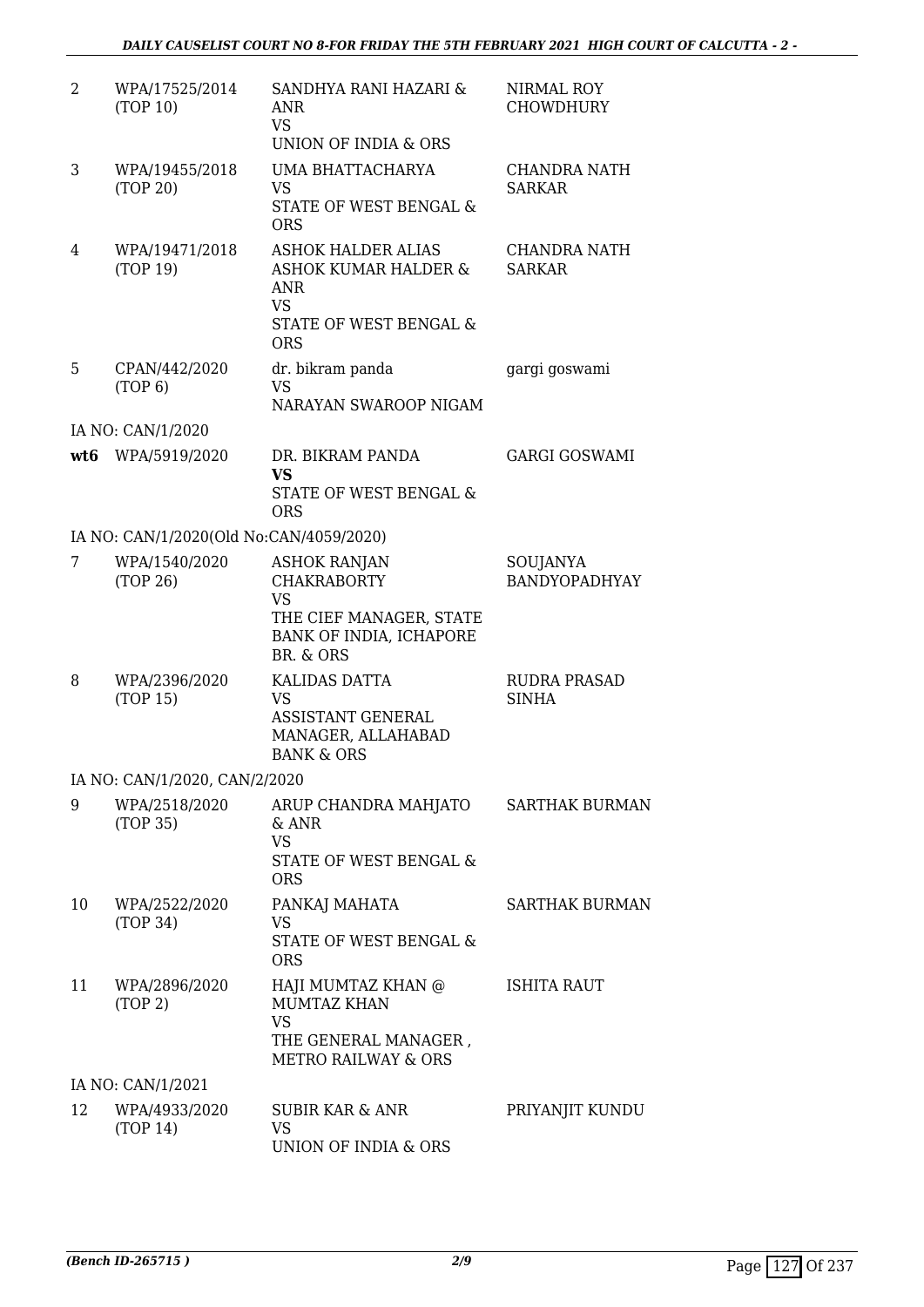| 13 | WPA/7101/2020<br>(TOP 36)     | <b>ARATI SOREN</b><br><b>VS</b><br>STATE OF WEST BENGAL                                     | <b>SOHOM RAY</b>               |
|----|-------------------------------|---------------------------------------------------------------------------------------------|--------------------------------|
|    | IA NO: CAN/1/2020             |                                                                                             |                                |
| 14 | WPA/8217/2020<br>(TOP 25)     | MANAS KOTAL AND ORS.<br><b>VS</b><br>STATE OF WEST BENGAL<br>AND ORS.                       | samit bhanja                   |
| 15 | WPA/8232/2020<br>(TOP 8)      | <b>FAIDEAL SUPPLIES LTD</b><br>AND ANR<br><b>VS</b><br>Union of India AND ORS               | ANIRUDDHA<br>AGARWALLA         |
| 16 | WPA/8321/2020<br>(TOP 23)     | PRANABESH DAS<br><b>VS</b><br>INDIAN OIL CORPORATION<br>LTD. AND ORS                        | DEBABRATA RAY                  |
| 17 | WPA/8882/2020<br>(TOP 29)     | <b>ARIJIT MITRA</b><br><b>VS</b><br>STATE OF WEST BENGAL<br>AND ORS.                        | <b>AMITAVA BHOWMIK</b>         |
| 18 | WPA/9064/2020<br>(TOP 22)     | <b>AMENA BIBI</b><br>VS.<br>STATE OF WEST BENGAL<br>AND ORS.                                | <b>MARIA RAHAMAN</b>           |
| 19 | WPA/9729/2020<br>(TOP 21)     | PURNA CHANDRA DAS<br><b>VS</b><br>STATE OF WEST BENGAL<br>AND ORS.                          | SK SAHJAHAN ALI                |
| 20 | WPA/9875/2020<br>(TOP 24)     | REFORM TOOLS PRIVATE<br>LIMITED AND ANOTHER<br><b>VS</b><br>UNION OF INDIA AND ORS.         | SAPTARSHI<br><b>MUKHERJEE</b>  |
| 21 | WPA/9969/2020<br>[ $TOP 11$ ] | <b>BHABASINDHU GARAI</b><br><b>VS</b><br>THE STATE OF WEST<br><b>BENGAL AND ORS</b>         | SATRAJIT SINHA ROY             |
| 22 | WPA/10506/2020<br>(TOP 13)    | <b>GAYATRI DUTTA</b><br><b>CHAKRABORTY</b><br><b>VS</b><br>STATE OF WEST BENGAL<br>AND ORS. | NILENDRA NARAYAN<br><b>RAY</b> |
| 23 | WPA/10581/2020<br>(TOP 26)    | UTPAL DUTTA<br>VS<br>STATE OF WEST BENGAL<br>AND ORS.                                       | <b>ASHOK HALDER</b>            |
| 24 | WPA/10733/2020<br>(TOP 18)    | HIRANMOY PATRA<br><b>VS</b><br>THE MARKETING HEAD<br><b>IOCL MD AND ORS</b>                 | SRIKUMAR MANDAL                |
| 25 | WPA/10904/2020<br>(TOP 28)    | HIMANSU GHORUI<br><b>VS</b><br>STATE OF WEST BENGAL<br>AND ORS.                             | DIPTENDU MONDAL                |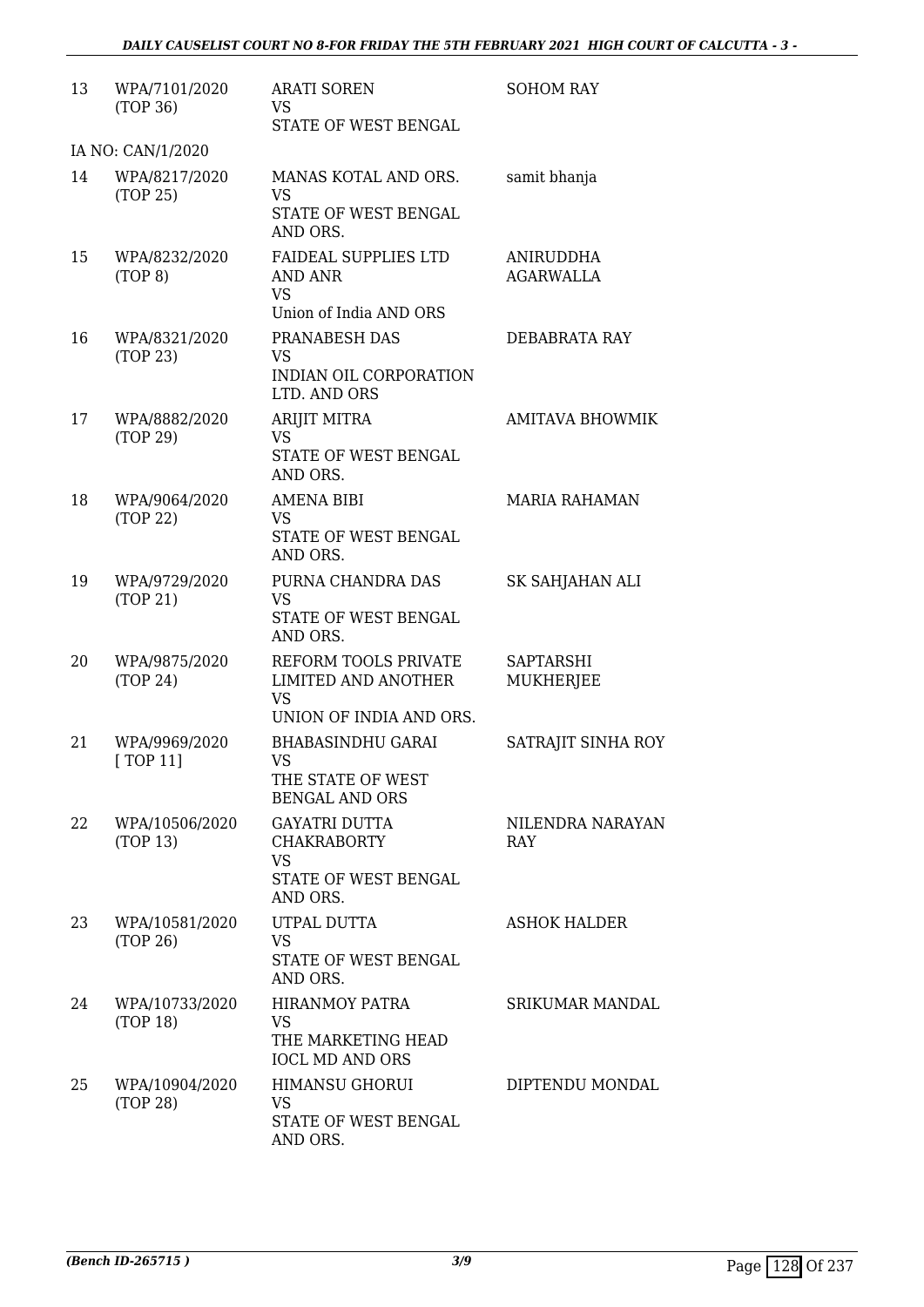| 26 | WPA/10998/2020<br>(TOP 27) | <b>GEETANJALI</b><br>INFRASTRUCTURE AND<br><b>EARTHMOVERS AND</b><br><b>ANOTHER</b><br><b>VS</b><br>STATE OF WEST BENGAL<br>AND ORS.      | SAPTARSHI KUMAR<br>MAL          |
|----|----------------------------|-------------------------------------------------------------------------------------------------------------------------------------------|---------------------------------|
| 27 | WPA/11379/2020<br>(TOP 17) | ABUL BASAR MOLLA<br>VS<br>STATE OF WEST BENGAL<br>AND ORS.                                                                                | SATYAJIT MANDAL                 |
| 28 | WPA/47/2021<br>(TOP 16)    | MAA MANASHA PRIMARY<br>TEACHERS TRAINING<br><b>INSTITUTE (D.EL.ED) AND</b><br><b>ANR</b><br><b>VS</b><br>STATE OF WEST BENGAL<br>AND ORS. | AVIJIT CHAKRABORTY              |
| 29 | WPA/181/2021<br>(TOP 30)   | JANAB ABDUL HAMID<br>MALLICK<br><b>VS</b><br>STATE OF WEST BENGAL<br>AND ORS.                                                             | <b>ARUN NASKAR</b>              |
| 30 | WPA/304/2021<br>(TOP 31)   | <b>BHOLANATH</b><br>CHAKRABORTY AND ORS<br><b>VS</b><br>STATE OF WEST BENGAL<br>AND ORS.                                                  | KARUNAMOYEE<br><b>SAMANTA</b>   |
| 31 | WPA/718/2021<br>(2 P.M.)   | M/S. HILTAKE<br>ELECTRONICS PVT LTD<br><b>AND ANR</b><br><b>VS</b><br>STATE OF WEST BENGAL<br>AND ORS.                                    | <b>SAMIK SARKAR</b>             |
| 32 | WPA/815/2021<br>(TOP 33)   | AJOY KRISHNA PRADHAN<br>VS<br>THE MINISTER OF<br><b>BACKWARD CLASS</b><br><b>WELFARE AND ORS</b>                                          | NONIGOPAL<br><b>CHAKRABORTY</b> |
| 33 | WPA/935/2021<br>(TOP 1)    | <b>SUSMITA SARKAR AND</b><br><b>OTHERS</b><br><b>VS</b><br>STATE OF WEST BENGAL<br>AND ORS.                                               | <b>SOUMEN GHOSH</b>             |
| 34 | WPA/1007/2021<br>(TOP 32)  | SK. SAIFUDDIN<br><b>VS</b><br>STATE OF WEST BENGAL<br>AND ORS.                                                                            | <b>SK.SALIM</b>                 |
| 35 | WPA/1087/2021<br>(TOP 12)  | MISS TANUSHREE ROY<br><b>VS</b><br>STATE OF WEST BENGAL<br>AND ORS.                                                                       | NILENDRA NARAYAN<br>RAY         |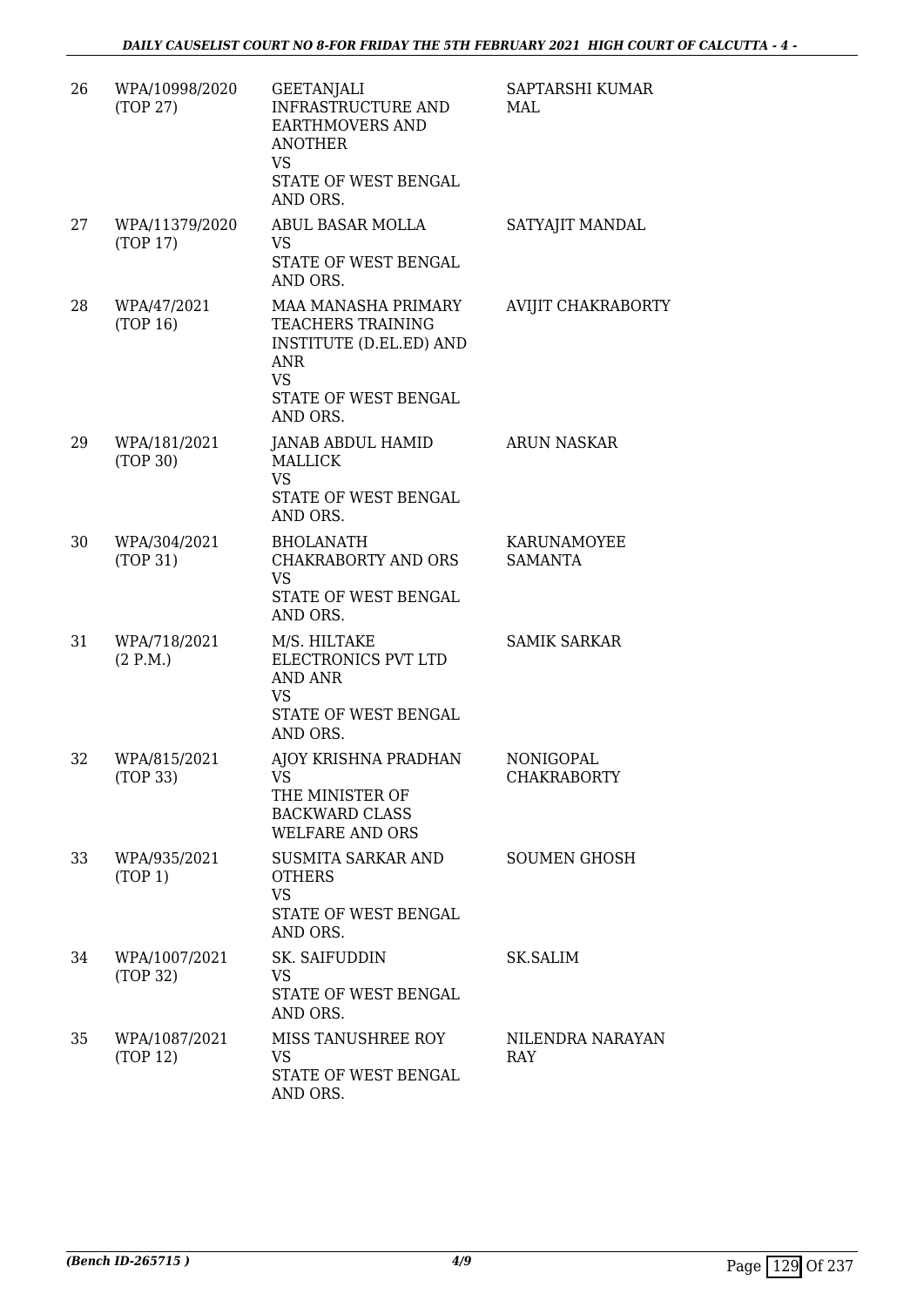| 36 | WPA/1507/2021<br>(TOP7)  | SATHI@SUJATA MAJHI AND<br><b>ANR</b><br><b>VS</b><br>UNION OF INDIA AND ORS.                                 | <b>SAYAN MUKHERJEE</b>                  |
|----|--------------------------|--------------------------------------------------------------------------------------------------------------|-----------------------------------------|
| 37 | WPA/1509/2021<br>(TOP 5) | SALEMA BIBI@MARJINA<br><b>BIBI</b><br><b>VS</b><br>UNION OF INDIA AND ORS.                                   | <b>SAYAN MUKHERJEE</b>                  |
| 38 | WPA/1901/2021<br>(TOP 9) | <b>SUROJIT DAS</b><br><b>VS</b><br>STATE OF WEST BENGAL<br>AND ORS.                                          | <b>MAINAK GANGULY</b>                   |
| 39 | WPA/2499/2021<br>(TOP 3) | ALL BENGAL YOUTH<br>WELFARE ASS. AND ANR.<br><b>VS</b><br>STATE OF WEST BENGAL<br>AND ORS.                   | SABYASACHI ROY                          |
| 40 | WPA/2504/2021<br>(TOP 4) | ARONI TUBES PVT LTD<br><b>VS</b><br><b>WEST BENGAL AGRO</b><br>INDUSTRIES CORPORATION<br><b>LTRD AND ORS</b> | DEBASREE DHAMALI                        |
|    |                          | <b>URGENT MOTION 2</b>                                                                                       |                                         |
| 41 | WPA/18942/2019           | <b>MINATI MAITY</b><br><b>VS</b><br>STATE OF WEST BENGAL &<br><b>ORS</b>                                     | <b>SK SAHJAHAN</b>                      |
| 42 | WPA/22075/2019           | SANJIB KUMAR MANDAL<br><b>VS</b><br>STATE OF WEST BENGAL &<br><b>ORS</b>                                     | <b>SUJOY KUMAR</b><br><b>HALDER</b>     |
| 43 | WPA/22510/2019           | <b>ANIL KUMAR SINGH</b><br><b>VS</b><br><b>UCO BANK &amp; ORS</b>                                            | <b>GANESH CHANDRA</b><br><b>PATRA</b>   |
| 44 | WPA/942/2020             | RENUBALA MAJHI<br><b>VS</b><br>STATE OF WEST BENGAL &<br><b>ORS</b>                                          | <b>DEBASIS SUR</b>                      |
| 45 | WPA/2160/2020            | <b>SWAPAN KR DAS</b><br><b>VS</b><br><b>STATE OF WEST BENGAL &amp;</b><br><b>ORS</b>                         | <b>SUBIR KR</b><br><b>BHATTACHARYYA</b> |
| 46 | WPA/2989/2020            | SEKHAR CHANDRA<br><b>CHOWDHURY</b><br><b>VS</b><br>STATE OF WEST BENGAL &                                    | LIPIKA CHATTERJEE                       |
| 47 | WPA/4376/2020            | <b>ORS</b><br>TEJPAL RABIDAS & ORS<br><b>VS</b><br>STATE OF WEST BENGAL &<br><b>ORS</b>                      | <b>SUFI KAMAL</b>                       |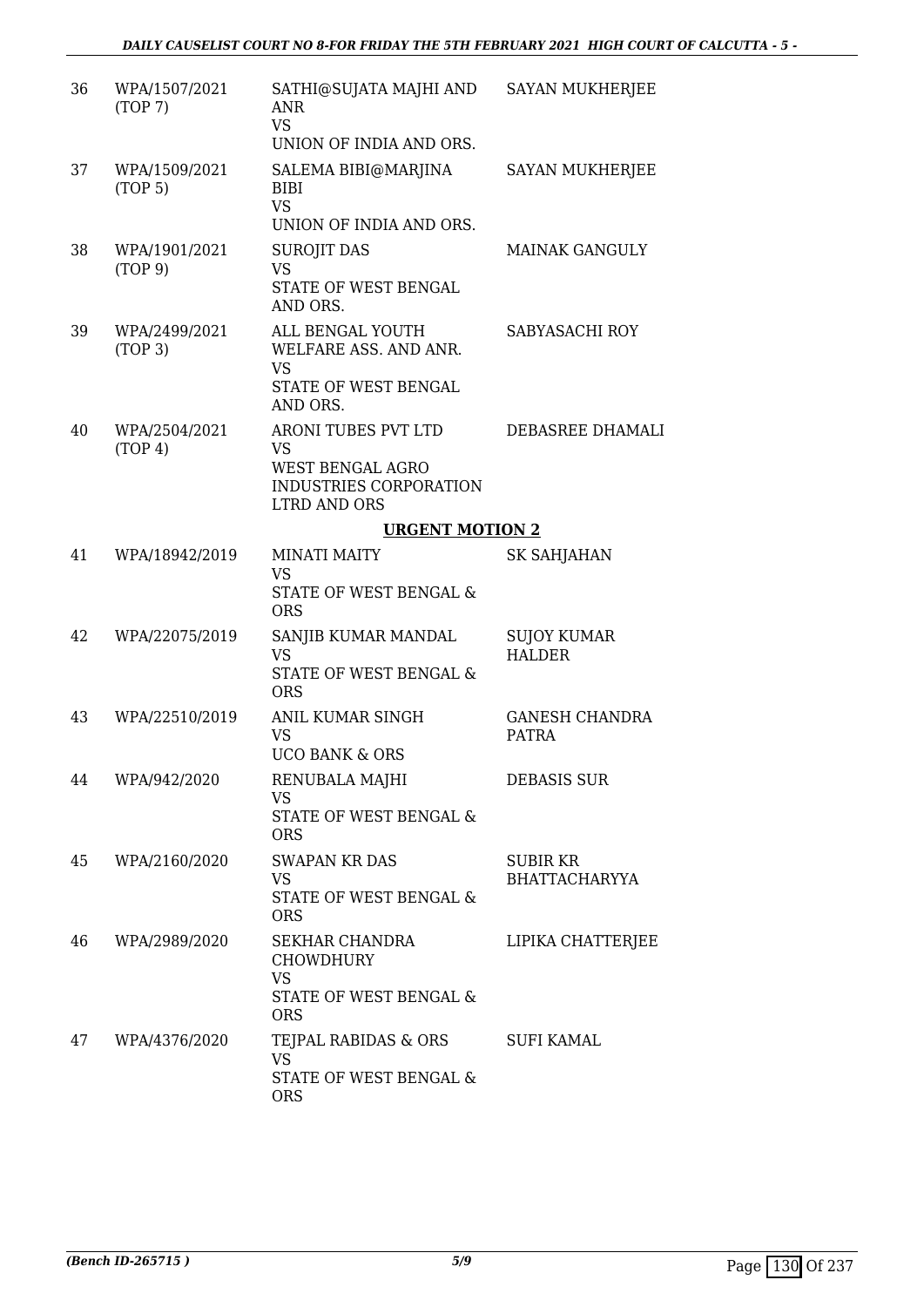| 48 | WPA/4379/2020                           | <b>GOPAL MANDAL &amp; ORS</b><br><b>VS</b><br>STATE OF WEST BENGAL &                                                           | PRIYANKA MONDAL                 |                 |
|----|-----------------------------------------|--------------------------------------------------------------------------------------------------------------------------------|---------------------------------|-----------------|
|    |                                         | <b>ORS</b>                                                                                                                     |                                 |                 |
| 49 | WPA/4534/2020                           | <b>MANU SARKAR &amp; ANR</b><br>VS                                                                                             | RUPSA SREEMANI                  |                 |
|    |                                         | STATE OF WEST BENGAL &<br><b>ORS</b>                                                                                           |                                 |                 |
| 50 | WPA/4923/2020                           | PROF. ANURADHA GHOSH<br><b>VS</b>                                                                                              | <b>SUMAN BANERJEE</b>           |                 |
|    |                                         | STATE OF WEST BENGAL &<br><b>ORS</b>                                                                                           |                                 |                 |
| 51 | WPA/4989/2020                           | MUNCY NASHER ALI SAHA<br>$&$ ANR<br><b>VS</b><br>UNION OF INDIA & ORS                                                          | S. M. HASAN                     |                 |
| 52 | WPA/5996/2020                           | <b>ASHA PAL</b>                                                                                                                | MD. ASHRAFUL HUQ                |                 |
|    |                                         | <b>VS</b><br>STATE OF WEST BENGAL &<br><b>ORS</b>                                                                              |                                 |                 |
|    | IA NO: CAN/1/2020(Old No:CAN/4172/2020) |                                                                                                                                |                                 |                 |
| 53 | WPA/7836/2020                           | KAMAL BAGARIA                                                                                                                  | <b>JAYSHREE SAHA</b>            |                 |
|    |                                         | <b>VS</b><br>State of West Bengal                                                                                              |                                 |                 |
| 54 | WPA/7956/2020                           | UTTAM KUMAR DAS                                                                                                                | SAYANTAN HAZRA                  | SAIKAT BANERJEE |
|    |                                         | <b>VS</b><br>STATE OF WEST BENGAL<br>AND ORS.                                                                                  |                                 |                 |
| 55 | WPA/8105/2020                           | DR. TUSHAR CHOWDHURY<br><b>VS</b>                                                                                              | PRADYAT SAHA                    |                 |
|    |                                         | State of West Bengal                                                                                                           |                                 |                 |
| 56 | WPA/8134/2020                           | REJAUL SK.<br><b>VS</b><br>State of West Bengal                                                                                | MANOJ KUMAR ROY                 |                 |
| 57 | WPA/8370/2020                           | <b>INDRALAL PRAMANIK</b>                                                                                                       | <b>GOURANGA KUMAR</b>           |                 |
|    |                                         | <b>VS</b><br>STATE OF WEST BENGAL                                                                                              | DAS                             |                 |
|    |                                         | AND ORS.                                                                                                                       |                                 |                 |
| 58 | WPA/8630/2020                           | BHAJAGOBINDA ROY @<br><b>BHAJAN ROY</b><br><b>VS</b>                                                                           | <b>NAZIR AHMED</b>              |                 |
|    |                                         | State of West Bengal                                                                                                           |                                 |                 |
| 59 | WPA/8637/2020                           | <b>SOUVIK MUKHERJEE</b><br><b>VS</b><br>THE ADDL. SECY. AND<br>CHIEF PASSPORT OFFICER,<br>PASSPORT SEVA PRG. AND<br><b>ORS</b> | <b>SUMAN BANERJEE</b>           |                 |
| 60 | WPA/8661/2020                           | <b>BAIJNATH JAISWAL</b><br><b>VS</b><br>STATE OF WEST BENGAL<br>AND ORS.                                                       | <b>AMLAN KUMAR</b><br>MUKHERJEE |                 |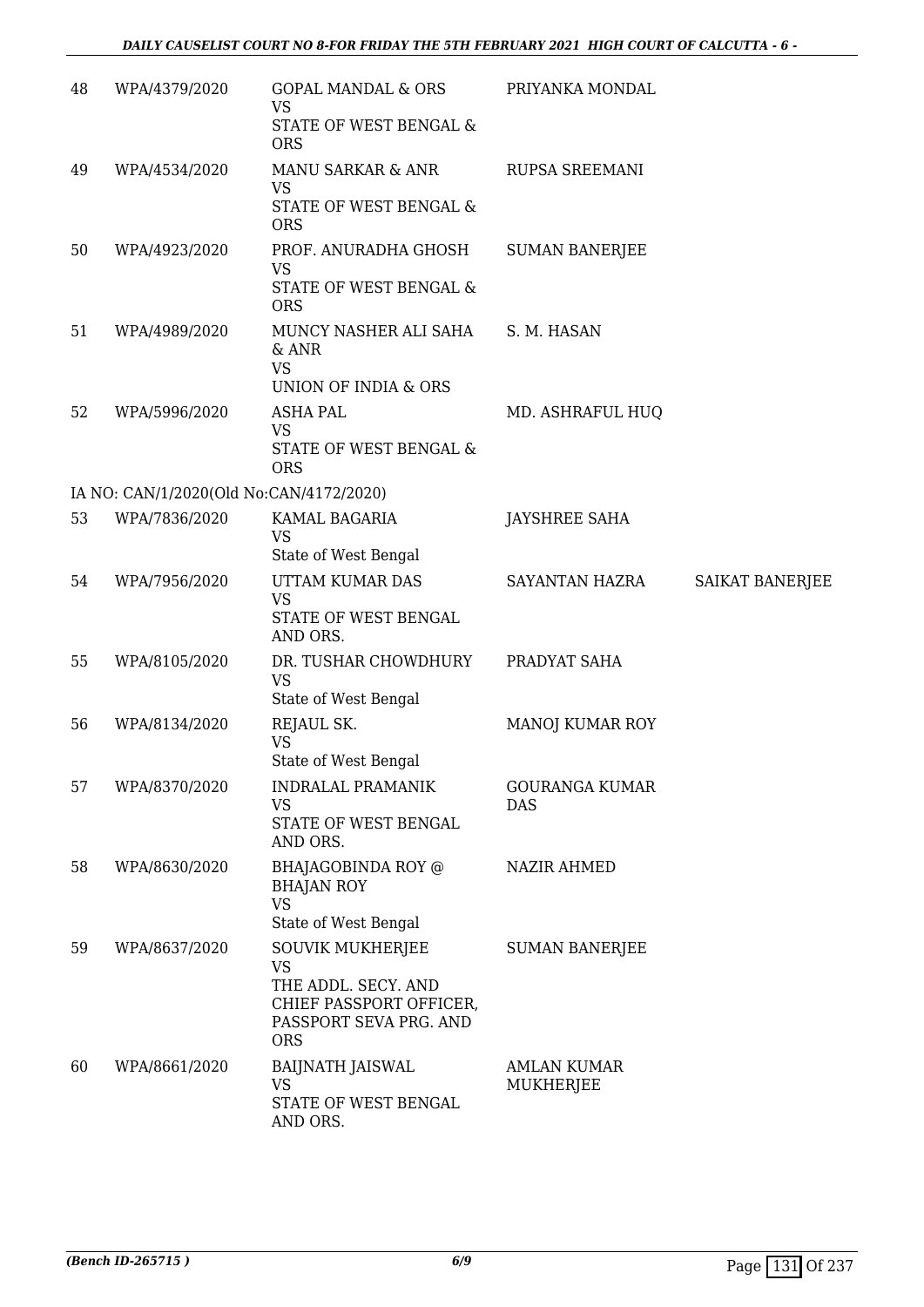| 61 | WPA/8671/2020 | BISWAJIT SADHUKHAN<br><b>VS</b><br>STATE OF WEST BENGAL<br>AND ORS.                                                                                                            | SUTAPA UPADHYAY              |
|----|---------------|--------------------------------------------------------------------------------------------------------------------------------------------------------------------------------|------------------------------|
| 62 | WPA/8696/2020 | RABINDRA SARKAR<br>VS.<br>STATE OF WEST BENGAL<br>AND ORS.                                                                                                                     | TARUNJYOTI TEWARI            |
| 63 | WPA/9052/2020 | <b>BEMALA DEBI</b><br><b>VS</b><br>STATE OF WEST BENGAL<br>AND ORS.                                                                                                            | <b>ABHIK SARKAR</b>          |
| 64 | WPA/9198/2020 | REKHA BARMAN<br><b>VS</b><br>State of West Bengal                                                                                                                              | MADHURIMA<br>MUKHERJEE       |
| 65 | WPA/9342/2020 | <b>SUNIL SARDAR</b><br><b>VS</b><br>UNION OF INDIA AND ORS.                                                                                                                    | <b>RAKESH SARKAR</b>         |
| 66 | WPA/9344/2020 | ARJUN SHARMA<br>VS.<br>UNION OF INDIA AND ORS.                                                                                                                                 | RAKESH SARKAR                |
| 67 | WPA/9372/2020 | NITYANANDA CHATTERJEE<br>@ NITAI<br><b>VS</b><br>STATE OF WEST BENGAL<br>AND ORS.                                                                                              | RAJNANDINI DAS               |
| 68 | WPA/9393/2020 | <b>IRADHA DAMODAR</b><br>SALGRAM JEW AND SRI SRI<br>SHIB THAKUR JEW REPD.<br>BY SHEBAITS SAJAL BARAN<br><b>GHOSH AND ORS.</b><br><b>VS</b><br>STATE OF WEST BENGAL<br>AND ORS. | <b>SUBHAS CH. ATHA</b>       |
| 69 | WPA/9486/2020 | DILL DEVELOPERS<br>PRIVATES LIMITED<br>VS<br><b>REGISTRAR OF</b><br>COMPANIES, WEST BENGAL                                                                                     | SHEBATEE DATTA               |
| 70 | WPA/9578/2020 | <b>FARAKKA BARRAGE</b><br>PROJECT CONTRACTORS<br><b>BOATMENS UNION (CITU)</b><br><b>ANR ANR</b><br><b>VS</b><br>UNION OF INDIA AND ORS.                                        | <b>BENAJIR HASNA</b>         |
| 71 | WPA/9615/2020 | RAJIB HOSEN BISWAS<br><b>VS</b><br><b>INDIAN OIL CORP AND ORS</b>                                                                                                              | MARIA RAHAMAN                |
| 72 | WPA/9724/2020 | SMT SATMINDAR KAUR<br>AND ANR<br>VS<br>STATE OF WEST BENGAL<br>AND ORS.                                                                                                        | TRIPTIMOY<br><b>TALUKDER</b> |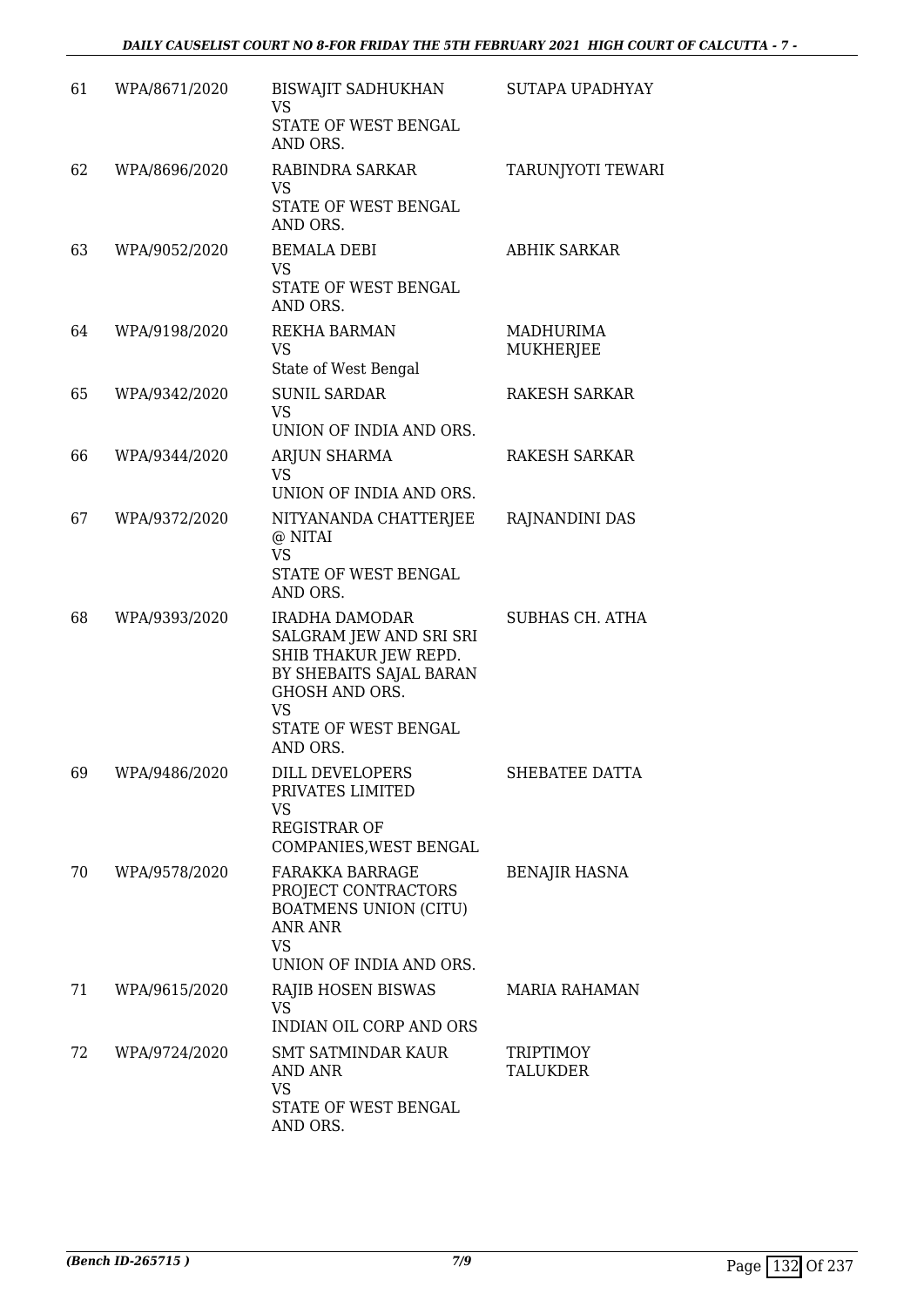| 73 | WPA/9741/2020  | MOUSUMI SAHOO<br><b>VS</b><br>STATE OF WEST BENGAL<br>AND ORS.                                                                | SK SAHRAJAHAN ALI            |
|----|----------------|-------------------------------------------------------------------------------------------------------------------------------|------------------------------|
| 74 | WPA/10060/2020 | <b>ANSURA BIBI</b><br><b>VS</b><br>STATE OF WEST BENGAL<br>AND ORS.                                                           | <b>SK SUJAUDDIN</b>          |
| 75 | WPA/10310/2020 | SAMARTH MEHTA AND ANR<br><b>VS</b><br>THE STATE OF WEST<br><b>BENGAL AND ORS</b>                                              | ANURAG BAGARIA               |
| 76 | WPA/10449/2020 | <b>BANK OF INDIA THIKA</b><br><b>SHRAMIK SANGRAM</b><br>COMMITTEE(WB)<br><b>VS</b><br><b>BANK OF INDIA</b>                    | MANIKA SWARNOKAR             |
| 77 | WPA/10597/2020 | SATISH ROSIN AND<br>TURPENTINE WORKS AND<br><b>ANR</b><br><b>VS</b><br>STATE OF WEST BENGAL<br>AND ORS.                       | NILAY SENGUPTA               |
| 78 | WPA/10645/2020 | <b>GOBINDA NAIYA</b><br><b>VS</b><br>THE STATE OF WEST<br><b>BENGAL AND ORS</b>                                               | <b>ABDUR RAKIB</b>           |
| 79 | WPA/10870/2020 | <b>NILOY SAHA</b><br><b>VS</b><br>UNION OF INDIA AND ORS.                                                                     | TRIPTIMOY<br><b>TALUKDER</b> |
| 80 | WPA/10890/2020 | M/S HICO MULTIFIN<br>PRODUCTS PVT LTD<br><b>VS</b><br><b>INDIAN CORPORATION LTD</b><br>AND ORS                                | PRIYANKA AGARWAL             |
| 81 | WPA/10996/2020 | <b>GEETANJALI</b><br>INFRASTRUCTURE AND<br><b>EARTHMOVERS AND</b><br>ANOTHER<br><b>VS</b><br>STATE OF WEST BENGAL<br>AND ORS. | SAPTARSHI KUMAR<br>MAL       |
| 82 | WPA/11640/2020 | <b>JOYNUR BEWA</b><br>VS<br>STATE OF WEST BENGAL<br>AND ORS.                                                                  | SRIKUMAR MANDAL              |
| 83 | WPA/11957/2020 | ARPITA MANDAL<br>VS<br>STATE OF WEST BENGAL<br>AND ORS.                                                                       | ANJAN<br><b>BHATTACHARYA</b> |
| 84 | WPA/11973/2020 | HOSENARA KAZI<br><b>VS</b><br>STATE OF WEST BENGAL<br>AND ORS.                                                                | MAIDUL ISLAM<br><b>KAYAL</b> |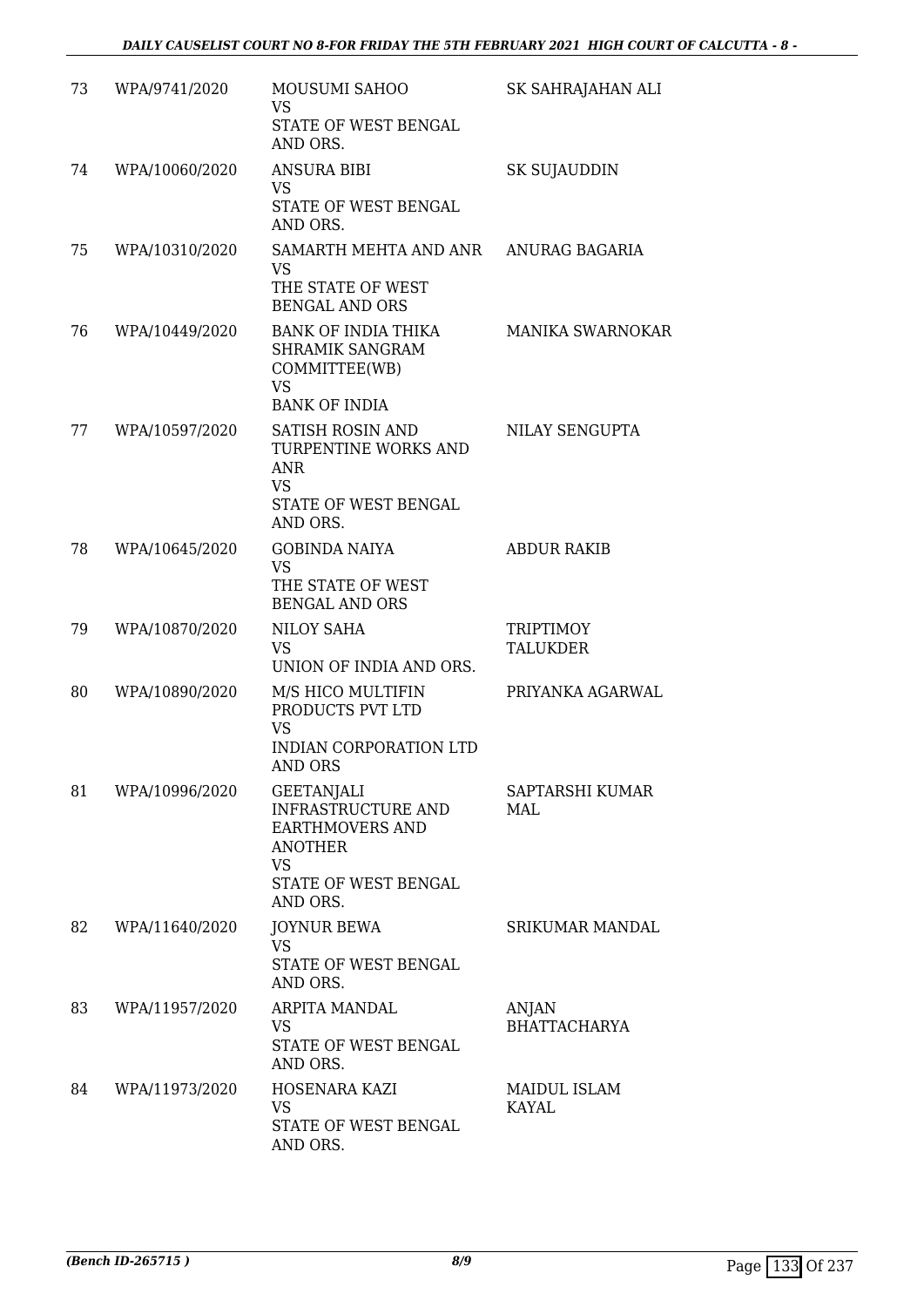| 85 | WPA/105/2021      | <b>SMT BHARATI GUPTA</b><br>VS.<br>STATE OF WEST BENGAL                    | <b>MAHESWARI</b><br><b>SHARMA</b>  |
|----|-------------------|----------------------------------------------------------------------------|------------------------------------|
|    |                   | AND ORS.                                                                   |                                    |
| 86 | WPA/582/2021      | <b>RAKESH KUMAR DAS</b><br><b>VS</b>                                       | SNEHA SINGH                        |
|    |                   | STATE OF WEST BENGAL<br>AND ORS.                                           |                                    |
| 87 | WPA/621/2021      | DWARKA DAS MULCHAND<br><b>MANDANI</b><br><b>VS</b><br>STATE OF WEST BENGAL | AISHWARYA<br><b>CHATTERJEE</b>     |
|    |                   | AND ORS.                                                                   |                                    |
| 88 | WPA/856/2021      | KARAM CHAND THAPAR<br>AND BROS. LTD<br>VS                                  | CHIARANJIB SINHA                   |
|    |                   | DOMODAR VALLEY CORP.                                                       |                                    |
|    | IA NO: CAN/1/2021 |                                                                            |                                    |
|    | wt89 WPA/862/2021 | KARAM CHAND THAPA4R<br>AND BROS (COAL SALES)<br><b>LTD</b><br><b>VS</b>    | CHIRANJIB SINHA                    |
|    |                   | DAMODAR VALLEY CORP.                                                       |                                    |
|    | IA NO: CAN/1/2021 |                                                                            |                                    |
|    | wt90 WPA/865/2021 | KARAM CHAND THAPAR<br>AND BROS (COAL SALES)<br><b>LTD</b><br><b>VS</b>     | CHIRANJIB SINHA                    |
|    | IA NO: CAN/1/2021 | DAMODAR VALLEY CORP                                                        |                                    |
|    | wt91 WPA/871/2021 | KARAM CHAND THAPAR                                                         | CHIRANJIB SINHA                    |
|    |                   | AND BROS(COAL SALES)<br><b>LTD</b><br><b>VS</b><br>DAMODAR VALLEY CORP     |                                    |
|    | IA NO: CAN/1/2021 |                                                                            |                                    |
| 92 | WPA/868/2021      | SAMRAT REALPRAJECTS                                                        | <b>PARTHA</b>                      |
|    |                   | PVT. LTD.<br><b>VS</b><br><b>STATE OF WEST BENGAL</b><br>AND ORS.          | <b>CHAKRABORTY</b>                 |
| 93 | WPA/1197/2021     | SUVENDU ADHIKARI<br><b>VS</b>                                              | Debdeep Sinha                      |
|    |                   | STATE OF WEST BENGAL<br>AND ORS.                                           |                                    |
| 94 | WPA/1434/2021     | PRONOBESH PAKHIRA<br>VS<br>STATE OF WEST BENGAL<br>AND ORS.                | LAKSHMINATH<br><b>BHATTACHARYA</b> |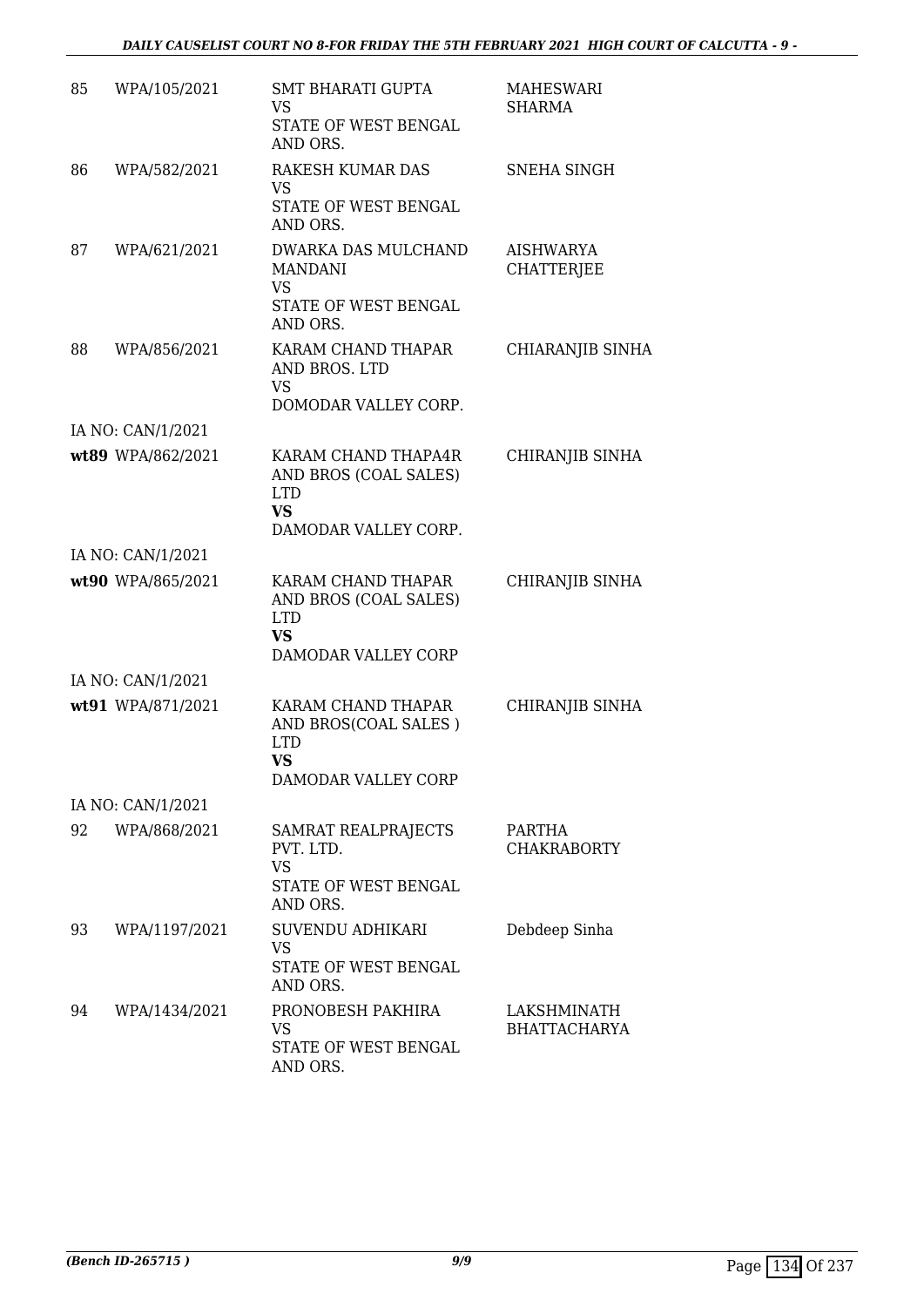

# In The High Court at Calcutta

# **Appellate Side**

**DAILY CAUSELIST For Friday The 5th February 2021**

### **COURT NO. 26**

**SINGLE BENCH (SB - VI)**

### **AT 10:45 AM**

## **HON'BLE JUSTICE SHEKHAR B. SARAF**

### **(VIA VIDEO CONFERENCE)**

#### **ON AND FROM MONDAY, THE 11TH JANUARY, 2021 – MATTERS (MOTION & HEARING) UNDER ARTICLE 226 OF THE CONSTITUTION RELATING TO SECONDARY AND HIGHER SECONDARY EDUCATION UNDER GROUP II INCLUDING SERVICES AND APPLICATIONS CONNECTED THERETO AND EDUCATIONAL MATTERS NOT ASSIGNED TO ANY OTHER BENCH.**

**HEARING OF WRIT PETITIONS IRRESPECTIVE OF CLASSIFICATION AND APPLICATIONS CONNECTED THERETO.**

**NOTE : MATTERS WILL BE TAKEN UP THROUGH PHYSICAL HEARING WHEN BOTH THE PARTIES ARE AGREED.**

**SPL.NOTE : I) 'HEARING' AND 'ASSIGNED' MATTERS WILL BE TAKEN UP ON FRIDAY OF EACH WEEK AFTER RECESS.**

### **II) CONTEMPT MATTERS WILL BE TAKEN UP ON THURSDAY AFTER RECESS.**

### **III) ORIGINAL SIDE MATTERS WILL NORMALLY BE TAKEN UP AT 3.00 P.M.OR EXHAUSTION OF THE APPELLATE SIDE LIST WHICHEVER IS EARLIER.**

|   |                                         | <b>TO BE MENTIONED</b>                                             |                               |
|---|-----------------------------------------|--------------------------------------------------------------------|-------------------------------|
|   | WPA/20416/2019                          | SATIKANTA GUHA<br><b>FOUNDATION</b><br>VS.<br>UNION OF INDIA & ORS | <b>MAINAK GUPTA</b>           |
|   | IA NO: CAN/2/2020(Old No:CAN/3388/2020) |                                                                    |                               |
| 2 | WPA/605/2021                            | AMITA GHOSH<br>VS<br>STATE OF WEST BENGAL<br>AND ORS.              | <b>KAUSTAV SHOME</b>          |
|   |                                         | <b>NEW MOTION</b>                                                  |                               |
| 3 | WPA/67/2021                             | ACHIRA HALDER<br>VS<br>THE STATE OF WEST<br><b>BENGAL AND ORS</b>  | KARUNAMOYEE<br><b>SAMANTA</b> |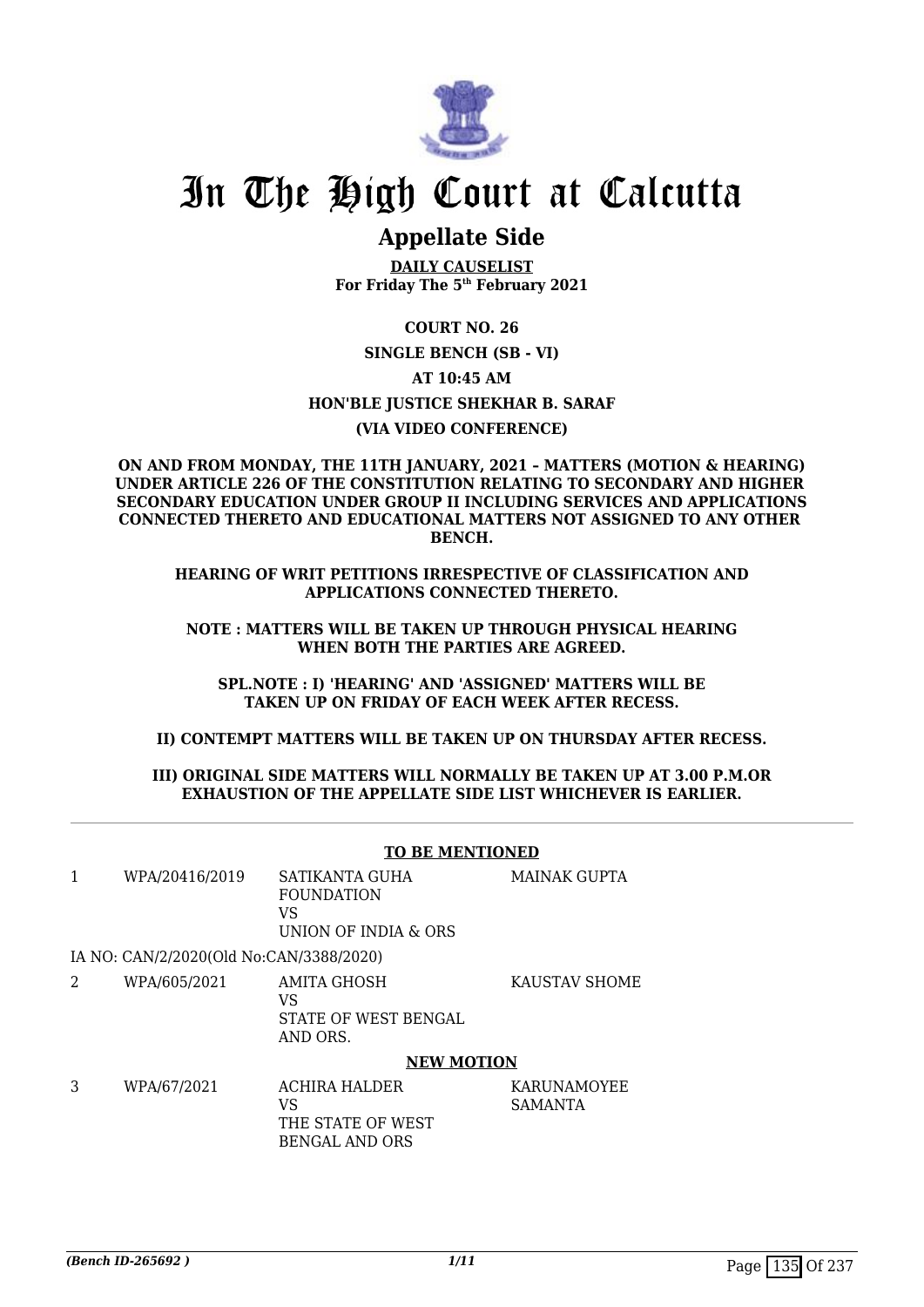| $\overline{4}$ | WPA/3873/2021<br>(08.02.2021)            | CHAITALI DAS AND OTHERS<br><b>VS</b><br>STATE OF WEST BENGAL<br>AND ORS.                | KOUSTAV BAGCHI                              |
|----------------|------------------------------------------|-----------------------------------------------------------------------------------------|---------------------------------------------|
|                |                                          | <b>RETURNABLE MOTION</b>                                                                |                                             |
| 5              | WPA/9801/2015                            | <b>MANAS KUMAR PATI</b><br>VS<br>STATE OF WEST BENGAL &<br><b>ORS</b>                   | PRADIP KUMAR<br><b>GHOSH</b>                |
| 6              | WPA/20412/2019                           | <b>AMARENDRA NATH</b><br><b>HALDER &amp; ANR</b><br><b>VS</b><br>UNION OF INDIA & ANR   | AMARENDRA NATH<br><b>HALDER (IN PERSON)</b> |
| 7              | WPA/78/2021                              | MITYL CHAKRAVORTY AND<br><b>OTHERS</b><br><b>VS</b><br>STATE OF WEST BENGAL<br>AND ORS. | SUNIT KUMAR ROY                             |
| 8              | WPA/918/2021                             | AMIT PATRA AND ORS<br>VS<br>STATE OF WEST BENGAL<br>AND ORS.                            | SATYAJIT MAHATA                             |
| 9              | WPA/1318/2021                            | BALIGARIA BALIKA<br>VIDYAPITH(H.S)<br><b>VS</b><br>STATE OF WEST BENGAL<br>AND ORS.     | UTTAM KUMAR<br><b>BHATTACHARYYA</b>         |
| 10             | WPA/1939/2021                            | PARTHA PRATIM BISWAS<br><b>VS</b><br>STATE OF WEST BENGAL<br>AND ORS.                   | SHIBAJI KUMAR DAS                           |
|                |                                          | <b>MOTION</b>                                                                           |                                             |
| 11             | WPA/29935/2016                           | <b>MANIK CHANDRA DAS</b><br><b>VS</b><br>STATE OF WEST BENGAL &<br><b>ORS</b>           | <b>TANUJA BASAK</b>                         |
| 12             | WPA/2281/2019                            | MANGAL MANDI & ORS<br>VS<br>STATE OF WEST BENGAL &<br><b>ORS</b>                        | SUBRATA GHOSH                               |
|                | IA NO: CAN/1/2019(Old No:CAN/11818/2019) |                                                                                         |                                             |
| 13             | WPA/16649/2019                           | PARTHA GHOSH<br>VS<br>STATE OF WEST BENGAL &<br><b>ORS</b>                              | PRIYANKA MANDAL                             |
| 14             | WPA/16836/2019                           | SANJOY MANDAL<br>VS<br>STATE OF WEST BENGAL &<br>ORS.                                   | <b>NEIL BASU</b>                            |
| 15             | WPA/17434/2019                           | BIPLAB PATRA<br><b>VS</b><br>STATE OF WEST BENGAL &<br><b>ORS</b>                       | SK. SAHJAHAN ALI                            |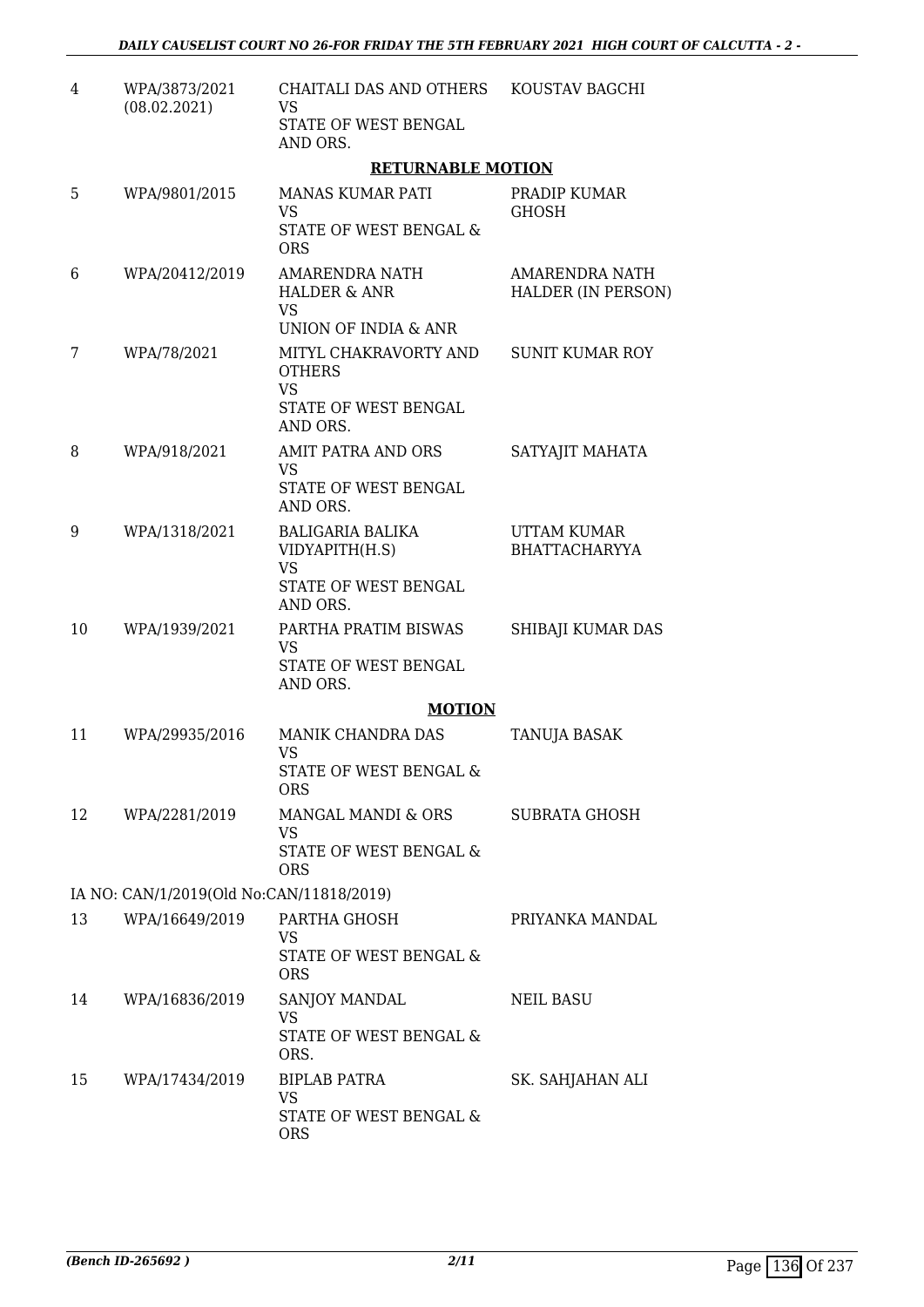| 16 | WPA/17960/2019 | ASHIS KUMAR SARKAR &<br><b>ORS</b><br><b>VS</b><br>STATE OF WEST BENGAL &<br><b>ORS</b>          | TANUJA BASAK                           |
|----|----------------|--------------------------------------------------------------------------------------------------|----------------------------------------|
| 17 | WPA/18349/2019 | <b>TAPATI MANDAL</b><br><b>VS</b><br>STATE OF WEST BENGAL &<br><b>ORS</b>                        | AMLAN KUMAR<br><b>MUKHERJEE</b>        |
| 18 | WPA/23015/2019 | RAVI SINHA RAY<br><b>VS</b><br><b>STATE OF WEST BENGAL &amp;</b><br><b>ORS</b>                   | SIRSENDU SINHA<br><b>ROY</b>           |
| 19 | WPA/1287/2020  | <b>BIDYA BHARATI GIRL'S</b><br>HIGH SCHOOL<br><b>VS</b><br>STATE OF WEST BENGAL &<br><b>ORS</b>  | <b>SUVADIP</b><br><b>BHATTACHARJEE</b> |
| 20 | WPA/2061/2020  | BASUDEB MUKHOPADHYAY<br><b>VS</b><br>STATE OF WEST BENGAL &<br><b>ORS</b>                        | <b>SAMIR HALDER</b>                    |
| 21 | WPA/2651/2020  | <b>BIDYA BHARATI GIRL'S</b><br>HIGH SCHOOL<br><b>VS</b><br>STATE OF WEST BENGAL &<br><b>ORS</b>  | <b>SUVADIP</b><br>BHATTACHARJEE        |
| 22 | WPA/2652/2020  | <b>BIDYA BHARATI GIRL'S</b><br>HIGH SCHOOL<br><b>VS</b><br>STATE OF WEST BENGAL &<br><b>ORS</b>  | <b>SUVADIP</b><br>BHATTACHARJEE        |
| 23 | WPA/2919/2020  | CHANDAN KHATUA<br><b>VS</b><br>STATE OF WEST BENGAL &<br><b>ORS</b>                              | SAKTI PADA JANA                        |
| 24 | WPA/2921/2020  | <b>BUDDHADEB MAITY</b><br><b>VS</b><br>STATE OF WEST BENGAL &<br><b>ORS</b>                      | SAKTI PADA JANA                        |
| 25 | WPA/3738/2020  | PRAGATI DEY<br><b>VS</b><br>W.B. CENTRAL SCHOOL<br><b>SERVICE COMMISSION &amp;</b><br><b>ORS</b> | ASISH DUTTA                            |
| 26 | WPA/3739/2020  | SANKAR CHANDRA NAYEK<br><b>VS</b><br>W.B. CENTRAL SCHOOL<br>SERVICE COMMISSION &<br><b>ORS</b>   | ASISH DUTTA                            |
| 27 | WPA/3740/2020  | SANGITA KAPAT<br><b>VS</b><br>W.B. CENTRAL SCHOOL<br>SERVICE COMMISSION ACT<br>1963              | <b>ASISH DUTTA</b>                     |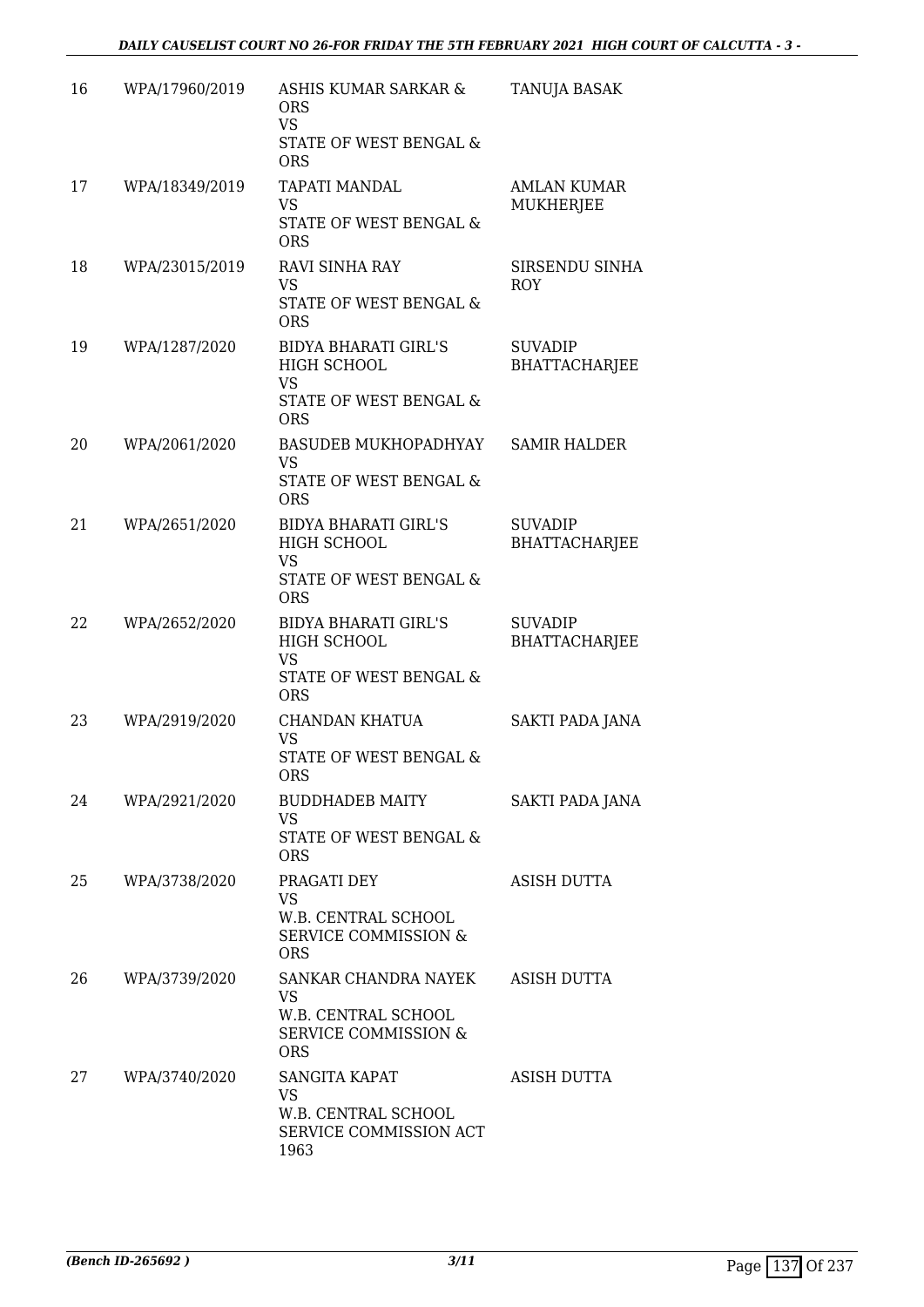| 28 | WPA/3741/2020 | CHHITMANI TUDU<br>(MURMU)<br>VS<br>W.BN. CENTRAL SCHOOL<br><b>SERVICE COMMISSION &amp;</b><br><b>ORS</b>                | <b>ASISH DUTTA</b>                 |
|----|---------------|-------------------------------------------------------------------------------------------------------------------------|------------------------------------|
| 29 | WPA/3742/2020 | MANI SANKAR BARIK<br>VS<br>W.B. CENTRAL SCHOOL<br><b>SERVICE COMMISSION &amp;</b><br><b>ORS</b>                         | ASISH DUTTA                        |
| 30 | WPA/3791/2020 | JAYANTA GHATAK<br>VS<br>STATE OF WEST BENGAL &<br><b>ORS</b>                                                            | PRIYANKA MONDAL                    |
| 31 | WPA/3895/2020 | ANANYA BEGUM<br>VS<br>STATE OF WEST BENGAL &<br><b>ORS</b>                                                              | <b>SYED MANSUR ALI</b>             |
| 32 | WPA/4341/2020 | PRADIP KR. SHANI<br>VS.<br>STATE OF WEST BENGAL &<br>ORS.                                                               | KOUSHIKEE<br><b>BANERJEE</b>       |
| 33 | WPA/4576/2020 | SAIDUL ISLAM<br>VS.<br>STATE OF WEST BENGAL &<br><b>ORS</b>                                                             | <b>TANUJA BASAK</b>                |
| 34 | WPA/4686/2020 | MUNMUN BANERJEE<br><b>VS</b><br>STATE OF WEST BENGAL &<br><b>ORS</b>                                                    | PRIYANKA MONDAL                    |
| 35 | WPA/5197/2020 | <b>TIYASA HALDER</b><br>VS<br>STATE OF WEST BENGAL &<br><b>ORS</b>                                                      | MISTHI SAHA                        |
| 36 | WPA/7929/2020 | <b>SISIR ROY</b><br><b>VS</b><br>STATE OF WEST BENGAL<br>AND ORS.                                                       | ASHIS KUMAR PAUL                   |
| 37 | WPA/8046/2020 | ALL POST GRADUATE<br>TEACHERS WELFARE<br><b>ASSOCIATION AND ANR</b><br>VS<br>THE STATE OF WEST<br><b>BENGAL AND ORS</b> | <b>SIDDHARTHA</b><br>SANKAR MANDAL |
| 38 | WPA/8095/2020 | SUDIPTA MANDAL<br>VS<br>STATE OF WEST BENGAL<br>AND ORS                                                                 | SOMNATH<br><b>GANGOPADHYAY</b>     |
| 39 | WPA/8178/2020 | <b>SMT ARPITA GUIN</b><br>VS<br>STATE OF WEST BENGAL<br>AND ORS.                                                        | ALI AHSAN ALAMGIR                  |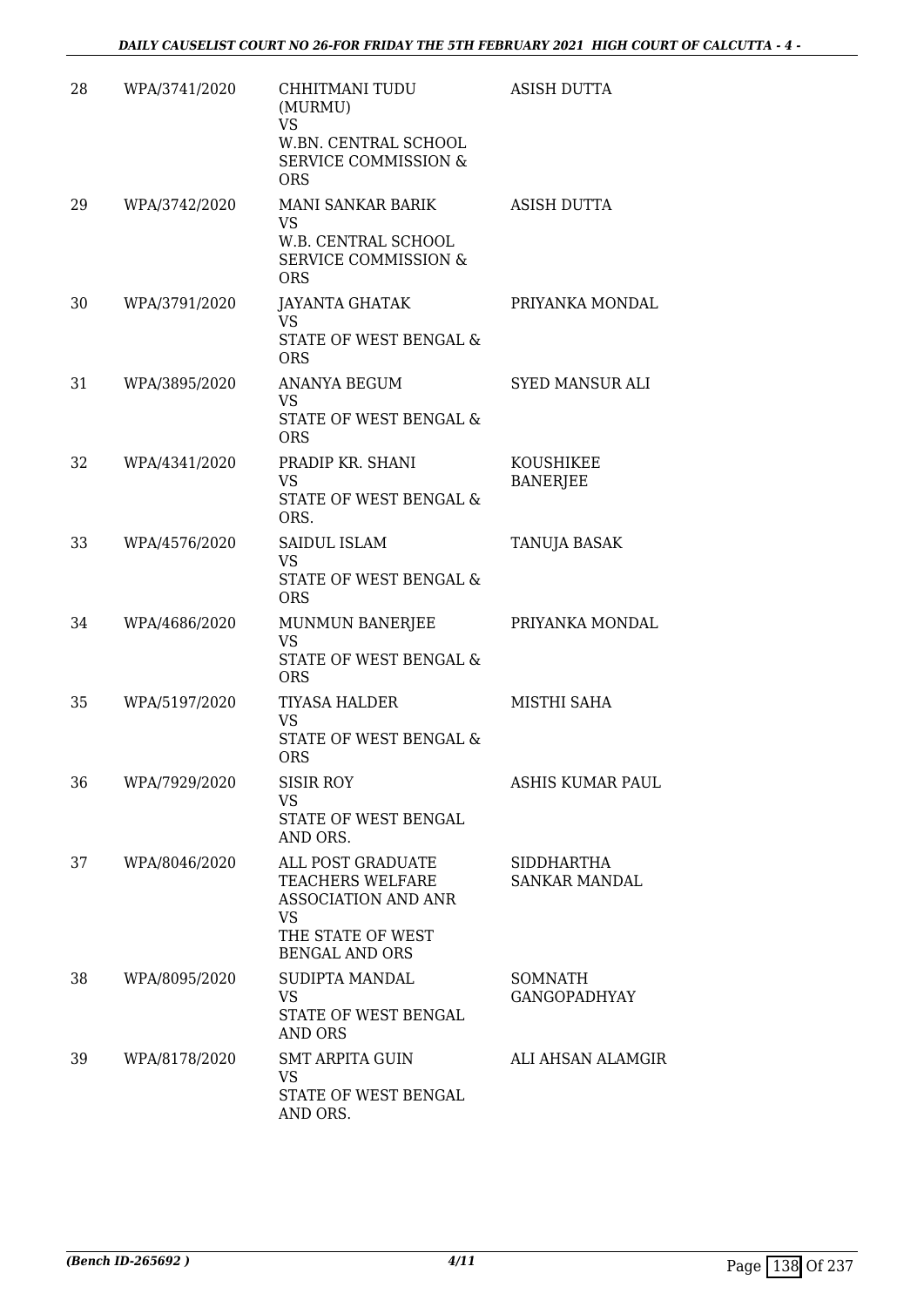| 40 | WPA/8179/2020 | SHIBU JOARDDER<br>VS<br>STATE OF WEST BENGAL<br>AND ORS.                   | <b>SIDDHARTHA</b><br>SANKAR MANDAL  |
|----|---------------|----------------------------------------------------------------------------|-------------------------------------|
| 41 | WPA/8319/2020 | KALIPADA JANA<br><b>VS</b><br>STATE OF WEST BENGAL<br>AND ORS.             | <b>SABITA</b><br>KHUTIA(BHUNYA)     |
| 42 | WPA/8396/2020 | SOUMYASREE BHOWMIK<br><b>DAS</b><br><b>VS</b><br>STATE OF WEST BENGAL      | <b>SHUVRO PROKASH</b><br>LAHIRI     |
| 43 | WPA/8398/2020 | AND ORS.<br>PUNAM CHOUBEY<br><b>VS</b><br>STATE OF WEST BENGAL<br>AND ORS. | SAKTI PADA JANA                     |
| 44 | WPA/8588/2020 | SISIR KUMAR SENAPATI<br><b>VS</b><br>STATE OF WEST BENGAL<br>AND ORS.      | <b>SUBIR SABUD</b>                  |
| 45 | WPA/8592/2020 | RAJANI KANTA MAHATO<br><b>VS</b><br>STATE OF WEST BENGAL<br>AND ORS.       | <b>ANWASHA HALDER</b>               |
| 46 | WPA/8819/2020 | <b>SUJOY ROY</b><br>VS<br>SAINIK SCHOOL PURULIA<br><b>AND ORS</b>          | SANJUKTA DUTTA                      |
| 47 | WPA/8953/2020 | NIHAR RANJAN NASKAR<br><b>VS</b><br>STATE OF WEST BENGAL<br>AND ORS.       | <b>ANUPAM DAS</b>                   |
| 48 | WPA/9137/2020 | DEBASHIS DUTTA<br>VS<br>State of West Bengal                               | <b>ANINDA</b><br>BHATTACHARYA       |
| 49 | WPA/9142/2020 | <b>BASANTI MAHARA</b><br><b>VS</b><br>STATE OF WEST BENGAL<br>AND ORS.     | <b>DEBABRATA</b><br><b>DASGUPTA</b> |
| 50 | WPA/9149/2020 | amit sadhukhan<br><b>VS</b><br>STATE OF WEST BENGAL<br>AND ORS.            | <b>DEBABRATA</b><br><b>DASGUPTA</b> |
| 51 | WPA/9155/2020 | MUSTAQUE AHMED<br><b>VS</b><br>STATE OF WEST BENGAL<br>AND ORS.            | DEBABRATA<br><b>DASGUPTA</b>        |
| 52 | WPA/9159/2020 | TAPAS KUMAR MONDAL<br>VS<br>STATE OF WEST BENGAL<br>AND ORS.               | DEBABRATA<br><b>DASGUPTA</b>        |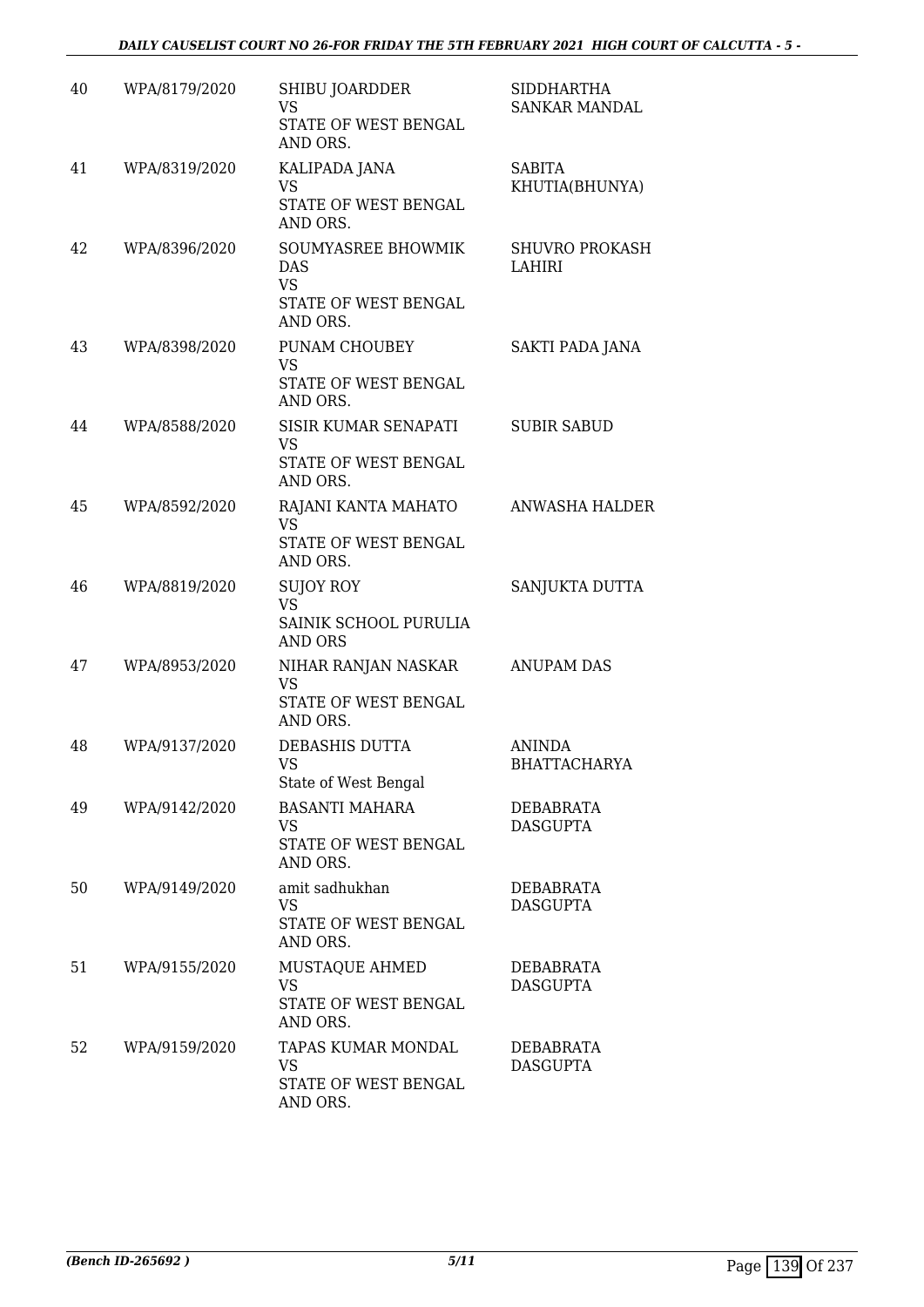| 53 | WPA/9165/2020  | MUNMUN GHOSH<br>VS<br>STATE OF WEST BENGAL<br>AND ORS.                                         | <b>DEBABRATA</b><br><b>DASGUPTA</b>        |
|----|----------------|------------------------------------------------------------------------------------------------|--------------------------------------------|
| 54 | WPA/9186/2020  | <b>RAMA SARKAR</b><br>VS<br>State of West Bengal                                               | debabrata das gupta                        |
| 55 | WPA/9191/2020  | DEBASHREE SINHA<br><b>VS</b><br>State of West Bengal                                           | DEBABRATA DAS<br><b>GUPTA</b>              |
| 56 | WPA/9200/2020  | CHAMPA JHA<br><b>VS</b><br>State of West Bengal                                                | DEBABRATA DAS<br><b>GUPTA</b>              |
| 57 | WPA/9347/2020  | PARTHA PRATIM DE<br>VS<br>STATE OF WEST BENGAL<br>AND ORS.                                     | SAKTI PADA JANA                            |
| 58 | WPA/9388/2020  | <b>ANIMESH MAITY</b><br>VS<br>STATE OF WEST BENGAL<br>AND ORS.                                 | <b>BANDANA MAITY</b>                       |
| 59 | WPA/9622/2020  | <b>KRISHNA DAS</b><br>VS<br>STATE OF WEST BENGAL<br>AND ORS.                                   | TANUJA BASAK                               |
| 60 | WPA/9673/2020  | <b>SK.SAMSUL HUDA</b><br>VS<br>STATE OF WEST BENGAL<br>AND ORS.                                | Anisur Rahaman                             |
| 61 | WPA/9850/2020  | <b>RINKI DEY SARKAR</b><br><b>VS</b><br>STATE OF WEST BENGAL<br>AND ORS.                       | <b>ABHIJIT SARKAR</b>                      |
| 62 | WPA/9905/2020  | MADAN MOHAN POLLEY<br>VS<br>STATE OF WEST BENGAL<br>AND ORS.                                   | <b>ANIL KUMAR</b><br><b>CHATTOPADHYAYA</b> |
| 63 | WPA/10033/2020 | UTTAM KUMAR ROY<br><b>VS</b><br>STATE OF WEST BENGAL<br>AND ORS.                               | <b>SOUGATA MITRA</b>                       |
| 64 | WPA/10104/2020 | PARTHASARATHI DAS AND<br><b>ORS</b><br><b>VS</b><br>THE STATE OF WEST<br><b>BENGAL AND ORS</b> | <b>SOUGATA MITRA</b>                       |
| 65 | WPA/10363/2020 | MITA SASMAL BAG<br>VS<br>THE STATE OF WEST<br><b>BENGAL AND ORS</b>                            | SOMESH KUMAR<br><b>GHOSH</b>               |
| 66 | WPA/10458/2020 | MOUSHUMI<br><b>BHATTACHARYA</b><br>VS<br>STATE OF WEST BENGAL<br>AND ORS.                      | <b>SUKANTA DAS</b>                         |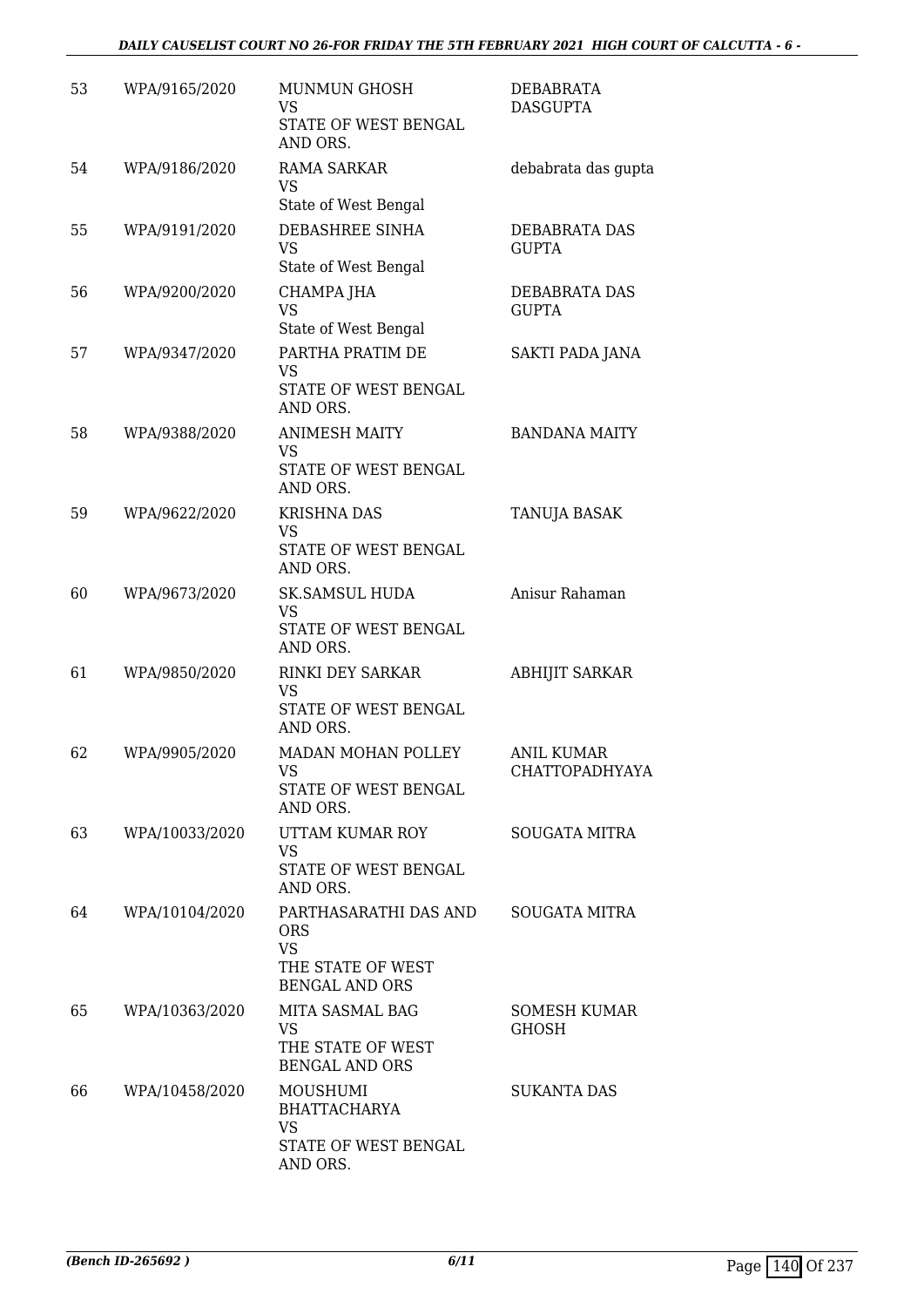| 67 | WPA/10670/2020    | MOUSUMI CHATTERJEE<br>VS<br>THE STATE OF WEST                                                      | <b>SOUGATA MITRA</b>      |
|----|-------------------|----------------------------------------------------------------------------------------------------|---------------------------|
|    |                   | BENGAL AND ORS                                                                                     |                           |
| 68 | WPA/10685/2020    | KEYA MUKHOPADHYAY<br>VS<br>THE STATE OF WEST<br><b>BENGAL AND ORS</b>                              | <b>TANUJA BASAK</b>       |
| 69 | WPA/10747/2020    | MD ASHIQUE IKBAL<br><b>MANDAL</b><br><b>VS</b><br>STATE OF WEST BENGAL<br>AND ORS.                 | SUDIPTA DASGUPTA          |
|    | IA NO: CAN/1/2021 |                                                                                                    |                           |
| 70 | WPA/10769/2020    | <b>SANDIP DUTTA</b><br><b>VS</b><br>THE STATE OF WEST<br><b>BENGAL AND ORS</b>                     | SOBHAN MAJUMDER           |
| 71 | WPA/10793/2020    | RINKU MAJUMDER<br><b>VS</b><br>STATE OF WEST BENGAL<br>AND ORS.                                    | RAGHUNAYH DAS             |
| 72 | WPA/11125/2020    | AMAL KUMAR BERA<br><b>VS</b><br>STATE OF WEST BENGAL<br>AND ORS.                                   | <b>SUBRATA GHOSH</b>      |
| 73 | WPA/11301/2020    | BYTE INFOTECH AND<br><b>ANOTHER</b><br>VS<br>STATE OF WEST BENGAL<br>AND ORS.                      | <b>BIPLAB RANJAN BOSE</b> |
| 74 | WPA/11306/2020    | PRADIP KUMAR MAHANTI<br><b>VS</b><br>STATE OF WEST BENGAL<br>AND ORS.                              | TANUJA BASAK              |
| 75 | WPA/11324/2020    | <b>AVIJIT DAS</b><br><b>VS</b><br>STATE OF WEST BENGAL<br>AND ORS.                                 | RIMPY MUKHERJEE           |
| 76 | WPA/11358/2020    | SAHABUDDIN ALAM<br>VS<br>STATE OF WEST BENGAL<br>AND ORS.                                          | MISTHI SAHA               |
| 77 | WPA/11390/2020    | BHASKAR ROY CHOUDHURY<br>VS<br>STATE OF WEST BENGAL<br>AND ORS.                                    | TANUJA BASAK              |
| 78 | WPA/11497/2020    | SOMA MAITI AND ORS<br><b>VS</b><br>THE WEST BENGAL<br>CENTRAL SCHOOL SERVICE<br>COMMISSION AND ORS | <b>TIRTHANKAR DEY</b>     |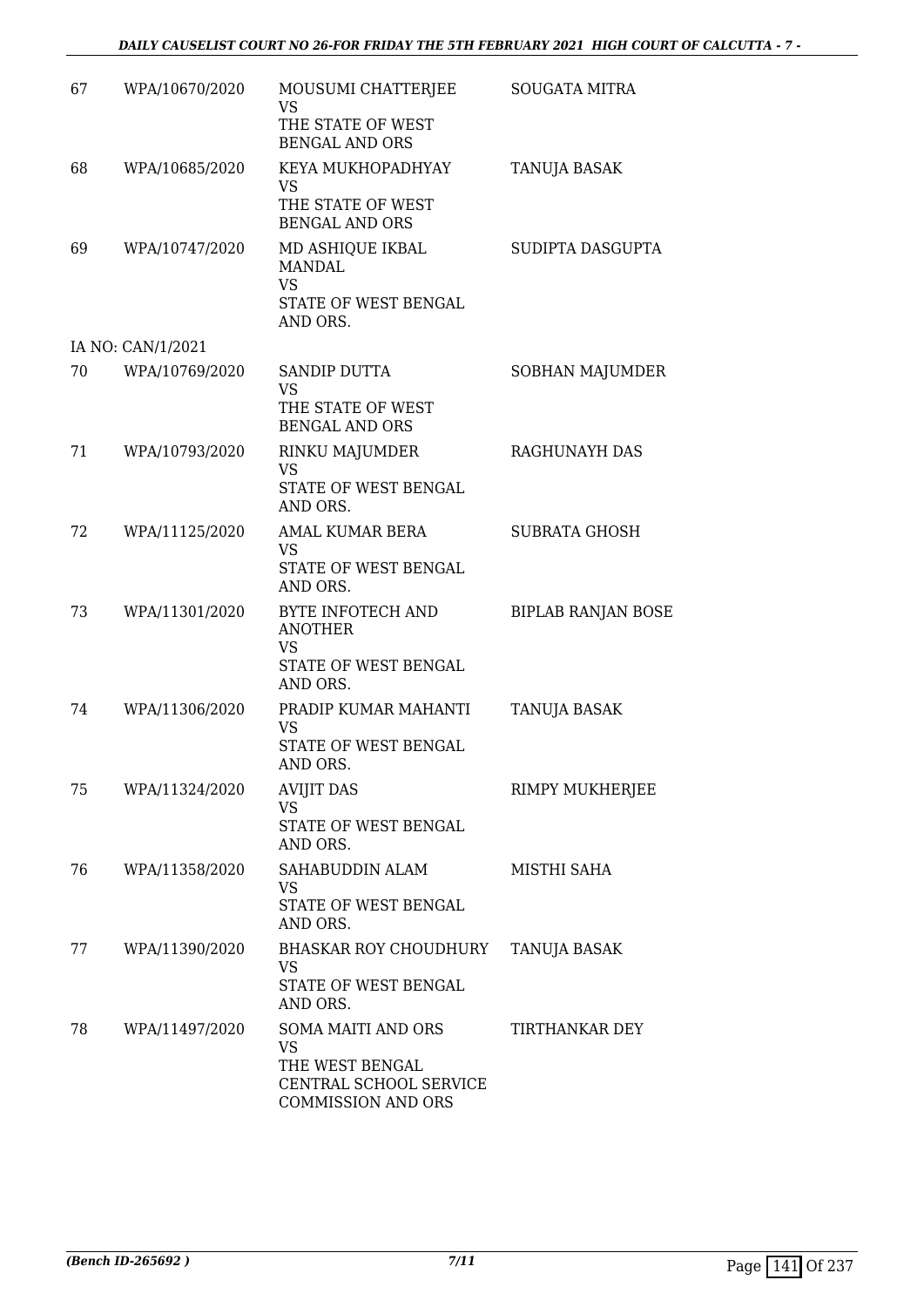| 79 | WPA/11516/2020                                      | <b>SMRITIKANA ROY</b><br><b>SENGUPTA</b><br><b>VS</b><br>STATE OF WEST BENGAL | <b>BISWAJIT MAL</b>                  |
|----|-----------------------------------------------------|-------------------------------------------------------------------------------|--------------------------------------|
|    |                                                     | AND ORS.                                                                      |                                      |
| 80 | WPA/11737/2020                                      | NAFISA PARVIN KHAN                                                            | SARIFUL ISLAM                        |
|    |                                                     | VS<br>STATE OF WEST BENGAL<br>AND ORS.                                        | <b>MALLICK</b>                       |
| 81 | WPA/11832/2020                                      | <b>SYED FAZLE RAFIQUE</b><br><b>VS</b>                                        | SAIKAT CHATTERJII                    |
|    |                                                     | STATE OF WEST BENGAL<br>AND ORS.                                              |                                      |
| 82 | WPA/11848/2020                                      | <b>APARNA GHOSH</b>                                                           | <b>SWAPAN KUAMR</b>                  |
|    |                                                     | VS<br>STATE OF WEST BENGAL<br>AND ORS.                                        | <b>CHATTERJEE</b>                    |
| 83 | WPA/11862/2020                                      | <b>GOUTAM RAKSHIT</b><br><b>VS</b>                                            | <b>ARUNDHUTI</b>                     |
|    |                                                     | STATE OF WEST BENGAL<br>AND ORS.                                              | <b>BANERJEE</b>                      |
| 84 | WPA/11877/2020                                      | <b>SRIKANTA KOLEY</b><br><b>VS</b>                                            | <b>SYED SHAMSUL</b><br><b>AREFIN</b> |
|    |                                                     | STATE OF WEST BENGAL<br>AND ORS.                                              |                                      |
| 85 | WPA/11889/2020                                      | ARDHENDU MANDAL<br><b>VS</b>                                                  | SHIBAJI KUMAR DAS                    |
|    |                                                     | STATE OF WEST BENGAL<br>AND ORS.                                              |                                      |
| 86 | WPA/11897/2020                                      | WASIM FIROZ KHAN<br><b>VS</b>                                                 | YOUNUSMONDAL                         |
|    |                                                     | STATE OF WEST BENGAL<br>AND ORS.                                              |                                      |
| 87 | WPA/11911/2020                                      | SK AFSAR ALI<br>VS                                                            | Raju Bhattacharyya                   |
|    |                                                     | STATE OF WEST BENGAL<br>AND ORS.                                              |                                      |
| 88 | WPA/11936/2020                                      | <b>UMA DAS</b><br>VS                                                          | <b>SALIL KANTI MAITI</b>             |
|    |                                                     | STATE OF WEST BENGAL<br>AND ORS.                                              |                                      |
|    |                                                     | <b>FOR HEARING</b>                                                            |                                      |
|    |                                                     | (HRA MATTERS AT 2.00 P.M.)                                                    |                                      |
| 89 | WPA/28945/2017                                      | MAHUA MUKHERJEE<br>VS                                                         | T. BASAK                             |
|    |                                                     | STATE OF WEST BENGAL &<br><b>ORS</b>                                          |                                      |
|    | IA NO: CAN/1/2020(Old No:CAN/633/2020)              |                                                                               |                                      |
|    | wt90 WPA/8270/2018                                  | <b>SUPRIYA BISWAS</b><br><b>VS</b><br>STATE OF WEST BENGAL &<br>ORS.          | SUBHASISH<br><b>BANERJEE</b>         |
|    | $IA$ $NQ$ , $CAN11/2019/Q$ $A$ $NQ$ $CAN19001/2019$ |                                                                               |                                      |

IA NO: CAN/1/2018(Old No:CAN/8991/2018)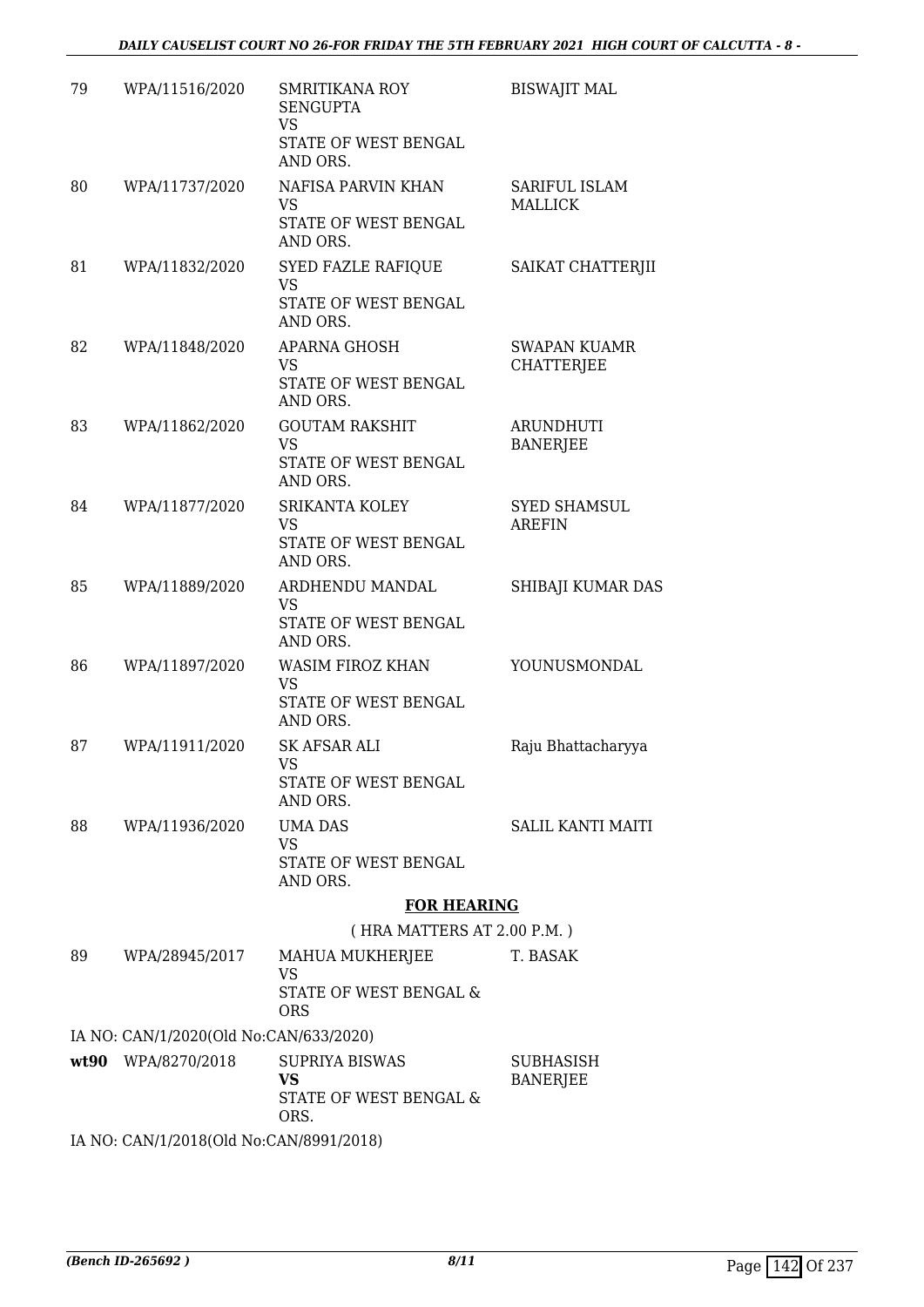|      | wt91 WPA/1100/2020                      | SANCHAYITA PAUL<br>VS<br>STATE OF WEST BENGAL &<br><b>ORS</b>                   | <b>SHUVRO PROKASH</b><br><b>LAHIRI</b> |
|------|-----------------------------------------|---------------------------------------------------------------------------------|----------------------------------------|
| wt92 | WPA/13/2019                             | <b>SARMISTHA RAY</b><br>VS<br>STATE OF WEST BENGAL &<br>ORS.                    | <b>SHUVRO PROKASH</b><br>LAHIRI        |
| wt93 | WPA/1389/2018                           | MOUSUMI BISWAS & ANR<br><b>VS</b><br>STATE OF WEST BENGAL &<br><b>ORS</b>       | <b>JULEKHA KHATUN</b>                  |
|      | wt94 WPA/7311/2018                      | LABANYAMAYEE KIT (MIT)<br><b>VS</b><br>STATE OF WEST BENGAL &<br><b>ORS</b>     | MALAY<br><b>BHATTACHARYYA</b>          |
| wt95 | WPA/8265/2018                           | CHHANDA NATH<br>VS<br>STATE OF WEST BENGAL &<br>ORS.                            | <b>SUBHASISH</b><br><b>BANERJEE</b>    |
|      | IA NO: CAN/1/2018(Old No:CAN/8992/2018) |                                                                                 |                                        |
|      | wt96 WPA/1876/2018                      | NIVEDITA SARKAR<br>MAJUMDAR & ANR<br>VS<br>STATE OF WEST BENGAL &<br><b>ORS</b> | <b>JULEKHA KAHTUN</b>                  |
| wt97 | WPA/19556/2018                          | <b>SMT ROSHNI GHOSH</b><br><b>VS</b><br>STATE OF WEST BENGAL &<br><b>ORS</b>    | SUBHASISH<br><b>BANERJEE</b>           |
| wt98 | WPA/19559/2018                          | <b>SMT SUSAN BASAK</b><br><b>VS</b><br>STATE OF WEST BENGAL &<br><b>ORS</b>     | <b>SUBHASISH</b><br><b>BANERJEE</b>    |
|      | wt99 WPA/2004/2018                      | MITA MAJUMDAR & ORS<br>VS<br><b>STATE OF WEST BENGAL &amp;</b><br><b>ORS</b>    | <b>SHREYA</b><br><b>BHATTACHARJEE</b>  |
|      | wt100 WPA/20299/2018                    | <b>BRATATI DUTTA</b><br><b>VS</b><br>STATE OF WEST BENGAL &<br><b>ORS</b>       | <b>GITASHREE MISTRY</b>                |
|      | wt101 WPA/2631/2018                     | SUSMITA GUHA & ORS<br><b>VS</b><br>STATE OF WEST BENGAL &<br><b>ORS</b>         | <b>JULEKHA KHATUN</b>                  |
|      | wt102 WPA/28946/2017                    | SUBHASREE BANERJEE<br>VS<br>STATE OF WEST BENGAL &<br><b>ORS</b>                | T. BASAK                               |
|      | IA MO $OMM/2000001M$ M. $OMM/211000$    |                                                                                 |                                        |

IA NO: CAN/1/2020(Old No:CAN/631/2020)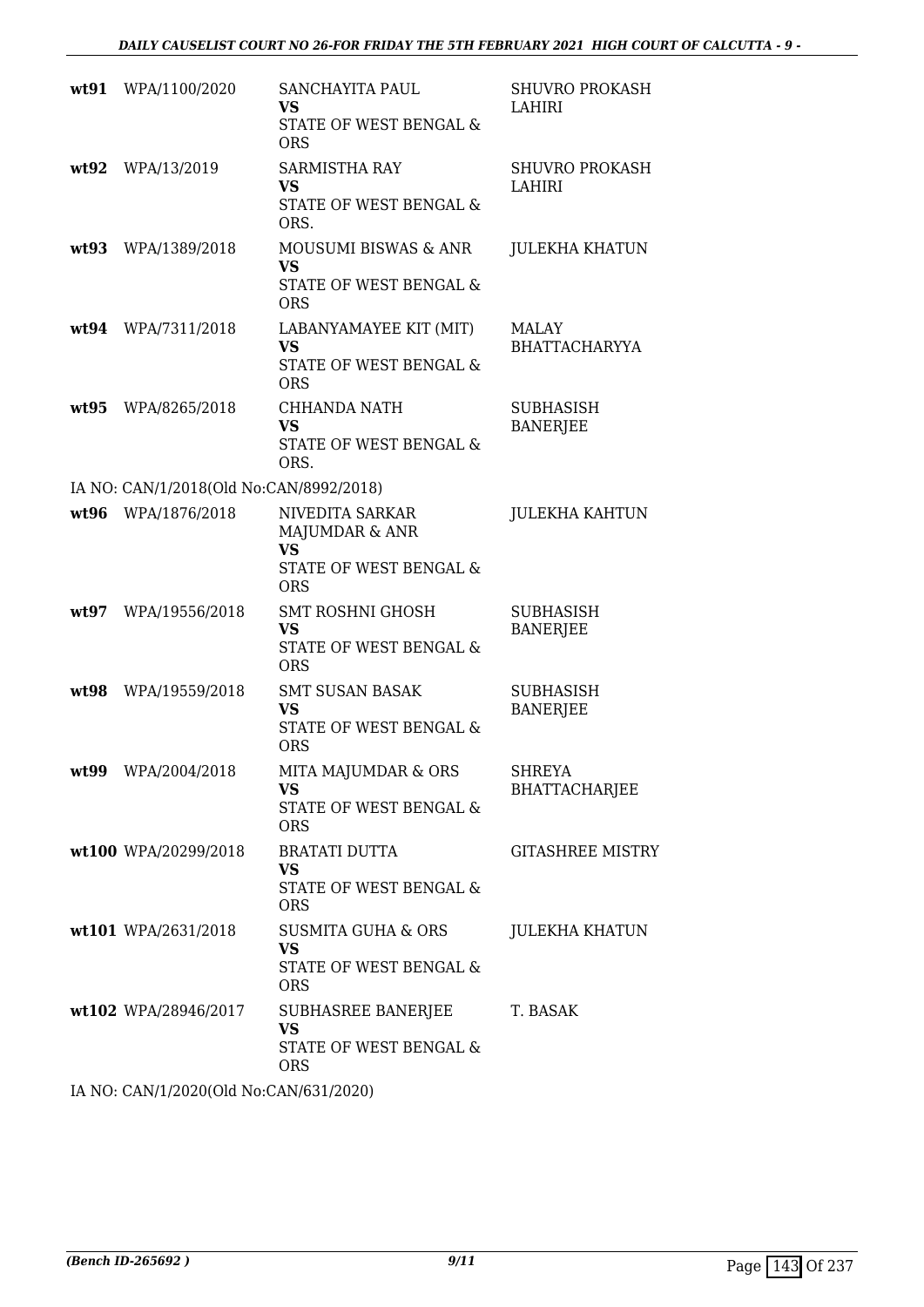|     | wt103 WPA/28949/2017                   | <b>SHWETA SARKAR NAG</b><br><b>VS</b><br>STATE OF WEST BENGAL &              | T. BASAK                              |
|-----|----------------------------------------|------------------------------------------------------------------------------|---------------------------------------|
|     |                                        | <b>ORS</b>                                                                   |                                       |
|     | IA NO: CAN/1/2020(Old No:CAN/632/2020) |                                                                              |                                       |
|     | wt104 WPA/28951/2017                   | SUMANA MUKHERJEE<br><b>VS</b><br>STATE OF WEST BENGAL &                      | T. BASAK                              |
|     |                                        | <b>ORS</b>                                                                   |                                       |
|     | IA NO: CAN/1/2020(Old No:CAN/630/2020) |                                                                              |                                       |
|     | wt105 WPA/4006/2018                    | MOUSUMI SAMADDAR &<br>ORS.<br><b>VS</b>                                      | <b>TIYASA BANERJEE</b>                |
|     |                                        | STATE OF WEST BENGAL &<br>ORS.                                               |                                       |
|     | wt106 WPA/4100/2018                    | PIYALI BASU DUTTA & ORS<br><b>VS</b><br>STATE OF WEST BENGAL &<br><b>ORS</b> | <b>TIYASA BANERJEE</b>                |
|     | wt107 WPA/7305/2018                    | <b>SUCHITRA KHAN</b>                                                         | <b>MALAY</b>                          |
|     |                                        | <b>VS</b><br>STATE OF WEST BENGAL<br>&ORS                                    | <b>BHATTACHARYA</b>                   |
|     | wt108 WPA/14899/2019                   | <b>SHIULI MONDAL &amp; ORS</b><br><b>VS</b>                                  | <b>SHREYA</b><br><b>BHATTACHARJEE</b> |
|     |                                        | STATE OF WEST BENGAL &<br><b>ORS</b>                                         |                                       |
|     | wt109 WPA/10846/2020                   | TANIMA GHOSH NANDI<br><b>VS</b><br>STATE OF WEST BENGAL                      | <b>SUBIR SABUD</b>                    |
|     |                                        | <b>FIXED FOR HEARING</b>                                                     |                                       |
| 110 | WPA/7/2015                             | <b>SANDIP SEN</b><br><b>VS</b>                                               | <b>BIKRAM BANERJEE</b>                |
|     |                                        | STATE OF WEST BENGAL&<br><b>ORS</b>                                          |                                       |
|     | wt111 WPA/10/2015                      | HARADHAN SAREN<br><b>VS</b>                                                  | SUDIPA DASGUPTA                       |
|     |                                        | STATE OF WEST BENGAL &<br><b>ORS</b>                                         |                                       |
|     | $wt112$ WPA/8/2015                     | ANUP KUMAR DEBBARMAN<br>VS.                                                  | <b>BIKRAM BANERJEE</b>                |
|     |                                        | STATE OF WEST BENGAL &<br><b>ORS</b>                                         |                                       |
|     | wt113 WPA/9/2015                       | <b>SABYASACHI</b><br><b>BANDYOPADHYAY</b><br>VS                              | SUDIPA DASGUPTA                       |
|     |                                        | STATE OF WEST BENGAL &<br><b>ORS</b>                                         |                                       |
| 114 | WPA/2322/2017                          | SEKHAR CHANDRA NASKAR S. KR. ROY<br><b>VS</b>                                |                                       |
|     |                                        | STATE OF WEST BENGAL &<br><b>ORS</b>                                         |                                       |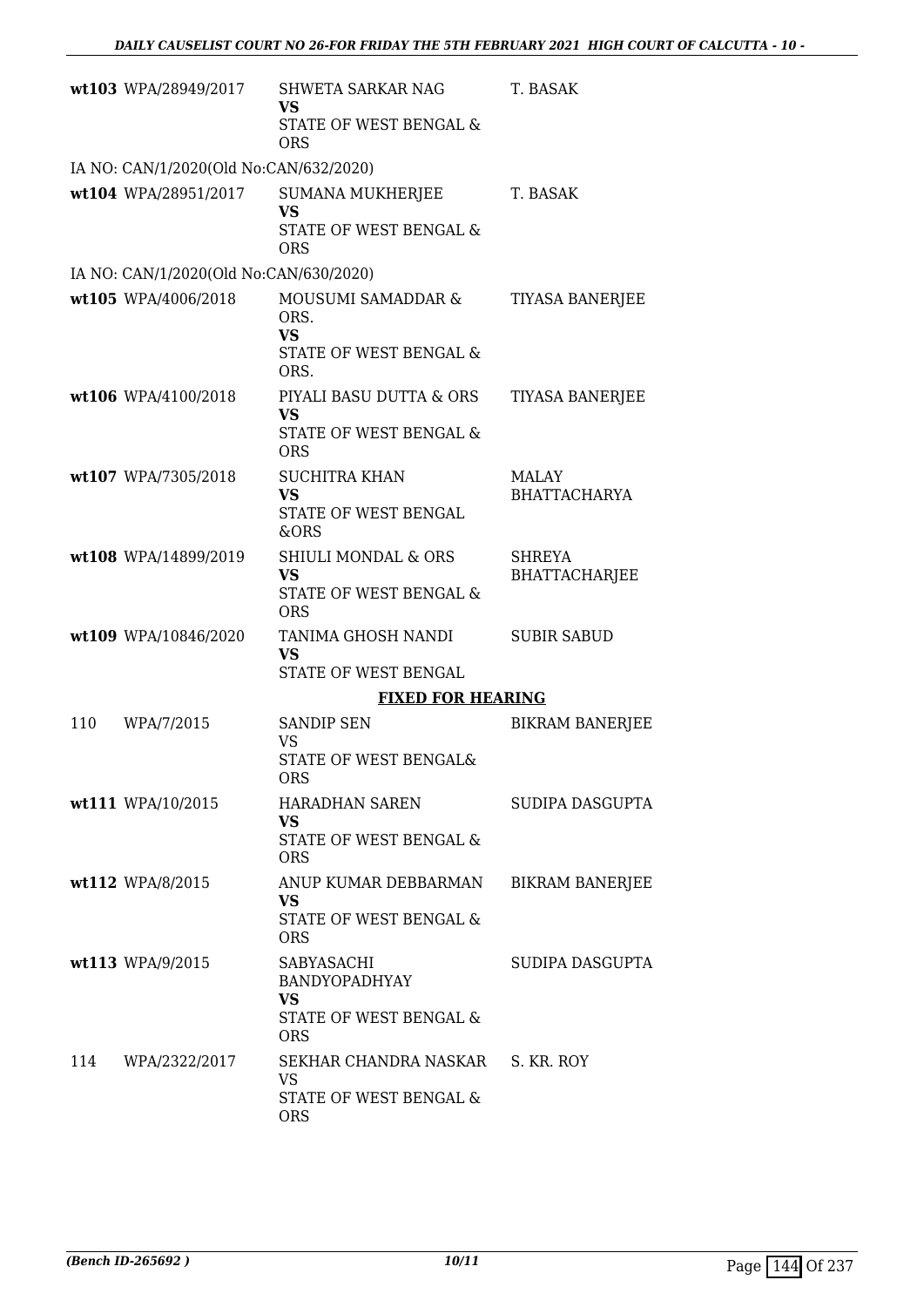| 115 | WPA/23986/2019            | NANDITA MUKHERJEE &<br>ORS.<br>VS<br>STATE OF WEST BENGAL &<br><b>ORS</b>                           | RAJIB MULLICK  |
|-----|---------------------------|-----------------------------------------------------------------------------------------------------|----------------|
|     | IA NO: CAN/1/2020         |                                                                                                     |                |
|     | wt116 WPA/18279/2019      | <b>HOLY CHILD INSTITUTE</b><br>GIRLS' HS SCHOOL & ORS<br>VS<br>STATE OF WEST BENGAL &<br><b>ORS</b> | AMIT CHAUDHURY |
| 117 | WPA/4577/2020<br>(Pt.hd.) | <b>NURUL HUDA</b><br>VS<br>STATE OF WEST BENGAL &<br><b>ORS</b>                                     | TANUJA BASAK   |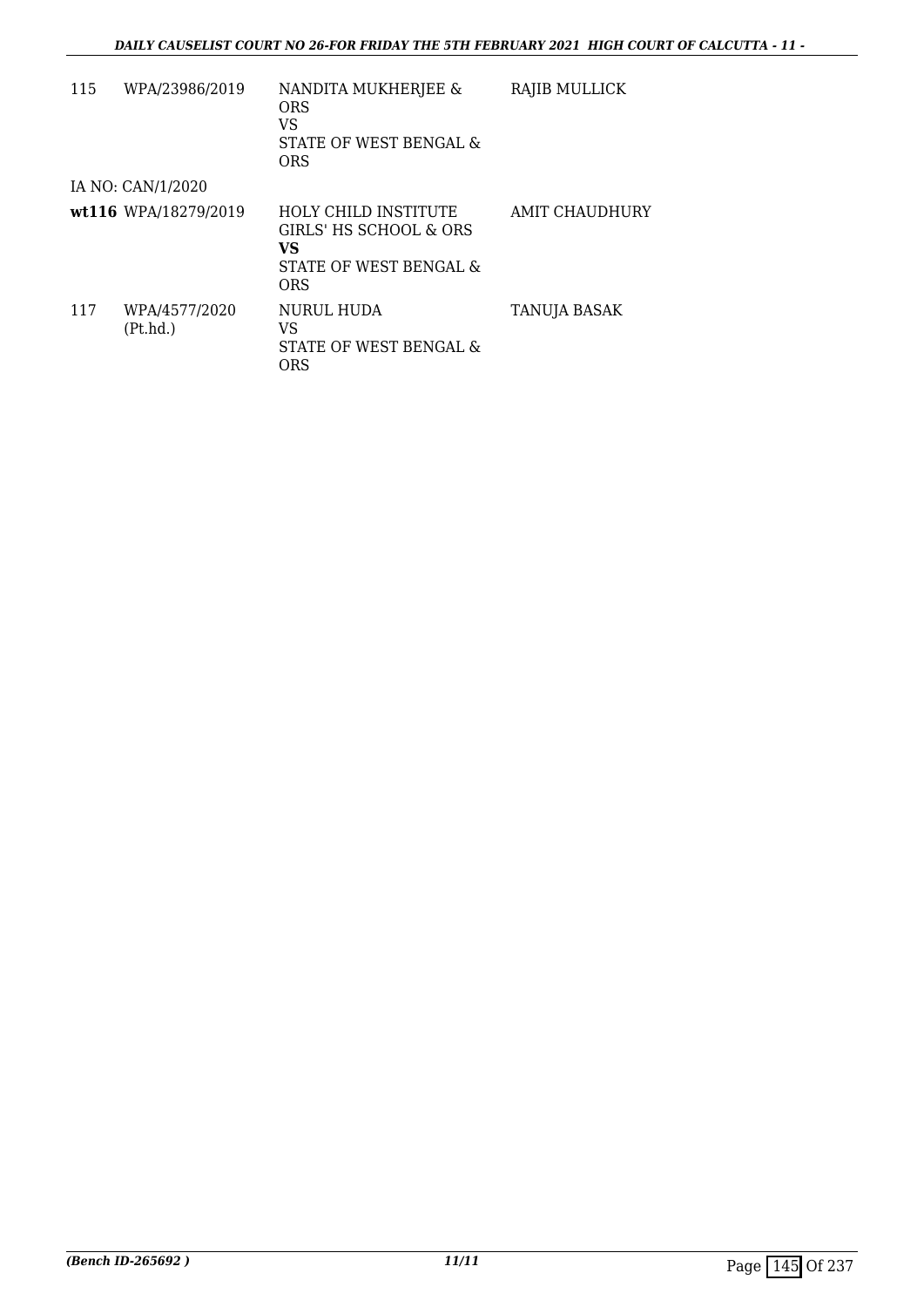

# In The High Court at Calcutta

## **Appellate Side**

**DAILY CAUSELIST For Friday The 5th February 2021**

**COURT NO. 15 SINGLE BENCH (SB - VII) AT 10:45 AM HON'BLE JUSTICE RAJARSHI BHARADWAJ (VIA VIDEO CONFERENCE)**

#### **ON AND FROM MONDAY, THE 11TH JANUARY, 2021 - MATTERS (MOTION & HEARING) UNDER ARTICLE 226 OF THE CONSTITUTION RELATING TO PRIMARY EDUCATION UNDER GROUP-II INCLUDING SERVICES AND APPLICATIONS CONNECTED THERETO;**

**MATTERS (MOTION & HEARING) UNDER ARTICLE 226 OF THE CONSTITUTION RELATING TO COLLEGES, UNIVERSITIES AND LIBRARIES UNDER GROUP - II INCLUDING SERVICES AND APPLICATIONS CONNECTED THERETO.** 

**HEARING OF WRIT PETITIONS IRRESPECTIVE OF CLASSIFICATION AND APPLICATIONS CONNECTED THERETO.**

**NOTE : EVERY MONDAY TO THURSDAY NEW MOTION, URGENT MOTION AND MOTION WILL BE TAKEN UP SERIALLY.**

**NOTE : EVERY FRIDAY APPLICATION, URGENT MOTION AND MOTION WILL BE TAKEN UP SERIALLY.**

**NOTE : MENTIONING WILL BE ALLOWED ONLY ON VIRTUAL MODE AND ON MONDAY & WEDNESDAY.**

**NOTE : ON 5TH FEBRUARY, 2021 ONLY MOTIONS WILL BE TAKEN UP FOR THE WHOLE DAY.**

### **NOTE : NO UPGRADATION WILL BE ALLOWED.**

**NOTE : MATTERS WILL BE TAKEN UP THROUGH PHYSICAL HEARING WHEN BOTH THE PARTIES ARE AGREED.**

#### **MOTION**

1 WPA/983/2021 UNNATI BISWAS VS STATE OF WEST BENGAL AND ORS. ARPITA SAHA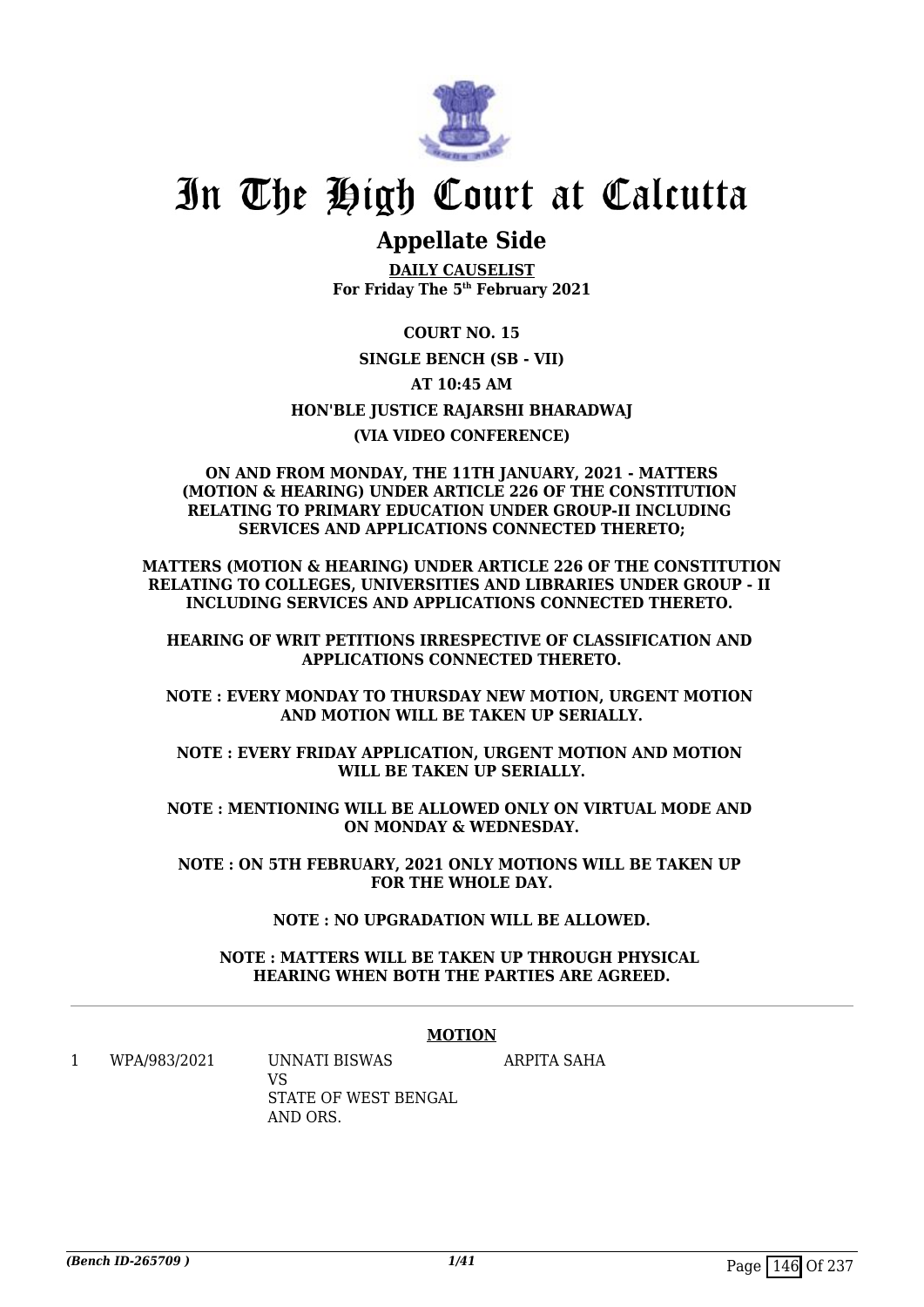| 2  | WPA/1481/2021 | JABA RANI GHOSH<br><b>VS</b><br>STATE OF WEST BENGAL<br>AND ORS.                  | <b>BANSHI BADAN</b><br><b>MAITY</b> |
|----|---------------|-----------------------------------------------------------------------------------|-------------------------------------|
| 3  | WPA/1485/2021 | MANMATHANATH MANDAL SUDIP SARKAR<br><b>VS</b><br>STATE OF WEST BENGAL<br>AND ORS. |                                     |
| 4  | WPA/1652/2021 | RENUKA RANI JANA<br><b>VS</b><br>STATE OF WEST BENGAL<br>AND ORS.                 | SABITA KHUTIA<br><b>BHUNYA</b>      |
| 5  | WPA/1657/2021 | RANAJIT KUMAR SARKAR<br><b>VS</b><br>STATE OF WEST BENGAL<br>AND ORS.             | SABITA KHUTIA<br><b>BHUNYA</b>      |
| 6  | WPA/1660/2021 | NIRMAL CHANDRA GHOSH<br><b>VS</b><br>STATE OF WEST BENGAL<br>AND ORS.             | <b>SUDIP SARKAR</b>                 |
| 7  | WPA/1663/2021 | <b>RIKTA ROY</b><br><b>VS</b><br>STATE OF WEST BENGAL<br>AND ORS.                 | <b>SUDIP SARKAR</b>                 |
| 8  | WPA/1666/2021 | SHEFALI MITTRA<br><b>VS</b><br>STATE OF WEST BENGAL<br>AND ORS.                   | SABITA KHUTIA<br><b>BHUNYA</b>      |
| 9  | WPA/1800/2021 | <b>BINA PANI MANDAL</b><br><b>VS</b><br>STATE OF WEST BENGAL<br>AND ORS.          | MANARANJAN SAHU                     |
| 10 | WPA/1801/2021 | <b>MANTURAM HALDAR</b><br><b>VS</b><br>STATE OF WEST BENGAL<br>AND ORS.           | <b>TAMAL TARU PANDA</b>             |
| 11 | WPA/1802/2021 | AMIYA KUMAR BARUI<br><b>VS</b><br>STATE OF WEST BENGAL<br>AND ORS.                | <b>TAMAL TARU PANDA</b>             |
| 12 | WPA/1803/2021 | RADHA RANI MANDAL<br><b>VS</b><br>STATE OF WEST BENGAL<br>AND ORS.                | MANARANJAN SAHU                     |
| 13 | WPA/1804/2021 | RAMKRISHNA MANNA<br><b>VS</b><br>STATE OF WEST BENGAL<br>AND ORS.                 | TAMAL TARU PANDA                    |
| 14 | WPA/1805/2021 | REBATI RANI BERA(GIRI)<br><b>VS</b><br>STATE OF WEST BENGAL<br>AND ORS.           | TAMALTARU PANDA                     |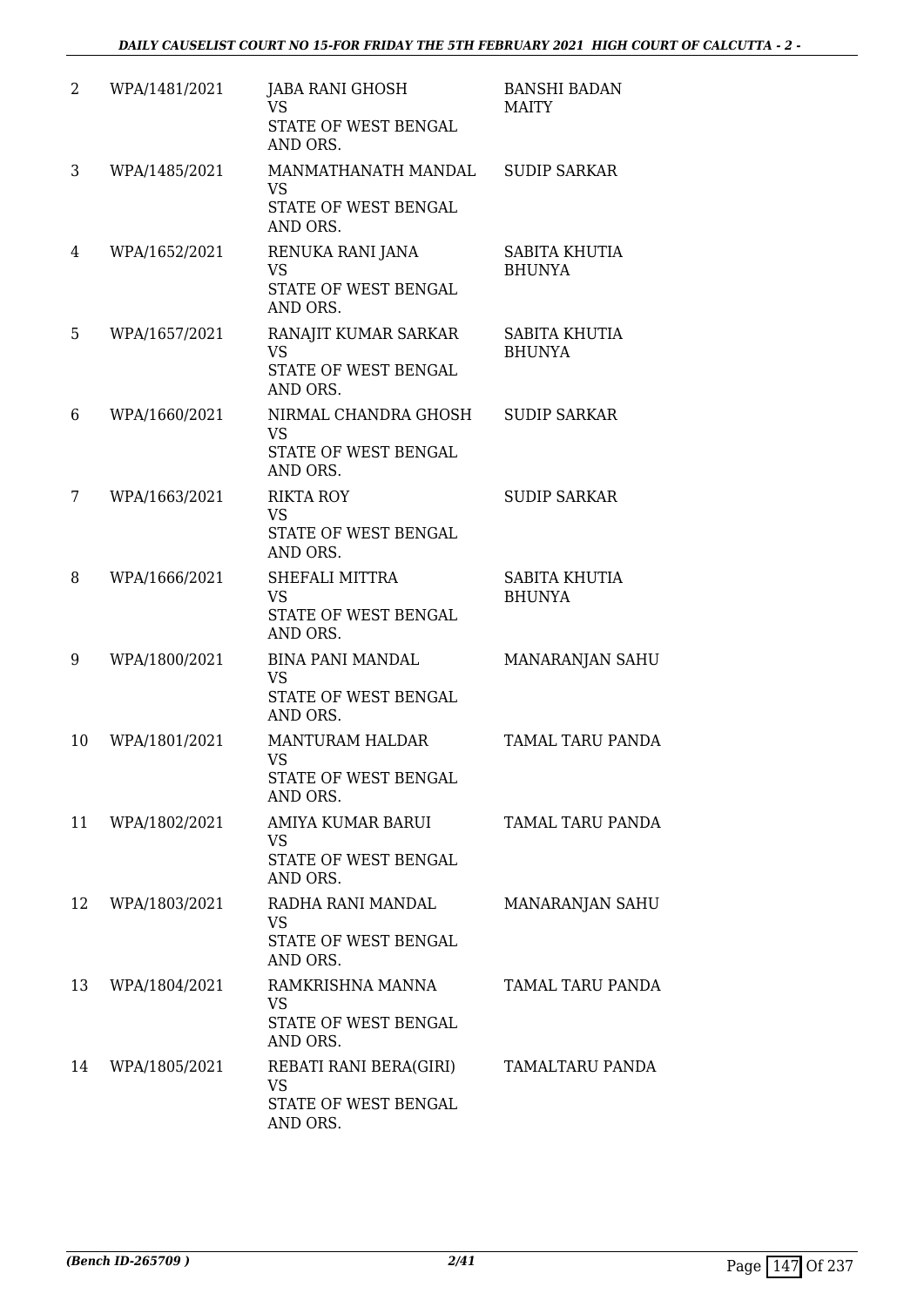| 15 | WPA/1806/2021 | DULAL CHANDRA GAYEN<br><b>VS</b><br>STATE OF WEST BENGAL<br>AND ORS.      | TAMALTARU PANDA |
|----|---------------|---------------------------------------------------------------------------|-----------------|
| 16 | WPA/1808/2021 | RAMHARI BHUNIA<br><b>VS</b><br>STATE OF WEST BENGAL<br>AND ORS.           | TAMALTARU PANDA |
| 17 | WPA/1810/2021 | RAMESWAR BERA<br><b>VS</b><br>STATE OF WEST BENGAL<br>AND ORS.            | TAMALTARU PANDA |
| 18 | WPA/1825/2021 | AJIT KUMAR MIDDE<br><b>VS</b><br>STATE OF WEST BENGAL<br>AND ORS.         | TAMALTARU PANDA |
| 19 | WPA/1827/2021 | SATYABRATA MONDAL<br><b>VS</b><br>STATE OF WEST BENGAL<br>AND ORS.        | TAMALTARU PANDA |
| 20 | WPA/1829/2021 | KATTAYANI BHANDARI<br><b>VS</b><br>STATE OF WEST BENGAL<br>AND ORS.       | TAMALTARU PANDA |
| 21 | WPA/1832/2021 | SUNANDA DAS ( SAMANTA)<br><b>VS</b><br>STATE OF WEST BENGAL<br>AND ORS.   | TAMALTARU PANDA |
| 22 | WPA/1837/2021 | <b>BHAGYABATI MONDAL</b><br><b>VS</b><br>STATE OF WEST BENGAL<br>AND ORS. | MANARANJAN SAHU |
| 23 | WPA/1839/2021 | <b>BHARATI PURKAIT</b><br><b>VS</b><br>STATE OF WEST BENGAL<br>AND ORS.   | MANARANJAN SAHU |
| 24 | WPA/1842/2021 | SUSHILA MONDAL<br>VS<br>STATE OF WEST BENGAL<br>AND ORS.                  | MANARANJAN SAHU |
| 25 | WPA/1845/2021 | KAMALA BALA SHOW<br>VS<br>STATE OF WEST BENGAL<br>AND ORS.                | MANARANJAN SAHU |
| 26 | WPA/1888/2021 | NURMAHAMMAD KHAN<br><b>VS</b><br>STATE OF WEST BENGAL<br>AND ORS.         | TAMALTARU PANDA |
| 27 | WPA/1889/2021 | <b>BYOMKESH JANA</b><br>VS<br>STATE OF WEST BENGAL<br>AND ORS.            | TAMALTARU PANDA |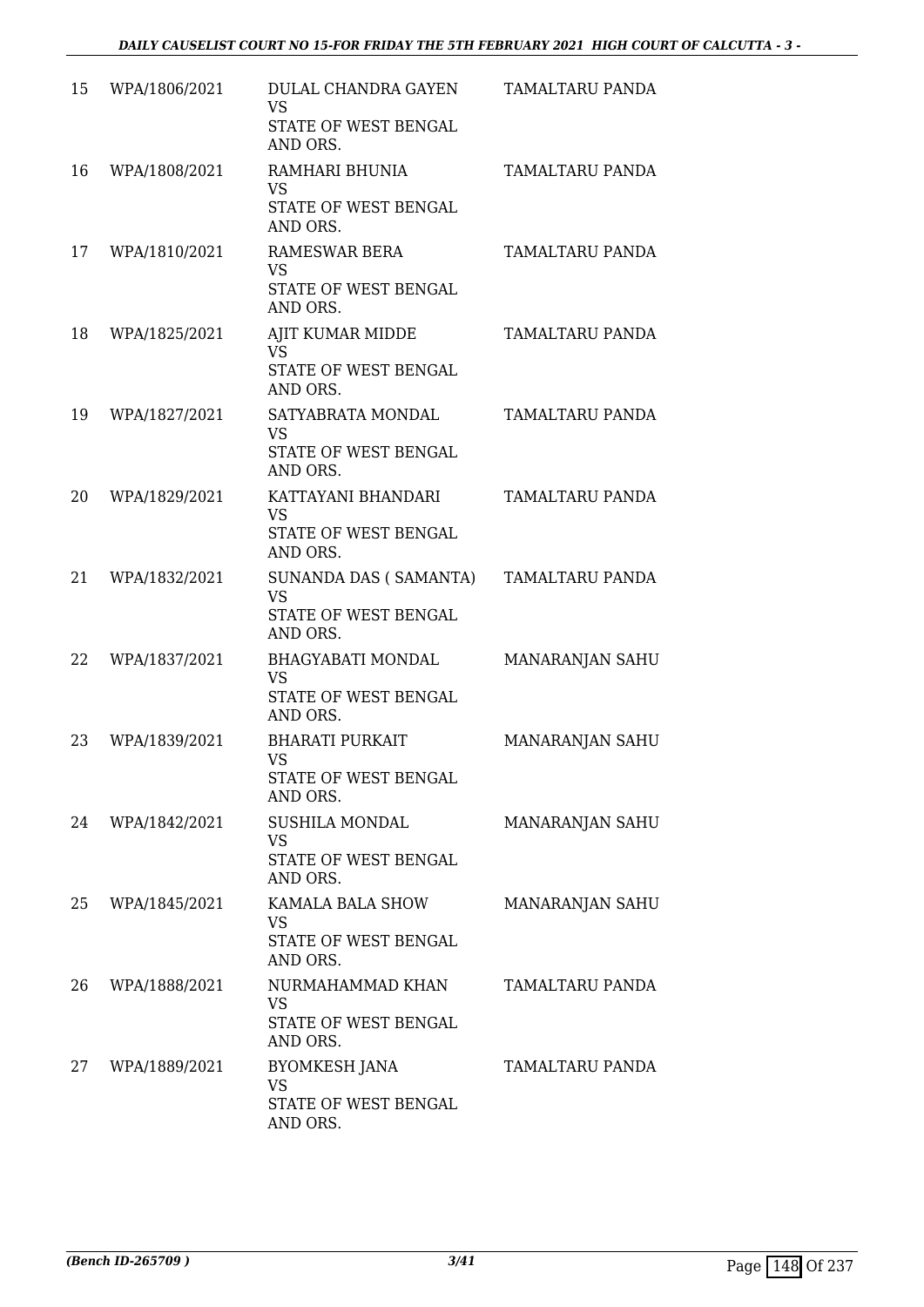| 28 | WPA/1891/2021 | RABINDRA NATH MONDAL<br>VS<br>STATE OF WEST BENGAL<br>AND ORS.         | TAMAL TARU PANDA             |
|----|---------------|------------------------------------------------------------------------|------------------------------|
| 29 | WPA/1895/2021 | <b>AJIT KUMAR DAS</b><br><b>VS</b><br>STATE OF WEST BENGAL<br>AND ORS. | TAMAL TARU PANDA             |
| 30 | WPA/1897/2021 | <b>SABITA ROY</b><br><b>VS</b><br>STATE OF WEST BENGAL<br>AND ORS.     | TAMAL TARU PANDA             |
| 31 | WPA/1904/2021 | KALPANA HALDER<br><b>VS</b><br>STATE OF WEST BENGAL<br>AND ORS.        | TAMAL TARU PANDA             |
| 32 | WPA/1905/2021 | <b>DURGA MIDYA</b><br><b>VS</b><br>STATE OF WEST BENGAL<br>AND ORS.    | TAMAL TARU PANDA             |
| 33 | WPA/1907/2021 | <b>GAYAPADA BERA</b><br><b>VS</b><br>STATE OF WEST BENGAL<br>AND ORS.  | TAMALTARU PANDA              |
| 34 | WPA/1909/2021 | NANIGOPAL PANDA<br><b>VS</b><br>STATE OF WEST BENGAL<br>AND ORS.       | TAMAL TARU PANDA             |
| 35 | WPA/1911/2021 | NRIPATI BHUSAN BISWAS<br><b>VS</b><br>STATE OF WEST BENGAL<br>AND ORS. | TAMAL TARU PANDA             |
| 36 | WPA/1918/2021 | NIYOTI KUMAR MAJI<br>VS<br>STATE OF WEST BENGAL<br>AND ORS.            | TAMAL TARU PANDA             |
| 37 | WPA/1920/2021 | SASADHAR RANJIT<br>VS<br>STATE OF WEST BENGAL<br>AND ORS.              | TAMAL TARU PANDA             |
| 38 | WPA/1927/2021 | <b>SIKHYA BAG</b><br><b>VS</b><br>STATE OF WEST BENGAL<br>AND ORS.     | RQAJESH KUMAR<br><b>SHAH</b> |
| 39 | WPA/1931/2021 | RAIKISHOR NANDY<br><b>VS</b><br>STATE OF WEST BENGAL<br>AND ORS.       | RAJESH KUMAR<br><b>SHAH</b>  |
| 40 | WPA/1933/2021 | <b>BHANULAL JANA</b><br><b>VS</b><br>STATE OF WEST BENGAL<br>AND ORS.  | TAMAL TARU PANDA             |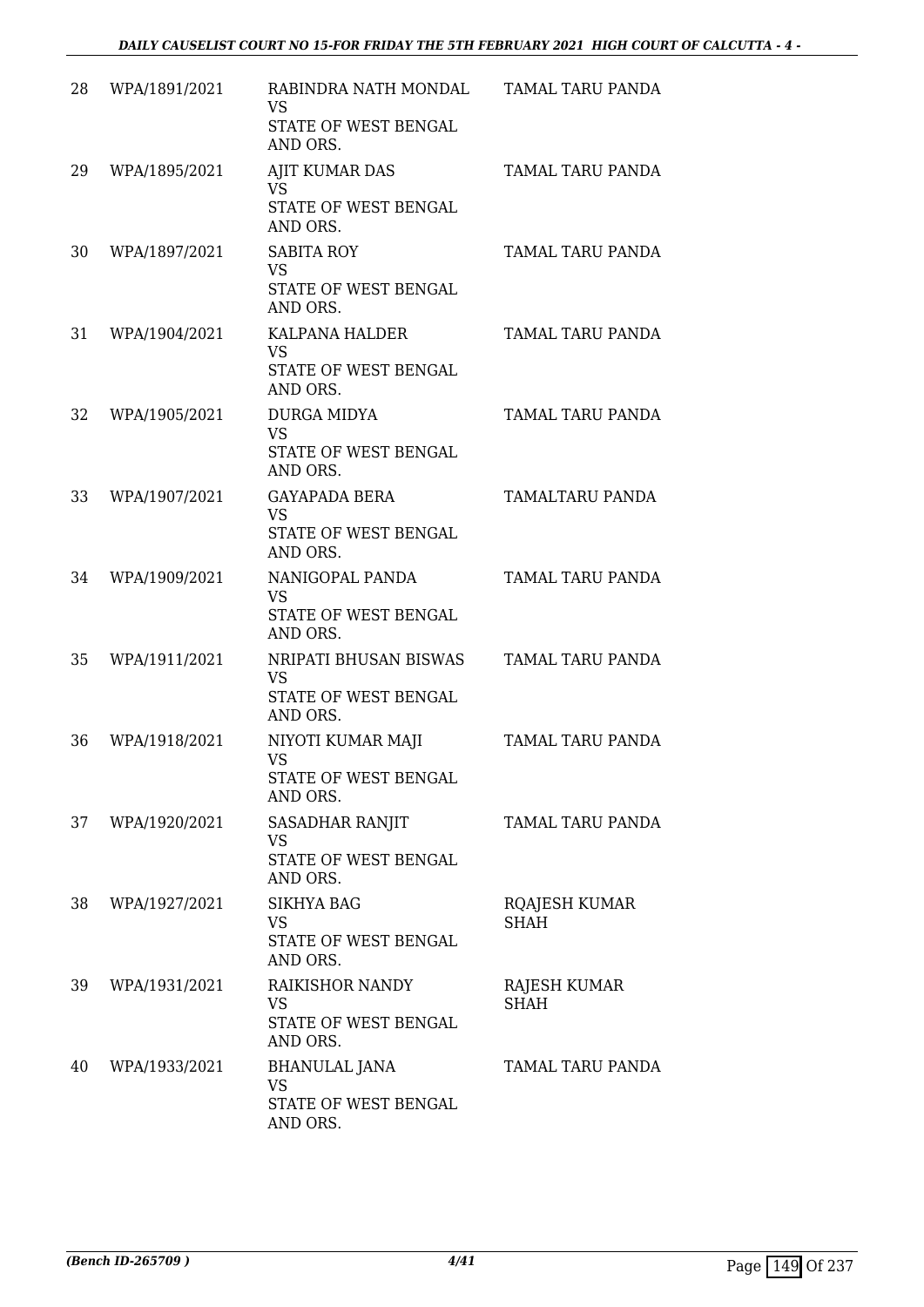| 41 | WPA/1935/2021 | SAHADEB CHANDRA DAS<br><b>VS</b><br>STATE OF WEST BENGAL<br>AND ORS.                | TAMAL TARU PANDA                    |
|----|---------------|-------------------------------------------------------------------------------------|-------------------------------------|
| 42 | WPA/1950/2021 | PARES CHANDRA MAITI<br><b>VS</b><br>STATE OF WEST BENGAL<br>AND ORS.                | TAMAL TARU PANDA                    |
| 43 | WPA/1953/2021 | <b>MURARI MOHAN GIRI</b><br><b>VS</b><br>STATE OF WEST BENGAL<br>AND ORS.           | TAMAL TARU PANDA                    |
| 44 | WPA/1956/2021 | PANCHANAN MAITI<br><b>VS</b><br>STATE OF WEST BENGAL<br>AND ORS.                    | TAMAL TARU PANDA                    |
| 45 | WPA/1958/2021 | MOHAN CHAND HALDAR<br><b>VS</b><br>STATE OF WEST BENGAL<br>AND ORS.                 | TAMAL TARU PANDA                    |
| 46 | WPA/1960/2021 | MD ABDUL MAZID LASKAR<br><b>VS</b><br>STATE OF WEST BENGAL<br>AND ORS.              | TAMAL TARU PANDA                    |
| 47 | WPA/1962/2021 | MEHERUNNECHHA BIBI<br><b>VS</b><br>STATE OF WEST BENGAL<br>AND ORS.                 | MANARANJAN SAHU                     |
| 48 | WPA/1963/2021 | BANDANA SASMAL<br><b>VS</b><br>STATE OF WEST BENGAL<br>AND ORS.                     | SANDIP GHOSH                        |
| 49 | WPA/1964/2021 | HARO NATH CHAKRABORTI<br><b>VS</b><br>STATE OF WEST BENGAL<br>AND ORS.              | MANARANJAN SAHU                     |
| 50 | WPA/1965/2021 | SAROJ KUMAR PAL<br><b>VS</b><br>STATE OF WEST BENGAL<br>AND ORS.                    | <b>SANDIP GHOSH</b>                 |
| 51 | WPA/1966/2021 | KAMALA BALA SHOW<br><b>VS</b><br>STATE OF WEST BENGAL<br>AND ORS.                   | MANARANJAN SAHU                     |
| 52 | WPA/1967/2021 | <b>SUBHRANSU SHEKHAR</b><br>MONDAL<br><b>VS</b><br>STATE OF WEST BENGAL<br>AND ORS. | <b>GOUTAM KUMAR</b><br><b>MAITY</b> |
| 53 | WPA/1968/2021 | SUSHILA RANI MONDAL<br><b>VS</b><br>STATE OF WEST BENGAL<br>AND ORS.                | MANARANJAN SAHU                     |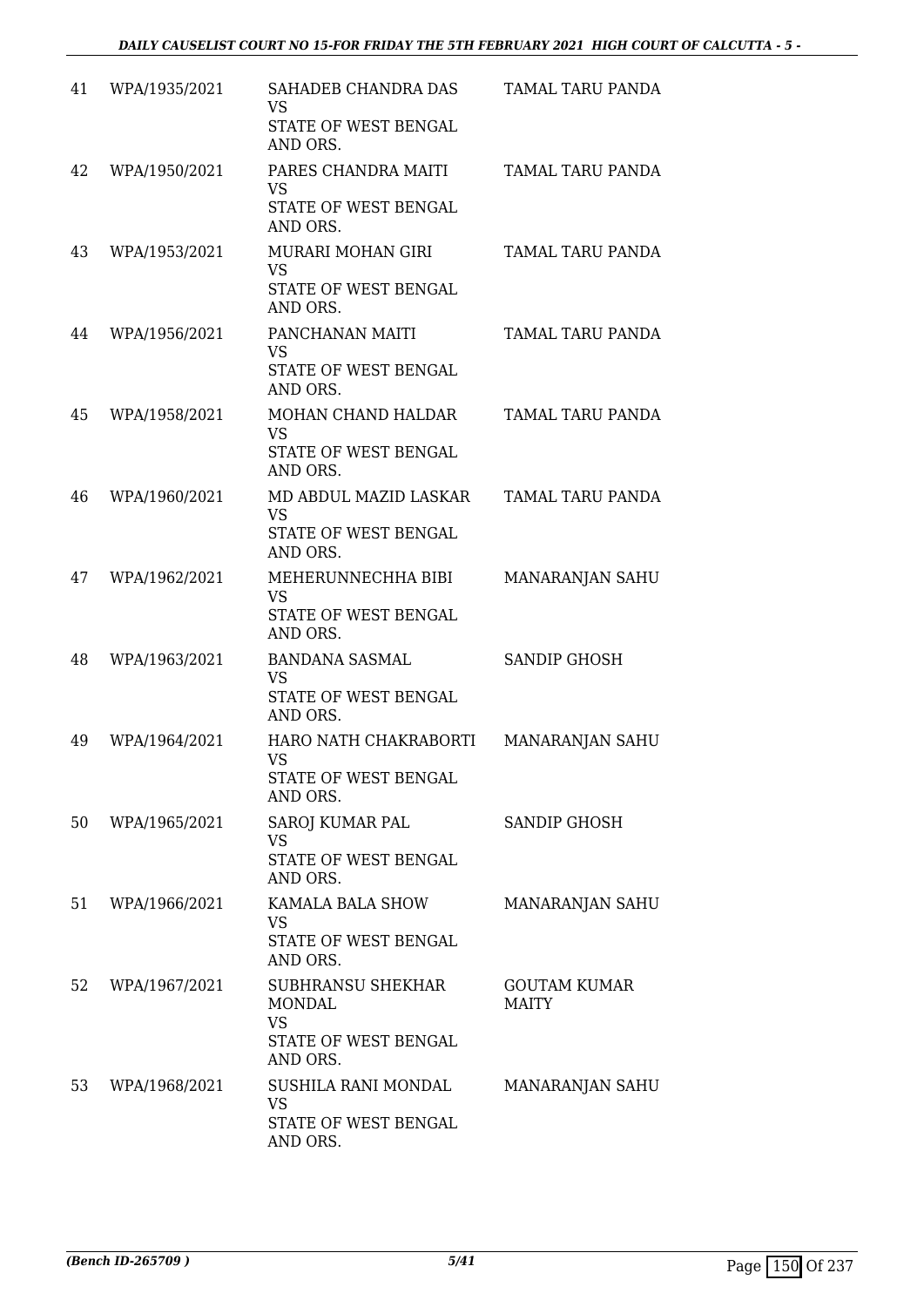| 54 | WPA/1969/2021 | PURNENDU SEKHAR<br><b>BHATTACHARJEE</b><br><b>VS</b><br>STATE OF WEST BENGAL<br>AND ORS. | <b>GOUTAM KUMAR</b><br><b>MAITY</b> |
|----|---------------|------------------------------------------------------------------------------------------|-------------------------------------|
| 55 | WPA/1972/2021 | ANJALI CHOUDHURI<br><b>VS</b><br>STATE OF WEST BENGAL<br>AND ORS.                        | MANARANJAN SAHU                     |
| 56 | WPA/1974/2021 | ROHINI NANDAN JANA<br><b>VS</b><br>STATE OF WEST BENGAL<br>AND ORS.                      | <b>GOUTAM KUMAR</b><br><b>MAITY</b> |
| 57 | WPA/1975/2021 | TAPAN KUMAR HALDER<br><b>VS</b><br><b>STATE OF WEST BENGAL</b><br>AND ORS.               | TAMAL TARU PANDA                    |
| 58 | WPA/1977/2021 | MADHURI MONDAL<br><b>VS</b><br>STATE OF WEST BENGAL<br>AND ORS.                          | TAMAL TARU PANDA                    |
| 59 | WPA/1979/2021 | NISIKANTA MONDAL<br><b>VS</b><br>STATE OF WEST BENGAL<br>AND ORS.                        | TAMAL TARU PANDA                    |
| 60 | WPA/1980/2021 | <b>ASHALATA PAL</b><br><b>VS</b><br>STATE OF WEST BENGAL<br>AND ORS.                     | TAMAL TARU PANDA                    |
| 61 | WPA/1983/2021 | <b>SUKUMAR MAITY</b><br><b>VS</b><br>STATE OF WEST BENGAL<br>AND ORS.                    | TAMAL TARU PANDA                    |
| 62 | WPA/1984/2021 | CHITTARANJAN MANDAL<br><b>VS</b><br>STATE OF WEST BENGAL<br>AND ORS.                     | TAMAL TARU PANDA                    |
| 63 | WPA/1985/2021 | MANORANJAN MANDAL<br><b>VS</b><br>STATE OF WEST BENGAL<br>AND ORS.                       | TAMALTARU PANDA                     |
| 64 | WPA/1988/2021 | MAHARAJ SARDAR<br><b>VS</b><br>STATE OF WEST BENGAL<br>AND ORS.                          | TAMAL TARU PANDA                    |
| 65 | WPA/1989/2021 | MANMATHA KUMAR MAITY<br><b>VS</b><br>STATE OF WEST BENGAL<br>AND ORS.                    | TAMALTARU PANDA                     |
| 66 | WPA/1990/2021 | SK. ABDUL HAMID<br><b>VS</b><br>STATE OF WEST BENGAL<br>AND ORS.                         | TAMALTARU PANDA                     |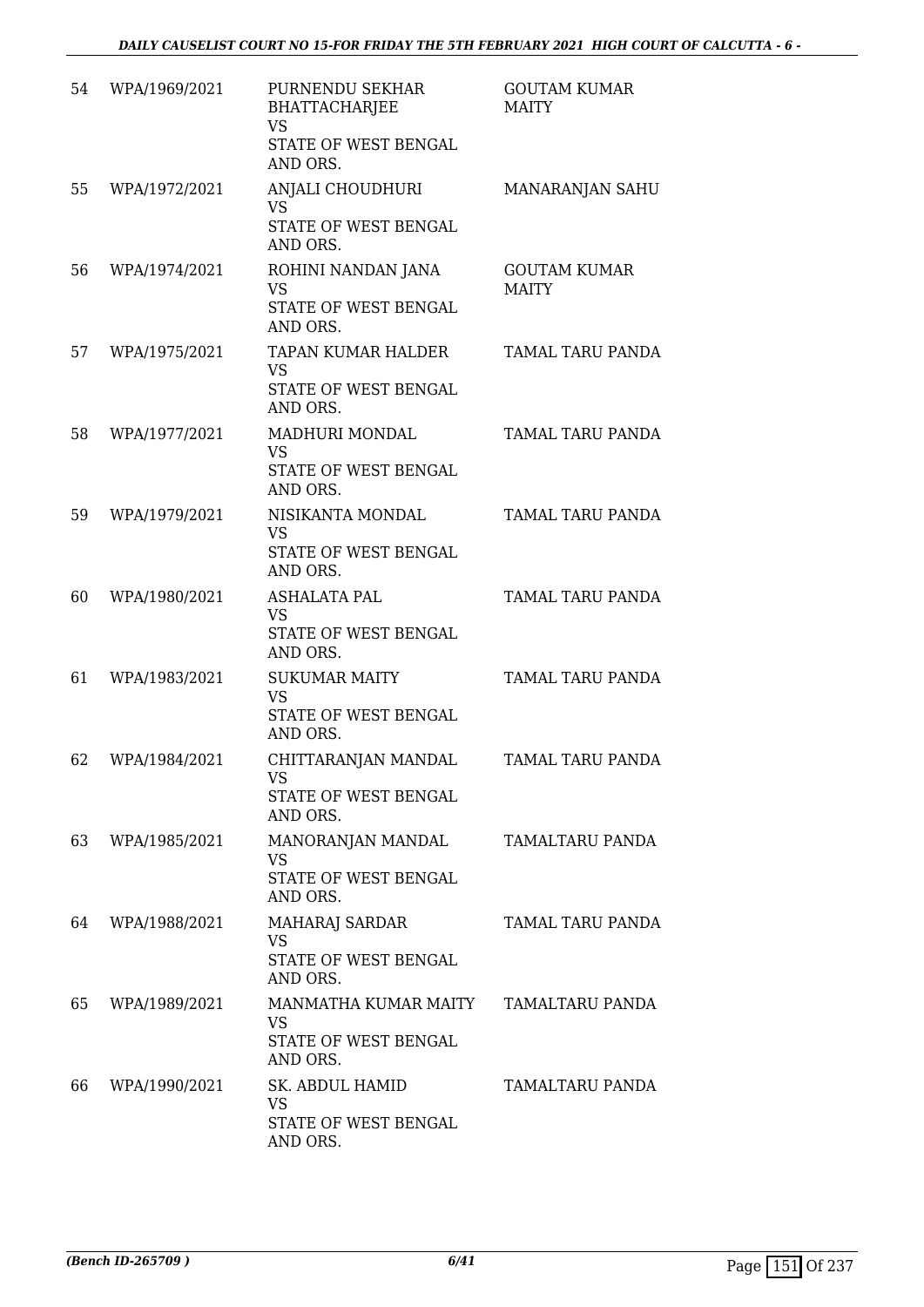| 67 | WPA/1993/2021 | KALIPADA BHUNIYA<br><b>VS</b><br>STATE OF WEST BENGAL<br>AND ORS.          | TAMAL TARU PANDA                    |
|----|---------------|----------------------------------------------------------------------------|-------------------------------------|
| 68 | WPA/1994/2021 | <b>ABDUL HAI SARDAR</b><br><b>VS</b><br>STATE OF WEST BENGAL<br>AND ORS.   | TAMALTARU PANDA                     |
| 69 | WPA/1996/2021 | RABINDRA NATH DOLUI<br><b>VS</b><br>STATE OF WEST BENGAL<br>AND ORS.       | TAMAL TARU PANDA                    |
| 70 | WPA/2004/2021 | <b>MANABEE DAS</b><br>VS<br>STATE OF WEST BENGAL<br>AND ORS.               | <b>SANDIP GHOSH</b>                 |
| 71 | WPA/2013/2021 | JOTIRMOYEE MISRA<br><b>VS</b><br>STATE OF WEST BENGAL<br>AND ORS.          | SANDIP GHOSH                        |
| 72 | WPA/2015/2021 | KRISHNA BHATTACHARYYA<br><b>VS</b><br>STATE OF WEST BENGAL<br>AND ORS.     | <b>RIMPY MUKHERJEE</b>              |
| 73 | WPA/2019/2021 | <b>SUJATA HALDER</b><br><b>VS</b><br>STATE OF WEST BENGAL<br>AND ORS.      | <b>GOUTAM KUMAR</b><br><b>MAITY</b> |
| 74 | WPA/2023/2021 | SHYAMALI PRADHAN<br>VS<br>STATE OF WEST BENGAL<br>AND ORS.                 | <b>GOUTAM KUMAR</b><br><b>MAITY</b> |
| 75 | WPA/2025/2021 | SRIPATI KUMAR MANDAL<br><b>VS</b><br>STATE OF WEST BENGAL<br>AND ORS.      | <b>GOUTAM KUMAR</b><br><b>MAITY</b> |
| 76 | WPA/2026/2021 | GOURI MAJUMDER<br><b>VS</b><br>STATE OF WEST BENGAL<br>AND ORS.            | TAMAL TARU PANDA                    |
| 77 | WPA/2030/2021 | PROBODH CHANDRA<br>HALDAR<br><b>VS</b><br>STATE OF WEST BENGAL<br>AND ORS. | TAMAL TARU PANDA                    |
| 78 | WPA/2032/2021 | KUMKUM CHOWDHURY<br><b>VS</b><br>STATE OF WEST BENGAL<br>AND ORS.          | SANDIP GHOSH                        |
| 79 | WPA/2041/2021 | SASANKA SEKHAR MONDAL<br>VS<br>STATE OF WEST BENGAL<br>AND ORS.            | TAMAL TARU PANDA                    |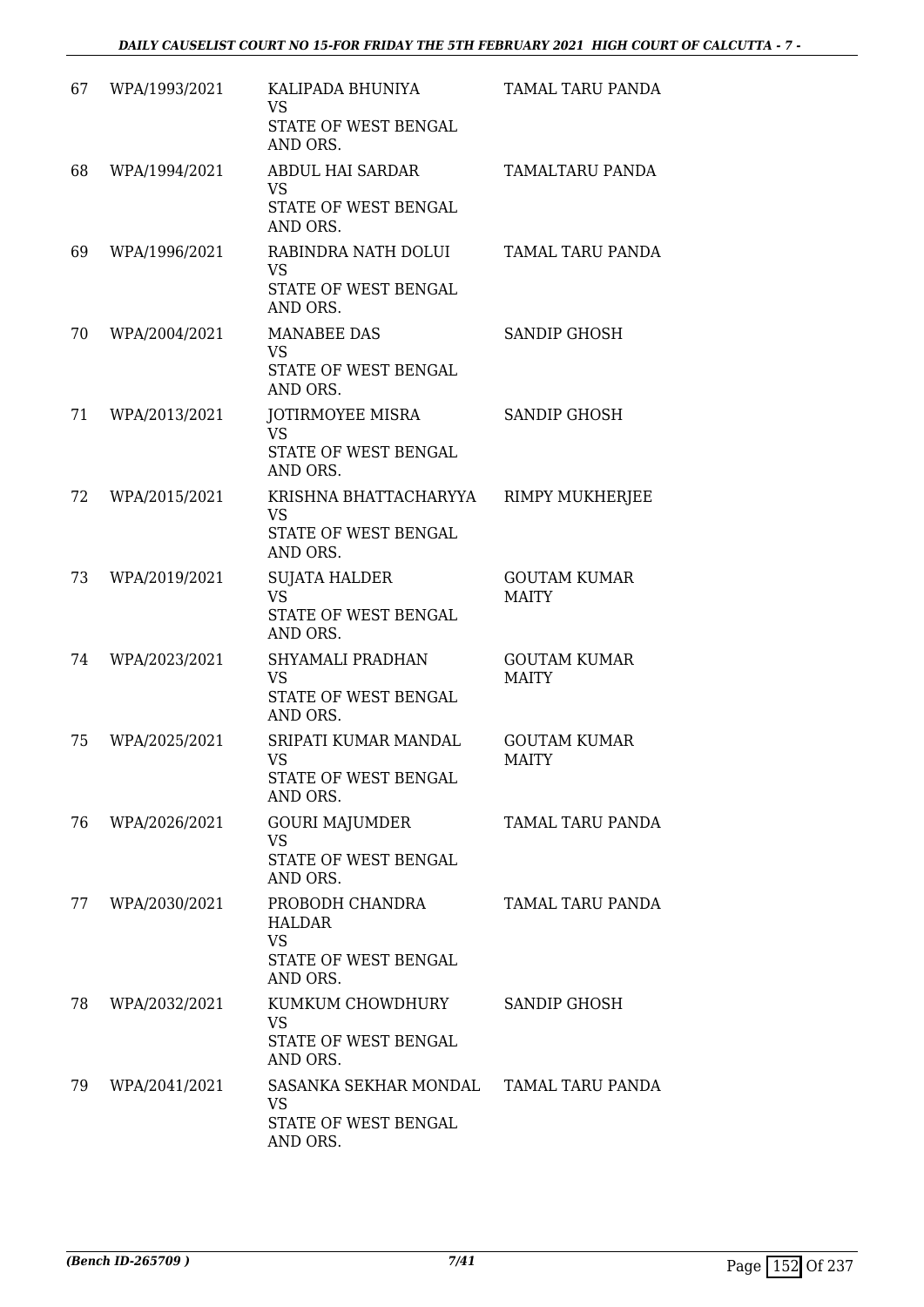| 80 | WPA/2047/2021 | BARENDRA NATH MONDAL<br><b>VS</b><br>STATE OF WEST BENGAL<br>AND ORS.  | <b>TAMAL TARUN</b><br>PANDA         |
|----|---------------|------------------------------------------------------------------------|-------------------------------------|
| 81 | WPA/2050/2021 | SUBASH CHANDRA MANNA<br><b>VS</b><br>STATE OF WEST BENGAL<br>AND ORS.  | TAMAL TARU PANDA                    |
| 82 | WPA/2054/2021 | ARDHENDU SEKHAR MISRA<br><b>VS</b><br>STATE OF WEST BENGAL<br>AND ORS. | TAMAL TARU PANDA                    |
| 83 | WPA/2056/2021 | DULAL CHAND MISTRY<br><b>VS</b><br>STATE OF WEST BENGAL<br>AND ORS.    | TAMAL TARU PANDA                    |
| 84 | WPA/2063/2021 | <b>ANIMA MONDAL</b><br><b>VS</b><br>STATE OF WEST BENGAL<br>AND ORS.   | TAMAL TARU PANDA                    |
| 85 | WPA/2067/2021 | SYAM SUNDAR MONDAL<br><b>VS</b><br>STATE OF WEST BENGAL<br>AND ORS.    | TAMAL TARU PANDA                    |
| 86 | WPA/2068/2021 | TILIKA KOLEY<br><b>VS</b><br>STATE OF WEST BENGAL<br>AND ORS.          | <b>SANDIP GHOSH</b>                 |
| 87 | WPA/2072/2021 | SABITA MAITI(HALDAR)<br><b>VS</b><br>STATE OF WEST BENGAL<br>AND ORS.  | TAMAL TARU PANDA                    |
| 88 | WPA/2078/2021 | SUDHANGSHU PRODHAN<br><b>VS</b><br>STATE OF WEST BENGAL<br>AND ORS.    | TAMAL TARU PANDA                    |
| 89 | WPA/2082/2021 | SANDHYA MAITY<br>VS<br>STATE OF WEST BENGAL<br>AND ORS.                | SANDIP GHOSH                        |
| 90 | WPA/2083/2021 | BIRENDRA NATH MAHATA<br><b>VS</b><br>STATE OF WEST BENGAL<br>AND ORS.  | <b>GOUTAM KUMAR</b><br>MAITY        |
| 91 | WPA/2087/2021 | HRISHIKES MONDAL<br><b>VS</b><br>STATE OF WEST BENGAL<br>AND ORS.      | <b>GOUTAM KUMAR</b><br>MAITY        |
| 92 | WPA/2089/2021 | RAHIMA BEBA<br>VS<br>STATE OF WEST BENGAL<br>AND ORS.                  | <b>GOUTAM KUMAR</b><br><b>MAITY</b> |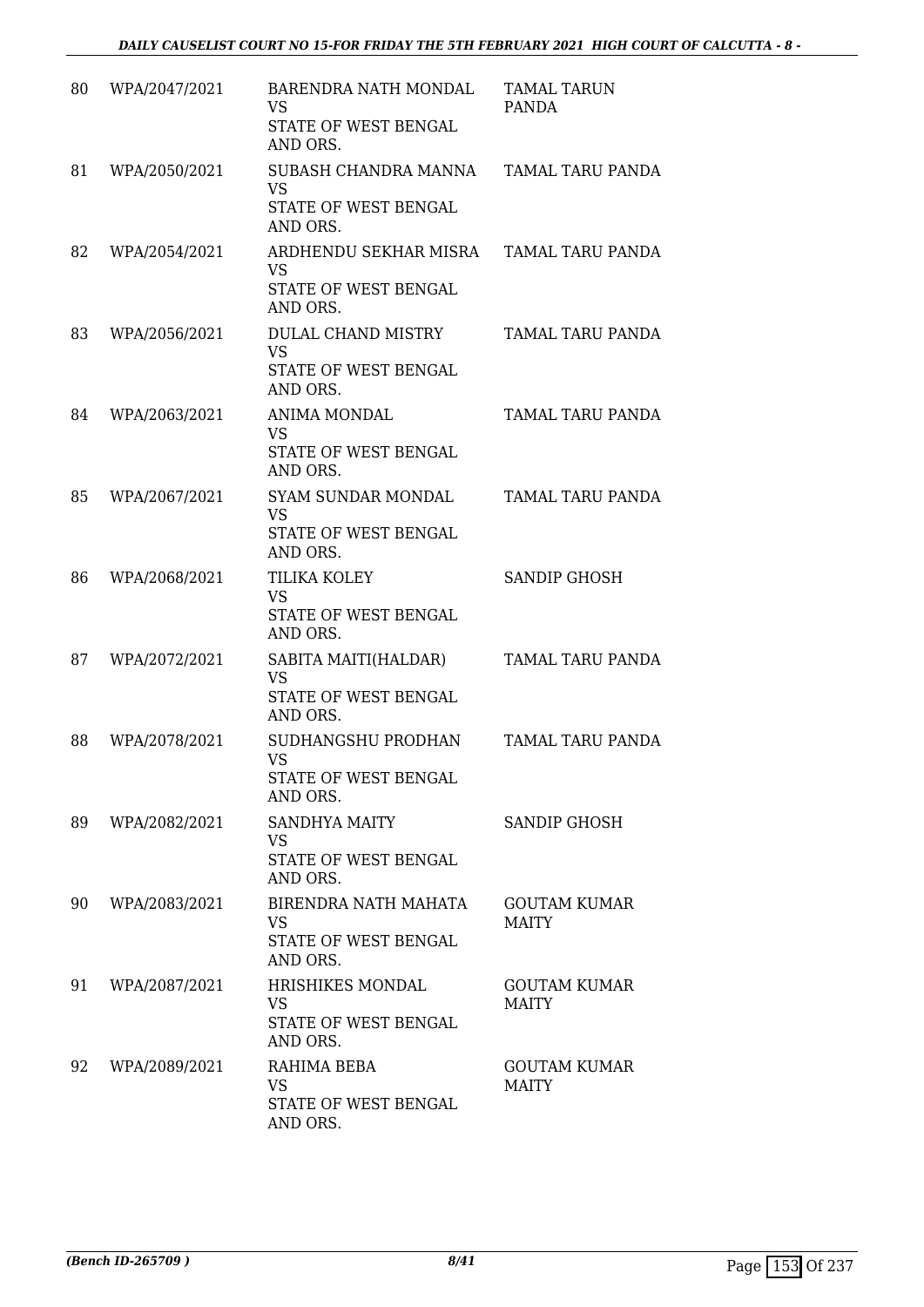| 93 | WPA/2091/2021     | ADITYA KUMAR SAMANTA<br><b>VS</b><br>STATE OF WEST BENGAL<br>AND ORS.              | <b>GOUTAM KUMAR</b><br><b>MAITY</b> |
|----|-------------------|------------------------------------------------------------------------------------|-------------------------------------|
| 94 | WPA/2092/2021     | <b>TIRTHABAS DAS</b><br><b>VS</b><br>STATE OF WEST BENGAL<br>AND ORS.              | <b>TAMAL TARU PANDA</b>             |
| 95 | WPA/2093/2021     | RABINDRA NATH MAITY<br><b>VS</b><br>STATE OF WEST BENGAL<br>AND ORS.               | TAMALTARU PANDA                     |
| 96 | WPA/2096/2021     | PUSPA SINHA<br><b>VS</b><br>STATE OF WEST BENGAL<br>AND ORS.                       | TAMAL TARU PANDA                    |
| 97 | WPA/2097/2021     | KANAN BALA MISHRA<br><b>VS</b><br>STATE OF WEST BENGAL<br>AND ORS.                 | TAMAL TARU<br><b>CHANDA</b>         |
| 98 | WPA/2099/2021     | <b>PUSPA RANI ROY</b><br><b>VS</b><br>STATE OF WEST BENGAL<br>AND ORS.             | <b>GOUTAM KUMAR</b><br>MAITY        |
| 99 | WPA/2102/2021     | RADHA RANI MAITY<br><b>VS</b><br>STATE OF WEST BENGAL<br>AND ORS.                  | <b>GOUTAM KUMAR</b><br><b>MAITY</b> |
|    | 100 WPA/2103/2021 | SANTOSH KUMAR<br><b>GUCHHAIT</b><br><b>VS</b><br>STATE OF WEST BENGAL<br>AND ORS.  | TAMAL TARU PANDA                    |
|    | 101 WPA/2106/2021 | PRATIMA RANI ROY<br>VS<br>STATE OF WEST BENGAL<br>AND ORS.                         | <b>GOUTAM KUMAR</b><br><b>MAITY</b> |
|    | 102 WPA/2107/2021 | RATIKANTA BARDALUI<br><b>VS</b><br>STATE OF WEST BENGAL<br>AND ORS.                | TAMAL TARU PANDA                    |
|    | 103 WPA/2110/2021 | BHIM CHARAN MAITI<br>VS<br>STATE OF WEST BENGAL<br>AND ORS.                        | <b>GOUTAM KUMAR</b><br><b>MAITY</b> |
|    | 104 WPA/2114/2021 | SUDHANGSHU SEKHAR<br><b>DUTTA</b><br><b>VS</b><br>STATE OF WEST BENGAL<br>AND ORS. | <b>GOUTAM KUMAR</b><br><b>MAITY</b> |
|    | 105 WPA/2116/2021 | MITATI CHOWDHURY<br>VS<br>STATE OF WEST BENGAL<br>AND ORS.                         | SANDIP GHOSH                        |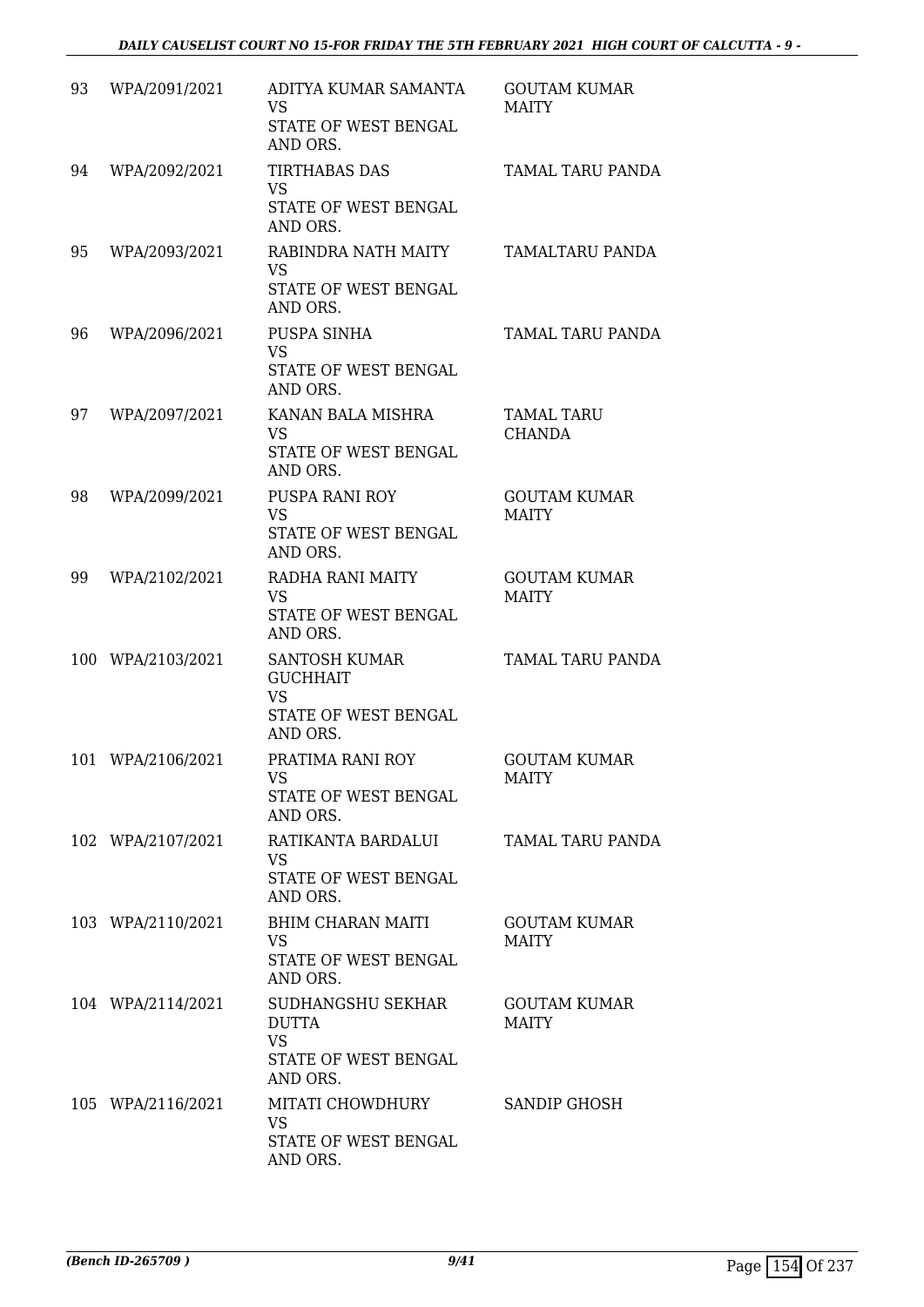| 106 WPA/2123/2021             | ANGURBALA SHAW<br>VS.<br>STATE OF WEST BENGAL<br>AND ORS.                   | <b>SUDIP SARKAR</b>  |
|-------------------------------|-----------------------------------------------------------------------------|----------------------|
| 107 WPA/2133/2021             | ASHOKE KUMAR BAGCHI SUDIP SARKAR<br>VS.<br>STATE OF WEST BENGAL<br>AND ORS. |                      |
| 108 WPA/2169/2021             | <b>SHOBHA DAS</b><br><b>VS</b><br>STATE OF WEST BENGAL<br>AND ORS.          | <b>BISWAJIT MAL</b>  |
| 109 WPA/2173/2021             | JAGABANDHU MAJI<br><b>VS</b><br>STATE OF WEST BENGAL<br>AND ORS.            | DIPA BHATTACHARYA    |
| 110 WPA/2175/2021             | SANKAR DUTTA<br>VS.<br>STATE OF WEST BENGAL<br>AND ORS.                     | DIPA BHATTACHARYA    |
| 111 WPA/2180/2021             | KHUKU MONI JANA<br><b>VS</b><br>STATE OF WEST BENGAL<br>AND ORS.            | DIPA BHATTACHARYA    |
| 112 WPA/2183/2021 PULAK KUMAR | <b>CHATTOPADHYAY</b><br><b>VS</b><br>STATE OF WEST BENGAL<br>AND ORS.       | <b>BISWAJIT MAL</b>  |
| 113 WPA/2187/2021             | BISWANATH CHAKRABORTY<br>VS<br>STATE OF WEST BENGAL<br>AND ORS.             | <b>BISWAJIT MAL</b>  |
| 114 WPA/2191/2021             | SWAPNA CHAKRABORTY<br>VS<br>STATE OF WEST BENGAL<br>AND ORS.                | <b>BISWAJIT MAL</b>  |
| 115 WPA/2197/2021             | <b>REBA BASU</b><br>VS<br>STATE OF WEST BENGAL<br>AND ORS.                  | <b>BISWAJIT MAL</b>  |
| 116 WPA/2207/2021             | PADMABATI MAITY<br><b>VS</b><br>STATE OF WEST BENGAL<br>AND ORS.            | <b>BISWAJIT M AL</b> |
| 117 WPA/2209/2021             | DHANANJOY MAITI<br>VS<br>STATE OF WEST BENGAL<br>AND ORS.                   | DIPA BHATTACHARYA    |
| 118 WPA/2212/2021             | RENUKA BHATTACHARJEE<br>VS<br>STATE OF WEST BENGAL<br>AND ORS.              | <b>BISWAJIT MAL</b>  |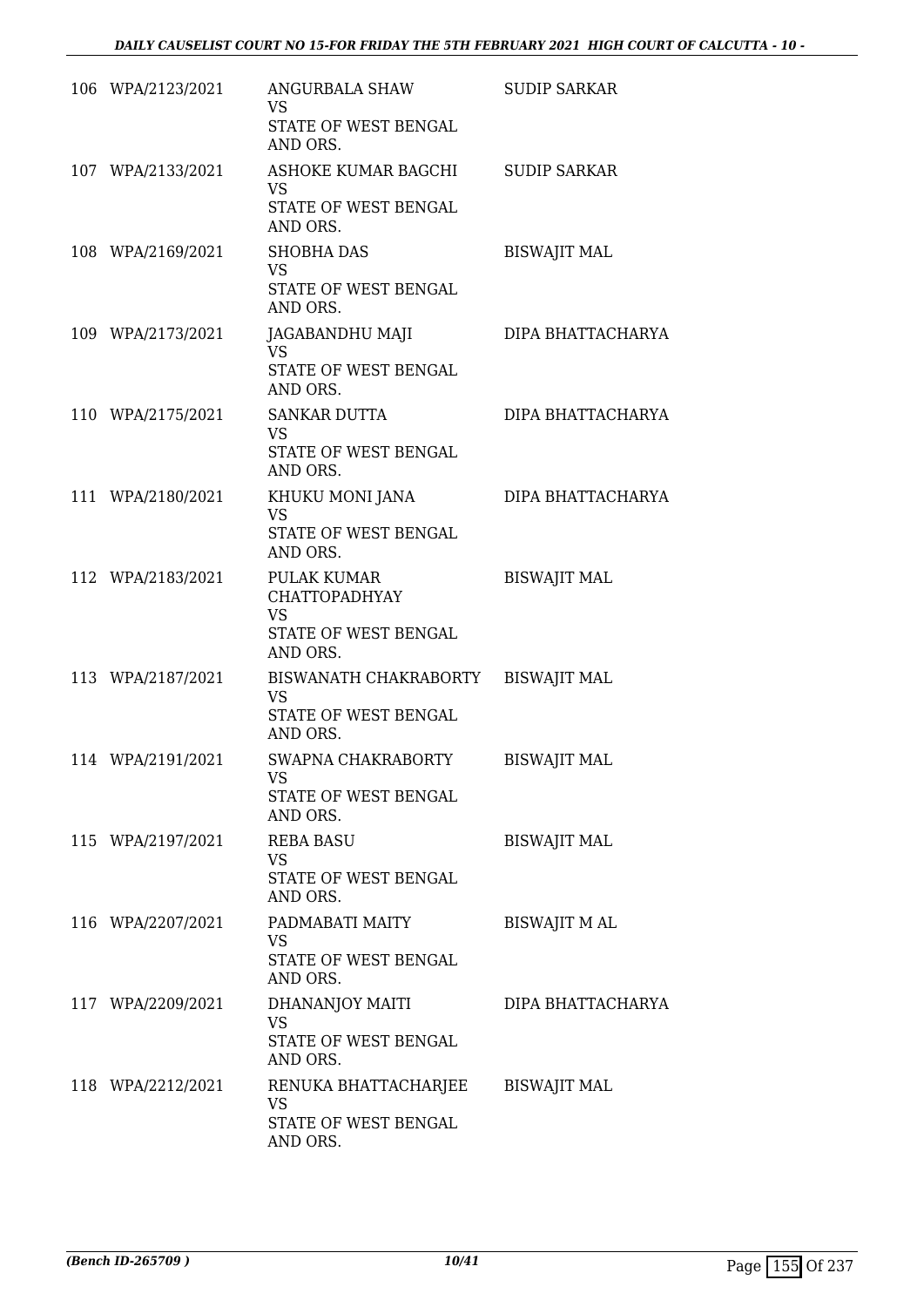| 119 WPA/2213/2021 | RATAN KUMAR DAS<br><b>VS</b><br>STATE OF WEST BENGAL<br>AND ORS.                    | DIPA BHATTACHARYA            |
|-------------------|-------------------------------------------------------------------------------------|------------------------------|
| 120 WPA/2214/2021 | <b>SHAUKAT ALI</b><br><b>VS</b><br>STATE OF WEST BENGAL<br>AND ORS.                 | <b>BISWAJIT MAL</b>          |
| 121 WPA/2215/2021 | MRINAL KANTI MONDAL<br>VS<br>STATE OF WEST BENGAL<br>AND ORS.                       | <b>BANSHI BADAN</b><br>MAITY |
| 122 WPA/2218/2021 | <b>ANIMA MAITY</b><br>VS<br>STATE OF WEST BENGAL<br>AND ORS.                        | <b>BANSHI BADAN</b><br>MAITY |
| 123 WPA/2221/2021 | SUBODH CHANDRA MAITY<br><b>VS</b><br>STATE OF WEST BENGAL<br>AND ORS.               | <b>BANSHI BADAN</b><br>MAITY |
| 124 WPA/2223/2021 | KAJAL DATTA<br>VS.<br>STATE OF WEST BENGAL<br>AND ORS.                              | <b>BISWAJIT MAL</b>          |
| 125 WPA/2225/2021 | ANNA GHOSH<br><b>VS</b><br>STATE OF WEST BENGAL<br>AND ORS.                         | DIPA BHATTACHARYA            |
| 126 WPA/2226/2021 | MRINAL KANTI DATTA<br>VS<br>STATE OF WEST BENGAL<br>AND ORS.                        | <b>BISWAJIT MAL</b>          |
| 127 WPA/2228/2021 | NITYANANDA KUMAR<br><b>VS</b><br>STATE OF WEST BENGAL<br>AND ORS.                   | DIPA BHATTACHARYA            |
| 128 WPA/2229/2021 | RANAJIT KR SINHA<br><b>VS</b><br>STATE OF WEST BENGAL<br>AND ORS.                   | <b>BISWAJIT MAL</b>          |
| 129 WPA/2231/2021 | ASOKE KUMAR MUKHERJEE BISWAJIT MAL<br><b>VS</b><br>STATE OF WEST BENGAL<br>AND ORS. |                              |
| 130 WPA/2232/2021 | MADAN MOHAN DEY<br><b>VS</b><br>STATE OF WEST BENGAL<br>AND ORS.                    | DIPA BHATTACHARYA            |
| 131 WPA/2240/2021 | INSAN ALI SARDAR<br>VS<br>STATE OF WEST BENGAL<br>AND ORS.                          | <b>BANSHI BADAN</b><br>MAITY |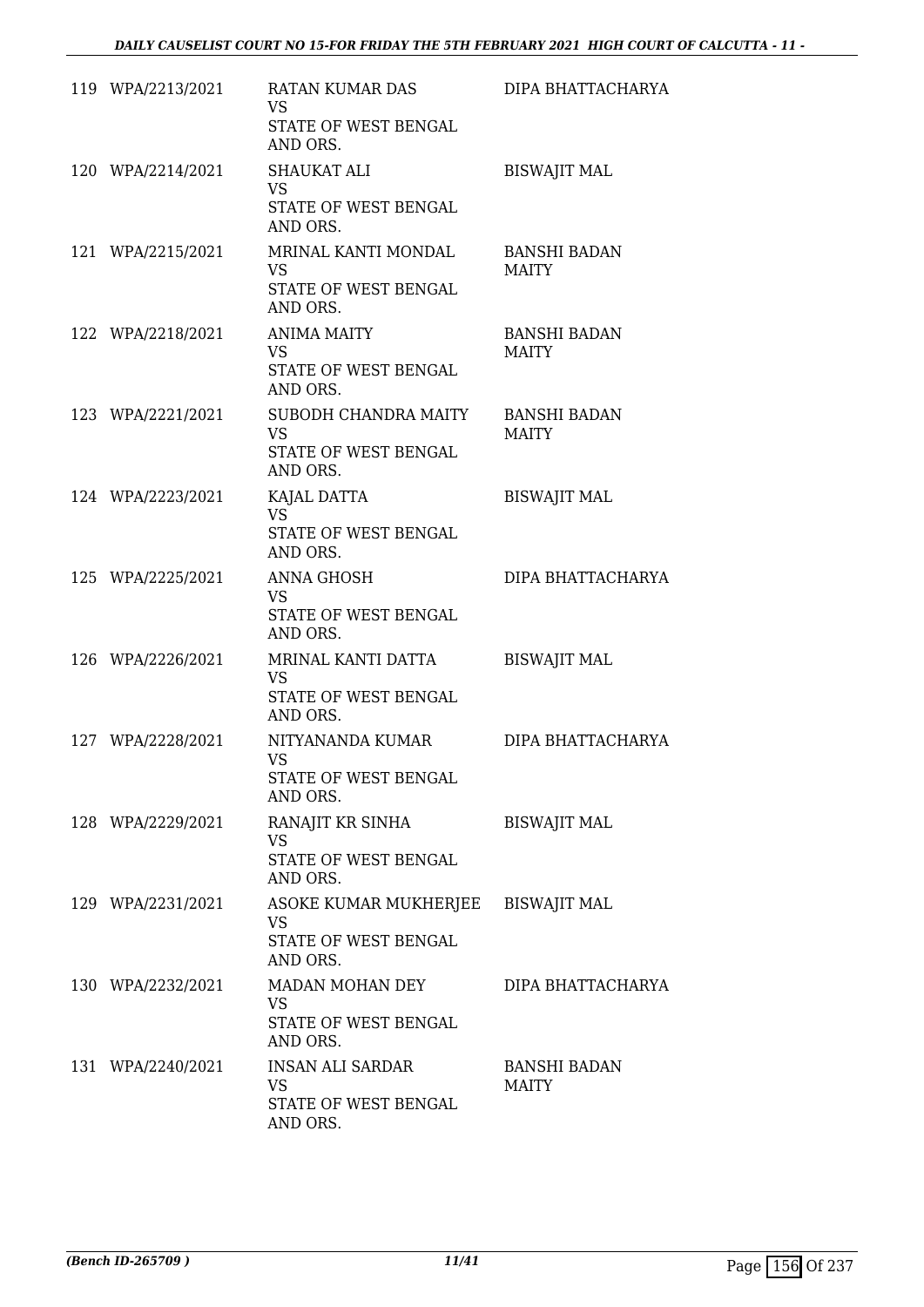| 132 WPA/2242/2021 | <b>ANIMA MAITY</b><br><b>VS</b><br>STATE OF WEST BENGAL<br>AND ORS.  | <b>BANSHI BADAN</b><br><b>MAITY</b>  |
|-------------------|----------------------------------------------------------------------|--------------------------------------|
| 133 WPA/2247/2021 | HARSHA BARDHAN SEN<br>VS<br>STATE OF WEST BENGAL<br>AND ORS.         | <b>BANSHI BADAN</b><br><b>MAITY</b>  |
| 134 WPA/2248/2021 | ALPANA BHATTACHARYA<br>VS.<br>STATE OF WEST BENGAL<br>AND ORS.       | DIPA BHATTACHARYA                    |
| 135 WPA/2250/2021 | DEBASISH DOLAI<br>VS.<br>STATE OF WEST BENGAL<br>AND ORS.            | <b>BANSHI BADAN</b><br>MAITY         |
| 136 WPA/2251/2021 | SUTANU PRATIHAR<br><b>VS</b><br>STATE OF WEST BENGAL<br>AND ORS.     | DIPA BHATTACHARYA                    |
| 137 WPA/2252/2021 | BHARAT CHANDRA DHOLEY<br>VS<br>STATE OF WEST BENGAL<br>AND ORS.      | <b>BISWAJIT MAL</b>                  |
| 138 WPA/2254/2021 | BASUDEB CHAKRABORTY<br><b>VS</b><br>STATE OF WEST BENGAL<br>AND ORS. | DIPA BHATTACHARYA                    |
| 139 WPA/2257/2021 | PURNIMA MALICK<br>VS<br>STATE OF WEST BENGAL<br>AND ORS.             | DIPA BHATTACHARYA                    |
| 140 WPA/2259/2021 | HARIHAR GHOSH<br><b>VS</b><br>STATE OF WEST BENGAL<br>AND ORS.       | DIPA BHATTACHARYA                    |
| 141 WPA/2262/2021 | PRADIP KUMAR GHOSH<br>VS<br>STATE OF WEST BENGAL<br>AND ORS.         | <b>SYED NAZMUL</b><br><b>HOSSAIN</b> |
| 142 WPA/2263/2021 | SUDHANSU KR NIYOGI<br>VS.<br>STATE OF WEST BENGAL<br>AND ORS.        | DIPA BHATTACHARYA                    |
| 143 WPA/2264/2021 | BISWANTAH GHOSHAL<br>VS.<br>STATE OF WEST BENGAL<br>AND ORS.         | DIPA BHATTACHARYA                    |
| 144 WPA/2266/2021 | PUSPA PAL<br>VS<br>STATE OF WEST BENGAL<br>AND ORS.                  | DIPA BHATTACHARYA                    |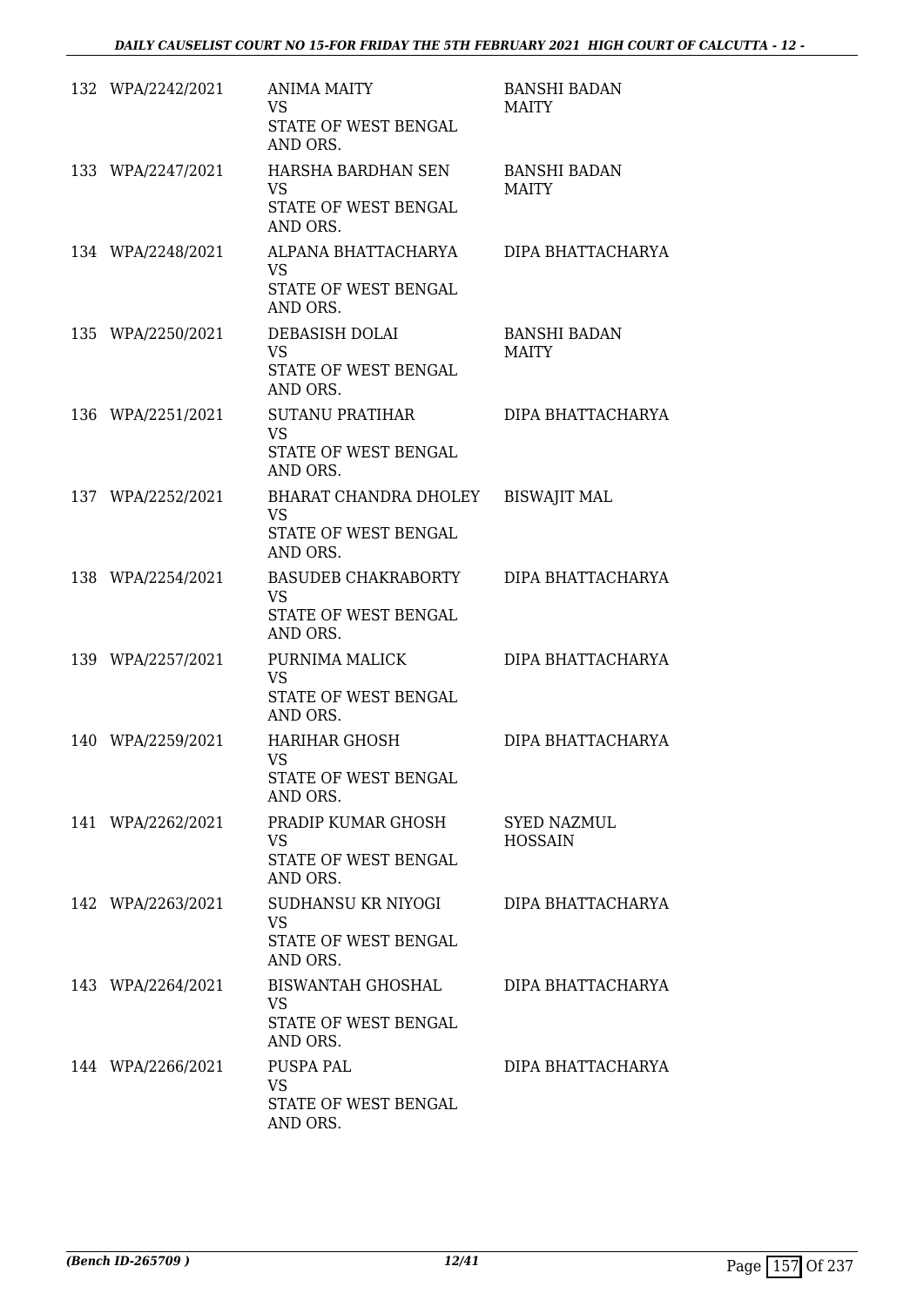| 145 WPA/2267/2021 | <b>BASUDEB BAG</b><br>VS.<br>STATE OF WEST BENGAL<br>AND ORS.                                | DIPA BHATTACHARYA                   |
|-------------------|----------------------------------------------------------------------------------------------|-------------------------------------|
| 146 WPA/2268/2021 | NEMAI CHANDRA DAS<br><b>VS</b><br>STATE OF WEST BENGAL<br>AND ORS.                           | DIPA BHATTACHARYA                   |
| 147 WPA/2269/2021 | SHYAMA RANI MUKHERJEE DIPA BHATTACHARYA<br>VS<br>STATE OF WEST BENGAL<br>AND ORS.            |                                     |
| 148 WPA/2270/2021 | <b>GAYATRI KAR</b><br><b>VS</b><br>STATE OF WEST BENGAL<br>AND ORS.                          | DIPA BHATTACHARYA                   |
| 149 WPA/2272/2021 | MADHUSUDAN KONAR<br><b>VS</b><br>STATE OF WEST BENGAL<br>AND ORS.                            | DIPA BHATTACHARYA                   |
| 150 WPA/2274/2021 | SAMARENDRA NATH<br><b>MUKHERJEE</b><br><b>VS</b><br>STATE OF WEST BENGAL<br>AND ORS.         | DIPA BHATTACHARYA                   |
| 151 WPA/2275/2021 | USHA RANI ROUTH<br><b>VS</b><br>STATE OF WEST BENGAL<br>AND ORS.                             | DIPA BHATTACHARYA                   |
| 152 WPA/2277/2021 | <b>MAITREYI GHOSH</b><br>VS<br>STATE OF WEST BENGAL<br>AND ORS.                              | DIPA BHATTACHARYA                   |
| 153 WPA/2278/2021 | <b>BASUDEB BASU</b><br>VS<br>STATE OF WEST BENGAL<br>AND ORS.                                | DIPA BHATTACHARYA                   |
| 154 WPA/2279/2021 | <b>ALORANI SAHA</b><br><b>BHATTACHARJEE</b><br><b>VS</b><br>STATE OF WEST BENGAL<br>AND ORS. | DIPA BHATTACHARYA                   |
| 155 WPA/2280/2021 | KAJAL MANNA<br><b>VS</b><br>STATE OF WEST BENGAL<br>AND ORS.                                 | DIPA BHATTACHARYA                   |
| 156 WPA/2281/2021 | NEPAL CHANDRA GHOSH<br>VS.<br>STATE OF WEST BENGAL<br>AND ORS.                               | DIPA BHATTACHARYA                   |
| 157 WPA/2282/2021 | NIRAPADA MALIK<br>VS<br>STATE OF WEST BENGAL<br>AND ORS.                                     | <b>DIPA</b><br><b>BHATYTACHARYA</b> |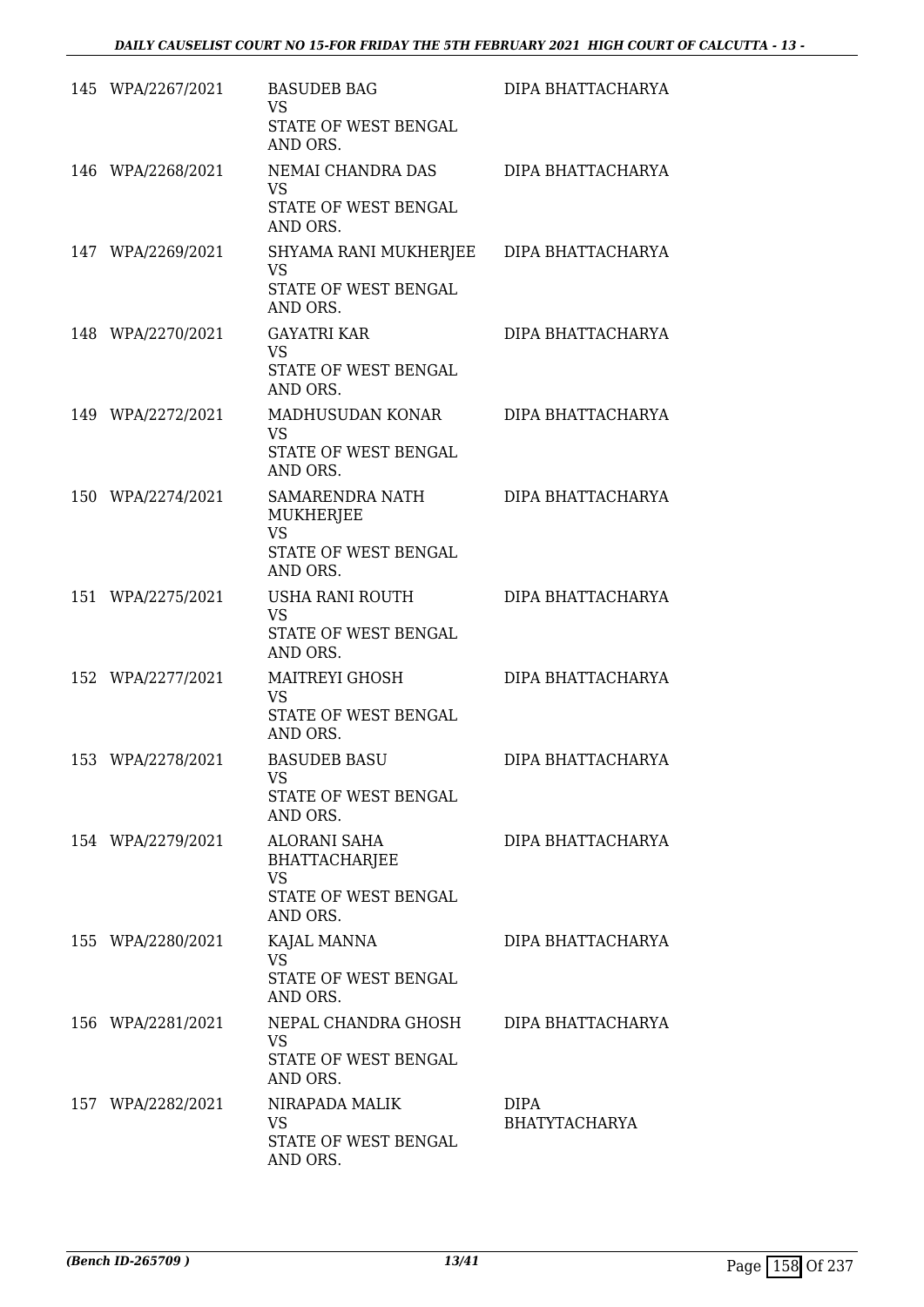| 158 WPA/2284/2021 | ARCHANA DAS BASU<br>VS.<br>STATE OF WEST BENGAL<br>AND ORS.                        | DIPA BHATTACHARYA                  |
|-------------------|------------------------------------------------------------------------------------|------------------------------------|
| 159 WPA/2285/2021 | BISWANATH SINGHA<br>VS.<br>STATE OF WEST BENGAL<br>AND ORS.                        | DIPA BHATTACHARYA                  |
| 160 WPA/2286/2021 | <b>GITA SASMAL</b><br>VS<br>STATE OF WEST BENGAL<br>AND ORS.                       | DIPA BHATTACHARYA                  |
| 161 WPA/2288/2021 | ANIL KR SANTRA<br>VS<br>STATE OF WEST BENGAL<br>AND ORS.                           | DIPA BHATTACHARYA                  |
| 162 WPA/2289/2021 | AKHIL KUMAR SUR<br>VS<br>STATE OF WEST BENGAL<br>AND ORS.                          | DIPA BHATTACHARYA                  |
| 163 WPA/2291/2021 | SOUMENDRA KUMAR<br><b>BHADURY</b><br><b>VS</b><br>STATE OF WEST BENGAL<br>AND ORS. | DIPA BHATTACHARYA                  |
| 164 WPA/2293/2021 | KAMAL KRISHNA<br>MUKHERJEE<br><b>VS</b><br>STATE OF WEST BENGAL<br>AND ORS.        | DIPA BHATTACHARYA                  |
| 165 WPA/2294/2021 | TAPATI JANA<br>VS<br>STATE OF WEST BENGAL<br>AND ORS.                              | DIPA BHATTACHARYA                  |
| 166 WPA/2297/2021 | KAJAL RANI GUCHHAIT<br><b>VS</b><br>STATE OF WEST BENGAL<br>AND ORS.               | DIPA BHATTACHARYA                  |
| 167 WPA/2299/2021 | ABDUL HAFIZ SARKAR<br>VS.<br>STATE OF WEST BENGAL<br>AND ORS.                      | DIPA BHATTACHARYA                  |
| 168 WPA/2300/2021 | <b>KALPANA DAS</b><br><b>VS</b><br>STATE OF WEST BENGAL<br>AND ORS.                | <b>RAJESH KUMAR</b><br><b>SHAH</b> |
| 169 WPA/2301/2021 | NIKHIL KUMAR SUR<br>VS<br>STATE OF WEST BENGAL<br>AND ORS.                         | DIPA BHATTACHARYA                  |
| 170 WPA/2303/2021 | DURGA RANI SING<br>VS<br>STATE OF WEST BENGAL<br>AND ORS.                          | RAJESH KUMAR<br><b>SHAH</b>        |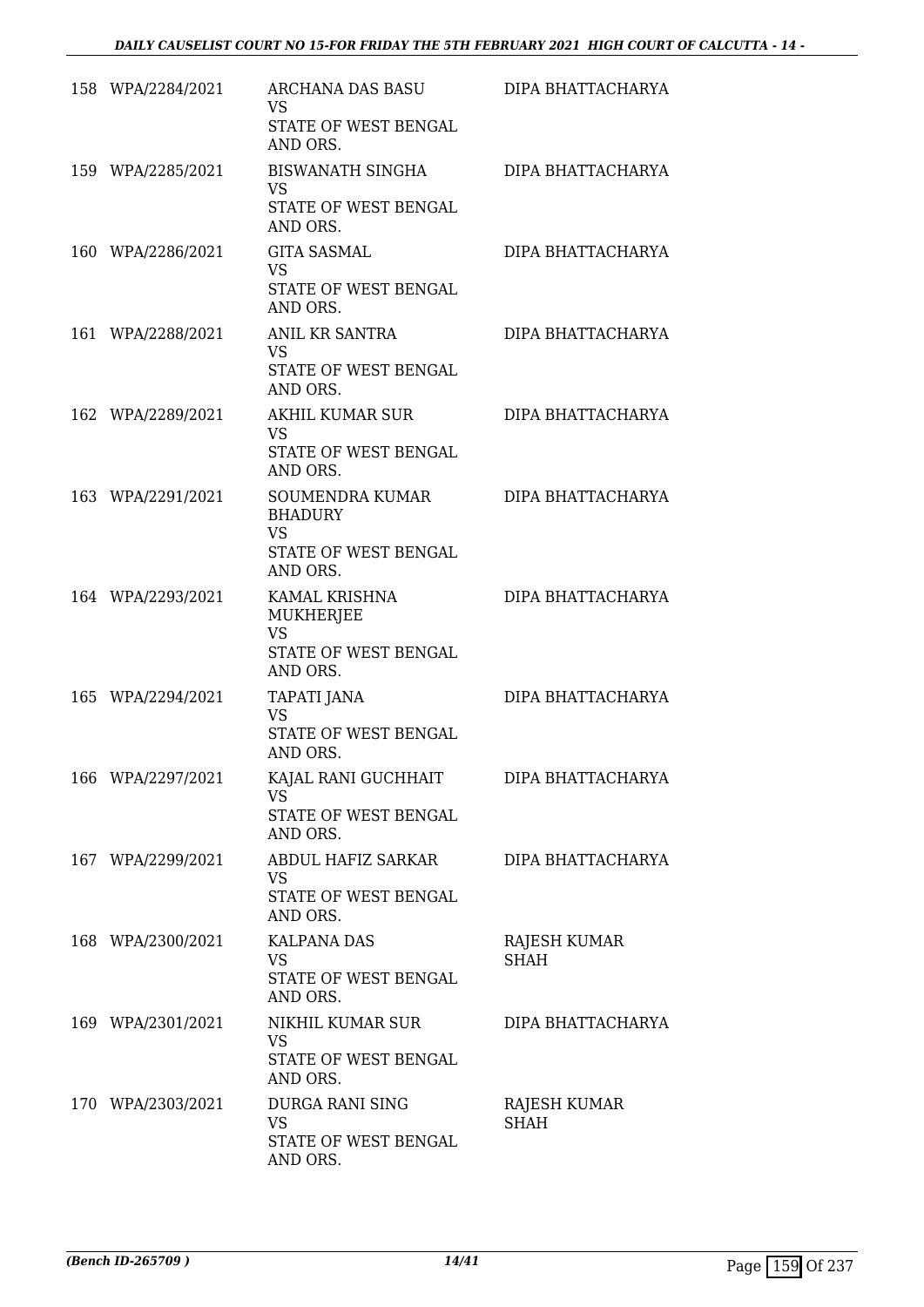| 171 WPA/2304/2021 | <b>BINAPANI BAG</b><br>VS.<br>STATE OF WEST BENGAL<br>AND ORS.           | DIPA BHATTACHARYA           |
|-------------------|--------------------------------------------------------------------------|-----------------------------|
| 172 WPA/2308/2021 | <b>GITA ROY</b><br>VS.<br>STATE OF WEST BENGAL<br>AND ORS.               | DIPA BHATTACHARYA           |
| 173 WPA/2310/2021 | ANJALI MAITI PRADHAN<br>VS<br>STATE OF WEST BENGAL<br>AND ORS.           | DIPA BHATTACHARYA           |
| 174 WPA/2313/2021 | SIBA PRASAD DAS DEY<br>VS<br>STATE OF WEST BENGAL<br>AND ORS.            | DIPA BHATTACHARYA           |
| 175 WPA/2314/2021 | SANTOSH KUMAR MAHATA<br><b>VS</b><br>STATE OF WEST BENGAL<br>AND ORS.    | RAJESH KUMAR<br><b>SHAH</b> |
| 176 WPA/2315/2021 | DIPTIRANI GIRI<br>VS<br>STATE OF WEST BENGAL<br>AND ORS.                 | DIPA BHATTACHARYA           |
| 177 WPA/2317/2021 | ASHIMA RANI SAMANTA<br>VS<br>STATE OF WEST BENGAL<br>AND ORS.            | RAJESH KUMAR<br><b>SHAH</b> |
| 178 WPA/2319/2021 | WARESH ALI MOLLA<br>VS<br>STATE OF WEST BENGAL<br>AND ORS.               | DIPA BHATTACHARYA           |
| 179 WPA/2331/2021 | <b>SOVA CHAKRABORTY</b><br><b>VS</b><br>STATE OF WEST BENGAL<br>AND ORS. | DIPA BHATTACHARYA           |
| 180 WPA/2332/2021 | SWAPAN BANERJEE<br>VS<br>STATE OF WEST BENGAL<br>AND ORS.                | DIPA BHATTACHARYA           |
| 181 WPA/2334/2021 | ABADUR RAHAMAN<br>VS.<br>STATE OF WEST BENGAL<br>AND ORS.                | DIPA BHATTACHARYA           |
| 182 WPA/2336/2021 | BASANTI MISHRA<br>VS.<br>STATE OF WEST BENGAL<br>AND ORS.                | DIPA BHATTACHARYA           |
| 183 WPA/2337/2021 | CHHAYA GHOSH<br>VS<br>STATE OF WEST BENGAL<br>AND ORS.                   | DIPA BHATTACHARYA           |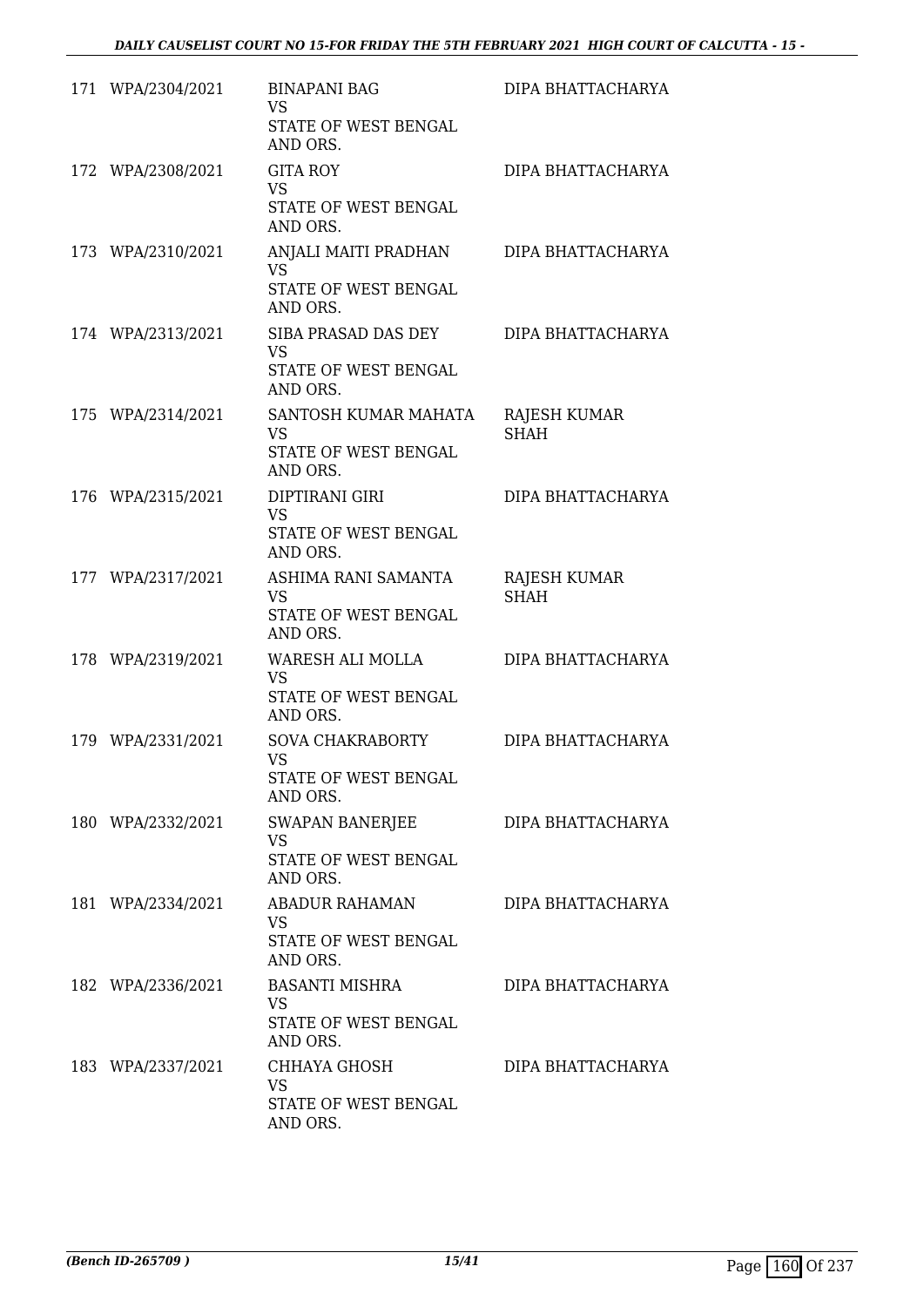| 184 WPA/2339/2021 | <b>TAPAN KR NATH</b><br><b>VS</b><br>STATE OF WEST BENGAL<br>AND ORS.  | <b>BISWAJIT MAL</b>                |
|-------------------|------------------------------------------------------------------------|------------------------------------|
| 185 WPA/2342/2021 | GOURI BHATTACHARYA<br><b>VS</b><br>STATE OF WEST BENGAL<br>AND ORS.    | <b>BISWAJIT MAL</b>                |
| 186 WPA/2344/2021 | <b>SHILA PANDEY</b><br><b>VS</b><br>STATE OF WEST BENGAL<br>AND ORS.   | <b>BISWAJIT MAL</b>                |
| 187 WPA/2346/2021 | KHUDAIZA KHATOON<br>VS<br>STATE OF WEST BENGAL<br>AND ORS.             | <b>BISWAJIT MAL</b>                |
| 188 WPA/2348/2021 | <b>ALPANA DAS</b><br><b>VS</b><br>STATE OF WEST BENGAL<br>AND ORS.     | <b>BISWAJIT MAL</b>                |
| 189 WPA/2350/2021 | <b>ASIA KHATOON</b><br>VS<br>STATE OF WEST BENGAL<br>AND ORS.          | <b>BISWAJIT MAL</b>                |
| 190 WPA/2352/2021 | SUTAPA GHOSH BASU<br><b>VS</b><br>STATE OF WEST BENGAL<br>AND ORS.     | <b>BISWAJIT MAL</b>                |
| 191 WPA/2353/2021 | SULEKHA CHAKRABORTY<br>VS<br>STATE OF WEST BENGAL<br>AND ORS.          | <b>RAJESH KUMAR</b><br><b>SHAH</b> |
| 192 WPA/2354/2021 | <b>ASHALATA GHOSH</b><br><b>VS</b><br>STATE OF WEST BENGAL<br>AND ORS. | <b>BISWAJIT MAL</b>                |
| 193 WPA/2355/2021 | <b>AMITA DASH</b><br>VS<br>STATE OF WEST BENGAL<br>AND ORS.            | RAJESH KUMAR<br><b>SHAH</b>        |
| 194 WPA/2356/2021 | LATIKA KUMAR<br>VS.<br>STATE OF WEST BENGAL<br>AND ORS.                | <b>BISWAJIT MAL</b>                |
| 195 WPA/2357/2021 | ASHMA BEGAM<br>VS<br>STATE OF WEST BENGAL<br>AND ORS.                  | <b>BISWAJIT MAL</b>                |
| 196 WPA/2359/2021 | RAJMATI DEVI<br>VS<br>STATE OF WEST BENGAL<br>AND ORS.                 | <b>BISWAJIT MAL</b>                |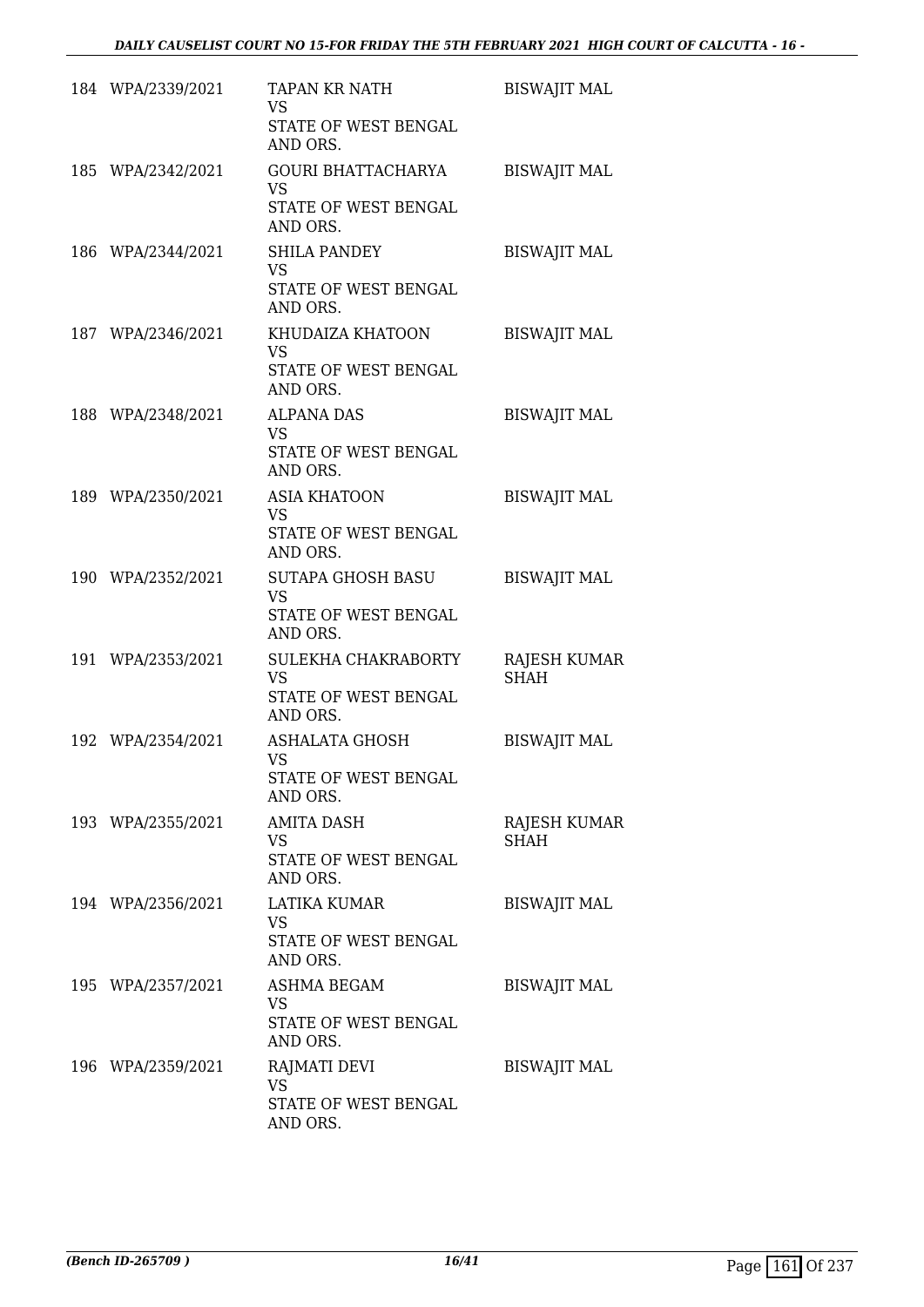| 197 WPA/2361/2021 | <b>NAYAN BASAK</b><br>VS<br>STATE OF WEST BENGAL<br>AND ORS.                        | <b>BISWAJIT MAL</b>         |
|-------------------|-------------------------------------------------------------------------------------|-----------------------------|
| 198 WPA/2365/2021 | <b>ILA DAS</b><br><b>VS</b><br>STATE OF WEST BENGAL<br>AND ORS.                     | <b>BISWAJIT MAL</b>         |
| 199 WPA/2368/2021 | <b>GITA MAITY</b><br><b>VS</b><br>STATE OF WEST BENGAL<br>AND ORS.                  | MOUMI YASMIN                |
| 200 WPA/2369/2021 | CHITTA RANJAN KABIRAJ<br>VS<br>STATE OF WEST BENGAL<br>AND ORS.                     | <b>BISWAJIT MAL</b>         |
| 201 WPA/2371/2021 | RATNA DASGUPTA<br><b>VS</b><br><b>STATE OF WEST BENGAL</b><br>AND ORS.              | <b>BISWAJIT MAL</b>         |
| 202 WPA/2374/2021 | MINATI SARKAR(MODAK)<br><b>VS</b><br>STATE OF WEST BENGAL<br>AND ORS.               | <b>BISWAJIT MAL</b>         |
| 203 WPA/2376/2021 | SWAPAN KR SADHU<br><b>VS</b><br>STATE OF WEST BENGAL<br>AND ORS.                    | <b>BISWAJIT MAL</b>         |
| 204 WPA/2379/2021 | ASHMA KHATOON<br>VS<br>STATE OF WEST BENGAL<br>AND ORS.                             | <b>BISWAJIT MAL</b>         |
| 205 WPA/2402/2021 | <b>BARID BARAN NAYAK</b><br><b>VS</b><br>STATE OF WEST BENGAL<br>AND ORS.           | <b>BISWAJIT MAL</b>         |
| 206 WPA/2403/2021 | CHAITANYA CHARAN<br>SANTRA<br>VS.<br>STATE OF WEST BENGAL<br>AND ORS.               | RAJESH KUMAR<br><b>SHAH</b> |
| 207 WPA/2406/2021 | <b>BRAJENDRA NATH</b><br>MUKHERJEE<br><b>VS</b><br>STATE OF WEST BENGAL<br>AND ORS. | <b>BISWAJIT MAL</b>         |
| 208 WPA/2408/2021 | LATIKA ACHARYA<br>VS<br>STATE OF WEST BENGAL<br>AND ORS.                            | RAJESH KUMAR<br><b>SHAH</b> |
| 209 WPA/2410/2021 | DAYA RANJAN MAHATA<br>VS<br>STATE OF WEST BENGAL<br>AND ORS.                        | RAJESH KUMAR<br><b>SHAH</b> |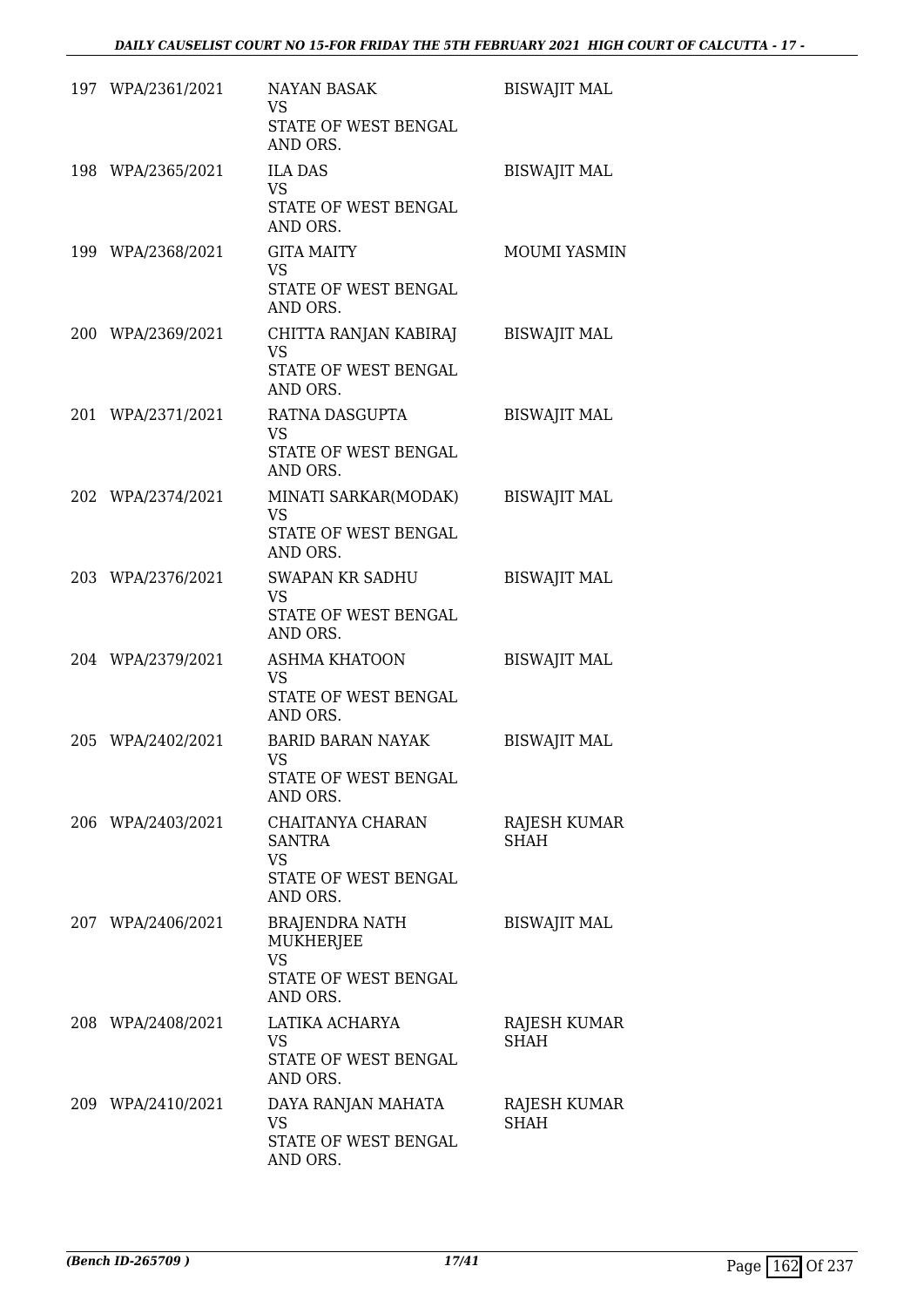| 210 WPA/2412/2021 | ROHIT KUMAR KHAN<br><b>VS</b><br>STATE OF WEST BENGAL<br>AND ORS.                  | <b>RAJESH KUMAR</b><br><b>SHAH</b> |
|-------------------|------------------------------------------------------------------------------------|------------------------------------|
| 211 WPA/2414/2021 | DEBRANI MUKHERJEE<br><b>VS</b><br>State of West Bengal AND<br><b>ORS</b>           | <b>RAJESH KUMAR</b><br><b>SHAH</b> |
| 212 WPA/2416/2021 | LAKSHMI PRIYA BARIK<br><b>VS</b><br>STATE OF WEST BENGAL<br>AND ORS.               | <b>RAJESH KUMAR</b><br><b>SHAH</b> |
| 213 WPA/2419/2021 | SUNIL KUMR SINGHA<br><b>VS</b><br>STATE OF WEST BENGAL<br>AND ORS.                 | RAJESH KUMAR<br><b>SHAH</b>        |
| 214 WPA/2421/2021 | MANJU BALA PALOI<br>(SINGHA)<br><b>VS</b><br>STATE OF WEST BENGAL<br>AND ORS.      | RAJESH KUMAR<br><b>SHAH</b>        |
| 215 WPA/2424/2021 | MANJU BALA PALOI<br>(SINGHA)<br><b>VS</b><br>STATE OF WEST BENGAL<br>AND ORS.      | <b>RAJESH KUMAR</b><br><b>SHAH</b> |
| 216 WPA/2425/2021 | <b>BHANUMATI MAHATA</b><br><b>VS</b><br>STATE OF WEST BENGAL<br>AND ORS.           | RAJESH KUMAR<br><b>SHAH</b>        |
| 217 WPA/2427/2021 | <b>MANU HANSDA</b><br><b>VS</b><br>STATE OF WEST BENGAL<br>AND ORS.                | RAJESH KUMAR<br><b>SHAH</b>        |
| 218 WPA/2429/2021 | DEBRANI MUKHERJEE<br><b>VS</b><br>STATE OF WEST BENGAL<br>AND ORS.                 | RAJESH KUMAR<br><b>SHAH</b>        |
| 219 WPA/2433/2021 | PUSPA DEY<br><b>VS</b><br>STATE OF WEST BENGAL<br>AND ORS.                         | <b>BISWAJIT MAL</b>                |
| 220 WPA/2435/2021 | <b>HARA RANI</b><br>CHATTOPADHYAY<br><b>VS</b><br>STATE OF WEST BENGAL<br>AND ORS. | <b>BISWAJIT MAL</b>                |
| 221 WPA/2437/2021 | ANADI NATH CHOUDHURY<br><b>VS</b><br>STATE OF WEST BENGAL<br>AND ORS.              | <b>BISWAJIT MAL</b>                |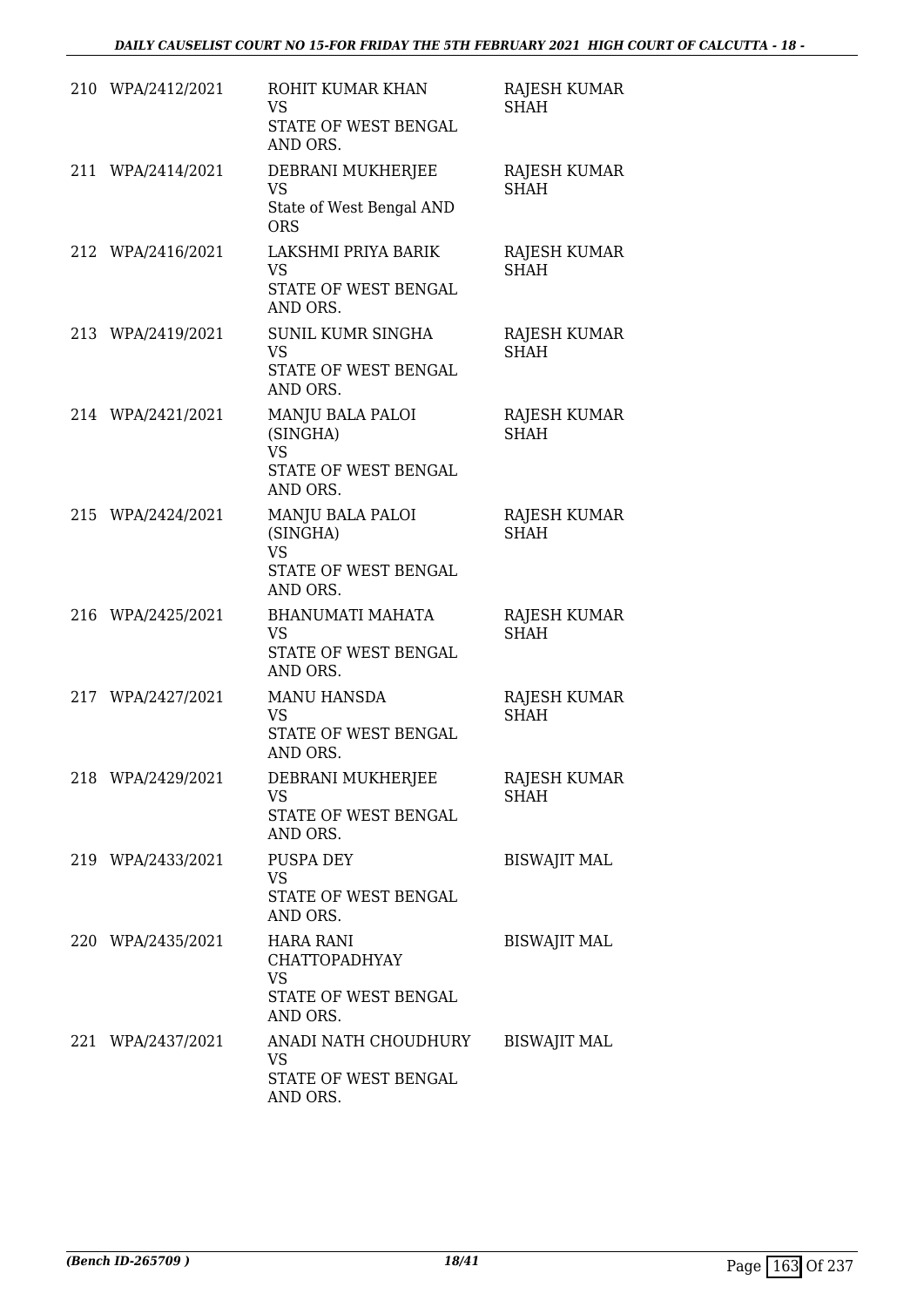| 222 WPA/2438/2021 | SK. FAZLUL HAQUE<br><b>VS</b><br>STATE OF WEST BENGAL                                   | <b>BISWAJIT MAL</b>     |
|-------------------|-----------------------------------------------------------------------------------------|-------------------------|
| 223 WPA/2440/2021 | AND ORS.<br>NARAYANI RAY<br><b>VS</b><br>STATE OF WEST BENGAL<br>AND ORS.               | <b>BISWAJIT MAL</b>     |
| 224 WPA/2455/2021 | DIPAK KANTI MITRA<br><b>VS</b><br>STATE OF WEST BENGAL<br>AND ORS.                      | MD YUSUF ALI            |
| 225 WPA/2458/2021 | SANTA CHOUDHURY<br>VS<br>STATE OF WEST BENGAL<br>AND ORS.                               | MD YUSUF ALI            |
| 226 WPA/2462/2021 | NURNAHAR BEGAM<br><b>VS</b><br>STATE OF WEST BENGAL<br>AND ORS.                         | MD. YUSUF ALI           |
| 227 WPA/2467/2021 | MD. EMAJUDDIN<br><b>VS</b><br>STATE OF WEST BENGAL<br>AND ORS.                          | MD.YUSUF ALI            |
| 228 WPA/2480/2021 | NABA KUMAR MANDAL<br>VS<br>STATE OF WEST BENGAL<br>AND ORS.                             | <b>ASISH KUMAR PAUL</b> |
| 229 WPA/2482/2021 | SUBHAS CHANDRA<br><b>MONDAL</b><br><b>VS</b><br>STATE OF WEST BENGAL<br>AND ORS.        | <b>ASHIS KUMAR PAUL</b> |
| 230 WPA/2484/2021 | NRIPENDRA NATH BARUI<br>VS<br>STATE OF WEST BENGAL<br>AND ORS.                          | ASHIS KUMAR PAUL        |
| 231 WPA/2486/2021 | PURNA CHANDRA RAKSHIT ASHIS KUMAR PAUL<br><b>VS</b><br>STATE OF WEST BENGAL<br>AND ORS. |                         |
| 232 WPA/2489/2021 | <b>RUMITA MONDAL</b><br>VS.<br>STATE OF WEST BENGAL<br>AND ORS.                         | ASHIS KUMAR PAUL        |
| 233 WPA/2497/2021 | <b>SUNIL KR MAITI</b><br><b>VS</b><br>STATE OF WEST BENGAL<br>AND ORS.                  | <b>GOUTAM KR MAITY</b>  |
| 234 WPA/2503/2021 | SRIKANTA KR SWAR<br>VS<br>STATE OF WEST BENGAL<br>AND ORS.                              | <b>GOUTAM KR MAITY</b>  |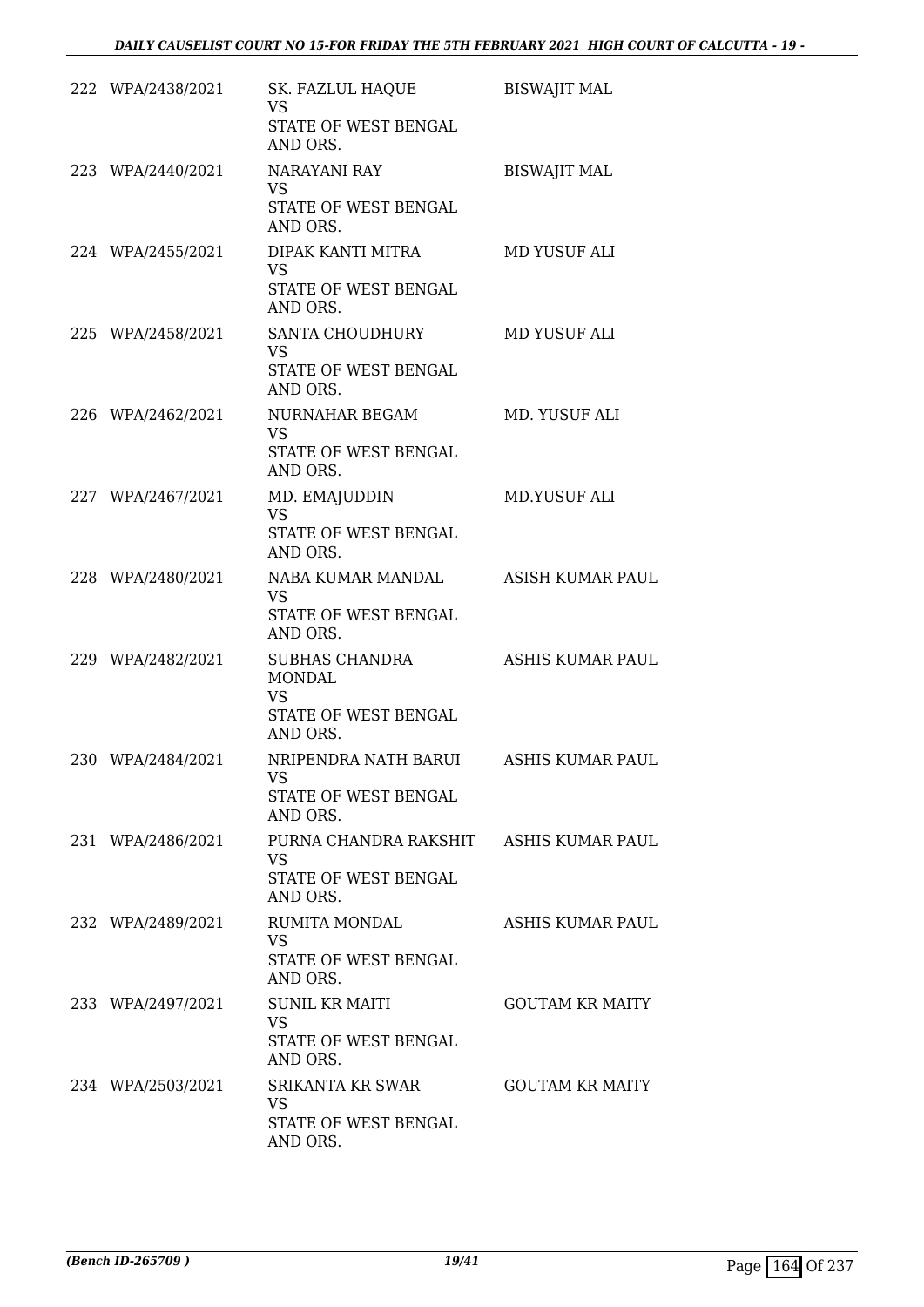|     | 235 WPA/2508/2021 | SUBODH CHANDRA MAITI<br><b>VS</b><br>STATE OF WEST BENGAL<br>AND ORS.   | <b>GOUTAM KR MAITI</b>              |
|-----|-------------------|-------------------------------------------------------------------------|-------------------------------------|
|     | 236 WPA/2512/2021 | <b>BHAGBAT SAMANTA</b><br><b>VS</b><br>STATE OF WEST BENGAL<br>AND ORS. | <b>GOUTAM KR. MAITY</b>             |
|     | 237 WPA/2515/2021 | AMAR KR. JANA<br><b>VS</b><br>STATE OF WEST BENGAL<br>AND ORS.          | <b>GOUTAM KR. MAITY</b>             |
|     | 238 WPA/2516/2021 | PRATIVA RANI GAYEN<br><b>VS</b><br>STATE OF WEST BENGAL<br>AND ORS.     | <b>GOUTAM KR MAITI</b>              |
|     | 239 WPA/2521/2021 | HRISHIKESH SAHU<br><b>VS</b><br>STATE OF WEST BENGAL<br>AND ORS.        | <b>GOUTAM KR. MAITY</b>             |
|     | 240 WPA/2523/2021 | NALINI RANJAN BERA<br><b>VS</b><br>STATE OF WEST BENGAL<br>AND ORS.     | <b>GOUTAM KR MAITI</b>              |
| 241 | WPA/2524/2021     | KALIPADA MANNA<br><b>VS</b><br>STATE OF WEST BENGAL<br>AND ORS.         | <b>GOUTAM KUMAR</b><br><b>MAITY</b> |
|     | 242 WPA/2526/2021 | PUSPA RANI GIRI<br><b>VS</b><br>STATE OF WEST BENGAL<br>AND ORS.        | <b>GOUTAM KUMAR</b><br><b>MAITY</b> |
|     | 243 WPA/2527/2021 | ANATH BANDHU GHORAI<br><b>VS</b><br>STATE OF WEST BENGAL<br>AND ORS.    | <b>GOUTAM KR. MAITY</b>             |
|     | 244 WPA/2529/2021 | <b>BYOMKES SAHOO</b><br>VS<br>STATE OF WEST BENGAL<br>AND ORS.          | <b>GOUTAM KR MAITY</b>              |
|     | 245 WPA/2531/2021 | BISHNU PADA SEN<br><b>VS</b><br><b>STATE OF WEST BENGAL</b><br>AND ORS. | <b>GOUTAM KUMAR</b><br><b>MAITY</b> |
|     | 246 WPA/2532/2021 | CHHAYA MONDAL (KAR)<br><b>VS</b><br>STATE OF WEST BENGAL<br>AND ORS.    | GOUTAM KUMAR<br><b>MAITY</b>        |
|     | 247 WPA/2533/2021 | VILL. AND PO. BOROJ<br><b>VS</b><br>STATE OF WEST BENGAL<br>AND ORS.    | <b>GOUTAM KR. MAITY</b>             |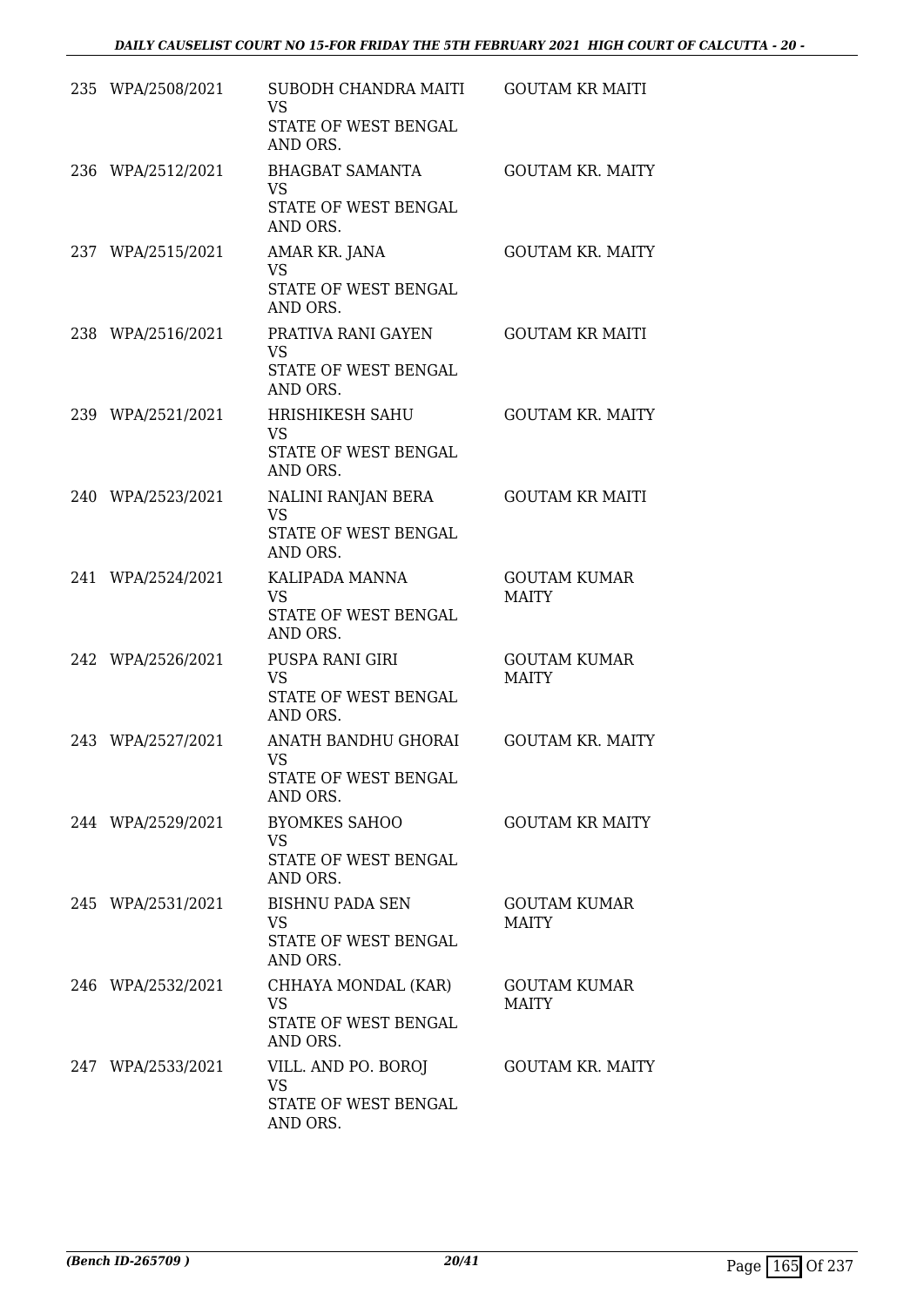| 248 WPA/2534/2021 | <b>AMALA PANIGRAHI</b><br><b>VS</b><br>STATE OF WEST BENGAL<br>AND ORS.             | <b>GOUTAM KR MAITY</b>              |
|-------------------|-------------------------------------------------------------------------------------|-------------------------------------|
| 249 WPA/2537/2021 | <b>GOUTHARI MONDAL</b><br><b>VS</b><br>STATE OF WEST BENGAL<br>AND ORS.             | <b>GOUTAM KUMAR</b><br><b>MAITY</b> |
| 250 WPA/2538/2021 | SUDHANSU SEKHAR DAS<br><b>VS</b><br>STATE OF WEST BENGAL<br>AND ORS.                | <b>GOUTAM KR. MAITY</b>             |
| 251 WPA/2540/2021 | CHANDANA PRADHAN<br><b>VS</b><br>STATE OF WEST BENGAL<br>AND ORS.                   | <b>GOUTAM KR MAITY</b>              |
| 252 WPA/2541/2021 | SK. AOSAN RAHAMAN<br><b>VS</b><br><b>STATE OF WEST BENGAL</b><br>AND ORS.           | <b>GOUTAM KR. MAITY</b>             |
| 253 WPA/2544/2021 | HIMANSHU SEKHAR<br><b>MAHATA</b><br><b>VS</b><br>STATE OF WEST BENGAL<br>AND ORS.   | <b>GOUTAM KR MAITY</b>              |
| 254 WPA/2550/2021 | <b>BIJOY KRISHNA SHIT</b><br><b>VS</b><br>STATE OF WEST BENGAL<br>AND ORS.          | <b>GOUTAM KR MAITI</b>              |
| 255 WPA/2558/2021 | NIHAR RANJAN BERA AND<br>ANR.<br><b>VS</b><br>STATE OF WEST BENGAL<br>AND ORS.      | <b>GOUTAM KR. MAITY</b>             |
| 256 WPA/2563/2021 | PANCHANAN MANDAL<br>VS.<br>STATE OF WEST BENGAL<br>AND ORS.                         | <b>GOUTAM KR. MAITY</b>             |
| 257 WPA/2583/2021 | SWARUP CHANDRA DE<br><b>VS</b><br>State of West Bengal                              | PRITIKANA GANTAIT                   |
| 258 WPA/2586/2021 | KISMOTARA KHATUN AND<br><b>ANR</b><br><b>VS</b><br>STATE OF WEST BENGAL<br>AND ORS. | KRISHNA KESHAB<br>PAUL.             |
| 259 WPA/2588/2021 | ANANGA MOHAN PASARI<br><b>VS</b><br>STATE OF WEST BENGAL<br>AND ORS.                | PRITIKANA GANTAIT                   |
| 260 WPA/2591/2021 | SHYAMAPADA SINHA<br>VS<br>STATE OF WEST BENGAL<br>AND ORS.                          | PRITIKANA GANTAIT                   |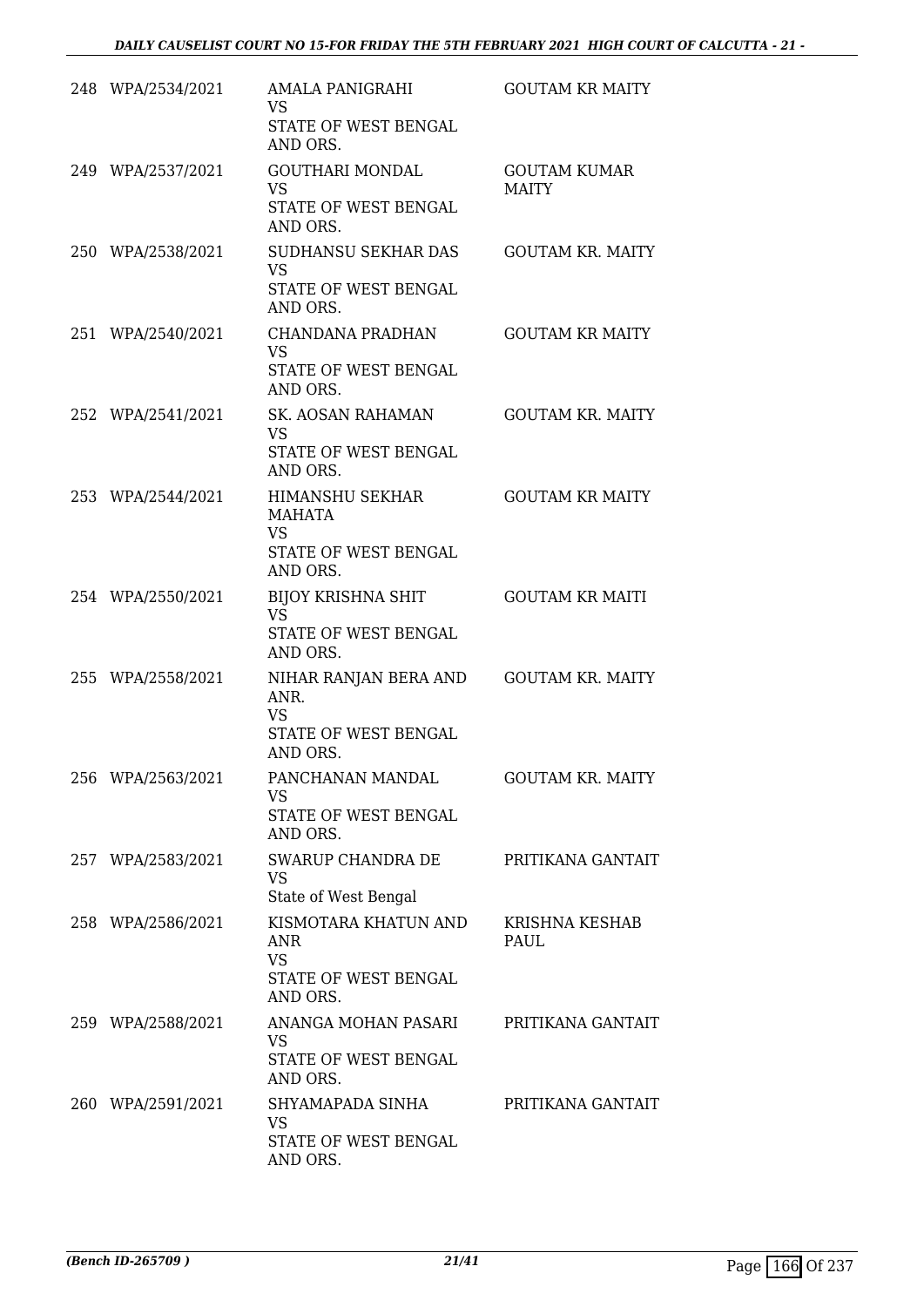| 261 WPA/2593/2021 | KINKAR CHANDRA PAL<br><b>VS</b><br>STATE OF WEST BENGAL<br>AND ORS.                       | PRITIKANA GANTAIT    |
|-------------------|-------------------------------------------------------------------------------------------|----------------------|
| 262 WPA/2597/2021 | BADAL RANI PAUL(BAYEN) PRITIKANA GANTAIT<br><b>VS</b><br>STATE OF WEST BENGAL<br>AND ORS. |                      |
| 263 WPA/2599/2021 | NANDA RANI<br><b>CHAKRABORTY</b><br><b>VS</b><br>STATE OF WEST BENGAL<br>AND ORS.         | PRITIKANA GANTAIT    |
| 264 WPA/2601/2021 | DIPALI BANERJEE<br><b>BHATTACHARJEE</b><br><b>VS</b><br>STATE OF WEST BENGAL<br>AND ORS.  | <b>SUDIPTA MAITI</b> |
| 265 WPA/2602/2021 | SUDHIR KUMAR<br><b>CHATTOPADHYAY</b><br><b>VS</b><br>STATE OF WEST BENGAL<br>AND ORS.     | <b>SUDIPTA MAITI</b> |
| 266 WPA/2605/2021 | <b>ARATI MAITI</b><br><b>VS</b><br>STATE OF WEST BENGAL<br>AND ORS.                       | <b>GOURAB DAS</b>    |
| 267 WPA/2611/2021 | PRABIR KUMAR SASMAL<br><b>VS</b><br>STATE OF WEST BENGAL<br>AND ORS.                      | <b>SUDIPTA MAITI</b> |
| 268 WPA/2616/2021 | <b>ASTAMI RANI DAS</b><br><b>VS</b><br><b>STATE OF WEST BENGAL</b><br>AND ORS.            | <b>GOURAB DAS</b>    |
| 269 WPA/2654/2021 | SANDHYA GHOSH<br><b>VS</b><br><b>STATE OF WEST BENGAL</b><br>AND ORS.                     | <b>BISWAJIT MAL</b>  |
| 270 WPA/2656/2021 | CHHABI RANI DAS<br><b>VS</b><br>STATE OF WEST BENGAL<br>AND ORS.                          | <b>BISWAJIT MAL</b>  |
| 271 WPA/2658/2021 | SANDHYA MONDAL DEY<br><b>VS</b><br>STATE OF WEST BENGAL<br>AND ORS.                       | <b>BISWAJIT MAL</b>  |
| 272 WPA/2659/2021 | TARARANI CHAKRABORTY<br>VS<br>STATE OF WEST BENGAL<br>AND ORS.                            | <b>GOURAB DAS</b>    |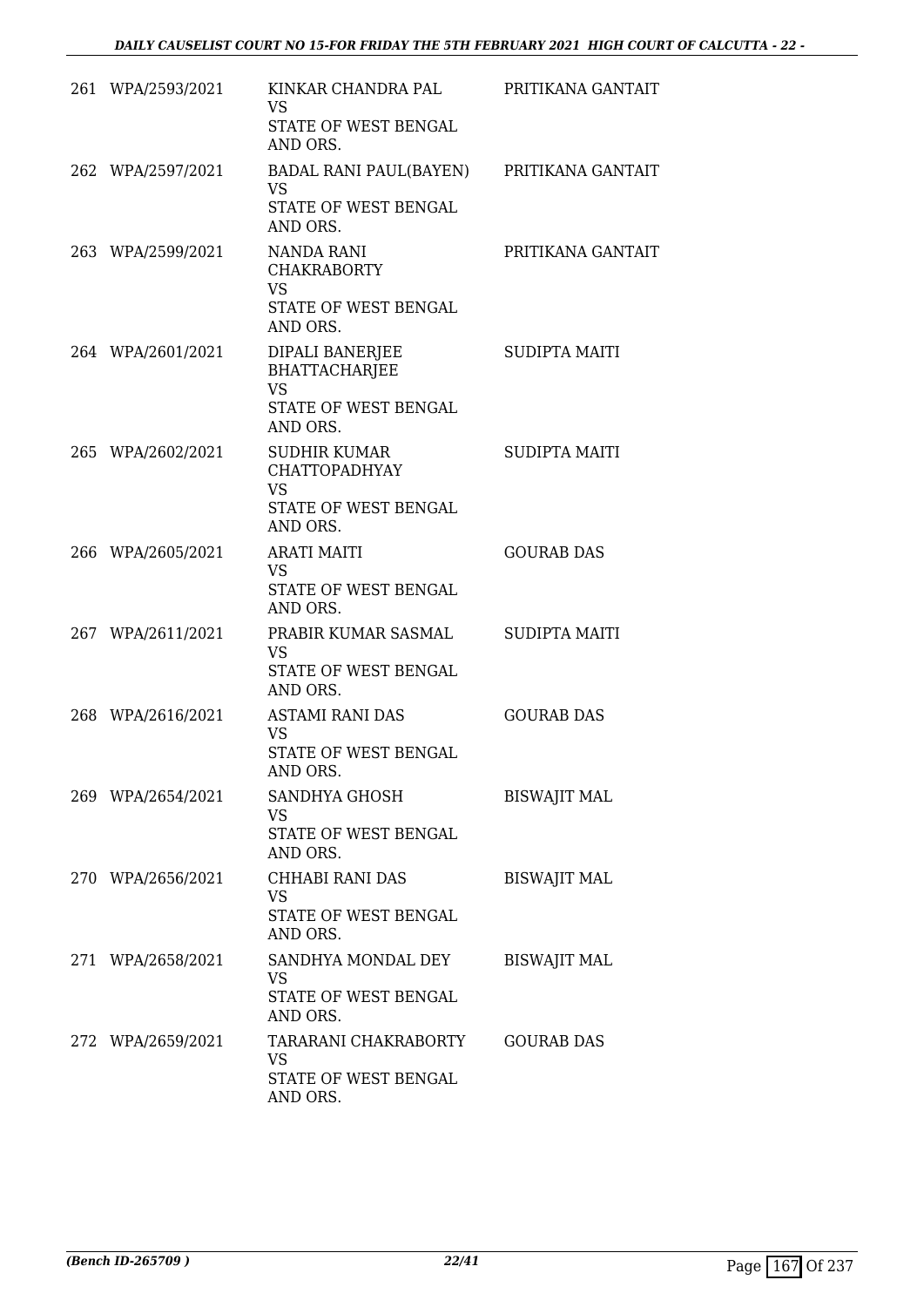| 273 WPA/2660/2021 | SABINA BEGAM<br>VS<br>STATE OF WEST BENGAL<br>AND ORS.                             | <b>BISWAJIT MAL</b>   |
|-------------------|------------------------------------------------------------------------------------|-----------------------|
| 274 WPA/2661/2021 | PUTUL SAMANTA<br><b>VS</b><br>STATE OF WEST BENGAL<br>AND ORS.                     | <b>GOURAB DAS</b>     |
| 275 WPA/2662/2021 | JITENDRA NATH PAL<br><b>VS</b><br>STATE OF WEST BENGAL<br>AND ORS.                 | <b>BISWAJIT B MAL</b> |
| 276 WPA/2663/2021 | <b>SULEKHA PAHARI</b><br><b>VS</b><br>STATE OF WEST BENGAL<br>AND ORS.             | <b>GOURAB DAS</b>     |
| 277 WPA/2664/2021 | RABINDRA NATH DAS<br><b>VS</b><br>STATE OF WEST BENGAL<br>AND ORS.                 | <b>BISWAJIT MAL</b>   |
| 278 WPA/2681/2021 | <b>ADITYA PRASAD</b><br>MUKHERJEE<br><b>VS</b><br>STATE OF WEST BENGAL<br>AND ORS. | <b>IMDADUL BISWAS</b> |
| 279 WPA/2682/2021 | SWARNALATA GHOSH<br><b>VS</b><br>STATE OF WEST BENGAL<br>AND ORS.                  | <b>IMDADUL BISWAS</b> |
| 280 WPA/2684/2021 | NEMAI CHANDRA ADHIKARI<br><b>VS</b><br>STATE OF WEST BENGAL<br>AND ORS.            | <b>IMDADUL BISWAS</b> |
| 281 WPA/2686/2021 | SWARNALATA GHOSH<br>VS<br>STATE OF WEST BENGAL<br>AND ORS.                         | <b>IMDADUL BISWAS</b> |
| 282 WPA/2689/2021 | <b>ILA KUMAR</b><br><b>VS</b><br>STATE OF WEST BENGAL<br>AND ORS.                  | <b>IMDADUL BISWAS</b> |
| 283 WPA/2692/2021 | BENOY KUMAR DAS<br>VS<br>STATE OF WEST BENGAL<br>AND ORS.                          | <b>IMDADUL BISWAS</b> |
| 284 WPA/2695/2021 | <b>GAYATRI GHOSH</b><br><b>VS</b><br>STATE OF WEST BENGAL<br>AND ORS.              | IMDADUL BISWAS        |
| 285 WPA/2697/2021 | NANDALAL GHOSH<br>VS<br>STATE OF WEST BENGAL<br>AND ORS.                           | <b>IMDADUL BISWAS</b> |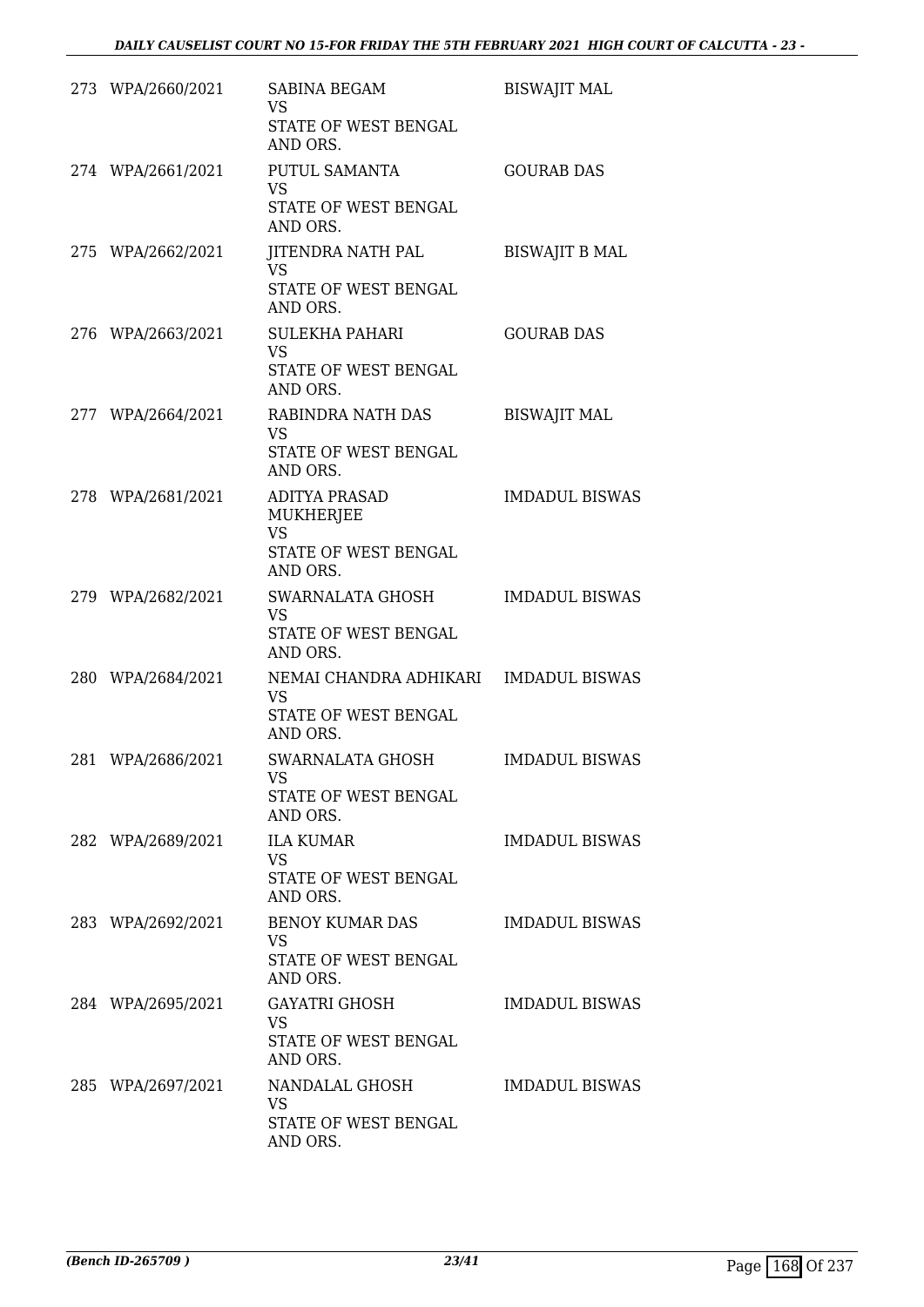| 286 WPA/2707/2021 | <b>ADITYA PRASAD</b><br><b>MUKHERJEE</b><br><b>VS</b><br>STATE OF WEST BENGAL<br>AND ORS. | <b>IMDADUL BISWAS</b> |
|-------------------|-------------------------------------------------------------------------------------------|-----------------------|
| 287 WPA/2708/2021 | <b>ANJALI BISWAS</b><br><b>VS</b><br>STATE OF WEST BENGAL<br>AND ORS.                     | <b>IMDADUL BISWAS</b> |
| 288 WPA/2711/2021 | NIVA KHAMARU<br>VS<br>STATE OF WEST BENGAL<br>AND ORS.                                    | <b>IMDADUL BISWAS</b> |
| 289 WPA/2713/2021 | FAZLULLAH SAIFUDDIN<br>ANSARI<br>VS<br>STATE OF WEST BENGAL<br>AND ORS.                   | <b>IMDADUL BISWAS</b> |
| 290 WPA/2714/2021 | <b>SHYAMANANDA</b><br>MUKHERJEE<br><b>VS</b><br>STATE OF WEST BENGAL<br>AND ORS.          | <b>IMDADUL BISWAS</b> |
| 291 WPA/2717/2021 | DILIP KUMAR GHOSH<br><b>VS</b><br>STATE OF WEST BENGAL<br>AND ORS.                        | <b>IMDADUL BISWAS</b> |
| 292 WPA/2720/2021 | KAKOLI BHATTACHARJEE<br><b>VS</b><br>STATE OF WEST BENGAL<br>AND ORS.                     | <b>IMDADUL BISWAS</b> |
| 293 WPA/2721/2021 | SUMIT SAHA AND ORS.<br>VS<br>STATE OF WEST BENGAL<br>AND ORS.                             | <b>ANITA SHAW</b>     |
| 294 WPA/2723/2021 | EDDUM RANA RAO<br>VS<br>STATE OF WEST BENGAL<br>AND ORS.                                  | <b>IMDADUL BISWAS</b> |
| 295 WPA/2725/2021 | MINU BOSE<br><b>VS</b><br>STATE OF WEST BENGAL<br>AND ORS.                                | <b>IMDADUL BISWAS</b> |
| 296 WPA/2726/2021 | ASIT KUMAR GHOSH<br>VS<br>STATE OF WEST BENGAL<br>AND ORS.                                | SANDIP GHOSH          |
| 297 WPA/2728/2021 | GOUR BARAN GHOSH<br><b>VS</b><br>STATE OF WEST BENGAL<br>AND ORS.                         | <b>IMDADUL BISWAS</b> |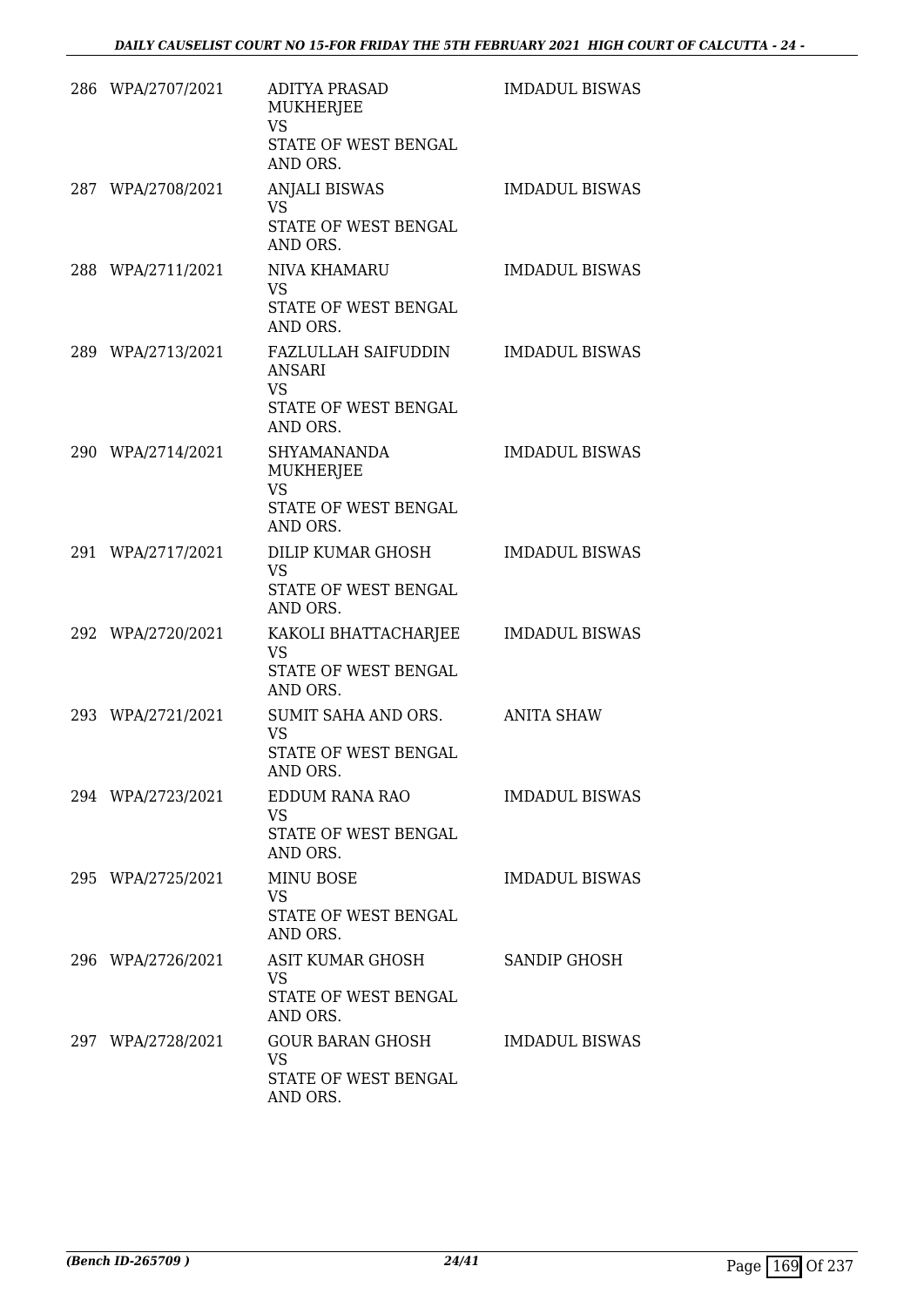| 298 WPA/2729/2021 | BHAJAHARI BISWAS<br><b>VS</b><br>STATE OF WEST BENGAL<br>AND ORS.                   | SANDIP GHOSH                   |
|-------------------|-------------------------------------------------------------------------------------|--------------------------------|
| 299 WPA/2730/2021 | <b>GITA RANI PAUL</b><br><b>VS</b><br>STATE OF WEST BENGAL<br>AND ORS.              | <b>IMDADUL BISWAS</b>          |
| 300 WPA/2734/2021 | DHIRAJ KUMAR ROY<br><b>VS</b><br>STATE OF WEST BENGAL<br>AND ORS.                   | SANDIP GHOSH                   |
| 301 WPA/2735/2021 | <b>GITA RANI PAUL</b><br><b>VS</b><br>STATE OF WEST BENGAL<br>AND ORS.              | <b>IMDADUL BISWAS</b>          |
| 302 WPA/2740/2021 | SURIYA KAJI<br><b>VS</b><br>STATE OF WEST BENGAL<br>AND ORS.                        | <b>SANDIP GHOSH</b>            |
| 303 WPA/2755/2021 | <b>HASINA RAHAMAN</b><br><b>VS</b><br>STATE OF WEST BENGAL<br>AND ORS.              | <b>IMDADUL BISWAS</b>          |
| 304 WPA/2756/2021 | BIRENDRA POREL<br><b>VS</b><br>STATE OF WEST BENGAL<br>AND ORS.                     | <b>SUDIP SARKAR</b>            |
| 305 WPA/2757/2021 | RAMCHANDRA DEY<br><b>CHOWDHURY</b><br><b>VS</b><br>STATE OF WEST BENGAL<br>AND ORS. | <b>IMDADUL BISWAS</b>          |
| 306 WPA/2759/2021 | USHA DEVI KOSTA<br>VS<br>STATE OF WEST BENGAL<br>AND ORS.                           | <b>IMDADUL BISWAS</b>          |
| 307 WPA/2761/2021 | CHITTA RANJAN DAS<br>VS<br>STATE OF WEST BENGAL<br>AND ORS.                         | <b>IMDADUL BISWAS</b>          |
| 308 WPA/2764/2021 | HELEN MUKHERJEE<br><b>VS</b><br>STATE OF WEST BENGAL<br>AND ORS.                    | <b>IMDADUL BISWAS</b>          |
| 309 WPA/2768/2021 | RAMENDRA NATH MANDAL<br><b>VS</b><br>STATE OF WEST BENGAL<br>AND ORS.               | SABITA KHUTIA<br><b>BHUNYA</b> |
| 310 WPA/2774/2021 | <b>ANITA SINHA</b><br>VS<br>STATE OF WEST BENGAL<br>AND ORS.                        | SABITA KHUTIA<br><b>BHUNYA</b> |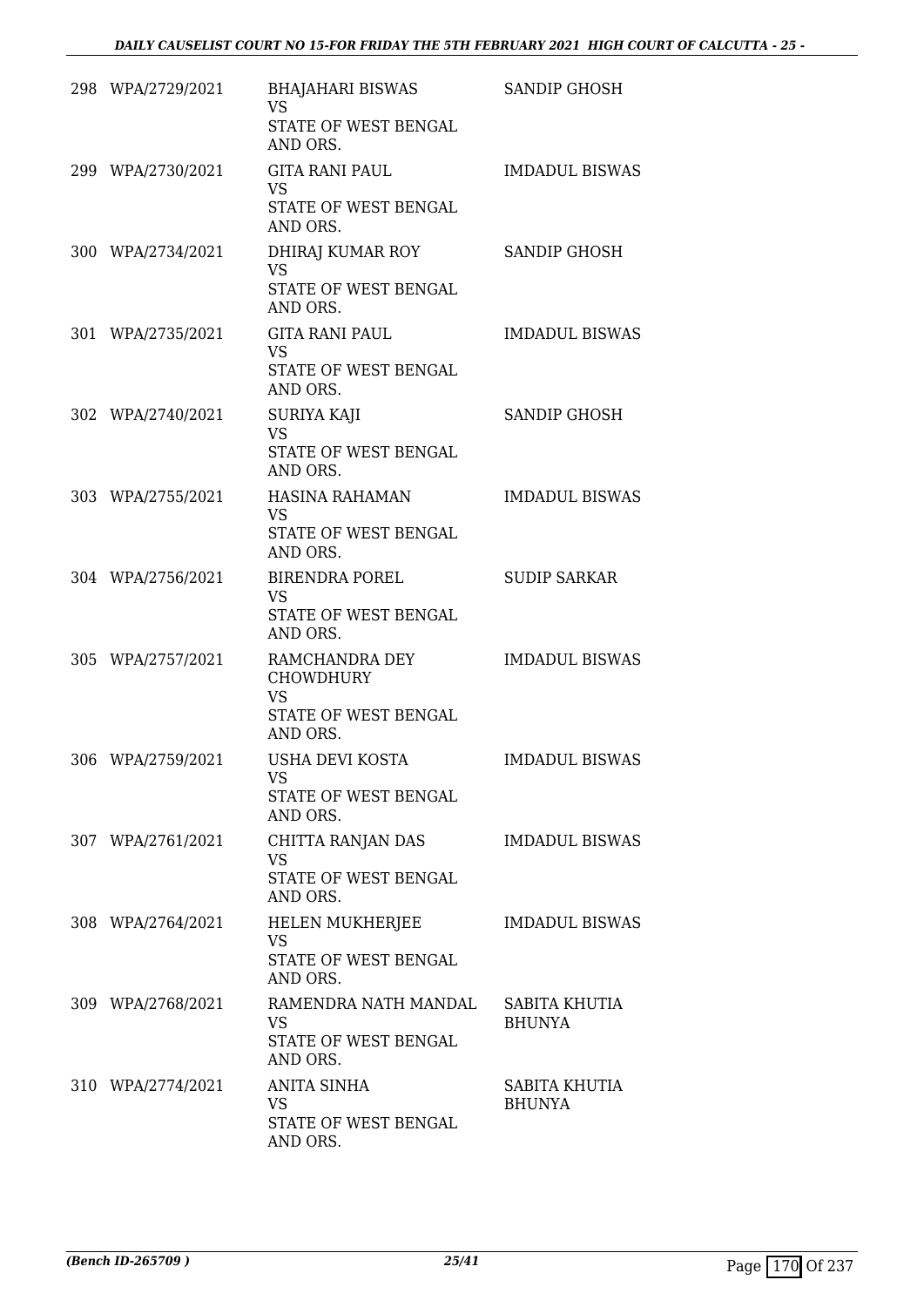| 311 WPA/2775/2021 | DHARITRI SINHA<br>VS.<br>STATE OF WEST BENGAL<br>AND ORS.                   | <b>SUDIP SARKAR</b>             |
|-------------------|-----------------------------------------------------------------------------|---------------------------------|
| 312 WPA/2778/2021 | ANIL CHANDRA MANDAL<br><b>VS</b><br>STATE OF WEST BENGAL<br>AND ORS.        | SABITA KHUTIA<br><b>BHUNYA</b>  |
| 313 WPA/2781/2021 | MEGHA BARAN SEN<br><b>VS</b><br>STATE OF WEST BENGAL<br>AND ORS.            | SABITA KHUTIA<br><b>BHUNYA</b>  |
| 314 WPA/2783/2021 | TUSHAR KANTI HALDER<br><b>VS</b><br>STATE OF WEST BENGAL<br>AND ORS.        | <b>MOUMI YASMIN</b>             |
| 315 WPA/2784/2021 | TARUN KUMAR JHA<br><b>VS</b><br>STATE OF WEST BENGAL<br>AND ORS.            | <b>SABITA</b><br>KHUTIA(BHUNYA) |
| 316 WPA/2786/2021 | ARJUN CHANDRA ROY<br><b>VS</b><br>STATE OF WEST BENGAL<br>AND ORS.          | <b>SABITA</b><br>KHUTIA(BHUNIA) |
| 317 WPA/2791/2021 | <b>SUNIL KUMAR DUTTA</b><br><b>VS</b><br>STATE OF WEST BENGAL<br>AND ORS.   | <b>SABITA</b><br>KHUTIA(BHUNYA) |
| 318 WPA/2792/2021 | SWAPAN KR MANDAL<br><b>VS</b><br>STATE OF WEST BENGAL<br>AND ORS.           | MOUMI YASMIN                    |
| 319 WPA/2794/2021 | KSHITISH CHANDRA<br><b>SARKAR</b><br>VS<br>STATE OF WEST BENGAL<br>AND ORS. | SABITA KHUTIA<br><b>BHUNYA</b>  |
| 320 WPA/2795/2021 | jagadish ch. kayal<br><b>VS</b><br>STATE OF WEST BENGAL<br>AND ORS.         | MOUMI YASMIN                    |
| 321 WPA/2797/2021 | GITA PURKAIT MISTRY<br>VS<br>STATE OF WEST BENGAL<br>AND ORS.               | MOUMI YASMIN                    |
| 322 WPA/2798/2021 | <b>MANI SIKDER</b><br>VS<br>STATE OF WEST BENGAL<br>AND ORS.                | SANDIP GHOAH                    |
| 323 WPA/2801/2021 | MAHADEB CHAKRABORTY<br>VS<br>STATE OF WEST BENGAL<br>AND ORS.               | UTTAM KUMAR DE                  |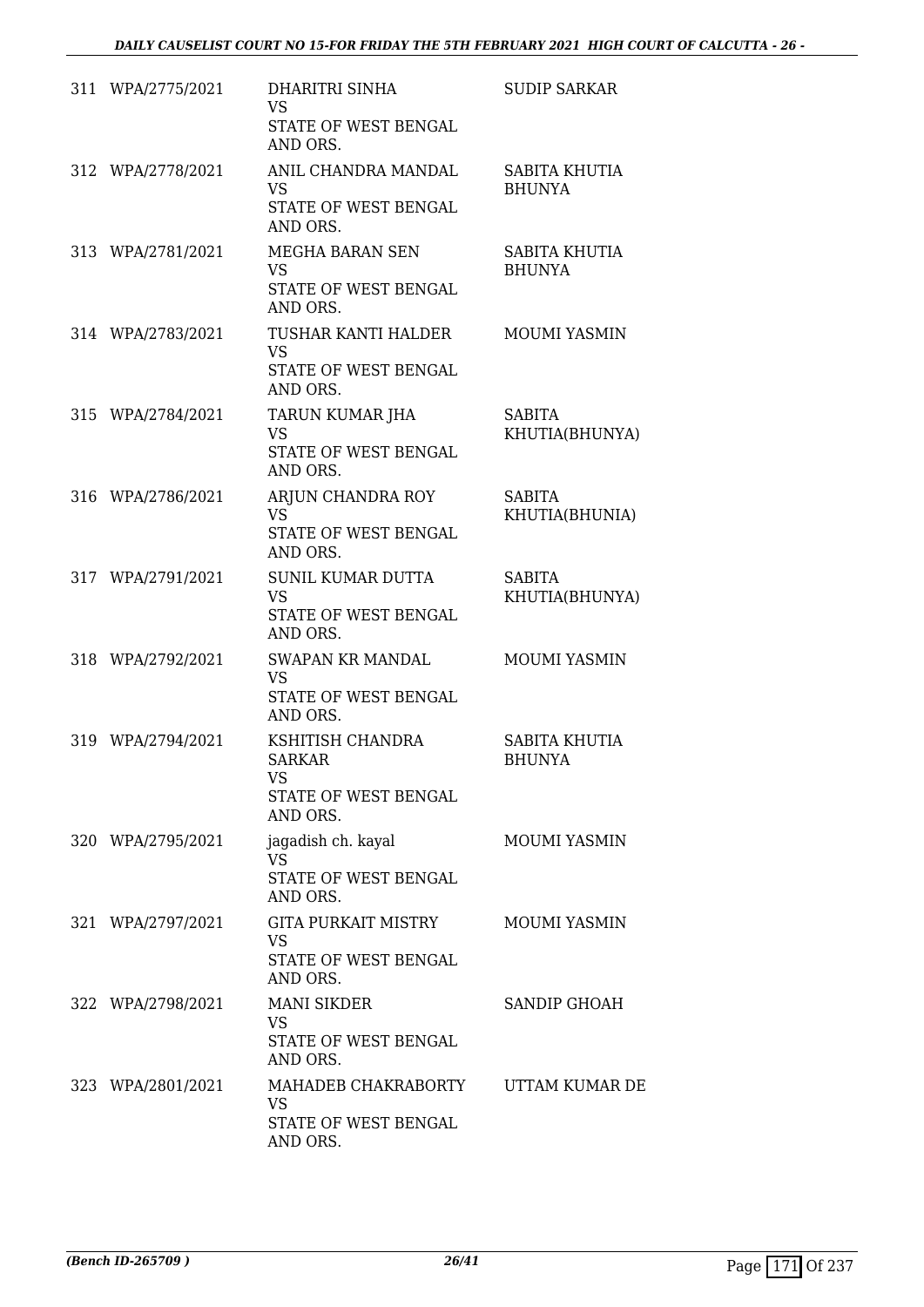| 324 WPA/2802/2021 | <b>SUMITRA BHUNIA</b><br><b>VS</b><br>STATE OF WEST BENGAL<br>AND ORS.               | RAMA HALDER<br><b>SANTRA</b>   |
|-------------------|--------------------------------------------------------------------------------------|--------------------------------|
| 325 WPA/2803/2021 | JAGADISH CHANDRA KAYAL MOUMI YASMIN<br><b>VS</b><br>STATE OF WEST BENGAL<br>AND ORS. |                                |
| 326 WPA/2804/2021 | <b>BANDANA MUNSHI</b><br><b>VS</b><br>STATE OF WEST BENGAL<br>AND ORS.               | SABITA KHUTIA<br><b>BHUNYA</b> |
| 327 WPA/2805/2021 | <b>JOYDEB MAJHI</b><br><b>VS</b><br>STATE OF WEST BENGAL<br>AND ORS.                 | MOUMI YASMIN                   |
| 328 WPA/2810/2021 | GOUR CHANDRA MANDAL<br><b>VS</b><br>STATE OF WEST BENGAL<br>AND ORS.                 | <b>SUDIP SARKAR</b>            |
| 329 WPA/2812/2021 | <b>SAHADEB POREY</b><br><b>VS</b><br>STATE OF WEST BENGAL<br>AND ORS.                | moumi yasmin                   |
| 330 WPA/2813/2021 | <b>SUSANTA KUMAR DAS</b><br><b>VS</b><br>STATE OF WEST BENGAL<br>AND ORS.            | <b>SUDIP SARKAR</b>            |
| 331 WPA/2816/2021 | SANJOY KR KARMAKAR<br><b>VS</b><br>STATE OF WEST BENGAL<br>AND ORS.                  | <b>MOUMI YASMIN</b>            |
| 332 WPA/2821/2021 | GITA PURKAIT (MISTRY)<br><b>VS</b><br>STATE OF WEST BENGAL<br>AND ORS.               | moumi yasmin                   |
| 333 WPA/2824/2021 | SANAT KR. MIDDAY<br>VS<br>STATE OF WEST BENGAL<br>AND ORS.                           | moumi yasmin                   |
| 334 WPA/2825/2021 | JYOTSNA RANI JANA<br>VS.<br>STATE OF WEST BENGAL<br>AND ORS.                         | MOUMI YASMIN                   |
| 335 WPA/2840/2021 | <b>RINA BHADURI</b><br>VS.<br>STATE OF WEST BENGAL<br>AND ORS.                       | SABITA KHUTIA<br><b>BHUNYA</b> |
| 336 WPA/2866/2021 | SANJOY KUMAR KARMAKAR<br><b>VS</b><br>STATE OF WEST BENGAL<br>AND ORS.               | MOUMI YASMIN                   |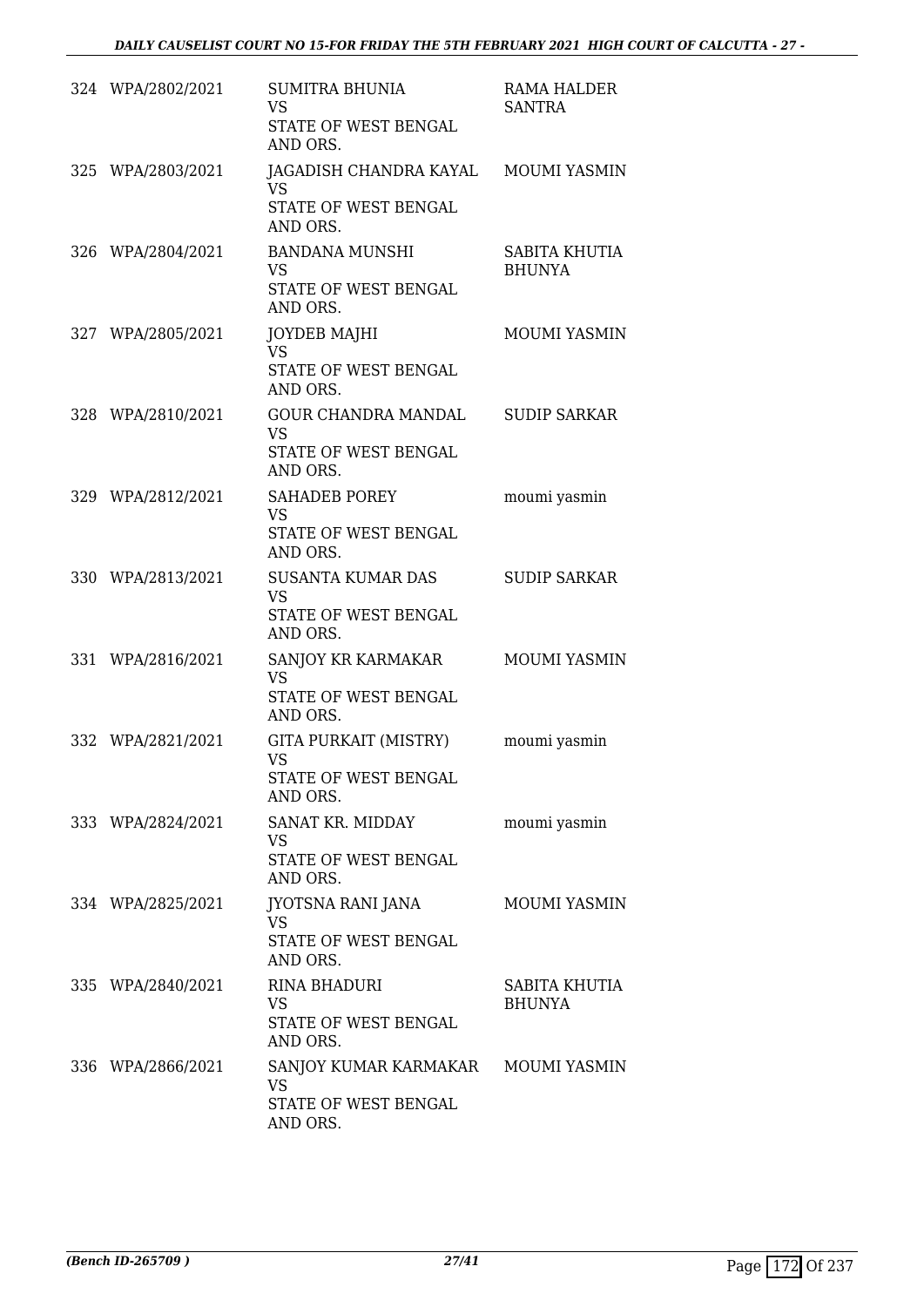| 337 WPA/2948/2021 | JOYDEB CHAKRABORTY<br><b>VS</b><br>STATE OF WEST BENGAL<br>AND ORS.   | SANCHAYITA DE                       |
|-------------------|-----------------------------------------------------------------------|-------------------------------------|
| 338 WPA/2950/2021 | KUL BALA SAMANTA<br><b>VS</b><br>STATE OF WEST BENGAL<br>AND ORS.     | SANCHAYITA DE                       |
| 339 WPA/2958/2021 | SUBAL CHANDRA KISKU<br>VS.<br>STATE OF WEST BENGAL<br>AND ORS.        | SAANCHAYITA DE                      |
| 340 WPA/2962/2021 | KALYANI SAHOO<br><b>VS</b><br>STATE OF WEST BENGAL<br>AND ORS.        | SANCHAYITA DE                       |
| 341 WPA/2965/2021 | SADHANA ADHIKARI<br>VS.<br>STATE OF WEST BENGAL<br>AND ORS.           | SANCHAYITA DE                       |
| 342 WPA/2968/2021 | GITA RANI MAITI<br>VS.<br>STATE OF WEST BENGAL<br>AND ORS.            | SANCHAYITA DE                       |
| 343 WPA/2973/2021 | NANIGOPAL MAHAPATRA<br><b>VS</b><br>STATE OF WEST BENGAL<br>AND ORS.  | <b>BANSHI BADAN</b><br><b>MAITY</b> |
| 344 WPA/2977/2021 | <b>MRINALINI DAS</b><br><b>VS</b><br>STATE OF WEST BENGAL<br>AND ORS. | <b>BANSHI BADAN</b><br><b>MAITY</b> |
| 345 WPA/2979/2021 | <b>FULMANI MANDI</b><br>VS<br>STATE OF WEST BENGAL<br>AND ORS.        | <b>BANSHI BADAN</b><br><b>MAITY</b> |
| 346 WPA/2981/2021 | LAKSHMI KANTA GHOSH<br>VS<br>STATE OF WEST BENGAL<br>AND ORS.         | <b>SANDIP GHOSH</b>                 |
| 347 WPA/3001/2021 | <b>ASOKE MAITI</b><br><b>VS</b><br>STATE OF WEST BENGAL<br>AND ORS.   | SANCHAYITA DE                       |
| 348 WPA/3003/2021 | MALA MAHATA<br><b>VS</b><br>STATE OF WEST BENGAL<br>AND ORS.          | SANCHAYITA DE                       |
| 349 WPA/3005/2021 | JOYDEB CHAKRABORTY<br><b>VS</b><br>STATE OF WEST BENGAL<br>AND ORS.   | SANCHAYITA DE                       |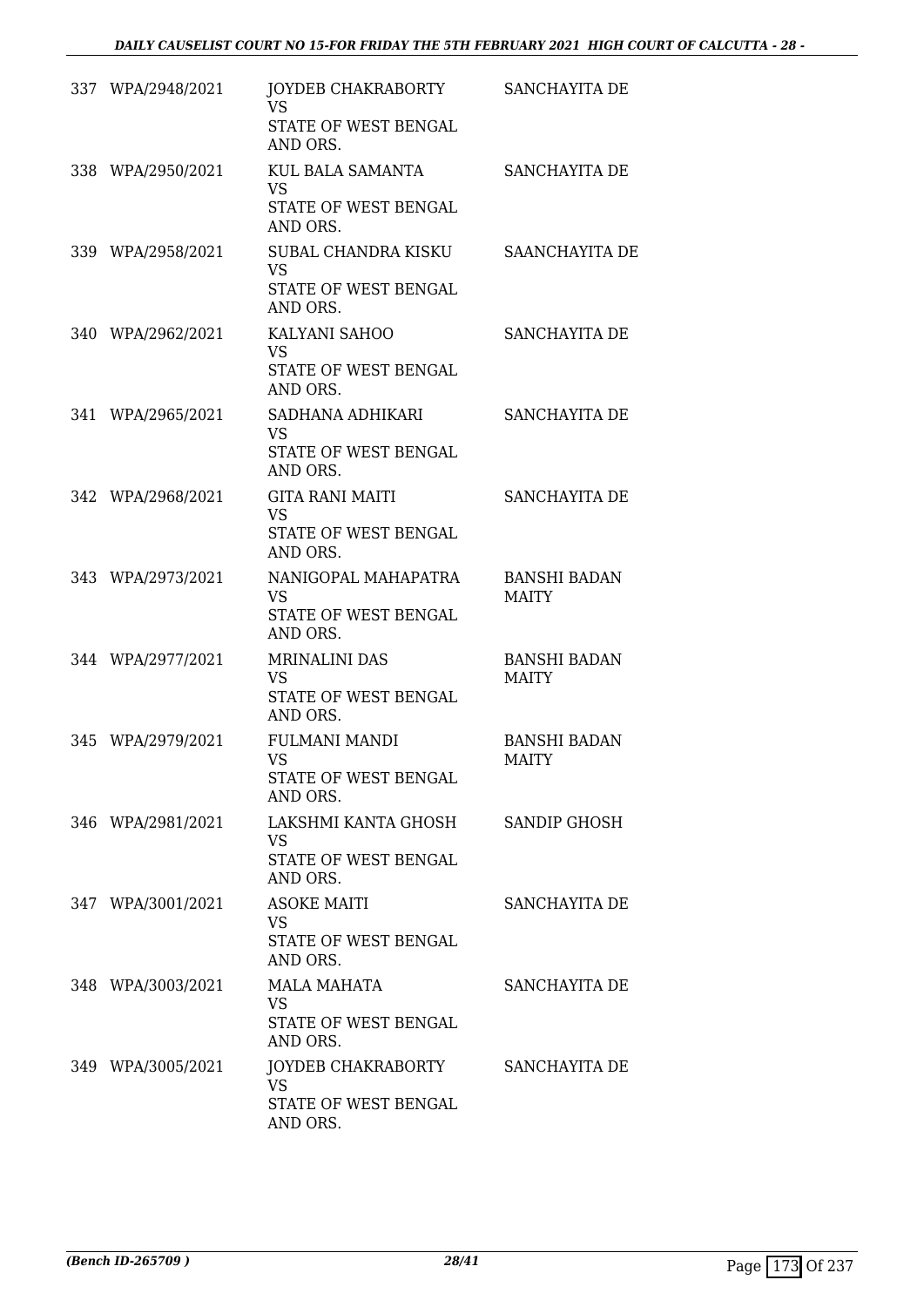| 350 WPA/3009/2021 | TULSHI CHARAN BAIDYA                                                                       | <b>MOUMI YASMIN</b>      |
|-------------------|--------------------------------------------------------------------------------------------|--------------------------|
|                   | <b>VS</b><br>STATE OF WEST BENGAL<br>AND ORS.                                              |                          |
| 351 WPA/3011/2021 | SAMIR KUMAR PAL<br>VS.<br>STATE OF WEST BENGAL<br>AND ORS.                                 | <b>MOUMI YASMIN</b>      |
| 352 WPA/3012/2021 | ANANTA CHARAN DAS<br><b>VS</b><br>STATE OF WEST BENGAL<br>AND ORS.                         | SANCHAYITA DE            |
| 353 WPA/3014/2021 | KISHORI MOHAN SAMANTA<br><b>VS</b><br>STATE OF WEST BENGAL<br>AND ORS.                     | <b>MOUMI YASMIN</b>      |
| 354 WPA/3016/2021 | KALYANI SARKAR NEOGI<br><b>VS</b><br><b>STATE OF WEST BENGAL</b><br>AND ORS.               | <b>SUDIP SARKAR</b>      |
| 355 WPA/3017/2021 | <b>SANAT KR DE</b><br><b>VS</b><br>STATE OF WEST BENGAL<br>AND ORS.                        | SANCHAYITA DE            |
| 356 WPA/3018/2021 | <b>NAMITA SARDAR</b><br><b>VS</b><br>STATE OF WEST BENGAL<br>AND ORS.                      | <b>SUDIP SARKAR</b>      |
| 357 WPA/3021/2021 | NARAYAN DAS<br>MOOKHERJEE<br><b>VS</b><br>STATE OF WEST BENGAL<br>AND ORS.                 | <b>SUDIP SARKAR</b>      |
| 358 WPA/3023/2021 | <b>SANDHYA DAS</b><br><b>VS</b><br>STATE OF WEST BENGAL<br>AND ORS.                        | <b>SANCHAYITA DE</b>     |
| 359 WPA/3029/2021 | SACHIDA NANDA MISHRA<br><b>VS</b><br>STATE OF WEST BENGAL<br>AND ORS.                      | <b>MOUMI YASMIN</b>      |
| 360 WPA/3032/2021 | LAKSHMI KANTA SAREN<br>VS<br>STATE OF WEST BENGAL<br>AND ORS.                              | SANCHAYITA DE            |
| 361 WPA/3035/2021 | <b>SRIS KUMAR</b><br><b>CHATTOPADHYAY</b><br><b>VS</b><br>STATE OF WEST BENGAL<br>AND ORS. | <b>BANSI BADAN MAITY</b> |
| 362 WPA/3036/2021 | SAMBHU CHARAN MAITY<br>VS<br>STATE OF WEST BENGAL<br>AND ORS.                              | MOUMI YASMIN             |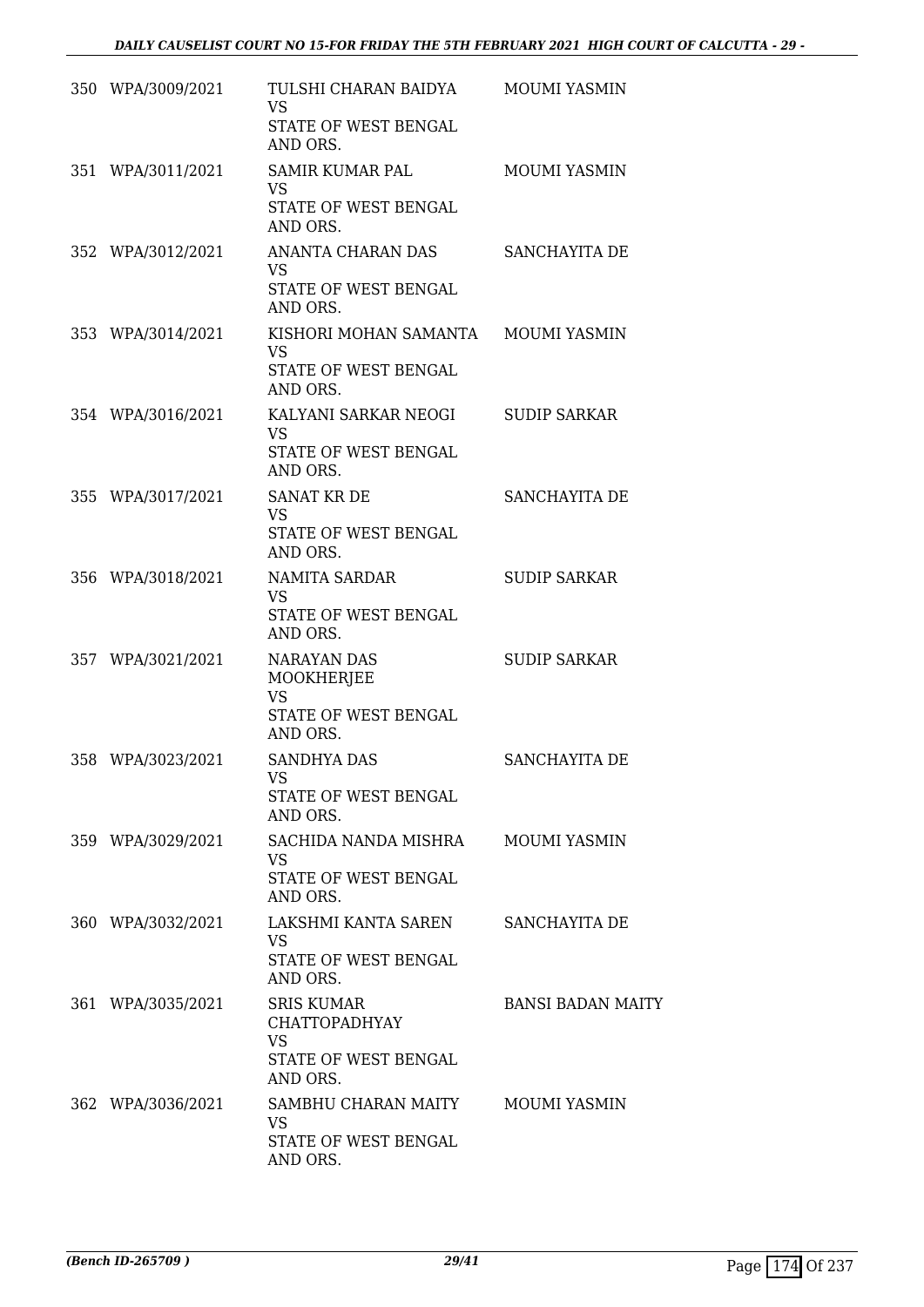| 363 WPA/3041/2021 | SHIBA NARAYAN PAHARI<br><b>VS</b><br>STATE OF WEST BENGAL<br>AND ORS.                   | <b>BANSI BADAN MAITY</b>            |
|-------------------|-----------------------------------------------------------------------------------------|-------------------------------------|
| 364 WPA/3045/2021 | HENA RANI GAJENDRA<br><b>MAHAPATRA</b><br><b>VS</b><br>STATE OF WEST BENGAL<br>AND ORS. | <b>MOUMI YASMIN</b>                 |
| 365 WPA/3050/2021 | HENA RANI GAJENDRA<br><b>MAHAPATRA</b><br><b>VS</b><br>STATE OF WEST BENGAL<br>AND ORS. | MOUMI YASMIN                        |
| 366 WPA/3053/2021 | <b>SK.ABDUL GAFFAR</b><br><b>VS</b><br><b>STATE OF WEST BENGAL</b><br>AND ORS.          | <b>BANSI BADAN MAITY</b>            |
| 367 WPA/3064/2021 | <b>BIRENDRA NATH GIRI</b><br><b>VS</b><br>STATE OF WEST BENGAL<br>AND ORS.              | <b>BANSHI BADAN</b><br><b>MAITY</b> |
| 368 WPA/3066/2021 | <b>GOUR RANI JANA</b><br><b>VS</b><br>STATE OF WEST BENGAL<br>AND ORS.                  | <b>BANSI BADAN MAITY</b>            |
| 369 WPA/3070/2021 | PARUL RANI MAITY<br><b>VS</b><br>STATE OF WEST BENGAL<br>AND ORS.                       | <b>BANSHI BADAN</b><br><b>MAITY</b> |
| 370 WPA/3072/2021 | SIBANI GHORAI<br><b>VS</b><br>STATE OF WEST BENGAL<br>AND ORS.                          | <b>BNASHI BADAN</b><br><b>MAITY</b> |
| 371 WPA/3075/2021 | <b>GOLOK HARI DANA</b><br><b>VS</b><br>STATE OF WEST BENGAL<br>AND ORS.                 | <b>BANSHI BADAN</b><br><b>MAITY</b> |
| 372 WPA/3077/2021 | <b>BIJOY KRISHNA MANNAM</b><br><b>VS</b><br>STATE OF WEST BENGAL<br>AND ORS.            | <b>BANSHI BADAM</b><br><b>MAITY</b> |
| 373 WPA/3080/2021 | MOHANLAL SARKAR<br><b>VS</b><br>STATE OF WEST BENGAL<br>AND ORS.                        | <b>BANSHI BADAN</b><br>MAITY        |
| 374 WPA/3094/2021 | GOBINDA CHANDRA<br><b>ADHIKARI</b><br><b>VS</b><br>STATE OF WEST BENGAL<br>AND ORS.     | <b>BANSHI BADAN</b><br><b>MAITY</b> |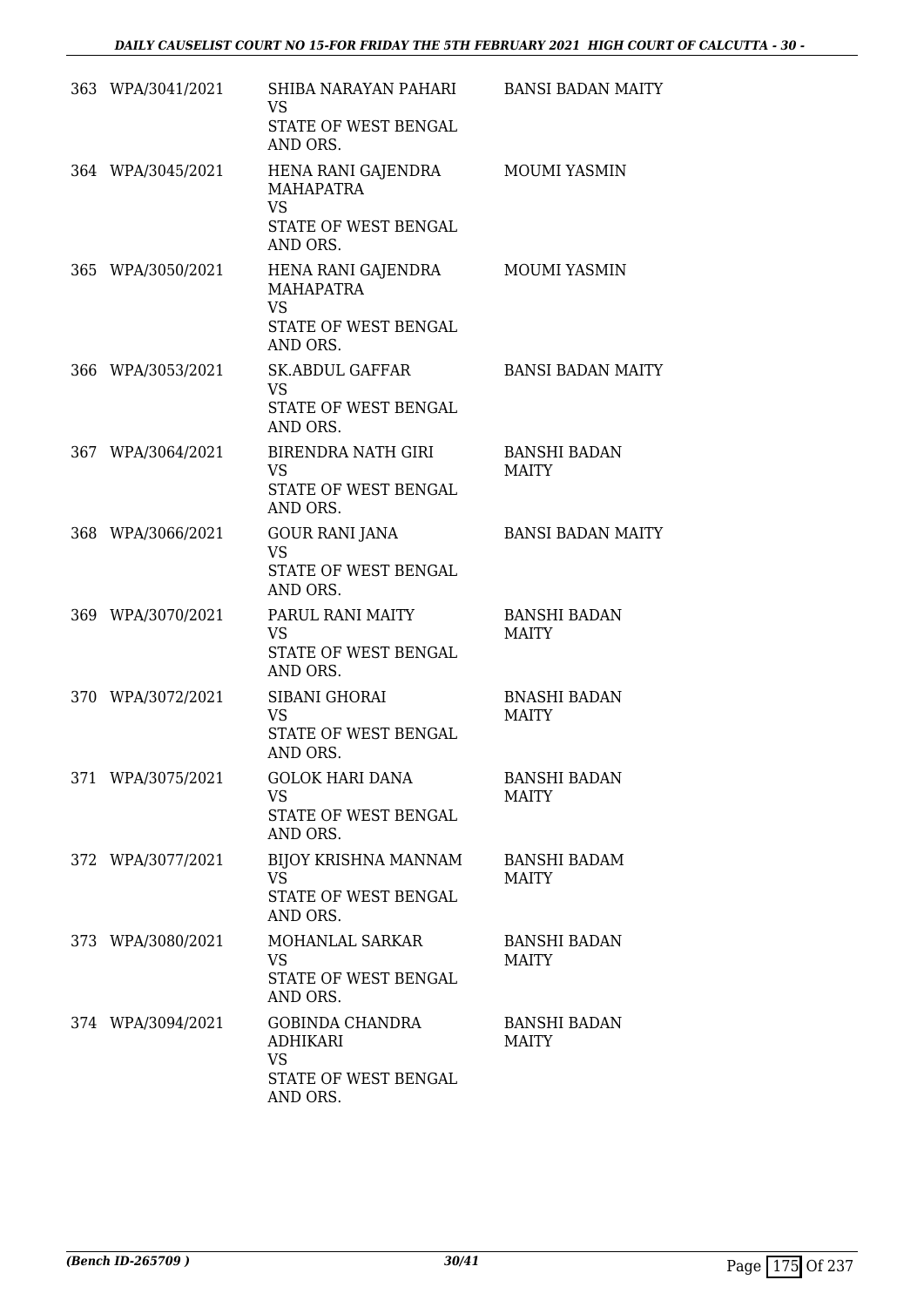|     | 375 WPA/3097/2021 | SANJIT KUMAR BANERJEE<br><b>VS</b><br>STATE OF WEST BENGAL<br>AND ORS.                     | <b>BANSHI BADAN</b><br>MAITY        |
|-----|-------------------|--------------------------------------------------------------------------------------------|-------------------------------------|
|     | 376 WPA/3099/2021 | PARUL JANA<br><b>VS</b><br>STATE OF WEST BENGAL<br>AND ORS.                                | <b>BANSHI BADAN</b><br>MAITY        |
|     | 377 WPA/3100/2021 | SWAPAN KUMAR BANERJEE<br><b>VS</b><br>STATE OF WEST BENGAL<br>AND ORS.                     | <b>BANSHI BADAN</b><br><b>MAITY</b> |
|     | 378 WPA/3102/2021 | NABAB ALI KHAN<br><b>VS</b><br>STATE OF WEST BENGAL<br>AND ORS.                            | <b>BANSHI BADAN</b><br><b>MAITY</b> |
|     | 379 WPA/3104/2021 | <b>SRILA DE</b><br><b>VS</b><br>STATE OF WEST BENGAL<br>AND ORS.                           | NARAYAN CHANDRA<br><b>MONDAL</b>    |
|     | 380 WPA/3106/2021 | PANCHANAN MONDAL<br><b>VS</b><br>STATE OF WEST BENGAL<br>AND ORS.                          | <b>BANSHI BADAN</b><br><b>MAITY</b> |
|     | 381 WPA/3119/2021 | <b>BARNALI SAHIS AND</b><br><b>OTHERS</b><br><b>VS</b><br>STATE OF WEST BENGAL<br>AND ORS. | SATYARANJAN<br><b>KUNDU</b>         |
| 382 | WPA/3122/2021     | THUTURA SINGH SARDAR<br>VS<br>STATE OF WEST BENGAL<br>AND ORS.                             | SATYARANJAN<br><b>KUNDU</b>         |
|     | 383 WPA/3126/2021 | KIRITY BHUSAN MAHATO<br>VS<br>STATE OF WEST BENGAL<br>AND ORS.                             | <b>SATYARANJAN</b><br><b>KUNDU</b>  |
|     | 384 WPA/3130/2021 | <b>BARNALI SAHIS AND</b><br><b>OTHERS</b><br><b>VS</b><br>STATE OF WEST BENGAL<br>AND ORS. | SATYARANJAN<br><b>KUNDU</b>         |
|     | 385 WPA/3135/2021 | APARNA RAJAK<br><b>VS</b><br>STATE OF WEST BENGAL<br>AND ORS.                              | SATYARANJAN<br><b>KUNDU</b>         |
|     | 386 WPA/3139/2021 | KABITA CHATTERJEE<br>VS<br>STATE OF WEST BENGAL<br>AND ORS.                                | SATYARANJAN<br><b>KUNDU</b>         |
|     | 387 WPA/3142/2021 | KIRITY BHUSAN MAHATO<br>VS<br>STATE OF WEST BENGAL<br>AND ORS.                             | SATYARANJAN<br><b>KUNDU</b>         |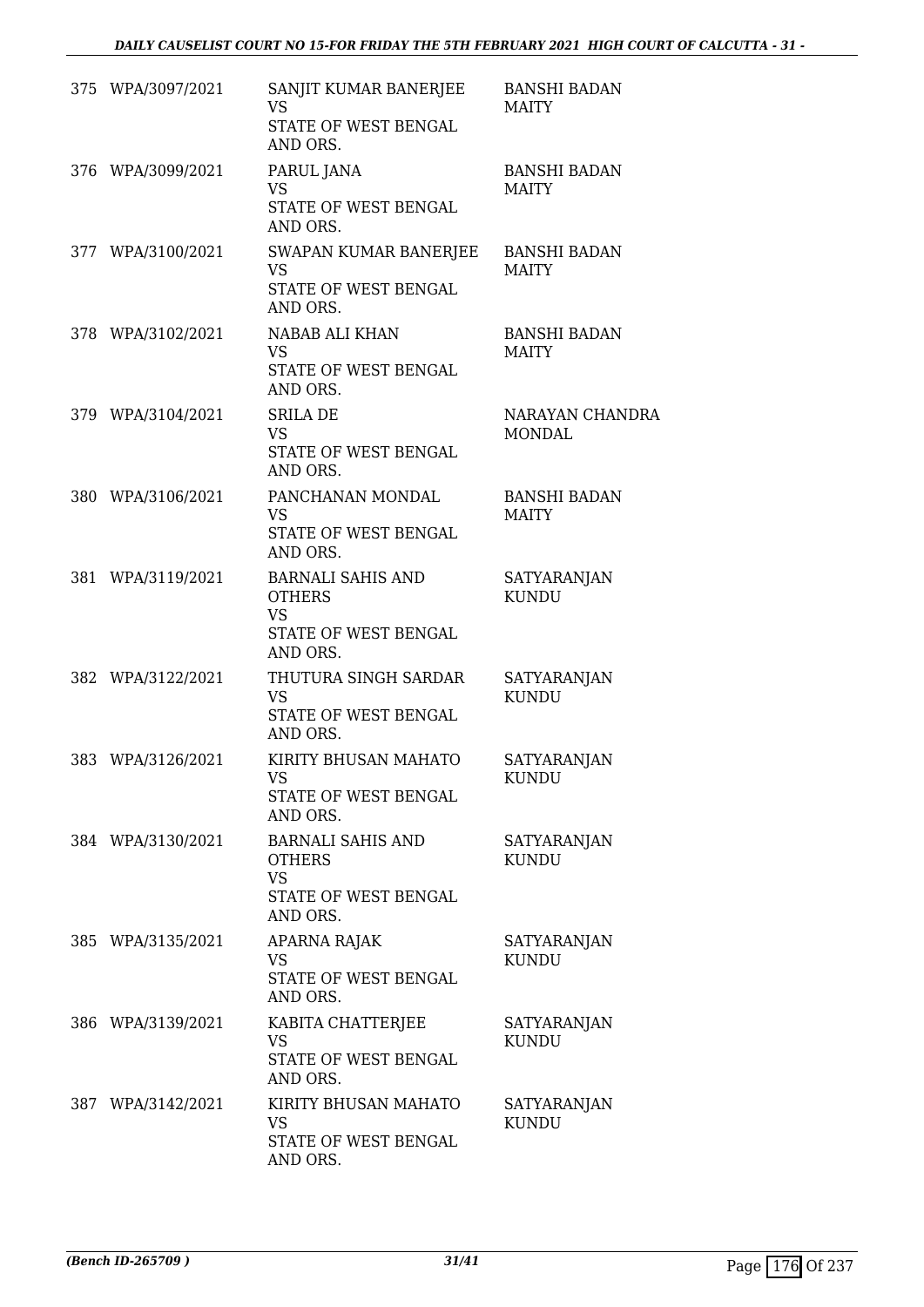| 388 WPA/3145/2021 | CHAMPA PRAMANIK AND<br><b>OTHERS</b><br>VS.<br>STATE OF WEST BENGAL<br>AND ORS.   | SATYARANJAN<br><b>KUNDU</b>         |
|-------------------|-----------------------------------------------------------------------------------|-------------------------------------|
| 389 WPA/3153/2021 | <b>BANSHIDHAR PARBAT</b><br><b>VS</b><br>STATE OF WEST BENGAL<br>AND ORS.         | <b>BANSHI BADAN</b><br><b>MAITY</b> |
| 390 WPA/3159/2021 | <b>JASODA PURKAIT</b><br><b>VS</b><br>STATE OF WEST BENGAL<br>AND ORS.            | <b>BANSHI BADAN</b><br><b>MAITY</b> |
| 391 WPA/3162/2021 | NIBARAN CHANDRA<br><b>MAHATO</b><br><b>VS</b><br>STATE OF WEST BENGAL<br>AND ORS. | <b>SATYARANJAN</b><br><b>KUNDU</b>  |
| 392 WPA/3167/2021 | <b>JNANJAN MAHATO</b><br><b>VS</b><br>STATE OF WEST BENGAL<br>AND ORS.            | SATYARANJAN<br><b>KUNDU</b>         |
| 393 WPA/3180/2021 | <b>BHIKHAMBAR MAHATO</b><br><b>VS</b><br>STATE OF WEST BENGAL<br>AND ORS.         | SATYARANJAN<br><b>KUNDU</b>         |
| 394 WPA/3195/2021 | <b>MATHURA PRASAD</b><br>RAJOWAR<br><b>VS</b><br>STATE OF WEST BENGAL<br>AND ORS. | SATYARANJAN<br><b>KUNDU</b>         |
| 395 WPA/3198/2021 | <b>GANDHESWARI MAHATO</b><br>VS<br>STATE OF WEST BENGAL<br>AND ORS.               | SATYARANJAN<br><b>KUNDU</b>         |
| 396 WPA/3201/2021 | APARNA RAJAK<br>VS<br>STATE OF WEST BENGAL<br>AND ORS.                            | SATYARANJAN<br><b>KUNDU</b>         |
| 397 WPA/3202/2021 | MANJUSRI BANERJEE<br>VS<br>STATE OF WEST BENGAL<br>AND ORS.                       | <b>SATYARANJAN</b><br><b>KUNDU</b>  |
| 398 WPA/3205/2021 | LAKSHMAN CHANDRA JANA<br>VS<br>STATE OF WEST BENGAL<br>AND ORS.                   | <b>MOUMI YASMIN</b>                 |
| 399 WPA/3206/2021 | MD GOLAM ROSUL MOLLA<br>VS<br>STATE OF WEST BENGAL<br>AND ORS.                    | <b>BANSHI BADAN</b><br><b>MAITY</b> |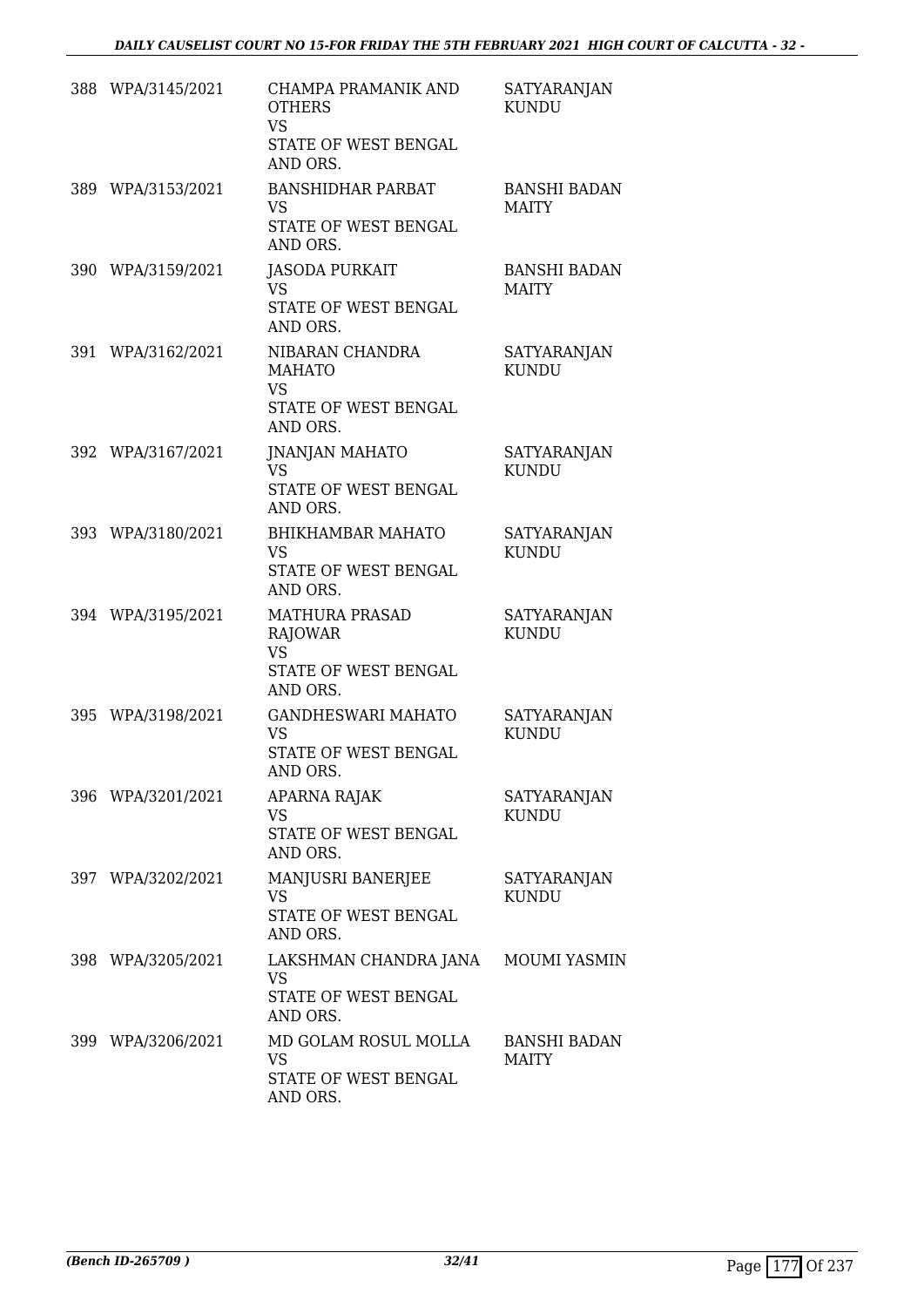|     | 400 WPA/3208/2021 | PRAFULLA KR ROY<br><b>VS</b><br>STATE OF WEST BENGAL<br>AND ORS.           | <b>BANSHI BADAN</b><br><b>MAITY</b> |
|-----|-------------------|----------------------------------------------------------------------------|-------------------------------------|
| 401 | WPA/3211/2021     | NILIMA PRAMANICK<br><b>VS</b><br>STATE OF WEST BENGAL<br>AND ORS.          | SABITA KHUTIA<br><b>BHUNYA</b>      |
|     | 402 WPA/3212/2021 | <b>SUBHADRA BARIK</b><br>VS.<br>STATE OF WEST BENGAL<br>AND ORS.           | <b>BANSHI BADAN</b><br><b>MAITY</b> |
|     | 403 WPA/3215/2021 | <b>BANSHIDHAR PARBAT</b><br>VS<br>STATE OF WEST BENGAL<br>AND ORS.         | <b>BANSHI BADAN</b><br><b>MAITY</b> |
|     | 404 WPA/3218/2021 | <b>BHANUMATI SARKAR</b><br><b>VS</b><br>STATE OF WEST BENGAL<br>AND ORS.   | <b>BANSHI BADAN</b><br><b>MAITY</b> |
|     | 405 WPA/3221/2021 | MD. MADAR BOKSH<br>VS<br>STATE OF WEST BENGAL<br>AND ORS.                  | SABITA KHUTIA<br><b>BHUNYA</b>      |
| 406 | WPA/3223/2021     | NAMITA KARMAKAR<br><b>VS</b><br>STATE OF WEST BENGAL<br>AND ORS.           | <b>SUDIP SARKAR</b>                 |
|     | 407 WPA/3224/2021 | <b>BIDYUT LATA SINGHA</b><br><b>VS</b><br>STATE OF WEST BENGAL<br>AND ORS. | <b>BANSHI BADAN</b><br><b>MAITY</b> |
|     | 408 WPA/3230/2021 | PROVABATI SHEE<br><b>VS</b><br>STATE OF WEST BENGAL<br>AND ORS.            | <b>BANSHI BADAN</b><br><b>MAITY</b> |
|     | 409 WPA/3235/2021 | PANCHU GOPAL PRAMANIK<br>VS<br>STATE OF WEST BENGAL<br>AND ORS.            | <b>BANSHI BADAN</b><br>MAITY        |
|     | 410 WPA/3238/2021 | <b>GOUR MOHAN MANDAL</b><br>VS.<br>STATE OF WEST BENGAL<br>AND ORS.        | <b>BANSHI BADAN</b><br><b>MAITY</b> |
|     | 411 WPA/3245/2021 | AMALENDU NAIYA<br>VS.<br>STATE OF WEST BENGAL<br>AND ORS.                  | <b>BANSHI BADAN</b><br><b>MAITY</b> |
|     | 412 WPA/3246/2021 | REKHA BANERJEE<br>VS<br>STATE OF WEST BENGAL<br>AND ORS.                   | SABITA KHUTIA<br><b>BHUNYA</b>      |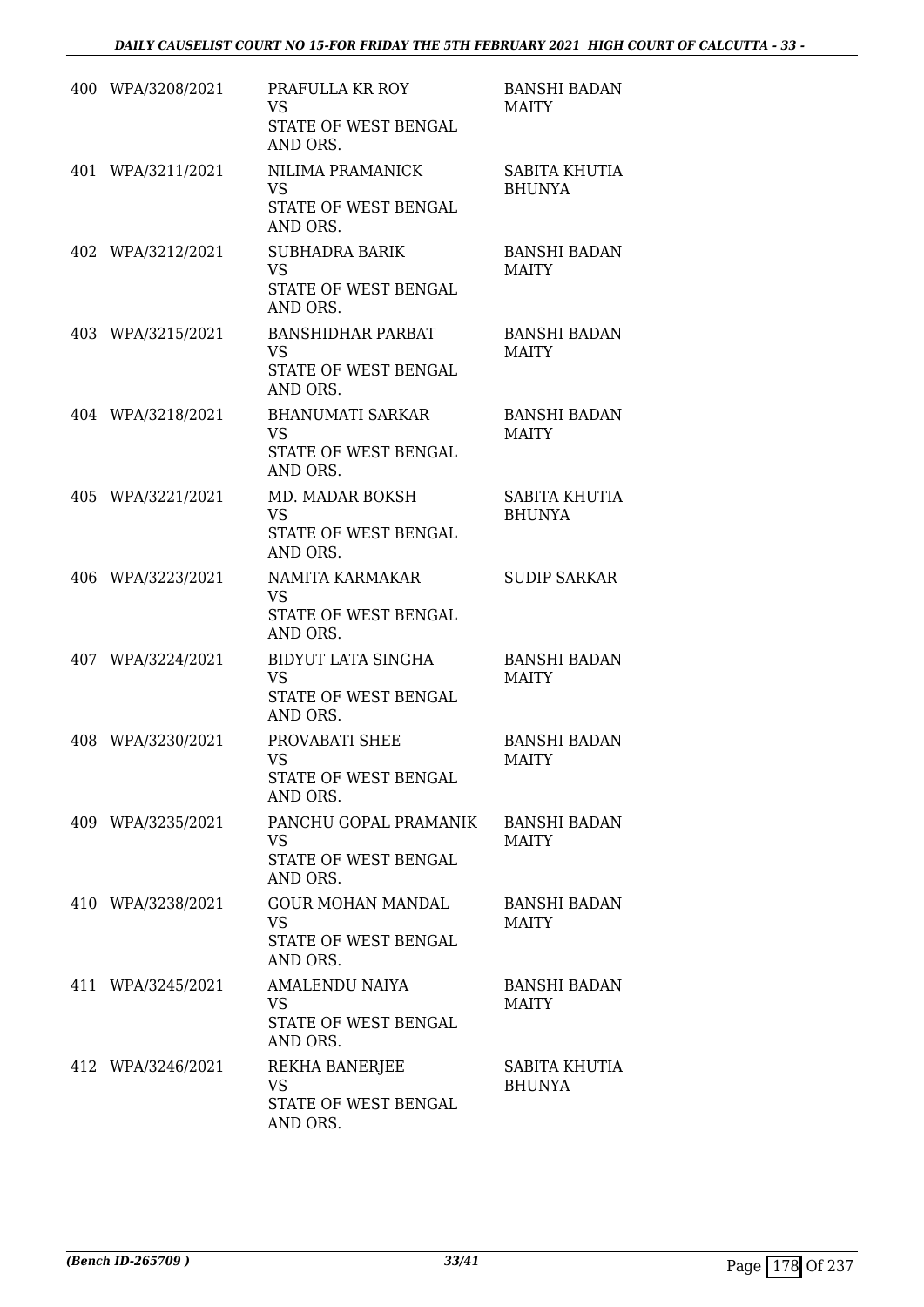| 413 WPA/3251/2021 | PRABIR KR SAHA<br><b>VS</b><br>STATE OF WEST BENGAL<br>AND ORS.           | <b>BANSHI BADAN</b><br><b>MAITY</b>   |
|-------------------|---------------------------------------------------------------------------|---------------------------------------|
| 414 WPA/3257/2021 | PINGALA TANTI<br><b>VS</b><br>STATE OF WEST BENGAL<br>AND ORS.            | <b>BANSHI BADAN</b><br><b>MAITY</b>   |
| 415 WPA/3264/2021 | SYEDA JAHANARA KHATUN<br><b>VS</b><br>STATE OF WEST BENGAL<br>AND ORS.    | <b>SUDIP SARKAR</b>                   |
| 416 WPA/3265/2021 | <b>GANGA BALA MONDAL</b><br><b>VS</b><br>STATE OF WEST BENGAL<br>AND ORS. | <b>BANSHI BADAN</b><br><b>MAITY</b>   |
| 417 WPA/3266/2021 | <b>JUBEDA BIBI</b><br><b>VS</b><br>STATE OF WEST BENGAL<br>AND ORS.       | <b>SABITA KHUTIA</b><br><b>BHUNYA</b> |
| 418 WPA/3270/2021 | PROVABATI SHEE<br><b>VS</b><br>STATE OF WEST BENGAL<br>AND ORS.           | <b>BANSHI BADAN</b><br><b>MAITY</b>   |
| 419 WPA/3272/2021 | NAMITA KARMAKAR<br><b>VS</b><br>STATE OF WEST BENGAL<br>AND ORS.          | <b>SABITA KHUTIA</b><br><b>BHUNYA</b> |
| 420 WPA/3275/2021 | SNEHAMAYEE BHANDARI<br><b>VS</b><br>STATE OF WEST BENGAL<br>AND ORS.      | <b>BANSHI BADAN</b><br><b>MAITY</b>   |
| 421 WPA/3278/2021 | <b>GOUR MOHAN MANDAL</b><br>VS<br>STATE OF WEST BENGAL<br>AND ORS.        | <b>BANSHI BADAN</b><br><b>MAITY</b>   |
| 422 WPA/3280/2021 | CHHANDA BHATTACHARJEE<br><b>VS</b><br>STATE OF WEST BENGAL<br>AND ORS.    | <b>BANSHI BADAN</b><br><b>MAITY</b>   |
| 423 WPA/3281/2021 | SABITA CHAKRABORTY<br><b>VS</b><br>STATE OF WEST BENGAL<br>AND ORS.       | SABITA KHUTIA<br><b>BHUNYA</b>        |
| 424 WPA/3283/2021 | PRABIR KR SAHA<br><b>VS</b><br>STATE OF WEST BENGAL<br>AND ORS.           | <b>BANSHI BADAN</b><br><b>MAITY</b>   |
| 425 WPA/3284/2021 | PARIMAL KUMAR MONDAL<br><b>VS</b><br>STATE OF WEST BENGAL<br>AND ORS.     | SABITA KHUTIA<br><b>BHUNYA</b>        |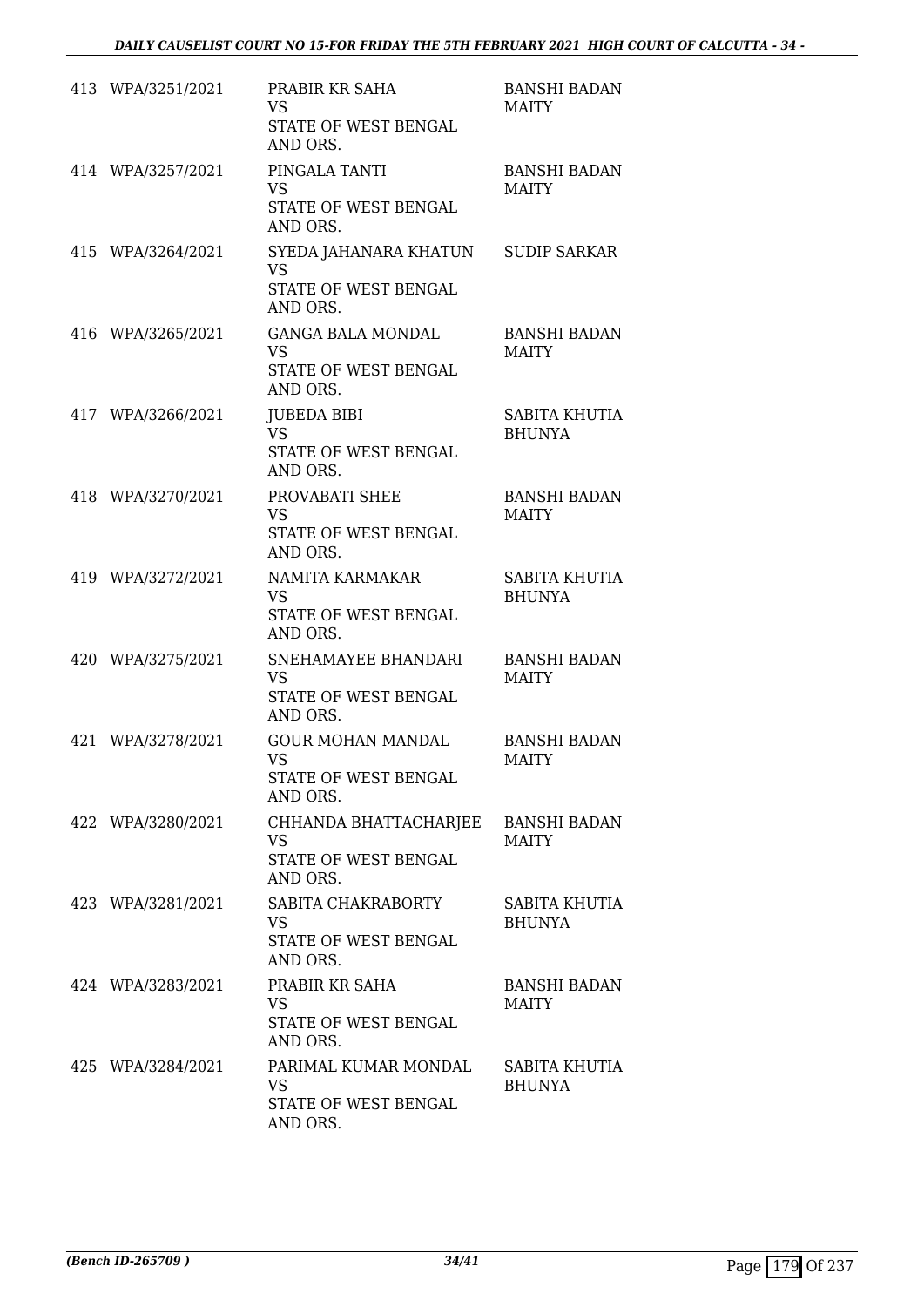| 426 WPA/3285/2021 | <b>ANOWARA KHATUN</b><br><b>SARDAR</b><br><b>VS</b><br>STATE OF WEST BENGAL<br>AND ORS. | <b>BANSHI BADAN</b><br><b>MAITY</b> |
|-------------------|-----------------------------------------------------------------------------------------|-------------------------------------|
| 427 WPA/3287/2021 | <b>BISHNUPADA KAYAL</b><br><b>VS</b><br>STATE OF WEST BENGAL<br>AND ORS.                | SABITA KHUTIA<br><b>BHUNYA</b>      |
| 428 WPA/3289/2021 | <b>SUKUMAR GHOSH</b><br><b>VS</b><br>STATE OF WEST BENGAL<br>AND ORS.                   | <b>BANSHI BADAN</b><br><b>MAITY</b> |
| 429 WPA/3291/2021 | SYEDA ROUSENARA BEGUM<br><b>VS</b><br>STATE OF WEST BENGAL<br>AND ORS.                  | <b>BANSHI BADAN</b><br>MAITY        |
| 430 WPA/3311/2021 | PRAVIT KUMAR GAYEN<br><b>VS</b><br>STATE OF WEST BENGAL<br>AND ORS.                     | SABITA KHUTIA<br><b>BHUNYA</b>      |
| 431 WPA/3316/2021 | <b>BASANTI GAIN</b><br><b>VS</b><br>STATE OF WEST BENGAL<br>AND ORS.                    | <b>SANDIP GHOSH</b>                 |
| 432 WPA/3318/2021 | CHHAIB BAG<br><b>VS</b><br>STATE OF WEST BENGAL<br>AND ORS.                             | <b>SANDIP GHOSH</b>                 |
| 433 WPA/3320/2021 | DULAL CHANDRA DE<br><b>VS</b><br>STATE OF WEST BENGAL<br>AND ORS.                       | <b>SANDIP GHOSH</b>                 |
| 434 WPA/3325/2021 | PRATIMA DAS<br><b>VS</b><br>STATE OF WEST BENGAL<br>AND ORS.                            | <b>SANDIP GHOSH</b>                 |
| 435 WPA/3328/2021 | SAWPNA SAHA<br>VS<br>STATE OF WEST BENGAL<br>AND ORS.                                   | SANDIP GHOSH                        |
| 436 WPA/3331/2021 | SANTOSH KUMAR MANDAL SANDIP GHOSH<br>VS<br>STATE OF WEST BENGAL<br>AND ORS.             |                                     |
| 437 WPA/3345/2021 | PRABIR KUMAR KANSARI<br><b>VS</b><br>STATE OF WEST BENGAL<br>AND ORS.                   | TAMAL TARU PANDA                    |
| 438 WPA/3346/2021 | ASHUTOSH BAIDYA<br><b>VS</b><br>STATE OF WEST BENGAL<br>AND ORS.                        | SANDIP GHOSH                        |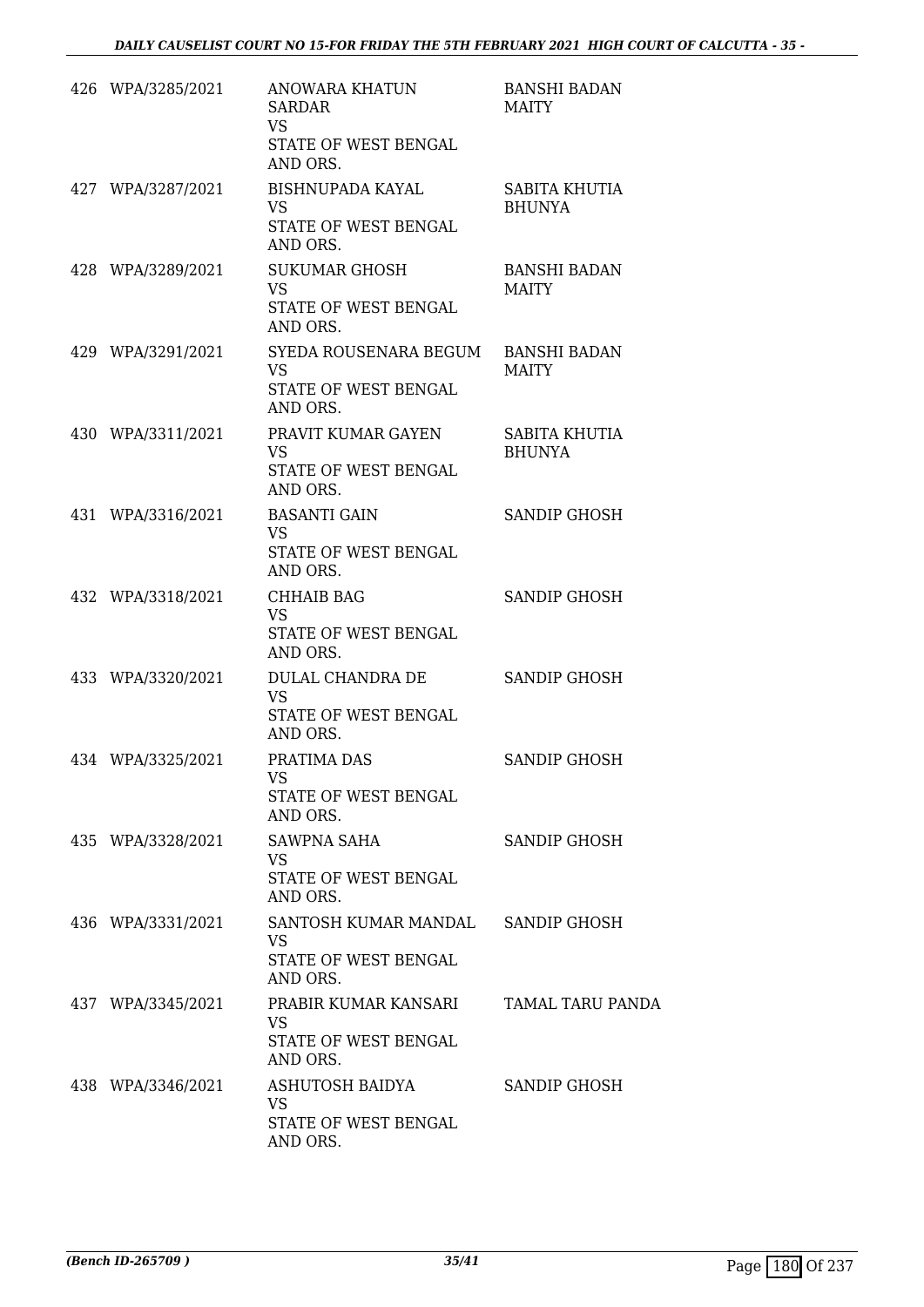| 439 WPA/3349/2021 | SUBODH KUMAR DUTTA<br><b>VS</b><br>STATE OF WEST BENGAL<br>AND ORS.                 | TAMAL TARU PANDA          |
|-------------------|-------------------------------------------------------------------------------------|---------------------------|
| 440 WPA/3350/2021 | KALIPADA MISRA<br><b>VS</b><br>STATE OF WEST BENGAL<br>AND ORS.                     | SABITA KHUTIA<br>(BHUNYA) |
| 441 WPA/3351/2021 | NIRAPADA ROY<br><b>VS</b><br>STATE OF WEST BENGAL<br>AND ORS.                       | TAMAL TARU PANDA          |
| 442 WPA/3353/2021 | MD DAYUD ALI JODDER<br><b>VS</b><br>STATE OF WEST BENGAL<br>AND ORS.                | TAMALTARU PANDA           |
| 443 WPA/3355/2021 | BISWANATH MANDAL<br><b>VS</b><br>STATE OF WEST BENGAL<br>AND ORS.                   | TAMAL TARU PANDA          |
| 444 WPA/3358/2021 | <b>ALAKA PURKAIT</b><br><b>VS</b><br>STATE OF WEST BENGAL<br>AND ORS.               | TAMALTARU PANDA           |
| 445 WPA/3359/2021 | DAYAMAY NASKAR<br><b>VS</b><br>STATE OF WEST BENGAL<br>AND ORS.                     | TAMAL TARU PANDA          |
| 446 WPA/3363/2021 | ASHOKE KUMAR HALDER<br><b>VS</b><br>STATE OF WEST BENGAL<br>AND ORS.                | TAMAL TARU PANDA          |
| 447 WPA/3364/2021 | SHYAMAPRASAD DAS<br><b>VS</b><br>STATE OF WEST BENGAL<br>AND ORS.                   | TAMALTARU PANDA           |
| 448 WPA/3365/2021 | SUDARSHAN CHANDRA<br><b>HALDER</b><br><b>VS</b><br>STATE OF WEST BENGAL<br>AND ORS. | TAMAL TARU PANDA          |
| 449 WPA/3366/2021 | KRISHNA PADA SARKAR<br><b>VS</b><br>STATE OF WEST BENGAL<br>AND ORS.                | <b>DSNDIP GHOSH</b>       |
| 450 WPA/3367/2021 | LUCKY SARKAR<br><b>VS</b><br>STATE OF WEST BENGAL<br>AND ORS.                       | TAMALTARU PANDA           |
| 451 WPA/3369/2021 | SUNITI MAJUMDER<br>VS<br>STATE OF WEST BENGAL<br>AND ORS.                           | <b>SUDIP SARKAR</b>       |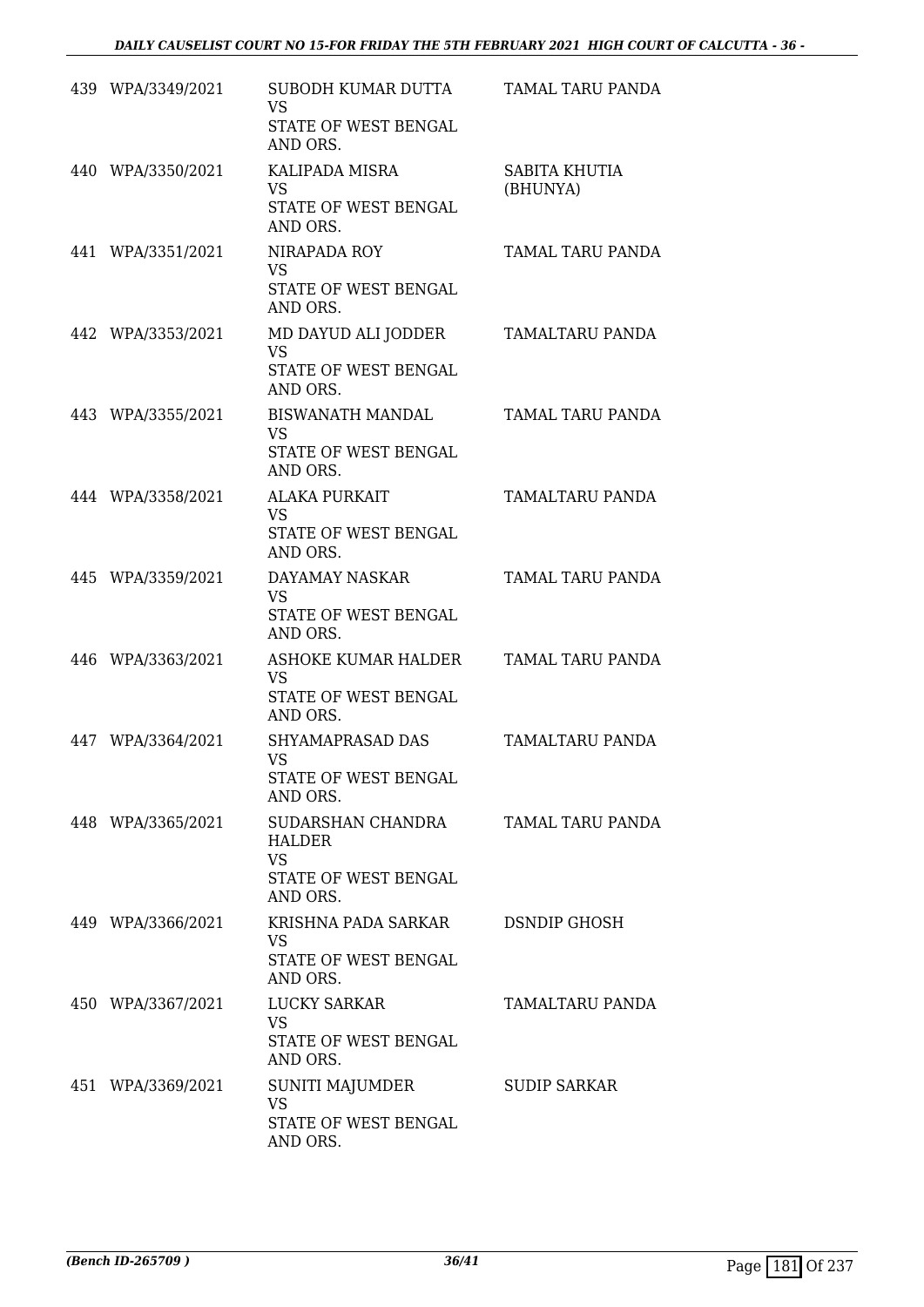| 452 WPA/3372/2021 | NIRMALENDU DAS<br><b>VS</b><br>STATE OF WEST BENGAL<br>AND ORS.                        | SABITA KHUTIA<br><b>BHUNYA</b> |
|-------------------|----------------------------------------------------------------------------------------|--------------------------------|
| 453 WPA/3373/2021 | SUBRATA KUMAR BISWAS TAMAL TARU PANDA<br><b>VS</b><br>STATE OF WEST BENGAL<br>AND ORS. |                                |
| 454 WPA/3375/2021 | NIRMAL KUMAR BHOWMIK<br><b>VS</b><br>STATE OF WEST BENGAL<br>AND ORS.                  | <b>SUDIP SARKAR</b>            |
| 455 WPA/3376/2021 | MANINDRA NATH GHOSH<br><b>VS</b><br>STATE OF WEST BENGAL<br>AND ORS.                   | <b>SANDIP GHOSH</b>            |
| 456 WPA/3377/2021 | KANAILAL MONDAL<br><b>VS</b><br>STATE OF WEST BENGAL<br>AND ORS.                       | SANDIP GHOSH                   |
| 457 WPA/3378/2021 | KAMAL KRISHNA MANDAL<br><b>VS</b><br>STATE OF WEST BENGAL<br>AND ORS.                  | SANDIP GHOSH                   |
| 458 WPA/3379/2021 | RAMPADA ADHIKARY<br><b>VS</b><br>STATE OF WEST BENGAL<br>AND ORS.                      | <b>SANDIP GHOSH</b>            |
| 459 WPA/3386/2021 | CHHABI RANI<br><b>CHAKRABORTY</b><br><b>VS</b><br>STATE OF WEST BENGAL<br>AND ORS.     | <b>SUDIP SARKAR</b>            |
| 460 WPA/3411/2021 | <b>SANDHYA SARDAR</b><br>VS<br>STATE OF WEST BENGAL<br>AND ORS.                        | <b>SANDIP GHOSH</b>            |
| 461 WPA/3413/2021 | KALIDASI RAY<br>VS.<br>STATE OF WEST BENGAL<br>AND ORS.                                | SANDIP GHOSH                   |
| 462 WPA/3420/2021 | RAMKRISHNA ROY<br><b>VS</b><br>STATE OF WEST BENGAL<br>AND ORS.                        | <b>SUDIP SARKAR</b>            |
| 463 WPA/3424/2021 | SYEDA ROUSENARA BEGUM<br><b>VS</b><br>STATE OF WEST BENGAL<br>AND ORS.                 | BANSHI BADAN<br><b>MAITY</b>   |
| 464 WPA/3425/2021 | REKHA RANI ROY<br><b>VS</b><br>STATE OF WEST BENGAL<br>AND ORS.                        | SABITA KHUTIA<br><b>BHUNYA</b> |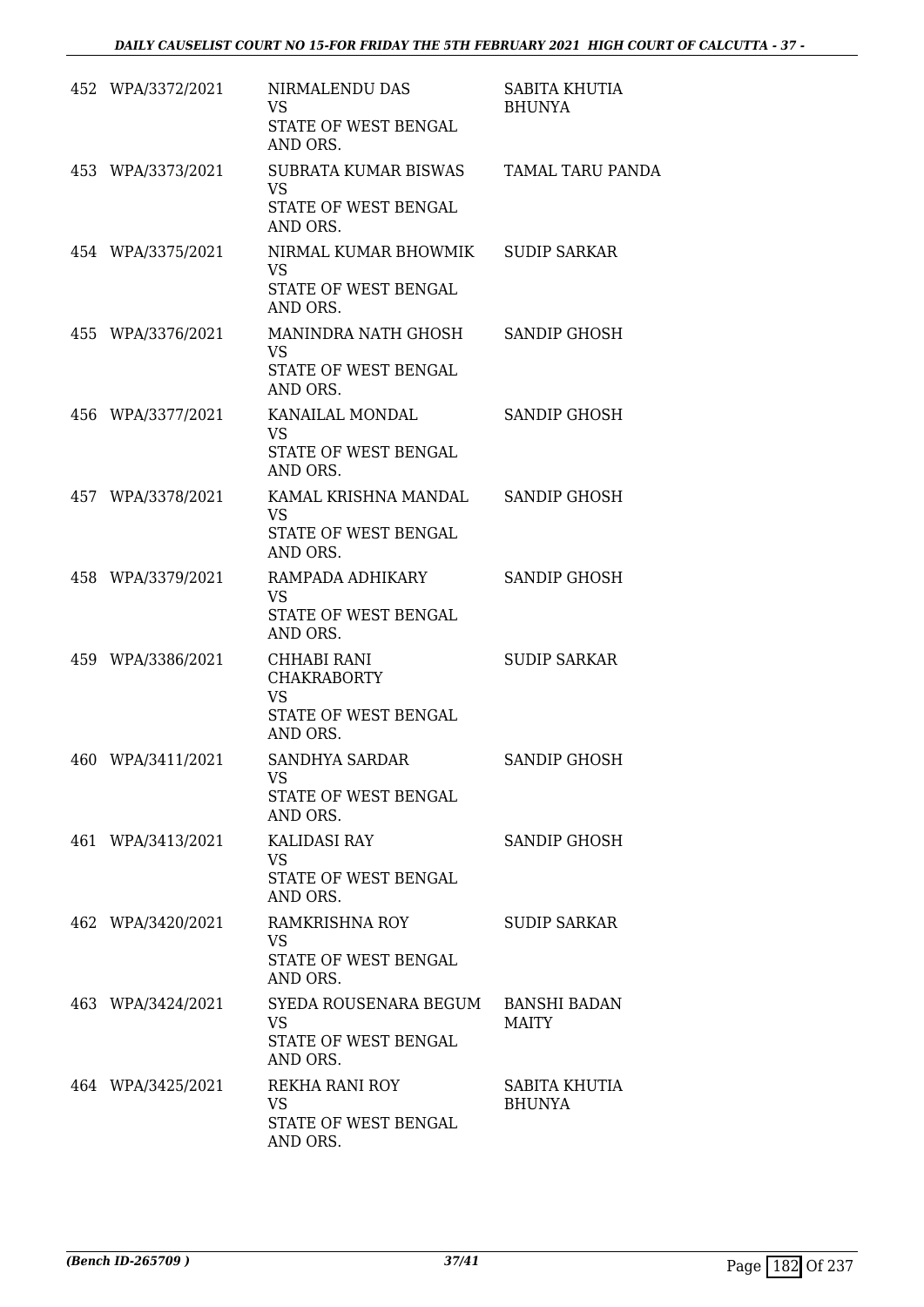| 465 WPA/3428/2021 | <b>BATASI BIBI</b><br><b>VS</b><br>STATE OF WEST BENGAL<br>AND ORS.               | <b>BANSHI BADAN</b><br>MAITY        |
|-------------------|-----------------------------------------------------------------------------------|-------------------------------------|
| 466 WPA/3429/2021 | RADHASHYAM KARAK<br><b>VS</b><br>STATE OF WEST BENGAL<br>AND ORS.                 | <b>SUDIPTA MAITI</b>                |
| 467 WPA/3433/2021 | <b>SACHI RANI DAS</b><br><b>VS</b><br>STATE OF WEST BENGAL<br>AND ORS.            | <b>BANSI BADAN MAITY</b>            |
| 468 WPA/3437/2021 | <b>SACHI RANI DAS</b><br>VS<br>STATE OF WEST BENGAL<br>AND ORS.                   | <b>BANSHI BADAN</b><br>MAITY        |
| 469 WPA/3439/2021 | MIRA RANI MONDAL<br><b>VS</b><br>STATE OF WEST BENGAL<br>AND ORS.                 | <b>BANSHI BADAN</b><br><b>MAITY</b> |
| 470 WPA/3442/2021 | GEETA BHATTACHARYYA<br><b>VS</b><br>STATE OF WEST BENGAL<br>AND ORS.              | SUDIPTA MAITI                       |
| 471 WPA/3443/2021 | ADITI BOSE NAYAK<br><b>VS</b><br>STATE OF WEST BENGAL<br>AND ORS.                 | <b>SUDIPTA MAITI</b>                |
| 472 WPA/3445/2021 | ANOWARA KHATUN<br><b>SARDAR</b><br><b>VS</b><br>STATE OF WEST BENGAL<br>AND ORS.  | <b>BANSHI BADAN</b><br><b>MAITY</b> |
| 473 WPA/3448/2021 | SYEDA ROUSENARA BEGUM BANSHI BADAN<br>VS<br>STATE OF WEST BENGAL<br>AND ORS.      | MAITY                               |
| 474 WPA/3449/2021 | PABAN CHANDRA JANA<br><b>VS</b><br>STATE OF WEST BENGAL<br>AND ORS.               | SUDIPTA MAITI                       |
| 475 WPA/3450/2021 | ANUBHA BRAHMACHARI<br>(BANERJEE)<br><b>VS</b><br>STATE OF WEST BENGAL<br>AND ORS. | SUDIPTA MAITI                       |
| 476 WPA/3454/2021 | RENUKA SINHA<br>VS<br>STATE OF WEST BENGAL<br>AND ORS.                            | SUDIPTA MAITI                       |
| 477 WPA/3455/2021 | KRISHNA GHATAK<br>VS<br>STATE OF WEST BENGAL<br>AND ORS.                          | SUDIPTA MAITI                       |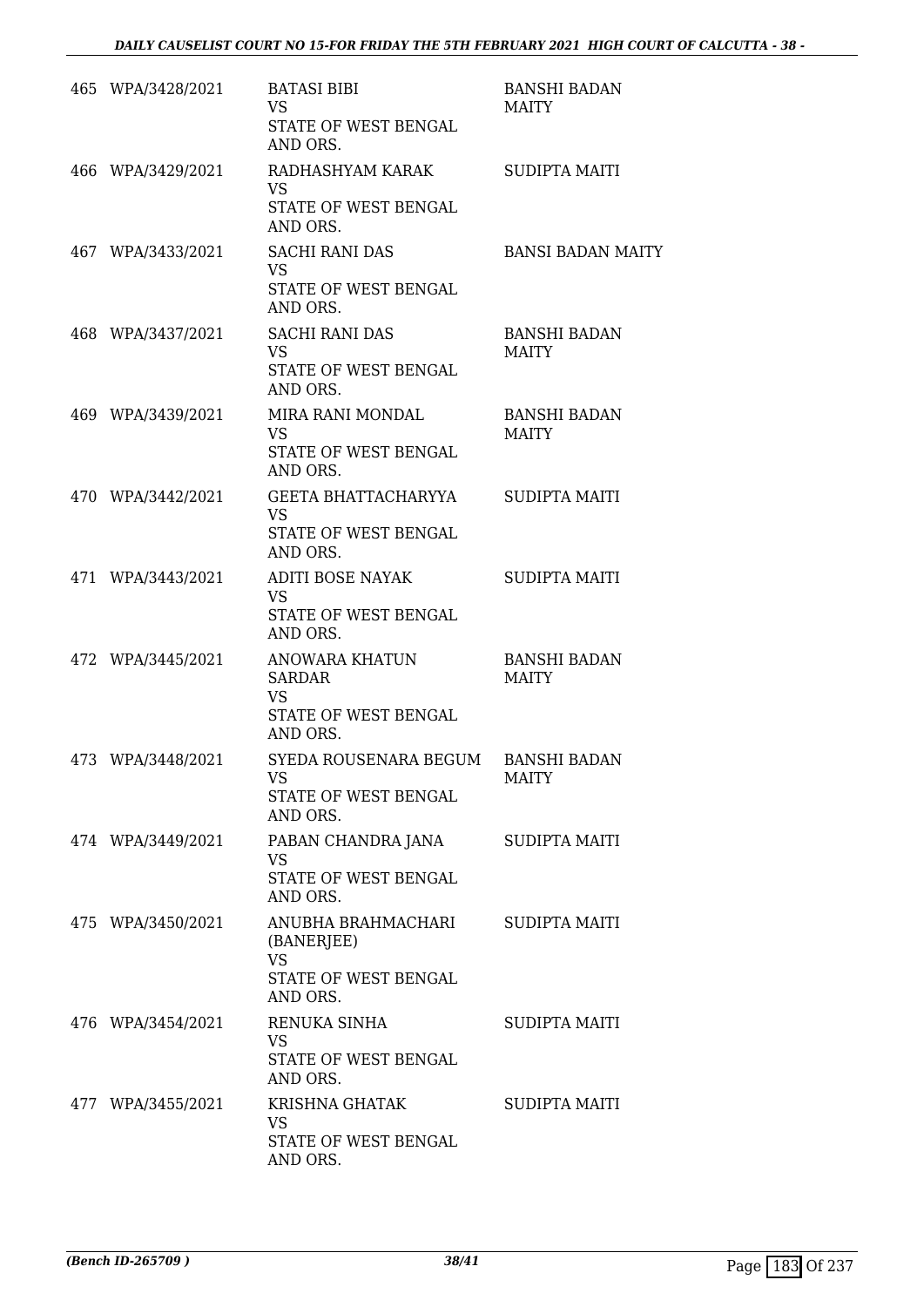| 478 WPA/3460/2021 | MD SADEK MIRZA<br><b>VS</b><br>STATE OF WEST BENGAL<br>AND ORS.                     | <b>SUDIPTA MAITI</b>                |
|-------------------|-------------------------------------------------------------------------------------|-------------------------------------|
| 479 WPA/3462/2021 | RATAN CHANDRA HEMRAM<br><b>VS</b><br>STATE OF WEST BENGAL<br>AND ORS.               | <b>SUDIPTA MAITI</b>                |
| 480 WPA/3465/2021 | <b>UMA PATI</b><br><b>VS</b><br>STATE OF WEST BENGAL<br>AND ORS.                    | PRITIKANA GANTAIT                   |
| 481 WPA/3466/2021 | BISHNUPRIYA PARAMANIK<br><b>VS</b><br>STATE OF WEST BENGAL<br>AND ORS.              | SUDIPTA MAITI                       |
| 482 WPA/3470/2021 | NURUL HAQUE MALLICK<br><b>VS</b><br>STATE OF WEST BENGAL<br>AND ORS.                | PRITIKANA GANTAIT                   |
| 483 WPA/3473/2021 | JANHABI PATTANAYAK<br><b>VS</b><br>STATE OF WEST BENGAL<br>AND ORS.                 | BAISALI GHOSHAL                     |
| 484 WPA/3574/2021 | HIMANGSHU SEKHAR<br><b>BHUNIYA</b><br><b>VS</b><br>STATE OF WEST BENGAL<br>AND ORS. | <b>GOUTAM KR MAITY</b>              |
| 485 WPA/3582/2021 | <b>SUDHANSU SEKHAR</b><br>KHUTIA<br><b>VS</b><br>STATE OF WEST BENGAL<br>AND ORS.   | <b>GOUTAM KUMAR</b><br><b>MAITY</b> |
| 486 WPA/3583/2021 | <b>BIRAJ KR BERA</b><br><b>VS</b><br>STATE OF WEST BENGAL<br>AND ORS.               | <b>GOUTAM KR MAITY</b>              |
| 487 WPA/3584/2021 | <b>BADAL KUMAR SAMANTA</b><br><b>VS</b><br>STATE OF WEST BENGAL<br>AND ORS.         | <b>GOUTAM KUMAR</b><br>MAITY        |
| 488 WPA/3588/2021 | NILIMA BERA<br><b>VS</b><br>STATE OF WEST BENGAL<br>AND ORS.                        | <b>GOUTAM KR MAITY</b>              |
| 489 WPA/3591/2021 | CHITTA RANJAN KHATUA<br><b>VS</b><br>STATE OF WEST BENGAL<br>AND ORS.               | <b>GOUTAM KR MAITY</b>              |
| 490 WPA/3593/2021 | NIRMAL KUMAR DAS<br><b>VS</b><br>STATE OF WEST BENGAL<br>AND ORS.                   | <b>GOUTAM KUMAR</b><br><b>MAITY</b> |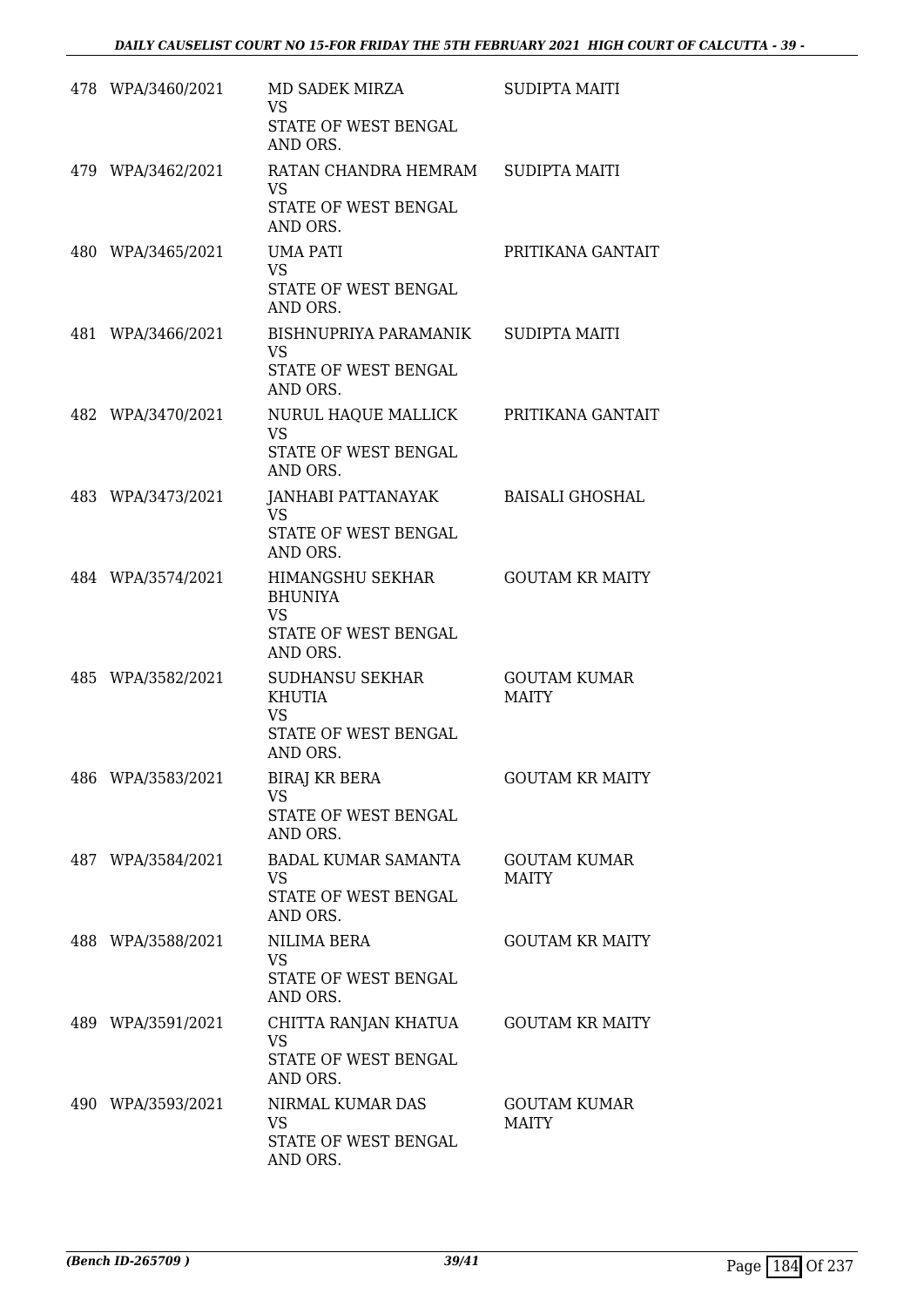| 491 WPA/3595/2021 | CHANDICHARAN KOTAL<br><b>VS</b><br>STATE OF WEST BENGAL<br>AND ORS.   | <b>GOUTAM KR MAITY</b>              |
|-------------------|-----------------------------------------------------------------------|-------------------------------------|
| 492 WPA/3597/2021 | KALPANA JANA PRADHAN<br><b>VS</b><br>STATE OF WEST BENGAL<br>AND ORS. | <b>GOUTAM KUMAR</b><br><b>MAITY</b> |
| 493 WPA/3599/2021 | <b>BISWAJIT ROY</b><br><b>VS</b><br>STATE OF WEST BENGAL<br>AND ORS.  | <b>BAISALI GHOSHAL</b>              |
| 494 WPA/3600/2021 | NILIMA BERA<br><b>VS</b><br>STATE OF WEST BENGAL<br>AND ORS.          | <b>GOUTAM KUMAR</b><br><b>MAITY</b> |
| 495 WPA/3611/2021 | <b>MAYA MANDAL</b><br><b>VS</b><br>STATE OF WEST BENGAL<br>AND ORS.   | MOUMI YASMIN                        |
| 496 WPA/3615/2021 | FIROZA BIBI<br><b>VS</b><br>STATE OF WEST BENGAL<br>AND ORS.          | MOUMI YASMIN                        |
| 497 WPA/3618/2021 | <b>MAYA MANDAL</b><br><b>VS</b><br>STATE OF WEST BENGAL<br>AND ORS.   | <b>MOUMI YASMIN</b>                 |
| 498 WPA/3623/2021 | UTTAM KR KAYAL<br><b>VS</b><br>STATE OF WEST BENGAL<br>AND ORS.       | <b>MOUMI YASMIN</b>                 |
| 499 WPA/3625/2021 | SYED SHAMSUR NAHAR<br>VS<br>STATE OF WEST BENGAL<br>AND ORS.          | <b>MOUMI YASMIN</b>                 |
| 500 WPA/3632/2021 | <b>BINAPANI GIRI</b><br>VS.<br>STATE OF WEST BENGAL<br>AND ORS.       | <b>BAISALI GHOSHAL</b>              |
| 501 WPA/3633/2021 | <b>MARIUM BIBI</b><br><b>VS</b><br>STATE OF WEST BENGAL<br>AND ORS.   | <b>BANSHI BADAN</b><br><b>MAITY</b> |
| 502 WPA/3635/2021 | MD GOLAM AZIZ SARDAR<br><b>VS</b><br>STATE OF WEST BENGAL<br>AND ORS. | <b>BANSHI BADAN</b><br><b>MAITY</b> |
| 503 WPA/3637/2021 | DEBALA BALA BIR<br>VS.<br>STATE OF WEST BENGAL<br>AND ORS.            | <b>BANSHI BADAN</b><br><b>MAITY</b> |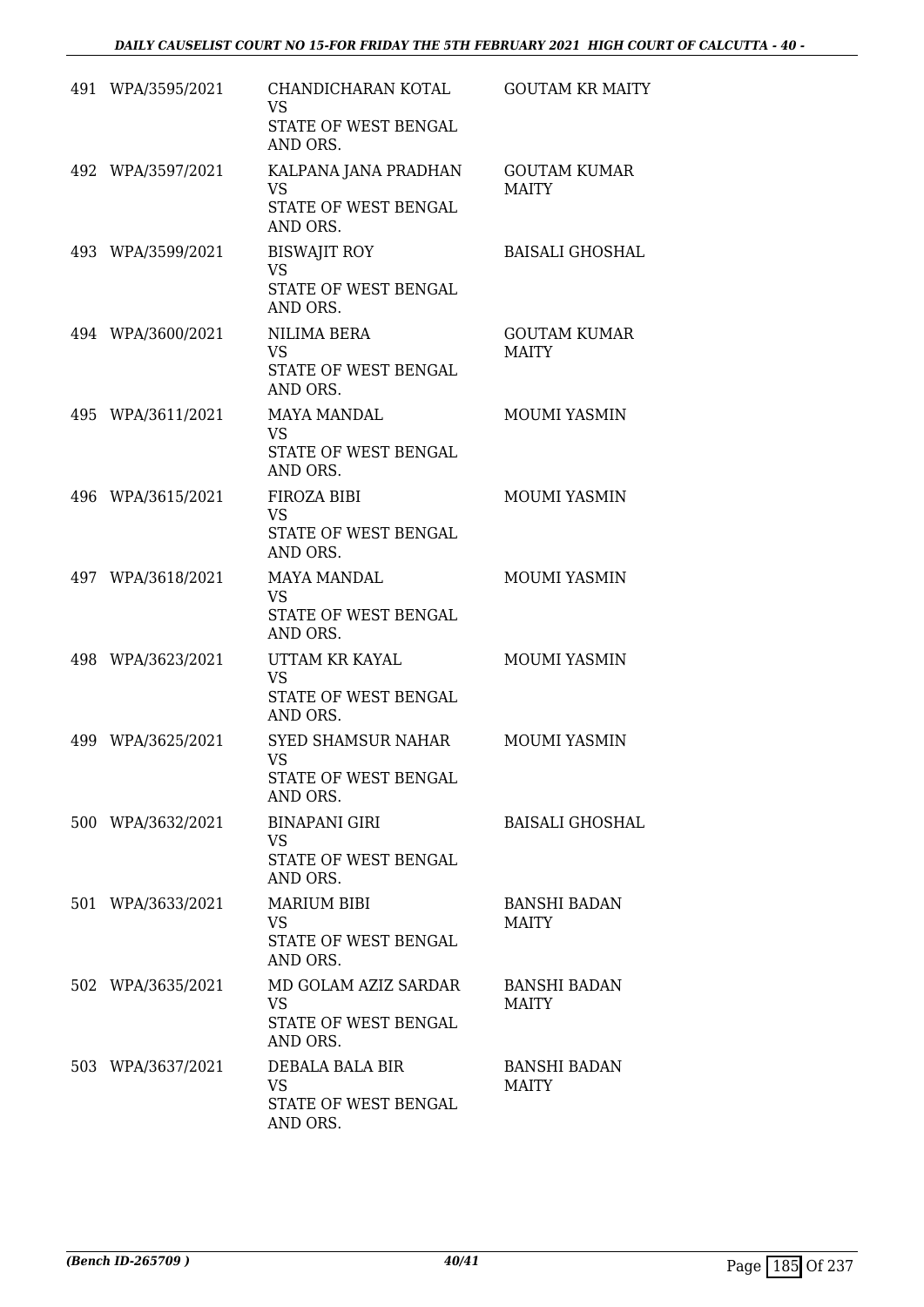| 504 WPA/3639/2021 | <b>BISWANATH HALDER</b><br><b>VS</b><br>STATE OF WEST BENGAL<br>AND ORS.                    | <b>BVANSHI BADAN</b><br><b>MAIAY</b> |
|-------------------|---------------------------------------------------------------------------------------------|--------------------------------------|
| 505 WPA/3641/2021 | <b>GOSTHA BEHARI</b><br><b>CHAKRABORTY</b><br><b>VS</b><br>STATE OF WEST BENGAL<br>AND ORS. | <b>BANSHI BADAN</b><br><b>MAITY</b>  |
| 506 WPA/3643/2021 | KAZI ABDUR RASHID<br>VS.<br>STATE OF WEST BENGAL<br>AND ORS.                                | <b>BANSHI BADAN</b><br><b>MAITY</b>  |
| 507 WPA/3647/2021 | FIROZA BIBI<br><b>VS</b><br>STATE OF WEST BENGAL<br>AND ORS.                                | <b>MOUMI YASMIN</b>                  |
| 508 WPA/3702/2021 | DHARANIDHAR RAY<br><b>VS</b><br>STATE OF WEST BENGAL<br>AND ORS.                            | <b>SABITA</b><br>KHUTIA(BHUNYA)      |
| 509 WPA/3705/2021 | <b>JAYDEB KARATI</b><br><b>VS</b><br>STATE OF WEST BENGAL<br>AND ORS.                       | <b>SUDIP SARKAR</b>                  |
| 510 WPA/3710/2021 | <b>MAYA MAL</b><br><b>VS</b><br>STATE OF WEST BENGAL<br>AND ORS.                            | <b>SUDIP SARKAR</b>                  |
| 511 WPA/3718/2021 | SUDHA RANI MANDAL<br><b>VS</b><br>STATE OF WEST BENGAL<br>AND ORS.                          | <b>SUDIP SARKAR</b>                  |
| 512 WPA/3721/2021 | <b>ANITA SINHA</b><br><b>VS</b><br>STATE OF WEST BENGAL<br>AND ORS.                         | <b>SABITA KHUTIA</b><br>(BHUNYA)     |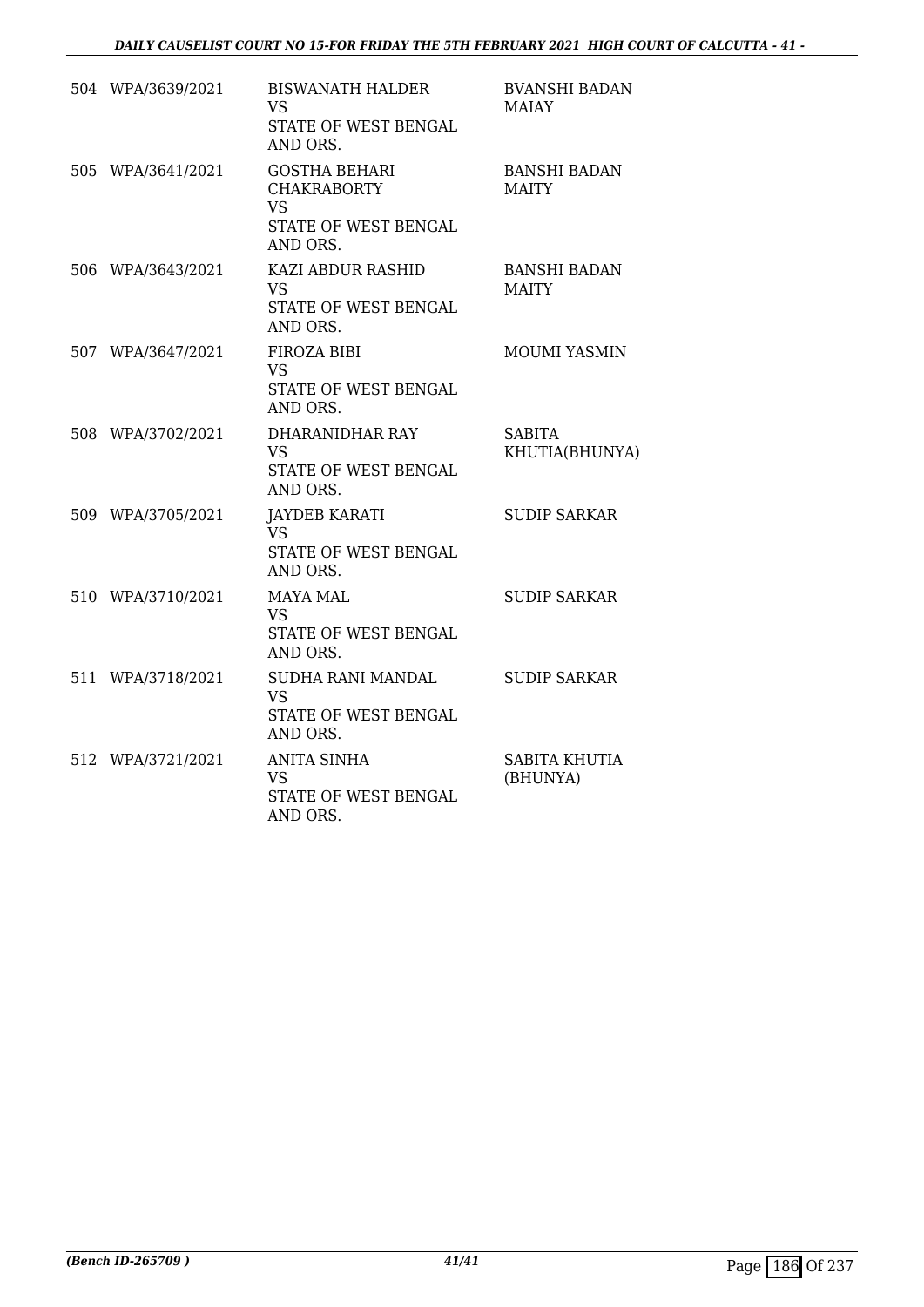

### **Appellate Side**

**DAILY CAUSELIST For Friday The 5th February 2021**

#### **COURT NO. 19**

**SINGLE BENCH (SB - VIII)**

**AT 10:45 AM**

**HON'BLE JUSTICE SHAMPA SARKAR**

#### **(VIA VIDEO CONFERENCE) ON AND FROM MONDAY, THE IITH JANUARY 2021 - ADMISSION AND HEARING OF CIVIL REVISION APPLICATIONS AND APPLICATIONS UNDER ARTICLE 227 OF THE CONSTITUTION INCLUDING APPLICATIONS CONNECTED THERETO [EXCLUDING CIVIL REVISIONS ARISING OUT OF TESTAMENTARY AND EJECTMENT / EVICTION SUITS AND PUBLIC PREMISES (UNAUTHORISED OCCUPANTS) ACT, 1971**

**SPECIAL NOTE : TODAY "UPON MENTIONING" MATTERS WILL BE TAKEN UP FIRST. THEREAFTER "NEW MOTION" WILL BE TAKEN UP. 'CONTEMPT APPLICATION' & 'APPLICATIONS' WILL BE TAKEN UP AT 2.00 P.M. OR AFTER COMPLETION OF MOTIONS WHICHEVER IS EARLIER.**

**IF 'HEARING' MATTERS ARE EXHAUSTED, THERAFTER 'MOTION' WILL BE TAKEN UP.**

**NOTE : MENTIONING ONLY ON MONDAYS AT THE FIRST SITTING OF THE COURT.**

**NOTE: MATTERS WILL BE TAKEN UP THROUGH PHYSICAL HEARING ONLY WHEN BOTH THE PARTIES ARE AGREED.**

#### **TO BE MENTIONED**

| 1 | CO/1584/2020          | <b>SANTOSH KUMAR BASU @</b><br><b>SANTOSH BASU AND ORS</b><br>VS<br>PRAKASH CHAKRABORTY<br>ANF ORS | <b>SUKANTA DAS</b>                   |
|---|-----------------------|----------------------------------------------------------------------------------------------------|--------------------------------------|
|   |                       | <b>NEW MOTION</b>                                                                                  |                                      |
| 2 | CO/2874/2018          | ABHISHEK PARIA<br>VS<br>NUPUR PARIA & ANR                                                          | <b>SWARUPA GHOSH</b>                 |
| 3 | CO/3529/2018<br>(NTW) | ABDUS SABED & ORS<br>VS<br><b>ALTAF HOSSAIN &amp; ORS</b>                                          | <b>SAUNAK</b><br><b>BHATTACHARYA</b> |
| 4 | CO/3744/2019          | <b>ARIJIT KANUNGO</b><br>VS<br><b>SUVRA ROY (KANUNGO)</b>                                          | SANJIB MITRA                         |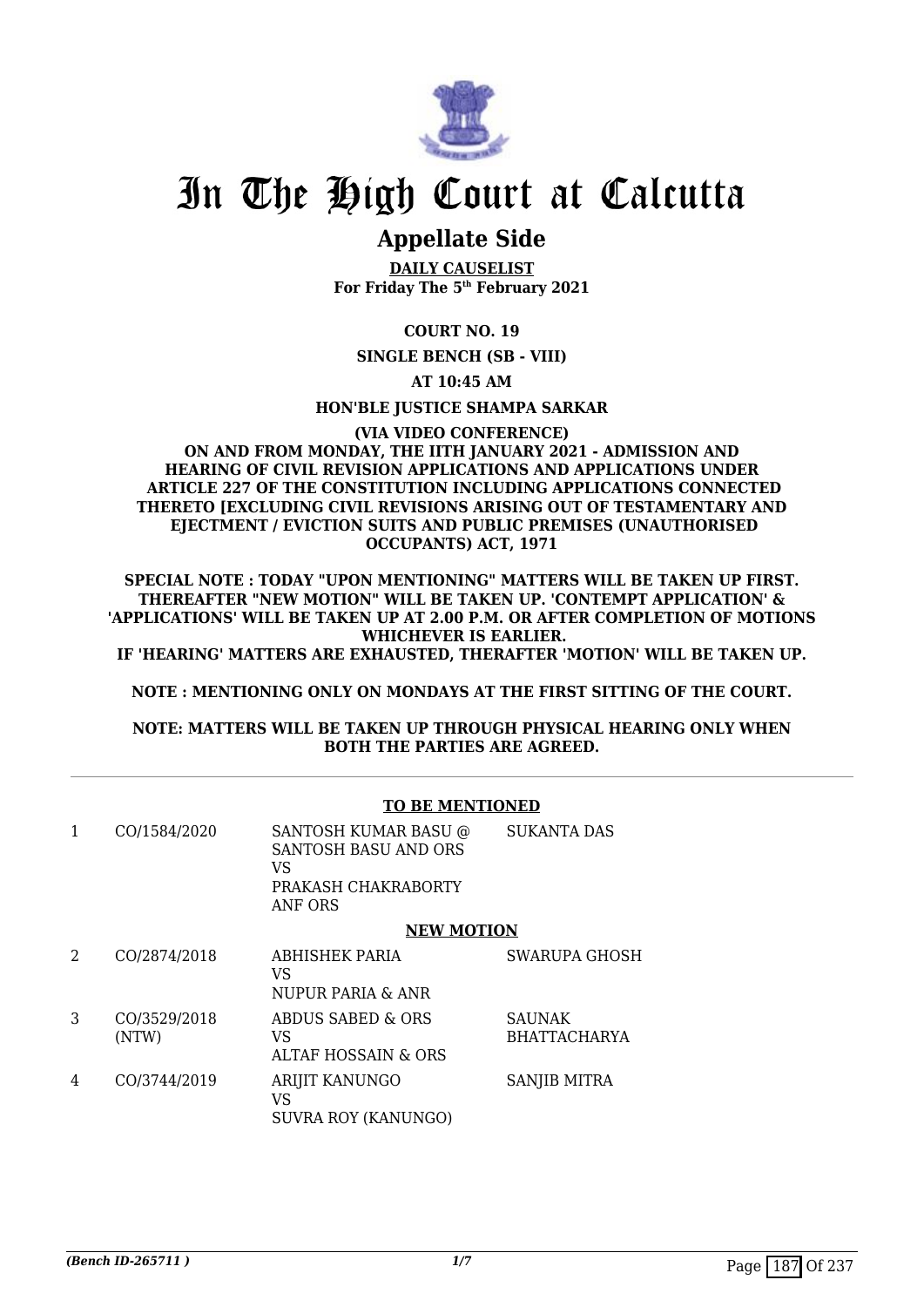| 5  | CO/896/2020                    | ARTISTERY PROPERTIES<br>PRIVATE LIMITED<br>VS.<br>NANDA ROY & ORS                                                   | <b>BISWAJIT KUMAR</b>                     |
|----|--------------------------------|---------------------------------------------------------------------------------------------------------------------|-------------------------------------------|
| 6  | CO/971/2020                    | <b>SUROJIT SARKAR &amp; ORS</b><br><b>VS</b><br>STATE OF WEST BENGAL<br>&ORS                                        | SWETA SAHA                                |
| 7  | CO/181/2021                    | <b>GOURAB KUMAR</b><br><b>VS</b><br>SUJIT KUMAR MITRA AND<br><b>ANR</b>                                             | ARINDAM DEY                               |
| 8  | CO/203/2021                    | KARABI GHOSH<br><b>VS</b><br>KARTIK SARKAR AND ANR                                                                  | RANJAN KUMAR KALI                         |
| 9  | CO/212/2021<br>(Not this week) | <b>ATAUR RAHAMAN</b><br>VS<br>MD. SHAHNAWAZ ALAM                                                                    | <b>ABDUL HADI</b>                         |
| 10 | CO/220/2021                    | DIPAK SARKAR AND ANR<br><b>VS</b><br><b>GOUTAM SARKAR AND ANR</b>                                                   | <b>AVIROOP</b><br><b>BHATTACHARYA</b>     |
| 11 | CO/235/2021                    | RADHARANI TEA COMPANY<br>PRIVATE LIMITED<br><b>VS</b><br><b>SERENITY TEA LLP</b>                                    | ALAKANANDA DAS                            |
| 12 | CO/236/2021                    | MAYA SHARMA<br><b>VS</b><br>MAYNA KOIRI AND ORS                                                                     | <b>AMIT KUMAR</b><br><b>BHATTACHARYYA</b> |
| 13 | CO/237/2021                    | DAYAMOY MONDAL<br><b>VS</b><br><b>SANKAR BISWAS AND ORS</b>                                                         | UTTIYA RAY                                |
| 14 | CO/241/2021                    | <b>SUBHAS HAZRA AND ORS</b><br><b>VS</b><br>TAPAN BHANDARI                                                          | TAPAN BHANDARI                            |
| 15 | CO/249/2021                    | M/S. KWALITY RESTAURANT<br><b>VS</b><br>SMT KALPANA SADHUKHAN<br><b>AND ORS</b>                                     | <b>SURAJIT BISWAS</b>                     |
| 16 | CO/250/2021                    | SMT JUTHIKAR MULLICK<br><b>AND ORS</b><br><b>VS</b><br><b>MARUTI NANDAN</b><br>PROPERTIES (P) LTD AND<br><b>ORS</b> | <b>BIKASH SHAW</b>                        |
| 17 | CO/251/2021                    | ANIMA CHATTERJEE<br>VS<br>PRATIMA GHOSH AND ORS                                                                     | <b>BIMALENDU DAS</b>                      |
| 18 | CO/252/2021                    | ANIMA CHATTERJEE<br>VS<br>SANTI GHOSH AND ORS                                                                       | <b>BIMALENDU DAS</b>                      |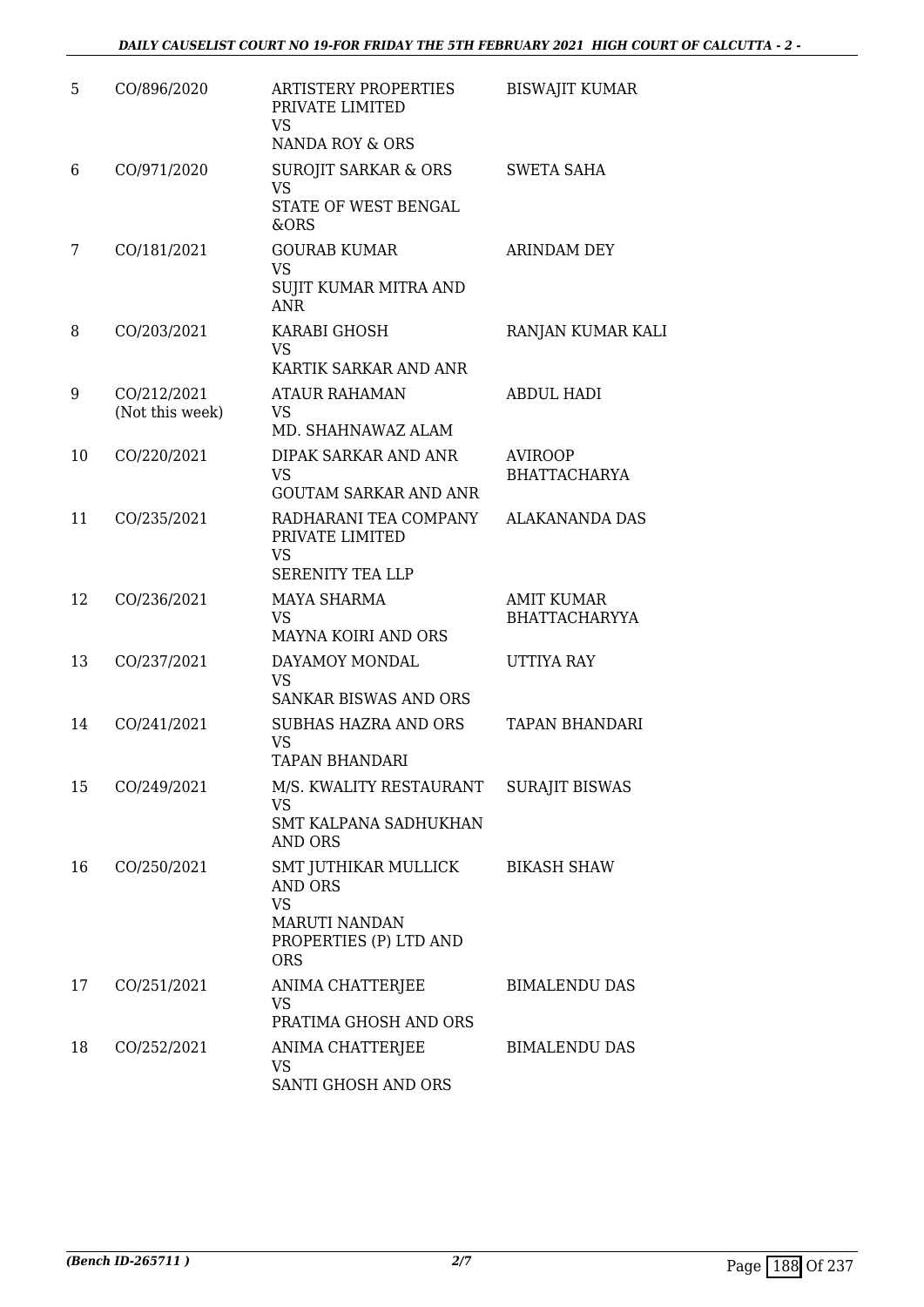| 19 | CO/254/2021                             | PRANABESH MONDAL AND<br>ANOTHER<br>VS<br><b>INDRAPRASTHA</b><br>DEVELOPER AND OTHERS                                       | <b>SUBRATA</b><br>MOOKHERJEE        |
|----|-----------------------------------------|----------------------------------------------------------------------------------------------------------------------------|-------------------------------------|
| 20 | CO/263/2021                             | SHEFALI DAS<br><b>VS</b><br><b>ASUTOSH ROY</b>                                                                             | <b>MIR ANOWAR</b>                   |
| 21 | CO/265/2021                             | SANTOSH BISWAS AND ORS<br><b>VS</b><br>KUMUDESWAR BHAIRAB<br><b>SHIB THAKUR</b>                                            | <b>PARTHA</b><br><b>CHAKRABORTY</b> |
| 22 | CO/266/2021                             | <b>BHUTTU SEKH</b><br><b>VS</b><br>JAYED HOSSAIN ANR ORS                                                                   | <b>ANIRBAN DAS</b>                  |
| 23 | CO/269/2021                             | SAMIM SULTANA AND ANR<br><b>VS</b><br><b>SREELEKHA</b><br>SINHA(KARMAKAR)                                                  | <b>MAHAMMAD</b><br>MAHMUD           |
| 24 | CO/285/2021                             | <b>SOUTH CITY PROJECTS</b><br>KOLKATA LIMITED AND<br><b>ANOTHER</b><br><b>VS</b><br>AXIS BANK LIMITED AND<br><b>OTHERS</b> | SAPTARSHI<br><b>MUKHERJEE</b>       |
|    |                                         | <b>ADJOURNED MOTIONS</b>                                                                                                   |                                     |
| 25 | CO/49/2021                              | <b>MAA PARVATI TRAVELS</b><br>PROP. DILIP KUMAR AND<br><b>ANR</b><br><b>VS</b>                                             | <b>SK SHAMIM AKHTER</b>             |
|    |                                         | M/S. NILACHAL IRON AND<br>POWER LTD AND ORS                                                                                |                                     |
|    |                                         | <b>APPLICATION</b>                                                                                                         |                                     |
| 26 | CO/2949/2014                            | PIJUSH KANTI SADHU<br>VS<br><b>SHANKAR DEBNATH &amp; ANR</b>                                                               | SRIJIB CHAKRABORTY                  |
|    | IA NO: CAN/5/2019(Old No:CAN/7591/2019) |                                                                                                                            |                                     |
| 27 | CO/1437/2020                            | TIBREWALA REALTORS PVT<br><b>LTD</b><br><b>VS</b><br>KESAR TRADING CO. PVT<br>LTD AND ORS                                  | KAUSHIK BANERJEE                    |
|    | IA NO: CAN/1/2020                       |                                                                                                                            |                                     |
| 28 | CO/2490/2016                            | <b>SWAPNA PAUL</b>                                                                                                         | M. SASMAL                           |
|    |                                         | <b>VS</b><br>SANJIB MALLICK                                                                                                |                                     |
|    | IA NO: CAN/2/2017(Old No:CAN/4649/2017) |                                                                                                                            |                                     |
| 29 | CO/3589/2017                            | M/S. DUTTA LAHIRI AND<br><b>COMPANY</b><br><b>VS</b><br><b>SMT RATNA SUR</b>                                               | KUSHAL CHATTERJEE                   |
|    | IA NO: CAN/3/2020                       |                                                                                                                            |                                     |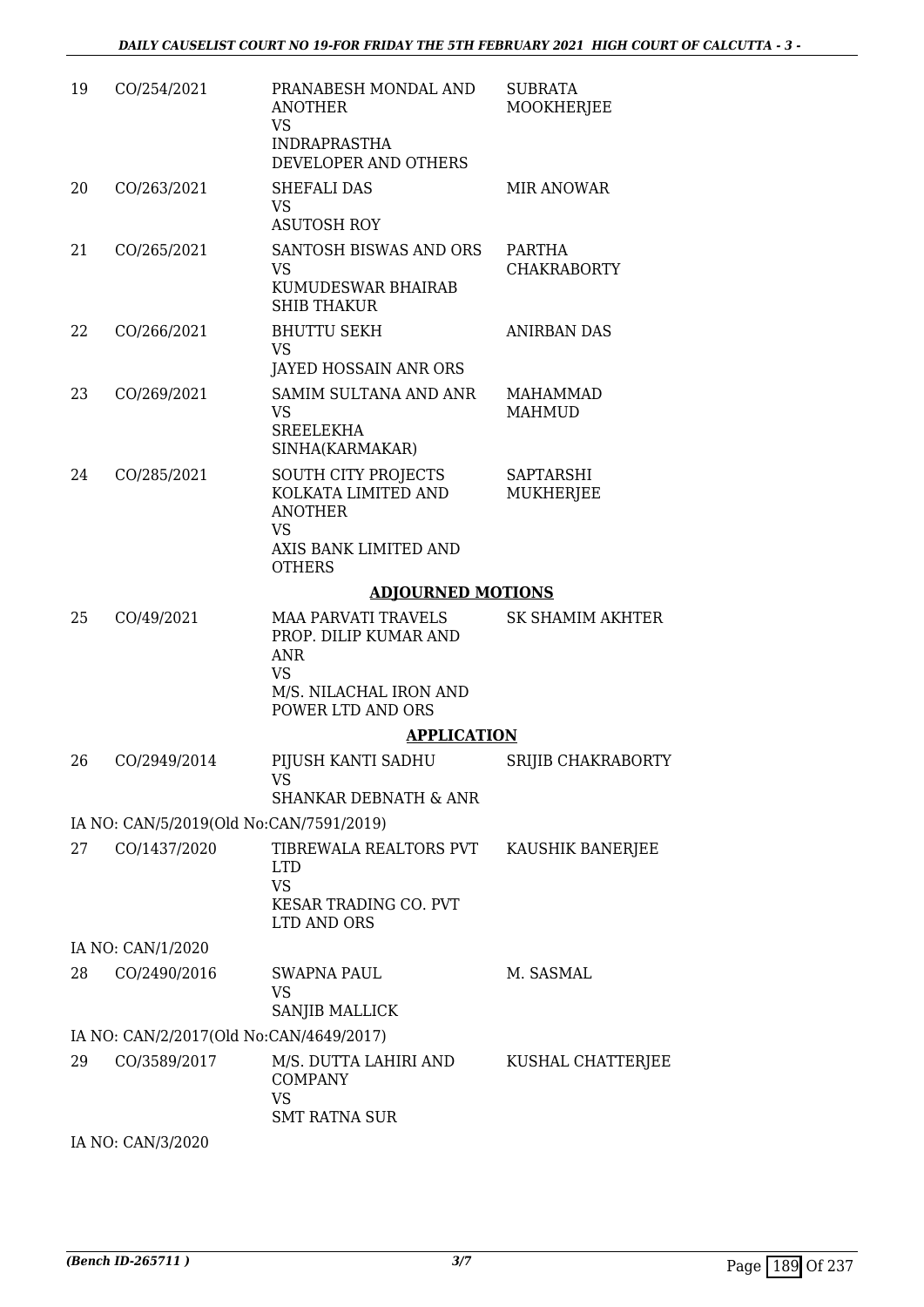| 30 | CO/1682/2019                              | SRIHARI CHARAN MAITY<br><b>VS</b><br>SUDHANGSHU BERA                                     | AMIT BARAN DASH                  |  |  |
|----|-------------------------------------------|------------------------------------------------------------------------------------------|----------------------------------|--|--|
|    | IA NO: CAN/1/2020                         |                                                                                          |                                  |  |  |
| 31 | CO/2873/2019                              | JAGANNATH GHOSH<br><b>VS</b><br>TAPAN KUMAR GHOSH &<br><b>ORS</b>                        | HIMADRI KUMAR<br><b>MAHATA</b>   |  |  |
|    | IA NO: CAN/1/2020(Old No:CAN/1375/2020)   |                                                                                          |                                  |  |  |
| 32 | CO/3381/2019                              | <b>BIJOY SHEE &amp; ORS</b><br><b>VS</b><br><b>GOUR SHEE &amp; ORS</b>                   | <b>MAHAMMAD</b><br><b>MAHMUD</b> |  |  |
|    |                                           | IA NO: CAN/1/2020(Old No:CAN/1087/2020), CAN/2/2020(Old No:CAN/1089/2020)                |                                  |  |  |
| 33 | CO/3398/2019                              | DEBOTOSH GHOSH<br><b>VS</b><br><b>UCO BANK</b>                                           | <b>SOMNATH</b><br>MUKHERJEE      |  |  |
|    | IA NO: CAN/1/2019(Old No:CAN/11726/2019)  |                                                                                          |                                  |  |  |
| 34 | CO/3538/2019<br>FILE IN DEPT.             | <b>GAYATREE BANIK &amp; ORS.</b><br><b>VS</b><br>AJIT NASKAR @ AJIT KR.<br>NASKAR & ANR. | ABHIJIT SINGHA RAY               |  |  |
|    | IA NO: CAN/1/2020, CAN/2/2020             |                                                                                          |                                  |  |  |
| 35 | CO/3664/2019                              | <b>SAILEN SARKAR</b><br><b>VS</b><br>RATHINDRA NATH GAYEN &<br><b>ORS</b>                | DILIP KUMAR<br><b>SHYAMAL</b>    |  |  |
|    | IA NO: CAN/1/2020                         |                                                                                          |                                  |  |  |
| 36 | CO/3812/2019                              | <b>ARUP GOSWAMI</b><br><b>VS</b><br>SUCHANDA GOSWAMI                                     | <b>AMITABHA GHOSH</b>            |  |  |
|    | IA NO: CAN/1/2020(Old No:CAN/1009/2020)   |                                                                                          |                                  |  |  |
| 37 | CO/416/2019                               | OM PRAKASH JHAWAR<br><b>VS</b><br>KANA DUTTA & ORS.                                      | REEMA COOMAR                     |  |  |
|    | IA NO: CAN/1/2019(Old No:CAN/12275/2019)  |                                                                                          |                                  |  |  |
| 38 | CO/4175/2019                              | APEEJAY SURENDRA PARK<br><b>HOTELS LTD</b><br><b>VS</b><br><b>M/S TRINCUS</b>            | <b>BISWAJIT KUMAR</b>            |  |  |
|    | IA NO: CAN/1/2020(Old No:CAN/2629/2020)   |                                                                                          |                                  |  |  |
| 39 | CO/4195/2019                              | <b>HASINA BIBI</b><br>VS<br>SIBU PRASAD DAS & ANR                                        | NEMAI CHANDRA<br><b>BETAL</b>    |  |  |
|    | IA NO: CAN/1/2020                         |                                                                                          |                                  |  |  |
| 40 | CO/4358/2019                              | SHYAMAL KUMAR PAL<br><b>VS</b><br><b>SWETA PAL &amp; ORS</b>                             | ARINDAM PAUL                     |  |  |
|    | IA NO: CAN/1/2020, CAN/2/2020, CAN/3/2021 |                                                                                          |                                  |  |  |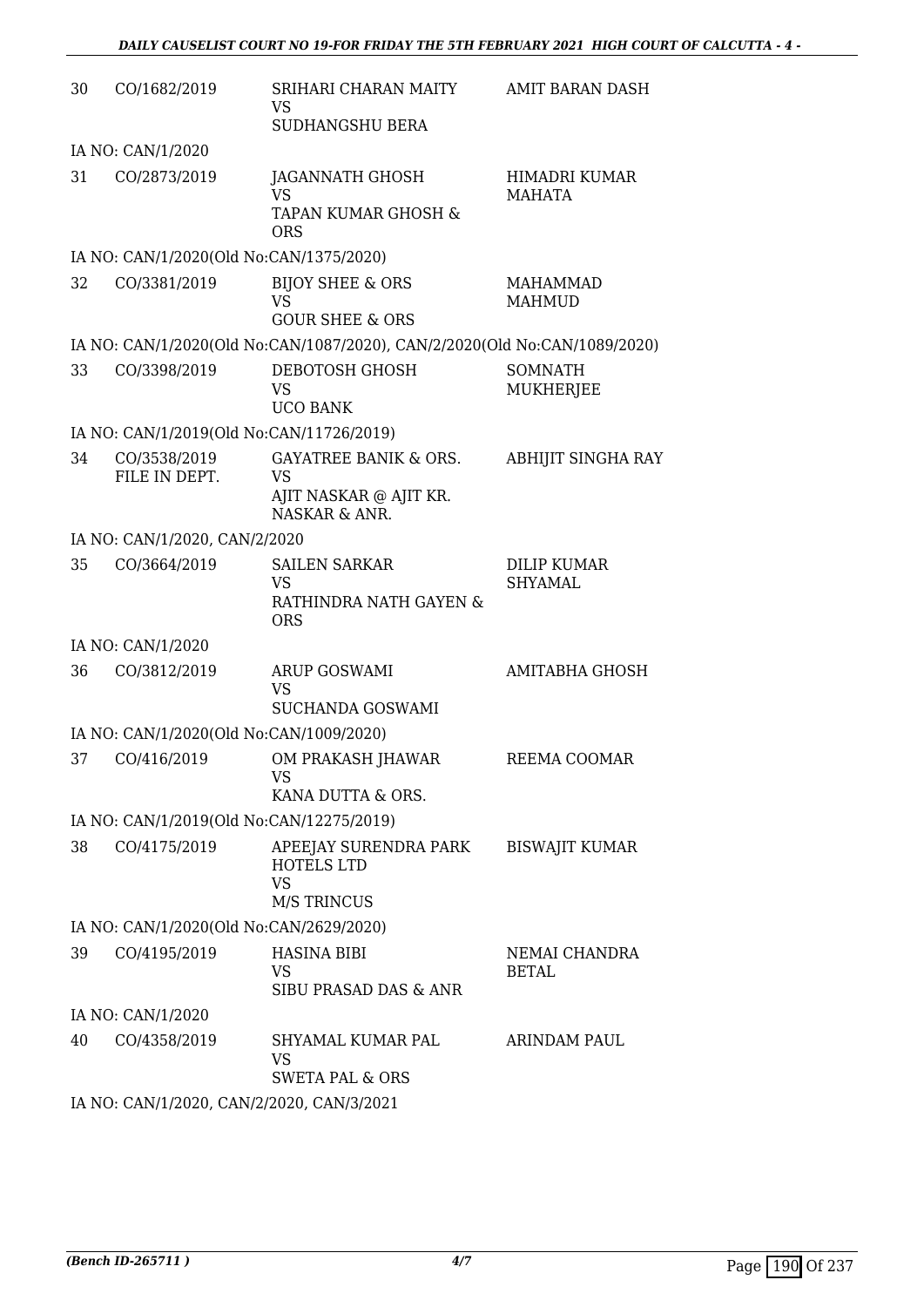| 41 | CO/849/2019                             | <b>ARUP NATH</b><br><b>BHATTACHARYYA</b><br><b>VS</b><br><b>DURGA MULLICK &amp; ORS</b>      | <b>SAYANI DAS</b>                      |
|----|-----------------------------------------|----------------------------------------------------------------------------------------------|----------------------------------------|
|    |                                         | IA NO: CAN/1/2019(Old No:CAN/4872/2019), CAN/3/2019(Old No:CAN/12200/2019)                   |                                        |
| 42 | RVW/275/2019                            | DR. ABHIJIT GHOSH<br><b>VS</b><br>DR. JOYITA GHOSH (NEE<br>CHATTERJEE)                       | CHHANDAK DUTTA                         |
|    |                                         | IA NO: CAN/1/2019(Old No:CAN/11439/2019), CAN/2/2019(Old No:CAN/11446/2019)                  |                                        |
| 43 | CO/1073/2020                            | <b>SULATA DAS</b><br><b>VS</b><br>RANJIT KR. KALAPAHAR                                       | <b>SANDIP DINDA</b>                    |
|    | IA NO: CAN/1/2020                       |                                                                                              |                                        |
| 44 | CO/1161/2020                            | ASHER ALI MONDAL<br><b>VS</b><br><b>INSAN ALI BISWAS &amp; ORS</b>                           | DYTIMAN BANERJEE                       |
|    | IA NO: CAN/1/2020(Old No:CAN/4792/2020) |                                                                                              |                                        |
| 45 | CO/437/2020                             | <b>JAGAT SINGH DUGAR</b><br><b>VS</b><br>SAJJAN KUMAR AGARWAL                                | <b>FALGUNI</b><br><b>BANDYOPADHYAY</b> |
|    | IA NO: CAN/1/2021                       |                                                                                              |                                        |
| 46 | CO/489/2020                             | THE COMMISSIONER OF<br>WAKFS, WEST BENGAL<br><b>VS</b><br><b>SYED AMIRUL ISLAM &amp; ORS</b> | <b>ABU SIDDIQUE</b><br><b>MALLIK</b>   |
|    | IA NO: CAN/1/2021                       |                                                                                              |                                        |
| 47 | CO/566/2020                             | <b>MADHURI SHAW</b><br><b>VS</b><br><b>INDIRA KUMARI SHAW</b>                                | <b>DILIP KUMAR</b><br><b>MANDAL</b>    |
|    |                                         | IA NO: CAN/1/2020(Old No:CAN/2906/2020), CAN/2/2021                                          |                                        |
| 48 | RVW/42/2020                             | <b>JIBAN KRISHNA BANIK</b><br>VS<br>KANIKA SAHA                                              | <b>ABHIJIT BORAL</b>                   |
|    | wt49 CO/2877/2018                       | JIBAN KRIHSNA BANIK<br><b>VS</b><br><b>PUSPA RANI DAS</b>                                    | <b>ABHIJIT BORAL</b>                   |
|    |                                         | <b>CONTEMPT APPLICATION</b>                                                                  |                                        |
| 50 | WPCRC/273/2019                          | MAKHLUFAR<br><b>VS</b><br><b>SARASWATI NASKAR</b>                                            | SUDARSHAN GHOSH                        |
|    | wt51 CPAN/457/2020                      | MAKHLUFAR RAHAMAN<br>GAZI<br><b>VS</b><br>SARASWATI NASKAR                                   | <b>SUDARSHAN GHOSH</b>                 |
|    | IA NO: CAN/1/2020                       |                                                                                              |                                        |
|    | wt52 WPA/1441/2018                      | MAKHLUFAR RAHAMAN<br>GAZI<br><b>VS</b><br>STATE OF WEST BENGAL &<br><b>ORS</b>               | SUDARSHAN GHOSH                        |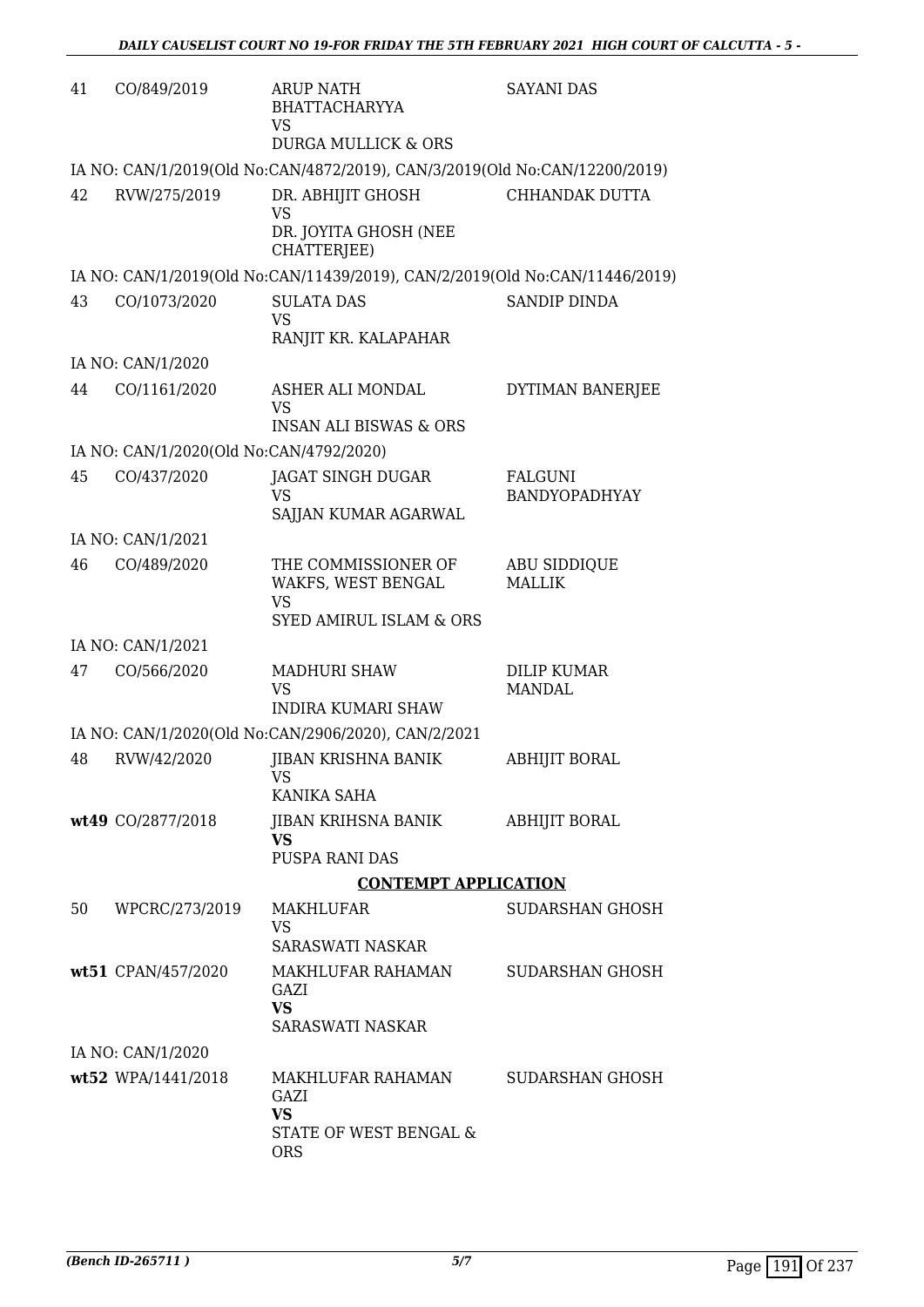| 53 | CPAN/831/2019                           | AZMAUL SK<br><b>VS</b><br>DIBYENDU SARKAR                                           | MD AHSANUZZAMAN                       |
|----|-----------------------------------------|-------------------------------------------------------------------------------------|---------------------------------------|
|    | wt54 WPA/30452/2017                     | <b>AMAZUL SK</b><br><b>VS</b><br>STATE OF WEST BENGAL<br>&ORS                       | MD. AHSANUZZAMAN                      |
| 55 | CPAN/21/2020                            | HIRON THOMAS MONDAL<br><b>VS</b><br>BROJENDRA NATH MONDAL<br>& ANR                  | MAHESWARI<br><b>SHARMA</b>            |
|    | wt56 WPA/2869/2017                      | HIRON THOMAS MONDAL<br><b>VS</b><br>STATE OF WEST BENGAL &<br>ORS.                  | KARABI ROY                            |
| 57 | CPAN/221/2020                           | DEBASISH ASH & ANR.<br><b>VS</b><br><b>SHASHANK SETHI</b>                           | ARUNAVA GANGULY                       |
|    | wt58 WPA/17642/2018                     | DEBASHISH ASH & ANR<br><b>VS</b><br><b>STATE OF WEST BENGAL &amp;</b><br><b>ORS</b> | MD. Z. RAHAMAN                        |
| 59 | CPAN/284/2020                           | DIPAK KUMAR DAS<br>VS<br>NISHANTA MUKHERJEE                                         | <b>GOURAV</b><br>PURKAYASTHA          |
|    | wt60 WPA/76/2017                        | <b>DIPAK KUMAR DAS</b><br><b>VS</b><br>STATE OF WEST BENGAL &<br><b>ORS</b>         | <b>GAURAV</b><br>PURKAYASTHA          |
|    | IA NO: CAN/1/2017(Old No:CAN/7540/2017) |                                                                                     |                                       |
| 61 | CPAN/537/2020                           | PRADIP KUMAR DINDA<br><b>VS</b><br>SHIBU BHUSAN DAS, SUPT<br>ENGINEER, W.C.         | <b>ABHISHEK</b><br><b>CHAKRABORTY</b> |
|    | wt62 WPA/18575/2019                     | PRADIP KUMAR DINDA<br><b>VS</b><br><b>STATE OF WEST BENGAL &amp;</b><br><b>ORS</b>  | <b>ABHISHEK</b><br><b>CHAKRABORTY</b> |
| 63 | CPAN/716/2020                           | SAILENDRA NATH BARMAN<br>VS<br>DR M V RAO                                           | UDAY NARAYAN<br><b>BETAL</b>          |
| 64 | CPAN/717/2020                           | KUNAL ADHIKARY<br><b>VS</b><br>DR M V RAO                                           | UDAY NARAYAN<br><b>BETAL</b>          |
|    |                                         | <b>FOR HEARING</b>                                                                  |                                       |
| 65 | CO/1580/2020                            | RABINDRA NATH GHORUI<br><b>VS</b><br>RADHAKANTA GHORUI AND<br><b>ANR</b>            | <b>SARBANANDA</b><br>SANYAL           |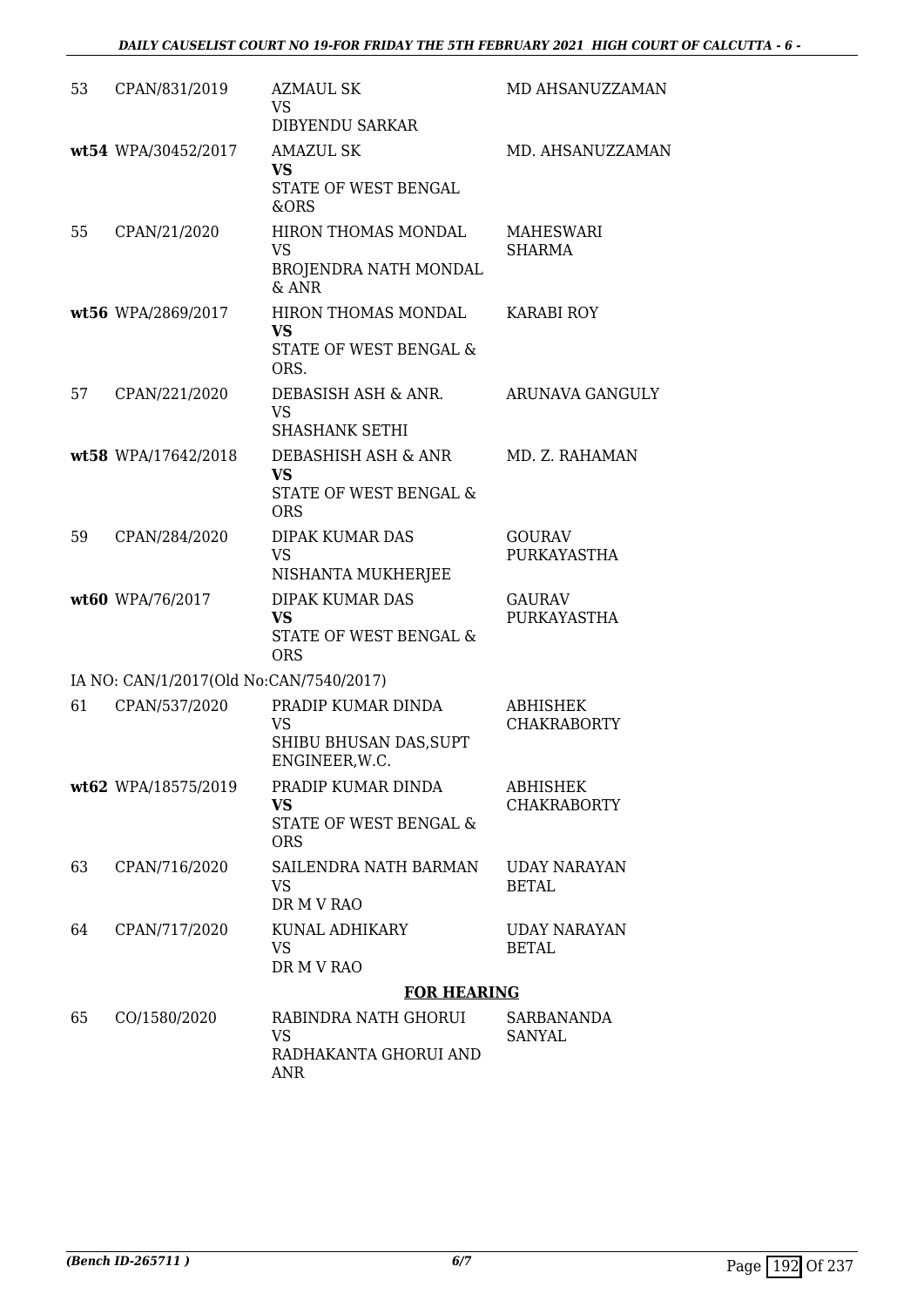| 66 | CO/1607/2020               | THE NEW INDIA<br>ASSURANCE CO LTD<br>VS<br>KAMAL CHAKRABORTY AND<br><b>OTHERS</b> | RAJDEEP<br><b>BHATTACHARYYA</b> |
|----|----------------------------|-----------------------------------------------------------------------------------|---------------------------------|
| 67 | CO/1675/2020               | SHEILA GANGULY<br>VS<br>NILANJAN HALDER                                           | SOBHAN KUMAR<br><b>PATHAK</b>   |
| 68 | CO/139/2021<br>(3:00 P.M.) | RAYEES ALAM<br>VS<br>M/S GANGES GARDEN<br>REALTORS PVT LTD AND<br>ORS             | <b>IFTEKAR MUNSHI</b>           |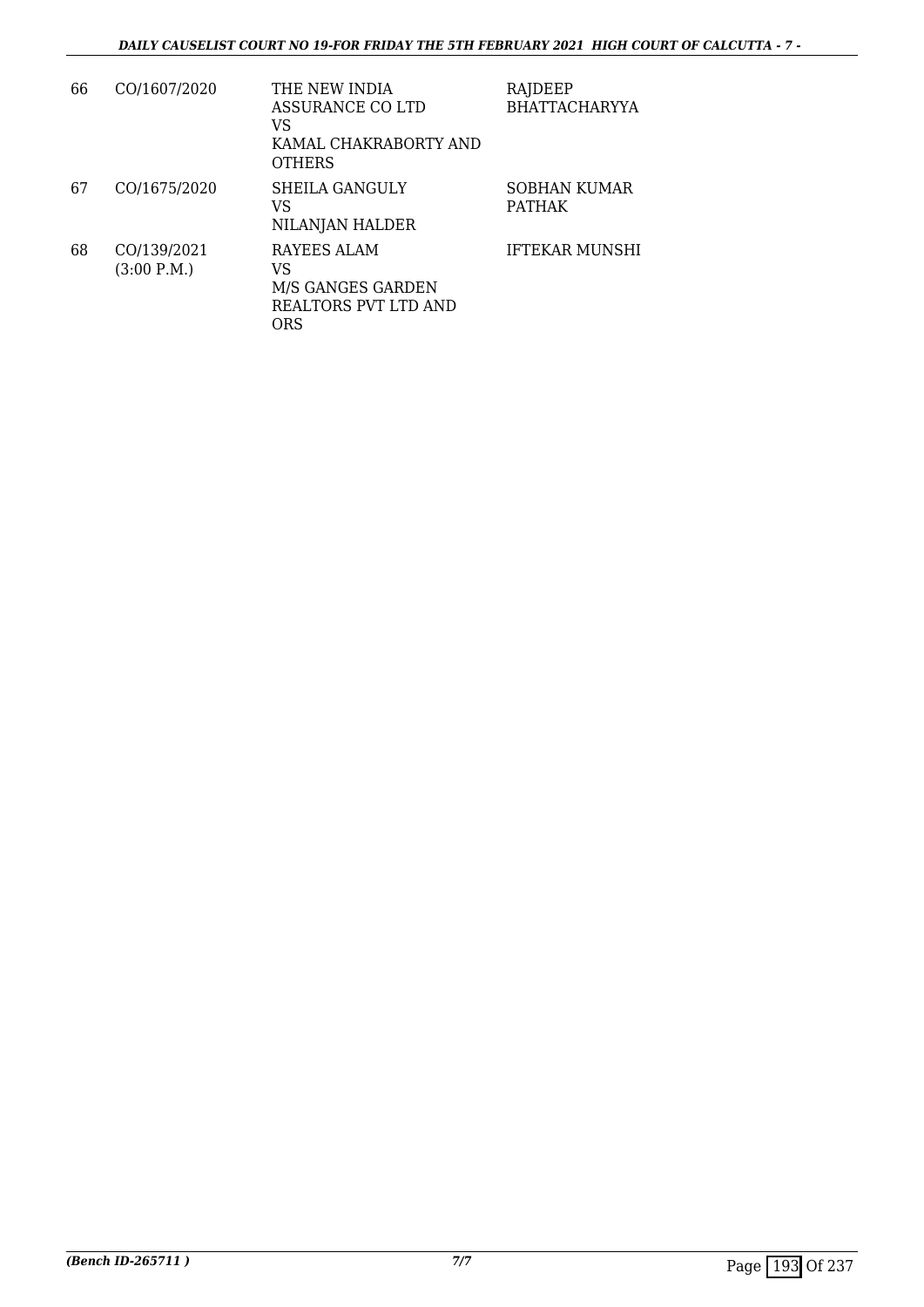

### **Appellate Side**

**DAILY CAUSELIST For Friday The 5th February 2021**

**COURT NO. 10 SINGLE BENCH (SB - IX) AT 10:45 AM HON'BLE JUSTICE RAVI KRISHAN KAPUR (VIA VIDEO CONFERENCE)** 

#### **ON AND FROM MONDAY, THE 11TH JANUARY, 2021 - MATTERS (MOTIONS & HEARING) UNDER ARTICLE 226 OF THE CONSTITUTION RELATING TO MADHYAMIK SIKSHYA KENDRA, INCLUDING APPLICATIONS CONNECTED THERETO;**

**MATTERS (MOTION & HEARING) UNDER ARTICLE 226 OF THE CONSTITUTION RELATING TO RESIDUARY UNDER GROUP IX RELATING TO PUBLIC PREMISES (UNAUTHORISED OCCUPANTS) ACT, 1971 INCLUDING APPLICATION CONNECTED THERETO;**

**MATTERS (MOTION & HEARING) UNDER ARTICLE 226 OF THE CONSTITUTION OF INDIA RELATING TO CO-OPERATIVE SOCIETIES UNDER GROUP V (EXCLUDING SERVICE MATTERS) AND APPLICATIONS CONNECTED THERETO;**

**HEARING OF WRIT PETITIONS IRRESPECTIVE OF CLASSIFICATION AND APPLICATIONS CONNECTED THERETO;**

**NOTE : MATTERS WILL BE TAKEN UP THROUGH PHYSICAL HEARING WHEN BOTH THE PARTIES ARE AGREED.**

#### **TO BE MENTIONED**

|   | WPA/14155/2005 | RATISH CHANDRA ROY<br>VS<br>STATE OF W.B.                                   | <b>SYED MANSUR ALI</b> |
|---|----------------|-----------------------------------------------------------------------------|------------------------|
| 2 | WPA/22129/2009 | <b>BASURI DUTTA &amp; ANR</b><br>VS<br>STATE OF WEST BENGAL &<br>ORS        | MALABIKA ROY DEY       |
| 3 | WPA/30202/2014 | RAGHUNANDANPUR<br>S.K.U.S. LTD & ANR<br>VS<br>STATE OF WEST BENGAL &<br>ORS | <b>ZIAUL HAQUE</b>     |
|   |                |                                                                             |                        |

IA NO: CAN/1/2016(Old No:CAN/11143/2016)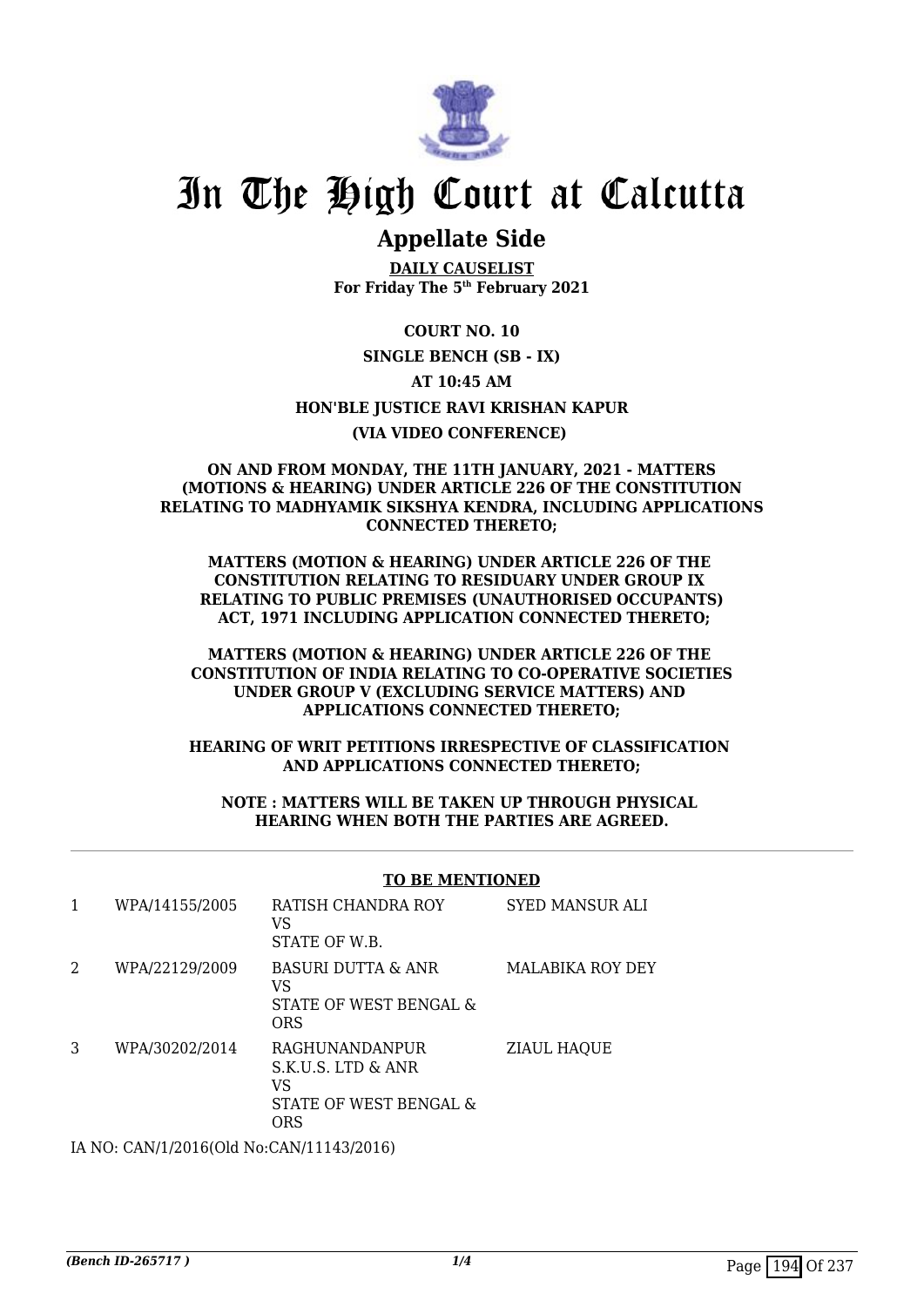| 4  | WPA/6844/2018                           | <b>MANOJ AGARWAL</b><br><b>VS</b><br><b>BHARAT PETROLEUM</b><br><b>CORPORATION LIMITED &amp;</b><br><b>ORS</b>                       | C SINHA                              |
|----|-----------------------------------------|--------------------------------------------------------------------------------------------------------------------------------------|--------------------------------------|
| 5  | WPA/19301/2018                          | ANESH CHANDRA ROY<br><b>VS</b><br>STATE OF WEST BENGAL &<br><b>ORS</b>                                                               | <b>SHRABONI SARKAR</b>               |
| 6  | WPA/19302/2018                          | SHIBCHARAN RAY<br><b>VS</b><br>STATE OF WEST BENGAL &<br><b>ORS</b>                                                                  | <b>SHRABONI SARKAR</b>               |
| 7  | WPA/4662/2019                           | APARNA PAL<br><b>VS</b><br>STATE OF WEST BENGAL &<br><b>ORS</b>                                                                      | <b>UJJAL ROY</b>                     |
| 8  | WPA/7737/2019                           | MD KHAIRUL MANDA<br><b>VS</b><br>UNION OF INDIA & ORS                                                                                | <b>UJJAL RAY</b>                     |
| 9  | WPA/10047/2019                          | SASHANKA SHEKHAR<br>SENGUPTA @ SHANKAR<br><b>VS</b><br>STATE OF WEST BENGAL &<br><b>ORS</b>                                          | <b>SUNNY NANDY</b>                   |
|    | IA NO: CAN/1/2020                       |                                                                                                                                      |                                      |
|    |                                         | <b>SPECIALLY FIXED MATTERS</b>                                                                                                       |                                      |
| 10 | WPA/33775/2013<br>(AR)                  | M/S. SKG PULP & PAPER<br>MILLS PVT. LTD & ANR<br><b>VS</b><br>ASSISTANT P.F. COM,<br>(COMPLIANCE), SUB-R.O.<br><b>HOWRAH&amp;ORS</b> | MANASI SINHA                         |
|    | IA NO: CAN/1/2021                       |                                                                                                                                      |                                      |
| 11 | WPA/23847/2014<br>(AR)                  | THE STATESMAN LIMITED<br>VS<br>STATE OF WEST BENGAL                                                                                  | <b>SUKANTA</b><br><b>CHAKRABORTY</b> |
|    | IA NO: CAN/1/2015(Old No:CAN/2049/2015) |                                                                                                                                      |                                      |
| 12 | WPA/16219/2016                          | <b>TARAKESWAR</b><br>MUNICIPALITY & ORS<br><b>VS</b><br>UNION OF INDIA & ORS                                                         | KESHAB CHANDRA<br><b>DAS</b>         |
| 13 | WPA/20497/2018                          | <b>BIJON CHATTERJEE</b><br><b>VS</b><br>UNION OF INDIA & ORS                                                                         | S. MAJUMDER                          |
| 14 | WPA/17653/2019                          | PREMIER DIGITAL<br>SOLUTION PVT. LTD.<br><b>VS</b><br>UNION OF INDIA TO BE<br><b>SERVED TO THE</b><br>SECRETARY MINISTRY OF          | ANIRUDDHA SINHA                      |

IA NO: CAN/1/2020(Old No:CAN/1421/2020)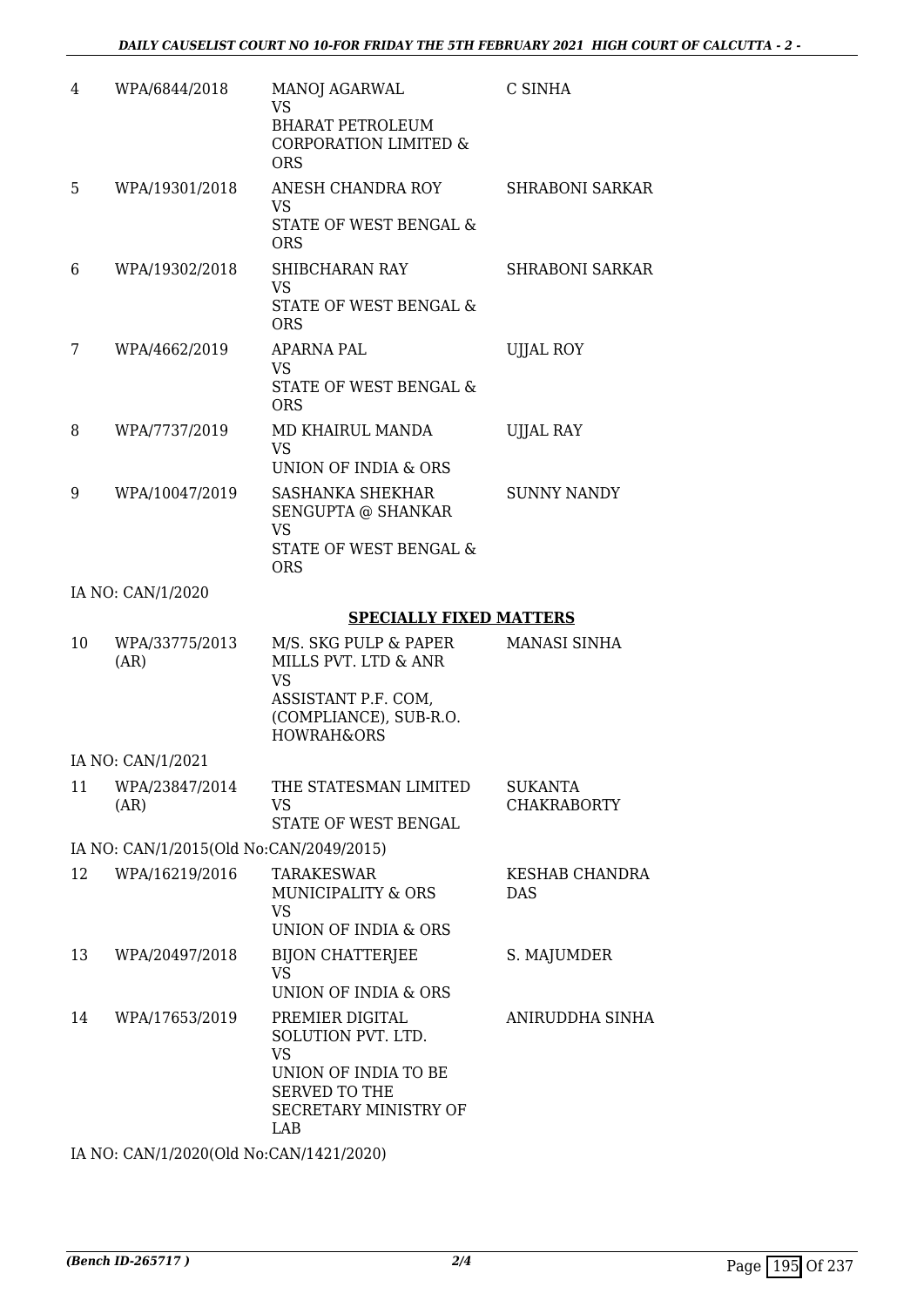|    | wt15 WPA/517/2020                       | HOWRAH MILLAS CO LTD<br><b>VS</b>                                                       | <b>TEESHAM DAS</b>     |
|----|-----------------------------------------|-----------------------------------------------------------------------------------------|------------------------|
|    |                                         | UNION OF INDIA & ORS                                                                    |                        |
|    |                                         | <b>MOTION</b>                                                                           |                        |
| 16 | WPA/305/2021                            | ANANDA KUMAR MAITY<br><b>VS</b>                                                         | SUBHAJIT PANJA         |
|    |                                         | STATE OF WEST BENGAL<br>AND ORS.                                                        |                        |
| 17 | WPA/2907/2021<br>(AR)                   | SAMIR CHAKRABORTY AND<br><b>OTHERS</b><br><b>VS</b><br>STATE OF WEST BENGAL<br>AND ORS. | DEBOLINA SARKAR        |
|    |                                         | <b>FOR HEARING</b>                                                                      |                        |
| 18 | WPA/13740/2012                          | ANITA GUCHHAIT<br>(SAMANTA)<br><b>VS</b><br><b>STATE OF WB &amp; ORS</b>                | LAKSHMI KANTA PAL      |
|    | wt19 WPA/13746/2012                     | <b>MANTU MONDAL</b>                                                                     | LAKSHMI KANTA PAL      |
|    |                                         | (SAMANTA)                                                                               |                        |
|    |                                         | <b>VS</b><br><b>STATE OF W B &amp; ORS</b>                                              |                        |
| 20 | WPA/11897/2017                          | <b>SUJAY DAS</b>                                                                        | ANJAN                  |
|    |                                         | <b>VS</b><br>THE WEST BENGAL                                                            | <b>BHATTACHARYA</b>    |
|    |                                         | CENTRAL SCHOOL SERVICE<br><b>COMMISSION &amp; ORS</b>                                   |                        |
|    | IA NO: CAN/1/2020                       |                                                                                         |                        |
| 21 | WPA/22153/2017                          | <b>ARJUN SARKAR</b>                                                                     | M. MAITRA              |
|    |                                         | <b>VS</b><br>STATE OF WEST BENGAL &<br><b>ORS</b>                                       |                        |
|    | IA NO: CAN/1/2018(Old No:CAN/1316/2018) |                                                                                         |                        |
| 22 | WPA/27084/2017                          | NILRATAN PANDEY                                                                         | <b>GAUTAM BANERJEE</b> |
|    |                                         | <b>VS</b><br>CESC LTD. & ORS.                                                           |                        |
| 23 | WPA/13478/2018                          | KAZI MAINUDDIN                                                                          | KRISHNA PADA           |
|    |                                         | <b>VS</b><br>STATE OF WEST BENGAL &<br><b>ORS</b>                                       | <b>SANTRA</b>          |
|    | IA NO: CAN/1/2018(Old No:CAN/8517/2018) |                                                                                         |                        |
| 24 | WPA/26335/2018                          | NIRMAL KUMAR KOLEY                                                                      | <b>UJJAL ROY</b>       |
|    |                                         | <b>VS</b><br>STATE OF WEST BENGAL &<br><b>ORS</b>                                       |                        |
| 25 | WPA/3952/2019                           | SMT. KALPANA GHOSAL @<br><b>RINA GHOSAL</b><br><b>VS</b>                                | <b>INDRAJIT MONDAL</b> |
|    |                                         | STATE OF WEST BENGAL &<br><b>ORS</b>                                                    |                        |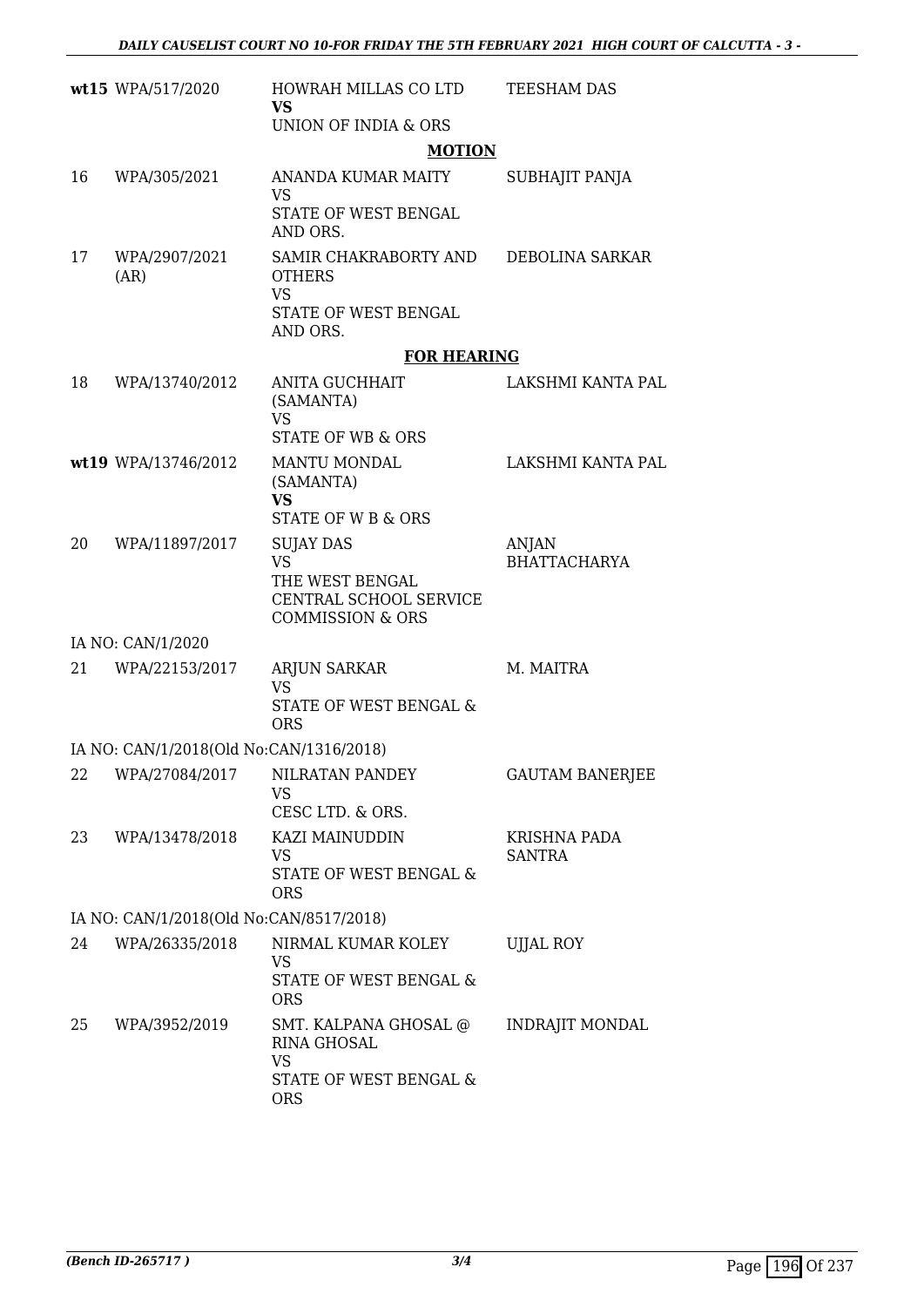| 26 | WPA/4980/2019  | MOHUA MANDAL<br>VS<br>STATE OF WEST BENGAL &<br>ORS                                                                         | S.K. PODDAR  |
|----|----------------|-----------------------------------------------------------------------------------------------------------------------------|--------------|
| 27 | WPA/12537/2019 | PARAS POWER & COAL<br><b>BENEFICATION LIMITED &amp;</b><br>ANR<br>VS<br><b>SOUTH EASTERN</b><br>COALFIELDS LIMITED &<br>ORS | NIBEDITA PAL |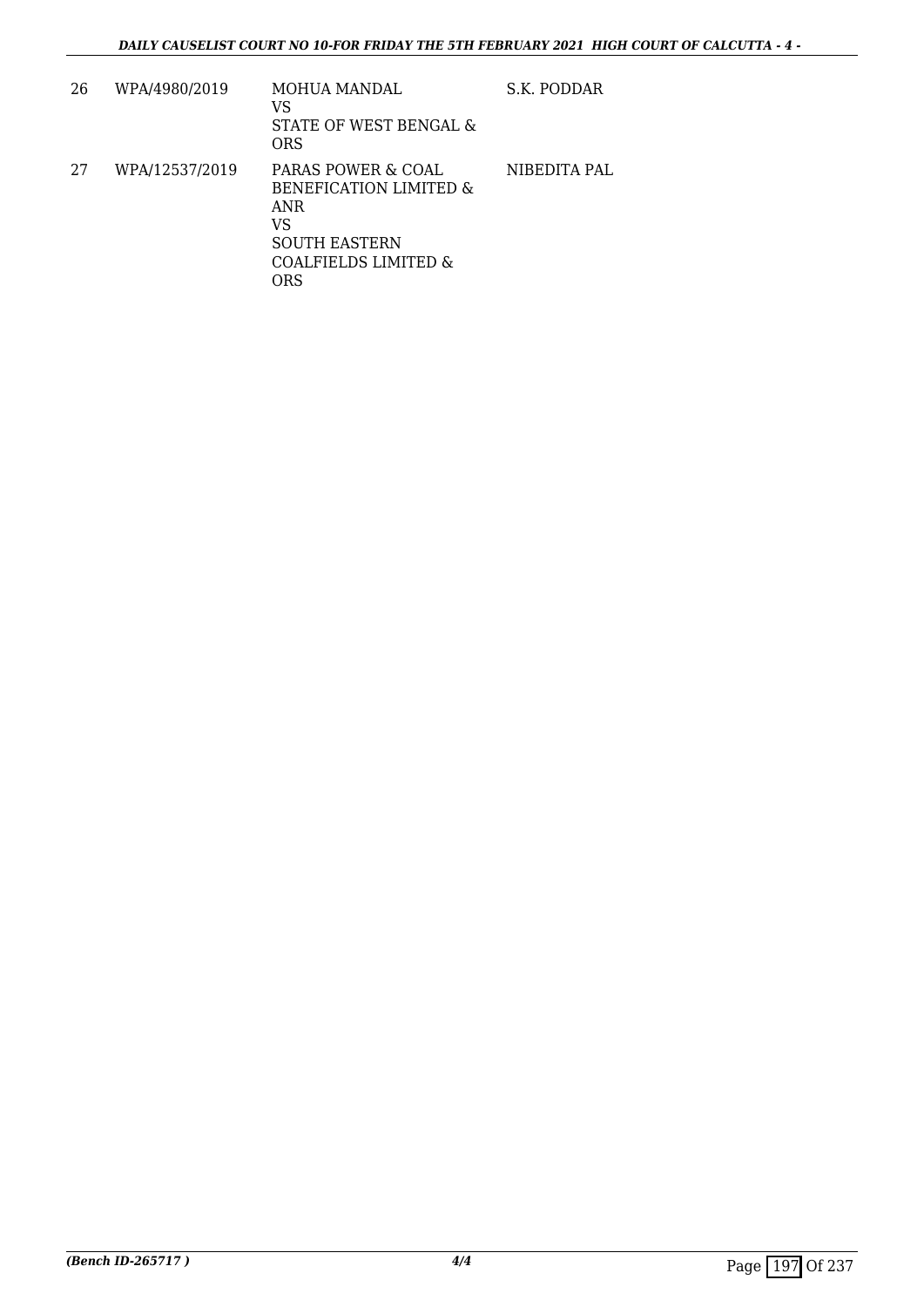

## **Appellate Side**

**DAILY CAUSELIST For Friday The 5th February 2021**

**COURT NO. 23 SINGLE BENCH (SB - X) AT 10:45 AM HON'BLE JUSTICE ARINDAM MUKHERJEE (VIA VIDEO CONFERENCE)** 

#### **ON AND FROM MONDAY, THE 11TH JANUARY, 2021 - MATTERS (MOTION & HEARING) UNDER ARTICLE 226 OF THE CONSTITUTION RELATING TO RESIDUARY UNDER GROUP IX (ELECTRICITY ONLY) INCLUDING APPLICATIONS CONNECTED THERETO.**

**MATTERS (MOTION & HEARING) RELATING TO REVENUE AND TAX LAWS (EXCLUDING LAND REVENUE) UNDER GROUP IV INCLUDING APPLICATIONS CONNECTED THERETO;**

**HEARING OF CIVIL REVISION APPLICATIONS AND APPLICATIONS UNDER ARTICLE 227 OF THE CONSTITUTION INCLUDING APPLICATIONS CONNECTED THERETO.**

**IF NO ONE APPEARS FOR THE PETITIONER FOR TWO CONSECUTIVE DATES, MATTERS WILL BE TAKEN UP IN THEIR ABSENCE.**

**NOTE : APPELLATE SIDE MATTERS WILL BE TAKEN UP FIRST.**

**ORIGINAL SIDE MATTERS WILL BE TAKEN UP FROM 2 :00 P.M. AFTER COMPLETION OF ORIGINAL SIDE MATTERS,IF TIME PERMITS APPELLATE SIDE GROUP IV MATTERS WILL BE TAKEN UP.**

**NOTE : 1. MATTERS WILL BE TAKEN UP THROUGH PHYSICAL HEARING WHEN BOTH THE PARTIES ARE AGREED.**

**NOTE : 2. NO MENTIONING OF HEARING MATTERS FOR INCLUSION.**

**NOTE : 3. MATTERS MARKED AS LAST CHANCE SHALL BE TAKEN UP FIRST & IF NO ONE APPEARS MATTER SHALL BE DISMISSED.**

#### **TO BE MENTIONED**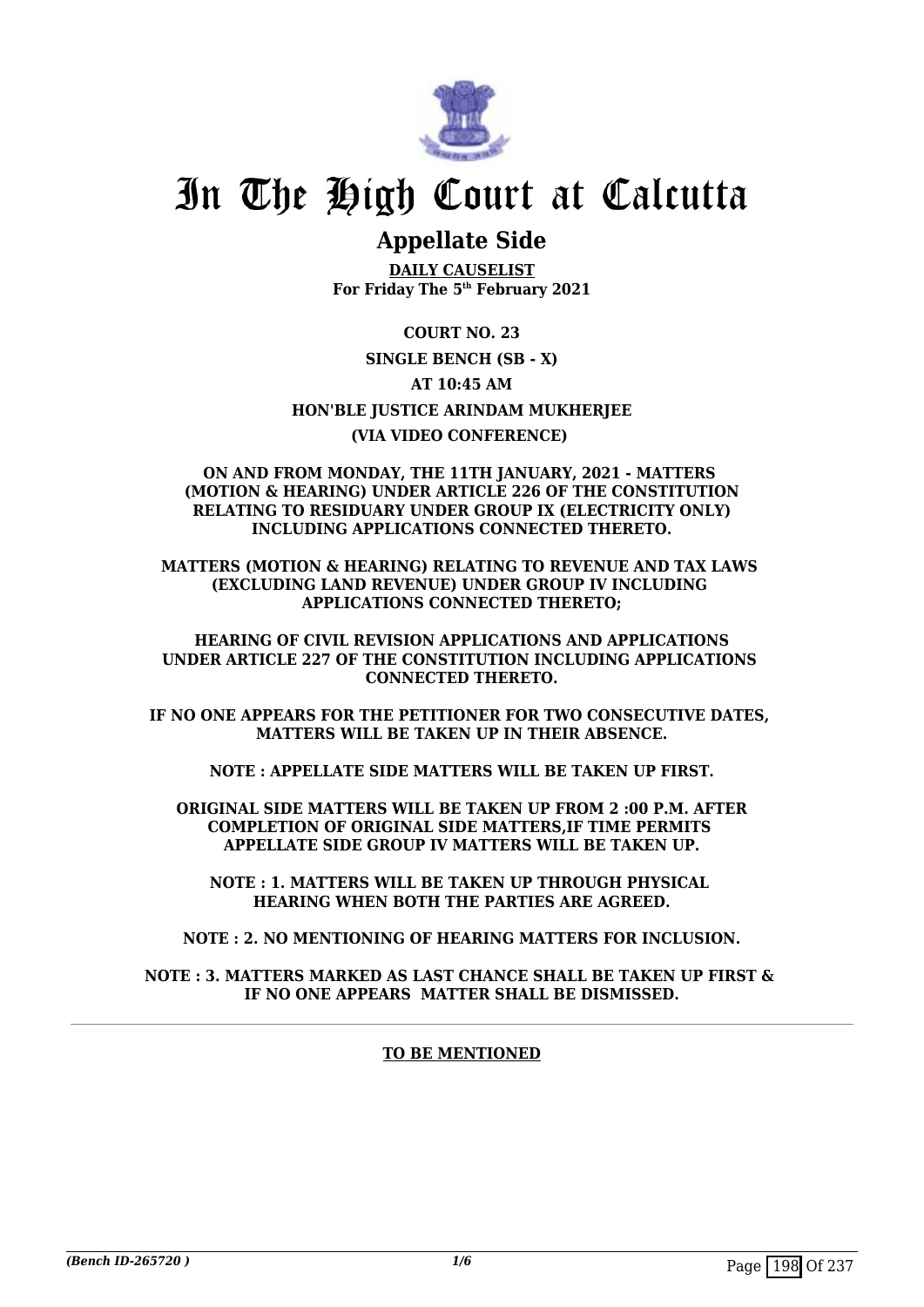| $\mathbf{1}$ | WPA/3440/2021<br>(Non-prosecution)      | ASHOKA INDIA<br>CORPORATION AND<br><b>OTHERS</b><br><b>VS</b><br>JOINT COMMISSIONER,<br>GOODS AND SERVICES TAX,<br><b>BUREAU OF</b><br><b>INVESTIGATION (SOUTH</b><br><b>BENGAL) AND OTHERS</b> | SHAKEEL<br>MOHAMMED AKHTER   |
|--------------|-----------------------------------------|-------------------------------------------------------------------------------------------------------------------------------------------------------------------------------------------------|------------------------------|
|              |                                         | <b>MOTION</b><br>(GROUP - IX ELECTRICITY)                                                                                                                                                       |                              |
| 2            | WPA/3077/2019                           | SURYA ALLOY INDUSTRIES<br><b>LIMITED &amp; ANR</b><br><b>VS</b><br>W.B. ELECTRICITY                                                                                                             | <b>GAUTAM SHROFF</b>         |
|              |                                         | REGULATORY COMMISSION<br>& ORS                                                                                                                                                                  |                              |
|              | IA NO: CAN/1/2021, CAN/2/2021           |                                                                                                                                                                                                 |                              |
| 3            | WPA/22526/2019                          | <b>SHANTI @ SANTI</b><br><b>PARAMANIK</b><br><b>VS</b><br>THE WBSEDC LTD & ORS                                                                                                                  | PAMPA DEY DHABAL             |
|              | IA NO: CAN/1/2020(Old No:CAN/3571/2020) |                                                                                                                                                                                                 |                              |
| 4            | WPA/22801/2019                          | RAMPADA SANTRA<br>VS<br>W.B. STATE ELECTRICITY<br>DISTRIBUTION COMPANY<br>LTD. & ORS                                                                                                            | SK ABU ABBAS<br><b>UDDIN</b> |
| 5            | WPA/2327/2020                           | <b>NUR MAHAMMAD</b><br><b>VS</b><br><b>WBSEDC LTD &amp; ORS</b>                                                                                                                                 | <b>SK SHAHJAHAN</b>          |
| 6            | WPA/2532/2020                           | <b>ASIT GHOSH</b><br><b>VS</b><br><b>WBSEDCL &amp; ORS</b>                                                                                                                                      | <b>INDRANIL HALDER</b>       |
|              | IA NO: CAN/1/2020, CAN/2/2021           |                                                                                                                                                                                                 |                              |
| 7            | WPA/2533/2020                           | <b>ASIT GHOSH</b><br><b>VS</b><br><b>WBSEDCL &amp; ORS</b>                                                                                                                                      | <b>INDRANIL HALDER</b>       |
|              | IA NO: CAN/1/2020, CAN/2/2021           |                                                                                                                                                                                                 |                              |
| 8            | WPA/3030/2020                           | ANANDA ROY CHOWDHURY<br><b>VS</b><br><b>WBSEDC LTD &amp; ORS</b>                                                                                                                                | DEBASIS MITRA                |
| 9            | WPA/5130/2020                           | <b>SUKUMAR DAS</b><br><b>VS</b><br><b>CESC LIMITED &amp; ORS</b>                                                                                                                                | <b>MANIK LAL PODDAR</b>      |
| 10           | WPA/7880/2020                           | <b>CYGNUS</b><br>DEVELOPERS(INDIA) LTD<br><b>VS</b><br>THE COMPETENT<br><b>AUTHORITY</b>                                                                                                        | RAJASH UPADHYAY              |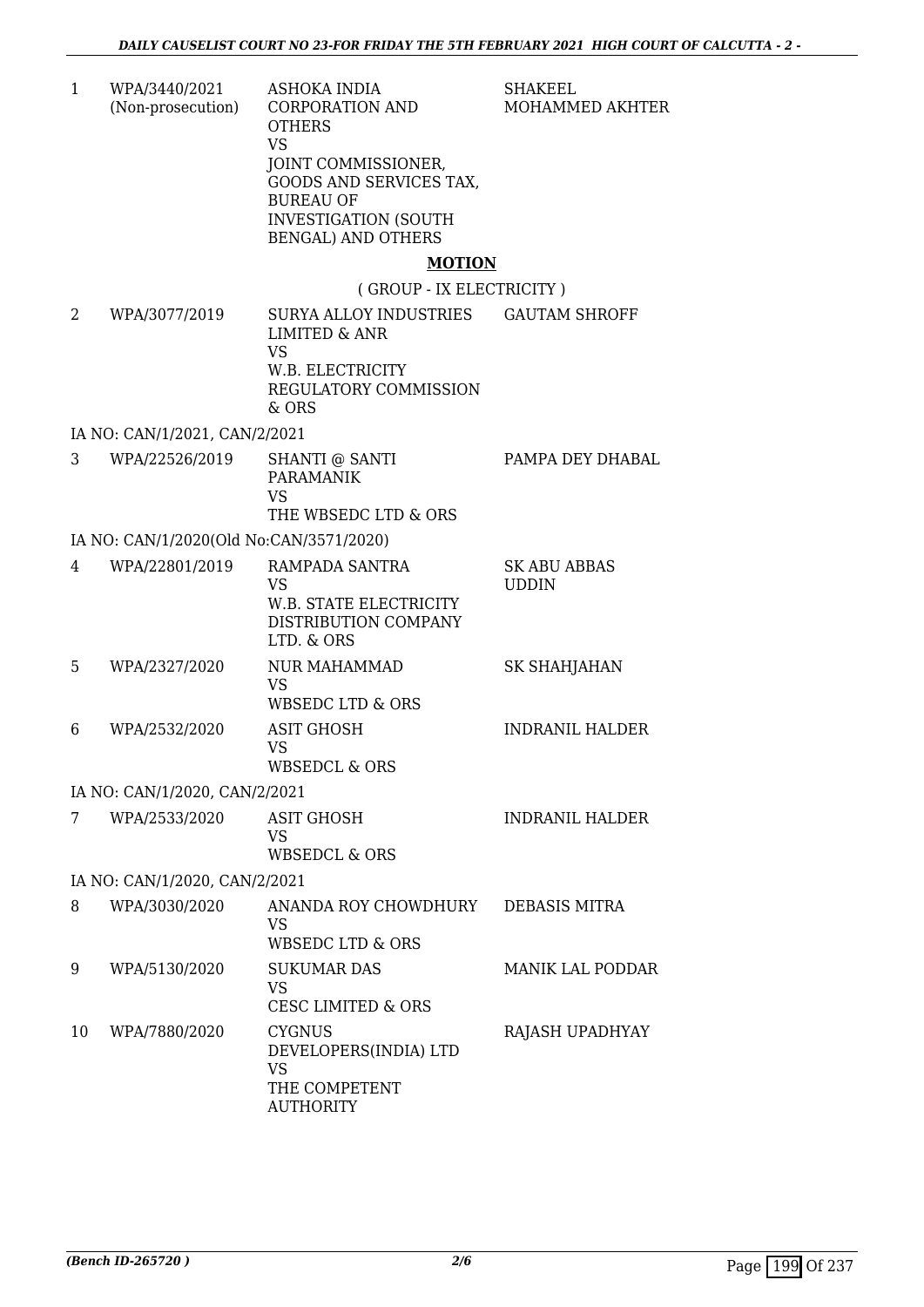#### *DAILY CAUSELIST COURT NO 23-FOR FRIDAY THE 5TH FEBRUARY 2021 HIGH COURT OF CALCUTTA - 3 -*

| 11 | WPA/8783/2020  | <b>FARIDUL MALLIK</b><br><b>VS</b><br>CESC LIMITED AND ANR                                                                              | INDRANIL HALDER                           |
|----|----------------|-----------------------------------------------------------------------------------------------------------------------------------------|-------------------------------------------|
| 12 | WPA/9350/2020  | SULEKHA JANA<br><b>VS</b><br>THE CESC LIMITED                                                                                           | <b>ANIL KUMAR</b><br><b>CHATTOPADHYAY</b> |
| 13 | WPA/9432/2020  | VIVEK RUIA<br><b>VS</b><br>W.B.S.E.D.C.L. AND ORS                                                                                       | <b>ANYASHA DAS</b>                        |
| 14 | WPA/9646/2020  | <b>SMT REBA CHATTERJEE</b><br><b>VS</b><br>STATE OF WEST BENGAL<br>AND ORS.                                                             | ARJUN SAMANTA                             |
| 15 | WPA/9678/2020  | CALCUTTA EXPANDED<br>METAL MANUFACTURING<br><b>COMPANY PRIVATE</b><br><b>LIMITED</b><br><b>VS</b><br>STATE OF WEST BENGAL<br>AND ORS.   | DEOBRAT UPADHYAY                          |
| 16 | WPA/10003/2020 | MD. FAISAL MAJID<br><b>VS</b><br><b>CESC LIMITED</b>                                                                                    | <b>INDRANIL HALDER</b>                    |
| 17 | WPA/10314/2020 | <b>SHYAMAL NATH</b><br><b>VS</b><br><b>CESC LIMITED</b>                                                                                 | <b>SHABAZ ALAM</b>                        |
| 18 | WPA/10392/2020 | <b>SHANTI KUMAR DEY</b><br><b>VS</b><br>THE CHAIRMAN, WEST<br><b>BENGAL STATE</b><br><b>ELECTRICITY</b><br>DISTRIBUTION COMPANY<br>LTD. | SAILENDRA NATH<br><b>CHAKRABORTI</b>      |
| 19 | WPA/10599/2020 | DAYAL GHOSH<br><b>VS</b><br>CESC LIMITED                                                                                                | <b>SAYANI</b><br><b>BHATTACHARYA</b>      |
| 20 | WPA/10682/2020 | <b>BANSHI PURKAIT</b><br><b>VS</b><br>W.B.S.E.D.C.L. AND ORS                                                                            | <b>ARUN NASKAR</b>                        |
| 21 | WPA/10692/2020 | <b>INDRAJIT KAR</b><br><b>VS</b><br>STATE OF WEST BENGAL<br>AND ORS.                                                                    | JANARDAN MANDAL                           |
| 22 | WPA/10847/2020 | JIBAN KRISHNA DAS<br><b>VS</b><br><b>WEST BENGAL</b><br><b>ELECTRICITY</b><br>DISTRIBUTION COMPANY<br><b>LIMITED</b>                    | BHASKAR CHANDRA<br><b>MANNA</b>           |
| 23 | WPA/10959/2020 | <b>BISWAJIT JANA</b><br><b>VS</b><br>THE W.B.S.E.D.C.L. AND<br><b>ORS</b>                                                               | SK SAHRAHAN ALI                           |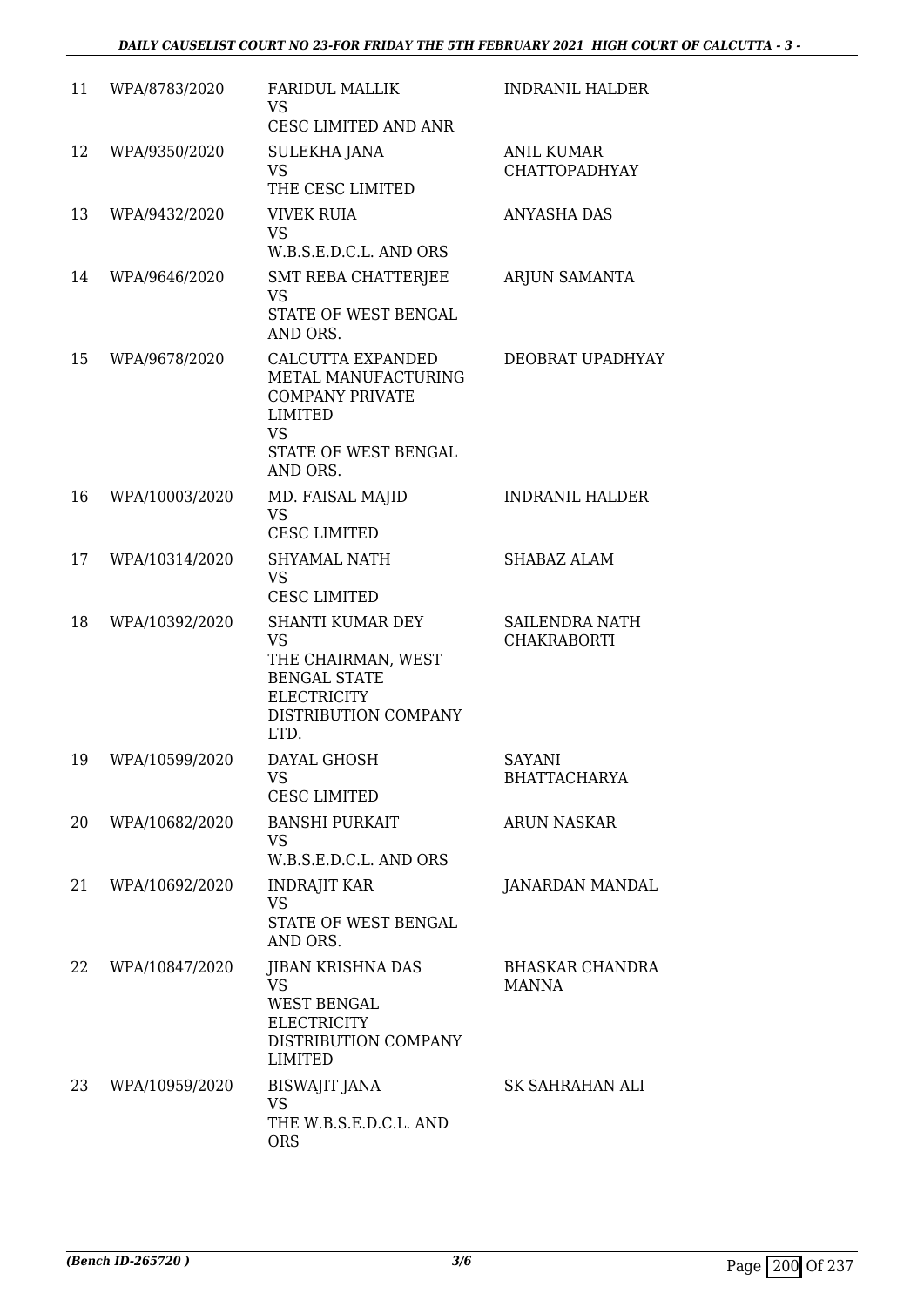| 24 | WPA/11020/2020 | JAI VENKATESH CONCAST<br>PRIVATE LIMITED<br><b>VS</b><br>DAMODAR VALLEY<br><b>CORPORATION</b>                                                           | MOUMITA GHOSH                       |
|----|----------------|---------------------------------------------------------------------------------------------------------------------------------------------------------|-------------------------------------|
| 25 | WPA/11272/2020 | ABDUL RASHID MONDAL<br><b>VS</b><br>STATE OF WEST BENGAL<br>AND ORS.                                                                                    | MD. MANSOOR ALAM                    |
| 26 | WPA/11278/2020 | CONSOLE MANAGEMENT<br>CONSULTANTS PVT LTD<br><b>AND ANR</b><br><b>VS</b><br>WBSEDCLBY<br><b>CHAIRMAN AND ORS</b>                                        | SANCHITA BARMAN<br><b>ROY</b>       |
| 27 | WPA/11284/2020 | <b>SWAPAN MAITY</b><br><b>VS</b><br>W.B.S.E.D.C.L. AND ORS                                                                                              | KAPIL CHANDRA<br><b>SAHOO</b>       |
| 28 | WPA/11528/2020 | CHITTARANJAN BASAK<br><b>VS</b><br>W.B.S.E.D.C.L. AND ORS                                                                                               | <b>MANIKA SARKAR</b>                |
| 29 | WPA/11972/2020 | <b>SAIFUL RAHAMAN</b><br><b>VS</b><br>THE CESC LIMITED                                                                                                  | MD. HASANUZ<br><b>ZAMAN</b>         |
| 30 | WPA/709/2021   | <b>ANUP SARKAR</b><br><b>VS</b><br>STATE OF WEST BENGAL<br>AND ORS                                                                                      | TIMIR BARAN SAHA                    |
| 31 | WPA/917/2021   | TAPAS DAS AND ANR<br><b>VS</b><br>W.B.S.E.D.C.L AND ORS                                                                                                 | CHANDRA NATH<br><b>SARKAR</b>       |
| 32 | WPA/1085/2021  | <b>BELA HOLYDAYS PVT LTD</b><br><b>AND ANR</b><br><b>VS</b><br>THE CALCUTTA<br>ELECTRICITY SUPPLY<br><b>CORPORATION LTD AND</b><br><b>ORS</b>           | <b>DEBASISH</b><br><b>CHOWDHURY</b> |
| 33 | WPA/1168/2021  | KAUSICK DHOLE AND<br><b>ANOTHER</b><br><b>VS</b><br><b>WEST BENGAL STATE</b><br><b>ELECTRICITY</b><br>DISTRIBUTION COMPANY<br><b>LIMITED AND OTHERS</b> | SUMJAN BANERJERE                    |
| 34 | WPA/1284/2021  | JAGABANDHU MONDAL<br><b>VS</b><br>STATE OF WEST BENGAL<br>AND ORS.                                                                                      | SNIGDHA SAHA                        |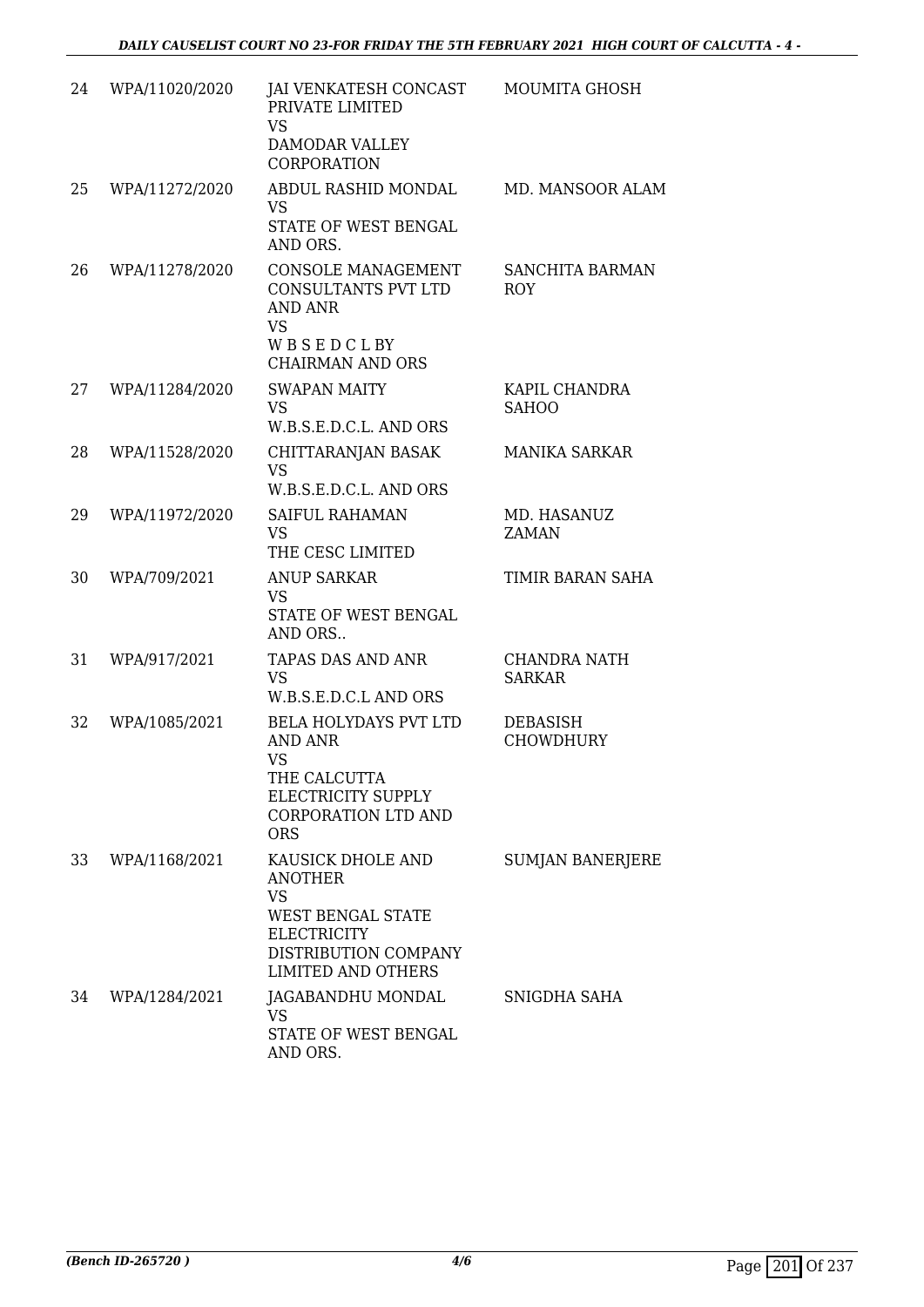| 35 | WPA/1490/2021 | <b>RAFIK SEKH</b><br><b>VS</b><br><b>WEST BENGAL STATE</b><br><b>ELECTRICITY</b><br>DISTRIBUTION COMPANY<br>LTD. AND OTHERS | <b>HARADHAN MONDAL</b>                  |
|----|---------------|-----------------------------------------------------------------------------------------------------------------------------|-----------------------------------------|
| 36 | WPA/1610/2021 | <b>ABBAS BANU ALIAS</b><br><b>BANARASI</b><br><b>VS</b><br><b>CESC LIMITED</b>                                              | <b>INDRANIL HALDER</b>                  |
| 37 | WPA/1630/2021 | ASHIT ROUTH ALIAS<br><b>ASHIQUE ROUTH</b><br><b>VS</b><br><b>CESC LIMITED</b>                                               | <b>MANAS DASGUPTA</b>                   |
| 38 | WPA/1648/2021 | <b>MALATI SARDAR</b><br><b>VS</b><br>CESC LIMITED AND<br><b>OTHERS</b>                                                      | CHANCHAL KUMAR<br><b>SAHA</b>           |
| 39 | WPA/1769/2021 | <b>BHARAT MONDAL</b><br><b>VS</b><br>CALCUTTA ELECTRIC<br>SUPPLY CORPORATION AND<br><b>OTHERS</b>                           | <b>MAIDUL ISLAM</b><br>KAYAL            |
| 40 | WPA/1834/2021 | MKD. SAHID<br><b>VS</b><br><b>CESC LIMITED AND</b><br><b>OTHERS</b>                                                         | MD. SHAKIR                              |
| 41 | WPA/2134/2021 | TARAKNATH KARFA<br><b>VS</b><br><b>WEST BENGAL STATE</b><br><b>ELECTRICITY</b><br>DISTRIBUTION COMPANY<br>LTD. AND ORS      | <b>MASTA FIZUR</b><br><b>RAHAMAN</b>    |
| 42 | WPA/2168/2021 | <b>SURAJIT GHOSH</b><br>VS<br><b>CESC</b>                                                                                   | SAURADEEP DUTTA                         |
| 43 | WPA/2333/2021 | TIYAS CHATTOPADHYAY<br><b>VS</b><br><b>WBSEDC LIMITED</b>                                                                   | SWARUP LAL GHOSH                        |
| 44 | WPA/3078/2021 | DHIRAJ KUAMR HALDER<br><b>VS</b><br><b>WEST BENGAL STATE</b><br>ELECTRICITY DIST. COM<br>LTD AND ORS                        | <b>CHANDRACHUR</b><br><b>CHATTERJEE</b> |
|    |               | <b>MOTION (GROUP IV)</b>                                                                                                    |                                         |
|    |               | (REVENUE AND TAX)                                                                                                           |                                         |
| 45 | WPA/9356/2020 | GABANA AGGREGATES AND<br>PROJECTS PVT. LTD<br><b>VS</b>                                                                     | PRADIPTA BOSE                           |
|    |               | UNION OF INDIA AND ORS.                                                                                                     |                                         |
| 46 | WPA/1622/2021 | RAKESH AGARWAL<br><b>VS</b><br>UNION OF INDIA AND ORS.                                                                      | <b>MOUSUMI BHOWAL</b>                   |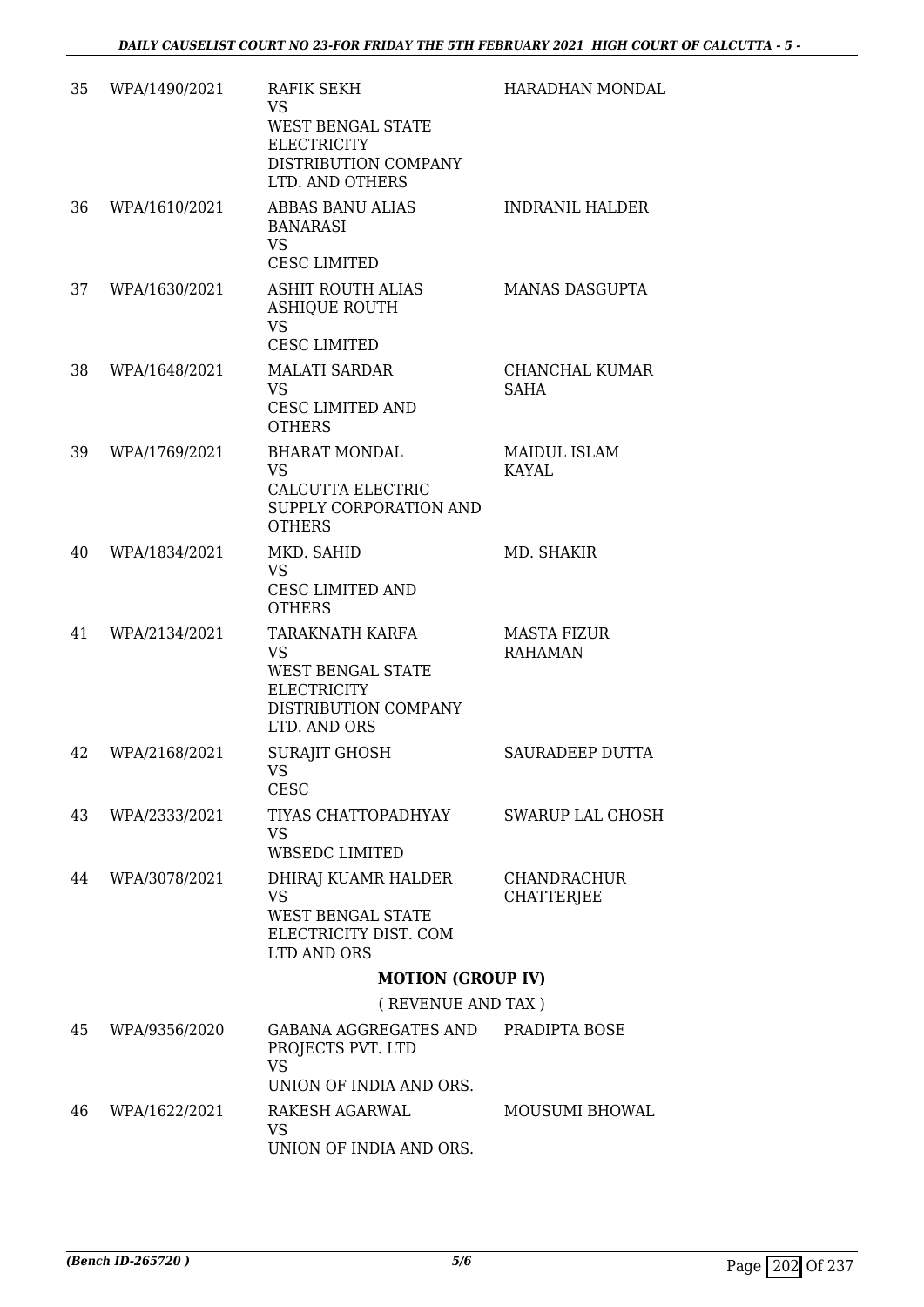| 47 | WPA/1625/2021    | RAKESH AGARWAL<br><b>VS</b><br>UNION OF INDIA AND ORS.                                                                                                    | MOUSUMI BHOWAL                      |
|----|------------------|-----------------------------------------------------------------------------------------------------------------------------------------------------------|-------------------------------------|
| 48 | WPA/1673/2021    | RAKESH AGARWAL<br><b>VS</b><br>UNION OF INDIA AND ORS.                                                                                                    | <b>MOUSUMI BHOWAL</b>               |
| 49 | WPA/1678/2021    | RAKESH AGARWAL<br><b>VS</b><br>UNION OF INDIA AND ORS.                                                                                                    | MOUSUMI BHOWAL                      |
| 50 | WPA/1716/2021    | <b>RAKESH AGARWAL</b><br><b>VS</b><br>UNION OF INDIA AND ORS.                                                                                             | MOUSUMI BHOWAL                      |
| 51 | WPA/1745/2021    | <b>BAIJNATH MITTAL</b><br><b>VS</b><br>UNION OF INDIA AND ORS.                                                                                            | MOUSUMI BHOWAL                      |
| 52 | WPA/1747/2021    | AVIK KUMAR GOSWAMI<br><b>VS</b><br>SALES TAX OFFICER,<br><b>BALLYGANGE CHARGE</b>                                                                         | <b>SWETA MUKHERJEE</b>              |
| 53 | WPA/1764/2021    | <b>BAIJNATH MITTAL</b><br><b>VS</b><br>UNION OF INDIA AND ORS.                                                                                            | MOUSUMI BHOWAL                      |
| 54 | WPA/1775/2021    | <b>BAIJNATH MITTAL</b><br><b>VS</b><br>UNION OF INDIA AND ORS.                                                                                            | MOUSUMI BHOWAL                      |
| 55 | WPA/1848/2021    | M/S ETC AGRO<br>PROCESSING INDIA<br>PRIVATE LIMITED AND<br><b>ANOTHER</b><br><b>VS</b><br>THE COMMISSIONER OF<br><b>CUSTOMS PORT AND</b><br><b>OTHERS</b> | <b>NILOTPAL</b><br><b>CHOWDHURY</b> |
|    | 56 WPA/2893/2021 | WISHNET INFOTECH PVT.<br><b>LTD</b><br><b>VS</b><br>UNION OF INDIA AND ORS.                                                                               | <b>MANIK LAL PODDAR</b>             |
| 57 | WPA/3410/2021    | <b>RISHABH RAI</b><br><b>VS</b><br>PRINCIPAL COMMISSIONER<br>PF CUSTOM (PORT) AND<br>ORS <sub>0</sub>                                                     | <b>SHAKEEL</b><br>MOHAMMED AKHTER   |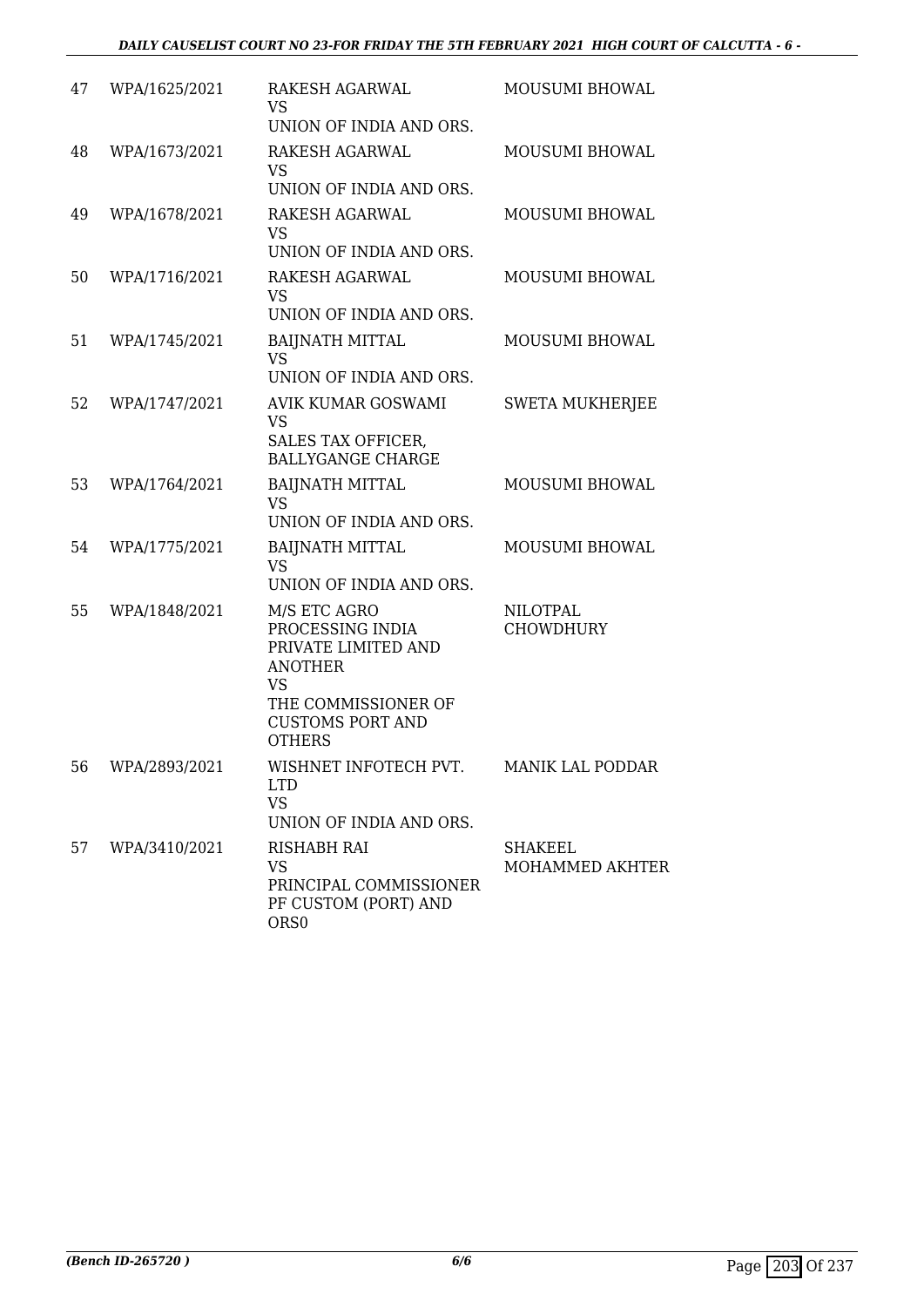

### **Appellate Side**

**DAILY CAUSELIST For Friday The 5th February 2021**

**COURT NO. 18 SINGLE BENCH (SB - XI) AT 10:45 AM HON'BLE JUSTICE BISWAJIT BASU (VIA VIDEO CONFERENCE)**

**ROSTER, WHICH HAS COME INTO EFFECT FROM 11TH JANUARY, 2021 AND HAS BEEN NOTIFIED ON 8TH JANUARY, 2021 IS MODIFIED TO THE FOLLOWING EXTENT:-**

**MATTERS (MOTION & HEARING) UNDER ARTICLE 226 OF THE CONSTITUTION RELATING TO MADRASAH EDUCATION UNDER GROUP II AND APPLICATIONS CONNECTED THERETO;**

**MATTERS (MOTION & HEARING) UNDER ARTICLE 226 OF THE CONSTITUTION RELATING TO APPOINTMENT AND SERVICE CONDITION OF PARA TEACHERS UNDER GROUP II AND APPLICATIONS CONNECTED THERETO;**

**APPEALS RELATING TO ALL CLAIM CASES INCLUDING APPLICATIONS CONNECTED THERETO (EXCLUDING ADMISSION OF APPEALS UNDER SECTION 30 OF THE EMPLOYEES' COMPENSATION ACT, 1923);**

**ADMISSION AND HEARING OF CIVIL REVISION APPLICATIONS AND APPLICATIONS UNDER ARTICLE 227 OF THE CONSTITUTION OF INDIA ARISING OUT OF TESTAMENTARY, EJECTMENT / EVICTION SUITS AND PUBLIC PREMISES (UNAUTHORISED OCCUPANTS) ACT, 1971 INCLUDING APPLICATIONS CONNECTED THERETO.** 

**NOTE: MATTERS WILL BE TAKEN UP THROUGH PHYSICAL HEARING ONLY WHEN BOTH THE PARTIES ARE AGREED.**

**SPECIAL NOTE : 1. APPLICATION (MACC) WILL BE TAKEN UP ON EVERY MONDAY.**

**2. CONTESTED APPLICATION WILL BE TAKEN UP ON EVERY WEDNESDAY AND FRIDAY FROM 2:00 P.M. ONWARDS AND THEREAFTER IF TIME PERMITS OTHER MATTERS WILL BE TAKEN UP SERIALLY.** 

**3. WRIT HEARING MATTERS WILL BE TAKEN UP ON EVERY THURSDAY.** 

**4. MENTIONING WILL BE TAKEN UP ON EVERY MONDAY AND THURSDAY ONLY.** 

|   |                              | <b>NEW MOTION</b>                                                      |                    |  |
|---|------------------------------|------------------------------------------------------------------------|--------------------|--|
| 1 | CO/951/2020<br>(No Caveat)   | ASHOKE KUMAR MITTER<br>VS<br><b>ARJUN MITTER</b>                       | PARTHA SARATHI DAS |  |
| 2 | CO/222/2021<br>(No Caveat)   | SUMIT DEY<br>VS<br>GITA DEY AND Anr                                    | SUMIT DEY          |  |
| 3 | CO/224/2021<br>(With Caveat) | MD MERAOJUDDIN AND ORS<br>VS<br>THE CHIEF EXECUTIVE OFFICER<br>AND ANR | <b>RIAZ ABEDIN</b> |  |
| 4 | CO/259/2021<br>(With Caveat) | RAJESH AGARWAL<br>VS<br>ANIL KUMAR GUPTA                               | AVIRUP CHATTERJEE  |  |
| 5 | WPA/3508/2021                | AKBAR ALI AND ORS<br>VS.<br>STATE OF WEST BENGAL AND<br>ORS.           | KAIRUL ALAM        |  |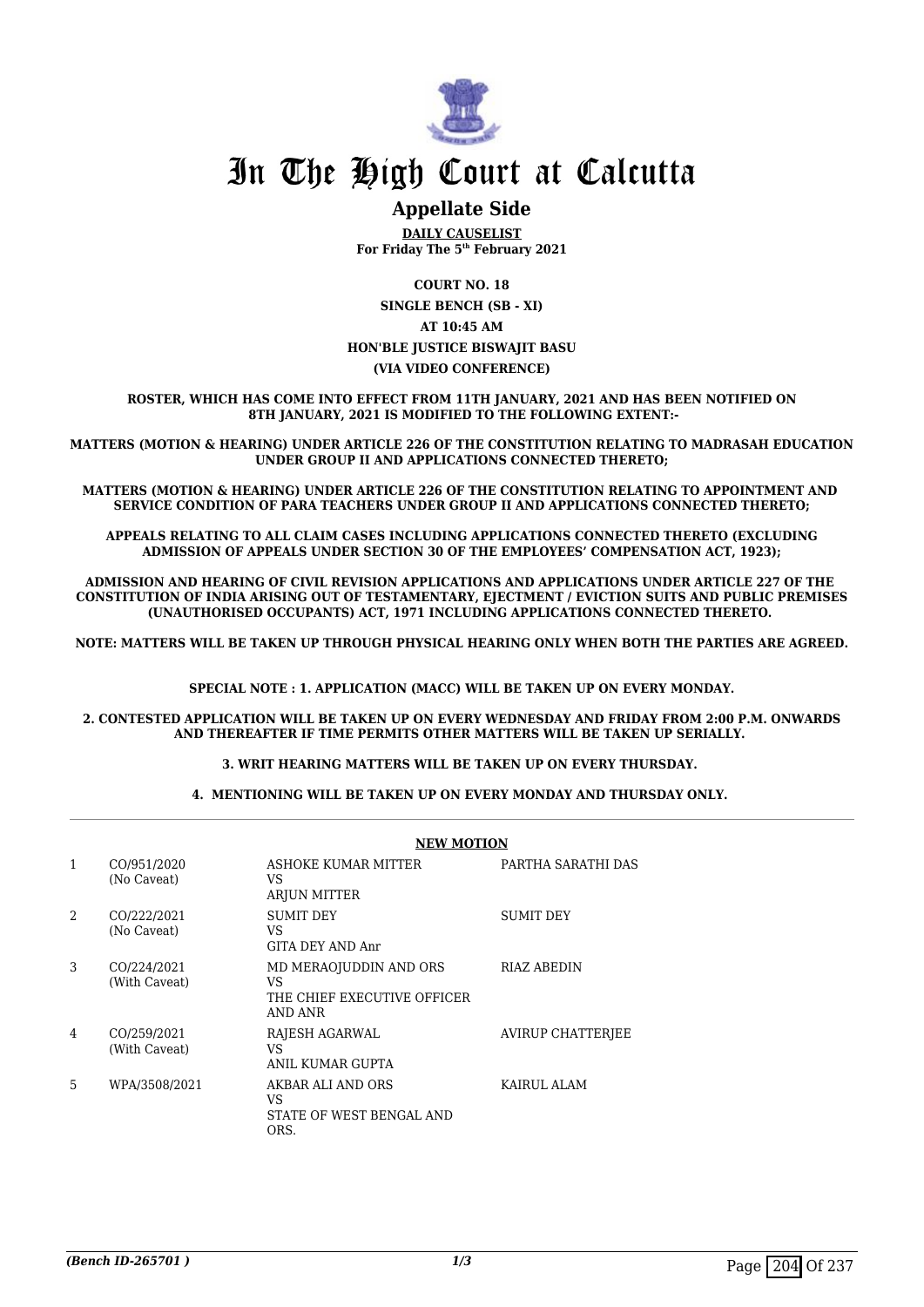| 6 | WPA/3511/2021 | AKHTAR HOSSAIN AND ORS<br>VS<br>STATE OF WEST BENGAL AND<br>ORS.     | KHAIRUL ALAM   |
|---|---------------|----------------------------------------------------------------------|----------------|
|   | WPA/3519/2021 | SK SAIFULLAH HAQUE AND ORS<br>VS<br>STATE OF WEST BENGAL AND<br>ORS. | KHAIRUL ALAM   |
|   |               | <b>APPLICATION (MACC)</b>                                            |                |
|   | TMA/7AOM010   | TUE NEW INDIA ACCIIDANCE CO                                          | VAMAI VDICUNIA |

8 FMA/740/2010 THE NEW INDIA ASSURANCE CO. LTD. VS KAMAL KRISHNA DAS

PURNA LAKSHMI GHOSH & ORS.

IA NO: CAN/3/2010(Old No:CAN/3638/2010), CAN/4/2013(Old No:CAN/7765/2013), CAN/5/2016(Old No:CAN/12264/2016), CAN/6/2020, CAN/7/2020, CAN/8/2021

#### **MOTION**

| 9  | CO/1286/2020   | <b>MD IDRIS</b><br>VS<br>PRITEPAL SUNGH                                       | <b>MANASH KUMAR BARMAN</b> |
|----|----------------|-------------------------------------------------------------------------------|----------------------------|
| 10 | CO/1487/2020   | SUCHITRA RAKSHIT AND ORS<br><b>VS</b><br>RANJIT RAKSHIT                       | JOYITA ROY                 |
| 11 | CO/1592/2020   | SEKHAR NATH MAJUMDER<br>VS<br>ASHUTOSH DAS AND ORS                            | RUNU CHOUDHURI             |
| 12 | CO/1594/2020   | ROMITA MAZUMDER (PAUL) AND<br>ANR.<br><b>VS</b><br>ASHUTOSH DAS AND ORS.      | RUNU CHOUDHURI             |
| 13 | CO/1612/2020   | RABI SHANKAR GUPTA @ HARI<br><b>SHANKAR GUPTA</b><br>VS<br>DEEPSIKHA SENGUPTA | MD RIZWAN ALAM             |
| 14 | CO/1670/2020   | <b>NUPUR ROY</b><br>VS<br>PIYALI PALIT                                        | SANANDA GANGULI            |
| 15 | WPA/2647/2020  | MOSTAB ALI MOLLA & ORS<br>VS<br>STATE OF WEST BENGAL & ORS                    | <b>SAMIM UL BARI</b>       |
| 16 | WPA/4298/2020  | KASHEM ALI KHAN<br><b>VS</b><br>STATE OF WEST BENGAL & ORS                    | ASIT KR DE                 |
| 17 | WPA/4303/2020  | SK. JAMAL UDDIN AHMED<br><b>VS</b><br>STATE OF WEST BENGAL & ORS              | ASIT KR DE                 |
| 18 | WPA/5093/2020  | <b>SULTAN MAHMUD</b><br>VS<br>STATE OF WEST BENGAL & ORS                      | RASOMAY MANDAL             |
| 19 | WPA/5107/2020  | <b>SWAGUPTA KHATUN &amp; ORS</b><br><b>VS</b><br>STATE OF WEST BENGAL & ORS   | <b>ANINDYA BOSE</b>        |
| 20 | WPA/5206/2020  | NURJAHAN KHANAM & ORS<br>VS<br>STATE OF WEST BENGAL & ORS                     | SAKTI PADA JANA            |
|    |                | IA NO: CAN/1/2020, CAN/2/2021, CAN/3/2021, CAN/4/2021, CAN/5/2021             |                            |
| 21 | WPA/11674/2020 | SK RAFI MOHAMMAD<br><b>VS</b><br>STATE OF WEST BENGAL AND<br>ORS.             | DEBORUPA MUKHERJEE         |
| 22 | WPA/11880/2020 | MD KAMALUDDIN BAIDYA<br><b>VS</b><br>STATE OF WEST BENGAL AND<br>ORS.         | <b>SANKHA PRASAD ROY</b>   |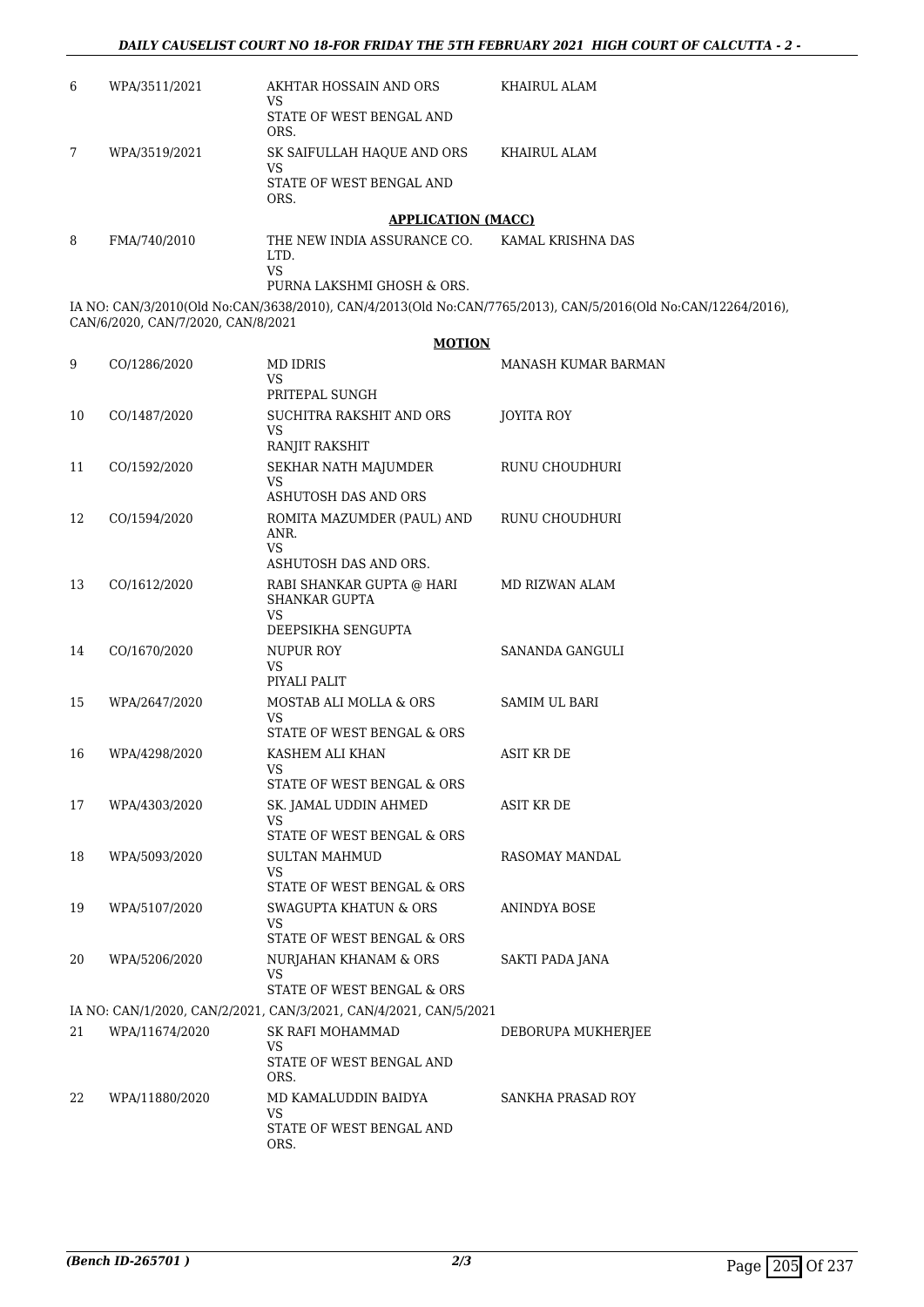| 23 | WPA/11881/2020            | MD MAHTABUDDIN LASKAR AND<br><b>OTHERS</b><br>VS                                      | K M HOSSAIN           |
|----|---------------------------|---------------------------------------------------------------------------------------|-----------------------|
|    |                           | STATE OF WEST BENGAL AND<br>ORS.                                                      |                       |
| 24 | CO/83/2021                | SUBHASH CHANDRA MONDAL<br>AND OTHERS<br>VS<br>SOUMEN SARKAR AND OTHERS                | KOUSHIKEE BANERJEE    |
| 25 | CO/90/2021<br>(No Caveat) | <b>TANWEER</b><br>VS<br><b>HOU YO FANG</b>                                            | SANJIDA SULTANA       |
| 26 | CO/123/2021               | PRAVIR GARG AND ANR<br>VS<br><b>ALAMBEE COOPERATIVE</b><br><b>HOUSING SOCIETY LTD</b> | PRATIK MAJUMDER       |
|    |                           | <b>CONTESTED APPLICATION</b>                                                          |                       |
| 27 | CO/2133/2018              | PREMLATA CHORORIA<br>VS<br>UMA SHANKAR LADIA & ORS                                    | <b>BISWAJIT KUMAR</b> |
|    |                           |                                                                                       |                       |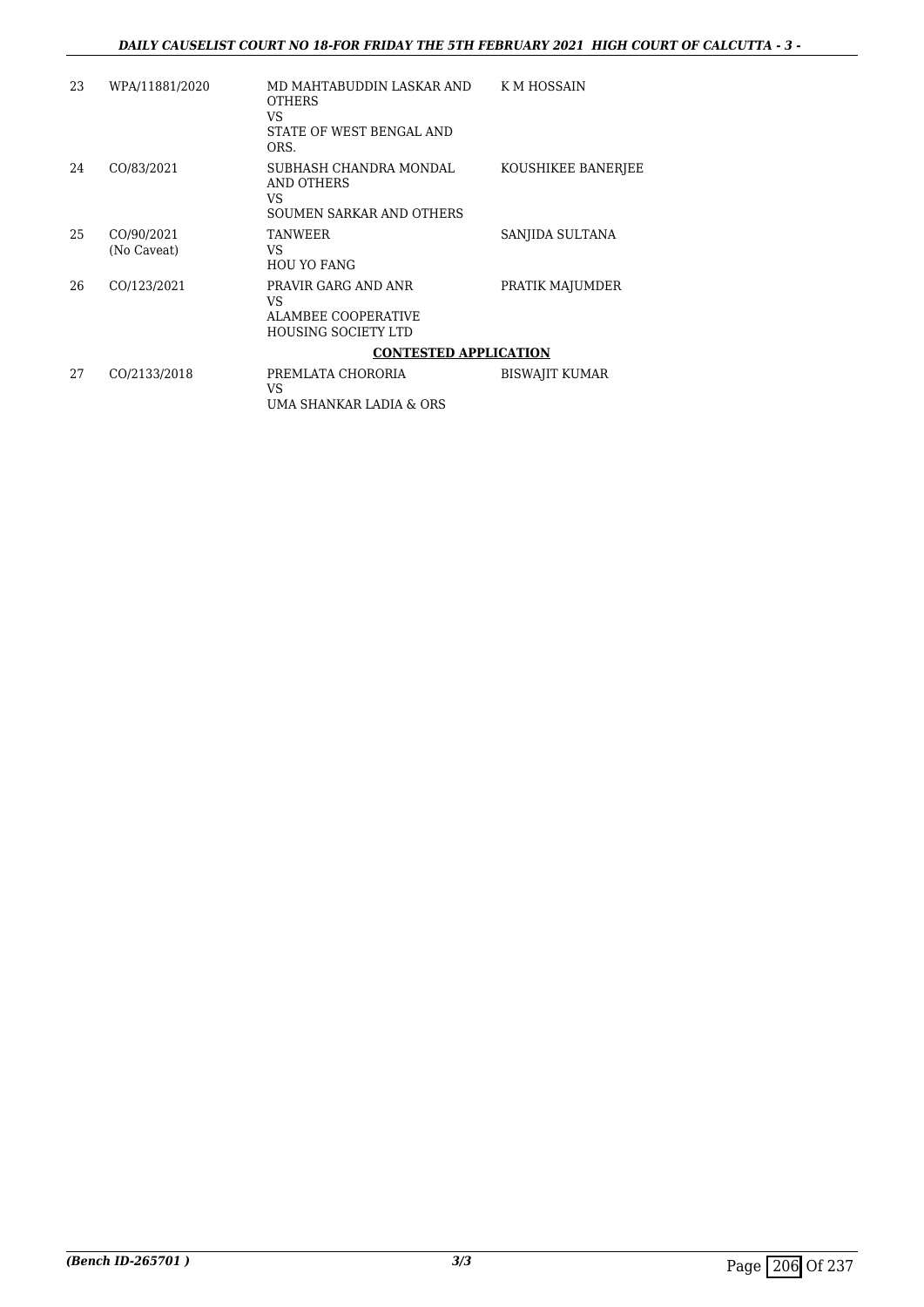

#### **Appellate Side**

**DAILY CAUSELIST For Friday The 5th February 2021**

**COURT NO. 24 SINGLE BENCH (SB - XII)**

**AT 10:45 AM**

#### **HON'BLE JUSTICE AMRITA SINHA (VIA VIDEO CONFERENCE)**

**ON AND FROM MONDAY, 11TH JANUARY, 2021 ROSTER NOTIFIED ON 8TH JANUARY, 2021 IS MODIFIED TO THE FOLLOWING EXTENT :- MATTERS (MOTION & HEARING) UNDER ARTICLE 226 OF THE CONSTITUTION RELATING TO MUNICIPALITIES AND PANCHAYATS (EXCLUDING MATTERS RELATED TO CO-OPERATIVE SOCIETIES) UNDER GROUP V AND APPLICATIONS CONNECTED THERETO (INCLUDING ALL SERVICE MATTERS RELATED TO MUNICIPALITY AND CONNECTED APPLICATIONS CONNECTED THERETO).** 

**THE FOLLOWING NOTES WILL BE EFFECTIVE ON AND FROM 11.01.2021.**

**SPECIAL NOTE : (1) NO FURTHER INCLUSION IN THE LIST WILL BE ALLOWED UNTIL FURTHER ORDER.** 

**(2) ON MONDAY (01.02.2021) AND ON WEDNESDAY (03.02.2021) "MUNICIPALITY MOTIONS" WILL BE TAKEN UP FIRST AND THEREAFTER "PANCHAYAT MOTIONS" WILL BE TAKEN UP.** 

**(3) ON TUESDAY (02.02.2021) AND ON THURSDAY (04.02.2021) AND ON FRIDAY (05.02.2021) "PANCHAYAT MOTIONS" WILL BE TAKEN UP FIRST AND THEREAFTER "MUNICIPALITY MOTIONS" WILL BE TAKEN UP.** 

**1. ON EVERY MONDAY MOTIONS WILL BE TAKEN UP FOR THE WHOLE DAY.** 

**2. ON EVERY TUESDAY MOTIONS WILL BE TAKEN UP TILL RECESS. AFTER RECESS APPLICATIONS**  WILL BE TAKEN UP AND IF TIME PERMITS MOTIONS WILL BE TAKEN UP.

**3. ON EVERY WEDNESDAY 'MOTIONS' WILL BE TAKEN UP TILL RECESS, AFTER RECESS CONTEMPT MATTERS WILL BE TAKEN UP AND IF TIME PERMITS MOTIONS WILL BE TAKEN UP.**

**4.ON EVERY THURSDAY MOTIONS WILL BE TAKEN UP TILL RECESS. AFTER RECESS HEARING MATTERS WILL BE TAKEN UP AND THEREAFTER OTHER MOTIONS WILL BE TAKEN UP SERIALLY.** 

**5. ON EVERY FRIDAY MOTIONS WILL BE TAKEN UP TILL RECESS. AFTER RECESS 'HEARING' MATTERS WILL BE TAKEN UP AND THEREAFTER OTHER MOTIONS WILL BE TAKEN UP SERIALLY.** 

**NOTE: MATTERS WILL BE TAKEN UP THROUGH PHYSICAL HEARING ONLY WHEN BOTH THE PARTIES ARE AGREED.**

|                |                                          | <b>TO BE MENTIONED</b>                                           |                       |  |
|----------------|------------------------------------------|------------------------------------------------------------------|-----------------------|--|
| 1              | WPA/20797/2016<br>(FOR CORRECTION)       | SANTU PARAMANIK & ORS<br>VS<br>UNION OF INDIA & ORS              | PRATIK MAJUMDER       |  |
|                | IA NO: CAN/1/2019(Old No:CAN/12164/2019) |                                                                  |                       |  |
| $\mathfrak{D}$ | CPAN/319/2020<br>(CORRECTION)            | RAKTIM RANJAN JANA<br>VS<br><b>SUMITRA JANA</b>                  | SUBHAAMOY PATRA       |  |
| wt3            | WPA/17176/2019                           | RAKTIM RANJAN JANA<br>VS<br>STATE OF WEST BENGAL & ORS           | SUBHAMOY PATRA        |  |
|                |                                          | <b>MUNICIPALITY - MOTIONS</b>                                    |                       |  |
| 4              | WPA/18628/2018                           | KEBIRE BEGUMN & ANR<br>VS<br>STATE OF WEST BENGAL & ORS          | <b>SUMAN BANERIEE</b> |  |
| 5              | WPA/1864/2019                            | DR. DHRUBA JYOTI GHOSH & ANR<br>VS<br>STATE OF WEST BENGAL & ORS | ARITRA SHANKAR AY     |  |
| 6              | WPA/13616/2019                           | PAPIYA MUKHERJEE<br>VS<br>BAIDYABATI MUNICIPALITY & ORS          | <b>SUSHOVON DEY</b>   |  |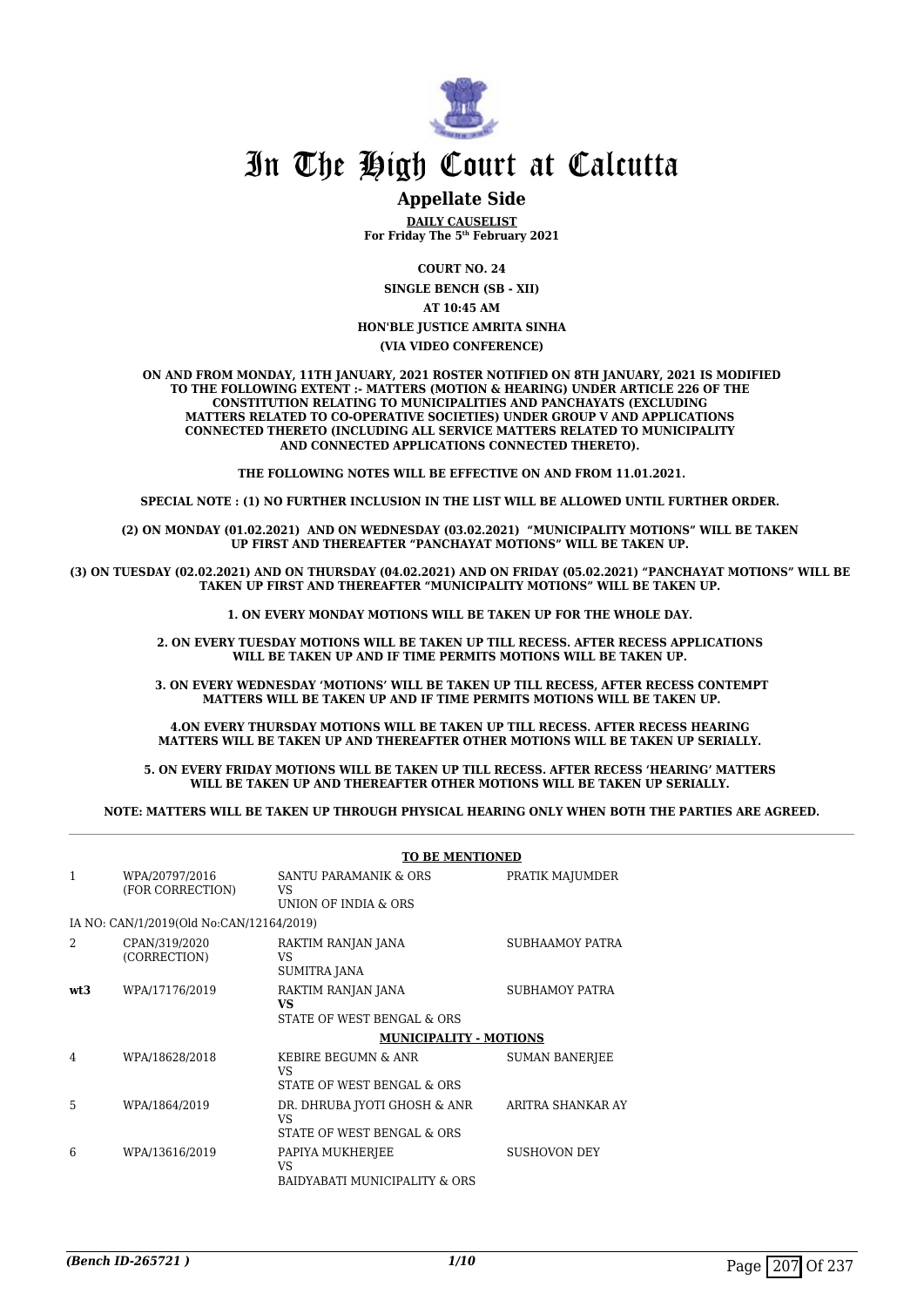#### *DAILY CAUSELIST COURT NO 24-FOR FRIDAY THE 5TH FEBRUARY 2021 HIGH COURT OF CALCUTTA - 2 -*

| 7    | WPA/16133/2019                                      | KALACHAND SENGUPTA<br>VS                                 | SUFI KAMAL                        |
|------|-----------------------------------------------------|----------------------------------------------------------|-----------------------------------|
|      |                                                     | STATE OF WEST BENGAL & ORS                               |                                   |
| 8    | WPA/21519/2019                                      | HEMANT PARAKH<br>VS                                      | SUBHASIS SAHA                     |
|      |                                                     | SAINTHIA MUNICIPALITY & ORS                              |                                   |
| 9    | WPA/23133/2019                                      | DIBASKAR SAHA<br>VS                                      | PRANTICK GHOSH                    |
|      |                                                     | STATE OF WEST BENGAL & ORS                               |                                   |
| 10   | WPA/23421/2019                                      | M/S V.S. ADVERTISING<br>VS                               | DEBABEENA MUKHERJEE               |
|      |                                                     | THE CHIEF EXECUTIVE OFFICER, K.<br>M. D. AUTHORITY & ORS |                                   |
| 11   | WPA/23443/2019                                      | PALLY KALYAN SAMITY & ORS<br>VS                          | EJAJ KHAN                         |
|      |                                                     | STATE OF WEST BENGAL & ORS                               |                                   |
| 12   | WPA/2064/2020                                       | <b>SUBRATA GUPTA &amp; ORS</b><br>VS                     | SULAANA BAGCHI (<br>BHATTACHARYA) |
|      |                                                     | STATE OF WEST BENGAL & ORS                               |                                   |
|      | IA NO: CAN/1/2020(Old No:CAN/1781/2020), CAN/2/2020 |                                                          |                                   |
| wt13 | WPA/10420/2020                                      | MANOJ KUMAR BHATTACHARYA<br>VS                           | SARYATI DATTA                     |
|      |                                                     | THE KOLKATA MUNICIPAL<br>CORPORATION                     |                                   |
| 14   | WPA/3223/2020                                       | KHALEKUJJAMAN                                            | SK. JAYED HOSSAIN                 |
|      |                                                     | VS<br>STATE OF WEST BENGAL & ORS                         |                                   |
| 15   | WPA/4386/2020                                       | JADAV DAS                                                | ANIGDHA SAHA                      |
|      |                                                     | VS<br>STATE OF WEST BENGAL & ORS                         |                                   |
| 16   | WPA/5887/2020                                       | MONIRUL ISLAM MOLLICK                                    | SAURAV CHAUDHURI                  |
|      |                                                     | VS<br>THE KOLKATA MUNICIPAL                              |                                   |
|      |                                                     | <b>CORPORATION &amp; ORS</b>                             |                                   |
|      | IA NO: CAN/2/2020, CAN/3/2020                       |                                                          |                                   |
| 17   | WPA/6547/2020                                       | SOMNATH SINHA                                            | <b>SOURAV GUHA</b>                |
|      |                                                     | VS<br>STATE OF WEST BENGAL & ORS                         |                                   |
|      | IA NO: CAN/1/2020(Old No:CAN/5311/2020)             |                                                          |                                   |
| 18   | WPA/7566/2020                                       | DR RASHID MAZAR<br>VS                                    | DEBABRATA ROY                     |
|      |                                                     | KOLKATA MUNICIPAL<br>CORPORATION                         |                                   |
|      | IA NO: CAN/1/2020                                   |                                                          |                                   |
| 19   | WPA/8045/2020                                       | PALAN CHANDRA MARIK<br>VS                                | SOUNAK BHATTACHARYA               |
|      |                                                     | THE BARUIPUR MUNICIPALITY AND<br><b>ORS</b>              |                                   |
| 20   | WPA/8215/2020                                       | KALOSONA PATRA                                           | SAKYA MAITY                       |
|      |                                                     | VS.                                                      |                                   |
|      |                                                     | STATE OF WEST BENGAL AND ORS.<br>CHIRADEEP SIRKAR        |                                   |
| 21   | WPA/8248/2020                                       | VS                                                       | ARKAPRAVA SEN                     |
|      |                                                     | BIDHANNAGAR MUNICIPALI<br>CORPORATION                    |                                   |
| 22   | WPA/8393/2020                                       | <b>SOUVIK HALDER</b>                                     | RAJDEEP BHATTACHARYA              |
|      |                                                     | VS<br>THE STATE OF WEST BENGAL AND<br><b>ORS</b>         |                                   |
| 23   | WPA/8433/2020                                       | JITENDRA INVESTMENT PRIVATE                              | SHAKEEL MOHAMMAD                  |
|      |                                                     | LIMITED<br>VS                                            | AKHTER                            |
|      |                                                     | State of West Bengal                                     |                                   |
| 24   | WPA/8680/2020                                       | KOUSHIK BANERJEE                                         | ANAND JHA                         |
|      |                                                     | VS<br>RANAGHAT MUNICIPALITY AND ORS                      |                                   |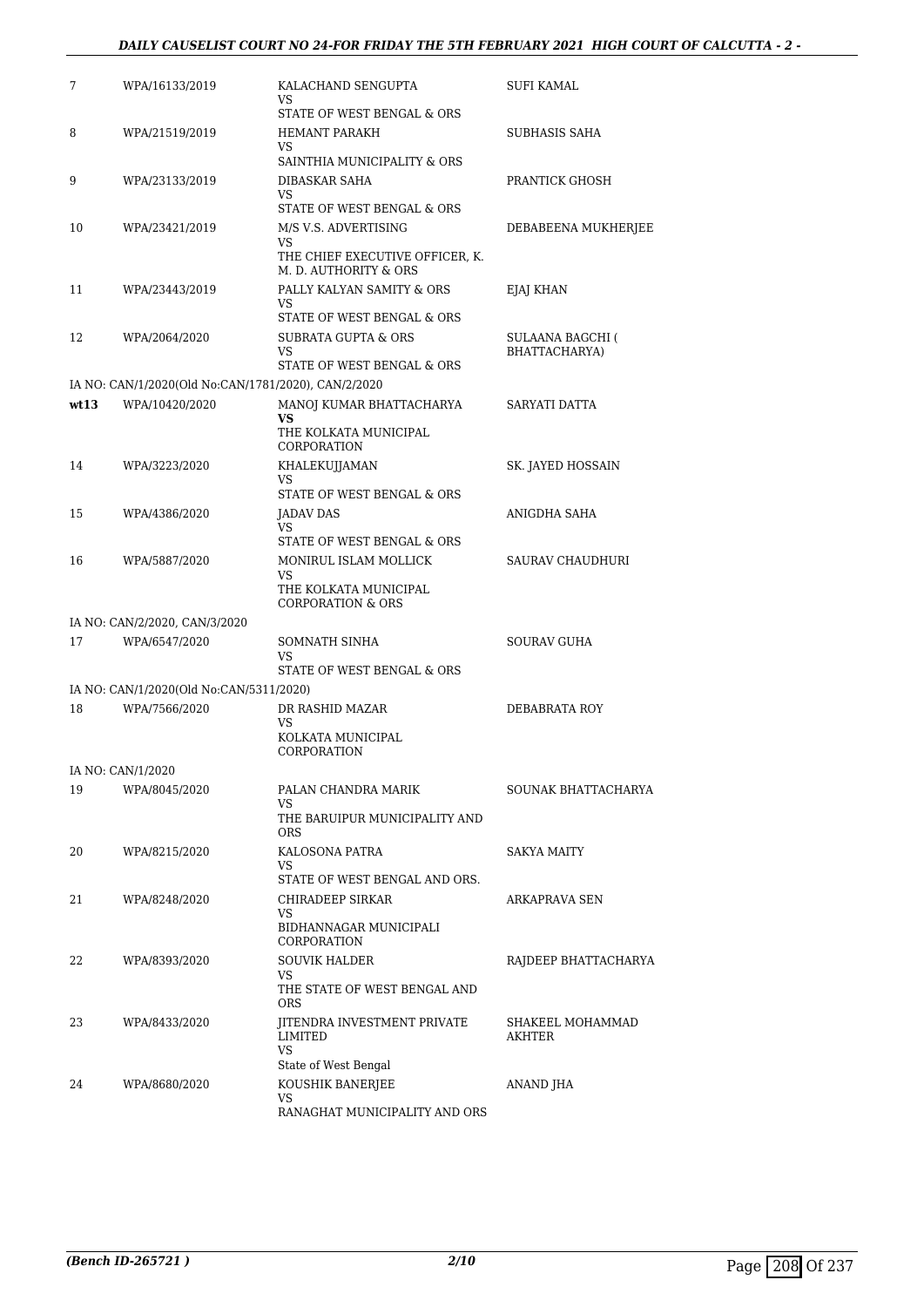| 25 | WPA/8827/2020     | UMANG APARTMENT PVT LTD AND<br><b>ORS</b><br>VS                                                              | SINTHIA BALA             |
|----|-------------------|--------------------------------------------------------------------------------------------------------------|--------------------------|
|    |                   | STATE OF WEST BENGAL AND ORS.                                                                                |                          |
| 26 | WPA/9174/2020     | ASHOK KUMAR PAL<br>VS                                                                                        | SANDIP KUNDU             |
|    |                   | STATE OF WEST BENGAL AND ORS.                                                                                |                          |
| 27 | WPA/9401/2020     | CHANDANA BANERJEE                                                                                            | Kunal Ganguly            |
|    |                   | VS<br>UTTARPARA KOTRANG<br>MUNICIPALITY AND ORS                                                              |                          |
| 28 | WPA/9594/2020     | GAYATRI SAHA AND ANR.                                                                                        | MAHABOOB AHMED           |
|    |                   | VS<br>KOLKATA MUNICIPAL<br>CORPORATION AND ORS.                                                              |                          |
| 29 | WPA/9835/2020     | SABIUNNESSA HEQUE<br>VS<br>THE MUNICIPAL COMMISSIONER,<br>KOLKATA MUNICIPAL<br><b>CORPORATION AND OTHERS</b> | <b>SYED NURUL AREFIN</b> |
| 30 | WPA/9873/2020     | MASIHUDDIN QURESHI                                                                                           | ARANYA SAHA              |
|    |                   | VS<br>THE KOLKATA MUNICIPAL<br><b>CORPORATION AND OTHERS</b>                                                 |                          |
| 31 | WPA/9955/2020     | PUSPA BARIK @ PUSHPA BARIK                                                                                   | <b>GOUTAM ACHARYA</b>    |
|    |                   | VS<br>STATE OF WEST BENGAL AND ORS.                                                                          |                          |
| 32 | WPA/10635/2020    | KAMAL YADAV                                                                                                  | MAHESWARI SHARMA         |
|    |                   | VS<br>KOLKATA MUNICIPAL<br>CORPORATION AND OTHER                                                             |                          |
| 33 | WPA/10665/2020    | PRADIP KUMAR DEBNATH                                                                                         | <b>SUKANTA DAS</b>       |
|    |                   | <b>VS</b><br>STATE OF WEST BENGAL AND ORS.                                                                   |                          |
| 34 | WPA/11415/2020    | RITA MANNA                                                                                                   | ANIMESH DAS              |
|    |                   | VS<br>HOWRAH MUNICIPAL<br>CORPORATION AND OTHERS                                                             |                          |
| 35 | WPA/11436/2020    | ISRAT BEGUM                                                                                                  | SK REJAUL ALAM           |
|    |                   | VS<br>STATE OF WEST BENGAL AND ORS.                                                                          |                          |
| 36 | WPA/11466/2020    | SUJATA CHATTERJEE                                                                                            | BHASKAR GHOSH            |
|    |                   | VS<br>BHADRESHWAR MUNICIPALITY                                                                               |                          |
| 37 | WPA/11646/2020    | PRADYUMNA SINHA                                                                                              | SIDHANT CHOWDHURY        |
|    |                   | VS                                                                                                           |                          |
|    |                   | BIDHANNAGAR MUNICIPAL<br><b>CORPORATION AND OTHERS</b>                                                       |                          |
| 38 | WPA/101/2021      | PURNIMA PAL                                                                                                  | PRASANTA KUMAR           |
|    |                   | VS<br>STATE OF WEST BENGAL AND ORS.                                                                          | PAKRASHI                 |
| 39 | WPA/129/2021      | <b>SANKAR DAS</b><br>VS                                                                                      | <b>IFTEKAR MUNSHI</b>    |
|    |                   | KOLKATA MUNICIPAL<br><b>CORPORATION AND ORS</b>                                                              |                          |
| 40 | WPA/407/2021      | NATURAL CITY FLAT OWNERS'<br><b>ASSOCIATION</b><br>VS                                                        | PRANTICK GHOSH           |
|    |                   | STATE OF WEST BENGAL AND ORS.                                                                                |                          |
|    | IA NO: CAN/1/2021 |                                                                                                              |                          |
| 41 | WPA/878/2021      | CHANDAN SARKAR AND OTHERS<br>VS.<br>STATE OF WEST BENGAL AND ORS.                                            | SAPTYARSHI CHAKLRABORTY  |
| 42 | WPA/1012/2021     | ALI ENTERPRISE                                                                                               | IQBAL HUSSAIN            |
|    |                   | VS<br>THE BHATPARA MUNICIPALITY AND<br><b>ORS</b>                                                            |                          |
| 43 | WPA/1015/2021     | SUBHASH MONDAL<br>VS                                                                                         | KRISHNENDU BERA          |
|    |                   | THE RAJPUR SONARPUR<br>MUNICIPALITY                                                                          |                          |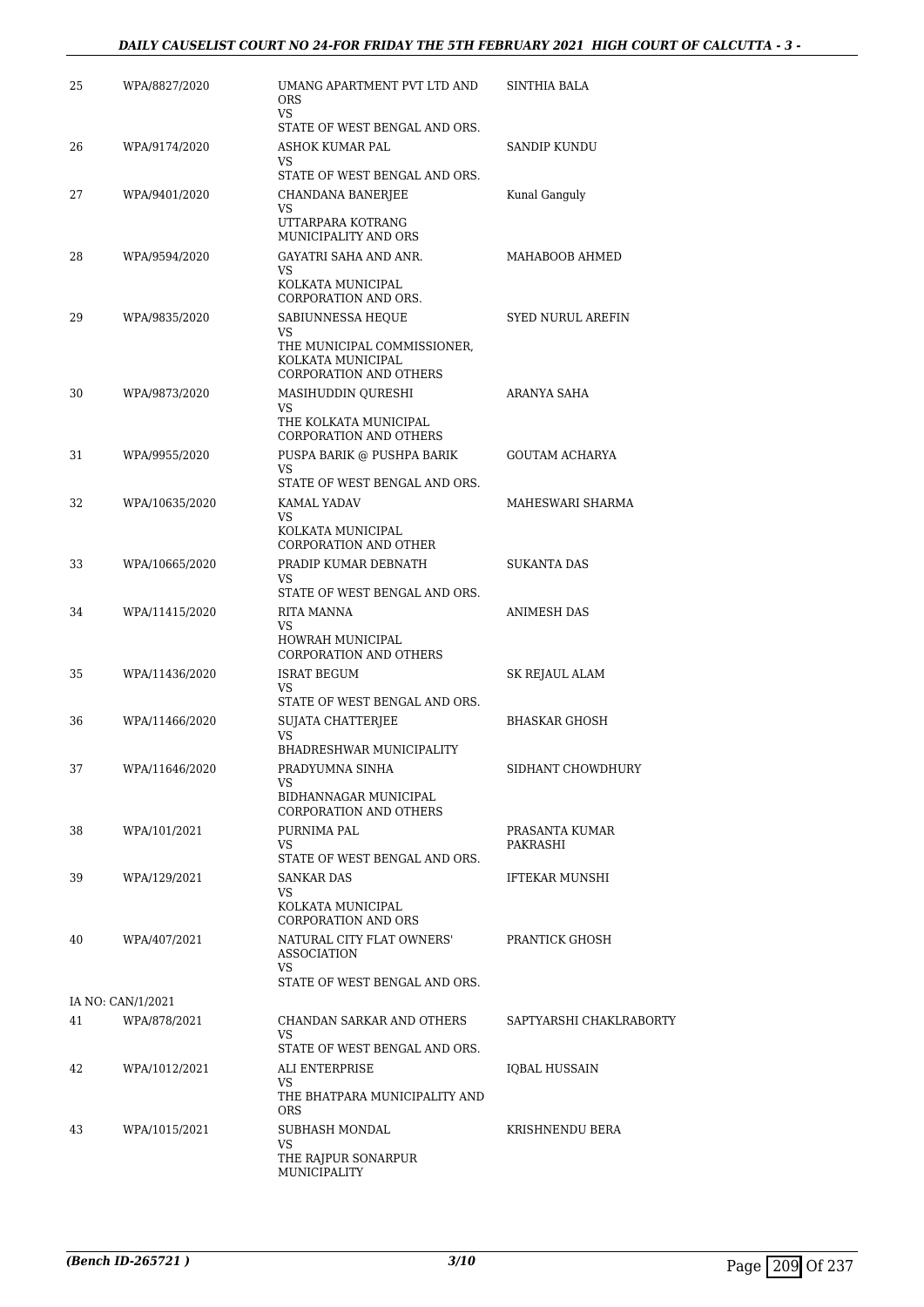| 44 | WPA/1092/2021 | SATIRANI GHOSH<br>VS<br>YHE KOLKATA MUNICIAL<br>CORPORATION AND ORS                                                    | KAUSHIK CHANDRA GUPTA       |
|----|---------------|------------------------------------------------------------------------------------------------------------------------|-----------------------------|
| 45 | WPA/1095/2021 | CHAITALI BARMAN<br>VS                                                                                                  | SALONI BHATTACHARJEE        |
| 46 | WPA/1106/2021 | STATE OF WEST BENGAL AND ORS.<br>SUBODH MALAKAR AND ORS<br>VS                                                          | SALONI BHATTACHARJEE        |
| 47 | WPA/1113/2021 | STATE OF WEST BENGAL AND ORS.<br>SNEHASIS BARUA<br>VS<br>STATE OF WEST BENGAL AND ORS.                                 | ANIL KUMAR<br>CHATTOPADHYAY |
| 48 | WPA/1145/2021 | CHANDRA MADHAB GHOSH<br>VS.<br>STATE OF WEST BENGAL AND ORS.                                                           | <b>INDRAJIT CHATTERJEE</b>  |
| 49 | WPA/1161/2021 | SHARWAN GANERIWALA<br>VS<br>THE WEST BENGAL MUNICIPAL<br>CORPORATION                                                   | SUBHARANSHU TRIVEDI         |
| 50 | WPA/1173/2021 | SHYAMAL NARAYAN BASU<br>VS.<br>THE KOLKATA MUNICIPAL<br><b>NORPORATION</b>                                             | DEBDUTTA BASU               |
| 51 | WPA/1182/2021 | <b>KAMRUN NISHA</b><br>VS<br>STATE OF WEST BENGAL AND ORS.                                                             | SANJIB SETH                 |
| 52 | WPA/1184/2021 | NARAYAN CHANDRA DATTA @<br>NARAYAN DATTA<br>VS                                                                         | Arjun Samanta               |
| 53 | WPA/1278/2021 | STATE OF WEST BENGAL AND ORS.<br><b>SULOK BANDHU BAG</b><br>VS<br>STATE OF WEST BENGAL AND ORS.                        | DEBASISH DAS                |
| 54 | WPA/1279/2021 | <b>SUBIR SAHA</b><br>VS<br>VIVEK SHARMA                                                                                | <b>SARTHAK BARMAN</b>       |
| 55 | WPA/1292/2021 | <b>INDIA MOTOR PARTS AND</b><br>ACCESSORIES LTD. AND ANR<br>VS.<br>THE KOLKATA MUNICIPAL<br><b>CORPORATION AND ORS</b> | AJAY GAGGAR                 |
| 56 | WPA/1303/2021 | KRISHNENDU ROY<br>VS                                                                                                   | BHUSAN KUMAR JAIN           |
| 57 | WPA/1314/2021 | STATE OF WEST BENGAL AND ORS.<br>SANJIB SINGHA ROY<br>VS                                                               | AMITABRATA RAY              |
| 58 | WPA/1380/2021 | STATE OF WEST BENGAL AND ORS.<br>VISHAL PRASAD AND ANOTHER<br>VS<br>STATE OF WEST BENGAL AND ORS.                      | MD. BANI ISRAIL             |
| 59 | WPA/1384/2021 | VISHAL PRASAD<br>VS<br>STATE OF WEST BENGAL AND ORS.                                                                   | MD BANI ISRAIL              |
| 60 | WPA/1403/2021 | SWAPAN KUMAR DEY<br>VS<br>STATE OF WEST BENGAL AND ORS.                                                                | SURYA MAITY                 |
| 61 | WPA/1408/2021 | SANTU GHOSH<br>VS.<br>STATE OF WEST BENGAL AND ORS.                                                                    | PALASH MUKHERJEE            |
| 62 | WPA/1433/2021 | GARIMA DEVELOPERS AND<br>ANOTHER<br>VS<br>KOLKATA MUNICIPAL<br><b>CORPORATION AND OTHERS</b>                           | ANUJIT MOOKHERJI            |
| 63 | WPA/1464/2021 | UMA KARMAKAR<br>VS<br>STATE OF WEST BENGAL AND ORS.                                                                    | SOUMYAJIT BHATTA            |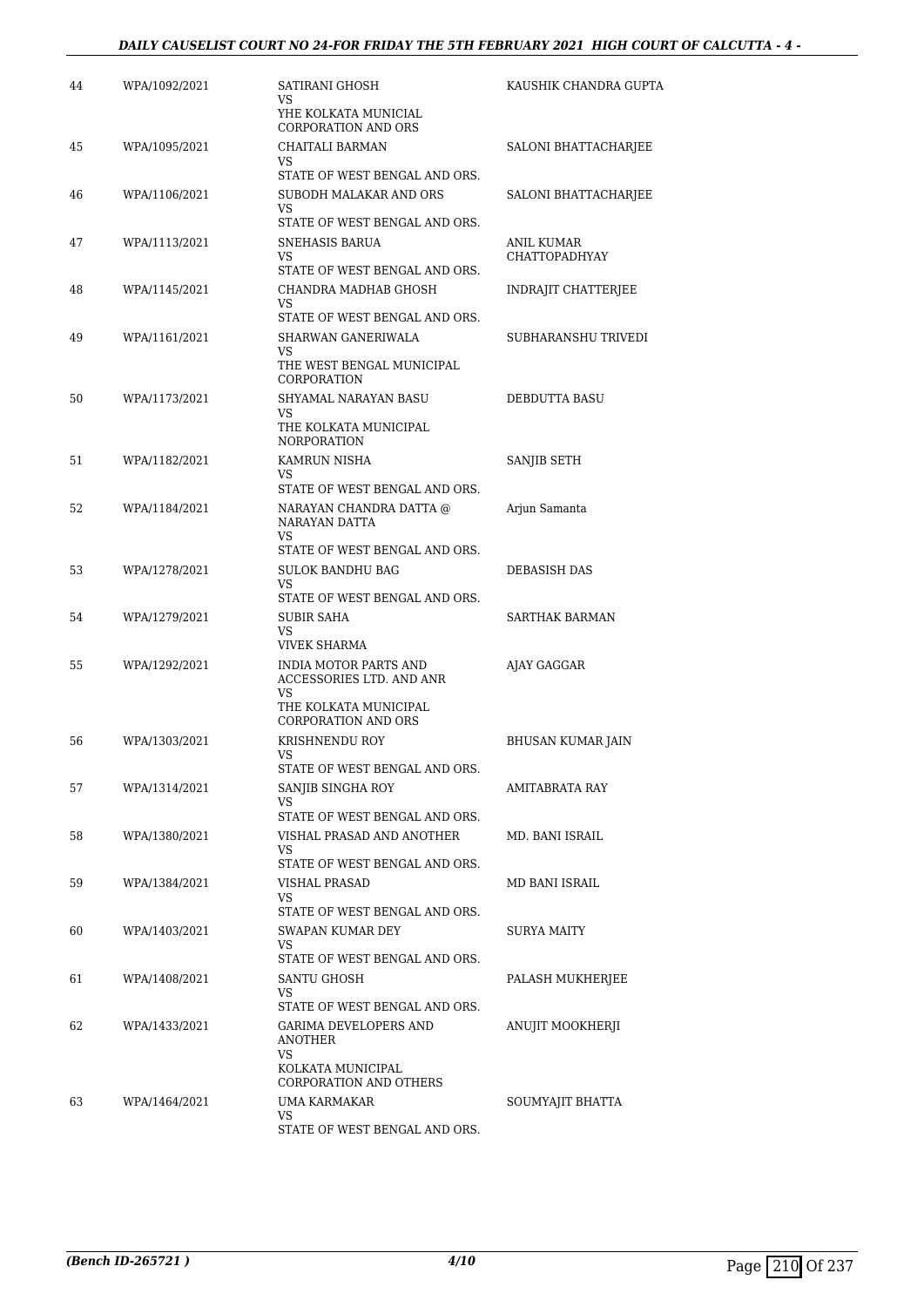| 64 | WPA/1511/2021 | RUHUL ISLAM AND ORS<br>VS.<br>STATE OF WEST BENGAL AND ORS.                                                           | ANJANA BANERJEE             |
|----|---------------|-----------------------------------------------------------------------------------------------------------------------|-----------------------------|
| 65 | WPA/1578/2021 | SABITA HALDER AND ANR<br>VS<br>KOLKATA MUNICIPAL<br><b>CORPORATION AND ORS</b>                                        | SULAGNA BHATTACHARYA        |
| 66 | WPA/1607/2021 | ALAM ARA BIBI<br>VS<br>KOLKATA MUNICIPAL<br>CORPORATION                                                               | INDRAJIT BHATTACHARJEE      |
| 67 | WPA/1620/2021 | <b>ANJANA ROY</b><br>VS.                                                                                              | PROBAL SARKAR               |
| 68 | WPA/1626/2021 | STATE OF WEST BENGAL AND ORS.<br>MUNNI DOM<br>VS<br>STATE OF WEST BENGAL AND ORS.                                     | PROBAL SARKAR               |
| 69 | WPA/1654/2021 | <b>RINA DAS</b><br>VS<br>STATE OF WEST BENGAL AND ORS.                                                                | PROBAL SARKAR               |
| 70 | WPA/1669/2021 | JITENDRA NARAYAN SINGH AND<br><b>ORS</b><br>VS                                                                        | RAMESHWAR SINHA             |
| 71 | WPA/1754/2021 | STATE OF WEST BENGAL AND ORS.<br><b>SOUMYABRATA BOSE</b><br>VS<br>BIDHANNAGAR MUNICIPAL<br><b>CORPORATION AND ORS</b> | <b>MANIKA SARKAR</b>        |
| 72 | WPA/1770/2021 | <b>BIPLAB SARKAR</b><br>VS<br>STATE OF WEST BENGAL AND ORS.                                                           | SUPREEM NASKAR              |
| 73 | WPA/1817/2021 | RITA SIL<br>VS<br>THE ADMINISTRATOR LIEUTENANT<br><b>GOVERNOR AND ORS</b>                                             | ANJILI NAG                  |
| 74 | WPA/1926/2021 | NEMAI SENAPATI<br>VS                                                                                                  | AYANAVA BHATTACHARYYA       |
| 75 | WPA/1944/2021 | STATE OF WEST BENGAL AND ORS.<br>SANKAR KUMAR SAHA AND OTHERS<br>VS.<br>STATE OF WEST BENGAL AND ORS.                 | SANGHAMITRA NANDY           |
| 76 | WPA/1978/2021 | CHANDRABATI GAYEN (BAG)<br>VS.<br>THE ULUBERIA MUNICIPALITY                                                           | ANIL KUMAR<br>VHATTOPADHYAY |
| 77 | WPA/1981/2021 | AMIT KUMAR RAI<br>VS.<br>HOWRAH MUNICIPAL<br><b>CORPORATION AND OTHERS</b>                                            | ANIMESH PAUL                |
| 78 | WPA/2020/2021 | NABANITA GHOSH<br>VS<br>STATE OF WEST BENGAL AND ORS.                                                                 | KAJAL RAY                   |
| 79 | WPA/2043/2021 | BHASKAR SINGHA<br>VS<br>UTTARPARA KOTRUNG<br>MUNICIPALITY                                                             | Kunal Ganguly               |
| 80 | WPA/2080/2021 | SALAUDDIN LODHI AND ANR<br>VS<br>KOLKATA MUNICIPAL<br><b>CORPORATION AND ORS</b>                                      | SULAGNA BHATTACHARYA        |
| 81 | WPA/2162/2021 | <b>G P ENTERPRISE AND ANR</b><br>VS<br>STATE OF WEST BENGAL AND ORS.                                                  | SANGHAMITRA NANDY           |
| 82 | WPA/2165/2021 | G.P. ENTERPRISE AND ANR<br>VS                                                                                         | SANGHAMITRA NANDY           |
| 83 | WPA/2166/2021 | STATE OF WEST BENGAL AND ORS.<br>JAGADISH CHANDRA BAG<br>VS<br>STATE OF WEST BENGAL AND ORS.                          | MANABENDRA THAKUR           |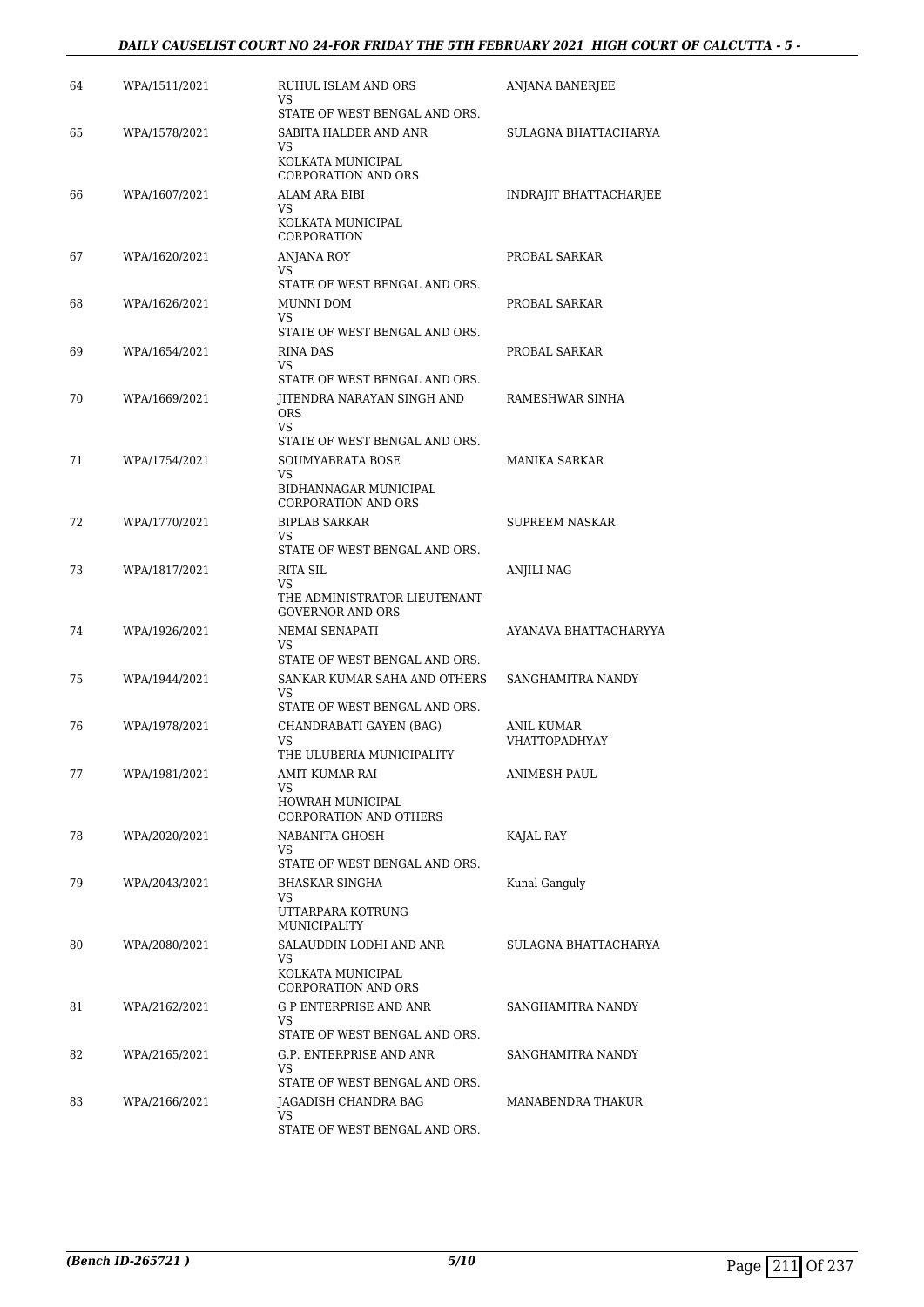#### *DAILY CAUSELIST COURT NO 24-FOR FRIDAY THE 5TH FEBRUARY 2021 HIGH COURT OF CALCUTTA - 6 -*

| 84  | WPA/2171/2021            | G.P. ENTERPRISE ANR ANR<br>VS                                                | SANGHAMITRA NANDY               |
|-----|--------------------------|------------------------------------------------------------------------------|---------------------------------|
| 85  | WPA/2174/2021            | STATE OF WEST BENGAL AND ORS.<br>SIPRA BARAI<br>VS                           | SOURI GHOSHAL                   |
|     |                          | STATE OF WEST BENGAL AND ORS.                                                |                                 |
| 86  | WPA/2234/2021            | SK. KABIR UDDIN<br>VS<br>STATE OF WEST BENGAL AND ORS.                       | <b>MARIA RAHAMAN</b>            |
| 87  | WPA/2256/2021            | UTTAM KUMAR DAS<br>VS                                                        | SANKAR NARAYAN SAHA             |
|     |                          | STATE OF WEST BENGAL AND ORS.                                                |                                 |
| 88  | WPA/2311/2021            | GORACHAND MANDAL<br>VS<br>KOLKATA MUNICIPAL<br><b>CORPORATION AND OTHERS</b> | PINGAL BHATTACHARYA             |
| 89  | WPA/2330/2021            | ANIL MAJZUMDAR<br>VS<br>HOWRAH MUNICIPAL<br>CORPOPRATION                     | PINAKI RANJAN MITRA             |
| 90  | WPA/2385/2021            | <b>ARINDAM DAS</b><br>VS.                                                    | <b>TAPAS SINGHA ROY</b>         |
|     |                          | THE STATE OF WEST BENGAL AND<br><b>ORS</b>                                   |                                 |
| 91  | WPA/2388/2021            | ARINDAM DAS<br>VS                                                            | TAPAS SINGHA ROY                |
|     |                          | THE STATE OF WEST BENGAL AND<br><b>ORS</b>                                   |                                 |
| 92  | WPA/2461/2021            | ARATRIKA GHOSH<br>VS.                                                        | <b>SAGARMAY GHOSH</b>           |
|     |                          | STATE OF WEST BENGAL AND ORS.                                                |                                 |
|     |                          | <b>PANCHAYAT - MOTIONS</b>                                                   |                                 |
| 93  | WPA/2059/2020            | <b>GOUTAM MUKHERJEE &amp; ANR</b><br>VS.<br>STATE OF WEST BENGAL & ORS       | ANIMESH PAUL                    |
| 94  | WPA/8034/2020<br>A.R.(C) | SAMIR KUMAR SAMANTA<br>VS                                                    | PAYEL SHOME                     |
| 95  | WPA/9032/2020            | STATE OF WEST BENGAL AND ORS.<br>SK. ASLAM ALI AMD ORS                       | SIRAJUL HAQUE MONDAL            |
|     | A.R.(C)                  | VS<br>THE STATE OF WEST BENGAL AND<br><b>ORS</b>                             |                                 |
| 96  | WPA/9616/2020            | TUSHSAR KANTI KAYAL                                                          | <b>SOUMYA BANERJEE</b>          |
|     | A.R.(C)                  | VS<br>STATE OF WEST BENGAL AND ORS.                                          |                                 |
| 97  | WPA/10211/2020           | NARAYAN CHOWDHURY<br>VS                                                      | <b>MOLOY BANERJEE</b>           |
|     |                          | STATE OF WEST BENGAL AND ORS.                                                |                                 |
| 98  | WPA/10328/2020           | CHITTARANJAN PARAMANIK<br>VS.<br>STATE OF WEST BENGAL AND ORS.               | ANJAN BHATTACHARYA              |
| 99  | WPA/10332/2020           | <b>SOUMYA SAHU</b>                                                           | SUBHAMOY PATRA                  |
|     |                          | VS<br>STATE OF WEST BENGAL AND ORS.                                          |                                 |
| 100 | WPA/10402/2020           | TAPASI ROY<br>VS.<br>STATE OF WEST BENGAL AND ORS.                           | KAZI SAJJAD ALAM                |
| 101 | WPA/10407/2020           | HAREKRISHNA DAS<br>VS                                                        | DEBASISH DAS                    |
|     |                          | STATE OF WEST BENGAL AND ORS.                                                |                                 |
| 102 | WPA/10409/2020           | KANAILAL DAS<br>VS<br>STATE OF WEST BENGAL AND ORS.                          | DEBASISH DAS                    |
| 103 | WPA/10418/2020           | MOSARRAF HOSSAIN                                                             | MD. AHSANUZZAMAN                |
|     |                          | VS.<br>STATE OF WEST BENGAL AND ORS.                                         |                                 |
| 104 | WPA/10677/2020           | LAKSHMI KANTA MAHATO AND<br><b>OTHERS</b><br>VS                              | SULAGNA BHATTACHARJEE<br>BAGCHI |
|     |                          | STATE OF WEST BENGAL AND ORS.                                                |                                 |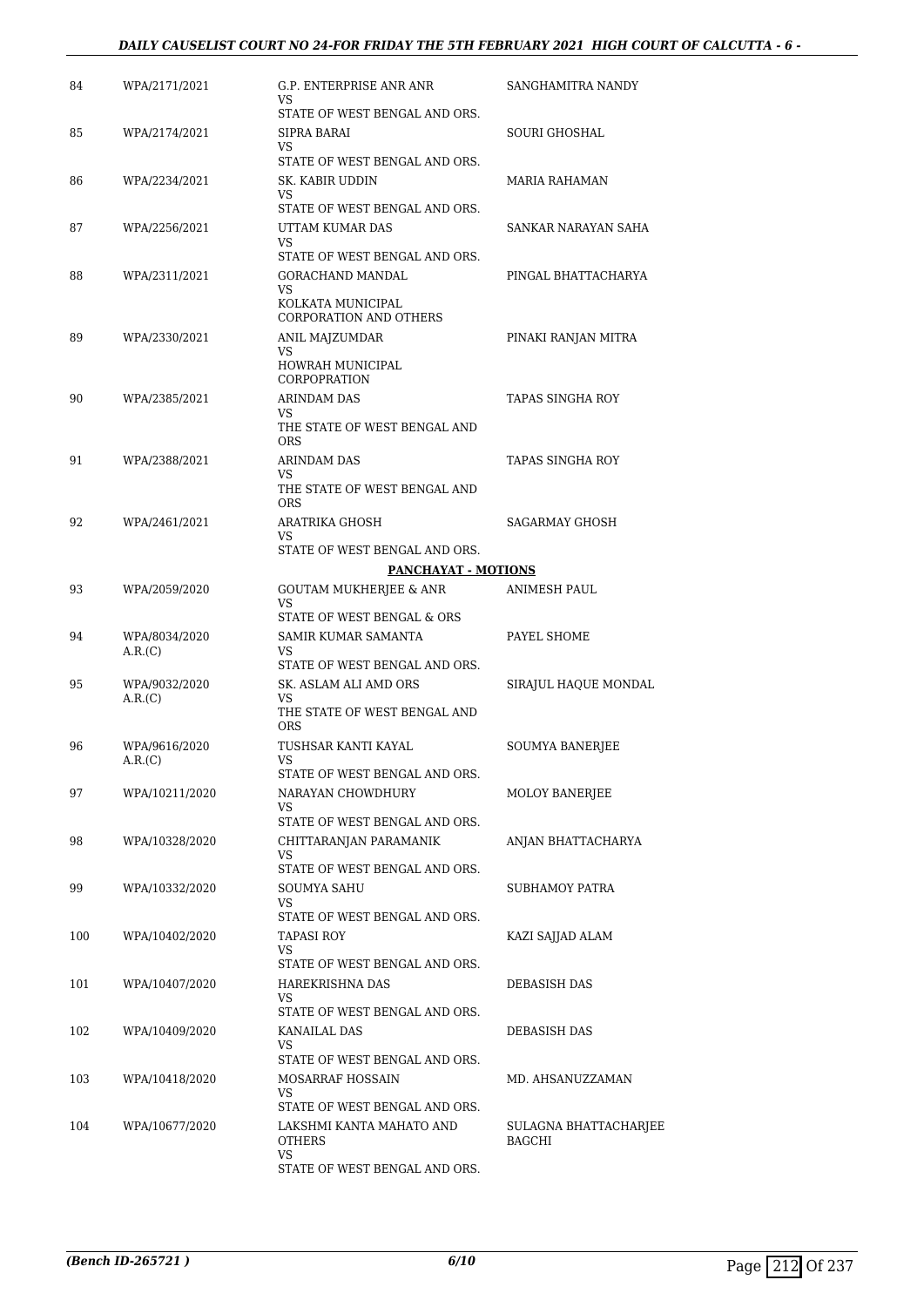#### *DAILY CAUSELIST COURT NO 24-FOR FRIDAY THE 5TH FEBRUARY 2021 HIGH COURT OF CALCUTTA - 7 -*

| 105   | WPA/10707/2020 | <b>BULAND JAVED</b><br>VS<br>STATE OF WEST BENGAL AND ORS.           | CHANDRAKANT KUSHWAHA          |
|-------|----------------|----------------------------------------------------------------------|-------------------------------|
| 106   | WPA/10801/2020 | JEWEL GHOSH AND ORS<br>VS                                            | KUNTAL BANERJEE               |
| 107   | WPA/10917/2020 | BARANAGAR MUICIPALITY AND ORS<br>ASHOK SAMANTA<br>VS.                | KRISHNENDU BHADRA             |
| 108   | WPA/10928/2020 | STATE OF WEST BENGAL AND ORS.<br>SASTI PADA NANDI<br>VS              | AMAL KUMAR DATTA              |
| 109   | WPA/10938/2020 | STATE OF WEST BENGAL AND ORS.<br>CHANDRA KANTA MONDAL<br>VS          | MD. HASANUZ ZAMAN             |
| 110   | WPA/10941/2020 | THE STATE OF WEST BENGAL AND<br><b>ORS</b><br>RANJIT DUTTA           | ASISH DUTTA                   |
|       |                | VS<br>SALBONI (III) NO. GRAM<br><b>PANCHAYET</b>                     |                               |
| 111   | WPA/11000/2020 | SK MOTIUR RAHAMAN AND OTHERS<br>VS.<br>STATE OF WEST BENGAL AND ORS. | <b>GAUTAM GURIA</b>           |
| 112   | WPA/11002/2020 | BAKUL CHANDRA PANDIT<br>VS                                           | GAUTAM GURIA                  |
|       |                | STATE OF WEST BENGAL AND ORS.                                        |                               |
| 113   | WPA/11035/2020 | SANATAN SHAW AND ORS<br>VS.<br>THE STATE OF WEST BENGAL AND          | KALYAN KUMAR<br>BHATTACHARJEE |
| 114   | WPA/11092/2020 | <b>ORS</b><br><b>FIROZ SARKAR</b><br>VS                              | <b>GOLAM NURE IMROHI</b>      |
| 115   | WPA/11106/2020 | State of West Bengal<br>REKHA SARKAR TIKADAR AND ORS<br>VS           | SARTHAK BARMAN                |
| 116   | WPA/11274/2020 | STATE OF WEST BENGAL AND ORS.<br><b>BUILDCON AND ANR</b>             | DEBASISH GHOSH                |
|       |                | VS.<br>UNION OF INDIA AND ORS.                                       |                               |
| 117   | WPA/11530/2020 | MAFIZUR RAHAMAN<br>VS                                                | NILADRI SAHA                  |
| 118   | WPA/11667/2020 | STATE OF WEST BENGAL AND ORS.<br>AJIT SINGH<br>VS                    | <b>DEBBRATA RAY</b>           |
|       |                | STATE OF WEST BENGAL AND ORS.                                        |                               |
| wt119 | WPA/11668/2020 | TAPANJYOTI DEY<br>VS.<br>STATE OF WEST BENGAL AND ORS.               | DEBABRATA DEY                 |
| wt120 | WPA/11671/2020 | AVIJIT DEY<br>VS.                                                    | DEBABRATA RAY                 |
|       |                | STATE OF WEST BENGAL AND ORS.                                        |                               |
| 121   | WPA/11769/2020 | RAJU ADHIKARY<br>VS<br>STATE OF WEST BENGAL AND ORS.                 | Nemai Chandra Saha            |
| 122   | WPA/11776/2020 | BANDANA PAN AND OTHERS<br>VS.                                        | NITISH SMANTA                 |
| 123   | WPA/11779/2020 | STATE OF WEST BENGAL AND ORS.<br>PAMPA PAN AND ORS<br>VS.            | ABHINABA DAN                  |
| 124   | WPA/11803/2020 | STATE OF WEST BENGAL AND ORS.<br><b>MANGAL MAITY</b><br>VS.          | RAMA HALDAR                   |
|       |                | STATE OF WEST BENGAL AND ORS.                                        |                               |
| 125   | WPA/11805/2020 | RATAN MAITY<br>VS.<br>STATE OF WEST BENGAL AND ORS.                  | RAMA HALDAR                   |
| 126   | WPA/11835/2020 | SANTOSHPARA SWARNA JYANTI<br>MAHILA DAL OF SANTOSHPARA<br>VS         | KINGSHUK MONDAL               |
|       |                | STATE OF WEST BENGAL AND ORS.                                        |                               |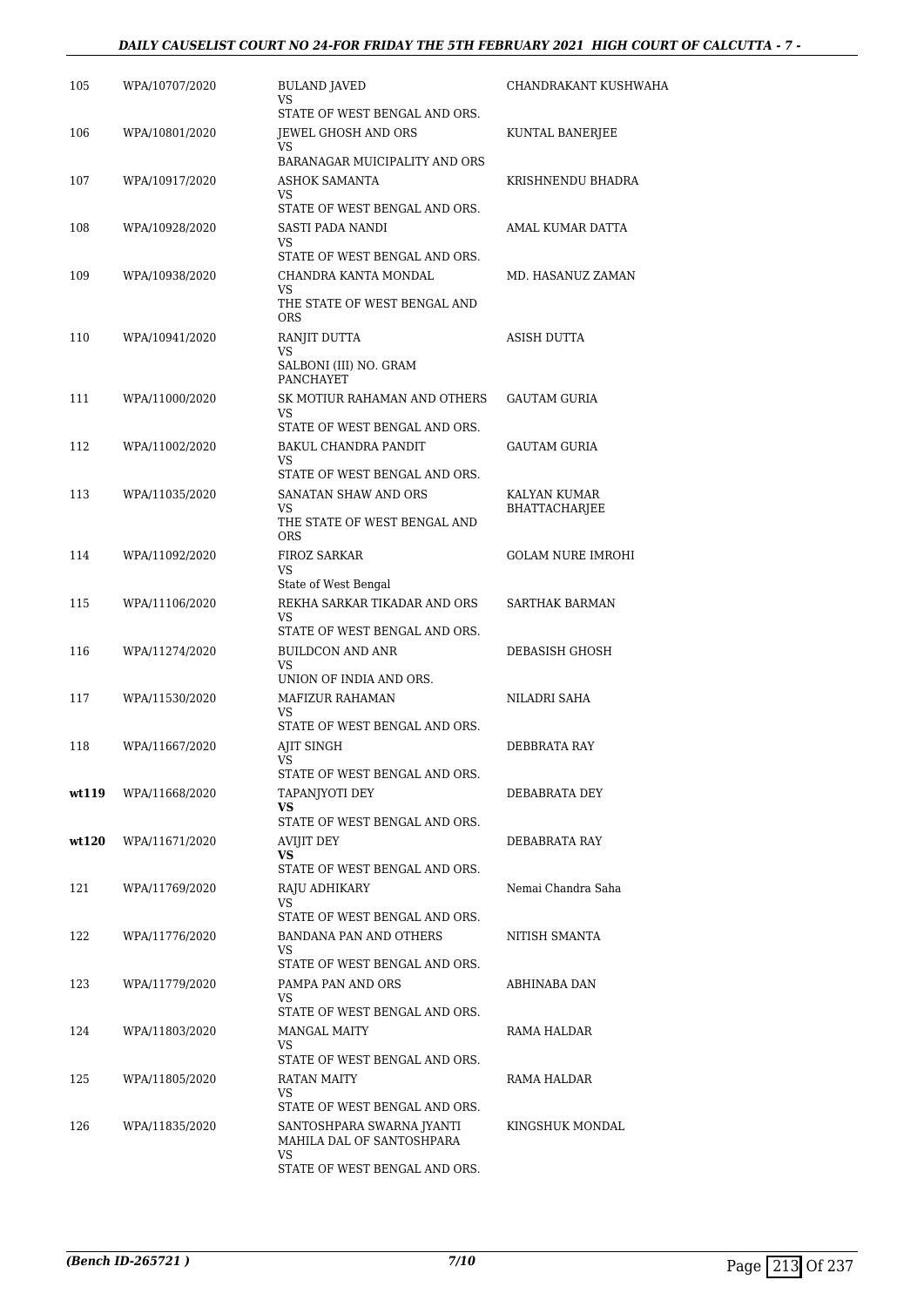#### *DAILY CAUSELIST COURT NO 24-FOR FRIDAY THE 5TH FEBRUARY 2021 HIGH COURT OF CALCUTTA - 8 -*

| 127 | WPA/11847/2020 | SHIKHA RANI JANA AND ORS<br>VS.                                    | UTTAM KUMAR<br><b>BHATTACHARYYA</b> |
|-----|----------------|--------------------------------------------------------------------|-------------------------------------|
|     |                | THE STATE OF WEST BENGAL AND<br><b>ORS</b>                         |                                     |
| 128 | WPA/11934/2020 | SAKINA AKHAN @KHATUN<br>VS                                         | WASIM RAJ SARDAR                    |
|     |                | STATE OF WEST BENGAL AND ORS.                                      |                                     |
| 129 | WPA/27/2021    | JANAKI MONDAL AND OTHERS<br>VS                                     | MADHURIMA SARKAR                    |
|     |                | STATE OF WEST BENGAL AND ORS.                                      |                                     |
| 130 | WPA/86/2021    | MADAN MOHAN MONDAL AND ORS<br>VS.<br>STATE OF WEST BENGAL AND ORS. | SARBANANDA SANNYAL                  |
| 131 | WPA/389/2021   | NAB KUMAR DESMUKH                                                  | AMIT KUMAR DUTTA                    |
|     |                | VS.<br>STATE OF WEST BENGAL AND ORS.                               |                                     |
| 132 | WPA/482/2021   | MAMTAJ BIBI                                                        | MD. GOLAM NURE IMROHI               |
|     |                | VS.                                                                |                                     |
| 133 | WPA/656/2021   | STATE OF WEST BENGAL AND ORS.<br>NANDITA PAUL (HALDER)             | SRIKUMAR MANDAL                     |
|     |                | VS                                                                 |                                     |
|     |                | STATE OF WEST BENGAL AND ORS.                                      |                                     |
| 134 | WPA/700/2021   | DILIP SETH<br>VS.                                                  | ANIMESH PAUL                        |
|     |                | STATE OF WEST BENGAL AND ORS.                                      |                                     |
| 135 | WPA/1043/2021  | SREEKANTA BAG<br>VS                                                | KAMAKSHYA<br>MUKHOPADHYAY           |
|     |                | STATE OF WEST BENGAL AND ORS.                                      |                                     |
| 136 | WPA/1044/2021  | PRABHANJAN BIJULI                                                  | KAMAKASHYA PRASAD                   |
|     |                | VS<br>STATE OF WEST BENGAL AND ORS.                                | <b>MUKHOPADHYAY</b>                 |
| 137 | WPA/1140/2021  | TAPAS MAHAJAN ALIAS TAPAS<br>MOHAJAN<br>VS.                        | ABDUR RAKIB                         |
|     |                | STATE OF WEST BENGAL AND ORS.                                      |                                     |
| 138 | WPA/1147/2021  | MADAN MOHAN MANDAL<br>VS                                           | CHITTAPRIYA GHOSH                   |
|     |                | STATE OF WEST BENGAL AND ORS.                                      |                                     |
| 139 | WPA/1164/2021  | SWAPAN JANA<br>VS                                                  | SANKHA SUBHRA RAY                   |
|     |                | STATE OF WEST BENGAL AND ORS.                                      |                                     |
| 140 | WPA/1302/2021  | KRISHNA PRIYA DAS AND ANR<br>VS                                    | SANTIMAY BHATTACHARYA               |
|     |                | STATE OF WEST BENGAL AND ORS.                                      |                                     |
| 141 | WPA/1394/2021  | SUSMITA MONDAL AND ORS<br>VS.                                      | <b>SUNNY NANDY</b>                  |
|     |                | STATE OF WEST BENGAL AND ORS.                                      |                                     |
| 142 | WPA/1458/2021  | SUPROVAT MONDAL AND OTHERS<br>VS                                   | SANKHA SUBHRO RAY                   |
|     |                | STATE OF WEST BENGAL AND ORS.                                      |                                     |
| 143 | WPA/1510/2021  | <b>SRIMANTI ORAW</b>                                               | UTTAM BANERJEE                      |
|     |                | VS.<br>STATE OF WEST BENGAL AND ORS.                               |                                     |
| 144 | WPA/1514/2021  | BALARAM MONDAL                                                     | PANKAJ HALDER                       |
|     |                | VS<br>STATE OF WEST BENGAL AND ORS.                                |                                     |
| 145 | WPA/1528/2021  | HANGSHA KR SHIT                                                    | BHARAT CHANDRA SIMAI                |
|     |                | VS<br>STATE OF WEST BENGAL AND ORS.                                |                                     |
| 146 | WPA/1709/2021  | AHSAN AHMED                                                        | GOLA KARIM CHOWDHURY                |
|     |                | VS                                                                 |                                     |
|     |                | STATE OF WEST BENGAL AND ORS.                                      |                                     |
| 147 | WPA/1766/2021  | MIHIR RANJAN BALA<br>VS                                            | MAIDUL ISLAM KAYAL                  |
|     |                | STATE OF WEST BENGAL AND ORS.                                      |                                     |
| 148 | WPA/1794/2021  | HAPPYY SANGHA MAHILA SAMABAY<br>SAMITY LTD AND ANOTHER<br>VS       | PRIYASHI BANERJEE                   |
|     |                | STATE OF WEST BENGAL AND ORS.                                      |                                     |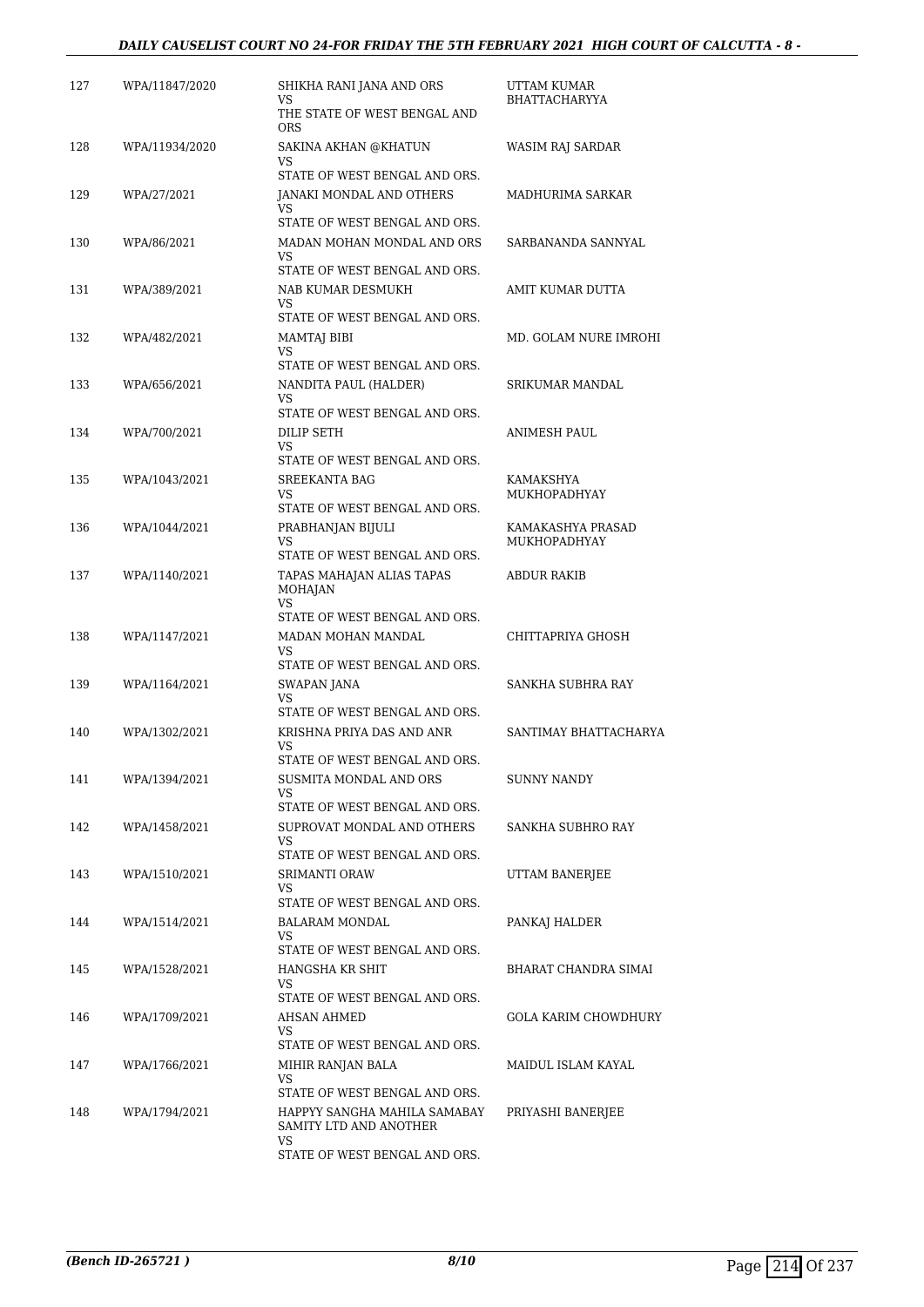| 149    | WPA/1835/2021                            | HASEN SAH<br>VS<br>STATE OF WEST BENGAL AND ORS.                   | PAMPA DEY (DHABAL)          |
|--------|------------------------------------------|--------------------------------------------------------------------|-----------------------------|
| 150    | WPA/2061/2021                            | <b>JOYDEB MAITY</b><br>VS                                          | SUKUMAR GHOSH               |
| 151    | WPA/2066/2021                            | STATE OF WEST BENGAL AND ORS.<br>MITHU BAGDI<br>VS                 | UTTAM BANERJEE              |
| 152    | WPA/2074/2021                            | STATE OF WEST BENGAL AND ORS.<br>GOURI SHANKAR MAHATO<br>VS        | SIVA PRASAD GHOSE           |
| 153    | WPA/2088/2021                            | STATE OF WEST BENGAL AND ORS.<br>ANITA CHOWDHURY<br>VS             | DEBAPRIYA SAMANTA           |
| 154    | WPA/2094/2021                            | STATE OF WEST BENGAL AND ORS.<br>ANUP MISHRA<br>VS                 | SRIKANTA DATTA              |
| 155    | WPA/2181/2021                            | STATE OF WEST BENGAL AND ORS.<br>SWAPNA BISWAS<br>VS.              | HIMANGSHU GHOSH             |
| 156    | WPA/2190/2021                            | State of West Bengal<br>DIPIKA SINGHA<br>VS.                       | SUFI KAMAL                  |
| 157    | WPA/2391/2021                            | STATE OF WEST BENGAL AND ORS.<br><b>AMAL CHAUDHURY</b><br>VS.      | KALIDAS SAHA                |
|        |                                          | THE STATE OF WEST BENGAL AND<br><b>ORS</b>                         |                             |
| 158    | WPA/2430/2021                            | <b>BHAIRAB ROY</b><br>VS<br>STATE OF WEST BENGAL AND ORS.          | PAMPA DEY (DHABAL)          |
| 159    | WPA/2487/2021                            | BETHUADAHARI JCM HIGH SCHOOL<br>VS<br>State of West Bengal AND ORS | RITA GANGULY                |
| 160    | WPA/2495/2021                            | ASHIS CHANDRA GHOSH AND ANR<br>VS.<br>THE STATE OF WEST BENGAL AND | RITA PATRA                  |
| 161    | WPA/2650/2021                            | <b>ORS</b><br><b>SAMIRAN MITRA</b><br>VS                           | ASHIS KUMAR DUTTA           |
|        |                                          | STATE OF WEST BENGAL AND ORS.<br><b>APPLICATION</b>                |                             |
| 162    | WPA/7255/2016                            | NALINAKSHA CHATTERJEE<br>VS<br>HOWRAH MUNICIPAL                    | SANJAY SAHA                 |
|        | IA NO: CAN/1/2020                        | <b>CORPORATION &amp; ORS</b>                                       |                             |
| 163    | RVW/15/2020                              | RATRI BERA (JANA)<br>VS<br>STATE OF WEST BENGAL & ORS              | <b>BHARAT CHANDRA SIMAI</b> |
|        | IA NO: CAN/1/2020(Old No:CAN/882/2020)   |                                                                    |                             |
| wt.164 | WPA/20932/2019                           | RATRI BERA (JANA)<br>VS<br>STATE OF WEST BENGAL & ORS              | <b>BHARAT CHANDRA SIMAI</b> |
|        |                                          | <b>CONTEMPT APPLICATION</b>                                        |                             |
| 165    | CPAN/497/2019                            | SUDIN MUKHERJEE<br>VS<br><b>GOPAL SAHA</b>                         | <b>SOMA CHAKRABORTY</b>     |
|        | IA NO: CAN/1/2019(Old No:CAN/12114/2019) |                                                                    |                             |
| wt166  | WPA/26233/2017                           | <b>SUDIN MUKHERJEE</b><br>VS<br>STATE OF WEST BENGAL & ORS         | S. CHAKRABORTY              |
| 167    | CPAN/218/2020                            | SOUMYA SAHU<br>VS.<br>SAHANARA BEGUM                               | SUBHAMOY PATRA              |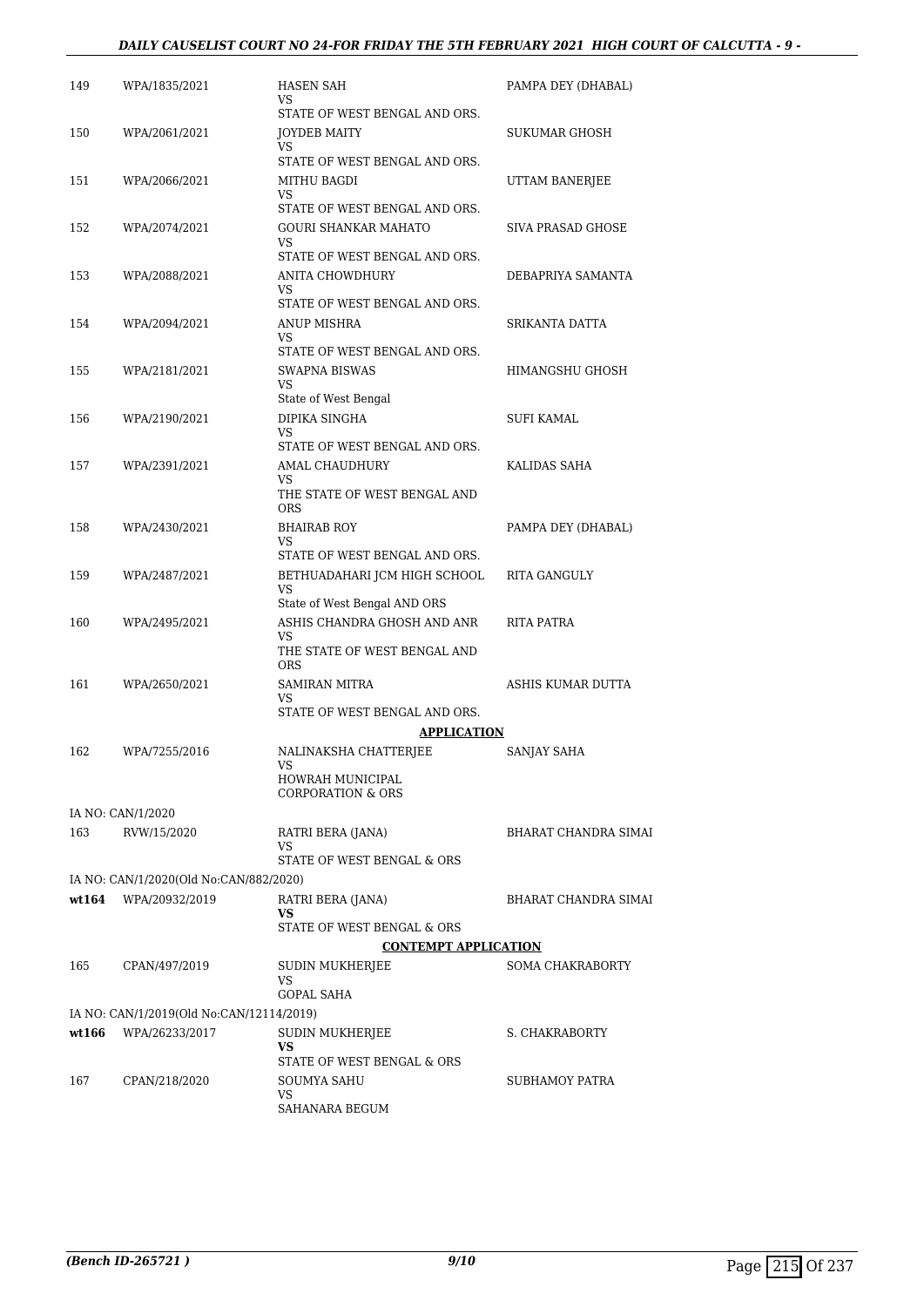| wt.168 | WPA/12449/2019            | SOUMYA SAHU<br><b>VS</b><br>STATE OF WEST BENGAL & ORS                    | SUBHAMOY PATRA                    |
|--------|---------------------------|---------------------------------------------------------------------------|-----------------------------------|
|        | IA NO: CAN/1/2020         |                                                                           |                                   |
| 169    | CPAN/496/2020             | RANADEV MITRA<br>VS.<br>ALAPAN BANDHOPADHYAY                              | <b>SAGAR SINGH</b>                |
| wt.170 | WPA/11926/2019            | RANADEV MITRA<br><b>VS</b><br>STATE OF WEST BENGAL & ORS                  | SHAHARAYAR ALAM                   |
|        |                           | <b>FOR HEARING</b>                                                        |                                   |
| 171    | WPA/8146/2019<br>A.R.(C)  | DEBJANI DAS PARI<br>VS<br>STATE OF WEST BENGAL & ORS                      | SOMA CHAKRABORTY                  |
|        | IA NO: CAN/1/2020         |                                                                           |                                   |
| 172    | WPA/10338/2019<br>A.R.(C) | <b>RIMPY DEY</b><br>VS.<br>STATE OF WEST BENGAL & ORS                     | SOMA CHAKRABORTY                  |
|        | IA NO: CAN/1/2020         |                                                                           |                                   |
| 173    | WPA/24009/2019            | DR. TAPAS KUMAR MANDAL<br>VS.<br>UNION OF INDIA & ORS                     | TAPAS KUMAR MANDAL (IN<br>PERSON) |
|        |                           | IA NO: CAN/1/2020(Old No:CAN/1577/2020), CAN/2/2020(Old No:CAN/2808/2020) |                                   |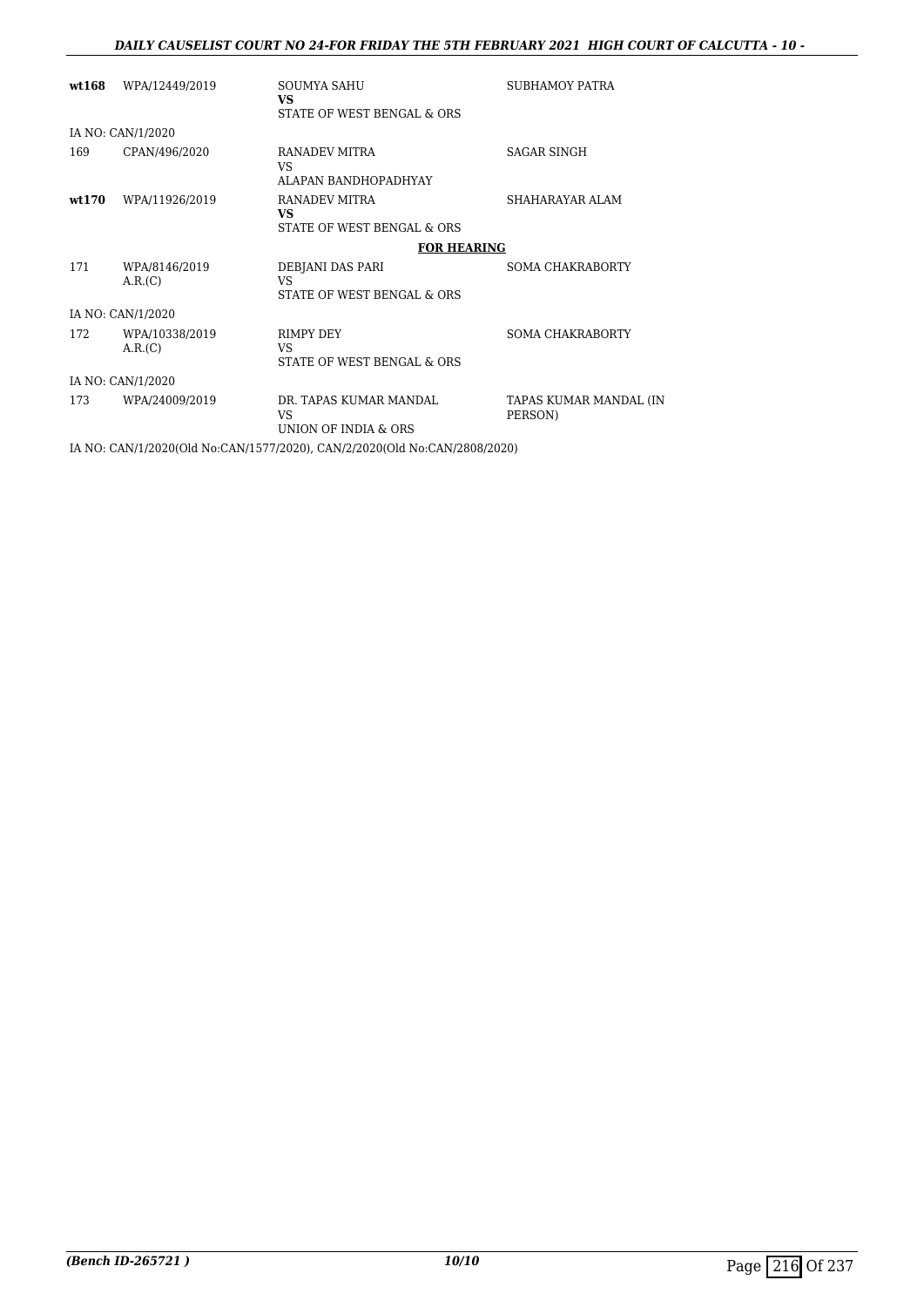

# **Appellate Side**

**DAILY CAUSELIST For Friday The 5th February 2021**

**COURT NO. 22**

**SINGLE BENCH (SB - XIII)**

**AT 10:45 AM**

**HON'BLE JUSTICE ABHIJIT GANGOPADHYAY**

#### **(VIA VIDEO CONFERENCE)**

**ON AND FROM MONDAY, THE 11TH JANUARY, 2021 – MATTERS ( MOTION & HEARING) UNDER ARTICLE 226 OF THE CONSTITUTION OF INDIA RELATING TO LABOUR UNDER GROUP III ;MATTERS (MOTION & HEARING) UNDER ARTICLE 226 OF THE CONSTITUTION RELATING TOTRANSPORT & TELECOMMUNICATION UNDER GROUP VII INCLUDING HEARING OF WRITPETITIONS AND APPLICATIONS CONNECTED THERETO;MATTERS (MOTION & HEARING) RELATING TO REGULATION OF INDUSTRIES & ESSENTIALCOMMODITIES & VARIOUS CENTRAL ORDERS UNDER GROUP VIII INCLUDING APPLICATIONSCONNECTED THERTO.**

**FROM MONDAY, (25.01.2021) THE SCHEDULE GIVEN BELOW WILL BE FOLLOWED.**

**1. GROUP III MATTERS WILL BE TAKEN UP FROM 10.45 A.M. TO 12.00 NOON.**

**2. GROUP VII MATTERS WILL BE TAKEN UP AFTER GROUP III MATTERS ARE OVER OR FROM 12.00 NOON TO 1.00 P.M, WHICHEVER IS EARLIER.**

**3. FIXED MATTERS WILL BE TAKEN UP FROM 2.00 P.M. AND NOT AFTER 3.00 P.M.**

**4. GROUP VIII MATTERS WILL BE TAKEN UP AFTER 2.00 P.M. MATTERS ARE OVER OR FROM 3.00 P.M. WHICHEVER IS EARLIER.**

**FROM 25TH JANUARY, 2021 TO 26TH FEBRUARY 2021 - NO MENTIONING WILL BE TAKEN FOR INCLUSION IN THE LIST EXCEPT SENIOR CITIZEN MATTERS AND MATTERS OF LEGAL AID.**

**NOTE: MATTERS WILL BE TAKEN UP THROUGH PHYSICAL HEARING ONLY WHEN BOTH THE PARTIES ARE AGREED**

### **TO BE MENTIONED**

| WPA/2520/2021<br>(For withdrawal) | SANTANU DUTTA GUPTA<br>VS<br>UNION OF INDIA AND ORS.                              | DIBANATH DEY     |
|-----------------------------------|-----------------------------------------------------------------------------------|------------------|
| WPA/2618/2021<br>(For correction) | M/S CROWN TANNERY<br>VS<br>THE REGIONAL PROVIDENT<br>FUND COMMISSIONER AND<br>ORS | RAVI KUMAR DUBEY |

### **GR. - III (MOTION)**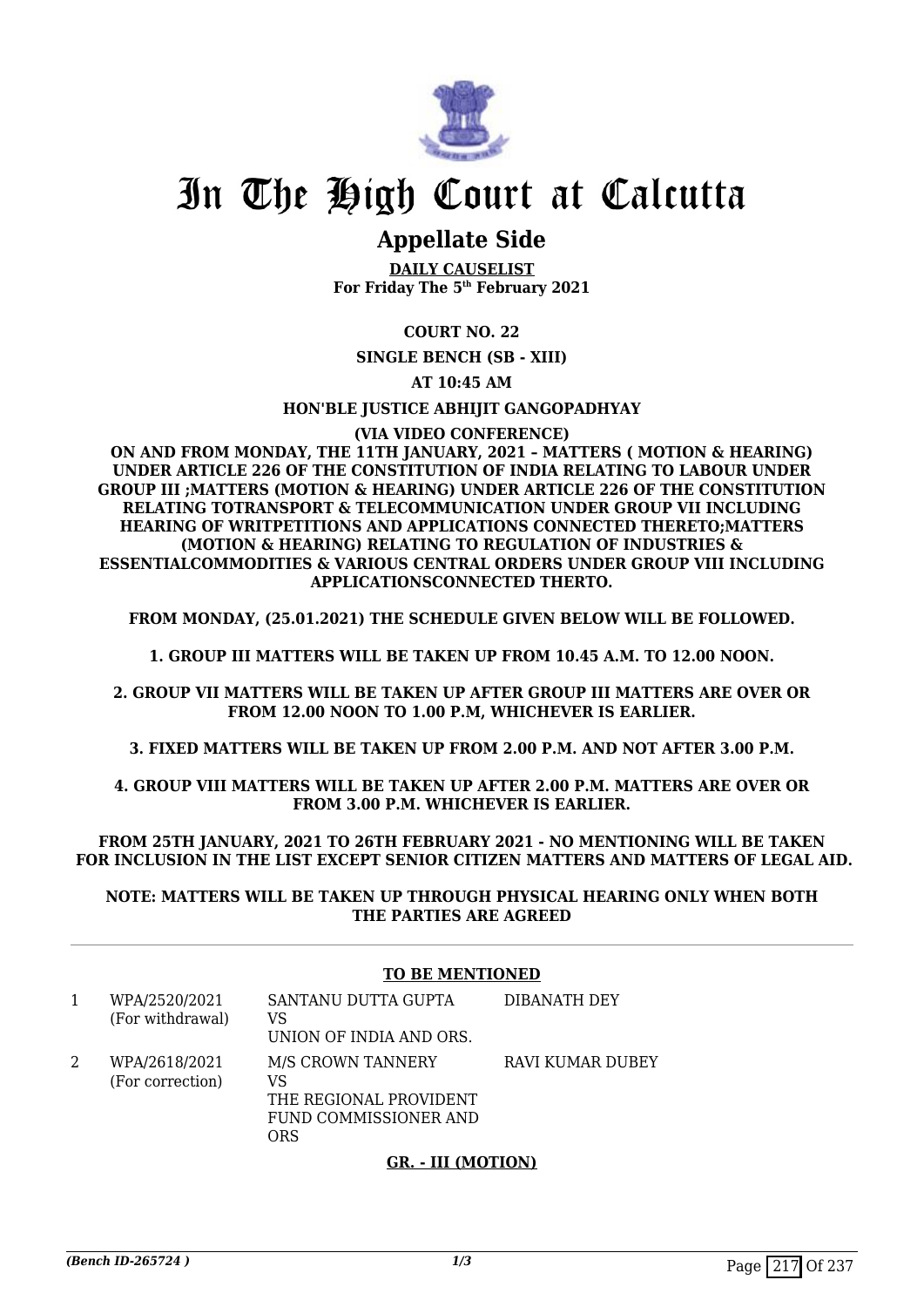| 3  | WPA/10397/2019                          | THE PEERLESS INN<br>VS<br>CENTRAL PROVIDENT<br>FUND COMMISSIONER &                 | RANJAY DE                              |
|----|-----------------------------------------|------------------------------------------------------------------------------------|----------------------------------------|
|    |                                         | <b>ORS</b>                                                                         |                                        |
| 4  | IA NO: CAN/1/2021<br>WPA/3575/2021      | MOSIM ALI ANSARI<br><b>VS</b><br>STATE OF WEST BENGAL<br>AND ORS.                  | RANANEESH GUHA<br><b>THAKURTA</b>      |
|    |                                         | <b>GROUP - V</b>                                                                   |                                        |
| 5  | WPA/1497/2019                           | DEBAPRIYO DAS MODAK<br><b>VS</b><br>STATE OF WEST BENGAL &<br><b>ORS</b>           | SAILENDRA SEKHAR<br><b>BAYERD</b>      |
|    |                                         | <b>CONTEMPT APPLICATION</b>                                                        |                                        |
| 6  | CPAN/696/2020                           | DULAL CHANDRA MANNA<br><b>VS</b><br>ANJANA KUITI                                   | <b>SYED CHANDAN</b><br><b>HOSSAIN</b>  |
|    | wt7 WPA/6227/2020                       | DULAL CHANDRA MANNA<br><b>VS</b><br>STATE OF WEST BENGAL&<br><b>ORS</b>            | <b>SYED CHANDAN</b><br><b>HOSSAIN</b>  |
|    | IA NO: CAN/1/2020(Old No:CAN/4597/2020) |                                                                                    |                                        |
|    |                                         | <b>GROUP - VII (MOTION)</b>                                                        |                                        |
| 8  | WPA/7/2020                              | <b>TAPAS PODDAR &amp; ORS</b><br><b>VS</b><br>STATE OF WEST BENGAL &<br><b>ORS</b> | <b>AMLAN KUMAR</b><br><b>MUKHERJEE</b> |
| 9  | WPA/3196/2021                           | KAMAL DAS AND ANR<br><b>VS</b><br>STATE OF WEST BENGAL<br>AND ORS.                 | <b>AMRITA KUMAR</b>                    |
|    |                                         | <b>GR. - VIII (MOTION)</b>                                                         |                                        |
| 10 | WPA/14/2020                             | BIJOY KUMAR JHA<br><b>VS</b><br>STATE OF WEST BENGAL &<br><b>ORS</b>               | AMLAN KUMAR<br>MUKHERJEE               |
| 11 | WPA/11048/2020                          | PIYALI MANNA<br>VS<br>STATE OF WEST BENGAL<br>AND ORS.                             | <b>NEIL BASU</b>                       |
| 12 | WPA/11050/2020                          | SUSHOVAN HAZRA<br>VS<br>STATE OF WEST BENGAL<br>AND ORS.                           | NEIL BASU                              |
| 13 | WPA/11052/2020                          | MD. RASHED MOLLA<br><b>VS</b><br>STATE OF WEST BENGAL<br>AND ORS.                  | NEILBASU                               |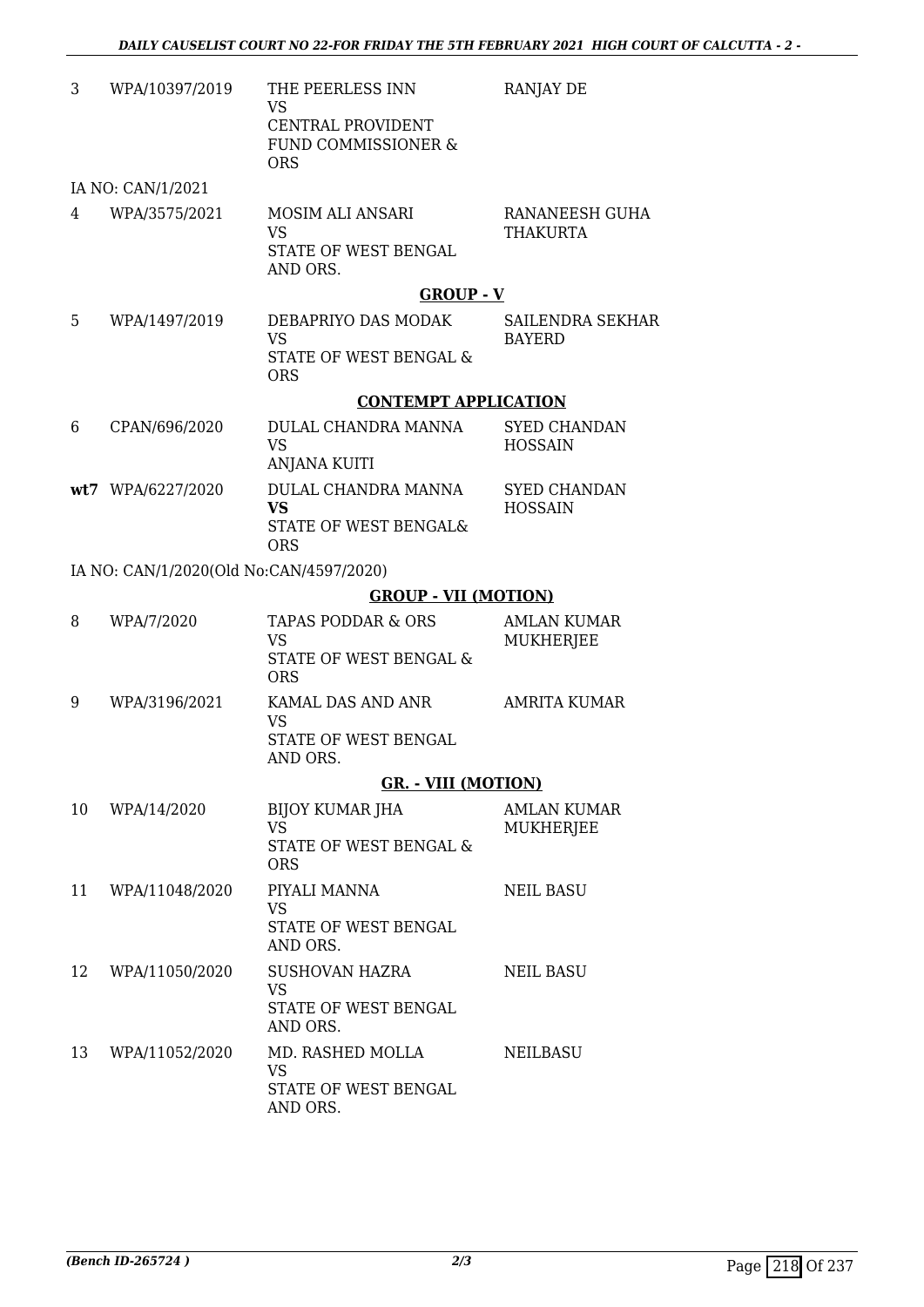| 14 | WPA/11053/2020 | SUBHAJIT MAJI<br>VS<br>STATE OF WEST BENGAL<br>AND ORS.        | <b>NEIL BASU</b>      |
|----|----------------|----------------------------------------------------------------|-----------------------|
| 15 | WPA/630/2021   | <b>SANJOY KESHRI</b><br>VS<br>STATE OF WEST BENGAL<br>AND ORS. | SUBHANKAR DAS         |
| 16 | WPA/1561/2021  | MADHUMITA SINGHA ROY<br>VS<br>STATE OF WEST BENGAL<br>AND ORS. | <b>SAMIRUL SARDER</b> |
| 17 | WPA/2652/2021  | RAHUL KHAN<br>VS<br>STATE OF WEST BENGAL<br>AND ORS.           | Anisur Rahaman        |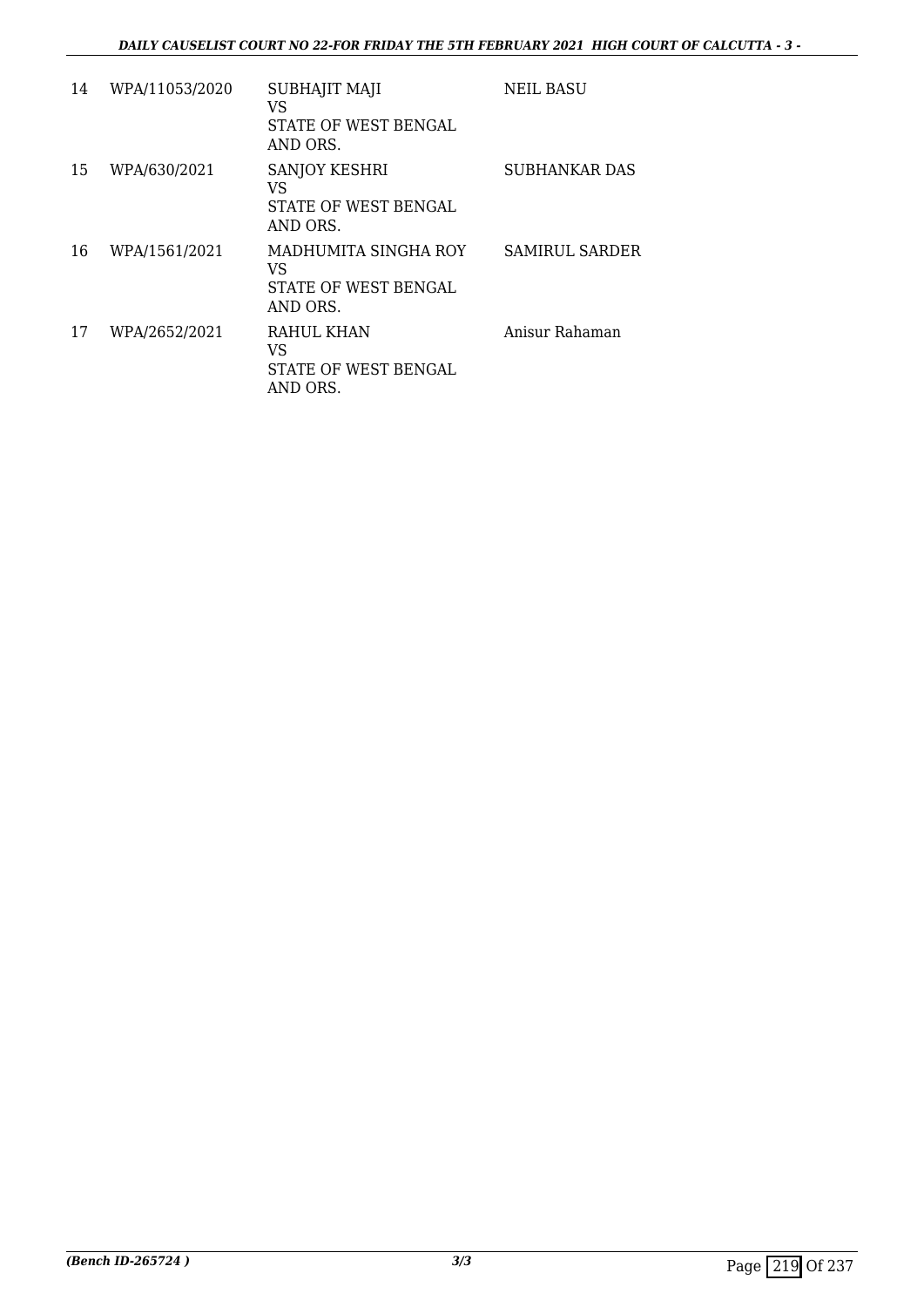

# **Appellate Side**

**DAILY CAUSELIST For Friday The 5th February 2021**

**COURT NO. 32**

**SINGLE BENCH (SB - XIV)**

**AT 10:45 AM**

**HON'BLE JUSTICE JAY SENGUPTA**

**VIA VIDEO CONFERENCE)**

**ON AND FROM MONDAY, THE 11TH JANUARY, 2021 - ADMISSION OF CRIMINAL MOTIONS AND HEARING OF CRIMINAL REVISIONS ARISING OUT OF N.I. ACT; POCSO; MAINTENANCE AND CRIME AGAINST WOMEN (NOT ASSIGNED TO ANY OTHER BENCH) INCLUDING APPLICATIONS CONNECTED THERETO; HEARING OF CRIMINAL REVISIONS (IRRESPECTIVE OF CLASSIFICATION) FILED FROM 2016 INCLUDING CONNECTED APPLICATIONS;**

**HEARING OF CRIMINAL APPEALS.**

 **AND**

**ON AND FROM MONDAY, 1ST FEBRUARY, 2021 TO MONDAY, 15TH FEBRUARY, 2021 - IN ADDITION TO HIS OWN LIST AND DETERMINATION, WILL TAKE UP THE LIST AND DETERMINATION OF HON'BLE JUSTICE SUBHASIS DASGUPTA. .**

**NOTE :**

**1. "TO BE MENTIONED", "LISTED MOTION", "EXTENSION OF INTERIM ORDER" SHALL BE TAKEN UP FIRST. THEREAFTER, ALL OTHER MATTERS SHALL BE TAKEN UP SERIALLY. 2. MENTIONING FOR INCLUSION IN THE LIST WILL BE PERMITTED ONLY ON THE FIRST WORKING DAY OF THE WEEK AT THE FIRST SITTING.**

**3. MENTIONING SLIP SHALL SPECIFICALLY INDICATE WHETHER THE MATTER WAS DIRECTED TO "GO OUT OF LIST" ON THE LAST OCCASION. 4. HEARING OF APPEAL SHALL BE TAKEN UP EVERY TUESDAY & THURSDAY AT 3.00 P.M. OR AFTER COMPLETION OF THE OTHER MATTERS WHICHEVER IS EARLIER. NOTE : MATTERS WILL BE TAKEN UP THROUGH PHYSICAL HEARING WHEN BOTH THE PARTIES ARE AGREED**

### **FOR JUDGMENT**

PRABIR MAJUMDER

1 CRA/301/2013 SUDIPTA SARKAR  $V<sup>Q</sup>$ 

STATE OF WEST BENGAL

IA NO: CRAN/1/2020

### **LISTED MOTION 1**

2 CRR/1825/2019 PARTHA SARATHI BHATTACHARYYA @ PARTHASARATHI BHATTACHARYA  $V<sup>Q</sup>$ GARGI CHAKRABORTY SHAREQUL HAQUE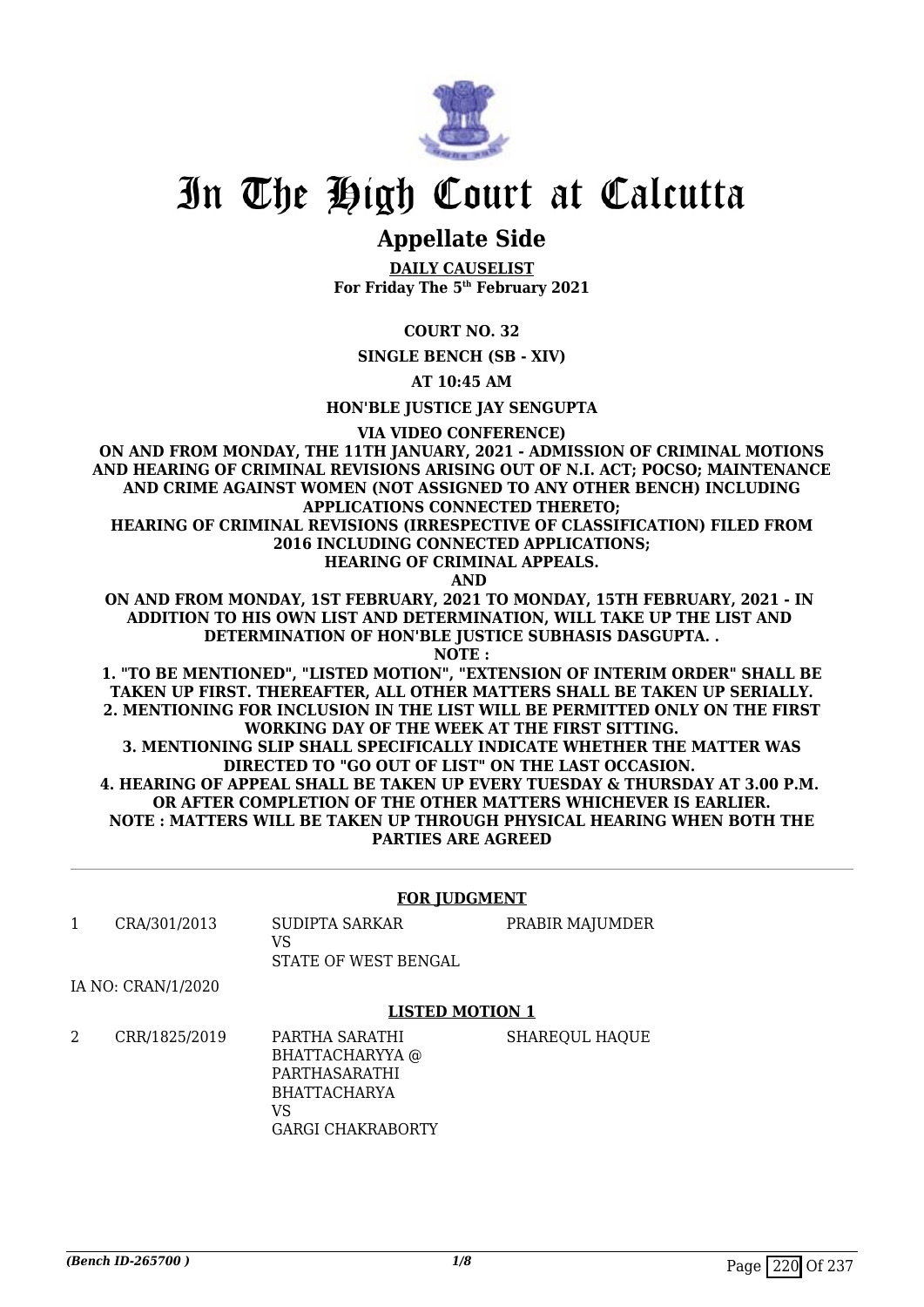| 3  | CRR/1962/2019<br>(At 2.00 p.m.) | TIRTHANKAR SARKAR<br>VS.<br>STATE OF WEST BENGAL&<br>ANR                                      | <b>USHNISH DATTA</b>                |
|----|---------------------------------|-----------------------------------------------------------------------------------------------|-------------------------------------|
| 4  | CRR/2609/2019                   | <b>BAISAKHI DUTTA</b><br><b>VS</b><br><b>CHANDAN DUTTA</b>                                    | SURANJIT GHOSH                      |
| 5  | CRR/3320/2019                   | DILIP MEDDYA @ MEDYA<br><b>VS</b><br>STATE OF WEST BENGAL &<br><b>ANR</b>                     | PAMPA DEY (DHABAL)                  |
| 6  | CRR/102/2020                    | RADHESHYAM SHUKLA@<br><b>RADHESHYAM</b><br><b>VS</b><br>STATE OF WEST BENGAL&<br>ANR          | ALI AHSAN ALAMGIR                   |
| 7  | CRR/364/2020                    | DATAJI RICE MILLS<br>PRIVATE LIMITED & ORS<br><b>VS</b><br>M/S PURTI VANASPATI<br>PRIVATE LTD | ANIRUDHUDHA<br><b>BHATTACHARYYA</b> |
| 8  | CRR/1384/2020                   | <b>BABITA SIMON</b><br><b>VS</b><br>State of West Bengal                                      | RAJARSHI BASU                       |
|    | IA NO: CRAN/1/2020, CRAN/2/2020 |                                                                                               |                                     |
| 9  | CRR/1448/2020                   | <b>RITA SAHA AND ORS</b><br><b>VS</b><br>THE STATE OF WEST<br><b>BENGAL AND ANR</b>           | <b>AVINABA PATRA</b>                |
| 10 | CRR/167/2021                    | MOUMITA CHAKRABORTY<br><b>VS</b><br>State of West Bengal AND<br><b>ANR</b>                    | <b>SUJIT SAHA</b>                   |
| 11 | CRR/230/2021                    | <b>BHOLA SARDAR @ MONGOL</b><br><b>VS</b><br>STATE OF WEST BENGAL                             | PRITAM ROY                          |
| 12 | CRR/296/2021                    | BEGAM SAYEDA RAHAMAN<br>VS.<br>DR TINKU SK                                                    | <b>SIDHANT</b><br><b>CHOWDHURY</b>  |
| 13 | CRR/306/2021                    | ISWARCHAND MEMCHAND<br>JAIN AND ANR<br><b>VS</b><br>STATE OF WEST BENGAL<br>AND ORS.          | <b>ARNAB CHATTERJEE</b>             |
| 14 | CRR/308/2021                    | ALOK MITRA @ ALOK<br>KUMAR MITRA AND ORS.<br><b>VS</b><br>STATE OF WEST BENGAL                | PRASUN GHOSH                        |
| 15 | CRR/310/2021                    | POLTU SARDAR<br>VS<br>STATE OF WEST BENGAL                                                    | <b>SOUMEN SARKAR</b>                |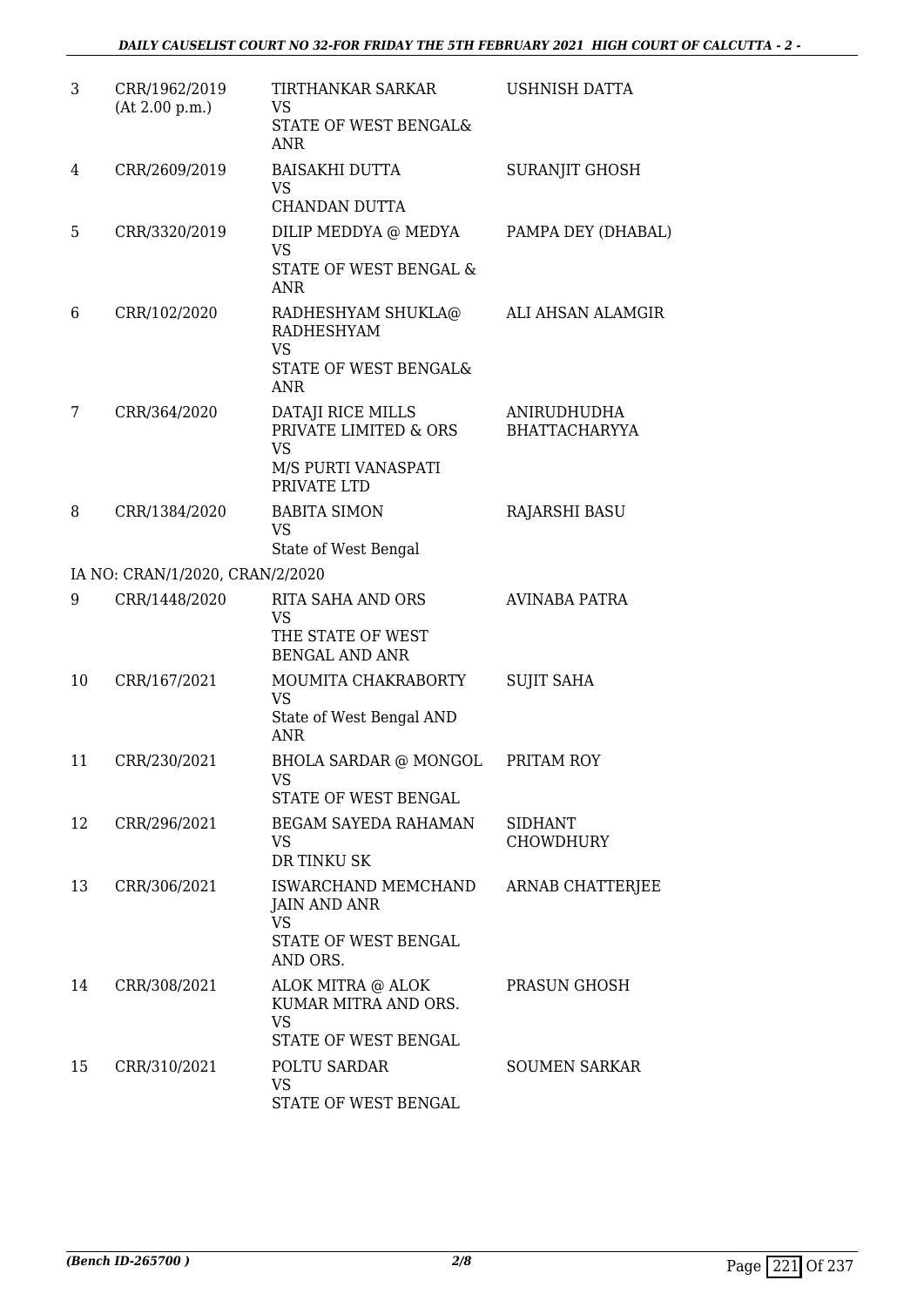| 16 | CRR/311/2021       | ANUP BHATTACHARYA @<br>MANA @ANUP KR.<br>BHATTACHARJEE AND ORS.<br><b>VS</b><br>STATE OF WEST BENGAL | <b>SAYANTAK DAS</b>                  |
|----|--------------------|------------------------------------------------------------------------------------------------------|--------------------------------------|
| 17 | CRR/312/2021       | DEBAPRASAD DAS<br><b>VS</b><br>STATE OF WEST BENGAL<br>AND ORS.                                      | <b>AMRITA CHEL</b>                   |
| 18 | CRR/313/2021       | RINTU CHAKRABORTY<br><b>VS</b><br>JOLLY CHAKRABORTY AND<br><b>ANR</b>                                | <b>SOUMYA RAY</b>                    |
| 19 | CRR/314/2021       | SAMAR MONDAL AND ANR<br><b>VS</b><br>ANINDYA ROYA AND ANR                                            | KALYAN KUMAR<br><b>BHATTACHARJEE</b> |
| 20 | CRR/318/2021       | PARTHA SARATHI DUTTA<br><b>VS</b><br>STATE OF WEST BENGAL                                            | Puja Goswami                         |
|    |                    | <b>EXTENSION OF INTERIM ORDER</b>                                                                    |                                      |
| 21 | CRR/1566/2020      | <b>SUVAJIT BISWAS</b><br><b>VS</b><br>State of West Bengal AND<br><b>ANR</b>                         | SABYASACHI ROY                       |
|    | IA NO: CRAN/1/2021 |                                                                                                      |                                      |
|    |                    | <b>APPLICATION</b>                                                                                   |                                      |
| 22 | CRR/1695/2020      | SHAMBHUNATH MISHRA<br>AND ORS<br><b>VS</b><br>STATE OF WEST BENGAL                                   | AMAR SINGH                           |
|    | IA NO: CRAN/1/2020 | AND ORS.                                                                                             |                                      |
|    |                    | <b>CONTESTED APPLICATION 1</b>                                                                       |                                      |
| 23 | CRR/3476/2016      | ARSHI ARA AHMED                                                                                      | MD. MOJNU SK                         |
|    |                    | <b>VS</b><br>STATE OF WEST BENGAL &<br>MD. ARIF                                                      |                                      |
|    |                    | IA NO: CRAN/1/2018(Old No:CRAN/1863/2018)                                                            |                                      |
|    | wt24 CRR/470/2017  | <b>MD ARIF</b><br><b>VS</b><br>MRS ARSHI ARA AHMED                                                   | D P MITRA                            |
| 25 | CRR/3933/2016      | AMIT BURMAN & ANR<br><b>VS</b><br>STATE OF WEST BENGAL &<br><b>ANR</b>                               | AYAN CHAKRABORTY                     |
|    |                    | IA MO CRAMPROGENT M. CRAMPROGRAPY CRAMPROGENCE M. CRAMPOGORO                                         |                                      |

IA NO: CRAN/2/2017(Old No:CRAN/1936/2017), CRAN/4/2017(Old No:CRAN/3280/2017), CRAN/7/2019(Old No:CRAN/3393/2019)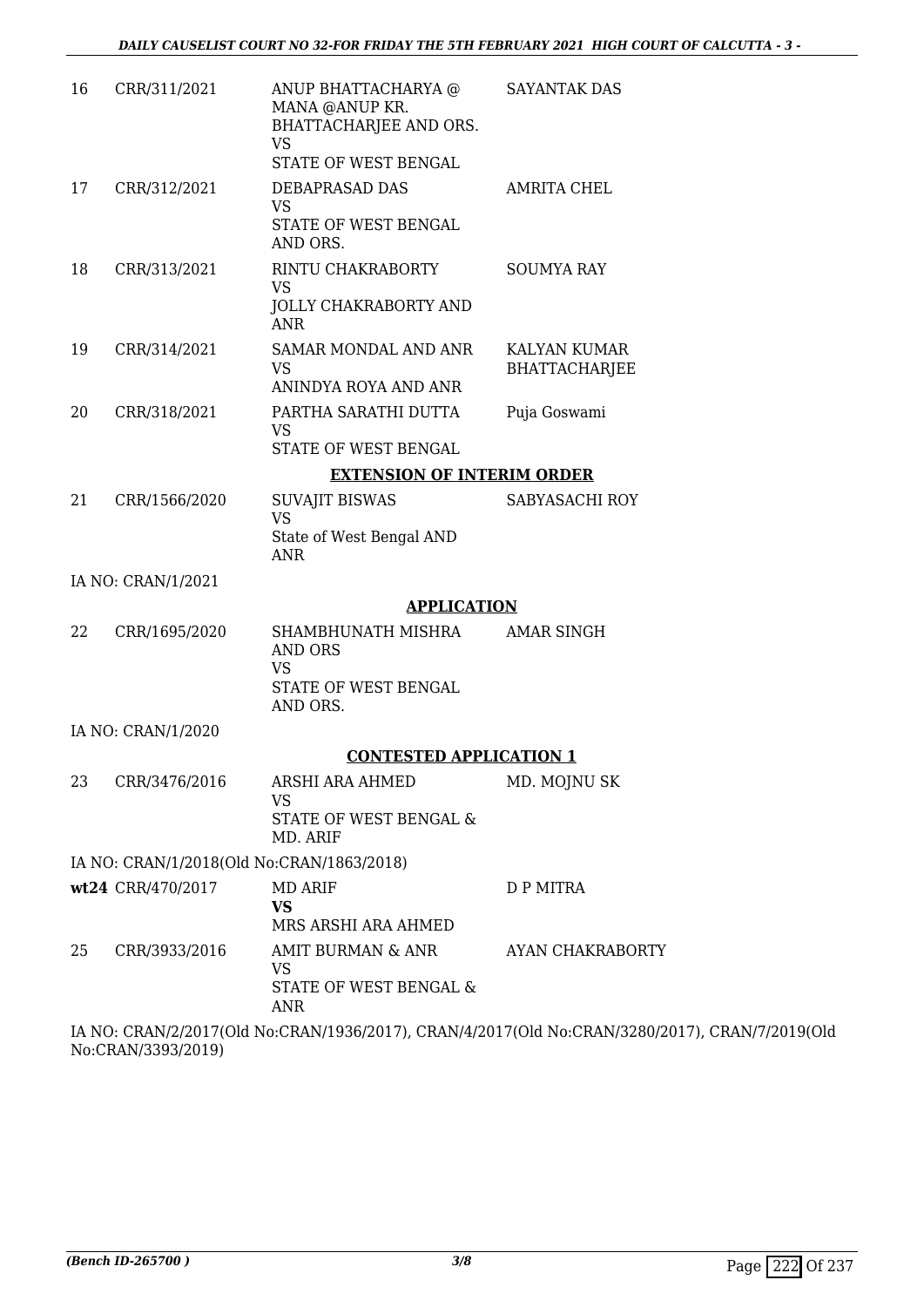| 26 | CRR/2121/2017                            | ABINASH MONDAL @<br>PALTU MONDAL & ORS.<br><b>VS</b><br>STATE OF WEST BENGAL &                                  | PRATIP KR.<br><b>CHATTERJEE</b> |
|----|------------------------------------------|-----------------------------------------------------------------------------------------------------------------|---------------------------------|
|    |                                          | ANR.                                                                                                            |                                 |
|    |                                          | IA NO: CRAN/1/2017(Old No:CRAN/3621/2017)                                                                       |                                 |
| 27 | CRR/2822/2017                            | <b>ARUN KUMAR</b><br>JHUNJHUNWALA & ANR<br><b>VS</b>                                                            | SHIBAJI KUMAR DAS               |
|    |                                          | STATE OF WEST BENGAL &<br><b>ANR</b>                                                                            |                                 |
|    |                                          | IA NO: CRAN/2/2018(Old No:CRAN/1580/2018), CRAN/3/2020(Old No:CRAN/828/2020)                                    |                                 |
| 28 | CRR/469/2018                             | ACHEWAR NATH SHUKLA<br>VS<br>STATE OF WEST BENGAL &                                                             | <b>K GANGULY</b>                |
|    |                                          | <b>ANR</b>                                                                                                      |                                 |
|    | IA NO: CRAN/1/2020(Old No:CRAN/796/2020) |                                                                                                                 |                                 |
|    | wt29 CRR/470/2018                        | ACHEWAR NATH SHUKLA<br><b>VS</b>                                                                                | K GANGULY                       |
|    |                                          | STATE OF WEST BENGAL &<br><b>ANR</b>                                                                            |                                 |
|    | IA NO: CRAN/1/2020(Old No:CRAN/799/2020) |                                                                                                                 |                                 |
|    | wt30 CRR/471/2018                        | ACHEWAR NATH SHUKLA K GANGULY<br>VS<br>STATE OF WEST BENGAL &<br><b>ANR</b>                                     |                                 |
|    | IA NO: CRAN/1/2020(Old No:CRAN/797/2020) |                                                                                                                 |                                 |
|    | wt31 CRR/472/2018                        | ACHEWAR NATH SHUKLA                                                                                             | K GANGULY                       |
|    |                                          | <b>VS</b><br>STATE OF WEST BENGAL &<br><b>ANR</b>                                                               |                                 |
|    | IA NO: CRAN/1/2020(Old No:CRAN/798/2020) |                                                                                                                 |                                 |
| 32 | CRR/1128/2018                            | <b>DINESH PODDAR</b><br><b>VS</b><br>STATE OF WEST BENGAL &                                                     | A.GHATAK                        |
|    |                                          | <b>ORS</b>                                                                                                      |                                 |
|    | wt33 CRR/3496/2018                       | DINESH PODDAR<br><b>VS</b><br>STATE OF WEST BENGAL &<br><b>ORS</b>                                              | APZAL ANSARI                    |
|    | IA NO: CRAN/1/2020(Old No:CRAN/736/2020) |                                                                                                                 |                                 |
| 34 | CRR/2437/2018                            | GAUTAM DAS & ORS<br><b>VS</b><br>STATE OF WEST BENGAL &                                                         | SUBRATA KUMAR<br>ROY KARMAKAR   |
|    | wt35 CRR/1433/2018                       | <b>ANR</b><br>SUBHAS CHANDRA DAS & S K ROY KARMAKAR<br><b>ORS</b><br><b>VS</b><br>STATE OF WEST BENGAL &<br>ANR |                                 |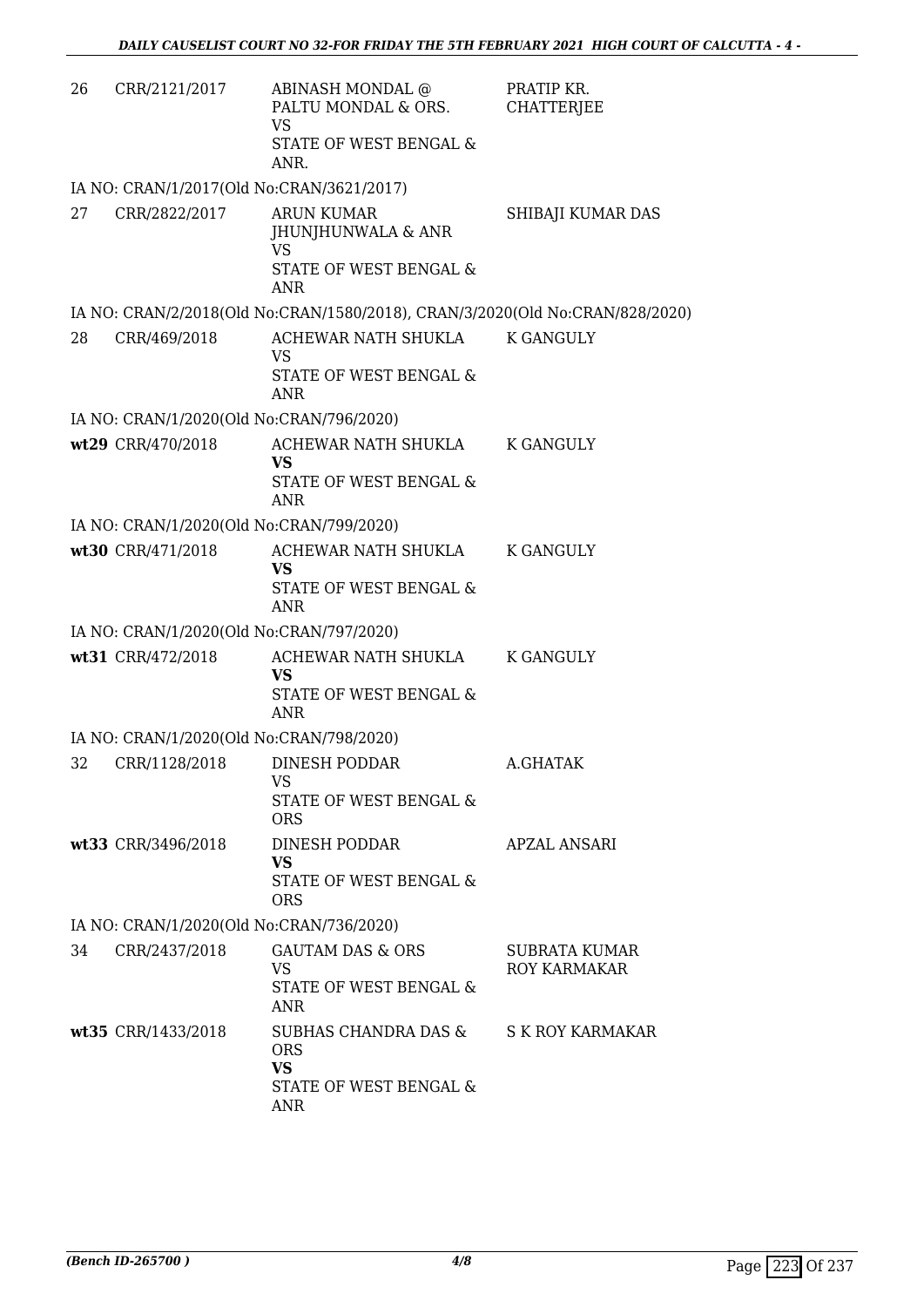| 36 | CRR/3769/2019         | RUPASHREE MUKHERJEE AMITABHA GHOSH<br><b>VS</b>                              |                                                                                               |
|----|-----------------------|------------------------------------------------------------------------------|-----------------------------------------------------------------------------------------------|
|    |                       | STATE OF WEST BENGAL &<br>ANR                                                |                                                                                               |
| 37 | CRR/72/2020           | D.C. PAUL GROUP<br>CONSTRUCTION PVT LTD<br><b>VS</b>                         | <b>SUVAM SINHA</b>                                                                            |
|    |                       | <b>KIRAN RAY</b>                                                             |                                                                                               |
| 38 | CRR/185/2020          | CHANDAN ARIRA<br><b>VS</b>                                                   | SHIBAJI KUMAR DAS                                                                             |
|    |                       | AMBIKA ARORA& ANR                                                            |                                                                                               |
|    | wt39 CRR/3829/2019    | CHANDAN ARORA<br>VS                                                          | SHIBAJI KR DAS                                                                                |
|    |                       | AMBIKA ARORA & ANR                                                           |                                                                                               |
|    |                       | IA NO: CRAN/1/2019(Old No:CRAN/4996/2019), CRAN/2/2020(Old No:CRAN/680/2020) |                                                                                               |
|    | wt40 CRR/3832/2019    | <b>CHANDAN ARORA</b><br><b>VS</b>                                            | SHIBAJI KUMAR DAS                                                                             |
|    |                       | AMBIKA ARORA & ANR                                                           |                                                                                               |
|    | No:CRAN/638/2020)     |                                                                              | IA NO: CRAN/1/2019(Old No:CRAN/4999/2019), CRAN/2/2020(Old No:CRAN/565/2020), CRAN/3/2020(Old |
| 41 | CRR/1575/2020         | <b>NITYANANDA</b><br>CHATTERJEE@NITAI<br><b>VS</b>                           | RAJNANDINI DAS                                                                                |
|    |                       | State of West Bengal AND<br><b>ANR</b>                                       |                                                                                               |
|    |                       | <b>APPEAL FOR HEARING</b>                                                    |                                                                                               |
| 42 | CRA/685/2016<br>(LCR) | <b>MADHAB BARMAN</b><br>VS                                                   | MS A DE                                                                                       |
|    |                       | STATE OF WEST BENGAL                                                         |                                                                                               |
|    |                       | <b>LISTED MOTION</b>                                                         |                                                                                               |
| 43 | CRR/442/2018          | SUSHIL KUMAR SINGHA<br><b>VS</b>                                             | <b>BHASKAR CHANDRA</b><br><b>MANNA</b>                                                        |
|    |                       | STATE OF WEST BENGAL &<br>ANR.                                               |                                                                                               |
| 44 | CRR/2121/2019         | INDRAJIT CHOUDHURY &<br><b>ANR</b><br><b>VS</b>                              | <b>SOUMEN PAUL</b>                                                                            |
|    |                       | STATE OF WEST BENGAL &<br><b>ANR</b>                                         |                                                                                               |
| 45 | CRR/2466/2019         | DR. PRABIR KUMAR PALIT<br><b>VS</b><br>RUNU PALIT & ANR                      | <b>MANIK LAL PODDAR</b>                                                                       |
| 46 | CRR/2468/2019         | DR. PRABIR KUMAR PALIT                                                       | <b>MANIK LAL PODDAR</b>                                                                       |
|    |                       | <b>VS</b><br><b>RUNU PALIT &amp; ANR</b>                                     |                                                                                               |
| 47 | CRR/779/2020          | <b>RITON SK &amp; ANR</b>                                                    | KAZI M RAHMANA                                                                                |
|    |                       | <b>VS</b><br>STATE OF WEST BENGAL                                            |                                                                                               |
| 48 | CRR/848/2020          | <b>ASHISH DAS</b><br><b>VS</b>                                               | DEBAPRIYA GUPTA                                                                               |
|    |                       | STATE OF WEST BENGAL                                                         |                                                                                               |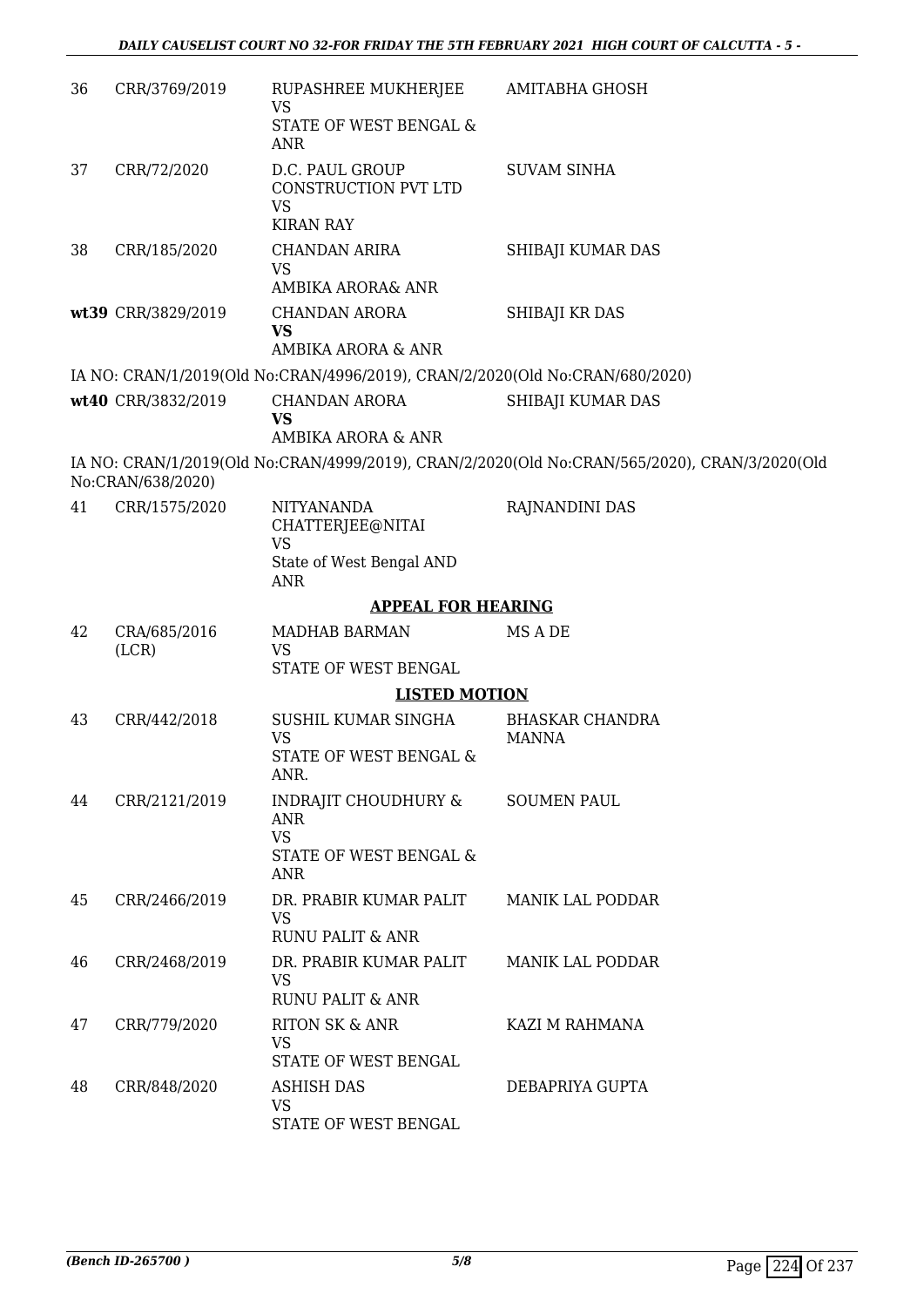| 49 | CRR/919/2020                              | <b>MILON MONDAL</b><br><b>VS</b>                                                                                   | SAIBAL MONDAL                          |
|----|-------------------------------------------|--------------------------------------------------------------------------------------------------------------------|----------------------------------------|
| 50 | CRR/1480/2020                             | STATE OF WEST BENGAL<br><b>KANHAIYA</b><br>DUSAD@KANILAL DUSAD<br><b>VS</b><br><b>SMT BAITA DEVI DUSAD</b>         | <b>SMT BABITA DEVI</b><br><b>DUSAD</b> |
|    |                                           | <b>AND ANR</b>                                                                                                     |                                        |
| 51 | CRR/21/2021                               | ZONAL<br>DIRECTOR, NARCOTICS<br><b>CONTROL</b><br>BUREAU, KOLKATA ZONAL<br><b>UNIT</b><br><b>VS</b><br>LIYAKAT ALI | <b>SAGAR SAHA</b>                      |
|    | IA NO: CRAN/1/2021                        |                                                                                                                    |                                        |
| 52 | CRR/299/2021                              | <b>SELIM MONDAL</b><br><b>VS</b><br>STATE OF WEST BENGAL                                                           | <b>ARNAB CHATTERJEE</b>                |
| 53 | CRR/307/2021                              | <b>BINOY BISWAS</b>                                                                                                | PRABIRMAJUMDER                         |
|    |                                           | VS<br>DIPANKAR MODAK AND<br>ANR                                                                                    |                                        |
|    | IA NO: CRAN/1/2021, CRAN/2/2021           |                                                                                                                    |                                        |
| 54 | CRR/316/2021                              | KALYANI BANERJEE<br>VS<br>PIYALI BANERJEE                                                                          | OINDRILA GHOSH                         |
| 55 | CRR/317/2021                              | SOMNATH CHAKRABORTY<br><b>VS</b><br>STATE OF WEST BENGAL<br><b>AND ANR</b>                                         | <b>DHANANJAY</b><br><b>BANERJEE</b>    |
|    |                                           | <b>ADJOURNED MOTIONS</b>                                                                                           |                                        |
| 56 | CRR/165/2021                              | SUKANTA CHAKRABORTY<br>VS<br>State of West Bengal AND                                                              | PRADYUT SAHA                           |
|    |                                           | <b>ANR</b>                                                                                                         |                                        |
|    |                                           | <b>APPLICATION 1</b>                                                                                               |                                        |
| 57 | CRR/1812/2018                             | <b>ANIL SONI</b><br><b>VS</b><br>STATE OF WEST BENGAL &<br><b>ORS</b>                                              | J. BHATTACHARJEE                       |
|    | IA NO: CRAN/1/2018(Old No:CRAN/1814/2018) |                                                                                                                    |                                        |
| 58 | CRR/376/2019                              | THE CHIEF MGR. CEN.<br><b>BANK OF INDIA</b><br><b>VS</b>                                                           | <b>TUTUL DAS</b>                       |
|    |                                           | STATE OF WEST BENGAL &<br>ANR.                                                                                     |                                        |
|    |                                           |                                                                                                                    |                                        |

IA NO: CRAN/2/2019(Old No:CRAN/3857/2019)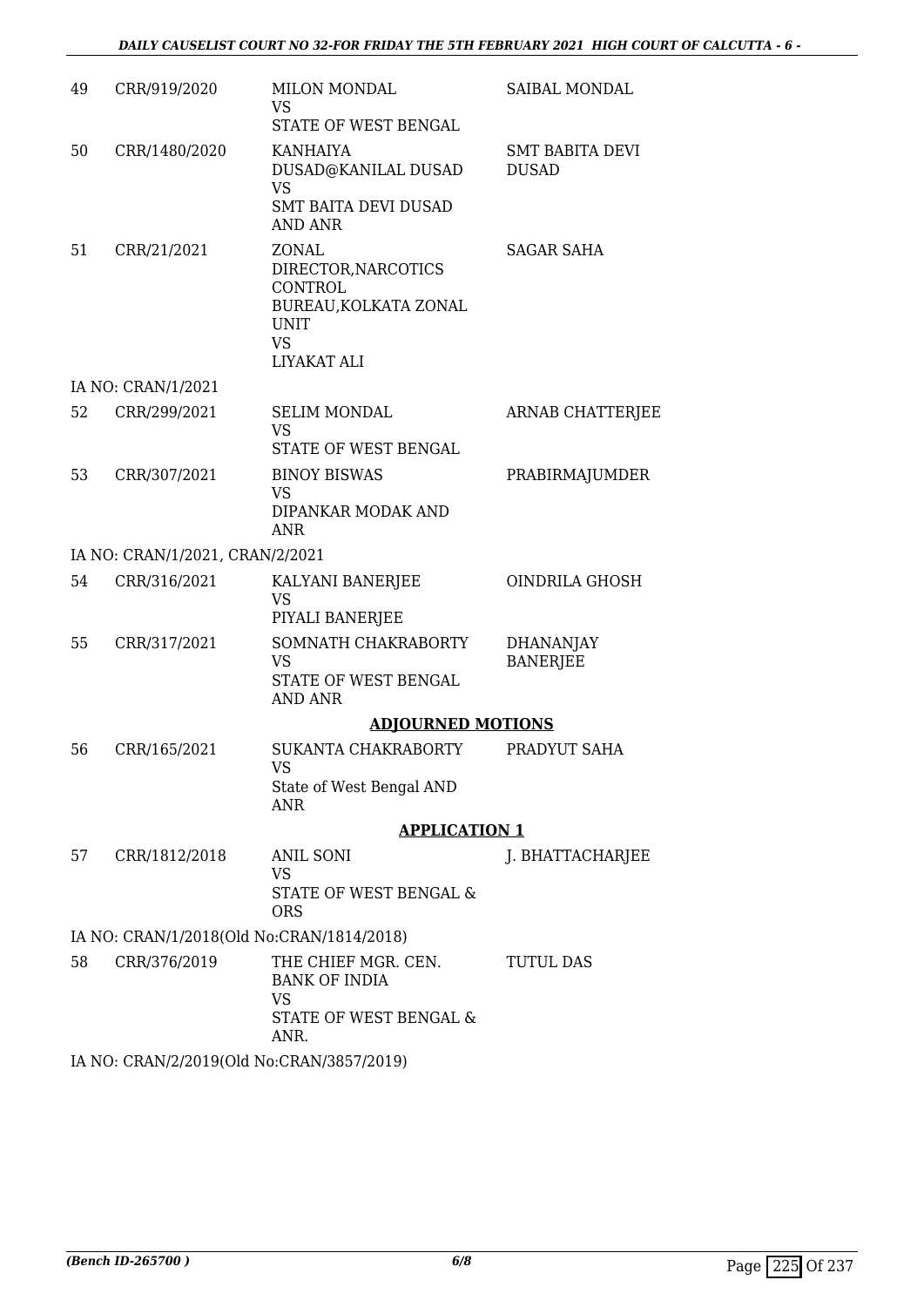| 59 | CRR/3196/2019                             | LAXMAN PRASAD AGARWAL<br>@ LAXHMAN PRASAD<br><b>AGARWAL</b><br><b>VS</b><br>STATE OF WEST BENGAL | PRAJNADEEPTA ROY             |
|----|-------------------------------------------|--------------------------------------------------------------------------------------------------|------------------------------|
|    | IA NO: CRAN/1/2020(Old No:CRAN/1182/2020) |                                                                                                  |                              |
| 60 | CRR/3756/2019                             | KANKAN BHATTACHARYA<br>VS<br><b>CBI</b>                                                          | <b>BISWAJIT MANNA</b>        |
|    | IA NO: CRAN/1/2020(Old No:CRAN/502/2020)  |                                                                                                  |                              |
|    | wt61 CRR/4097/2017                        | KANKAN BHATTACHARYA<br><b>VS</b><br>C.B.I                                                        | <b>BISWAJIT MANNA</b>        |
|    |                                           | <b>FOR ORDERS</b>                                                                                |                              |
| 62 | CRR/3794/2019                             | <b>ISMAIL SK</b><br><b>VS</b>                                                                    | ABHIMANYU<br><b>BANERJEE</b> |
|    |                                           | STATE OF WEST BENGAL                                                                             |                              |
|    |                                           | <b>CONTESTED APPLICATION</b>                                                                     |                              |
| 63 | CRR/2325/2018                             | <b>CHINMOY PANDA</b><br><b>VS</b>                                                                | <b>BISWAJIT MANNA</b>        |
|    |                                           | STATE OF WEST BENGAL &<br><b>ORS</b>                                                             |                              |
|    | IA NO: CRAN/1/2018(Old No:CRAN/2792/2018) |                                                                                                  |                              |
| 64 | CRR/452/2020                              | MOHIT LAL GHOSH<br><b>VS</b><br>STATE OF WEST BENGAL                                             | <b>BISWAJIT MANNA</b>        |
| 65 | CRR/952/2020                              | KULDIP TIWARI<br><b>VS</b><br><b>STATE OF WEST BENGAL &amp;</b><br><b>ANR</b>                    | <b>NABA KUMAR DAS</b>        |
| 66 | CRR/953/2020                              | KULDIP TIWARI<br><b>VS</b><br><b>STATE OF WEST BENGAL &amp;</b><br>ANR                           | <b>NABA KUMAR DAS</b>        |
| 67 | CRR/954/2020                              | KULDIP TIWARI<br><b>VS</b><br>STATE OF WEST BENGAL &<br><b>ANR</b>                               | <b>NABA KUMAR DAS</b>        |
| 68 | CRR/1563/2020<br>(NTW)                    | LATIKA MONDAL<br>VS<br>State of West Bengal AND<br><b>ANR</b>                                    | <b>GANESH MANNA</b>          |
| 69 | CRR/1588/2020<br>(NTW)                    | MANISH KHEMKA<br><b>VS</b><br>Union of India                                                     | ANIRUDHYA DUTTA              |
| 70 | CRR/1754/2020                             | RAMESH CHANDRA<br>AGARWAL<br><b>VS</b><br>THE STATE OF WEST<br><b>BENGAL AND ANR</b>             | <b>INDRADEEP BASU</b>        |
|    | IA NO: CRAN/1/2021                        |                                                                                                  |                              |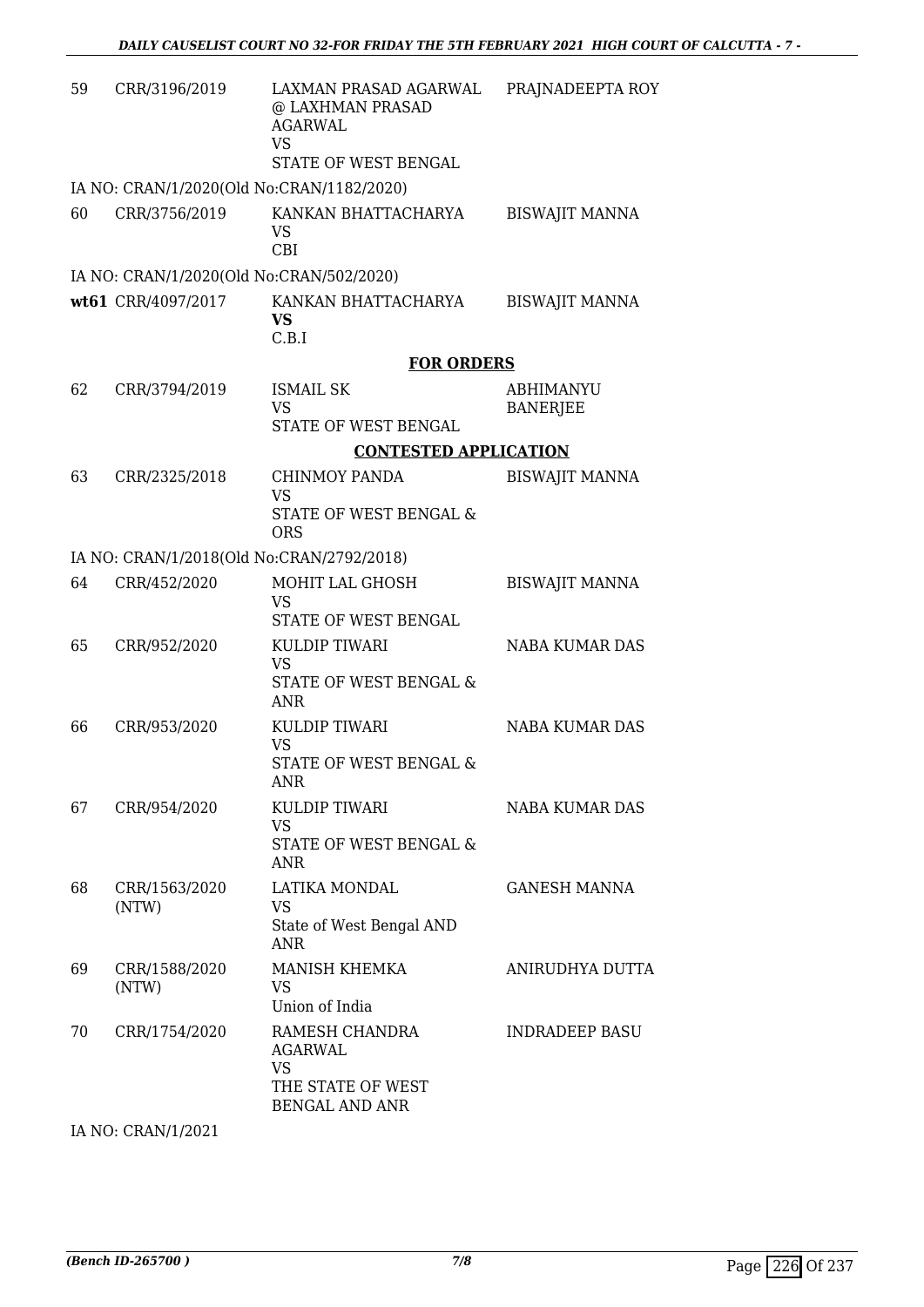| 71 | CRR/1782/2020    | MONOTOSH DUTTA<br>VS                                                       | ROHIT KR SHAW                      |
|----|------------------|----------------------------------------------------------------------------|------------------------------------|
|    |                  | State of West Bengal AND<br><b>ANOTHER</b>                                 |                                    |
| 72 | CRR/1785/2020    | SMT SADHANA JOSHOHARA<br><b>DUTTA</b><br><b>VS</b>                         | KRISHNENDU<br><b>BHADRA</b>        |
|    |                  | State of West Bengal                                                       |                                    |
| 73 | CRR/1792/2020    | <b>SUJIT KUMAR BISWAS</b><br><b>VS</b>                                     | KRISHNENDU<br><b>BHADRA</b>        |
|    |                  | State of West Bengal                                                       |                                    |
| 74 | CRR/1833/2020    | DR. LAV KOCHGAWAY AND<br>ANR.<br><b>VS</b>                                 | kishwar rahman                     |
|    |                  | State of West Bengal and anr.                                              |                                    |
| 75 | CRR/1938/2020    | PRITISH DAS<br><b>VS</b>                                                   | ARUP KUMAR<br><b>BHOWMICK</b>      |
|    |                  | STATE OF WEST BENGAL<br>AND ORS.                                           |                                    |
| 76 | CRR/40/2021      | <b>GOUTAM PAL</b>                                                          | <b>ALOTRIYA</b>                    |
|    |                  | <b>VS</b><br>STATE OF WEST BENGAL<br>AND ANR                               | <b>MUKHERJEE</b>                   |
| 77 | CRR/56/2021      | BENGAL EMTA COAL MINES<br><b>LIMITED</b><br><b>VS</b><br>THE STATE OF WEST | <b>NAYNA</b><br><b>CHAKRABORTY</b> |
|    |                  | <b>BENGAL AND ANR</b>                                                      |                                    |
|    | wt78 CRR/57/2021 | BENGAL EMTA COAL MINES<br><b>VS</b><br>THE STATE OF WEST                   | SANTANU TALUKDAR                   |
|    |                  | <b>BENGAL AND ANR</b>                                                      |                                    |
|    | wt79 CRR/58/2021 | UJJAL KUMAR UPADHYAY<br><b>VS</b>                                          | <b>BISWAJIT MANNA</b>              |
|    |                  | THE STATE OF WEST<br><b>BENGAL AND ANR</b>                                 |                                    |
|    | wt80 CRR/61/2021 | <b>GAURAV UPADHYAY AND</b><br>ANR<br><b>VS</b>                             | <b>BISWAJIT MANNA</b>              |
|    |                  | THE STATE OF WEST<br><b>BENGAL AND ANR</b>                                 |                                    |
| 81 | CRR/170/2021     | <b>HABIBA KHATUN</b><br><b>VS</b>                                          | MUJIBAR ALI NASKAR                 |
|    |                  | KHAIRUL RAHAMAN                                                            |                                    |
|    |                  | <b>CRIMINAL APPEAL HEARING</b>                                             |                                    |
| 82 | CRA/471/2019     | <b>SUKUMAR MONDAL &amp; ORS</b><br><b>VS</b>                               | MONIKA SINHA                       |
|    |                  | STATE OF WEST BENGAL                                                       |                                    |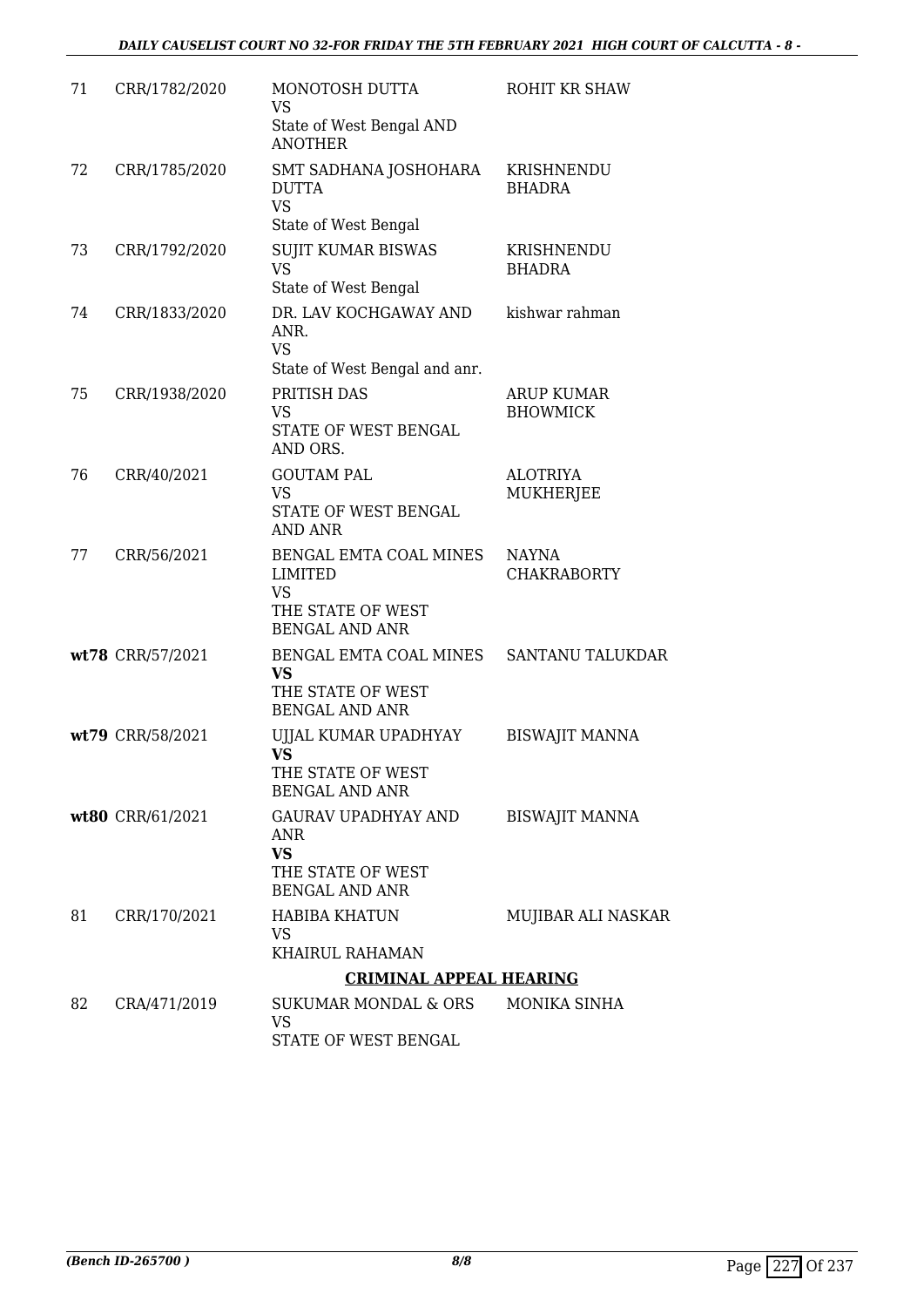

# **Appellate Side**

**DAILY CAUSELIST For Friday The 5th February 2021**

**COURT NO. 0**

**SINGLE BENCH ( )**

**AT 2:00 PM**

**HON'BLE JUSTICE BIBEK CHAUDHURI**

**(VIA VIDEO CONFERENCE FROM JALPAIGURI CIRCUIT BENCH) ON 05.02.2021 AT 2.00 P.M.** 

**ON FRIDAY, 5TH FEBRUARY 2021 AT 2.00 P.M. - WILL SIT SINGLY AND PRONOUNCE A JUDGMENT THROUGH VIDEO CONFERENCE SITTING AT THE CIRCUIT BENCH AT JALPAIGURI.**

### **FOR JUDGMENT**

| $\mathbf{1}$ | CRM/7803/2020     | <b>MANISH GUPTA</b><br>VS<br>State of West Bengal               | <b>BISWAJIT MANNA</b>                      |
|--------------|-------------------|-----------------------------------------------------------------|--------------------------------------------|
|              | wt2 CRM/8362/2019 | SK SAHARUKH @ SK<br><b>SARUKH</b><br>VS<br>STATE OF WEST BENGAL | ARUP KR BHOWMICK                           |
|              | wt3 CRM/9290/2019 | <b>IRFAN ALI</b><br>VS<br>STATE OF WEST BENGAL                  | <b>SOUMYA BASU ROY</b><br><b>CHOWDHURI</b> |
|              | wt4 CRM/9337/2020 | MAHAMMAD UMAR @ MD<br><b>UMAR</b><br>VS<br>STATE OF WEST BENGAL | PRONOJIT ROY                               |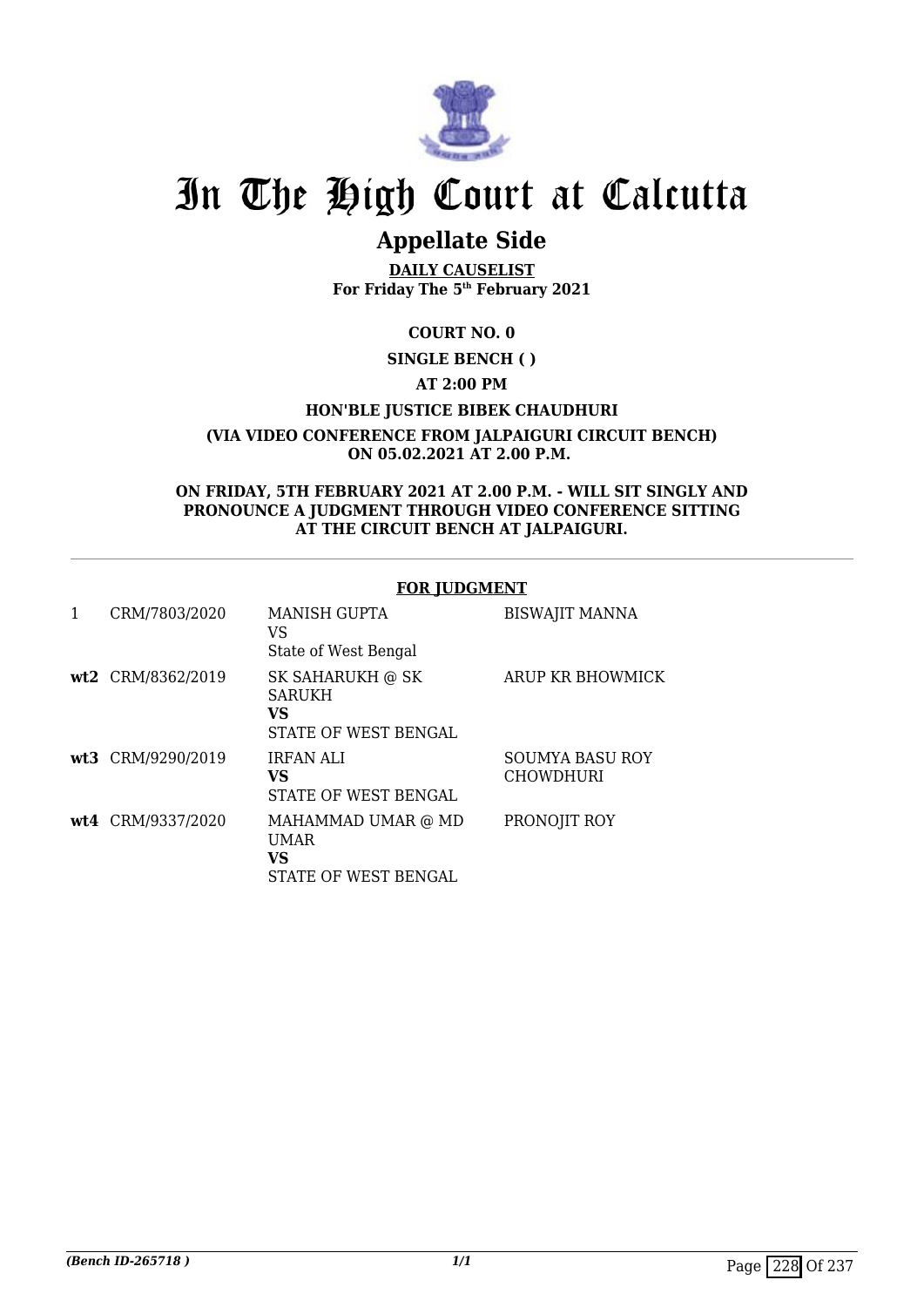

# **Appellate Side**

**DAILY CAUSELIST For Friday The 5th February 2021**

**COURT NO. 35 SINGLE BENCH (SB - XVII) AT 3:00 PM HON'BLE JUSTICE SUVRA GHOSH (VIA VIDEO CONFERENCE)**

#### **ON EVERY WEDNESDAY, THURSDAY & FRIDAY AT 3.00 P.M.- WILL SIT SINGLY AND TAKE UP HEARING OF CRIMINAL REVISIONS (IRRESPECTIVE OF CLASSIFICATION) UPTO2019 INCLUDING CONNECTED APPLICATIONS THERETO.**

### **NOTE: MATTERS WILL BE TAKEN UP THROUGH PHYSICAL HEARING ONLY WHEN BOTH THE PARTIES ARE AGREED**

## **CONTESTED APPLICATION 1**

| 1              | CRR/1306/2018                            | CHANDRA MOHAN<br>RAJBANSHI & ANR.<br>VS<br>STATE OF WEST BENGAL &<br>ANR.        | ARUNAVA GANGULY         |
|----------------|------------------------------------------|----------------------------------------------------------------------------------|-------------------------|
|                | IA NO: CRAN/1/2019(Old No:CRAN/584/2019) |                                                                                  |                         |
| $\overline{2}$ | CRR/1467/2018                            | SUVANKAR GHOSH<br>VS.<br>STATE OF WEST BENGAL<br><b>&amp;ANR</b>                 | <b>SHEKHAR BARMAN</b>   |
|                |                                          | IA NO: CRAN/1/2019(Old No:CRAN/2401/2019), CRAN/2/2019(Old No:CRAN/2417/2019)    |                         |
| 3              | CRR/3703/2019                            | SANJAY KUMAR GUPTA &<br><b>ANR</b><br>VS.<br>STATE OF WEST BENGAL&<br><b>ANR</b> | ROHIT JALAN             |
|                |                                          | IA NO: CRAN/1/2020(Old No:CRAN/1234/2020)                                        |                         |
|                |                                          | <b>CONTESTED APPLICATION</b>                                                     |                         |
| 4              | CRR/485/2007                             | PURNIMA CHOWDHURY<br><b>VS</b><br><b>STATE</b>                                   | <b>SOUMIK GANGULY</b>   |
| 5              | CRR/3230/2007                            | SK. ABDUL GONI<br>VS<br>MOSAMMAT AMENA<br><b>KHATUN</b>                          | <b>ARNAB CHATTERJEE</b> |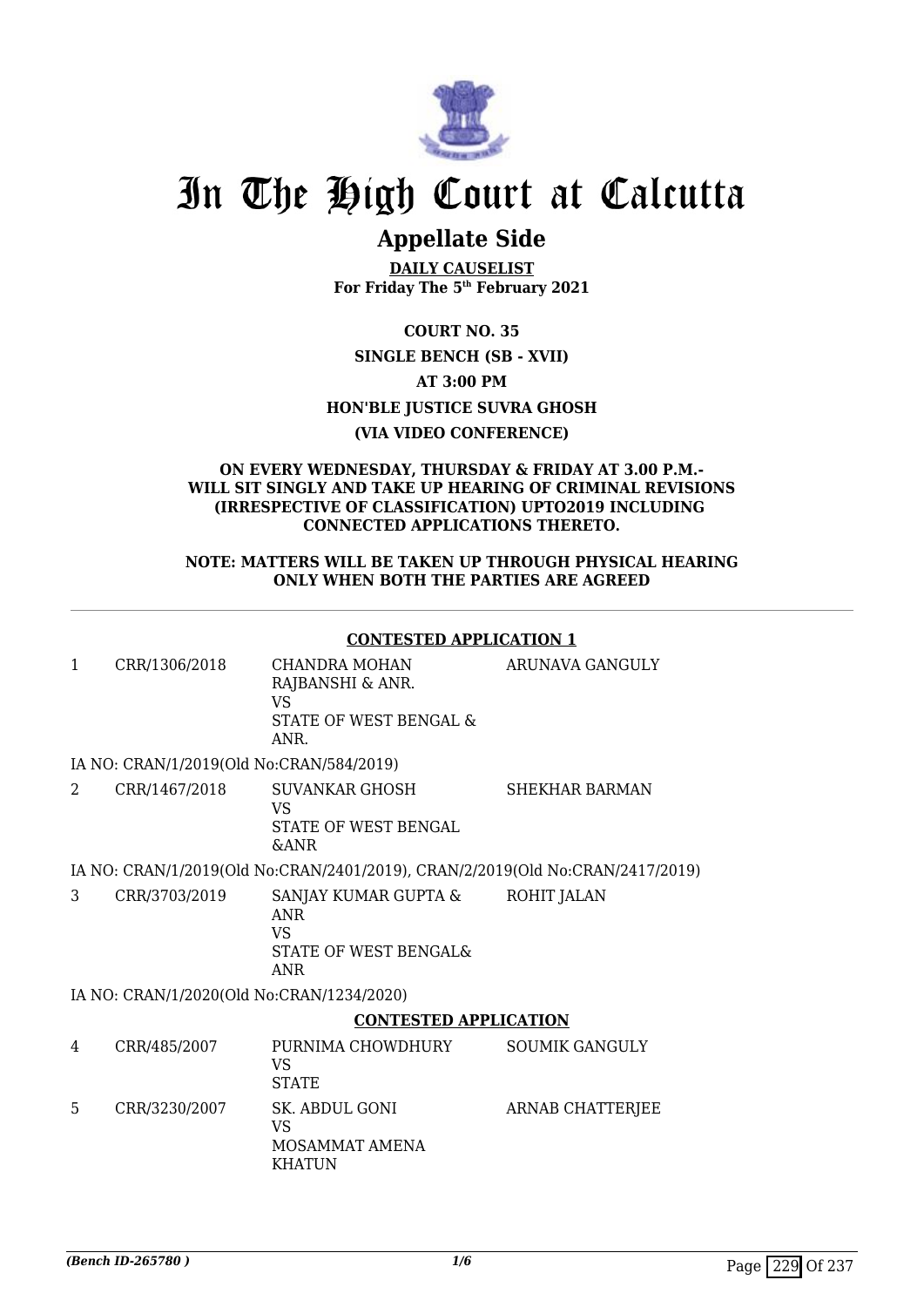| 6                                        | CRR/1698/2011                             | <b>ASHIS ROY</b><br><b>VS</b><br>STATE OF WEST BENGAL &<br><b>ANR</b>                     | SOURAV CHATTERJEE                 |  |
|------------------------------------------|-------------------------------------------|-------------------------------------------------------------------------------------------|-----------------------------------|--|
|                                          |                                           | IA NO: CRAN/1/2011(Old No:CRAN/2231/2011), CRAN/5/2017(Old No:CRAN/1359/2017)             |                                   |  |
| 7                                        | CRR/3113/2013                             | SUMAN GOEL & NAR<br><b>VS</b><br>NIRMAL KUMAR AGARWAL                                     | A GHOSH                           |  |
|                                          | IA NO: CRAN/4/2016(Old No:CRAN/4854/2016) |                                                                                           |                                   |  |
| 8                                        | CRR/301/2016                              | SUDEEPTO SAHA & ORS<br><b>VS</b><br>STATE OF WEST BENGAL &<br><b>ANR</b>                  | R MUNSI                           |  |
| 9                                        | CRR/415/2018                              | <b>RAJEN MANDAL</b><br><b>VS</b><br>STATE OF WEST BENGAL                                  | MUKUNDA LAL<br><b>SARKAR</b>      |  |
| 10                                       | CRR/441/2018                              | INDRANIL BHATTACHARJEE<br>$&$ ANR.<br><b>VS</b><br>STATE OF WEST BENGAL &<br>ANR.         | <b>SOUMYA NAG</b>                 |  |
|                                          | IA NO: CRAN/2/2018(Old No:CRAN/2811/2018) |                                                                                           |                                   |  |
| 11                                       | CRR/476/2018                              | ADITYA MUKHERJEE @<br>ADITYA LAL MUKHERJEE<br><b>VS</b><br>STATE OF WEST BENGAL &<br>ANR. | ANIRUDDHA<br><b>BHATTACHARYYA</b> |  |
| 12                                       | CRR/477/2018                              | ADITYA MUKHERJEE @<br>ADITYA LAL MUKHERJEE<br><b>VS</b><br>STATE OF WEST BENGAL           | ANIRUDDHA<br>BHATTACHARYA         |  |
|                                          | IA NO: CRAN/4/2020(Old No:CRAN/1112/2020) |                                                                                           |                                   |  |
| 13                                       | CRR/752/2018                              | ARUN DAS & ORS<br>VS<br>STATE OF WEST BENGAL &<br><b>ANR</b>                              | S GHOSH                           |  |
| 14                                       | CRR/761/2018                              | NIRUPAM DEY<br><b>VS</b><br>STATE OF WEST BENGAL &<br>ANR.                                | SAIBAL MONDAL                     |  |
| IA NO: CRAN/3/2020(Old No:CRAN/830/2020) |                                           |                                                                                           |                                   |  |
| 15                                       | CRR/1088/2018                             | SHUBAHNKARI GHOSH NEE<br>SUVANKARI GHOSH<br><b>VS</b><br><b>BHAGIRATH GHOSH</b>           | S. GANGULY                        |  |
| 16                                       | CRR/1329/2018                             | INDRANIL BHATTACHARJEE<br><b>VS</b><br>STATE OF WEST BENGAL &<br><b>ORS</b>               | UJJWAL KANTI JANA                 |  |
|                                          |                                           |                                                                                           |                                   |  |

IA NO: CRAN/1/2018(Old No:CRAN/2570/2018)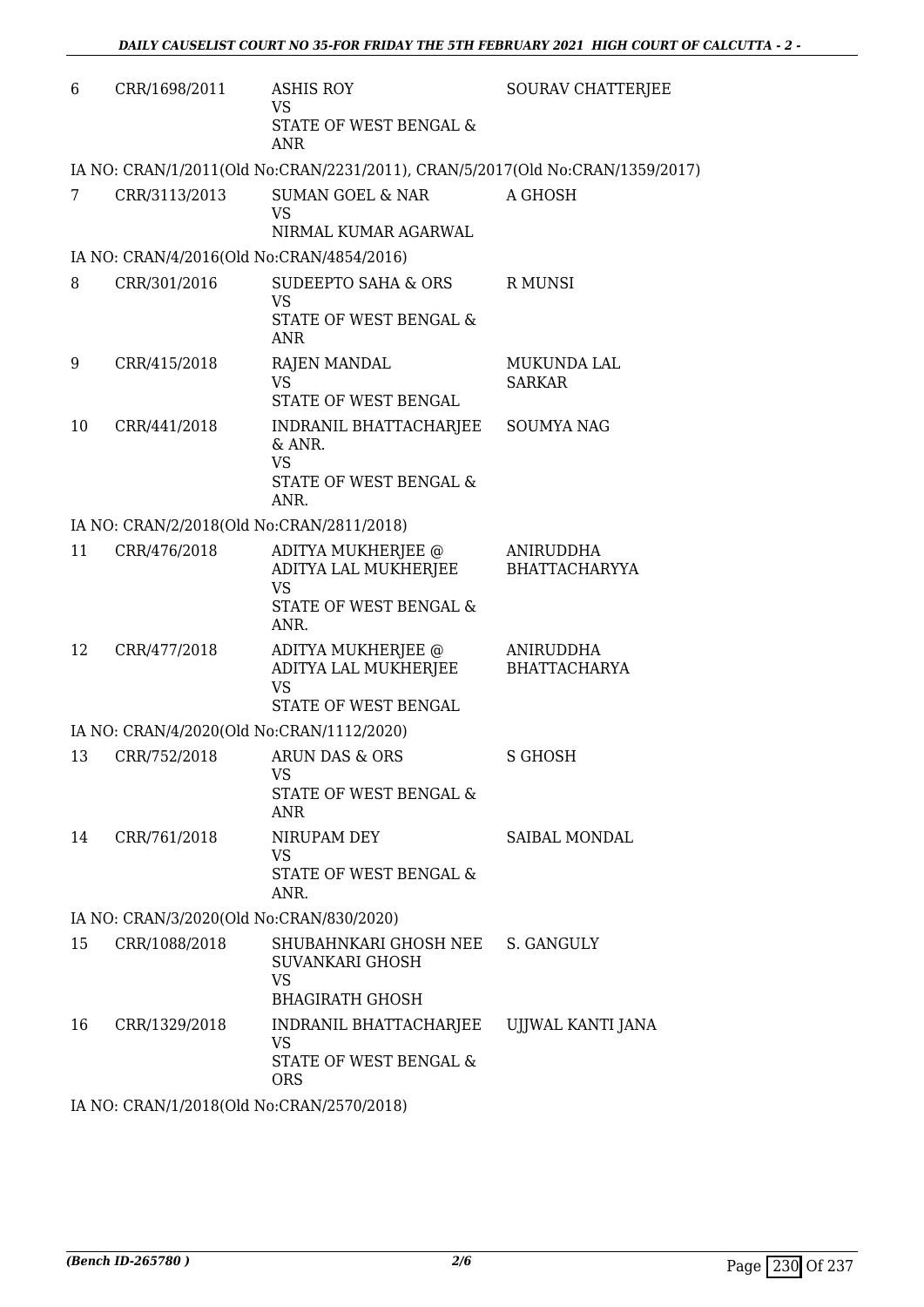| 17 | CRR/1714/2018                            | DINESH PRASAD SHARMA<br><b>VS</b>                                                  | R CHATTERJEE                            |
|----|------------------------------------------|------------------------------------------------------------------------------------|-----------------------------------------|
|    |                                          | STATE OF WEST BENGAL &<br><b>ANR</b>                                               |                                         |
| 18 | CRR/2033/2018                            | SACHIDRANATH BISWAS<br>VS                                                          | P CHATTERJEE                            |
|    |                                          | STATE OF WEST BENGAL                                                               |                                         |
|    |                                          | IA NO: CRAN/1/2018(Old No:CRAN/3354/2018)                                          |                                         |
| 19 | CRR/2300/2018                            | TAPAS KUMAR RAHA @<br><b>BAPI</b><br><b>VS</b>                                     | S DUTTA                                 |
|    |                                          | STATE OF WEST BENGAL &<br><b>ANR</b>                                               |                                         |
|    | IA NO: CRAN/1/2019(Old No:CRAN/524/2019) |                                                                                    |                                         |
| 20 | CRR/3506/2018                            | NILRATAN SARDAR<br><b>VS</b><br><b>MANICK CHANDRA</b><br>MONDAL & ORS.             | <b>GOLAM KARIM</b><br><b>CHOWDHURY</b>  |
| 21 | CRR/94/2019                              | RAKESH PODDAR<br>VS<br>M/S RANGALI AGROTECH                                        | TIRTHANKAR DEY                          |
|    |                                          | PVT. LTD. & ORS.                                                                   |                                         |
| 22 | CRR/413/2019                             | PAPIYA BHATTACHARYA<br><b>VS</b>                                                   | ASHIS KR DUTTA                          |
|    |                                          | STATE OF WEST BENGAL &<br><b>ANR</b>                                               |                                         |
| 23 | CRR/507/2019                             | KARITICK CHANDRA<br><b>BHUNIA &amp; ORS</b><br><b>VS</b><br>STATE OF WEST BENGAL & | ABHIJIT MUKHERJEE                       |
|    |                                          | <b>ANR</b>                                                                         |                                         |
| 24 | CRR/545/2019                             | SOUMIK GANGULY & ORS.<br><b>VS</b>                                                 | <b>SUCHANA BANERJEE</b>                 |
|    |                                          | BARNALI GANGULY & ANR.                                                             |                                         |
| 25 | CRR/649/2019                             | MAHAKAL ORAON @<br>MOHAKAL ORAON & ORS<br><b>VS</b>                                | ARNAB SAHA                              |
|    |                                          | STATE OF WEST BENGAL &<br><b>ANR</b>                                               |                                         |
|    | IA NO: CRAN/1/2019(Old No:CRAN/833/2019) |                                                                                    |                                         |
| 26 | CRR/883/2019                             | ACHINTYA MUKHERJEE &<br><b>ANR</b><br><b>VS</b>                                    | PAULOMI BANERJEE                        |
|    |                                          | STATE OF WEST BENGAL &<br><b>ANR</b>                                               |                                         |
| 27 | CRR/888/2019                             | CHIRANJAY DAS<br><b>VS</b>                                                         | <b>SOURABH SENGUPTA</b>                 |
|    |                                          | STATE OF WEST BENGAL &<br>ORS.                                                     |                                         |
| 28 | CRR/945/2019                             | <b>SOMNATH GUPTAS</b><br>VS                                                        | <b>GOBINDA CHANDRA</b><br><b>BAIDYA</b> |
|    |                                          | STATE OF WEST BENGAL &<br>ORS.                                                     |                                         |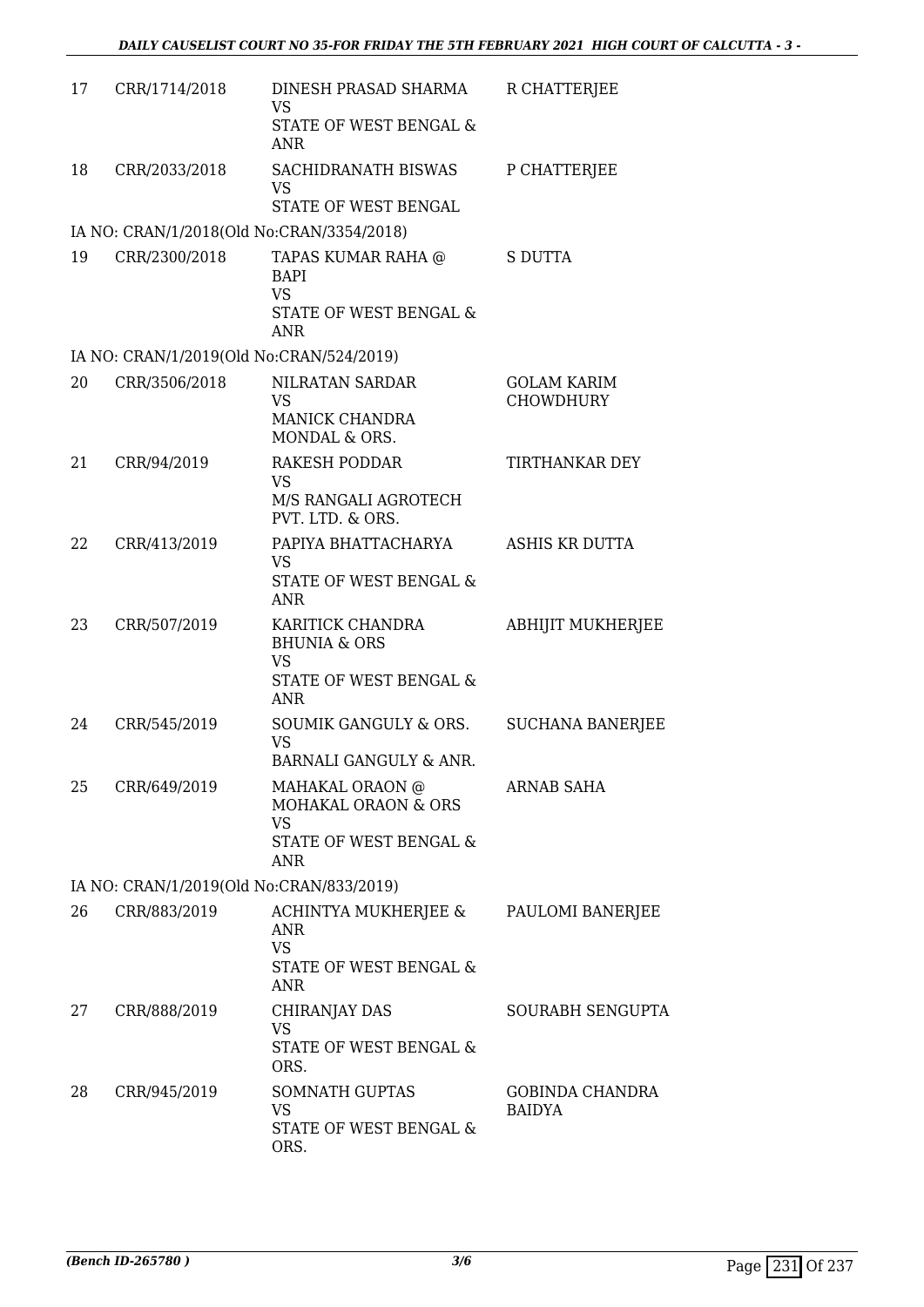| 29                                                                             | CRR/989/2019                              | BODHA @ RAMESH TURI &<br><b>ORS</b><br><b>VS</b><br>STATE OF WEST BENGAL                                                         | SUBHANWITA GHOSH                          |  |
|--------------------------------------------------------------------------------|-------------------------------------------|----------------------------------------------------------------------------------------------------------------------------------|-------------------------------------------|--|
|                                                                                | IA NO: CRAN/1/2019(Old No:CRAN/5005/2019) |                                                                                                                                  |                                           |  |
| 30                                                                             | CRR/1014/2019                             | KALYAN KR DAS @ KALYAN<br><b>DAS</b><br><b>VS</b><br>STATE OF WEST BENGAL &<br><b>ANR</b>                                        | SHIBAJI KR DAS                            |  |
| 31                                                                             | CRR/1128/2019                             | BANHI SHIKHA MONDAL &<br>ANR<br><b>VS</b><br>STATE OF WEST BENGAL &<br><b>ANR</b>                                                | PRABIR KUMAR<br><b>GHOSH</b>              |  |
| 32                                                                             | CRR/1369/2019                             | SUPRAKAS PATTANAYAK<br><b>VS</b><br><b>BASUDEV DAS</b>                                                                           | SARYATI DATTA                             |  |
|                                                                                |                                           | IA NO: CRAN/2/2019(Old No:CRAN/3108/2019), CRAN/4/2020(Old No:CRAN/1331/2020)                                                    |                                           |  |
| 33                                                                             | CRR/1371/2019                             | SUDIP KUMAR CHANDRA<br><b>VS</b><br><b>STATE OF WEST BENGAL &amp;</b><br>ANR                                                     | <b>BIBHASADITYA</b><br><b>CHAKRABORTY</b> |  |
| 34                                                                             | CRR/1490/2019                             | PALAM KRISHNA MONDAL<br>& ORS<br><b>VS</b><br>STATE OF WEST BENGAL &<br><b>ANR</b>                                               | <b>VIJAY VARMA</b>                        |  |
| 35                                                                             | CRR/1766/2019                             | ALOK KUMAR BHANJA<br><b>VS</b><br>STATE OF WEST BENGAL &<br>ANR                                                                  | SOUMAJIT<br><b>CHATTERIEE</b>             |  |
| 36                                                                             | CRR/1804/2019                             | SATYAJIT SRIVASTAVA &<br><b>ORS</b><br><b>VS</b><br>AMITAVO PAL                                                                  | RAJESH UPADHYAY                           |  |
| 37                                                                             | CRR/1861/2019                             | SANJAY MASTER<br><b>VS</b><br>STATE OF WEST BENGAL &<br><b>ANR</b>                                                               | MD. ZOHAIB RAUF                           |  |
| 38                                                                             | CRR/2043/2019                             | <b>SWAMI</b><br><b>BRAHMATMANANDA</b><br>MAHARAJ @ SWAMI<br><b>BRAHATMANANDA</b><br><b>MAHARAJ</b><br>VS<br>DR. ALAK KUMAR MAITI | SOUMAJIT<br>CHATTERJEE                    |  |
| 39                                                                             | CRR/2168/2019                             | SUSANTA PODDAR & ANR<br><b>VS</b><br>STATE OF WEST BENGAL                                                                        | <b>UJJAL RAY</b>                          |  |
| IA NIO, CRANI/1/2010/OIA No.CRANIE029/2010) CRANI2/2020/OIA No.CRANI12/0/2020) |                                           |                                                                                                                                  |                                           |  |

IA NO: CRAN/1/2019(Old No:CRAN/5028/2019), CRAN/2/2020(Old No:CRAN/1249/2020)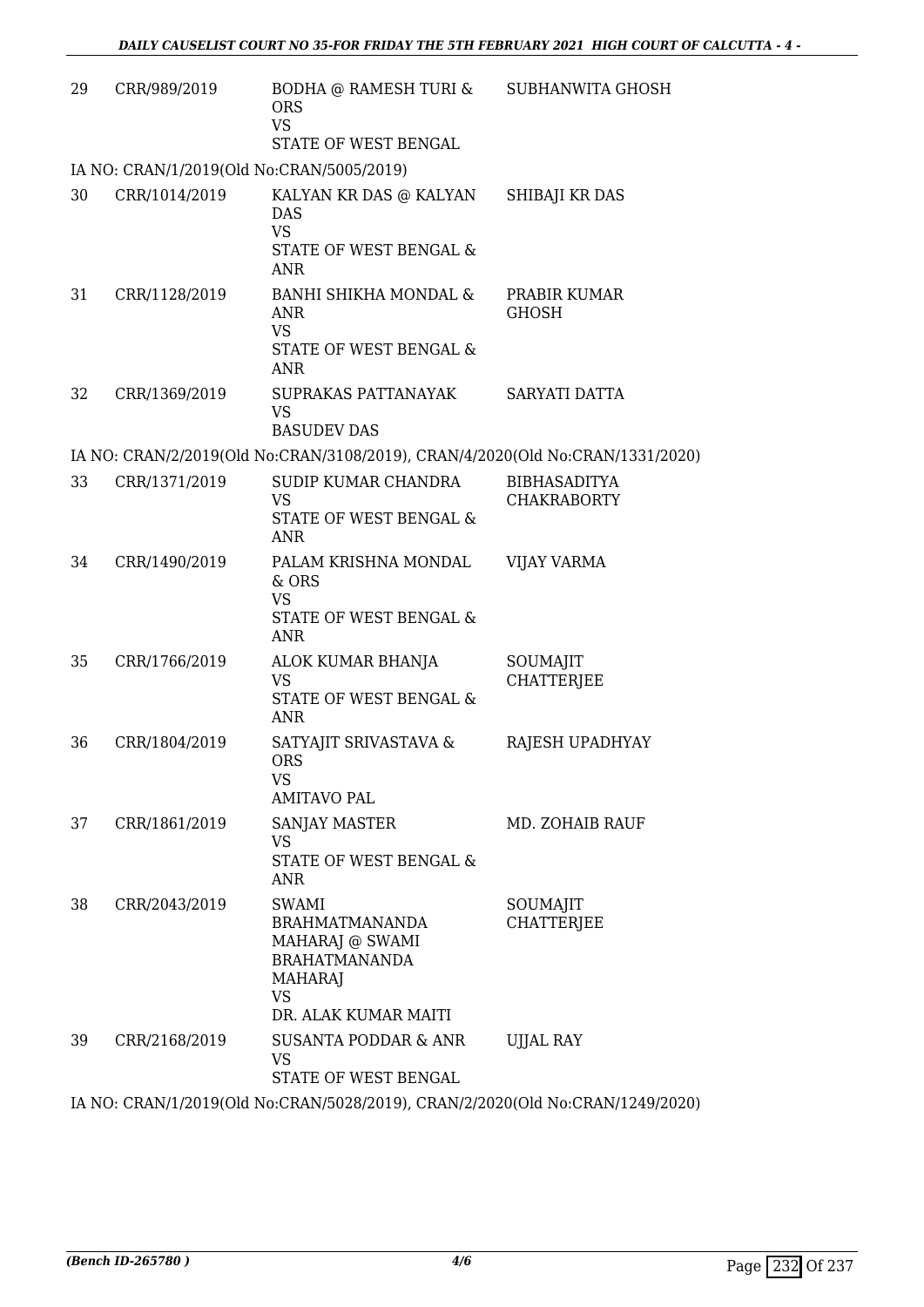| 40 | CRR/2244/2019                             | SANJAY JINDAL & ORS<br><b>VS</b><br>STATE OF WEST BENGAL &<br><b>ANR</b>                                | <b>MRITYUNJOY</b><br><b>CHATTERJEE</b> |
|----|-------------------------------------------|---------------------------------------------------------------------------------------------------------|----------------------------------------|
|    | IA NO: CRAN/1/2020(Old No:CRAN/298/2020)  |                                                                                                         |                                        |
| 41 | CRR/2471/2019                             | VE COMMERCIAL VEHICLES<br><b>LIMITED &amp; ORS</b><br><b>VS</b>                                         | <b>GOUTAM DEY</b>                      |
|    |                                           | STATE OF WEST BENGAL &<br><b>ANR</b>                                                                    |                                        |
|    | IA NO: CRAN/3/2020                        |                                                                                                         |                                        |
| 42 | CRR/2472/2019                             | VE COMMERCIAL VEHICLES<br><b>LIMITED &amp; ORS</b><br><b>VS</b><br>STATE OF WEST BENGAL &<br><b>ANR</b> | <b>GOUTAM DEY</b>                      |
|    |                                           | IA NO: CRAN/2/2020(Old No:CRAN/726/2020), CRAN/3/2020                                                   |                                        |
| 43 | CRR/2502/2019                             | SUBHADIP PARAMANIK                                                                                      | MD ASIF IQBAL                          |
|    |                                           | <b>VS</b>                                                                                               |                                        |
|    |                                           | STATE OF WEST BENGAL                                                                                    |                                        |
| 44 | CRR/2537/2019                             | M/S. ESBI TRANSMISSIONS<br><b>PVT LTD</b><br><b>VS</b><br>RAJESH MISHRA                                 | SARYATI DATTA                          |
| 45 | CRR/2546/2019                             | KHOKAN GHOSH                                                                                            | <b>SUJIT KUMAR GHOSH</b>               |
|    |                                           | <b>VS</b><br>STATE OF WEST BENGAL &<br><b>ANR</b>                                                       |                                        |
|    | IA NO: CRAN/1/2019(Old No:CRAN/4026/2019) |                                                                                                         |                                        |
| 46 | CRR/2588/2019                             | DINESH CHANDRA GHOSH<br><b>VS</b>                                                                       | ASIM KUMAR KUNDU                       |
|    |                                           | STATE OF WEST BENGAL &<br><b>ANR</b>                                                                    |                                        |
| 47 | CRR/2604/2019                             | PRAFULLA KUMAR PAL &<br>ANR                                                                             | UTTAM KUMAR DE4                        |
|    |                                           | <b>VS</b><br>PABITRA KUMAR DAS                                                                          |                                        |
| 48 | CRR/2664/2019                             | <b>DIPIKA</b><br>JHUNJHUNWALA@DIPIKA<br><b>AGARWAL</b><br><b>VS</b>                                     | ANIRBAN TARAFDAR                       |
|    |                                           | STATE OF WEST BENGAL &<br><b>ANR</b>                                                                    |                                        |
|    | IA NO: CRAN/1/2020(Old No:CRAN/540/2020)  |                                                                                                         |                                        |
| 49 | CRR/2926/2019                             | DR. ANAGH BANERJEE<br><b>VS</b>                                                                         | <b>MOYUKH</b>                          |
|    |                                           | STATE OF WEST BENGAL &<br><b>ORS</b>                                                                    | MUKHERJEE                              |
|    | wt50 CRR/62/2018                          | DR ANAGH BANERJEE<br><b>VS</b>                                                                          | MOYUKH                                 |
|    |                                           | STATE OF WEST BENGAL &<br><b>ANR</b>                                                                    | MUKHERJEE                              |
|    | IA NO: CRAN/3/2018(Old No:CRAN/3559/2018) |                                                                                                         |                                        |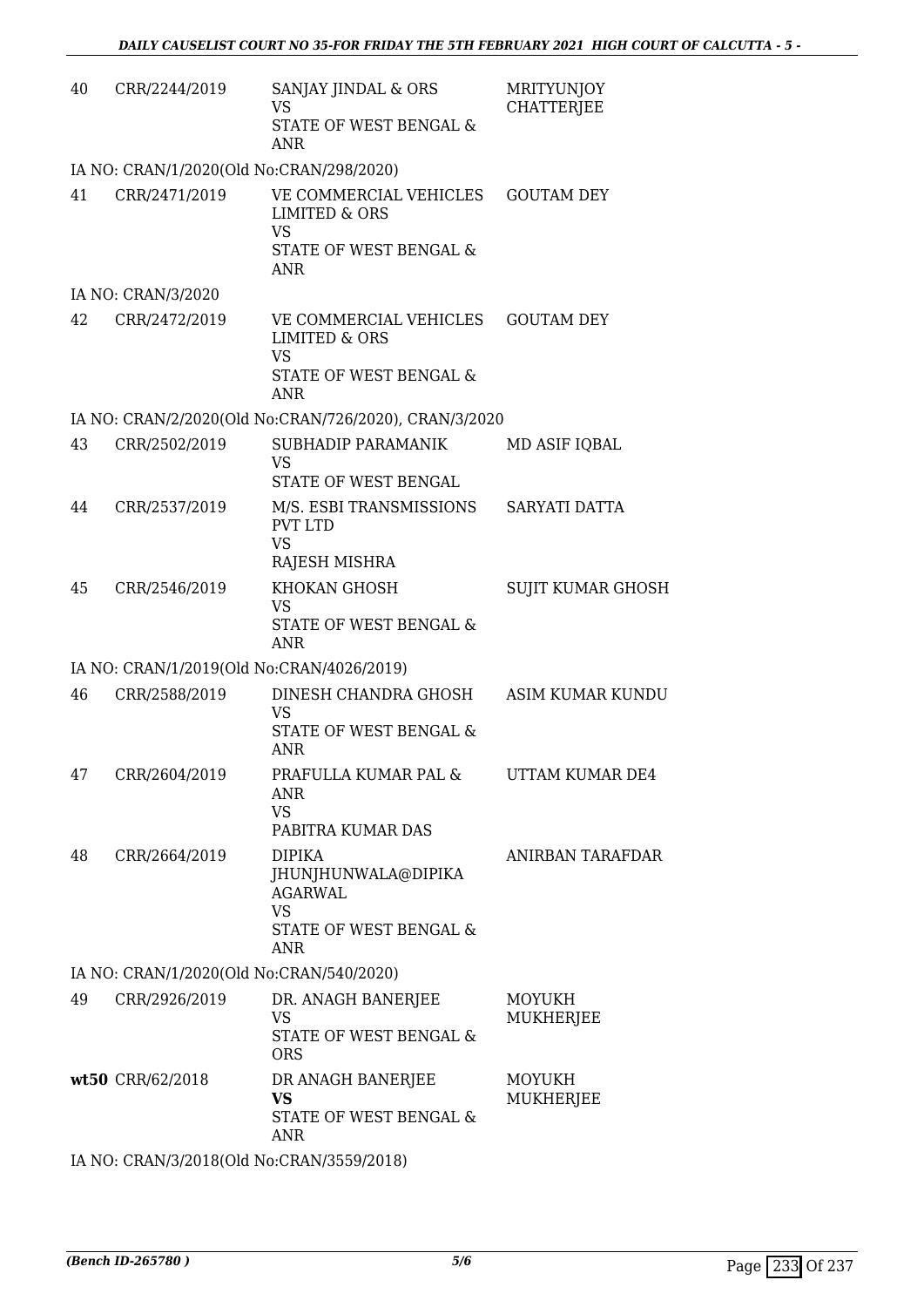| 51 | CRR/3371/2019                             | <b>BISWANATH KUNDU</b><br><b>VS</b><br>RAKHI KUNDU<br><b>CHOWDHURY</b>              | <b>SAIBAL KRISHNA</b><br><b>DASGUPTA</b> |
|----|-------------------------------------------|-------------------------------------------------------------------------------------|------------------------------------------|
| 52 | CRR/3396/2019                             | <b>VIKASH SHARMA &amp; ANR</b><br><b>VS</b><br>STATE OF WEST BENGAL &<br><b>ANR</b> | <b>SHRESTHA</b><br><b>BHATTACHARJEE</b>  |
| 53 | CRR/3450/2019                             | SUDIP GUIN & ANR.<br><b>VS</b><br>STATE OF WEST BENGAL &<br>ANR.                    | <b>TANMAY</b><br><b>CHOWDHURY</b>        |
| 54 | CRR/3512/2019                             | JABA BISWAS @ JABA & ORS<br><b>VS</b><br>STATE OF WEST BENGAL &<br><b>ANR</b>       | <b>ABHISHEK BISWAS</b>                   |
| 55 | CRR/3584/2019                             | PUNIT KR TRIVEDI<br><b>VS</b><br>STATE OF WEST BENGAL &<br><b>ANR</b>               | <b>SAKET CHAUDHURY</b>                   |
| 56 | CRR/3828/2019                             | SOUVARI PRABAR KONER<br><b>VS</b><br>STATE OF WEST BENGAL &<br><b>ANR</b>           | <b>SANTANU MAJI</b>                      |
|    | IA NO: CRAN/1/2020(Old No:CRAN/1192/2020) |                                                                                     |                                          |
|    |                                           | <b>APPLICATION</b>                                                                  |                                          |
| 57 | CRR/401/2018                              | ABHIJIT ROY BURMAN &<br>ORS.<br><b>VS</b>                                           | <b>BIJOY BAG</b>                         |

STATE OF WEST BENGAL &

ANR.

IA NO: CRAN/1/2021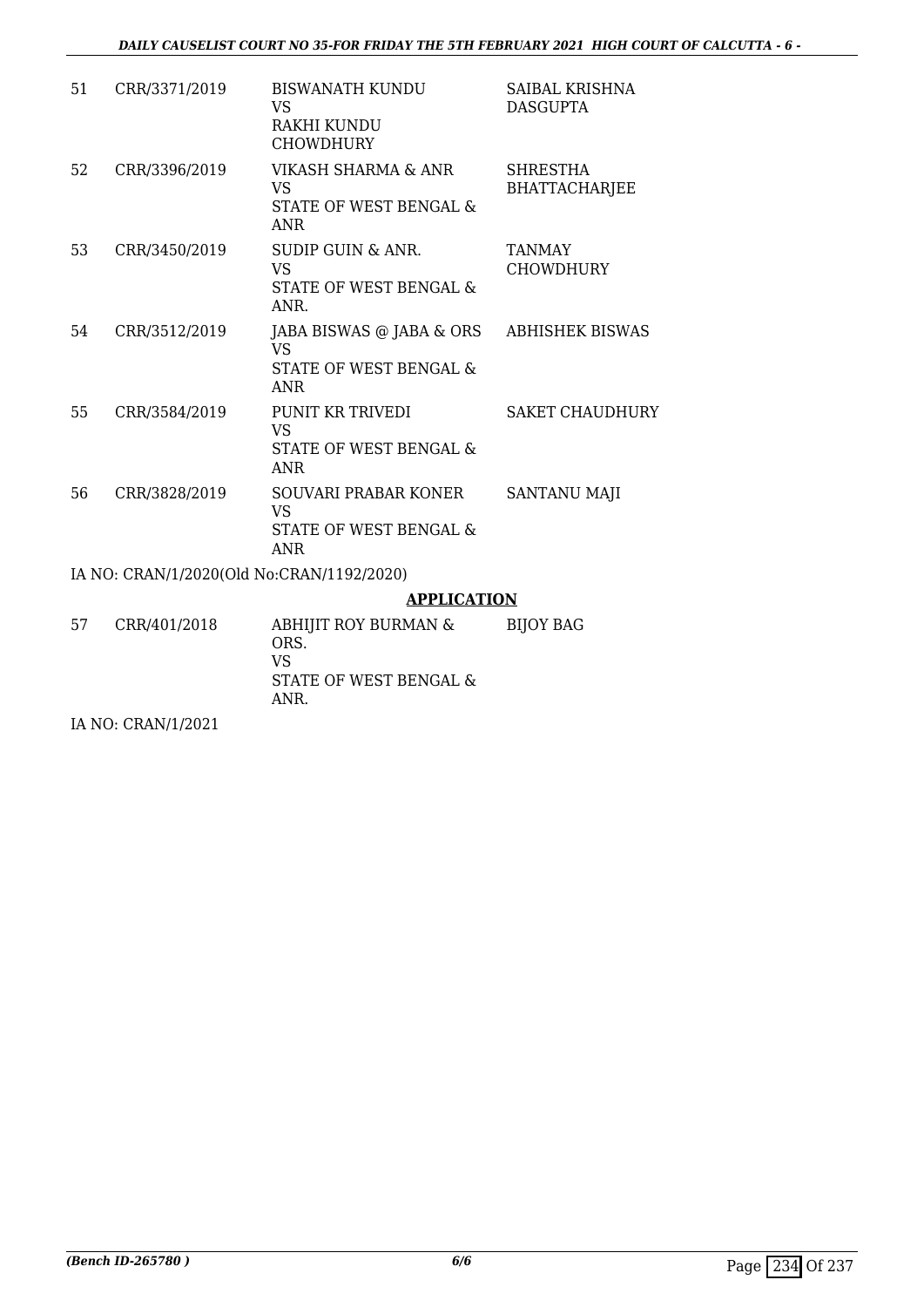

# **Appellate Side**

**DAILY CAUSELIST For Friday The 5th February 2021**

## **COURT NO. 25**

## **SINGLE BENCH ( )**

## **AT 3:00 PM**

## **HON'BLE JUSTICE TIRTHANKAR GHOSH**

**(VIA VIDEO CONFERENCE) ON 05.02.2021 AT 3.00 P.M.**

### **ON FRIDAY, 5TH FEBRUARY 2021 AT 3.00 P.M. - WILL SIT SINGLY AND TAKE UP A PART HEARD, CONTEMPT AND MATTERS LISTED BEFORE HIM ON 29TH JANUARY, 2021 (EXCEPT THE MATTERS WHICH ARE DISPOSED OF OR DIRECTED OTHERWISE).**

### **CRIMINAL REVISION**

| 1  | CRR/370/2018 | PRANAB SARKAR<br>VS.<br>STATE OF WEST BENGAL &<br><b>ORS</b>               | A. BANERJEE      |
|----|--------------|----------------------------------------------------------------------------|------------------|
| 2  | CRR/371/2018 | MUNILAL RAM<br>VS.<br>STATE OF WEST BENGAL &<br><b>ORS</b>                 | A AGARWAL        |
| 3  | CRR/376/2018 | SMT SARBANI MONDAL &<br>ANR<br>VS.<br>STATE OF WEST BENGAL &<br><b>ANR</b> | P SINHA ROY      |
| 4  | CRR/377/2018 | RAMLAL HELA @ SANKAR<br>HELA<br>VS.<br>REKHA HELA & ANR                    | S BASU           |
| 5. | CRR/383/2018 | BANASREE MAHATO & ORS.<br>VS.<br>STATE OF WEST BENGAL                      | PRASENJIT SARKAR |
| 6  | CRR/385/2018 | JOYSHREE DAS & ANR.<br>VS<br>STATE OF WEST BENGAL &<br>ORS.                | PARTHA SENGUPTA  |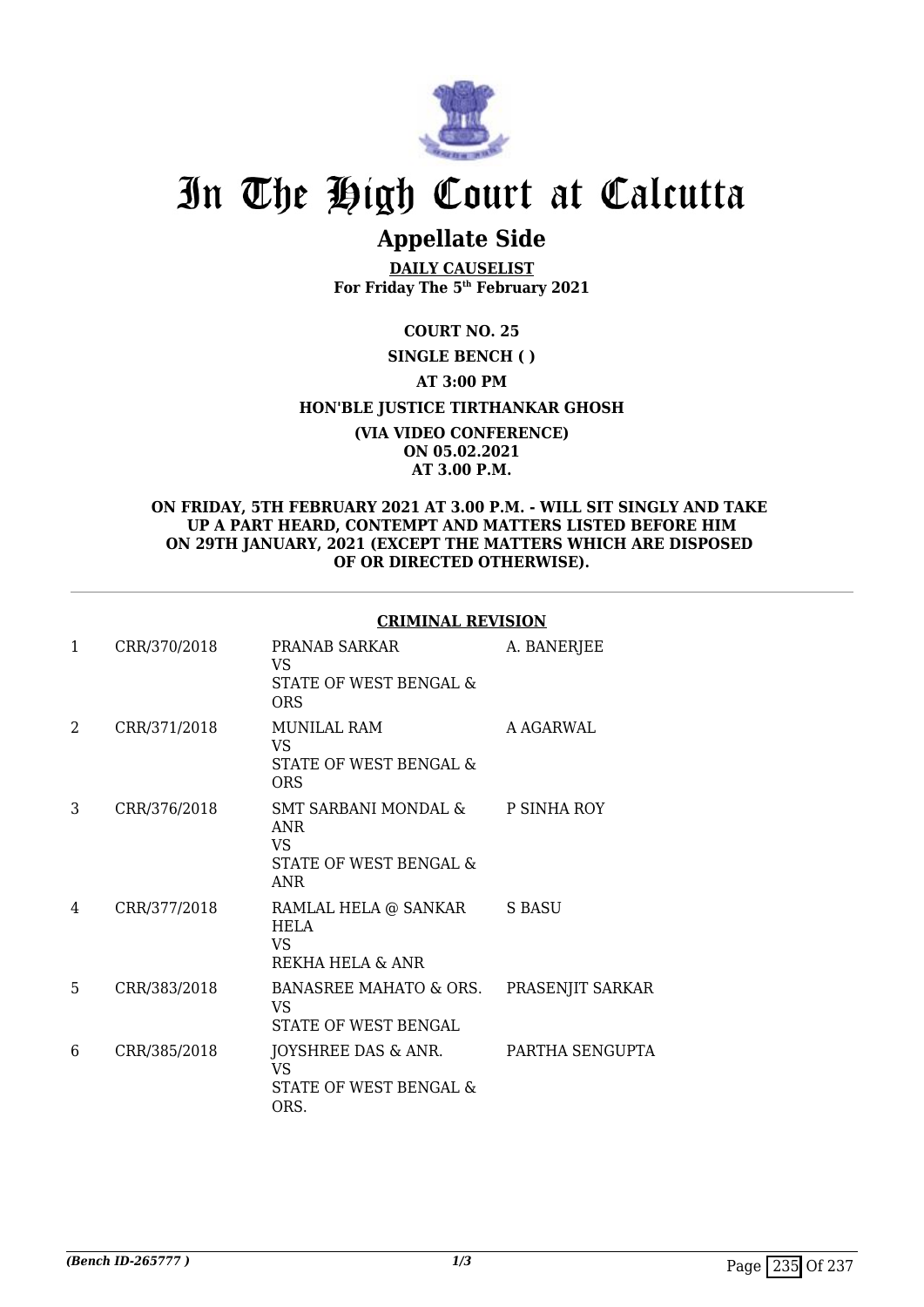| 7  | CRR/387/2018                              | ANIMEGH MANDAL<br><b>VS</b><br>POUSALI PAL                                                               | <b>S CHAKRABARTY</b>                  |
|----|-------------------------------------------|----------------------------------------------------------------------------------------------------------|---------------------------------------|
|    | IA NO: CRAN/2/2018(Old No:CRAN/3368/2018) |                                                                                                          |                                       |
| 8  | CRR/389/2018                              | RATHIN CHAKRABORTY &<br><b>ORS</b><br><b>VS</b><br>STATE OF WEST BENGAL<br><b>&amp;ANR</b>               | KRISHANU BANIK                        |
| 9  | CRR/390/2018                              | RATHIN CHAKRABORTY @<br><b>HABU &amp; ORS</b><br><b>VS</b><br>STATE OF WEST BENGAL &<br><b>ANR</b>       | K BANIK                               |
| 10 | CRR/391/2018                              | RATHIN CHAKRABORTY &<br><b>ORS</b><br><b>VS</b><br>STATE OF WEST BENGAL &<br><b>ANR</b>                  | <b>KRISHANU BANIK</b>                 |
| 11 | CRR/1030/2019                             | <b>GOBINDA GURIA</b><br><b>VS</b><br>STATE OF WEST BENGAL &<br><b>ANR</b>                                | <b>AVIJIT SARKAR</b>                  |
| 12 | CRR/1143/2019                             | ALOKENDU CHAKRABORTY SAIKAT MONDAL<br>@ BAPI & ORS.<br><b>VS</b><br>STATE OF WEST BENGAL &<br><b>ANR</b> |                                       |
|    | IA NO: CRAN/4/2020(Old No:CRAN/1337/2020) |                                                                                                          |                                       |
| 13 | CRR/1153/2019                             | RAHAT ALI KHAN<br>VS<br>STATE OF WEST BENGAL &<br>ANR                                                    | <b>SUTANUKA</b><br><b>CHOWDHURY</b>   |
| 14 | CRR/1210/2019                             | DEBJIT SAHANI<br><b>VS</b><br>STATE OF WEST BENGAL &<br>ORS.                                             | <b>SASHIKANTA</b><br><b>PRAMANIK</b>  |
| 15 | CRR/1455/2019                             | TAPAS KUMAR BERA & ANR<br><b>VS</b><br>STATE OF WEST BENGAL &<br><b>ANR</b>                              | SUJIT KUMAR RATH                      |
|    | IA NO: CRAN/1/2019(Old No:CRAN/4047/2019) |                                                                                                          |                                       |
| 16 | CRR/2016/2019                             | <b>SABITA HALDER</b><br><b>VS</b><br>STATE OF WEST BENGAL                                                | <b>ARUN NASKAR</b>                    |
| 17 | CRR/2734/2019                             | <b>JYOTSNA GHOSH</b><br><b>VS</b><br>STATE OF WEST BENGAL &<br><b>ORS</b>                                | SHARMISTHA CHINA                      |
| 18 | CRR/3262/2019                             | M RAGHAVENDRA GOWDA<br>VS<br>L & T FIN LTD                                                               | <b>AISHWARYA KR</b><br><b>AWASTHI</b> |